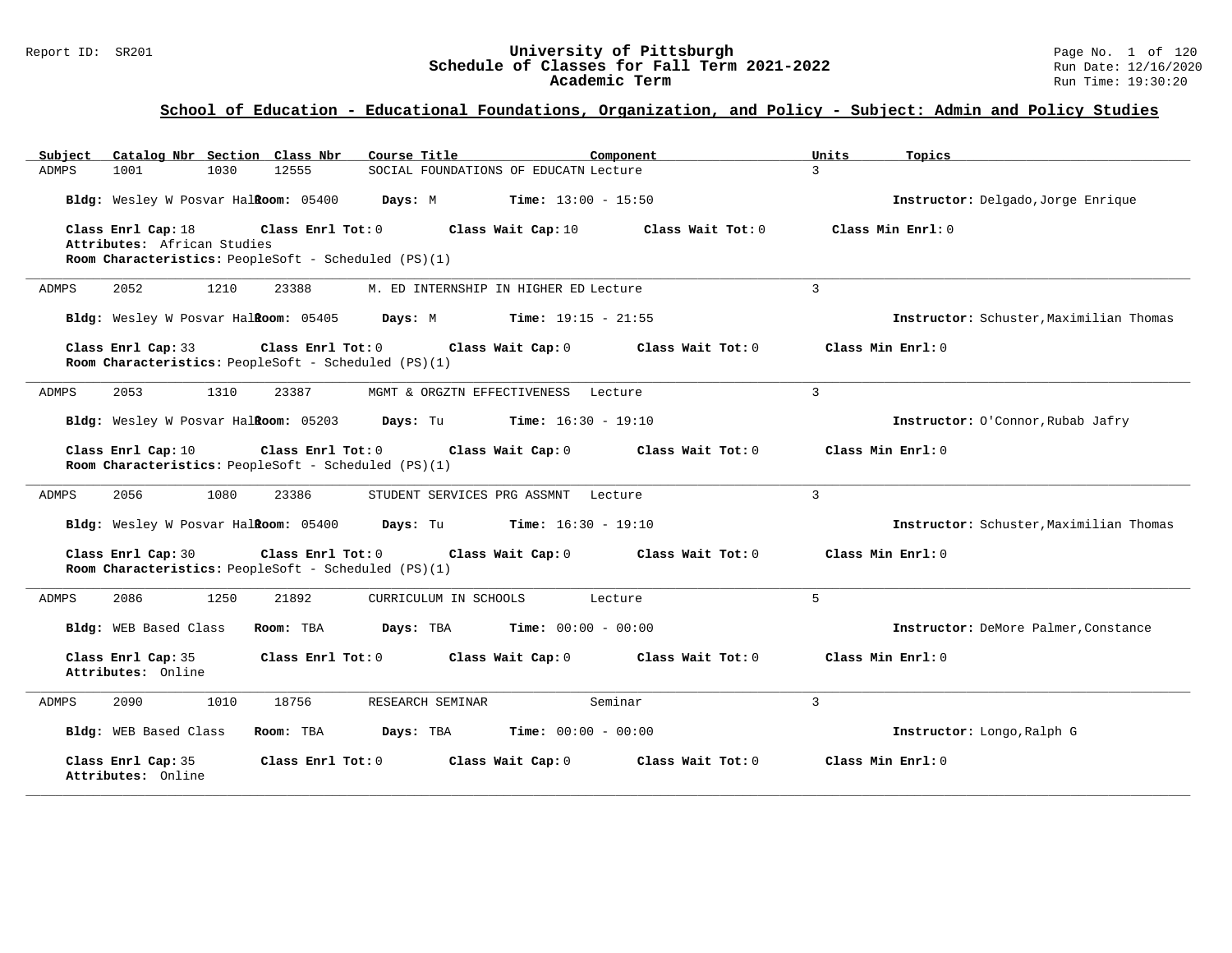# Report ID: SR201 **University of Pittsburgh University of Pittsburgh** Page No. 2 of 120<br>**Schedule of Classes for Fall Term 2021-2022** Run Date: 12/16/2020 Schedule of Classes for Fall Term 2021-2022<br>Academic Term

| Subject              |      | Catalog Nbr Section Class Nbr | Course Title   |                                                                | Component                                                                                  | Units             | Topics                              |
|----------------------|------|-------------------------------|----------------|----------------------------------------------------------------|--------------------------------------------------------------------------------------------|-------------------|-------------------------------------|
| 2093<br>ADMPS        | 1010 | 21849                         |                | SUPERVISOR CURR & INSTRUC INSHPPracticum                       |                                                                                            | $1 - 3$           |                                     |
| Bldg: TO BE ARRANGED |      | Room: TBA                     | Days: TBA      | $Time: 00:00 - 00:00$                                          |                                                                                            |                   | Instructor: Kirk, Diane L           |
|                      |      |                               |                |                                                                |                                                                                            |                   | Bayat, Nikola                       |
|                      |      |                               |                |                                                                | Class Enrl Cap: 35 Class Enrl Tot: 0 Class Wait Cap: 0 Class Wait Tot: 0 Class Min Enrl: 0 |                   |                                     |
| 2097<br>ADMPS        | 1220 | 16720                         | INTERNSHIP     |                                                                | Internship                                                                                 | $1 - 12$          |                                     |
| Bldg: TO BE ARRANGED |      | Room: TBA                     |                |                                                                | Days: TBA Time: 00:00 - 00:00 K-12 PRINCIPAL INTERNSHIP Instructor: Kirk, Diane L          |                   |                                     |
|                      |      |                               |                |                                                                | Class Enrl Cap: 20 Class Enrl Tot: 0 Class Wait Cap: 0 Class Wait Tot: 0 Class Min Enrl: 0 |                   |                                     |
| 2098<br>ADMPS        | 1030 | 14759                         | DIRECTED STUDY |                                                                | Directed Studies                                                                           | $1 - 6$           |                                     |
| Bldg: TO BE ARRANGED |      |                               |                | Room: TBA $\rule{1em}{0.15mm}$ Days: TBA Time: $00:00 - 00:00$ |                                                                                            |                   | Instructor: Gunzenhauser, Michael G |
|                      |      |                               |                |                                                                | Class Enrl Cap: 35 Class Enrl Tot: 0 Class Wait Cap: 0 Class Wait Tot: 0 Class Min Enrl: 0 |                   |                                     |
| 2098<br>ADMPS        | 1040 | 14760                         | DIRECTED STUDY |                                                                | Directed Studies                                                                           | $1 - 6$           |                                     |
| Bldg: TO BE ARRANGED |      |                               |                | Room: TBA $Days:$ TBA $Time: 00:00 - 00:00$                    |                                                                                            |                   | Instructor: DeAngelo, Linda Theresa |
|                      |      |                               |                |                                                                | Class Enrl Cap: 35 Class Enrl Tot: 0 Class Wait Cap: 0 Class Wait Tot: 0 Class Min Enrl: 0 |                   |                                     |
| 2098<br>ADMPS        | 1050 | 14761                         | DIRECTED STUDY |                                                                | Directed Studies                                                                           | $1 - 6$           |                                     |
| Bldg: TO BE ARRANGED |      |                               |                | Room: TBA $Days:$ TBA $Time: 00:00 - 00:00$                    |                                                                                            |                   | Instructor: Shafiq, Mohammad Najeeb |
|                      |      |                               |                |                                                                | Class Enrl Cap: 35 Class Enrl Tot: 0 Class Wait Cap: 0 Class Wait Tot: 0 Class Min Enrl: 0 |                   |                                     |
| 2098<br>ADMPS        | 1070 | 14762                         | DIRECTED STUDY |                                                                | Directed Studies                                                                           | $1 - 6$           |                                     |
| Bldg: TO BE ARRANGED |      |                               |                | Room: TBA $Days:$ TBA Time: $00:00 - 00:00$                    |                                                                                            |                   | Instructor: Kelly, Sean Patrick     |
|                      |      |                               |                |                                                                | Class Enrl Cap: 35 Class Enrl Tot: 0 Class Wait Cap: 0 Class Wait Tot: 0 Class Min Enrl: 0 |                   |                                     |
| 2098 70<br>ADMPS     | 1080 | 14763                         | DIRECTED STUDY |                                                                | Directed Studies                                                                           | $1 - 6$           |                                     |
| Bldg: TO BE ARRANGED |      |                               |                | Room: TBA $Days:$ TBA Time: $00:00 - 00:00$                    |                                                                                            |                   | Instructor: McClure, Maureen W      |
| Class Enrl Cap: 35   |      |                               |                |                                                                | Class Enrl Tot: $0$ Class Wait Cap: $0$ Class Wait Tot: $0$                                | Class Min Enrl: 0 |                                     |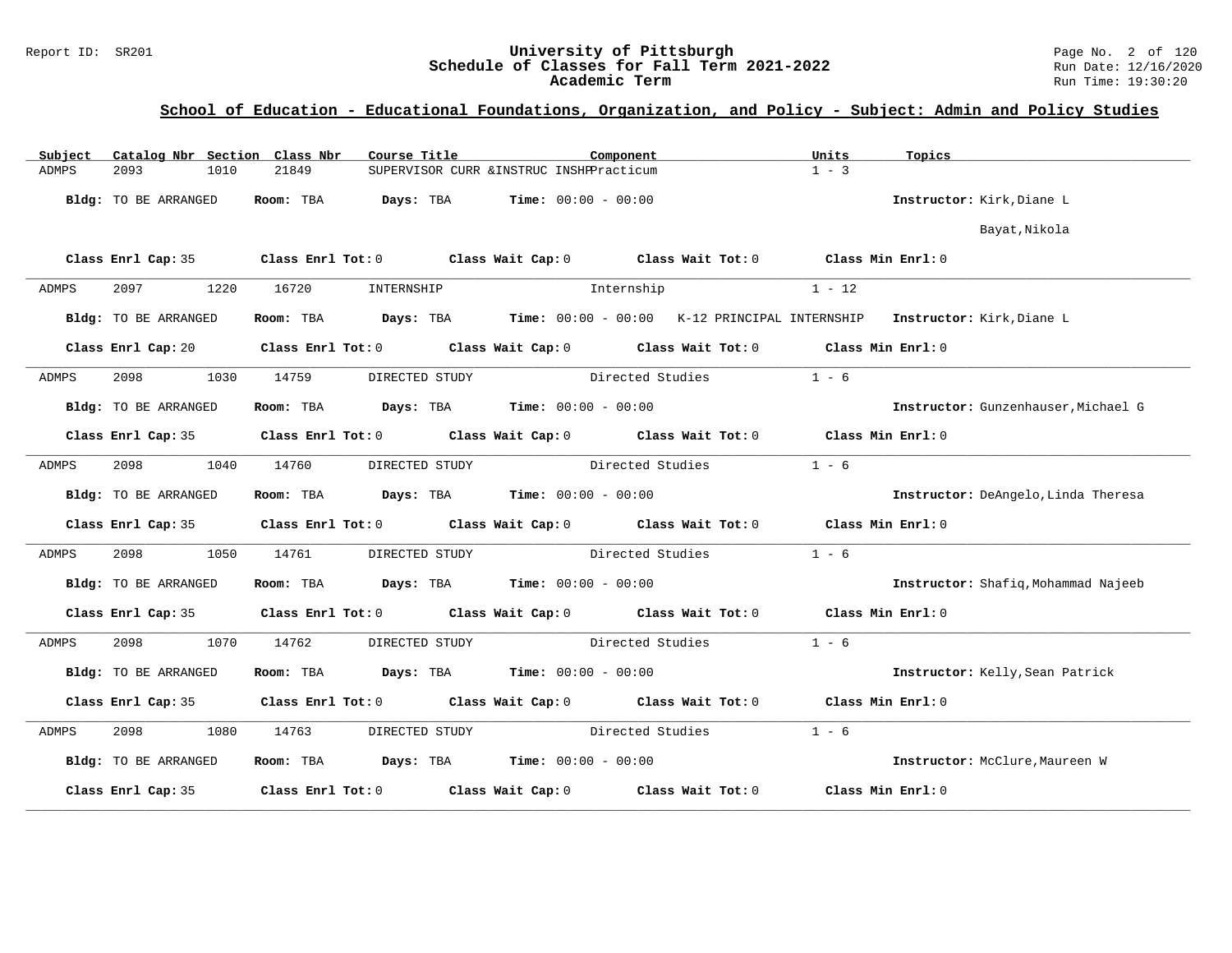#### Report ID: SR201 **University of Pittsburgh** Page No. 3 of 120 **Schedule of Classes for Fall Term 2021-2022** Run Date: 12/16/2020 **Academic Term** Run Time: 19:30:20

| Subject | Catalog Nbr Section Class Nbr | Course Title                                                                                                                                                                                                                  |                                 | Component        | Units<br>Topics                         |  |
|---------|-------------------------------|-------------------------------------------------------------------------------------------------------------------------------------------------------------------------------------------------------------------------------|---------------------------------|------------------|-----------------------------------------|--|
| ADMPS   | 2098<br>1090                  | 14764<br>DIRECTED STUDY                                                                                                                                                                                                       |                                 | Directed Studies | $1 - 6$                                 |  |
|         | Bldg: TO BE ARRANGED          | Room: TBA $Days: TBA$ Time: $00:00 - 00:00$                                                                                                                                                                                   |                                 |                  | Instructor: Kerr, Mary                  |  |
|         |                               | Class Enrl Cap: 35 Class Enrl Tot: 0 Class Wait Cap: 0 Class Wait Tot: 0 Class Min Enrl: 0                                                                                                                                    |                                 |                  |                                         |  |
| ADMPS   | 2098 1100 14765               | DIRECTED STUDY                                                                                                                                                                                                                |                                 | Directed Studies | $1 - 6$                                 |  |
|         | Bldg: TO BE ARRANGED          | Room: TBA $Days:$ TBA $Time: 00:00 - 00:00$                                                                                                                                                                                   |                                 |                  | Instructor: Porter, Maureen K           |  |
|         |                               | Class Enrl Cap: 35 Class Enrl Tot: 0 Class Wait Cap: 0 Class Wait Tot: 0 Class Min Enrl: 0                                                                                                                                    |                                 |                  |                                         |  |
| ADMPS   | 2098 — 100                    | 1110 14766<br>DIRECTED STUDY                                                                                                                                                                                                  |                                 | Directed Studies | $1 - 6$                                 |  |
|         | Bldg: TO BE ARRANGED          | Room: TBA $Days:$ TBA $Time: 00:00 - 00:00$                                                                                                                                                                                   |                                 |                  | Instructor: Lelei, Macrina Chelagat     |  |
|         |                               | Class Enrl Cap: 35 Class Enrl Tot: 0 Class Wait Cap: 0 Class Wait Tot: 0 Class Min Enrl: 0                                                                                                                                    |                                 |                  |                                         |  |
| ADMPS   |                               | 2098 1120 14767 DIRECTED STUDY                                                                                                                                                                                                |                                 | Directed Studies | $1 - 6$                                 |  |
|         | Bldg: TO BE ARRANGED          | Room: TBA $Days:$ TBA $Time: 00:00 - 00:00$                                                                                                                                                                                   |                                 |                  | Instructor: Tananis, Cynthia A          |  |
|         |                               | Class Enrl Cap: 35 Class Enrl Tot: 0 Class Wait Cap: 0 Class Wait Tot: 0 Class Min Enrl: 0                                                                                                                                    |                                 |                  |                                         |  |
| ADMPS   | 2098 1130 14768               | DIRECTED STUDY                                                                                                                                                                                                                |                                 | Directed Studies | $1 - 6$                                 |  |
|         | Bldg: TO BE ARRANGED          | Room: TBA $Days:$ TBA $Time: 00:00 - 00:00$                                                                                                                                                                                   |                                 |                  | Instructor: Trovato, Charlene           |  |
|         |                               | Class Enrl Cap: 35 Class Enrl Tot: 0 Class Wait Cap: 0 Class Wait Tot: 0 Class Min Enrl: 0                                                                                                                                    |                                 |                  |                                         |  |
| ADMPS   | 2098<br>1140                  | 14769                                                                                                                                                                                                                         | DIRECTED STUDY Directed Studies |                  | $1 - 6$                                 |  |
|         | Bldg: TO BE ARRANGED          | Room: TBA $Days:$ TBA $Time: 00:00 - 00:00$                                                                                                                                                                                   |                                 |                  | Instructor: Schuster, Maximilian Thomas |  |
|         |                               | Class Enrl Cap: 35 Class Enrl Tot: 0 Class Wait Cap: 0 Class Wait Tot: 0 Class Min Enrl: 0                                                                                                                                    |                                 |                  |                                         |  |
| ADMPS   | 2098 — 100                    | 1150 14770 DIRECTED STUDY Directed Studies 1 - 6                                                                                                                                                                              |                                 |                  |                                         |  |
|         | Bldg: TO BE ARRANGED          | Room: TBA $Days:$ TBA $Time: 00:00 - 00:00$                                                                                                                                                                                   |                                 |                  | Instructor: Garcia, Gina L              |  |
|         |                               | Class Enrl Cap: 35 Class Enrl Tot: 0 Class Wait Cap: 0 Class Wait Tot: 0 Class Min Enrl: 0                                                                                                                                    |                                 |                  |                                         |  |
| ADMPS   | 2098<br>1160                  | 14771                                                                                                                                                                                                                         | DIRECTED STUDY Directed Studies |                  | $1 - 6$                                 |  |
|         | Bldg: TO BE ARRANGED          | Room: TBA $\rule{1em}{0.15mm}$ Days: TBA Time: $00:00 - 00:00$                                                                                                                                                                |                                 |                  | Instructor: Staff                       |  |
|         |                               | Class Enrl Cap: 35 $\,$ Class Enrl Tot: 0 $\,$ Class Wait Cap: 0 $\,$ Class Wait Tot: 0 $\,$ Class Enrl Tot: 0 $\,$ Class Enrl Tot: 0 $\,$ Class Enrl Tot: 0 $\,$ Class Enrl Tot: 0 $\,$ Class Enrl Tot: 0 $\,$ Class Enrl To |                                 |                  | Class Min Enrl: 0                       |  |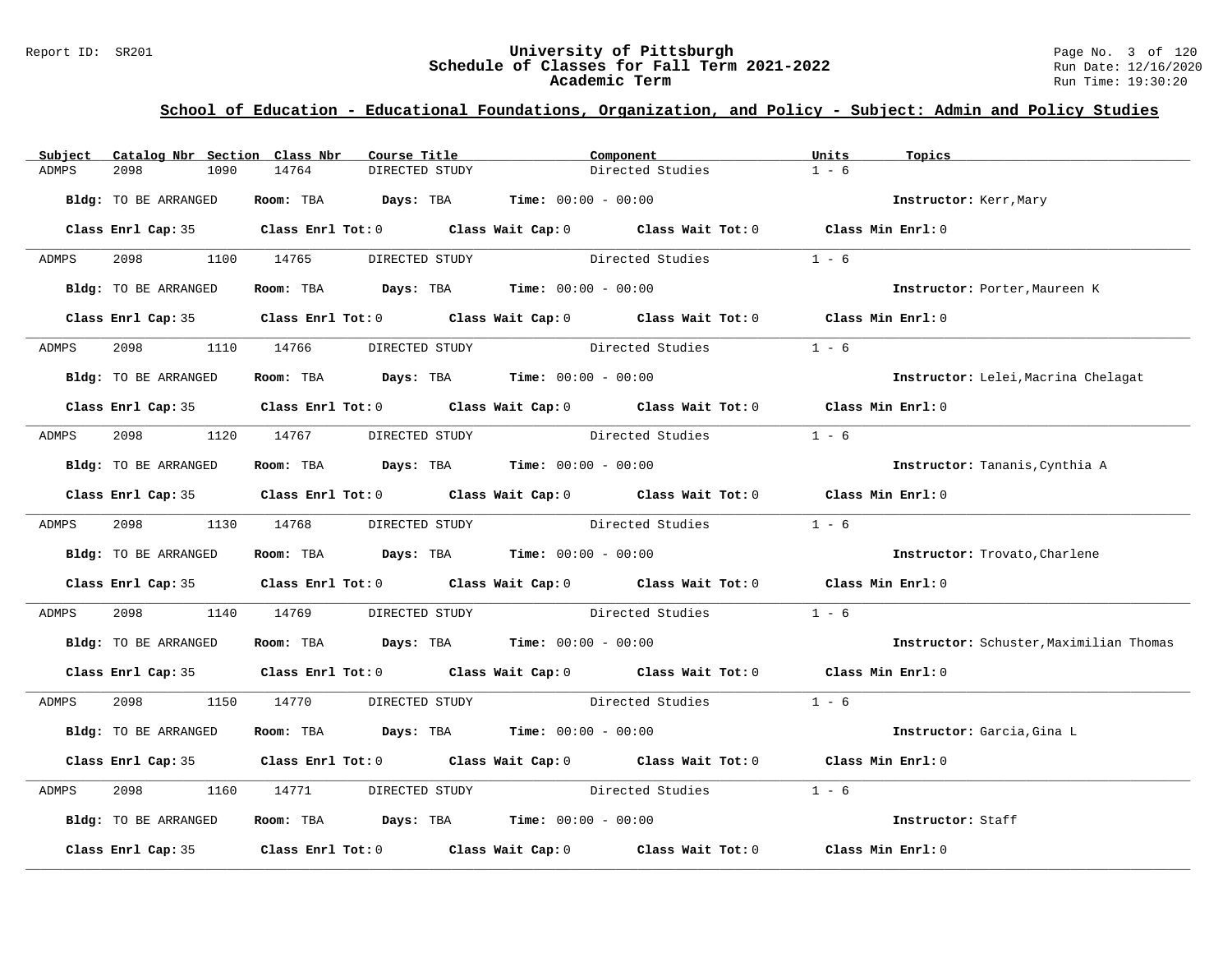| ADMPS | 2098<br>1170         | 14772                          | DIRECTED STUDY                                                                                      | Directed Studies | $1 - 6$                             |
|-------|----------------------|--------------------------------|-----------------------------------------------------------------------------------------------------|------------------|-------------------------------------|
|       | Bldg: TO BE ARRANGED |                                | Room: TBA $Days:$ TBA $Time: 00:00 - 00:00$                                                         |                  | Instructor: Staff                   |
|       |                      |                                | Class Enrl Cap: 35 Class Enrl Tot: 0 Class Wait Cap: 0 Class Wait Tot: 0 Class Min Enrl: 0          |                  |                                     |
| ADMPS |                      |                                | 2098 1190 14773 DIRECTED STUDY Directed Studies 1 - 6                                               |                  |                                     |
|       | Bldg: TO BE ARRANGED |                                | Room: TBA $Days:$ TBA Time: $00:00 - 00:00$                                                         |                  | Instructor: Kirk, Diane L           |
|       |                      |                                | Class Enrl Cap: 35 Class Enrl Tot: 0 Class Wait Cap: 0 Class Wait Tot: 0 Class Min Enrl: 0          |                  |                                     |
|       |                      |                                | ADMPS 2098 1200 14774 DIRECTED STUDY Directed Studies 1 - 6                                         |                  |                                     |
|       |                      |                                | Bldg: TO BE ARRANGED Room: TBA Days: TBA Time: 00:00 - 00:00                                        |                  | Instructor: Longo, Ralph G          |
|       |                      |                                | Class Enrl Cap: 35 Class Enrl Tot: 0 Class Wait Cap: 0 Class Wait Tot: 0 Class Min Enrl: 0          |                  |                                     |
| ADMPS |                      | 2098 1210 14775 DIRECTED STUDY | Directed Studies                                                                                    |                  | $1 - 6$                             |
|       | Bldg: TO BE ARRANGED |                                | Room: TBA $Days:$ TBA Time: $00:00 - 00:00$                                                         |                  | Instructor: Staff                   |
|       |                      |                                | Class Enrl Cap: 35 Class Enrl Tot: 0 Class Wait Cap: 0 Class Wait Tot: 0 Class Min Enrl: 0          |                  |                                     |
| ADMPS |                      |                                | 2099 1020 14776 GUIDANC IN THE MASTER'S DEGREEThesis Research 1 - 6                                 |                  |                                     |
|       | Bldg: TO BE ARRANGED |                                | Room: TBA $Days: TBA$ Time: $00:00 - 00:00$                                                         |                  | Instructor: Staff                   |
|       |                      |                                | Class Enrl Cap: 30 Class Enrl Tot: 0 Class Wait Cap: 0 Class Wait Tot: 0 Class Min Enrl: 0          |                  |                                     |
| ADMPS |                      |                                | 2099 1030 14777 GUIDANC IN THE MASTER'S DEGREEThesis Research 1 - 6                                 |                  |                                     |
|       | Bldg: TO BE ARRANGED |                                | Room: TBA $Days:$ TBA $Time: 00:00 - 00:00$                                                         |                  | Instructor: Gunzenhauser, Michael G |
|       |                      |                                | Class Enrl Cap: 30 $\qquad$ Class Enrl Tot: 0 $\qquad$ Class Wait Cap: 0 $\qquad$ Class Wait Tot: 0 |                  | Class Min Enrl: 0                   |
| ADMPS |                      |                                | 2099 1040 14778 GUIDANC IN THE MASTER'S DEGREEThesis Research                                       |                  | $1 - 6$                             |
|       |                      |                                | Bldg: TO BE ARRANGED Room: TBA Days: TBA Time: 00:00 - 00:00                                        |                  | Instructor: DeAngelo, Linda Theresa |
|       |                      |                                | Class Enrl Cap: 30 $\qquad$ Class Enrl Tot: 0 $\qquad$ Class Wait Cap: 0 $\qquad$ Class Wait Tot: 0 |                  | Class Min Enrl: 0                   |
| ADMPS |                      |                                | 2099 1050 14779 GUIDANC IN THE MASTER'S DEGREEThesis Research 1 - 6                                 |                  |                                     |
|       | Bldg: TO BE ARRANGED |                                | Room: TBA $Days:$ TBA $Time: 00:00 - 00:00$                                                         |                  | Instructor: Kirk, Diane L           |
|       |                      |                                | Class Enrl Cap: 30 Class Enrl Tot: 0 Class Wait Cap: 0 Class Wait Tot: 0 Class Min Enrl: 0          |                  |                                     |
|       |                      |                                | ADMPS 2099 1080 14780 GUIDANC IN THE MASTER'S DEGREEThesis Research 1 - 6                           |                  |                                     |
|       |                      |                                | Bldg: TO BE ARRANGED Room: TBA Days: TBA Time: 00:00 - 00:00                                        |                  | Instructor: McClure, Maureen W      |
|       | Class Enrl Cap: 30   |                                | Class Enrl Tot: $0$ Class Wait Cap: $0$ Class Wait Tot: $0$                                         |                  | Class Min Enrl: 0                   |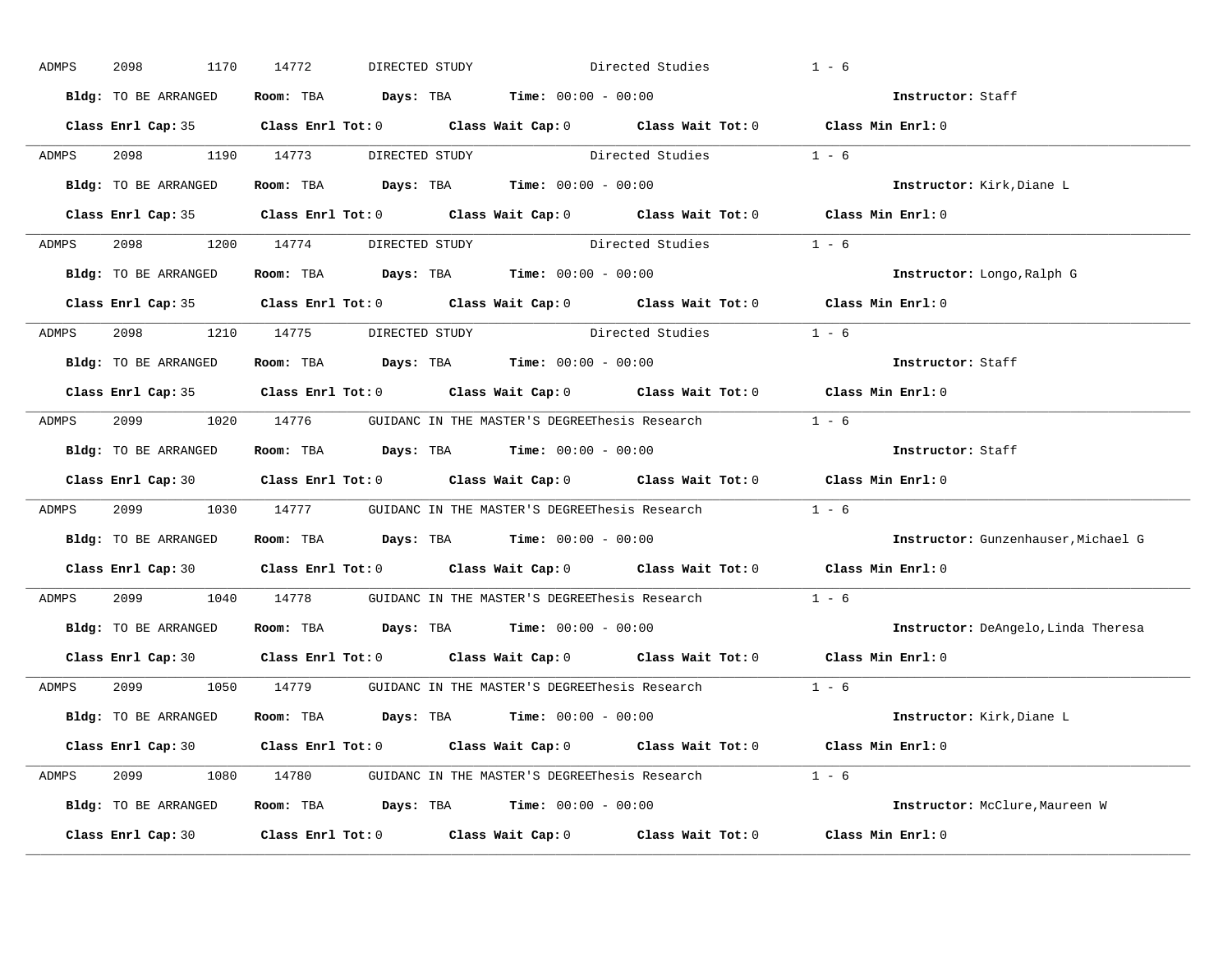#### Report ID: SR201 **University of Pittsburgh** Page No. 5 of 120 **Schedule of Classes for Fall Term 2021-2022** Run Date: 12/16/2020 **Academic Term** Run Time: 19:30:20

| Subject | Catalog Nbr Section Class Nbr | Course Title | Component                                                                                    | Units<br>Topics                         |
|---------|-------------------------------|--------------|----------------------------------------------------------------------------------------------|-----------------------------------------|
| ADMPS   | 2099<br>1090                  | 14781        | GUIDANC IN THE MASTER'S DEGREEThesis Research                                                | $1 - 6$                                 |
|         | Bldg: TO BE ARRANGED          |              | Room: TBA $Days:$ TBA $Time: 00:00 - 00:00$                                                  | Instructor: Kerr, Mary                  |
|         |                               |              | Class Enrl Cap: 30 Class Enrl Tot: 0 Class Wait Cap: 0 Class Wait Tot: 0 Class Min Enrl: 0   |                                         |
| ADMPS   | 2099 70                       | 1100 14782   | GUIDANC IN THE MASTER'S DEGREEThesis Research                                                | $1 - 6$                                 |
|         | Bldg: TO BE ARRANGED          |              | Room: TBA $Days:$ TBA $Time: 00:00 - 00:00$                                                  | Instructor: Porter, Maureen K           |
|         |                               |              | Class Enrl Cap: 30 Class Enrl Tot: 0 Class Wait Cap: 0 Class Wait Tot: 0                     | Class Min Enrl: 0                       |
| ADMPS   | 2099                          | 1110 14783   | GUIDANC IN THE MASTER'S DEGREEThesis Research                                                | $1 - 6$                                 |
|         | Bldg: TO BE ARRANGED          |              | Room: TBA $Days:$ TBA $Time: 00:00 - 00:00$                                                  | Instructor: Schuster, Maximilian Thomas |
|         |                               |              | Class Enrl Cap: 30 $\,$ Class Enrl Tot: 0 $\,$ Class Wait Cap: 0 $\,$ Class Wait Tot: 0 $\,$ | Class Min Enrl: 0                       |
| ADMPS   | 2099                          |              | 1120 14784      GUIDANC IN THE MASTER'S DEGREEThesis Research                                | $1 - 6$                                 |
|         | Bldg: TO BE ARRANGED          |              | <b>Room:</b> TBA $Days: TBA$ <b>Time:</b> $00:00 - 00:00$                                    | Instructor: Tananis, Cynthia A          |
|         |                               |              | Class Enrl Cap: 30 Class Enrl Tot: 0 Class Wait Cap: 0 Class Wait Tot: 0 Class Min Enrl: 0   |                                         |
| ADMPS   | 2099 1130 14785               |              | GUIDANC IN THE MASTER'S DEGREEThesis Research                                                | $1 - 6$                                 |
|         | Bldg: TO BE ARRANGED          |              | Room: TBA $\rule{1em}{0.15mm}$ Days: TBA Time: $00:00 - 00:00$                               | Instructor: Trovato, Charlene           |
|         |                               |              | Class Enrl Cap: 30 Class Enrl Tot: 0 Class Wait Cap: 0 Class Wait Tot: 0 Class Min Enrl: 0   |                                         |
| ADMPS   | 2099<br>1140                  | 14786        | GUIDANC IN THE MASTER'S DEGREEThesis Research                                                | $1 - 6$                                 |
|         | Bldg: TO BE ARRANGED          |              | Room: TBA $Days:$ TBA $Time: 00:00 - 00:00$                                                  | Instructor: Staff                       |
|         |                               |              | Class Enrl Cap: 30 Class Enrl Tot: 0 Class Wait Cap: 0 Class Wait Tot: 0 Class Min Enrl: 0   |                                         |
| ADMPS   | 2099 70                       | 1150 14787   | GUIDANC IN THE MASTER'S DEGREEThesis Research 1 - 6                                          |                                         |
|         | Bldg: TO BE ARRANGED          |              | Room: TBA $Days:$ TBA $Time: 00:00 - 00:00$                                                  | Instructor: Kelly, Sean Patrick         |
|         |                               |              | Class Enrl Cap: 30 Class Enrl Tot: 0 Class Wait Cap: 0 Class Wait Tot: 0 Class Min Enrl: 0   |                                         |
| ADMPS   | 2099<br>1160                  |              | 14788 GUIDANC IN THE MASTER'S DEGREEThesis Research                                          | $1 - 6$                                 |
|         | Bldg: TO BE ARRANGED          |              | <b>Room:</b> TBA $Days: TBA$ <b>Time:</b> $00:00 - 00:00$                                    | Instructor: Garcia, Gina L              |
|         | Class Enrl Cap: 30            |              | Class Enrl Tot: $0$ Class Wait Cap: $0$ Class Wait Tot: $0$                                  | Class Min Enrl: 0                       |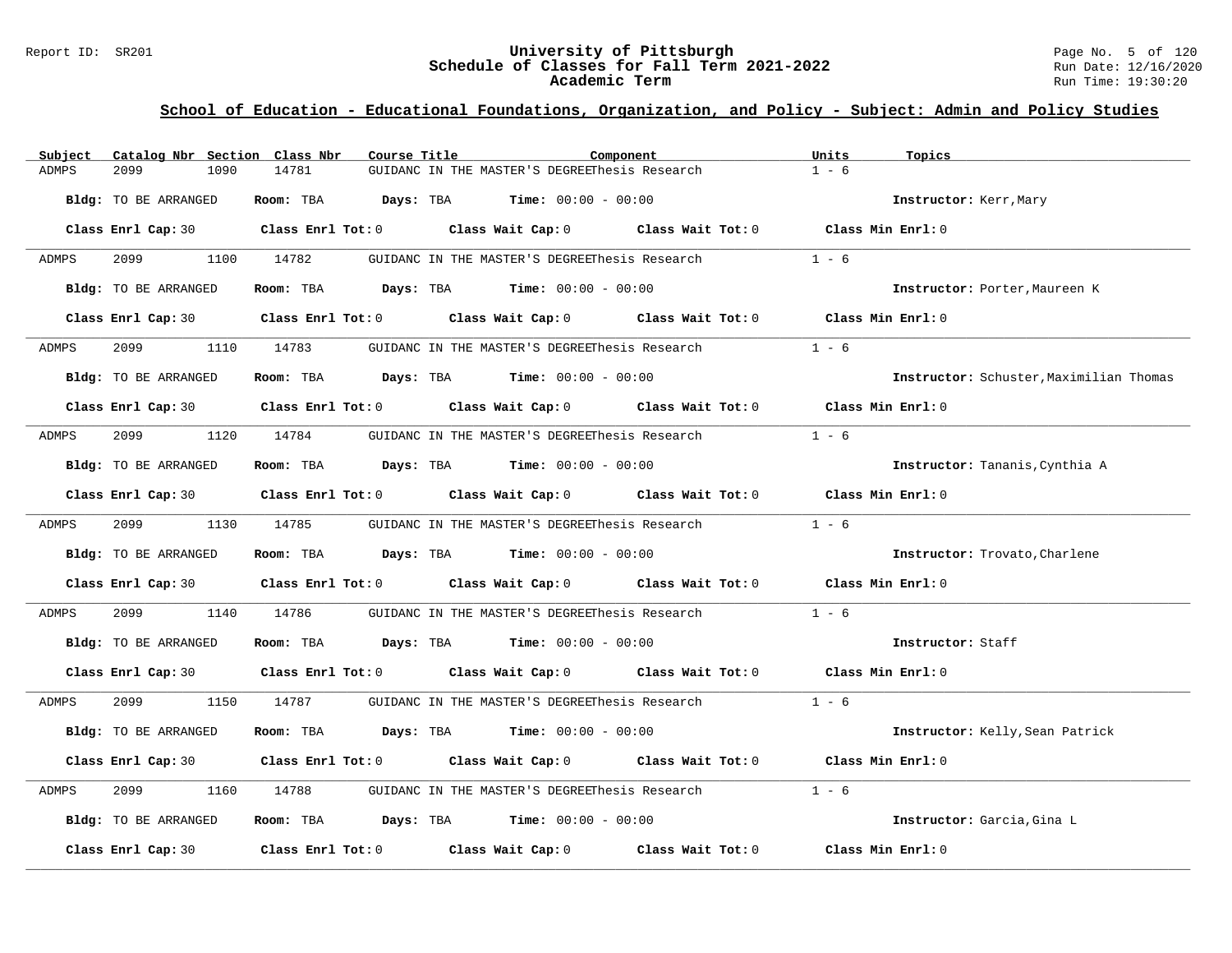|              | 2099                                                                       | 1170<br>14789     |                                                                            | GUIDANC IN THE MASTER'S DEGREEThesis Research |                                                                                                                                  | $1 - 6$                                 |
|--------------|----------------------------------------------------------------------------|-------------------|----------------------------------------------------------------------------|-----------------------------------------------|----------------------------------------------------------------------------------------------------------------------------------|-----------------------------------------|
|              | Bldg: TO BE ARRANGED                                                       | Room: TBA         | Days: TBA                                                                  | <b>Time:</b> $00:00 - 00:00$                  |                                                                                                                                  | Instructor: Staff                       |
|              | Class Enrl Cap: 30                                                         | Class Enrl Tot: 0 |                                                                            | Class Wait Cap: 0                             | Class Wait Tot: 0                                                                                                                | Class Min Enrl: 0                       |
| ADMPS        | 2099<br>1180                                                               | 14790             |                                                                            | GUIDANC IN THE MASTER'S DEGREEThesis Research |                                                                                                                                  | $1 - 6$                                 |
|              | Bldg: TO BE ARRANGED                                                       | Room: TBA         | Days: TBA                                                                  | <b>Time:</b> $00:00 - 00:00$                  |                                                                                                                                  | Instructor: Longo, Ralph G              |
|              | Class Enrl Cap: 30                                                         | Class Enrl Tot: 0 |                                                                            | Class Wait Cap: 0                             | Class Wait Tot: 0                                                                                                                | Class Min Enrl: 0                       |
| ADMPS        | 2099<br>1190                                                               | 18211             |                                                                            | GUIDANC IN THE MASTER'S DEGREEThesis Research |                                                                                                                                  | $1 - 6$                                 |
|              | Bldg: TO BE ARRANGED                                                       | Room: TBA         | Days: TBA                                                                  | <b>Time:</b> $00:00 - 00:00$                  |                                                                                                                                  | Instructor: Shafiq, Mohammad Najeeb     |
|              | Class Enrl Cap: 35                                                         | Class Enrl Tot: 0 |                                                                            | Class Wait Cap: 0                             | Class Wait Tot: 0                                                                                                                | Class Min Enrl: 0                       |
| <b>ADMPS</b> | 2101<br>1030                                                               | 18193             | PENNSYLVANIA SCHOOL LAW                                                    |                                               | Lecture                                                                                                                          | $\mathbf{3}$                            |
|              | Bldg: WEB Based Class                                                      | Room: TBA         | Days: TBA                                                                  | <b>Time:</b> $00:00 - 00:00$                  |                                                                                                                                  | Instructor: Kerr, Mary                  |
|              | Class Enrl Cap: 24                                                         | Class Enrl Tot: 0 |                                                                            | Class Wait Cap: 0                             | Class Wait Tot: 0                                                                                                                | Class Min Enrl: 0                       |
|              | Attributes: Online                                                         |                   |                                                                            |                                               |                                                                                                                                  |                                         |
| <b>ADMPS</b> | 2104<br>1300                                                               | 22432             |                                                                            | LAT AM SOCIAL & PUBLIC POLICY Seminar         |                                                                                                                                  | $\overline{3}$                          |
|              | Bldg: Wesley W Posvar Halkoom: 04318                                       |                   | Days: Th                                                                   | <b>Time:</b> $09:00 - 11:50$                  |                                                                                                                                  | Instructor: Delgado, Jorge Enrique      |
|              | Class Enrl Cap: 5<br>Attributes: Global Studies                            | Class Enrl Tot: 0 | <b>Combined Section ID:</b> $0123(ADMPS/2104/PIA/2460) - PIA 2460(#22431)$ | Class Wait Cap: 0                             | Class Wait Tot: 0                                                                                                                | Class Min Enrl: 0                       |
| ADMPS        | 1020<br>2106                                                               | 21583             |                                                                            | INTERNATIONAL & GLOBAL EDUCATNLecture         |                                                                                                                                  | $\mathbf{3}$                            |
|              | Bldg: Wesley W Posvar Halkoom: 05201                                       |                   | Days: W                                                                    | <b>Time:</b> $16:30 - 19:10$                  |                                                                                                                                  | Instructor: McClure, Maureen W          |
|              | Class Enrl Cap: 15<br>Room Characteristics: PeopleSoft - Scheduled (PS)(1) | Class Enrl Tot: 0 |                                                                            | Class Wait Cap: 0                             | Class Wait Tot: 0<br>Attributes: African Studies, European and Eurasian Studies, Global Studies, Russian & East European Studies | Class Min Enrl: 0                       |
| ADMPS        | 2120<br>1070                                                               | 16668             |                                                                            | CPSTN SEM IN STUDENT SERVICES Lecture         |                                                                                                                                  | $\overline{3}$                          |
|              | Bldg: Wesley W Posvar Halkoom: 04318                                       |                   | Days: M                                                                    | <b>Time:</b> $16:30 - 19:10$                  |                                                                                                                                  | Instructor: Schuster, Maximilian Thomas |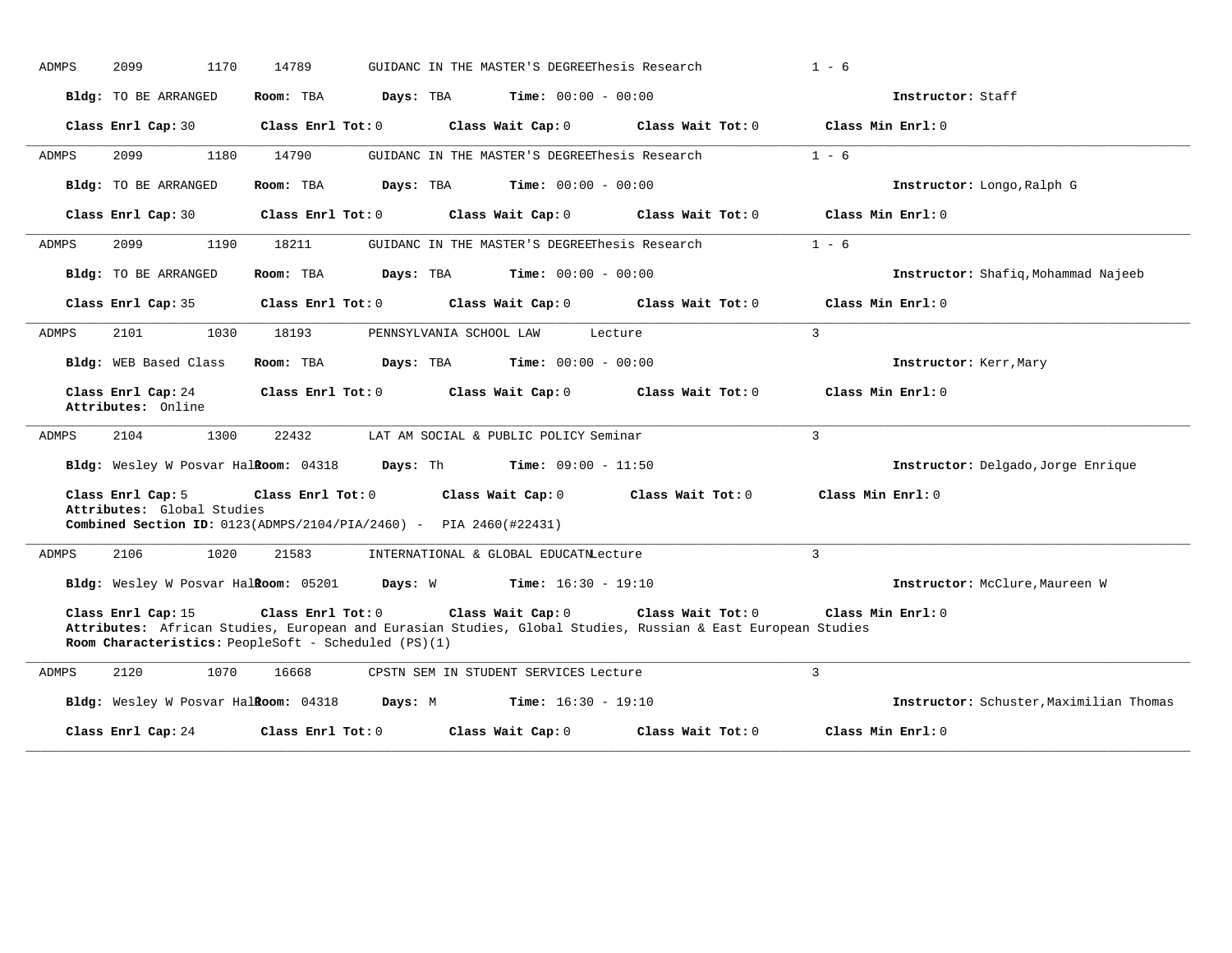#### Report ID: SR201 **University of Pittsburgh University of Pittsburgh** Page No. 7 of 120<br>**Schedule of Classes for Fall Term 2021-2022** Run Date: 12/16/2020 **Schedule of Classes for Fall Term 2021-2022** Run Date: 12/16/2020 **Academic Term** Run Time: 19:30:20

| Subject              |                                                          |      | Catalog Nbr Section Class Nbr                                             | Course Title                                                |                                                                                                        | Component                                                                                                                                            | Units          | Topics                              |
|----------------------|----------------------------------------------------------|------|---------------------------------------------------------------------------|-------------------------------------------------------------|--------------------------------------------------------------------------------------------------------|------------------------------------------------------------------------------------------------------------------------------------------------------|----------------|-------------------------------------|
| 2128<br><b>ADMPS</b> |                                                          | 1040 | 17692                                                                     | LEADERSHIP                                                  |                                                                                                        | Lecture                                                                                                                                              | $\mathcal{L}$  |                                     |
|                      |                                                          |      | Bldg: Wesley W Posvar Halkoom: 05404                                      | Days: W                                                     | <b>Time:</b> $18:00 - 21:00$                                                                           |                                                                                                                                                      |                | Instructor: Wagner, Sarah E         |
|                      |                                                          |      |                                                                           |                                                             |                                                                                                        |                                                                                                                                                      |                | Ferketish, B Jean                   |
|                      | Class Enrl Cap: 10                                       |      | Class Enrl Tot: 0<br>Room Characteristics: PeopleSoft - Scheduled (PS)(1) |                                                             | Class Wait Cap: 0                                                                                      | Class Wait Tot: 0<br>Combined Section ID: 0754(PIA/2131/2054ADMPS/2128) - PIA 2131(#15722), BCHS 2135(#21724), SWCOSA 2054(#24323), HRS 2128(#27216) |                | Class Min Enrl: 0                   |
| 2307<br>ADMPS        |                                                          | 1020 | 22311                                                                     |                                                             | POLITICS & HISTRY OF HIGHED EDLecture                                                                  |                                                                                                                                                      | $\mathbf{R}$   |                                     |
|                      |                                                          |      | Bldg: Wesley W Posvar Halkoom: 05405                                      | Days: M                                                     | <b>Time:</b> $16:30 - 19:10$                                                                           |                                                                                                                                                      |                | Instructor: Garcia, Gina Ann        |
| Class Enrl Cap: 20   |                                                          |      | Class Enrl Tot: 0                                                         | Room Characteristics: PeopleSoft - Scheduled (PS)(1)        | Class Wait Cap: 0<br>Combined Section ID: $0982(ADMPS/2307/EDUC/2112)$ - EDUC 2112(#22312)             | Class Wait Tot: 0                                                                                                                                    |                | Class Min Enrl: 0                   |
| 2352<br>ADMPS        |                                                          | 1060 | 27583                                                                     | ANTHROPOLOGY OF EDUCATION                                   |                                                                                                        | Lecture                                                                                                                                              | $\overline{3}$ |                                     |
|                      |                                                          |      | Bldg: Wesley W Posvar HalRoom: 04318                                      | Days: M                                                     | <b>Time:</b> $13:00 - 15:50$                                                                           |                                                                                                                                                      |                | Instructor: Porter, Maureen K       |
| Class Enrl Cap: 18   |                                                          |      | Class Enr1 Tot: 0                                                         |                                                             | Class Wait Cap: 0<br>Attributes: African Studies, Asian Studies, Global Studies, West European Studies | Class Wait $Tot: 0$                                                                                                                                  |                | Class Min Enrl: 0                   |
| 2404<br>ADMPS        |                                                          | 1010 | 18771                                                                     | INSTRUCTIONAL LEADERSHIP                                    |                                                                                                        | Lecture                                                                                                                                              | 5              |                                     |
|                      | Bldg: WEB Based Class                                    |      | Room: TBA                                                                 | Days: TBA                                                   | <b>Time:</b> $00:00 - 00:00$                                                                           |                                                                                                                                                      |                | Instructor: Escher, Allison Lamonna |
|                      | Class Enrl Cap: 35<br>Attributes: Online                 |      | Class Enrl Tot: 0                                                         |                                                             | Class Wait Cap: 0                                                                                      | Class Wait Tot: 0                                                                                                                                    |                | Class Min Enrl: 0                   |
| 3006<br>ADMPS        |                                                          | 1010 | 26292                                                                     |                                                             | SCL THEORIES & EDUC GLBL CNTXTLecture                                                                  |                                                                                                                                                      | 3              |                                     |
|                      |                                                          |      | Bldg: Wesley W Posvar HalRoom: 05404                                      | Days: Sa                                                    | <b>Time:</b> $00:00 - 00:00$                                                                           |                                                                                                                                                      |                | Instructor: Staff                   |
|                      | Class Enrl Cap: 34<br>Attributes: Hybrid, Global Studies |      | Class Enrl Tot: 0                                                         | Room Characteristics: PeopleSoft - Scheduled (PS)(1)        | Class Wait Cap: 0                                                                                      | Class Wait $Tot: 0$                                                                                                                                  |                | Class Min Enrl: 0                   |
| 3014<br>ADMPS        |                                                          | 1200 | 24563                                                                     |                                                             | DC SEMINAR IN EDUC & SOCIETY Lecture                                                                   |                                                                                                                                                      | 3              |                                     |
| Bldg: TBA            |                                                          |      | Room: TBA                                                                 | Days: TBA                                                   | <b>Time:</b> $00:00 - 00:00$                                                                           |                                                                                                                                                      |                | Instructor: Kelly, Sean Patrick     |
| Class Enrl Cap: 18   | Attributes: Hybrid                                       |      | Class Enrl Tot: 0                                                         | <b>Room Characteristics:</b> PeopleSoft - Scheduled (PS)(1) | Class Wait Cap: 0                                                                                      | Class Wait Tot: 0                                                                                                                                    |                | Class Min Enrl: 0                   |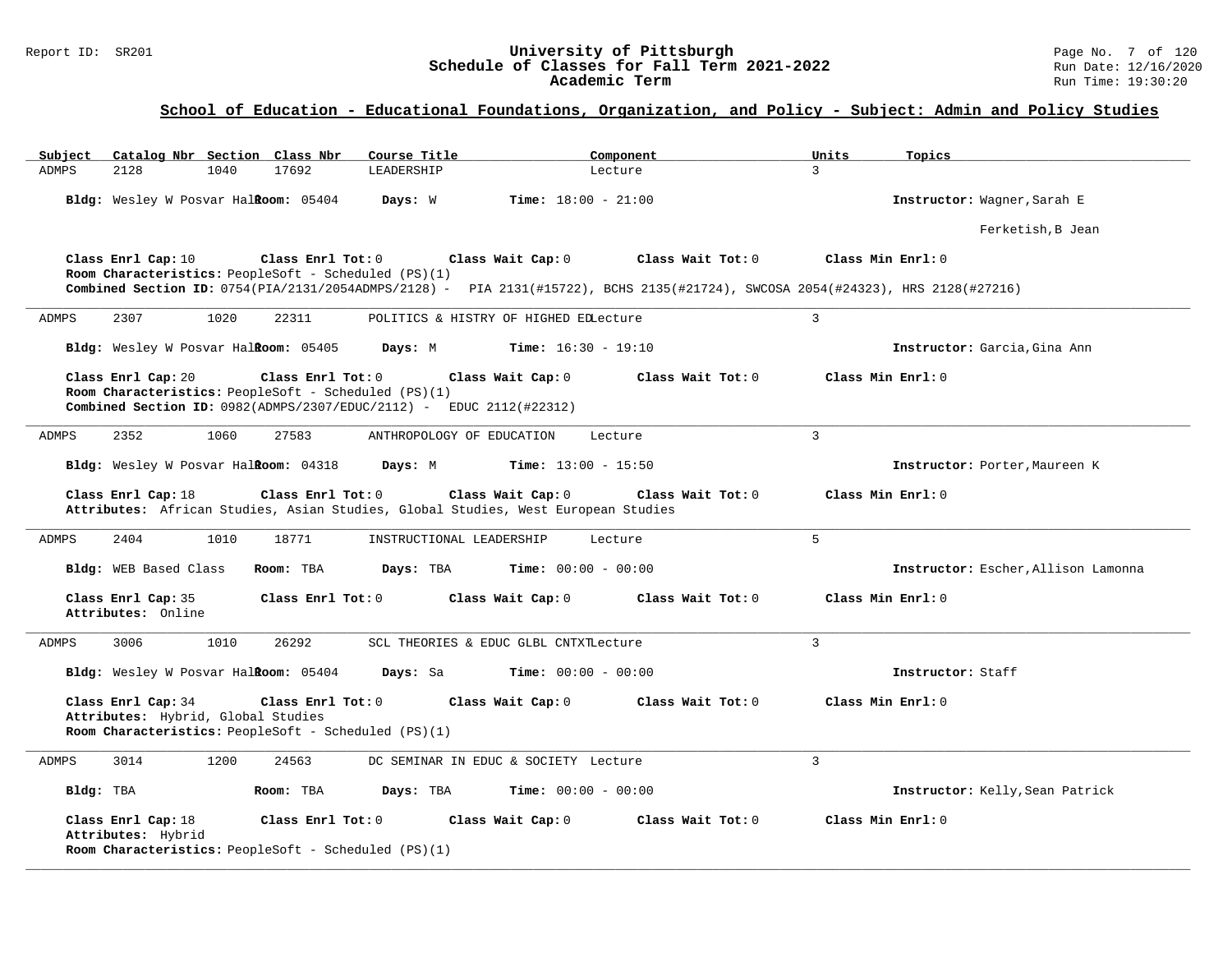| ADMPS | 3088<br>1200         | 22775                                                                                              | COMPETENT KNOWL MGT & UTIL                    | Lecture           | 3                                     |
|-------|----------------------|----------------------------------------------------------------------------------------------------|-----------------------------------------------|-------------------|---------------------------------------|
|       |                      | <b>Bldg:</b> Wesley W Posvar Hal <b>Room:</b> $05405$ <b>Days:</b> Sa <b>Time:</b> $00:00 - 00:00$ |                                               |                   | <b>Instructor:</b> Tananis, Cynthia A |
|       | Class Enrl Cap: 18   | Class Enrl Tot: $0$ Class Wait Cap: $10$ Class Wait Tot: $0$                                       |                                               |                   | Class Min Enrl: 0                     |
|       | Attributes: Hybrid   | Room Characteristics: PeopleSoft - Scheduled (PS)(1)                                               |                                               |                   |                                       |
|       |                      |                                                                                                    |                                               |                   |                                       |
| ADMPS | 3092<br>1020         | 12750                                                                                              | HIGHER EDUCATION INTERNSHIP Internship        |                   | $1 - 6$                               |
|       | Bldg: TO BE ARRANGED | Room: TBA                                                                                          | <b>Days:</b> TBA <b>Time:</b> $00:00 - 00:00$ |                   | Instructor: Garcia, Gina Ann          |
|       | Class Enrl Cap: 15   | Class Enrl Tot: $0$ Class Wait Cap: $0$ Class Wait Tot: $0$ Class Min Enrl: $0$                    |                                               |                   |                                       |
| ADMPS | 3092 200<br>1030     | 14791                                                                                              | HIGHER EDUCATION INTERNSHIP Internship        |                   | $1 - 6$                               |
|       | Bldg: TO BE ARRANGED | Room: TBA $Days:$ TBA $Time: 00:00 - 00:00$                                                        |                                               |                   | Instructor: Staff                     |
|       | Class Enrl Cap: 35   | Class Enrl Tot: 0 Class Wait Cap: 0                                                                |                                               | Class Wait Tot: 0 | Class Min Enrl: 0                     |
| ADMPS | 3092<br>1040         | 14792                                                                                              | HIGHER EDUCATION INTERNSHIP Internship        |                   | $1 - 6$                               |
|       | Bldg: TO BE ARRANGED | Room: TBA $Days:$ TBA $Time: 00:00 - 00:00$                                                        |                                               |                   | Instructor: Trovato, Charlene         |
|       | Class Enrl Cap: 35   | Class Enrl Tot: 0 Class Wait Cap: 0 Class Wait Tot: 0 Class Min Enrl: 0                            |                                               |                   |                                       |
| ADMPS | 3092<br>1050         | 14793                                                                                              | HIGHER EDUCATION INTERNSHIP Internship        |                   | $1 - 6$                               |
|       | Bldg: TO BE ARRANGED | Room: TBA                                                                                          | <b>Days:</b> TBA <b>Time:</b> $00:00 - 00:00$ |                   | Instructor: Staff                     |
|       | Class Enrl Cap: 35   | Class Enrl Tot: 0 Class Wait Cap: 0 Class Wait Tot: 0                                              |                                               |                   | Class Min Enrl: 0                     |
| ADMPS | 3092<br>1060         | 14794                                                                                              | HIGHER EDUCATION INTERNSHIP Internship        |                   | $1 - 6$                               |
|       | Bldg: TO BE ARRANGED | Room: TBA $Days:$ TBA $Time: 00:00 - 00:00$                                                        |                                               |                   | Instructor: Kerr, Mary                |
|       | Class Enrl Cap: 35   | Class Enrl Tot: 0 Class Wait Cap: 0 Class Wait Tot: 0 Class Min Enrl: 0                            |                                               |                   |                                       |
| ADMPS | 3092<br>1070         | 16153                                                                                              | HIGHER EDUCATION INTERNSHIP Internship        |                   | $1 - 6$                               |
|       | Bldg: TO BE ARRANGED | Room: TBA                                                                                          | <b>Days:</b> TBA <b>Time:</b> $00:00 - 00:00$ |                   | Instructor: Staff                     |
|       | Class Enrl Cap: 35   | Class Enrl Tot: 0 Class Wait Cap: 0 Class Wait Tot: 0                                              |                                               |                   | Class Min Enrl: 0                     |
| ADMPS | 3093<br>1010         | 12593                                                                                              | INTSHP IN CENTRAL OFFICE ADMINInternship      |                   | $1 - 3$                               |
|       | Bldg: TO BE ARRANGED | Room: TBA $Days:$ TBA $Time: 00:00 - 00:00$                                                        |                                               |                   | Instructor: Kirk, Diane L             |
|       | Class Enrl Cap: 15   | Class Enrl Tot: 0 Class Wait Cap: 0 Class Wait Tot: 0                                              |                                               |                   | Class Min Enrl: 0                     |
|       |                      |                                                                                                    |                                               |                   |                                       |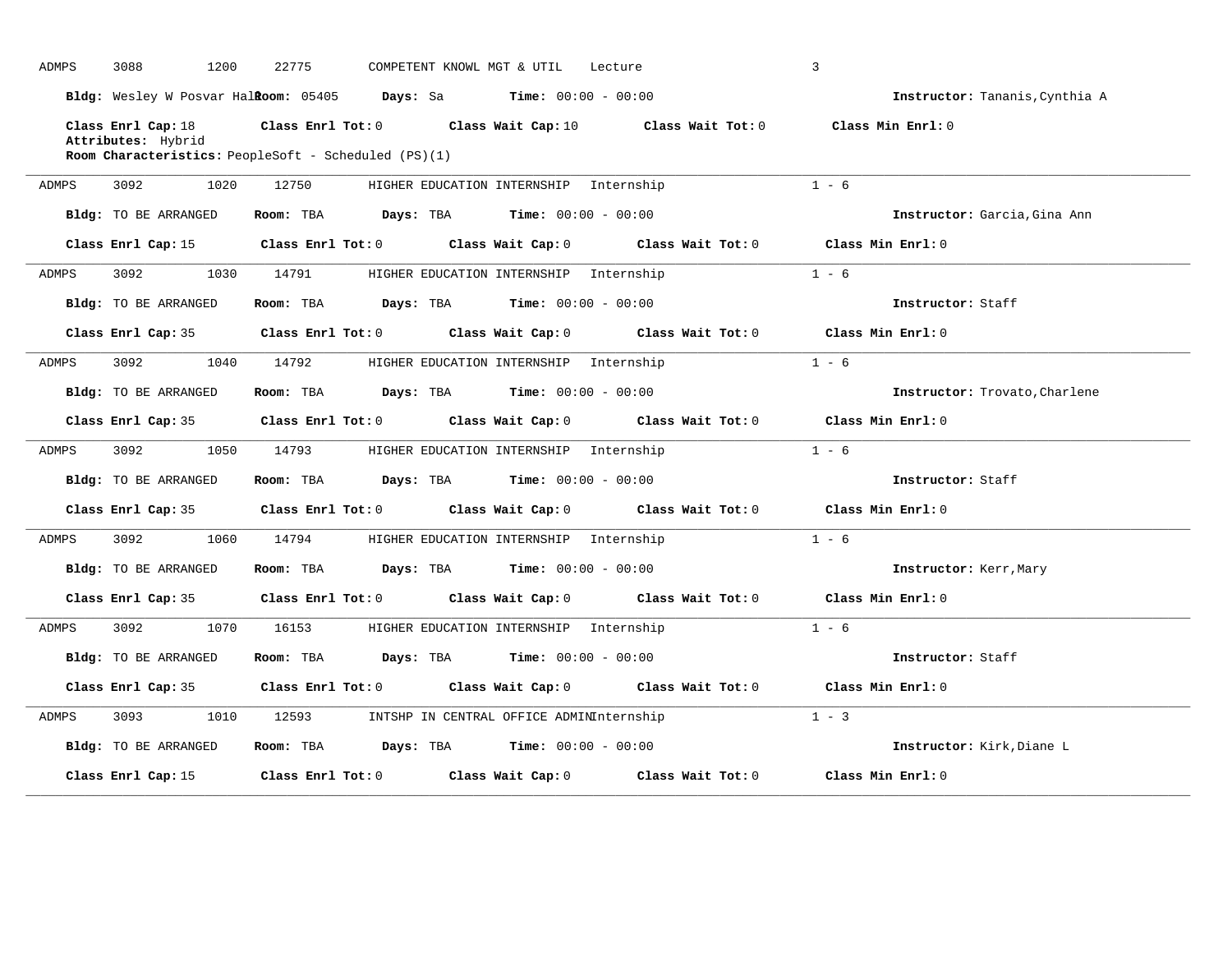#### Report ID: SR201 **University of Pittsburgh University of Pittsburgh** Page No. 9 of 120<br>**Schedule of Classes for Fall Term 2021-2022** Run Date: 12/16/2020 **Schedule of Classes for Fall Term 2021-2022** Run Date: 12/16/2020 **Academic Term** Run Time: 19:30:20

| Catalog Nbr Section Class Nbr<br>Subject | Course Title                                                                                    | Component         | Units<br>Topics                     |
|------------------------------------------|-------------------------------------------------------------------------------------------------|-------------------|-------------------------------------|
| 3097<br>1010<br>ADMPS                    | 12602<br>SUPERVISED RESEARCH                                                                    | Independent Study | $1 - 6$                             |
| Bldg: TO BE ARRANGED                     | Room: TBA Days: TBA<br><b>Time:</b> $00:00 - 00:00$                                             |                   | Instructor: Delale, Lori A          |
|                                          | Class Enrl Cap: 15 (Class Enrl Tot: 0 (Class Wait Cap: 0 (Class Wait Tot: 0 (Class Min Enrl: 0  |                   |                                     |
| 3097<br>ADMPS                            | 1020 14795<br>SUPERVISED RESEARCH 1ndependent Study                                             |                   | $1 - 6$                             |
| Bldg: TO BE ARRANGED                     | Room: TBA $Days:$ TBA $Time: 00:00 - 00:00$                                                     |                   | Instructor: Staff                   |
|                                          | Class Enrl Cap: 15 Class Enrl Tot: 0 Class Wait Cap: 0 Class Wait Tot: 0 Class Min Enrl: 0      |                   |                                     |
| 3097<br>ADMPS                            | 1030 14796<br>SUPERVISED RESEARCH 1ndependent Study                                             |                   | $1 - 6$                             |
| Bldg: TO BE ARRANGED                     | Room: TBA $Days:$ TBA $Time: 00:00 - 00:00$                                                     |                   | Instructor: Gunzenhauser, Michael G |
|                                          | Class Enrl Cap: 15 (class Enrl Tot: 0 (class Wait Cap: 0 (class Wait Tot: 0 (class Min Enrl: 0) |                   |                                     |
| 3097 300<br>ADMPS                        | SUPERVISED RESEARCH 1ndependent Study<br>1040 14797                                             |                   | $1 - 6$                             |
| Bldg: TO BE ARRANGED                     | Room: TBA $\rule{1em}{0.15mm}$ Days: TBA $\rule{1.15mm}]{0.15mm}$ Time: $0.000 - 0.0000$        |                   | Instructor: DeAngelo, Linda Theresa |
|                                          | Class Enrl Cap: 15 Class Enrl Tot: 0 Class Wait Cap: 0 Class Wait Tot: 0 Class Min Enrl: 0      |                   |                                     |
| 3097<br>ADMPS                            | SUPERVISED RESEARCH 1 - 6 Independent Study 1 - 6<br>1050 14798                                 |                   |                                     |
| Bldg: TO BE ARRANGED                     | Room: TBA $Days:$ TBA $Time: 00:00 - 00:00$                                                     |                   | Instructor: Shafiq, Mohammad Najeeb |
|                                          | Class Enrl Cap: 15 Class Enrl Tot: 0 Class Wait Cap: 0 Class Wait Tot: 0 Class Min Enrl: 0      |                   |                                     |
| ADMPS<br>3097<br>1060                    | SUPERVISED RESEARCH Manufacturer Independent Study<br>14799                                     |                   | $1 - 6$                             |
| Bldg: TO BE ARRANGED                     | Room: TBA $Days:$ TBA $Time: 00:00 - 00:00$                                                     |                   | Instructor: Page, Lindsay Coleman   |
|                                          | Class Enrl Cap: 15 Class Enrl Tot: 0 Class Wait Cap: 0 Class Wait Tot: 0 Class Min Enrl: 0      |                   |                                     |
| 3097<br>ADMPS                            | 1070 14800<br>SUPERVISED RESEARCH 1 - 6                                                         |                   |                                     |
| Bldg: TO BE ARRANGED                     | Room: TBA $Days:$ TBA $Time: 00:00 - 00:00$                                                     |                   | Instructor: Kelly, Sean Patrick     |
|                                          | Class Enrl Cap: 15 Class Enrl Tot: 0 Class Wait Cap: 0 Class Wait Tot: 0 Class Min Enrl: 0      |                   |                                     |
| ADMPS<br>3097<br>1080                    | SUPERVISED RESEARCH 1ndependent Study<br>14801                                                  |                   | $1 - 6$                             |
| Bldg: TO BE ARRANGED                     | Room: TBA $Days:$ TBA $Time: 00:00 - 00:00$                                                     |                   | Instructor: McClure, Maureen W      |
| Class Enrl Cap: 15                       | Class Enrl Tot: $0$ Class Wait Cap: $0$ Class Wait Tot: $0$                                     |                   | Class Min Enrl: 0                   |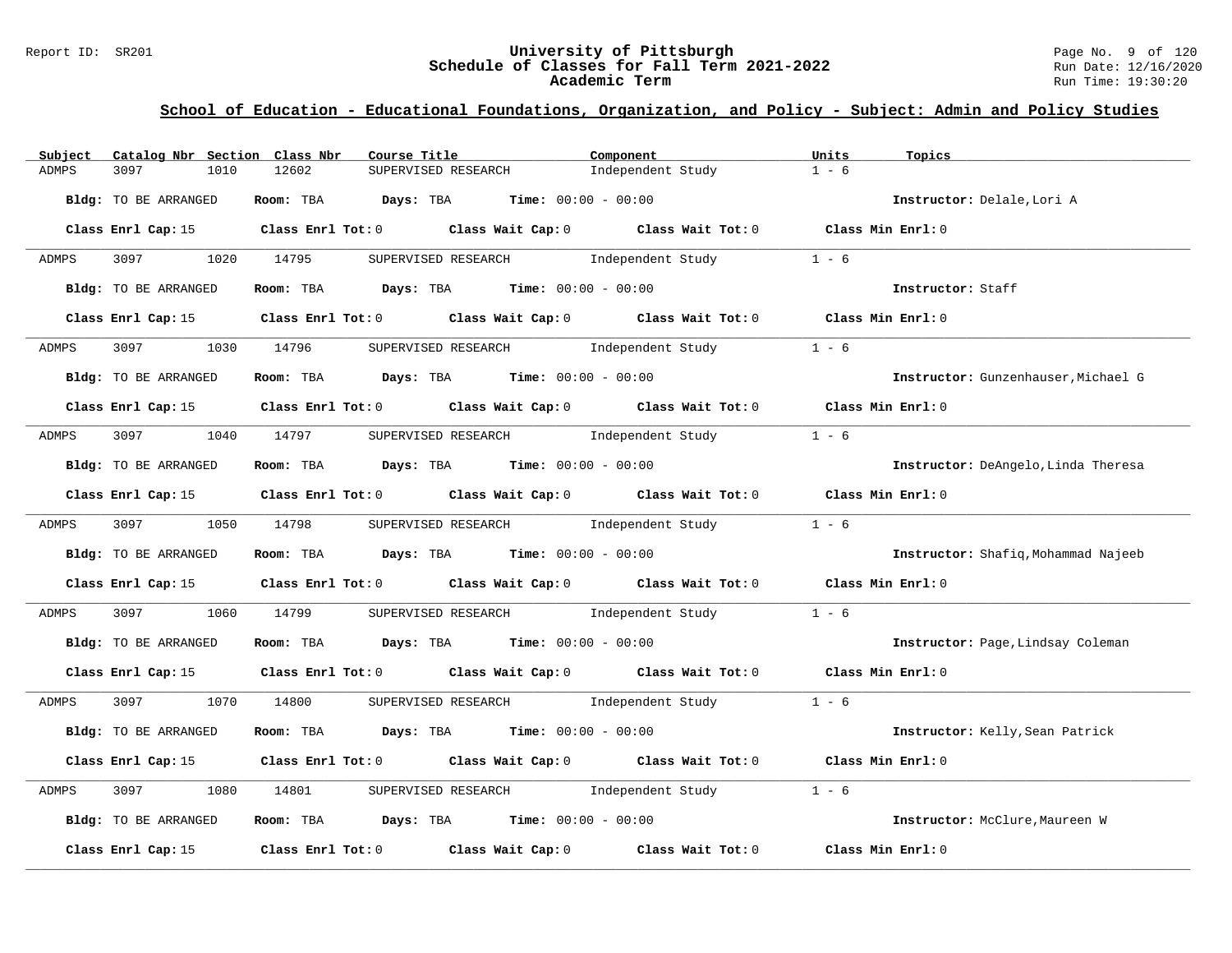| ADMPS        | 3097<br>1090         | 14802<br>SUPERVISED RESEARCH<br>Independent Study                                                   | $1 - 6$           |                                         |
|--------------|----------------------|-----------------------------------------------------------------------------------------------------|-------------------|-----------------------------------------|
|              | Bldg: TO BE ARRANGED | Room: TBA $Days:$ TBA $Time: 00:00 - 00:00$                                                         |                   | Instructor: Longo, Ralph G              |
|              |                      | Class Enrl Cap: 15 (Class Enrl Tot: 0 (Class Wait Cap: 0 (Class Wait Tot: 0 (Class Min Enrl: 0)     |                   |                                         |
| ADMPS        | 3097 1100 14803      | SUPERVISED RESEARCH Modern Independent Study 1 - 6                                                  |                   |                                         |
|              | Bldg: TO BE ARRANGED | Room: TBA $\rule{1em}{0.15mm}$ Days: TBA Time: $00:00 - 00:00$                                      |                   | Instructor: Porter, Maureen K           |
|              |                      | Class Enrl Cap: 15 Class Enrl Tot: 0 Class Wait Cap: 0 Class Wait Tot: 0 Class Min Enrl: 0          |                   |                                         |
| ADMPS        |                      | 3097 1110 14804 SUPERVISED RESEARCH Independent Study 1 - 6                                         |                   |                                         |
|              |                      | <b>Bldg:</b> TO BE ARRANGED <b>ROOM:</b> TBA <b>Days:</b> TBA <b>Time:</b> $00:00 - 00:00$          |                   | Instructor: Thompson, Dana N            |
|              |                      | Class Enrl Cap: 15 Class Enrl Tot: 0 Class Wait Cap: 0 Class Wait Tot: 0 Class Min Enrl: 0          |                   |                                         |
| <b>ADMPS</b> |                      | 3097 1120 14805 SUPERVISED RESEARCH Independent Study 1 - 6                                         |                   |                                         |
|              | Bldg: TO BE ARRANGED | Room: TBA $\rule{1em}{0.15mm}$ Days: TBA $\rule{1.5mm}{0.15mm}$ Time: $00:00 - 00:00$               |                   | Instructor: Tananis, Cynthia A          |
|              |                      | Class Enrl Cap: 15 Class Enrl Tot: 0 Class Wait Cap: 0 Class Wait Tot: 0 Class Min Enrl: 0          |                   |                                         |
|              |                      | ADMPS 3097 1130 14806 SUPERVISED RESEARCH Independent Study 1 - 6                                   |                   |                                         |
|              | Bldg: TO BE ARRANGED | Room: TBA $Days:$ TBA Time: $00:00 - 00:00$                                                         |                   | Instructor: Trovato, Charlene           |
|              |                      | Class Enrl Cap: 15 Class Enrl Tot: 0 Class Wait Cap: 0 Class Wait Tot: 0 Class Min Enrl: 0          |                   |                                         |
| ADMPS        |                      | 3097 1140 14807 SUPERVISED RESEARCH Independent Study 1 - 6                                         |                   |                                         |
|              | Bldg: TO BE ARRANGED | Room: TBA $Days:$ TBA Time: $00:00 - 00:00$                                                         |                   | Instructor: Schuster, Maximilian Thomas |
|              |                      | Class Enrl Cap: 15 $\qquad$ Class Enrl Tot: 0 $\qquad$ Class Wait Cap: 0 $\qquad$ Class Wait Tot: 0 | Class Min Enrl: 0 |                                         |
| ADMPS        |                      | 3097 1150 14808 SUPERVISED RESEARCH Independent Study 1 - 6                                         |                   |                                         |
|              | Bldg: TO BE ARRANGED | Room: TBA $\rule{1em}{0.15mm}$ Days: TBA Time: $00:00 - 00:00$                                      |                   | Instructor: Garcia, Gina L              |
|              | Class Enrl Cap: 15   | Class Enrl Tot: $0$ Class Wait Cap: $0$ Class Wait Tot: $0$                                         | Class Min Enrl: 0 |                                         |
| ADMPS        |                      | 3097 1160 14809 SUPERVISED RESEARCH Independent Study 1 - 6                                         |                   |                                         |
|              | Bldg: TO BE ARRANGED | Room: TBA $Days: TBA$ Time: $00:00 - 00:00$                                                         |                   | Instructor: Kirk, Diane L               |
|              |                      | Class Enrl Cap: 15 (Class Enrl Tot: 0 (Class Wait Cap: 0 (Class Wait Tot: 0 (Class Min Enrl: 0)     |                   |                                         |
|              |                      | ADMPS 3097 1170 16393 SUPERVISED RESEARCH Independent Study 1 - 6                                   |                   |                                         |
|              | Bldg: TO BE ARRANGED | Room: TBA $Days: TBA$ Time: $00:00 - 00:00$                                                         |                   | Instructor: Kerr, Mary                  |
|              |                      | Class Enrl Cap: 35 Class Enrl Tot: 0 Class Wait Cap: 0 Class Wait Tot: 0 Class Min Enrl: 0          |                   |                                         |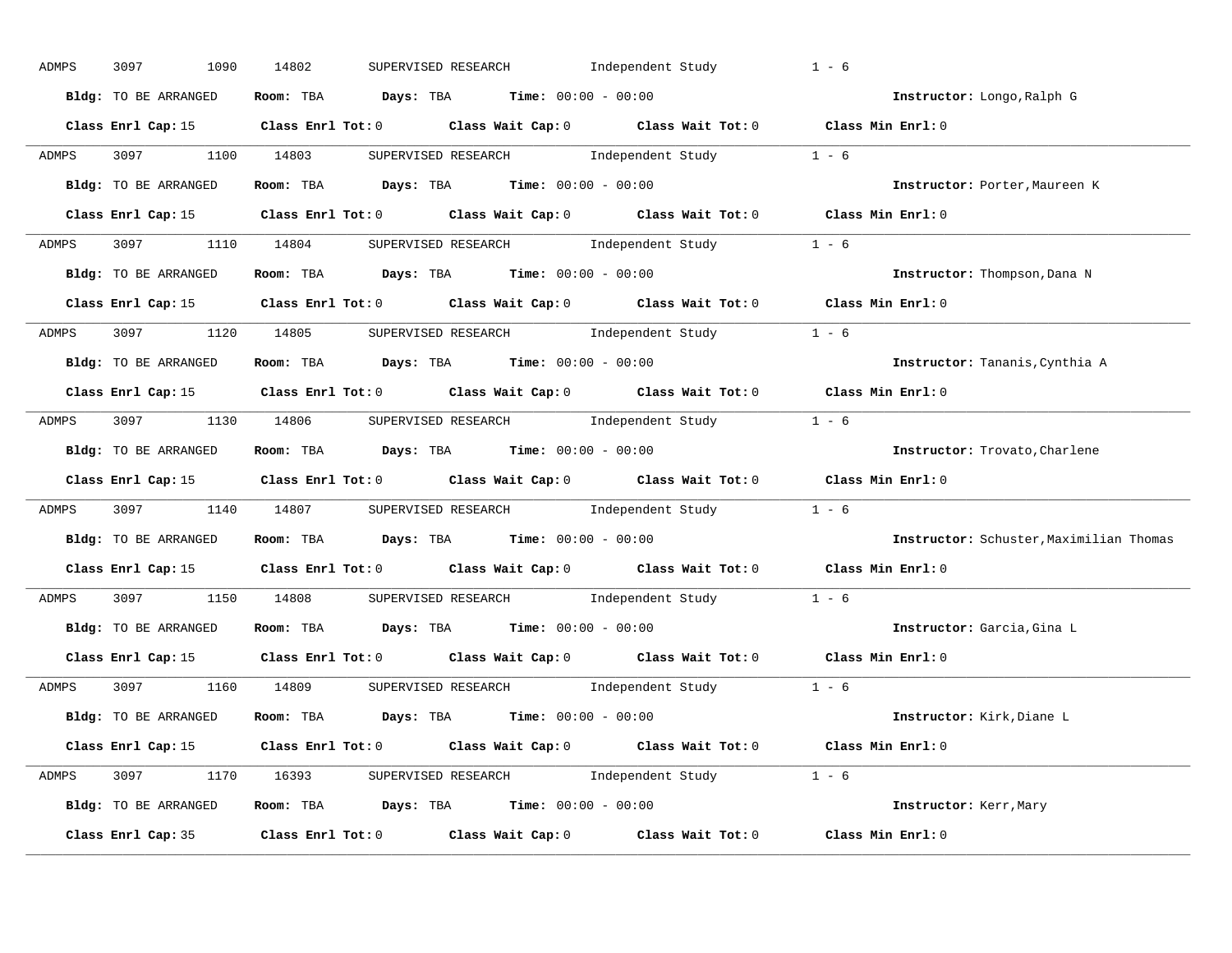#### Report ID: SR201 **University of Pittsburgh University of Pittsburgh** Page No. 11 of 120<br>**Schedule of Classes for Fall Term 2021-2022** Run Date: 12/16/2020 **Schedule of Classes for Fall Term 2021-2022** Run Date: 12/16/2020 **Academic Term** Run Time: 19:30:20

| Subject      | Catalog Nbr Section Class Nbr | Course Title                                | Component                                                                                                                      | Units<br>Topics                     |
|--------------|-------------------------------|---------------------------------------------|--------------------------------------------------------------------------------------------------------------------------------|-------------------------------------|
| <b>ADMPS</b> | 3097<br>1180                  | 18210<br>SUPERVISED RESEARCH                | Independent Study                                                                                                              | $1 - 6$                             |
|              | Bldg: TO BE ARRANGED          | Room: TBA $Days:$ TBA $Time: 00:00 - 00:00$ |                                                                                                                                | Instructor: Staff                   |
|              |                               |                                             | Class Enrl Cap: 35 Class Enrl Tot: 0 Class Wait Cap: 0 Class Wait Tot: 0 Class Min Enrl: 0                                     |                                     |
| ADMPS        | 3098                          | 1010 12578<br>DIRECTED STUDY                | Directed Studies                                                                                                               | $1 - 6$                             |
|              | Bldg: TO BE ARRANGED          | Room: TBA $Days:$ TBA $Time: 00:00 - 00:00$ |                                                                                                                                | Instructor: Dancy, Theodis Elon     |
|              |                               |                                             | Class Enrl Cap: 60 $\qquad$ Class Enrl Tot: 0 $\qquad$ Class Wait Cap: 0 $\qquad$ Class Wait Tot: 0 $\qquad$ Class Min Enrl: 0 |                                     |
| ADMPS        | 3098 300                      | 1020 14810<br>DIRECTED STUDY                | Directed Studies                                                                                                               | $1 - 6$                             |
|              | Bldg: TO BE ARRANGED          | Room: TBA $Days:$ TBA $Time: 00:00 - 00:00$ |                                                                                                                                | Instructor: Stevens, Lisa Patel     |
|              |                               |                                             | Class Enrl Cap: 60 $\qquad$ Class Enrl Tot: 0 $\qquad$ Class Wait Cap: 0 $\qquad$ Class Wait Tot: 0 $\qquad$ Class Min Enrl: 0 |                                     |
| ADMPS        |                               | 3098 1030 14811 DIRECTED STUDY              | Directed Studies                                                                                                               | $1 - 6$                             |
|              | Bldg: TO BE ARRANGED          | Room: TBA $Days:$ TBA $Time: 00:00 - 00:00$ |                                                                                                                                | Instructor: Gunzenhauser, Michael G |
|              |                               |                                             | Class Enrl Cap: 60 $\qquad$ Class Enrl Tot: 0 $\qquad$ Class Wait Cap: 0 $\qquad$ Class Wait Tot: 0 $\qquad$ Class Min Enrl: 0 |                                     |
| ADMPS        | 3098 1040 14812               | DIRECTED STUDY                              | Directed Studies                                                                                                               | $1 - 6$                             |
|              | Bldg: TO BE ARRANGED          | Room: TBA $Days:$ TBA $Time: 00:00 - 00:00$ |                                                                                                                                | Instructor: DeAngelo, Linda Theresa |
|              |                               |                                             | Class Enrl Cap: 60 $\qquad$ Class Enrl Tot: 0 $\qquad$ Class Wait Cap: 0 $\qquad$ Class Wait Tot: 0 $\qquad$ Class Min Enrl: 0 |                                     |
| ADMPS        | 3098<br>1050                  | 14813                                       | DIRECTED STUDY Directed Studies                                                                                                | $1 - 6$                             |
|              | Bldg: TO BE ARRANGED          | Room: TBA $Days:$ TBA $Time: 00:00 - 00:00$ |                                                                                                                                | Instructor: Kirk, Diane L           |
|              |                               |                                             | Class Enrl Cap: 60 $\qquad$ Class Enrl Tot: 0 $\qquad$ Class Wait Cap: 0 $\qquad$ Class Wait Tot: 0 $\qquad$ Class Min Enrl: 0 |                                     |
| ADMPS        | 3098 300                      |                                             | 1060 14814 DIRECTED STUDY Directed Studies 1 - 6                                                                               |                                     |
|              | Bldg: TO BE ARRANGED          | Room: TBA $Days:$ TBA $Time: 00:00 - 00:00$ |                                                                                                                                | Instructor: Page, Lindsay Coleman   |
|              |                               |                                             | Class Enrl Cap: 60 $\qquad$ Class Enrl Tot: 0 $\qquad$ Class Wait Cap: 0 $\qquad$ Class Wait Tot: 0 $\qquad$ Class Min Enrl: 0 |                                     |
| ADMPS        | 3098<br>1070                  | 14815                                       | DIRECTED STUDY Directed Studies                                                                                                | $1 - 6$                             |
|              | Bldg: TO BE ARRANGED          | Room: TBA $Days:$ TBA $Time: 00:00 - 00:00$ |                                                                                                                                | Instructor: Kelly, Sean Patrick     |
|              |                               |                                             | Class Enrl Cap: 60 Class Enrl Tot: 0 Class Wait Cap: 0 Class Wait Tot: 0 Class Min Enrl: 0                                     |                                     |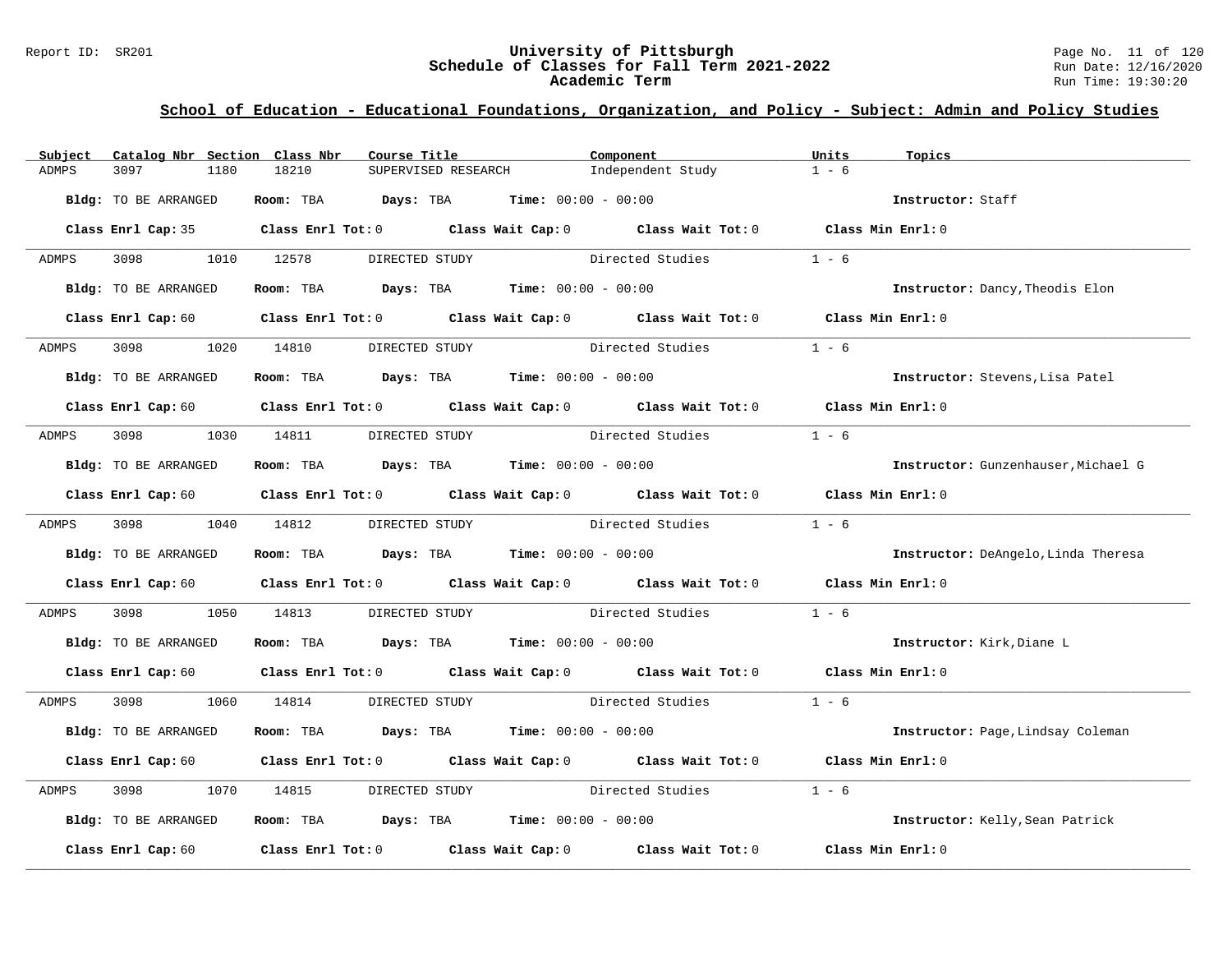| ADMPS | 3098<br>1080         | 14817<br>DIRECTED STUDY              |                                                                                                                                | Directed Studies       | $1 - 6$                              |
|-------|----------------------|--------------------------------------|--------------------------------------------------------------------------------------------------------------------------------|------------------------|--------------------------------------|
|       | Bldg: TO BE ARRANGED |                                      | Room: TBA $Days:$ TBA $Time: 00:00 - 00:00$                                                                                    |                        | Instructor: McClure, Maureen W       |
|       |                      |                                      | Class Enrl Cap: 60 $\qquad$ Class Enrl Tot: 0 $\qquad$ Class Wait Cap: 0 $\qquad$ Class Wait Tot: 0 $\qquad$ Class Min Enrl: 0 |                        |                                      |
|       |                      |                                      | ADMPS 3098 1090 14818 DIRECTED STUDY Directed Studies 1 - 6                                                                    |                        |                                      |
|       | Bldg: TO BE ARRANGED |                                      | Room: TBA $Days:$ TBA Time: $00:00 - 00:00$                                                                                    |                        | Instructor: Longo, Ralph G           |
|       |                      |                                      | Class Enrl Cap: 60 Class Enrl Tot: 0 Class Wait Cap: 0 Class Wait Tot: 0 Class Min Enrl: 0                                     |                        |                                      |
|       |                      |                                      | ADMPS 3098 1100 14819 DIRECTED STUDY Directed Studies 1 - 6                                                                    |                        |                                      |
|       |                      |                                      | Bldg: TO BE ARRANGED Room: TBA Days: TBA Time: 00:00 - 00:00                                                                   |                        | Instructor: Porter, Maureen K        |
|       |                      |                                      | Class Enrl Cap: 60 Class Enrl Tot: 0 Class Wait Cap: 0 Class Wait Tot: 0 Class Min Enrl: 0                                     |                        |                                      |
|       |                      | ADMPS 3098 1110 14820 DIRECTED STUDY |                                                                                                                                | Directed Studies 1 - 6 |                                      |
|       | Bldg: TO BE ARRANGED |                                      | Room: TBA $\rule{1em}{0.15mm}$ Days: TBA $\rule{1.5mm}{0.15mm}$ Time: $00:00 - 00:00$                                          |                        | Instructor: Staff                    |
|       |                      |                                      | Class Enrl Cap: 60 Class Enrl Tot: 0 Class Wait Cap: 0 Class Wait Tot: 0 Class Min Enrl: 0                                     |                        |                                      |
|       |                      |                                      | ADMPS 3098 1120 14821 DIRECTED STUDY Directed Studies 1 - 6                                                                    |                        |                                      |
|       | Bldg: TO BE ARRANGED |                                      | Room: TBA $\rule{1em}{0.15mm}$ Days: TBA $\rule{1.5mm}{0.15mm}$ Time: $00:00 - 00:00$                                          |                        | Instructor: Tananis, Cynthia A       |
|       |                      |                                      | Class Enrl Cap: 60 $\qquad$ Class Enrl Tot: 0 $\qquad$ Class Wait Cap: 0 $\qquad$ Class Wait Tot: 0 $\qquad$ Class Min Enrl: 0 |                        |                                      |
| ADMPS |                      |                                      | 3098 1130 14822 DIRECTED STUDY Directed Studies 1 - 6                                                                          |                        |                                      |
|       |                      |                                      | Bldg: TO BE ARRANGED ROOM: TBA Days: TBA Time: 00:00 - 00:00                                                                   |                        | <b>Instructor:</b> Trovato, Charlene |
|       |                      |                                      | Class Enrl Cap: 60 $\qquad$ Class Enrl Tot: 0 $\qquad$ Class Wait Cap: 0 $\qquad$ Class Wait Tot: 0                            |                        | Class Min Enrl: 0                    |
| ADMPS |                      |                                      | 3098 1140 14823 DIRECTED STUDY Directed Studies 1 - 6                                                                          |                        |                                      |
|       |                      |                                      |                                                                                                                                |                        |                                      |
|       |                      |                                      | Bldg: TO BE ARRANGED Room: TBA Days: TBA Time: 00:00 - 00:00                                                                   |                        | Instructor: Staff                    |
|       |                      |                                      | Class Enrl Cap: 60 $\qquad$ Class Enrl Tot: 0 $\qquad$ Class Wait Cap: 0 $\qquad$ Class Wait Tot: 0 $\qquad$ Class Min Enrl: 0 |                        |                                      |
|       |                      | ADMPS 3098 1150 14824 DIRECTED STUDY |                                                                                                                                | Directed Studies 1 - 6 |                                      |
|       |                      |                                      | Bldg: TO BE ARRANGED Room: TBA Days: TBA Time: 00:00 - 00:00                                                                   |                        | Instructor: Garcia, Gina L           |
|       |                      |                                      | Class Enrl Cap: 60 $\qquad$ Class Enrl Tot: 0 $\qquad$ Class Wait Cap: 0 $\qquad$ Class Wait Tot: 0 $\qquad$ Class Min Enrl: 0 |                        |                                      |
|       |                      |                                      | ADMPS 3098 1160 14825 DIRECTED STUDY Directed Studies 1 - 6                                                                    |                        |                                      |
|       |                      |                                      | Bldg: TO BE ARRANGED Room: TBA Days: TBA Time: 00:00 - 00:00                                                                   |                        | Instructor: Staff                    |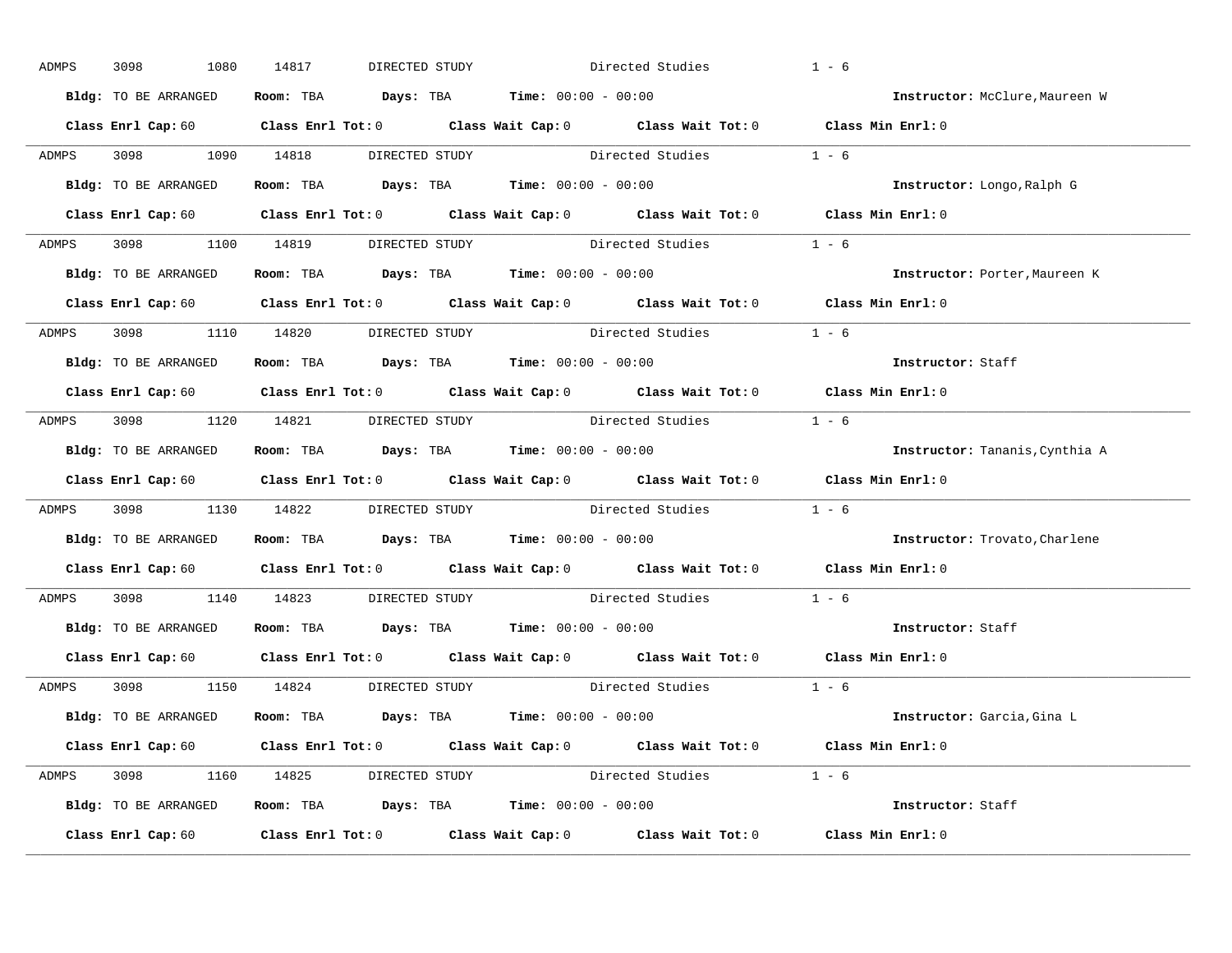#### Report ID: SR201 **University of Pittsburgh University of Pittsburgh** Page No. 13 of 120<br>**Schedule of Classes for Fall Term 2021-2022** Run Date: 12/16/2020 **Schedule of Classes for Fall Term 2021-2022** Run Date: 12/16/2020 **Academic Term** Run Time: 19:30:20

| Subject | Catalog Nbr Section Class Nbr | Course Title                                             |                | Component                                                                                                                      | Units<br>Topics   |                                     |
|---------|-------------------------------|----------------------------------------------------------|----------------|--------------------------------------------------------------------------------------------------------------------------------|-------------------|-------------------------------------|
| ADMPS   | 3098<br>1170                  | 14826                                                    | DIRECTED STUDY | Directed Studies                                                                                                               | $1 - 6$           |                                     |
|         | Bldg: TO BE ARRANGED          | Room: TBA $Days:$ TBA $Time: 00:00 - 00:00$              |                |                                                                                                                                |                   | Instructor: Staff                   |
|         |                               |                                                          |                | Class Enrl Cap: 60 Class Enrl Tot: 0 Class Wait Cap: 0 Class Wait Tot: 0 Class Min Enrl: 0                                     |                   |                                     |
| ADMPS   | 3098 300                      | 1180 14827                                               | DIRECTED STUDY | Directed Studies                                                                                                               | $1 - 6$           |                                     |
|         | Bldg: TO BE ARRANGED          | Room: TBA $Days: TBA$ Time: $00:00 - 00:00$              |                |                                                                                                                                |                   | Instructor: Kerr, Mary              |
|         |                               |                                                          |                | Class Enrl Cap: 60 Class Enrl Tot: 0 Class Wait Cap: 0 Class Wait Tot: 0 Class Min Enrl: 0                                     |                   |                                     |
| ADMPS   | 3098                          | 1190 14828                                               | DIRECTED STUDY | Directed Studies                                                                                                               | $1 - 6$           |                                     |
|         | Bldg: TO BE ARRANGED          | Room: TBA $Days:$ TBA $Time: 00:00 - 00:00$              |                |                                                                                                                                |                   | Instructor: Shafiq, Mohammad Najeeb |
|         |                               |                                                          |                | Class Enrl Cap: 60 $\qquad$ Class Enrl Tot: 0 $\qquad$ Class Wait Cap: 0 $\qquad$ Class Wait Tot: 0 $\qquad$ Class Min Enrl: 0 |                   |                                     |
| ADMPS   | 3099 700                      | 1010 12558 GUIDANC IN THE DOCTORAL DEGREEThesis Research |                |                                                                                                                                | $1 - 18$          |                                     |
|         | Bldg: TO BE ARRANGED          | Room: TBA $Days:$ TBA $Time: 00:00 - 00:00$              |                |                                                                                                                                |                   | Instructor: Delale, Lori A          |
|         |                               |                                                          |                | Class Enrl Cap: 35 Class Enrl Tot: 0 Class Wait Cap: 0 Class Wait Tot: 0 Class Min Enrl: 0                                     |                   |                                     |
| ADMPS   | 3099 700                      | 1020 14829                                               |                | GUIDANC IN THE DOCTORAL DEGREEThesis Research                                                                                  | $1 - 18$          |                                     |
|         | Bldg: TO BE ARRANGED          | Room: TBA $Days:$ TBA $Time: 00:00 - 00:00$              |                |                                                                                                                                |                   | Instructor: Kokka, Karen Naomi      |
|         |                               |                                                          |                | Class Enrl Cap: 35 Class Enrl Tot: 0 Class Wait Cap: 0 Class Wait Tot: 0 Class Min Enrl: 0                                     |                   |                                     |
| ADMPS   | 3099<br>1030                  | 14830                                                    |                | GUIDANC IN THE DOCTORAL DEGREEThesis Research                                                                                  | $1 - 18$          |                                     |
|         | Bldg: TO BE ARRANGED          | Room: TBA $Days:$ TBA $Time:$ $00:00 - 00:00$            |                |                                                                                                                                |                   | Instructor: Gunzenhauser, Michael G |
|         |                               |                                                          |                | Class Enrl Cap: 35 Class Enrl Tot: 0 Class Wait Cap: 0 Class Wait Tot: 0 Class Min Enrl: 0                                     |                   |                                     |
| ADMPS   | 3099 700                      | 1040 14831                                               |                | GUIDANC IN THE DOCTORAL DEGREEThesis Research $1 - 18$                                                                         |                   |                                     |
|         | Bldg: TO BE ARRANGED          | Room: TBA $Days:$ TBA $Time: 00:00 - 00:00$              |                |                                                                                                                                |                   | Instructor: DeAngelo, Linda Theresa |
|         |                               |                                                          |                | Class Enrl Cap: 35 Class Enrl Tot: 0 Class Wait Cap: 0 Class Wait Tot: 0 Class Min Enrl: 0                                     |                   |                                     |
| ADMPS   | 3099<br>1050                  | 14832                                                    |                | GUIDANC IN THE DOCTORAL DEGREEThesis Research                                                                                  | $1 - 18$          |                                     |
|         | Bldg: TO BE ARRANGED          | Room: TBA $Days:$ TBA $Time: 00:00 - 00:00$              |                |                                                                                                                                |                   | Instructor: Stevens, Lisa Patel     |
|         | Class Enrl Cap: 35            |                                                          |                | Class Enrl Tot: $0$ Class Wait Cap: $0$ Class Wait Tot: $0$                                                                    | Class Min Enrl: 0 |                                     |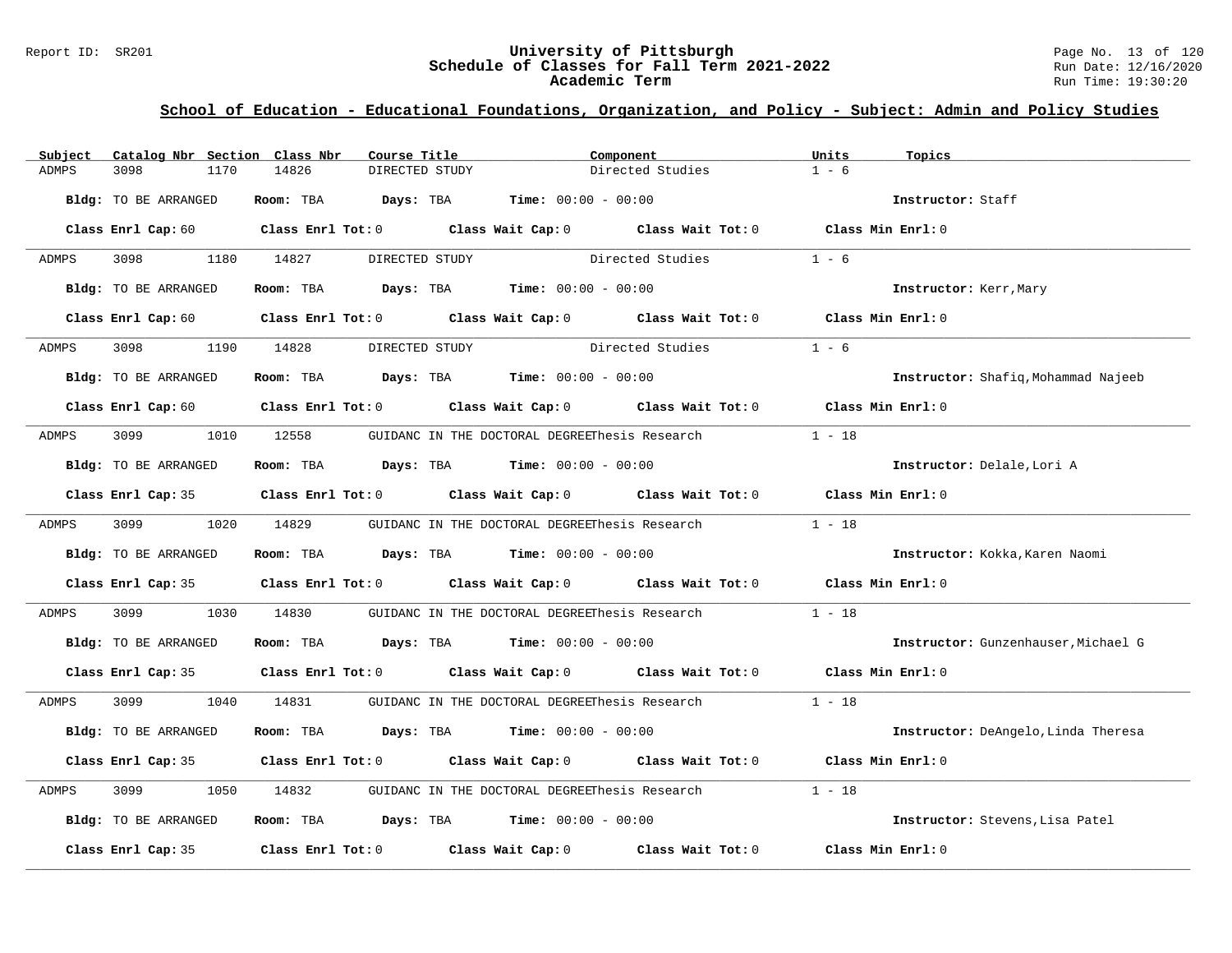| ADMPS | 3099<br>1060         | 14833      | GUIDANC IN THE DOCTORAL DEGREEThesis Research                                                       | $1 - 18$                          |
|-------|----------------------|------------|-----------------------------------------------------------------------------------------------------|-----------------------------------|
|       | Bldg: TO BE ARRANGED |            | Room: TBA $Days: TBA$ Time: $00:00 - 00:00$                                                         | Instructor: Page, Lindsay Coleman |
|       |                      |            | Class Enrl Cap: 35 Class Enrl Tot: 0 Class Wait Cap: 0 Class Wait Tot: 0 Class Min Enrl: 0          |                                   |
| ADMPS | 3099 700             | 1070 14834 | GUIDANC IN THE DOCTORAL DEGREEThesis Research 1 - 18                                                |                                   |
|       | Bldg: TO BE ARRANGED |            | Room: TBA $Days: TBA$ Time: $00:00 - 00:00$                                                         | Instructor: Kelly, Sean Patrick   |
|       |                      |            | Class Enrl Cap: 35 Class Enrl Tot: 0 Class Wait Cap: 0 Class Wait Tot: 0 Class Min Enrl: 0          |                                   |
| ADMPS |                      |            | 3099 1080 14835 GUIDANC IN THE DOCTORAL DEGREEThesis Research 1 - 18                                |                                   |
|       | Bldg: TO BE ARRANGED |            | Room: TBA Days: TBA Time: $00:00 - 00:00$                                                           | Instructor: McClure, Maureen W    |
|       |                      |            | Class Enrl Cap: 35 $\qquad$ Class Enrl Tot: 0 $\qquad$ Class Wait Cap: 0 $\qquad$ Class Wait Tot: 0 | Class Min Enrl: 0                 |
| ADMPS |                      |            | 3099 1090 14836 GUIDANC IN THE DOCTORAL DEGREEThesis Research                                       | $1 - 18$                          |
|       | Bldg: TO BE ARRANGED |            | Room: TBA $Days:$ TBA $Time: 00:00 - 00:00$                                                         | Instructor: Longo, Ralph G        |
|       |                      |            | Class Enrl Cap: 35 Class Enrl Tot: 0 Class Wait Cap: 0 Class Wait Tot: 0                            | Class Min Enrl: 0                 |
| ADMPS |                      |            | 3099 1100 14837 GUIDANC IN THE DOCTORAL DEGREEThesis Research 1 - 18                                |                                   |
|       | Bldg: TO BE ARRANGED |            | Room: TBA Days: TBA Time: $00:00 - 00:00$                                                           | Instructor: Porter, Maureen K     |
|       |                      |            | Class Enrl Cap: 35 Class Enrl Tot: 0 Class Wait Cap: 0 Class Wait Tot: 0                            | Class Min Enrl: 0                 |
| ADMPS |                      |            | 3099 1110 14838 GUIDANC IN THE DOCTORAL DEGREEThesis Research                                       | $1 - 18$                          |
|       | Bldg: TO BE ARRANGED |            | Room: TBA $Days:$ TBA $Time:$ $00:00 - 00:00$                                                       | Instructor: Thompson, Dana N      |
|       |                      |            | Class Enrl Cap: 35 $\qquad$ Class Enrl Tot: 0 $\qquad$ Class Wait Cap: 0 $\qquad$ Class Wait Tot: 0 | Class Min Enrl: 0                 |
| ADMPS | 3099 700             | 1120 14839 | GUIDANC IN THE DOCTORAL DEGREEThesis Research                                                       | $1 - 18$                          |
|       | Bldg: TO BE ARRANGED |            | Room: TBA $\rule{1em}{0.15mm}$ Days: TBA $\rule{1.15mm}]{0.15mm}$ Time: $0.000 - 0.0000$            | Instructor: Tananis, Cynthia A    |
|       |                      |            | Class Enrl Cap: 35 $\qquad$ Class Enrl Tot: 0 $\qquad$ Class Wait Cap: 0 $\qquad$ Class Wait Tot: 0 | Class Min Enrl: 0                 |
| ADMPS | 3099                 |            | 1130 14840 GUIDANC IN THE DOCTORAL DEGREEThesis Research                                            | $1 - 18$                          |
|       |                      |            |                                                                                                     |                                   |
|       | Bldg: TO BE ARRANGED |            | Room: TBA $Days:$ TBA $Time: 00:00 - 00:00$                                                         | Instructor: Trovato, Charlene     |
|       |                      |            | Class Enrl Cap: 35 Class Enrl Tot: 0 Class Wait Cap: 0 Class Wait Tot: 0 Class Min Enrl: 0          |                                   |
| ADMPS |                      |            | 3099 1140 14841 GUIDANC IN THE DOCTORAL DEGREEThesis Research 1 - 18                                |                                   |
|       | Bldg: TO BE ARRANGED |            | Room: TBA $Days:$ TBA $Time: 00:00 - 00:00$                                                         | Instructor: Staff                 |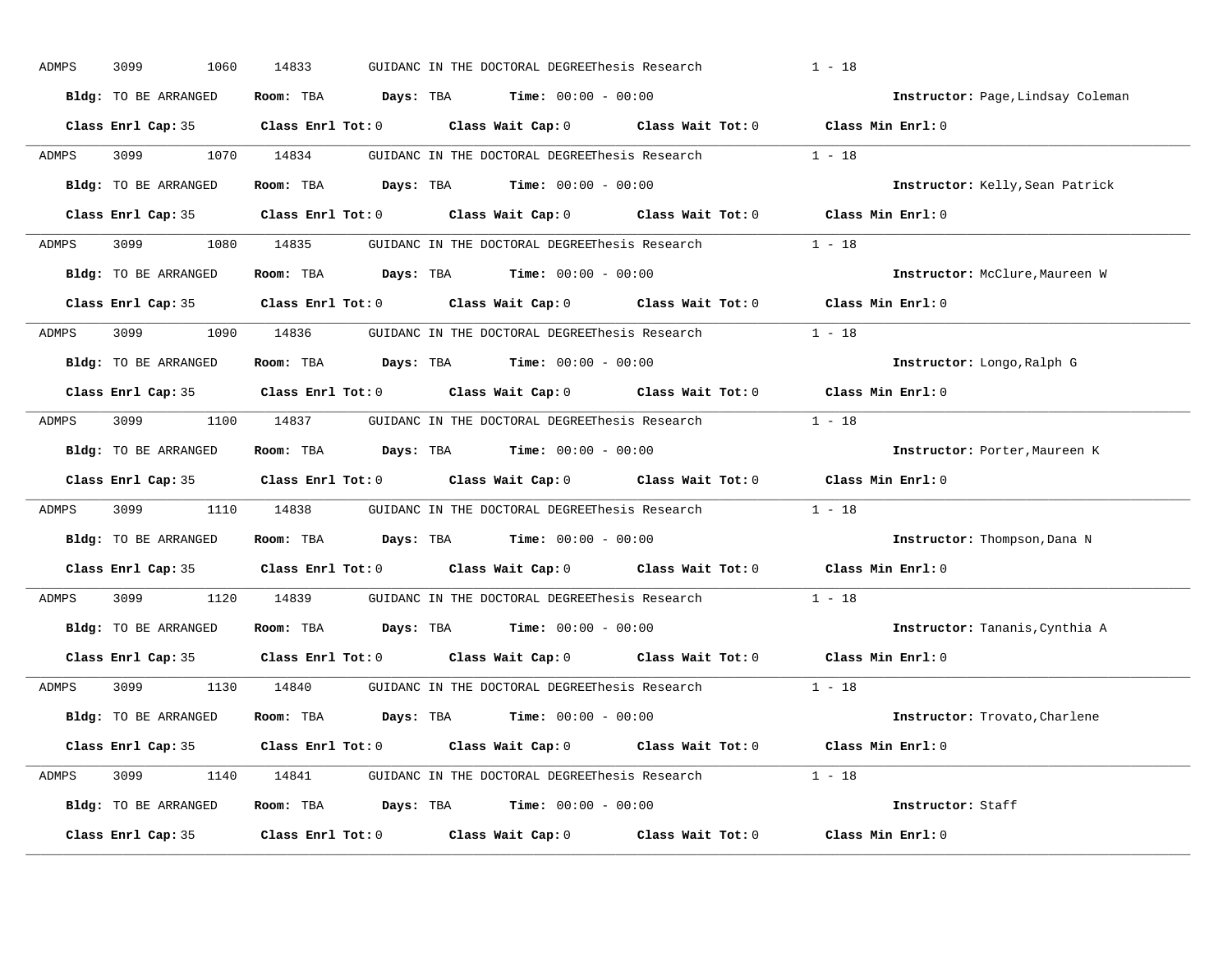#### Report ID: SR201 **University of Pittsburgh University of Pittsburgh** Page No. 15 of 120<br>**Schedule of Classes for Fall Term 2021-2022** Run Date: 12/16/2020 **Schedule of Classes for Fall Term 2021-2022** Run Date: 12/16/2020 **Academic Term** Run Time: 19:30:20

| Catalog Nbr Section Class Nbr<br>Subject | Course Title                                                                                | Component         | Units<br>Topics                     |
|------------------------------------------|---------------------------------------------------------------------------------------------|-------------------|-------------------------------------|
| <b>ADMPS</b><br>3099<br>1150             | GUIDANC IN THE DOCTORAL DEGREEThesis Research<br>14842                                      |                   | $1 - 18$                            |
| Bldg: TO BE ARRANGED                     | Room: TBA<br><b>Days:</b> TBA <b>Time:</b> $00:00 - 00:00$                                  |                   | Instructor: Garcia, Gina Ann        |
| Class Enrl Cap: 35                       | Class Enrl Tot: 0<br>Class Wait Cap: 0                                                      | Class Wait Tot: 0 | Class Min Enrl: 0                   |
| <b>ADMPS</b><br>3099<br>1160             | GUIDANC IN THE DOCTORAL DEGREEThesis Research<br>14843                                      |                   | $1 - 18$                            |
| Bldg: TO BE ARRANGED                     | <b>Time:</b> $00:00 - 00:00$<br>Room: TBA<br>Days: TBA                                      |                   | Instructor: Kirk, Diane L           |
| Class Enrl Cap: 35                       | Class Wait Cap: 0 Class Wait Tot: 0<br>Class Enrl Tot: 0                                    |                   | Class Min Enrl: 0                   |
| 3099<br>1170<br>ADMPS                    | 17793<br>GUIDANC IN THE DOCTORAL DEGREEThesis Research                                      |                   | $1 - 18$                            |
| Bldg: TO BE ARRANGED                     | <b>Time:</b> $00:00 - 00:00$<br>Room: TBA<br>Days: TBA                                      |                   | Instructor: Kerr, Mary              |
| Class Enrl Cap: 35                       | Class Enrl Tot: 0<br>Class Wait Cap: 0 Class Wait Tot: 0                                    |                   | Class Min Enrl: 0                   |
| 3099<br>1180<br>ADMPS                    | 18212<br>GUIDANC IN THE DOCTORAL DEGREEThesis Research                                      |                   | $1 - 18$                            |
| Bldg: TO BE ARRANGED                     | <b>Time:</b> $00:00 - 00:00$<br>Room: TBA<br>Days: TBA                                      |                   | Instructor: Shafiq, Mohammad Najeeb |
| Class Enrl Cap: 35                       | Class Wait Cap: 0<br>Class Enrl Tot: 0                                                      | Class Wait Tot: 0 | Class Min Enrl: 0                   |
| 3104<br>1030<br>ADMPS                    | 12635<br>HIGHR ED INSTITNL STRATGC PLN Lecture                                              |                   | 3                                   |
| Bldg: TBA                                | <b>Days:</b> TBA <b>Time:</b> $13:00 - 17:00$<br>Room: TBA                                  |                   | Instructor: Staff                   |
| Class Enrl Cap: 20<br>Attributes: Hybrid | Class Enrl Tot: 0 Class Wait Cap: 0<br>Room Characteristics: PeopleSoft - Scheduled (PS)(1) | Class Wait Tot: 0 | Class Min Enrl: 0                   |
|                                          |                                                                                             |                   |                                     |
| ADMPS<br>3114<br>1200                    | 23397<br>COMPETENT MGT STDNT PSNL SVCS Lecture                                              |                   | 3                                   |
| <b>Bldg:</b> WEB Based Class             | Room: TBA<br>Days: TBA<br><b>Time:</b> $13:00 - 17:00$                                      |                   | Instructor: Kerr, Mary              |
|                                          |                                                                                             |                   | Weiss, Ira                          |
| Class Enrl Cap: 20<br>Attributes: Hybrid | Class Enrl Tot: 0<br>Class Wait Cap: 0                                                      | Class Wait Tot: 0 | Class Min Enrl: 0                   |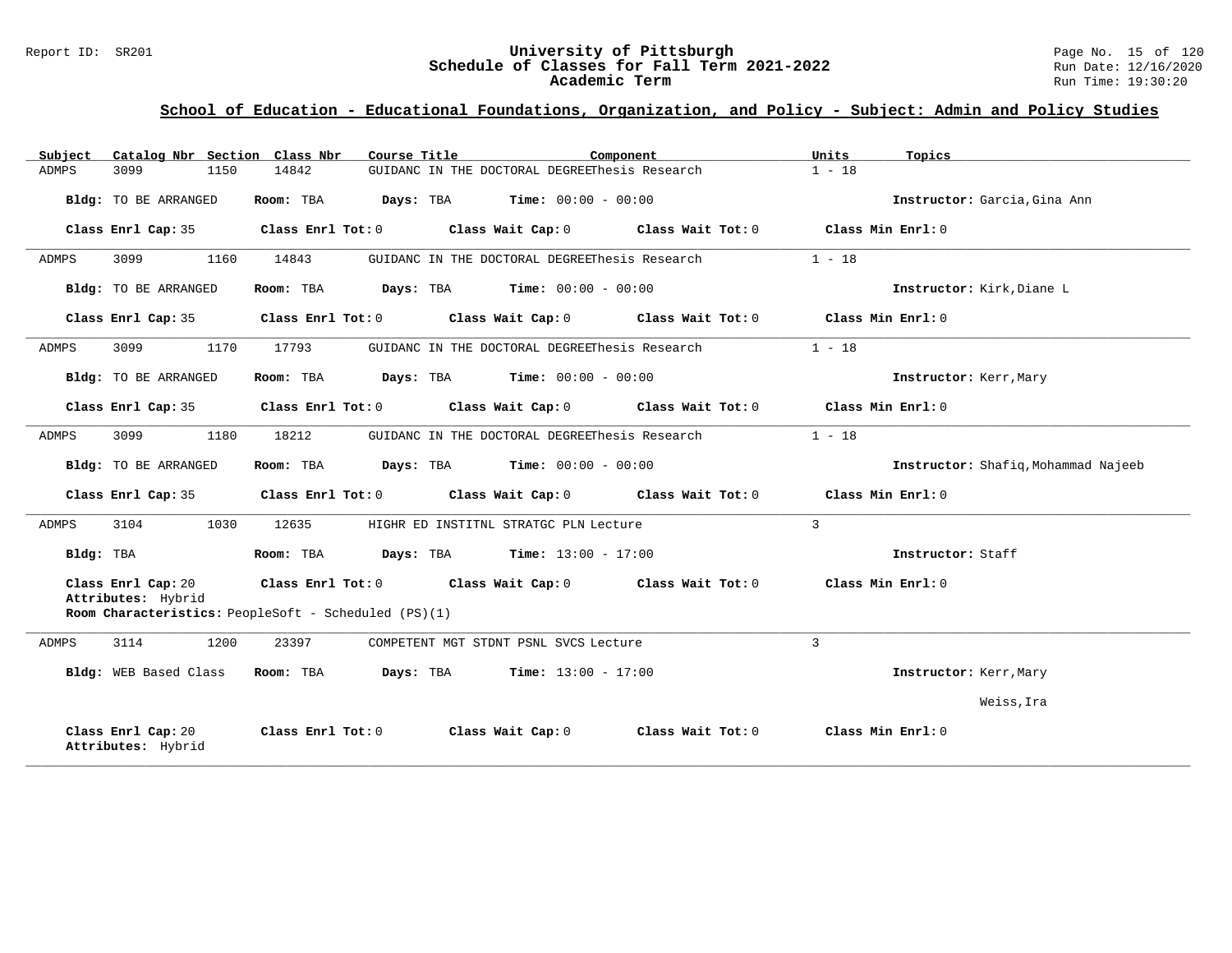| Catalog Nbr Section Class Nbr<br>Subject                           | Course Title                                                | Component                               | Units<br>Topics                     |
|--------------------------------------------------------------------|-------------------------------------------------------------|-----------------------------------------|-------------------------------------|
| ADMPS<br>3128<br>1300                                              | 23398                                                       | HIGHER EDUC BUDGET MANAGEMENT Lecture   | 3                                   |
| Bldg: Wesley W Posvar HalRoom: 05400                               | Days: Sa                                                    | $Time: 13:00 - 17:00$                   | Instructor: Staff                   |
| Class Enrl Cap: 20                                                 | Class Enrl Tot: 0                                           | Class Wait Cap: 0 Class Wait Tot: 0     | Class Min Enrl: 0                   |
| Attributes: Hybrid                                                 |                                                             |                                         |                                     |
|                                                                    | Room Characteristics: PeopleSoft - Scheduled (PS)(1)        |                                         |                                     |
| 3141<br>1010<br>ADMPS                                              | 28888                                                       | POLICY STUDIES IN HIGHER EDUC Lecture   | 3                                   |
| Bldg: Wesley W Posvar HalRoom: 04318                               | Days: W                                                     | $Time: 16:30 - 19:10$                   | Instructor: DeAngelo, Linda Theresa |
| Class Enrl Cap: 24                                                 | Class Enrl Tot: 0                                           | Class Wait Cap: $0$ Class Wait Tot: $0$ | Class Min $Err1:0$                  |
| 3301<br>1060<br>ADMPS                                              | 27584                                                       | SOCL THEORIES & ED GLBL CONTXTSeminar   | 3                                   |
| Bldg: TBA                                                          | Days: W<br>Room: TBA                                        | $Time: 13:00 - 15:50$                   | Instructor: Porter, Maureen K       |
| Class Enrl Cap: 8 Class Enrl Tot: 0<br>Attributes: African Studies |                                                             | Class Wait Cap: 0<br>Class Wait Tot: 0  | Class Min Enrl: 0                   |
|                                                                    | <b>Room Characteristics:</b> PeopleSoft - Scheduled (PS)(1) |                                         |                                     |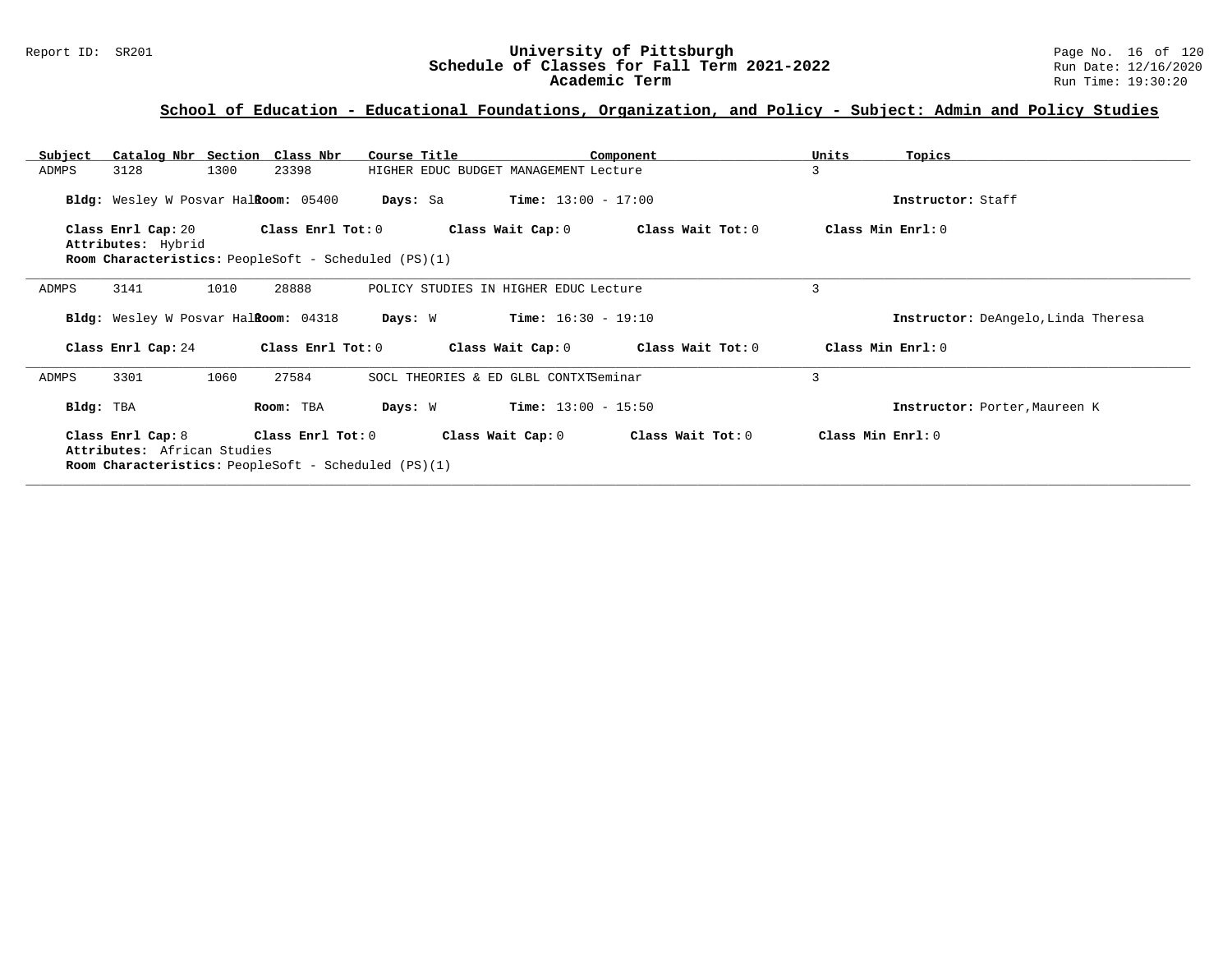## **School of Education - Office of the Dean, School of Education - Subject: FT Diss Study EDUC**

| Subject | Catalog Nbr Section Class Nbr |      |                   | Course Title |                              | Component                                                                                                                                      | Units             | Topics            |
|---------|-------------------------------|------|-------------------|--------------|------------------------------|------------------------------------------------------------------------------------------------------------------------------------------------|-------------------|-------------------|
| FTDG    | 0000                          | 1010 | 12577             |              |                              | FULL-TIME DISSERTATION STUDY Full Time Dissertation                                                                                            | 0                 |                   |
|         | <b>Bldg:</b> TO BE ARRANGED   |      | Room: TBA         | Days: TBA    | <b>Time:</b> $00:00 - 00:00$ |                                                                                                                                                |                   | Instructor: Staff |
|         | Class Enrl Cap: 999           |      | Class Enrl Tot: 0 |              | Class Wait Cap: 0            | Class Wait Tot: 0                                                                                                                              | Class Min Enrl: 0 |                   |
|         |                               |      |                   |              |                              | <b></b> This class has an additional fee. For more information go to <a <="" href="http://www.registrar.pitt.edu" td=""><td></td><td></td></a> |                   |                   |

**\_\_\_\_\_\_\_\_\_\_\_\_\_\_\_\_\_\_\_\_\_\_\_\_\_\_\_\_\_\_\_\_\_\_\_\_\_\_\_\_\_\_\_\_\_\_\_\_\_\_\_\_\_\_\_\_\_\_\_\_\_\_\_\_\_\_\_\_\_\_\_\_\_\_\_\_\_\_\_\_\_\_\_\_\_\_\_\_\_\_\_\_\_\_\_\_\_\_\_\_\_\_\_\_\_\_\_\_\_\_\_\_\_\_\_\_\_\_\_\_\_\_\_\_\_\_\_\_\_\_\_\_\_\_\_\_\_\_\_\_\_\_\_\_\_\_\_\_\_\_\_\_\_\_\_\_**

target="\_blank">http://www.registrar.pitt.edu/</a>, and click on Faculty and Staff, then Course and Class.</p>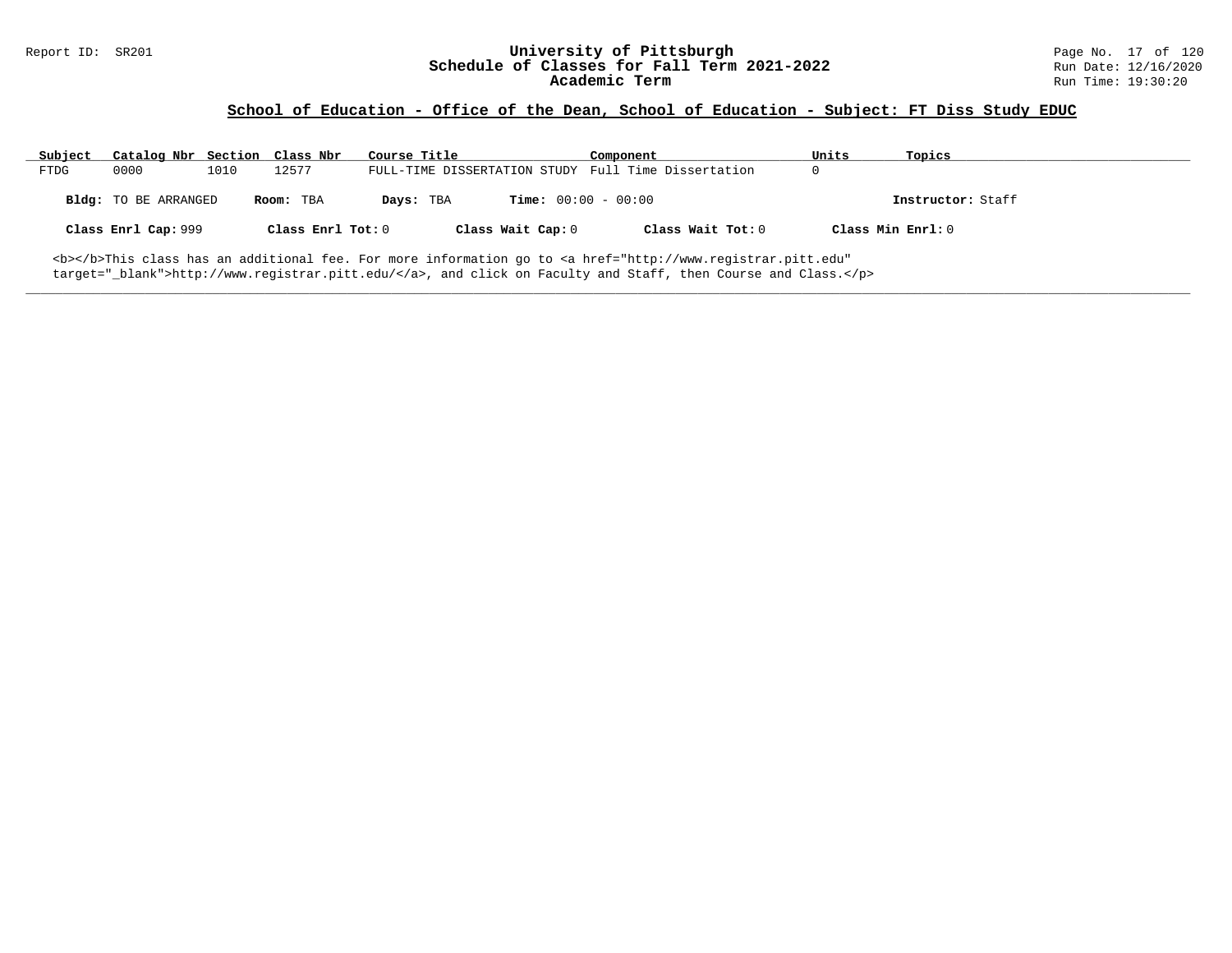# Report ID: SR201 **University of Pittsburgh University of Pittsburgh** Page No. 18 of 120<br>**Schedule of Classes for Fall Term 2021-2022** Run Date: 12/16/2020 Schedule of Classes for Fall Term 2021-2022<br>Academic Term

## **School of Education - Health and Human Development - Subject: Health and Physical Activity**

| Subject    |                    |      | Catalog Nbr Section Class Nbr                                         | Course Title        |                   |                              | Component                                                                                                                                                                                                                           | Units        | Topics            |                                  |
|------------|--------------------|------|-----------------------------------------------------------------------|---------------------|-------------------|------------------------------|-------------------------------------------------------------------------------------------------------------------------------------------------------------------------------------------------------------------------------------|--------------|-------------------|----------------------------------|
| <b>HPA</b> | 0031               | 1060 | 23339                                                                 | MODERN DANCE 1      |                   |                              | Credit Laboratory                                                                                                                                                                                                                   | $\mathbf{1}$ |                   |                                  |
|            | Bldg: Trees Hall   |      | Room: 000DS                                                           | Days: MW            |                   | <b>Time:</b> $11:00 - 11:55$ |                                                                                                                                                                                                                                     |              |                   | Instructor: Gillis Kruman, Susan |
|            |                    |      |                                                                       |                     |                   |                              |                                                                                                                                                                                                                                     |              |                   | Stifel, Ruth G                   |
|            | Class Enrl Cap: 10 |      | Class Enrl Tot: 0<br>Combined Section ID: 0987 (PEDC 0031/HPA 0031) - |                     | PEDC 0031(#10397) | Class Wait Cap: 10           | Class Wait Tot: 0                                                                                                                                                                                                                   |              | Class Min Enrl: 0 |                                  |
|            |                    |      |                                                                       |                     |                   |                              | <b></b> This class has an additional fee. For more information go to <a <br="" href="http://www.registrar.pitt.edu">target="_blank"&gt;http://www.registrar.pitt.edu/</a> , and click on Faculty and Staff, then Course and Class.  |              |                   |                                  |
| <b>HPA</b> | 0033               | 1060 | 23340                                                                 | BALLET 1            |                   |                              | Credit Laboratory                                                                                                                                                                                                                   | $\mathbf{1}$ |                   |                                  |
|            | Bldg: Trees Hall   |      | Room: 000DS                                                           | Days: MW            |                   | <b>Time:</b> $13:00 - 13:55$ |                                                                                                                                                                                                                                     |              |                   | Instructor: Gillis Kruman, Susan |
|            |                    |      |                                                                       |                     |                   |                              |                                                                                                                                                                                                                                     |              |                   | Stifel, Ruth G                   |
|            | Class Enrl Cap: 10 |      | Class Enrl Tot: 0<br>Combined Section ID: 0981 (PEDC 0033/HPA 0033) - |                     | PEDC 0033(#10398) | Class Wait Cap: 10           | Class Wait Tot: 0                                                                                                                                                                                                                   |              | Class Min Enrl: 0 |                                  |
|            |                    |      |                                                                       |                     |                   |                              | <b></b> >This class has an additional fee. For more information go to <a <br="" href="http://www.registrar.pitt.edu">target="_blank"&gt;http://www.registrar.pitt.edu/</a> , and click on Faculty and Staff, then Course and Class. |              |                   |                                  |
| HPA        | 0034               | 1060 | 23341                                                                 | BALLET <sub>2</sub> |                   |                              | Credit Laboratory                                                                                                                                                                                                                   | $\mathbf{1}$ |                   |                                  |
|            | Bldg: Trees Hall   |      | Room: 000DS                                                           | Days: TuTh          |                   | <b>Time:</b> $15:00 - 15:55$ |                                                                                                                                                                                                                                     |              |                   | Instructor: Gillis Kruman, Susan |
|            |                    |      |                                                                       |                     |                   |                              |                                                                                                                                                                                                                                     |              |                   | Mitcham, Jessica Anne Marino     |
|            | Class Enrl Cap: 10 |      | Class Enrl Tot: 0<br>Combined Section ID: 0980 (PEDC 0035/HPA 0034) - |                     | PEDC 0034(#11299) | Class Wait Cap: 10           | Class Wait Tot: 0                                                                                                                                                                                                                   |              | Class Min Enrl: 0 |                                  |
|            |                    |      |                                                                       |                     |                   |                              | <b></b> This class has an additional fee. For more information go to <a <br="" href="http://www.registrar.pitt.edu">target="_blank"&gt;http://www.registrar.pitt.edu/</a> , and click on Faculty and Staff, then Course and Class.  |              |                   |                                  |
| HPA        | 0041               | 1060 | 23342                                                                 | JAZZ 1              |                   |                              | Credit Laboratory                                                                                                                                                                                                                   | $\mathbf{1}$ |                   |                                  |
|            | Bldg: Trees Hall   |      | Room: 000DS                                                           | Days: MW            |                   | Time: $14:00 - 14:55$        |                                                                                                                                                                                                                                     |              |                   | Instructor: Stifel, Ruth G       |
|            |                    |      |                                                                       |                     |                   |                              |                                                                                                                                                                                                                                     |              |                   | Gillis Kruman, Susan             |
|            | Class Enrl Cap: 10 |      | Class Enrl Tot: 0<br>Combined Section ID: 0977(PEDC 0041/HPA 0041) -  |                     | PEDC 0041(#10862) | Class Wait Cap: 10           | Class Wait Tot: 0                                                                                                                                                                                                                   |              | Class Min Enrl: 0 |                                  |
|            |                    |      |                                                                       |                     |                   |                              | <b></b> This class has an additional fee. For more information go to <a <="" href="http://www.registrar.pitt.edu" td=""><td></td><td></td><td></td></a>                                                                             |              |                   |                                  |

**\_\_\_\_\_\_\_\_\_\_\_\_\_\_\_\_\_\_\_\_\_\_\_\_\_\_\_\_\_\_\_\_\_\_\_\_\_\_\_\_\_\_\_\_\_\_\_\_\_\_\_\_\_\_\_\_\_\_\_\_\_\_\_\_\_\_\_\_\_\_\_\_\_\_\_\_\_\_\_\_\_\_\_\_\_\_\_\_\_\_\_\_\_\_\_\_\_\_\_\_\_\_\_\_\_\_\_\_\_\_\_\_\_\_\_\_\_\_\_\_\_\_\_\_\_\_\_\_\_\_\_\_\_\_\_\_\_\_\_\_\_\_\_\_\_\_\_\_\_\_\_\_\_\_\_\_**

target="\_blank">http://www.registrar.pitt.edu/</a>, and click on Faculty and Staff, then Course and Class.</p>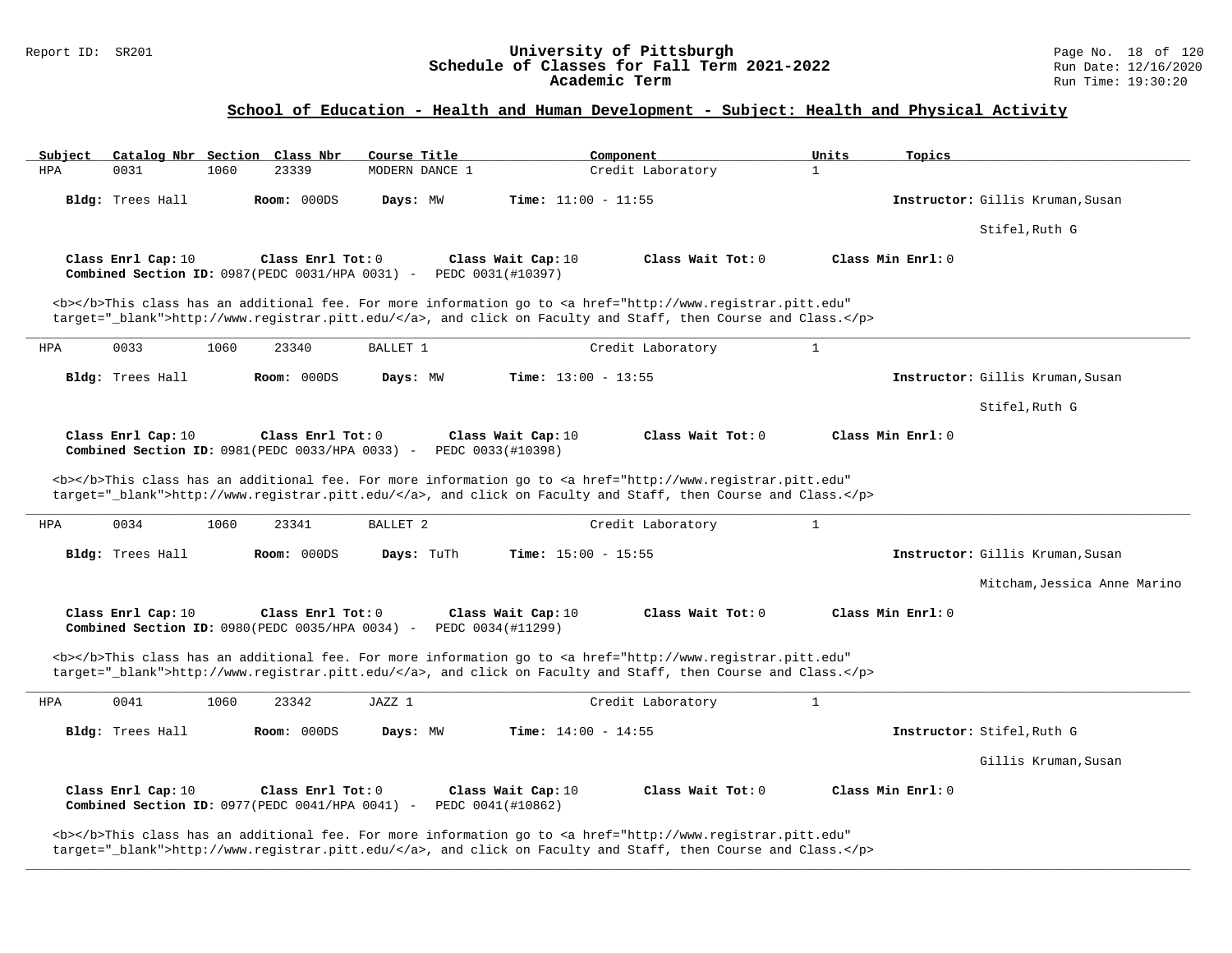| HPA        | 0042               | 1040 | 23343                                                                                               | JAZZ 2     |                   |                                         | Credit Laboratory                                                                                                                                                                                                                  | $\mathbf{1}$        |                                  |
|------------|--------------------|------|-----------------------------------------------------------------------------------------------------|------------|-------------------|-----------------------------------------|------------------------------------------------------------------------------------------------------------------------------------------------------------------------------------------------------------------------------------|---------------------|----------------------------------|
|            | Bldg: Trees Hall   |      | Room: 000DS                                                                                         | Days: TuTh |                   | <b>Time:</b> $16:00 - 16:55$            |                                                                                                                                                                                                                                    |                     | Instructor: Gillis Kruman, Susan |
|            |                    |      |                                                                                                     |            |                   |                                         |                                                                                                                                                                                                                                    |                     | Mitcham, Jessica Anne Marino     |
|            | Class Enrl Cap: 10 |      | Class Enrl Tot: 0<br>Combined Section ID: $0971$ (PEDC $0042$ /HPA $0042$ ) -                       |            |                   | Class Wait Cap: 10<br>PEDC 0042(#11347) | Class Wait Tot: 0                                                                                                                                                                                                                  | Class Min Enrl: 0   |                                  |
|            |                    |      |                                                                                                     |            |                   |                                         | <b></b> This class has an additional fee. For more information go to <a <br="" href="http://www.registrar.pitt.edu">target="_blank"&gt;http://www.registrar.pitt.edu/</a> , and click on Faculty and Staff, then Course and Class. |                     |                                  |
| <b>HPA</b> | 0044               | 1040 | 23344                                                                                               |            | DANCE PRODUCTION  |                                         | Workshop                                                                                                                                                                                                                           | $\overline{a}$      |                                  |
|            | Bldg: Trees Hall   |      | Room: 000DS                                                                                         | Days: TuTh |                   | <b>Time:</b> $18:00 - 19:50$            |                                                                                                                                                                                                                                    |                     | Instructor: Gillis Kruman, Susan |
|            | Class Enrl Cap: 10 |      | Class Enrl Tot: 0<br>Combined Section ID: 0965(PEDC 0044/HPA 0044) -                                |            |                   | Class Wait Cap: 10<br>PEDC 0044(#10399) | Class Wait Tot: 0                                                                                                                                                                                                                  | Class Min Enrl: 0   |                                  |
|            |                    |      |                                                                                                     |            |                   |                                         | <b></b> This class has an additional fee. For more information go to <a <br="" href="http://www.registrar.pitt.edu">target="_blank"&gt;http://www.registrar.pitt.edu/</a> , and click on Faculty and Staff, then Course and Class. |                     |                                  |
| HPA        | 0050               | 1020 | 12589                                                                                               |            | SPORTS AND DRUGS  |                                         | Seminar                                                                                                                                                                                                                            | $\mathbf{1}$        |                                  |
|            | Bldg: Trees Hall   |      | <b>Room: 00130</b>                                                                                  | Days: Th   |                   | <b>Time:</b> $09:00 - 09:55$            |                                                                                                                                                                                                                                    |                     | Instructor: Ely, Jennifer Ann    |
|            | Class Enrl Cap: 30 |      | Class Enrl Tot: 0<br>Room Characteristics: (1), PeopleSoft - Scheduled (PS)(1)                      |            |                   | Class Wait Cap: 20                      | Class Wait Tot: 0                                                                                                                                                                                                                  | Class Min Enrl: 0   |                                  |
| HPA        | 0050               | 1040 | 12582                                                                                               |            | SPORTS AND DRUGS  |                                         | Seminar                                                                                                                                                                                                                            | $\mathbf{1}$        |                                  |
|            | Bldg: Trees Hall   |      | <b>Room: 00169</b>                                                                                  | Days: W    |                   | <b>Time:</b> $10:00 - 10:55$            |                                                                                                                                                                                                                                    |                     | Instructor: Ely, Jennifer Ann    |
|            | Class Enrl Cap: 30 |      | Class Enrl Tot: 0                                                                                   |            |                   | Class Wait Cap: 20                      | Class Wait Tot: $0$                                                                                                                                                                                                                | Class Min $Enr1: 0$ |                                  |
| <b>HPA</b> | 0196               | 1020 | 12622                                                                                               |            | FIRST AID AND CPR |                                         | Credit Laboratory                                                                                                                                                                                                                  | 2                   |                                  |
|            | Bldg: Trees Hall   |      | <b>Room: 00169</b>                                                                                  | Days: M    |                   | <b>Time:</b> $12:00 - 13:55$            |                                                                                                                                                                                                                                    |                     | Instructor: Hays, Anne Elizabeth |
|            | Class Enrl Cap: 9  |      | Class Enrl Tot: 0<br>Combined Section ID: $0175(PEDC/0196/HPA/0196)$ -                              |            |                   | Class Wait Cap: 9<br>PEDC 0196(#11142)  | Class Wait Tot: 0                                                                                                                                                                                                                  | Class Min Enrl: 0   |                                  |
|            |                    |      |                                                                                                     |            |                   |                                         | <b></b> This class has an additional fee. For more information go to <a <br="" href="http://www.registrar.pitt.edu">target="_blank"&gt;http://www.registrar.pitt.edu/</a> , and click on Faculty and Staff, then Course and Class. |                     |                                  |
| HPA        | 0196               | 1040 | 12623                                                                                               |            | FIRST AID AND CPR |                                         | Credit Laboratory                                                                                                                                                                                                                  | 2                   |                                  |
|            | Bldg: Trees Hall   |      | <b>Room: 00169</b>                                                                                  | Days: Th   |                   | <b>Time:</b> $08:30 - 10:25$            |                                                                                                                                                                                                                                    |                     | Instructor: Fonzi, Laura         |
|            |                    |      |                                                                                                     |            |                   |                                         |                                                                                                                                                                                                                                    |                     |                                  |
|            | Class Enrl Cap: 9  |      | Class Enrl Tot: 0<br><b>Combined Section ID:</b> $0119 (PEDC/0196/HPA/0196)$ - PEDC $0196 (#11046)$ |            |                   | Class Wait Cap: 9                       | Class Wait Tot: 0                                                                                                                                                                                                                  | Class Min Enrl: 0   |                                  |

**\_\_\_\_\_\_\_\_\_\_\_\_\_\_\_\_\_\_\_\_\_\_\_\_\_\_\_\_\_\_\_\_\_\_\_\_\_\_\_\_\_\_\_\_\_\_\_\_\_\_\_\_\_\_\_\_\_\_\_\_\_\_\_\_\_\_\_\_\_\_\_\_\_\_\_\_\_\_\_\_\_\_\_\_\_\_\_\_\_\_\_\_\_\_\_\_\_\_\_\_\_\_\_\_\_\_\_\_\_\_\_\_\_\_\_\_\_\_\_\_\_\_\_\_\_\_\_\_\_\_\_\_\_\_\_\_\_\_\_\_\_\_\_\_\_\_\_\_\_\_\_\_\_\_\_\_**

<b></b>This class has an additional fee. For more information go to <a href="http://www.registrar.pitt.edu" target="\_blank">http://www.registrar.pitt.edu/</a>, and click on Faculty and Staff, then Course and Class.</p>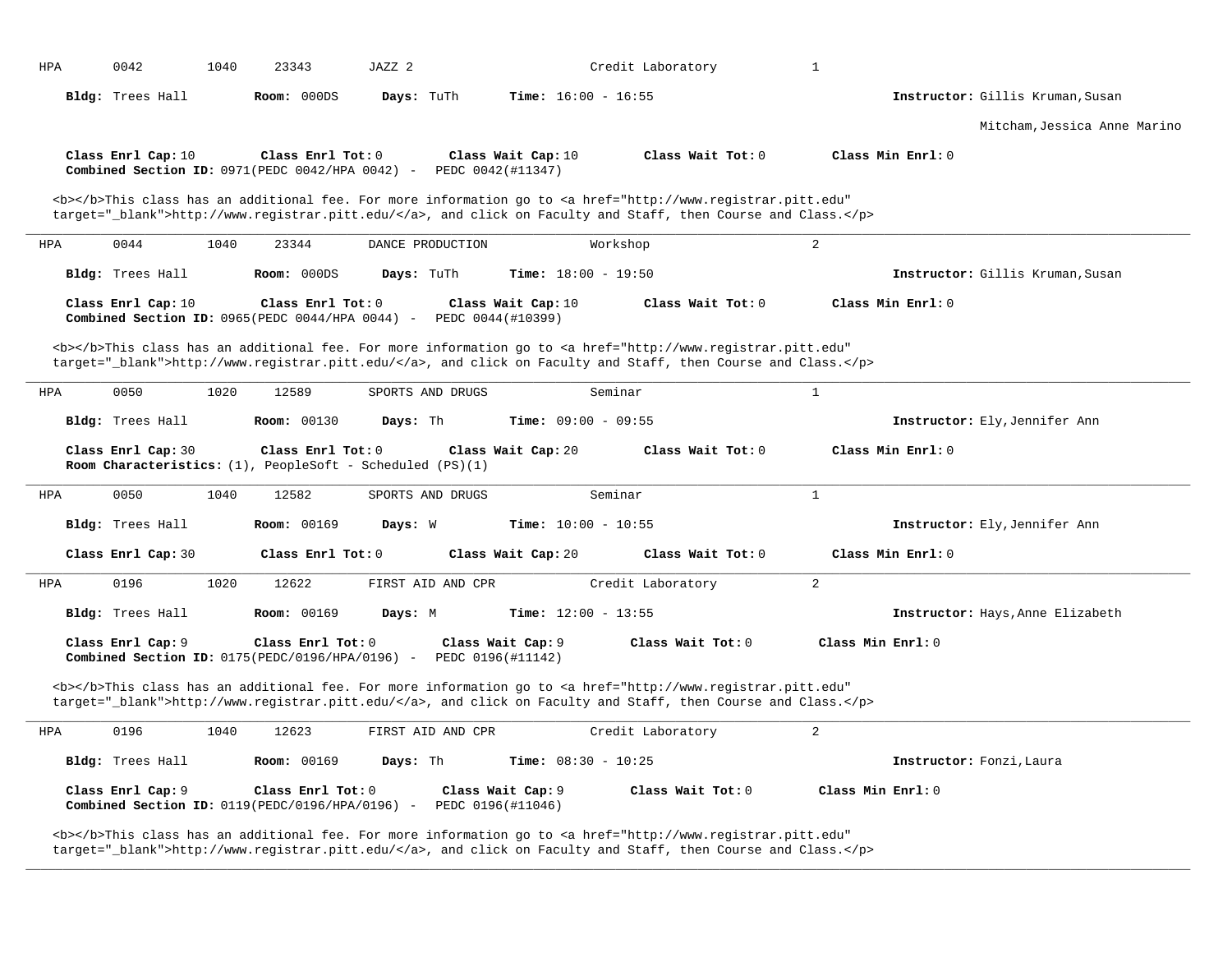| HPA       | 0196                                                                                          | 1050 | 12624                                | FIRST AID AND CPR                    |                                        | Credit Laboratory                                                                                                                                                                                                                  | 2                 |                                  |
|-----------|-----------------------------------------------------------------------------------------------|------|--------------------------------------|--------------------------------------|----------------------------------------|------------------------------------------------------------------------------------------------------------------------------------------------------------------------------------------------------------------------------------|-------------------|----------------------------------|
|           | Bldg: Trees Hall                                                                              |      | <b>Room: 00169</b>                   | Days: Tu                             |                                        | <b>Time:</b> $12:00 - 13:55$                                                                                                                                                                                                       |                   | Instructor: McLaughlin, Kevin J  |
|           | Class Enrl Cap: 9<br>Combined Section ID: 0172(PEDC/0196/HPA/0196) -                          |      | Class Enrl Tot: 0                    |                                      | Class Wait Cap: 9<br>PEDC 0196(#11140) | Class Wait Tot: 0                                                                                                                                                                                                                  | Class Min Enrl: 0 |                                  |
|           |                                                                                               |      |                                      |                                      |                                        | <b></b> This class has an additional fee. For more information go to <a <br="" href="http://www.registrar.pitt.edu">target="_blank"&gt;http://www.registrar.pitt.edu/</a> , and click on Faculty and Staff, then Course and Class. |                   |                                  |
| HPA       | 0196                                                                                          | 1060 | 22314                                | FIRST AID AND CPR                    |                                        | Credit Laboratory                                                                                                                                                                                                                  | $\overline{a}$    |                                  |
|           | Bldg: Trees Hall                                                                              |      | Room: 00169                          | Days: M                              |                                        | <b>Time:</b> $14:00 - 15:55$                                                                                                                                                                                                       |                   | Instructor: Hays, Anne Elizabeth |
|           |                                                                                               |      |                                      |                                      |                                        |                                                                                                                                                                                                                                    |                   | Fonzi, Laura                     |
|           | Class Enrl Cap: 19<br><b>Combined Section ID:</b> $0599(PEDC/HPA/0196)$ - PEDC $0196(#24685)$ |      | Class Enrl Tot: 0                    |                                      | Class Wait Cap: 10                     | Class Wait Tot: 0                                                                                                                                                                                                                  | Class Min Enrl: 0 |                                  |
|           | Reserve Capacity:                                                                             |      |                                      | 01-MAR-2021 Restricted HPA BS Majors |                                        | Reserve Enrl Cap: 9                                                                                                                                                                                                                | Reserve Enrl Tot: | 0                                |
|           |                                                                                               |      |                                      |                                      |                                        | <b></b> This class has an additional fee. For more information go to <a <br="" href="http://www.registrar.pitt.edu">target="_blank"&gt;http://www.registrar.pitt.edu/</a> , and click on Faculty and Staff, then Course and Class. |                   |                                  |
| HPA       | 0196                                                                                          | 1065 | 22315                                | FIRST AID AND CPR                    |                                        | Credit Laboratory                                                                                                                                                                                                                  | 2                 |                                  |
|           | Bldg: Trees Hall                                                                              |      | <b>Room: 00169</b>                   | Days: Tu                             |                                        | <b>Time:</b> $14:00 - 15:55$                                                                                                                                                                                                       |                   | Instructor: Hays, Anne Elizabeth |
|           |                                                                                               |      |                                      |                                      |                                        |                                                                                                                                                                                                                                    |                   | Fonzi, Laura                     |
|           | Class Enrl Cap: 19                                                                            |      | Class Enrl Tot: 0                    |                                      | Class Wait Cap: 10                     | Class Wait Tot: 0                                                                                                                                                                                                                  | Class Min Enrl: 0 |                                  |
|           | <b>Combined Section ID:</b> $0600(PEDC/HPA/0196)$ - PEDC 0196(#24684)<br>Reserve Capacity:    |      | 01-MAR-2021 Restricted HPA BS Majors |                                      |                                        | Reserve Enrl Cap: 9                                                                                                                                                                                                                | Reserve Enrl Tot: | 0                                |
|           |                                                                                               |      |                                      |                                      |                                        |                                                                                                                                                                                                                                    |                   |                                  |
|           |                                                                                               |      |                                      |                                      |                                        | <b></b> This class has an additional fee. For more information go to <a <br="" href="http://www.registrar.pitt.edu">target="_blank"&gt;http://www.registrar.pitt.edu/</a> , and click on Faculty and Staff, then Course and Class. |                   |                                  |
|           | 0473                                                                                          | 1030 | 12646                                | DANCE PEDAGOGY                       |                                        | Credit Laboratory                                                                                                                                                                                                                  | $\overline{a}$    |                                  |
| Bldg: TBA |                                                                                               |      | Room: TBA                            | Days: M                              |                                        | Time: $16:00 - 17:50$                                                                                                                                                                                                              |                   | Instructor: Gillis Kruman, Susan |
| HPA       | Class Enrl Cap: 15<br>Room Characteristics: PeopleSoft - Scheduled (PS)(1)                    |      | Class Enrl Tot: 0                    |                                      | Class Wait Cap: 10                     | Class Wait Tot: 0                                                                                                                                                                                                                  | Class Min Enrl: 0 |                                  |
|           |                                                                                               |      |                                      |                                      |                                        | <b></b> This class has an additional fee. For more information go to <a <br="" href="http://www.registrar.pitt.edu">target="_blank"&gt;http://www.registrar.pitt.edu/</a> , and click on Faculty and Staff, then Course and Class. |                   |                                  |
|           | 0474                                                                                          | 1020 | 22318                                | LIFETIME ACTIVITIES 1                |                                        | Credit Laboratory                                                                                                                                                                                                                  | $\mathbf{1}$      |                                  |
| HPA       | Bldg: Trees Hall                                                                              |      | Room: 000DS                          | Days: TuTh                           |                                        | <b>Time:</b> $08:00 - 09:50$                                                                                                                                                                                                       |                   | Instructor: Gillis Kruman, Susan |
|           |                                                                                               |      |                                      |                                      |                                        |                                                                                                                                                                                                                                    |                   | McLaughlin, Kevin J              |
|           |                                                                                               |      |                                      |                                      |                                        |                                                                                                                                                                                                                                    |                   | Sherman, Sally Anne              |
|           |                                                                                               |      |                                      |                                      |                                        |                                                                                                                                                                                                                                    |                   | Hays, Anne Elizabeth             |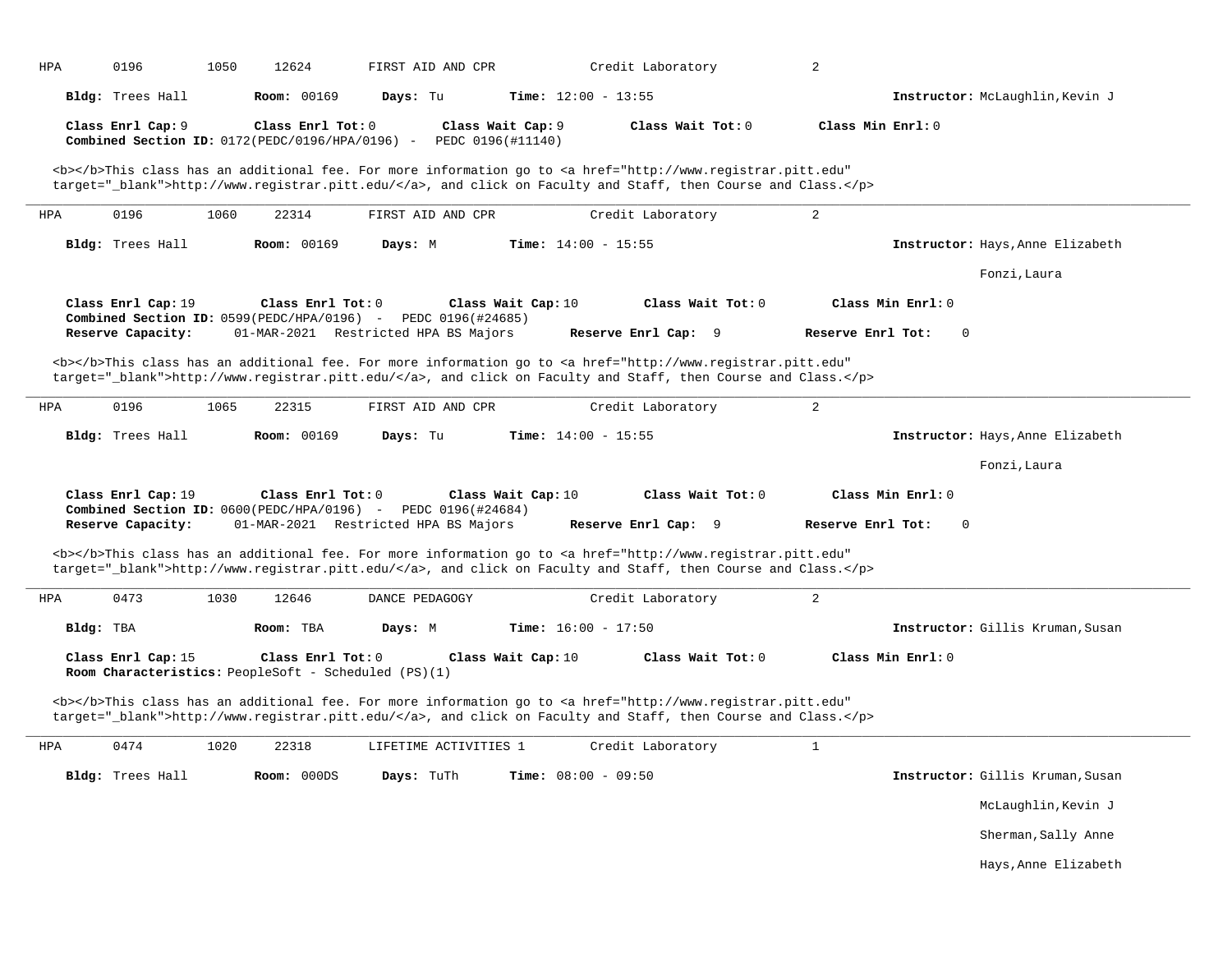|            | Class Enrl Cap: 60                                                                |      | Class Enrl Tot: 0  |            | Class Wait Cap: 20                      | Class Wait Tot: 0                                                                                                                                                                                                                  |                | Class Min Enrl: 0   |                                  |
|------------|-----------------------------------------------------------------------------------|------|--------------------|------------|-----------------------------------------|------------------------------------------------------------------------------------------------------------------------------------------------------------------------------------------------------------------------------------|----------------|---------------------|----------------------------------|
| HPA        | 0475                                                                              | 1020 | 22319              |            | LIFETIME ACTIVITES 2                    | Credit Laboratory                                                                                                                                                                                                                  | $\mathbf{1}$   |                     |                                  |
|            | Bldg: Trees Hall                                                                  |      | Room: 000DS        | Days: TuTh |                                         | <b>Time:</b> $08:00 - 09:50$                                                                                                                                                                                                       |                |                     | Instructor: Gillis Kruman, Susan |
|            |                                                                                   |      |                    |            |                                         |                                                                                                                                                                                                                                    |                |                     | McLaughlin, Kevin J              |
|            |                                                                                   |      |                    |            |                                         |                                                                                                                                                                                                                                    |                |                     | Sherman, Sally Anne              |
|            |                                                                                   |      |                    |            |                                         |                                                                                                                                                                                                                                    |                |                     | Hays, Anne Elizabeth             |
|            | Class Enrl Cap: 60                                                                |      | Class Enrl Tot: 0  |            | Class Wait Cap: 20                      | Class Wait Tot: 0                                                                                                                                                                                                                  |                | Class Min Enrl: 0   |                                  |
| HPA        | 0477                                                                              | 1075 | 26694              |            | INTRODUCTION TO EXERCISE SCI Lecture    |                                                                                                                                                                                                                                    | $\mathbf{1}$   |                     |                                  |
|            | Bldg: Trees Hall                                                                  |      | Room: 00166        | Days: M    |                                         | <b>Time:</b> $14:30 - 15:25$                                                                                                                                                                                                       |                |                     | Instructor: Nagle, Elizabeth     |
|            | Class Enrl Cap: 35<br><b>Room Characteristics:</b> PeopleSoft - Scheduled (PS)(1) |      | Class Enrl Tot: 0  |            | Class Wait Cap: 20                      | Class Wait Tot: 0                                                                                                                                                                                                                  |                | $Class Min Enrl: 0$ |                                  |
| <b>HPA</b> | 0497                                                                              | 1070 | 12748              |            | WATER SAFETY INSTRUCTOR                 | Credit Laboratory                                                                                                                                                                                                                  | $\overline{2}$ |                     |                                  |
|            | Bldg: Trees Hall                                                                  |      | <b>Room: 00134</b> | Days: MW   |                                         | <b>Time:</b> $11:30 - 12:55$                                                                                                                                                                                                       |                |                     | Instructor: McLaughlin, Kevin J  |
|            | Class Enrl Cap: 10<br>Combined Section ID: 0049(PEDC/0147/HPA/0497) -             |      | Class Enrl Tot: 0  |            | Class Wait Cap: 10<br>PEDC 0147(#12073) | Class Wait Tot: 0<br><b></b> This class has an additional fee. For more information go to <a <="" href="http://www.registrar.pitt.edu" td=""><td></td><td>Class Min Enrl: 0</td><td></td></a>                                      |                | Class Min Enrl: 0   |                                  |
|            |                                                                                   |      |                    |            |                                         | target="_blank">http://www.registrar.pitt.edu/, and click on Faculty and Staff, then Course and Class.                                                                                                                             |                |                     |                                  |
| HPA        | 1011                                                                              | 1025 | 21613              |            | APPLIED HUMAN ANATOMY                   | Lecture                                                                                                                                                                                                                            | $\overline{3}$ |                     |                                  |
|            | Bldg: Trees Hall                                                                  |      | <b>Room: 00132</b> | Days: MW   |                                         | <b>Time:</b> $10:30 - 11:55$                                                                                                                                                                                                       |                |                     | Instructor: Goss, Fredric L      |
|            | Class Enrl Cap: 30<br>Room Characteristics: PeopleSoft - Scheduled (PS)(1)        |      | Class Enrl Tot: 0  |            | Class Wait Cap: 20                      | Class Wait Tot: 0                                                                                                                                                                                                                  |                | Class Min Enrl: 0   |                                  |
|            |                                                                                   |      |                    |            |                                         | <b></b> This class has an additional fee. For more information go to <a <br="" href="http://www.registrar.pitt.edu">target="_blank"&gt;http://www.registrar.pitt.edu/</a> , and click on Faculty and Staff, then Course and Class. |                |                     |                                  |
| HPA        | 1011                                                                              | 1030 | 12584              |            | APPLIED HUMAN ANATOMY                   | Lecture                                                                                                                                                                                                                            | $\overline{3}$ |                     |                                  |
|            | Bldg: Trees Hall                                                                  |      | <b>Room: 00132</b> | Days: MW   |                                         | <b>Time:</b> $12:30 - 13:55$                                                                                                                                                                                                       |                |                     | Instructor: Goss, Fredric L      |
|            | Class Enrl Cap: 30<br>Room Characteristics: PeopleSoft - Scheduled (PS)(1)        |      | Class Enrl Tot: 0  |            | Class Wait Cap: 20                      | Class Wait Tot: 0                                                                                                                                                                                                                  |                | Class Min Enrl: 0   |                                  |
|            |                                                                                   |      |                    |            |                                         | <b></b> This class has an additional fee. For more information go to <a <="" href="http://www.registrar.pitt.edu" td=""><td></td><td></td><td></td></a>                                                                            |                |                     |                                  |

**\_\_\_\_\_\_\_\_\_\_\_\_\_\_\_\_\_\_\_\_\_\_\_\_\_\_\_\_\_\_\_\_\_\_\_\_\_\_\_\_\_\_\_\_\_\_\_\_\_\_\_\_\_\_\_\_\_\_\_\_\_\_\_\_\_\_\_\_\_\_\_\_\_\_\_\_\_\_\_\_\_\_\_\_\_\_\_\_\_\_\_\_\_\_\_\_\_\_\_\_\_\_\_\_\_\_\_\_\_\_\_\_\_\_\_\_\_\_\_\_\_\_\_\_\_\_\_\_\_\_\_\_\_\_\_\_\_\_\_\_\_\_\_\_\_\_\_\_\_\_\_\_\_\_\_\_**

target="\_blank">http://www.registrar.pitt.edu/</a>, and click on Faculty and Staff, then Course and Class.</p>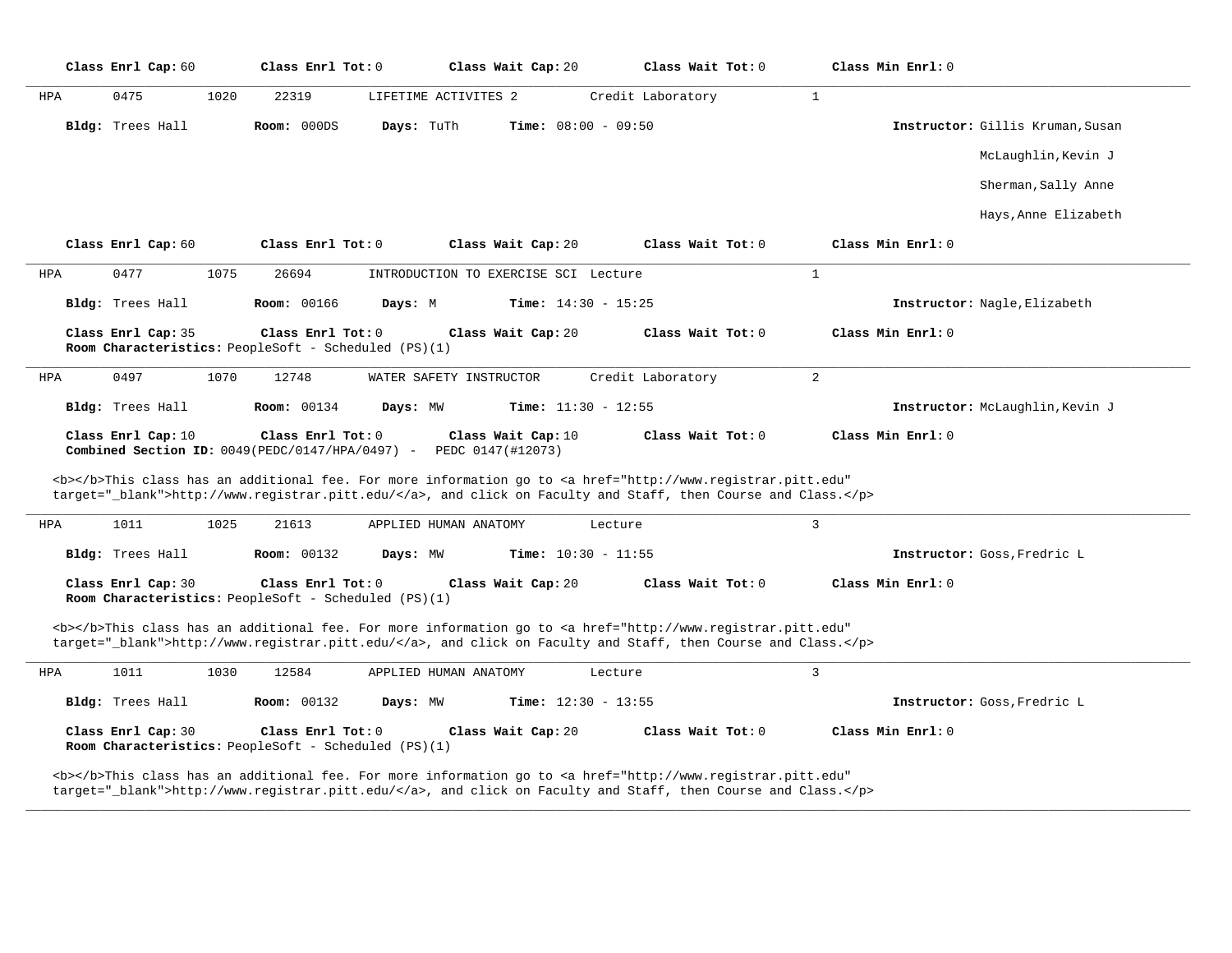| Catalog Nbr Section Class Nbr<br>Subject                                                        | Course Title                                | Component                    | Units<br>Topics   |                                       |
|-------------------------------------------------------------------------------------------------|---------------------------------------------|------------------------------|-------------------|---------------------------------------|
| 1011<br>1040<br>28516<br>HPA                                                                    | APPLIED HUMAN ANATOMY                       | Lecture                      | $\mathbf{R}$      |                                       |
| Bldg: Trees Hall<br><b>Room:</b> 00132                                                          | Days: Tu                                    | <b>Time:</b> $17:00 - 19:30$ |                   | Instructor: Chambers, April Jeannette |
| Class Enrl Cap: 20<br>Class Enrl Tot: 0<br>Room Characteristics: PeopleSoft - Scheduled (PS)(1) | Class Wait Cap: 20                          | Class Wait Tot: 0            | Class Min Enrl: 0 |                                       |
| You must also register for the lab component - HPA 1012 - that is associated with this class.   |                                             |                              |                   |                                       |
| 1012<br>1025<br>21614<br>HPA                                                                    | APPLIED HUMAN ANATOMY LAB                   | Credit Laboratory            | $\mathbf{1}$      |                                       |
| Bldg: Trees Hall<br><b>Room:</b> 00132                                                          | <b>Days:</b> F <b>Time:</b> $12:00 - 12:50$ |                              |                   | Instructor: Goss, Fredric L           |
| Class Enrl Tot: 0<br>Class Enrl Cap: 15<br>Room Characteristics: PeopleSoft - Scheduled (PS)(1) | Class Wait Cap: 10                          | Class Wait Tot: 0            | Class Min Enrl: 0 |                                       |
| 1012<br>1040<br>HPA<br>17654                                                                    | APPLIED HUMAN ANATOMY LAB                   | Credit Laboratory            | 1                 |                                       |
| Bldg: Trees Hall<br><b>Room:</b> 00132                                                          | <b>Days:</b> F <b>Time:</b> $10:00 - 10:50$ |                              |                   | Instructor: Goss, Fredric L           |
| Class Enrl Tot: 0<br>Class Enrl Cap: 15<br>Room Characteristics: PeopleSoft - Scheduled (PS)(1) | Class Wait Cap: 10                          | Class Wait Tot: 0            | Class Min Enrl: 0 |                                       |
| 1012<br>1070<br>17655<br>HPA                                                                    | APPLIED HUMAN ANATOMY LAB                   | Credit Laboratory            | $\mathbf{1}$      |                                       |
| Bldg: Trees Hall<br><b>Room:</b> 00132                                                          | Days: F                                     | <b>Time:</b> $11:00 - 11:50$ |                   | Instructor: Goss, Fredric L           |
| Class Enrl Cap: 15<br>Class Enrl Tot: 0<br>Room Characteristics: PeopleSoft - Scheduled (PS)(1) | Class Wait Cap: 10                          | Class Wait Tot: 0            | Class Min Enrl: 0 |                                       |
| 1031<br>1030<br>12586<br>HPA                                                                    | RESEARCH IN SPORTS SCIENCE                  | Lecture                      | $\overline{3}$    |                                       |
| Bldg: Trees Hall<br><b>Room: 00129</b>                                                          | Days: TuTh                                  | <b>Time:</b> $10:30 - 11:55$ |                   | Instructor: Gibbs, Bethany Barone     |
| Class Enrl Cap: 30<br>Class Enrl Tot: 0<br>Room Characteristics: PeopleSoft - Scheduled (PS)(1) | Class Wait Cap: 20                          | Class Wait Tot: 0            | Class Min Enrl: 0 |                                       |
| 1031<br>1035<br>21615<br>HPA                                                                    | RESEARCH IN SPORTS SCIENCE                  | Lecture                      | 3                 |                                       |
| Bldg: Trees Hall<br><b>Room: 00129</b>                                                          | Days: TuTh                                  | <b>Time:</b> $12:30 - 13:55$ |                   | Instructor: Gibbs, Bethany Barone     |
| Class Enrl Cap: 30<br>Class Enrl Tot: 0<br>Room Characteristics: PeopleSoft - Scheduled (PS)(1) | Class Wait Cap: 20                          | Class Wait Tot: 0            | Class Min Enrl: 0 |                                       |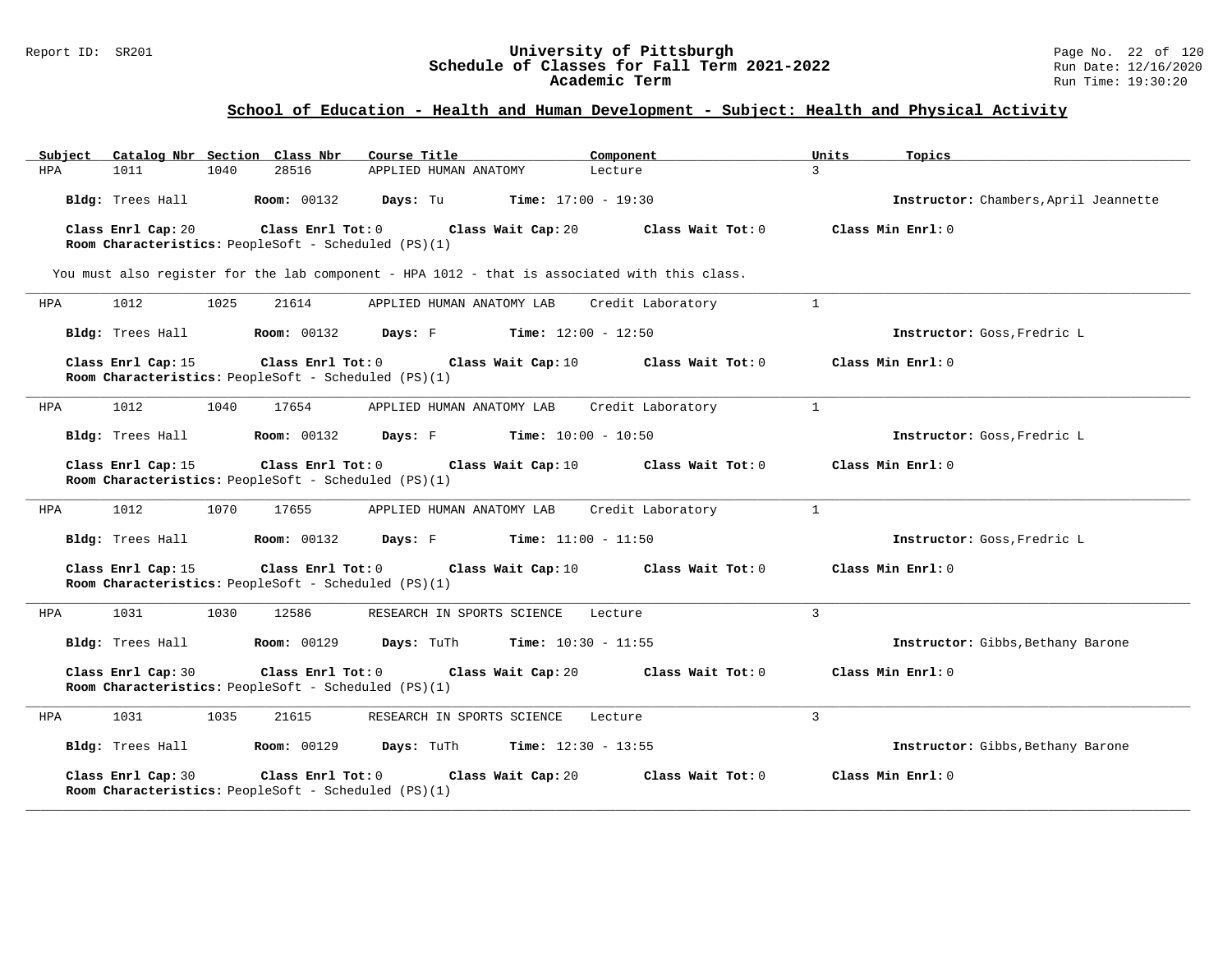#### Report ID: SR201 **University of Pittsburgh** Page No. 23 of 120 **Schedule of Classes for Fall Term 2021-2022** Run Date: 12/16/2020 **Academic Term** Run Time: 19:30:20

| Catalog Nbr Section Class Nbr<br>Subject | Course Title                                                                                 | Component                                     | Units<br>Topics                       |
|------------------------------------------|----------------------------------------------------------------------------------------------|-----------------------------------------------|---------------------------------------|
| <b>HPA</b><br>1033<br>1070               | 22316<br>HUMAN PHYSIOLOGY                                                                    | Lecture                                       | $\mathcal{L}$                         |
| Bldg: Trees Hall                         | <b>Room: 00132</b><br>Days: TuTh                                                             | Time: $10:30 - 11:55$                         | Instructor: Chambers, April Jeannette |
| Class Enrl Cap: 30                       | Class Enrl Tot: 0<br>Room Characteristics: PeopleSoft - Scheduled (PS)(1)                    | Class Wait Cap: 20<br>Class Wait Tot: 0       | Class Min Enrl: 0                     |
| Reserve Capacity:                        | 01-MAR-2021 Restricted HPA BS Majors Reserve Enrl Cap: 30                                    |                                               | Reserve Enrl Tot: 0                   |
| 1033<br>1075<br>HPA                      | 22317<br>HUMAN PHYSIOLOGY                                                                    | Lecture                                       | $\overline{3}$                        |
| Bldg: Trees Hall                         | <b>Room:</b> 00130 <b>Days:</b> TuTh <b>Time:</b> $12:30 - 13:55$                            |                                               | Instructor: Nagle, Elizabeth          |
| Class Enrl Cap: 30                       | $Class$ $Enrl$ $Tot: 0$<br>Room Characteristics: PeopleSoft - Scheduled (PS)(1)              | Class Wait Cap: 20 Class Wait Tot: 0          | Class Min Enrl: 0                     |
| Reserve Capacity:                        | 01-MAR-2021 Restricted HPA BS Majors Reserve Enrl Cap: 30                                    |                                               | Reserve Enrl Tot: 0                   |
| 1033<br>1095<br>HPA                      | 28508<br>HUMAN PHYSIOLOGY                                                                    | Lecture                                       | $\mathbf{3}$                          |
| Bldg: Trees Hall                         | <b>Room:</b> 00166 <b>Days:</b> M <b>Time:</b> $17:30 - 20:10$                               |                                               | Instructor: Nagle, Elizabeth          |
| Class Enrl Cap: 20                       | Class Enrl Tot: 0 Class Wait Cap: 20<br>Room Characteristics: PeopleSoft - Scheduled (PS)(1) | Class Wait Tot: 0                             | Class Min Enrl: 0                     |
| 1035<br>1070<br>HPA                      | 12649<br>EXERCISE SCIENCE SEMINAR 2                                                          | Seminar                                       | $\mathbf{1}$                          |
| Bldg: Trees Hall                         | <b>Room:</b> 00166 <b>Days:</b> F <b>Time:</b> 10:30 - 12:25                                 |                                               | Instructor: Sprowls-Repcheck, Carma R |
| Class Enrl Cap: 60                       | Class Enrl Tot: 0 Class Wait Cap: 20<br>Room Characteristics: PeopleSoft - Scheduled (PS)(1) | Class Wait Tot: 0                             | Class Min Enrl: 0                     |
| 1045<br>1020<br>HPA                      | 12604                                                                                        | DIRECTED RESEARCH PRACTICUM Practicum         | 2                                     |
| Bldg: Trees Hall                         | <b>Room:</b> 00140                                                                           | <b>Days:</b> TBA <b>Time:</b> $00:00 - 00:00$ | Instructor: Nagle, Elizabeth          |
| Class Enrl Cap: 25                       | Class Enrl Tot: 0                                                                            | Class Wait Cap: 20<br>Class Wait Tot: 0       | Class Min Enrl: 0                     |
| HPA<br>1169<br>1010                      | 26330<br>HEALTH FITNESS PRACTICUM 1                                                          | Lecture                                       | 1                                     |
| Bldg: TO BE ARRANGED                     | Room: TBA                                                                                    | <b>Days:</b> TBA <b>Time:</b> $00:00 - 00:00$ | Instructor: Rogers, Renee J           |
| Class Enrl Cap: 40                       | Class Enrl Tot: 0<br>Class Wait Cap: 20                                                      | Class Wait Tot: 0                             | Class Min Enrl: 0                     |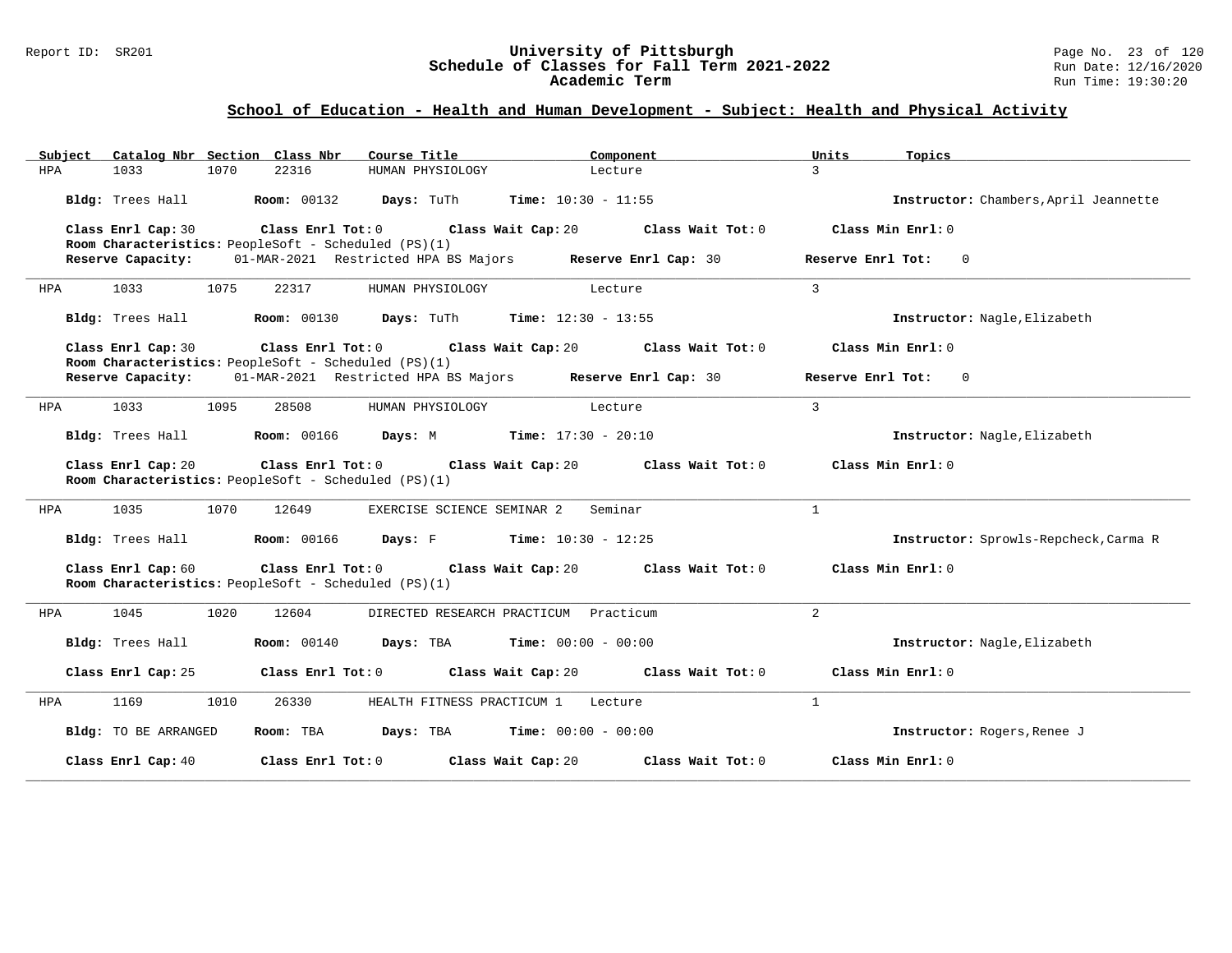# Report ID: SR201 **University of Pittsburgh University of Pittsburgh** Page No. 24 of 120<br>**Schedule of Classes for Fall Term 2021-2022** Run Date: 12/16/2020 Schedule of Classes for Fall Term 2021-2022<br>Academic Term

## **School of Education - Health and Human Development - Subject: Health and Physical Activity**

| Subject<br>Catalog Nbr Section Class Nbr | Course Title                                                                                                                                                                                                                       | Component<br>Units           | Topics                                |
|------------------------------------------|------------------------------------------------------------------------------------------------------------------------------------------------------------------------------------------------------------------------------------|------------------------------|---------------------------------------|
| 1169<br><b>HPA</b><br>1015               | HEALTH FITNESS PRACTICUM 1<br>27734                                                                                                                                                                                                | $\mathbf{1}$<br>Laboratory   |                                       |
| Bldg: Trees Hall                         | <b>Room: 00166</b><br>Days: F                                                                                                                                                                                                      | <b>Time:</b> $08:30 - 10:00$ | Instructor: Rogers, Renee J           |
| Class Enrl Cap: 40                       | Class Enrl Tot: 0<br>Class Wait Cap: 20<br>Room Characteristics: PeopleSoft - Scheduled (PS)(1)                                                                                                                                    | Class Wait Tot: 0            | Class Min Enrl: 0                     |
| 1226<br>1015<br>HPA                      | 21617<br>ASSMNT & PRESCRP FOR SP POPLTNLecture                                                                                                                                                                                     | 3                            |                                       |
| Bldg: Trees Hall                         | <b>Room: 00166</b><br>Days: TuTh                                                                                                                                                                                                   | <b>Time:</b> $12:30 - 13:25$ | Instructor: Sprowls-Repcheck, Carma R |
| Class Enrl Cap: 27                       | Class Enrl Tot: 0<br>Class Wait Cap: 20<br>Room Characteristics: PeopleSoft - Scheduled (PS)(1)                                                                                                                                    | Class Wait Tot: 0            | Class Min Enrl: 0                     |
|                                          | <b></b> This class has an additional fee. For more information go to <a <br="" href="http://www.registrar.pitt.edu">target=" blank"&gt;http://www.registrar.pitt.edu/</a> , and click on Faculty and Staff, then Course and Class. |                              |                                       |
| 1226<br>1025<br>HPA                      | 21619<br>ASSMNT & PRESCRP FOR SP POPLTNLaboratory                                                                                                                                                                                  | 3                            |                                       |
| Bldg: Trees Hall                         | <b>Room: 0A149</b><br>Days: Tu                                                                                                                                                                                                     | <b>Time:</b> $13:30 - 14:25$ | Instructor: Sprowls-Repcheck, Carma R |
| Class Enrl Cap: 13                       | Class Enrl Tot: 0<br>Class Wait Cap: 10                                                                                                                                                                                            | Class Wait Tot: 0            | Class Min Enrl: 0                     |
|                                          | <b></b> This class has an additional fee. For more information go to <a <br="" href="http://www.registrar.pitt.edu">target="_blank"&gt;http://www.registrar.pitt.edu/</a> , and click on Faculty and Staff, then Course and Class. |                              |                                       |
| 1226<br>1030<br>HPA                      | 26328<br>ASSMNT & PRESCRP FOR SP POPLTNLaboratory                                                                                                                                                                                  | 3                            |                                       |
| Bldg: Trees Hall                         | Room: 0A149<br>Days: Th                                                                                                                                                                                                            | <b>Time:</b> $13:30 - 14:25$ | Instructor: Sprowls-Repcheck, Carma R |
| Class Enrl Cap: 14                       | Class Enrl Tot: 0<br>Class Wait Cap: 10                                                                                                                                                                                            | Class Wait Tot: 0            | Class Min Enrl: 0                     |
| 1226<br>1070<br>HPA                      | 15352<br>ASSMNT & PRESCRP FOR SP POPLTNLecture                                                                                                                                                                                     | 3                            |                                       |
| Bldg: Trees Hall                         | <b>Room: 00166</b><br>Days: TuTh                                                                                                                                                                                                   | Time: $10:00 - 10:55$        | Instructor: Sprowls-Repcheck, Carma R |
|                                          |                                                                                                                                                                                                                                    |                              |                                       |
| Class Enrl Cap: 27                       | Class Enrl Tot: 0<br>Class Wait Cap: 20<br>Room Characteristics: PeopleSoft - Scheduled (PS)(1)                                                                                                                                    | Class Wait Tot: 0            | Class Min Enrl: 0                     |

**\_\_\_\_\_\_\_\_\_\_\_\_\_\_\_\_\_\_\_\_\_\_\_\_\_\_\_\_\_\_\_\_\_\_\_\_\_\_\_\_\_\_\_\_\_\_\_\_\_\_\_\_\_\_\_\_\_\_\_\_\_\_\_\_\_\_\_\_\_\_\_\_\_\_\_\_\_\_\_\_\_\_\_\_\_\_\_\_\_\_\_\_\_\_\_\_\_\_\_\_\_\_\_\_\_\_\_\_\_\_\_\_\_\_\_\_\_\_\_\_\_\_\_\_\_\_\_\_\_\_\_\_\_\_\_\_\_\_\_\_\_\_\_\_\_\_\_\_\_\_\_\_\_\_\_\_**

target="\_blank">http://www.registrar.pitt.edu/</a>, and click on Faculty and Staff, then Course and Class.</p>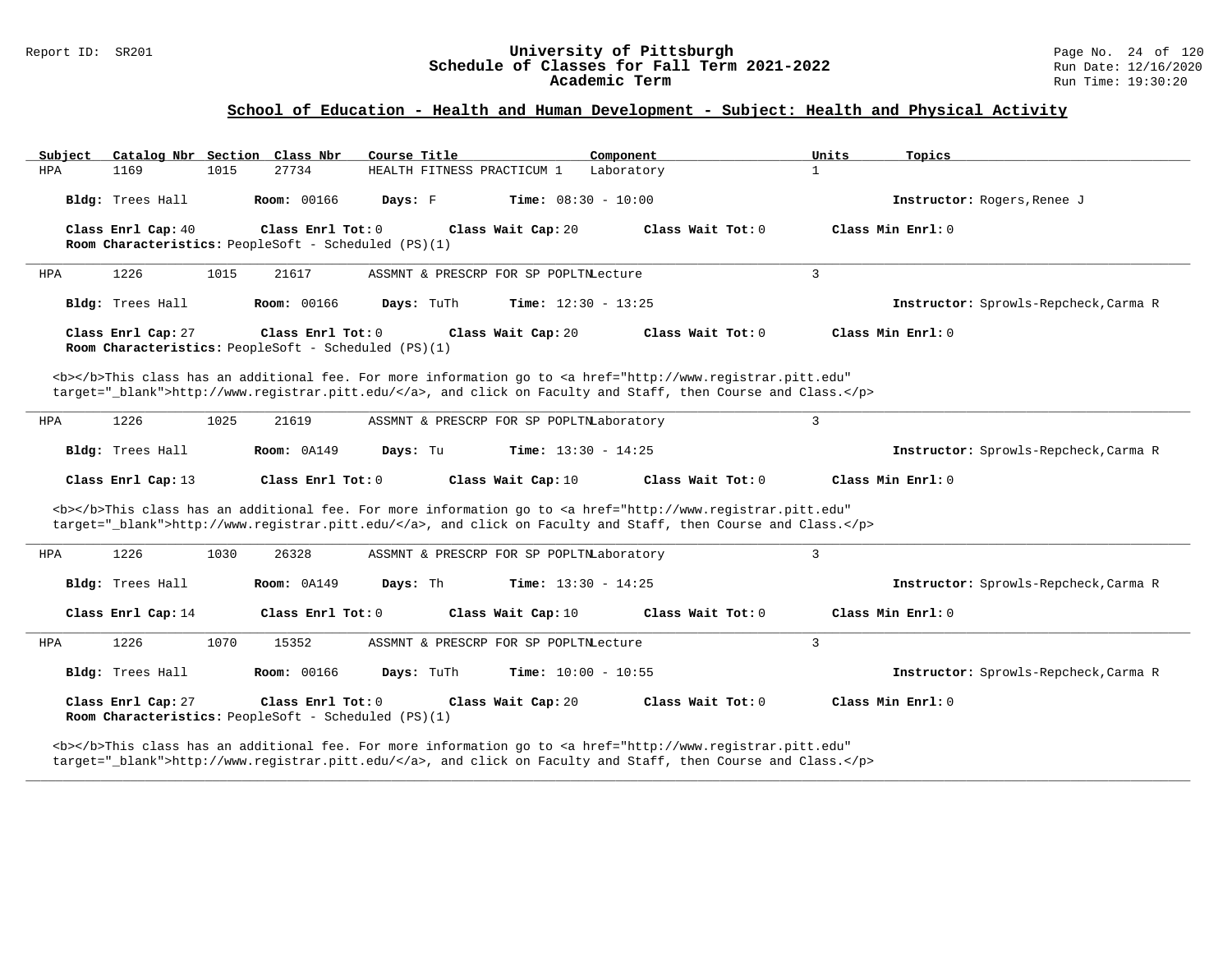#### Report ID: SR201 **University of Pittsburgh University of Pittsburgh** Page No. 25 of 120<br>**Schedule of Classes for Fall Term 2021-2022** Run Date: 12/16/2020 **Schedule of Classes for Fall Term 2021-2022** Run Date: 12/16/2020 **Academic Term** Run Time: 19:30:20

| Subject |                    |      | Catalog Nbr Section Class Nbr | Course Title          | Component                                |                                                                                                                                                                                                                                    | Units        | Topics                                |
|---------|--------------------|------|-------------------------------|-----------------------|------------------------------------------|------------------------------------------------------------------------------------------------------------------------------------------------------------------------------------------------------------------------------------|--------------|---------------------------------------|
| HPA     | 1226               | 1080 | 17078                         |                       | ASSMNT & PRESCRP FOR SP POPLTNLaboratory |                                                                                                                                                                                                                                    | 3            |                                       |
|         | Bldg: Trees Hall   |      | Room: 0A149                   | Days: Tu              | Time: $11:00 - 11:55$                    |                                                                                                                                                                                                                                    |              | Instructor: Sprowls-Repcheck, Carma R |
|         | Class Enrl Cap: 13 |      | Class Enrl Tot: 0             |                       | Class Wait Cap: 10                       | Class Wait Tot: 0                                                                                                                                                                                                                  |              | Class Min $Enr1: 0$                   |
|         |                    |      |                               |                       |                                          | <b></b> This class has an additional fee. For more information go to <a <br="" href="http://www.registrar.pitt.edu">target="_blank"&gt;http://www.registrar.pitt.edu/</a> , and click on Faculty and Staff, then Course and Class. |              |                                       |
| HPA     | 1226               | 1090 | 17079                         |                       | ASSMNT & PRESCRP FOR SP POPLTNLaboratory |                                                                                                                                                                                                                                    | 3            |                                       |
|         | Bldg: Trees Hall   |      | Room: 0A149                   | Days: Th              | <b>Time:</b> $11:00 - 11:55$             |                                                                                                                                                                                                                                    |              | Instructor: Sprowls-Repcheck, Carma R |
|         | Class Enrl Cap: 14 |      | Class Enrl Tot: 0             |                       | Class Wait Cap: 10                       | Class Wait Tot: 0                                                                                                                                                                                                                  |              | Class Min Enrl: 0                     |
|         |                    |      |                               |                       |                                          | <b></b> This class has an additional fee. For more information go to <a <br="" href="http://www.registrar.pitt.edu">target="_blank"&gt;http://www.registrar.pitt.edu/</a> , and click on Faculty and Staff, then Course and Class. |              |                                       |
| HPA     | 1241               | 1020 | 12644                         | TEACHING EXPERIENCE 1 |                                          | Credit Laboratory                                                                                                                                                                                                                  | $\mathbf{1}$ |                                       |
|         | Bldg: Trees Hall   |      | <b>Room:</b> 00140            | Days: TBA             | <b>Time:</b> $00:00 - 00:00$             |                                                                                                                                                                                                                                    |              | Instructor: Gillis Kruman, Susan      |
|         | Class Enrl Cap: 20 |      | Class Enrl Tot: 0             |                       | Class Wait Cap: 20                       | Class Wait Tot: 0                                                                                                                                                                                                                  |              | Class Min Enrl: 0                     |
| HPA     | 1241               | 1060 | 16698                         | TEACHING EXPERIENCE 1 |                                          | Credit Laboratory                                                                                                                                                                                                                  | 1            |                                       |
|         | Bldg: Trees Hall   |      | <b>Room:</b> 00140            | Days: TBA             | <b>Time:</b> $00:00 - 00:00$             |                                                                                                                                                                                                                                    |              | Instructor: McLaughlin, Kevin J       |
|         | Class Enrl Cap: 20 |      | Class Enrl Tot: 0             |                       | Class Wait Cap: 20                       | Class Wait Tot: 0                                                                                                                                                                                                                  |              | Class Min Enrl: 0                     |
| HPA     | 1242               | 1020 | 12645                         | TEACHING EXPERIENCE 2 |                                          | Credit Laboratory                                                                                                                                                                                                                  | 1            |                                       |
|         | Bldg: Trees Hall   |      | Room: 00140                   | Days: TBA             | <b>Time:</b> $00:00 - 00:00$             |                                                                                                                                                                                                                                    |              | Instructor: Gillis Kruman, Susan      |
|         | Class Enrl Cap: 20 |      | Class Enrl Tot: 0             |                       | Class Wait Cap: 20                       | Class Wait Tot: $0$                                                                                                                                                                                                                |              | Class Min $Enr1: 0$                   |
| HPA     | 1242               | 1050 | 16699                         | TEACHING EXPERIENCE 2 |                                          | Credit Laboratory                                                                                                                                                                                                                  | $\mathbf{1}$ |                                       |
|         | Bldg: Trees Hall   |      | <b>Room:</b> 00140            | Days: TBA             | Time: $00:00 - 00:00$                    |                                                                                                                                                                                                                                    |              | Instructor: McLaughlin, Kevin J       |
|         | Class Enrl Cap: 20 |      | Class Enrl Tot: 0             |                       | Class Wait Cap: 20                       | Class Wait Tot: $0$                                                                                                                                                                                                                |              | Class Min Enrl: 0                     |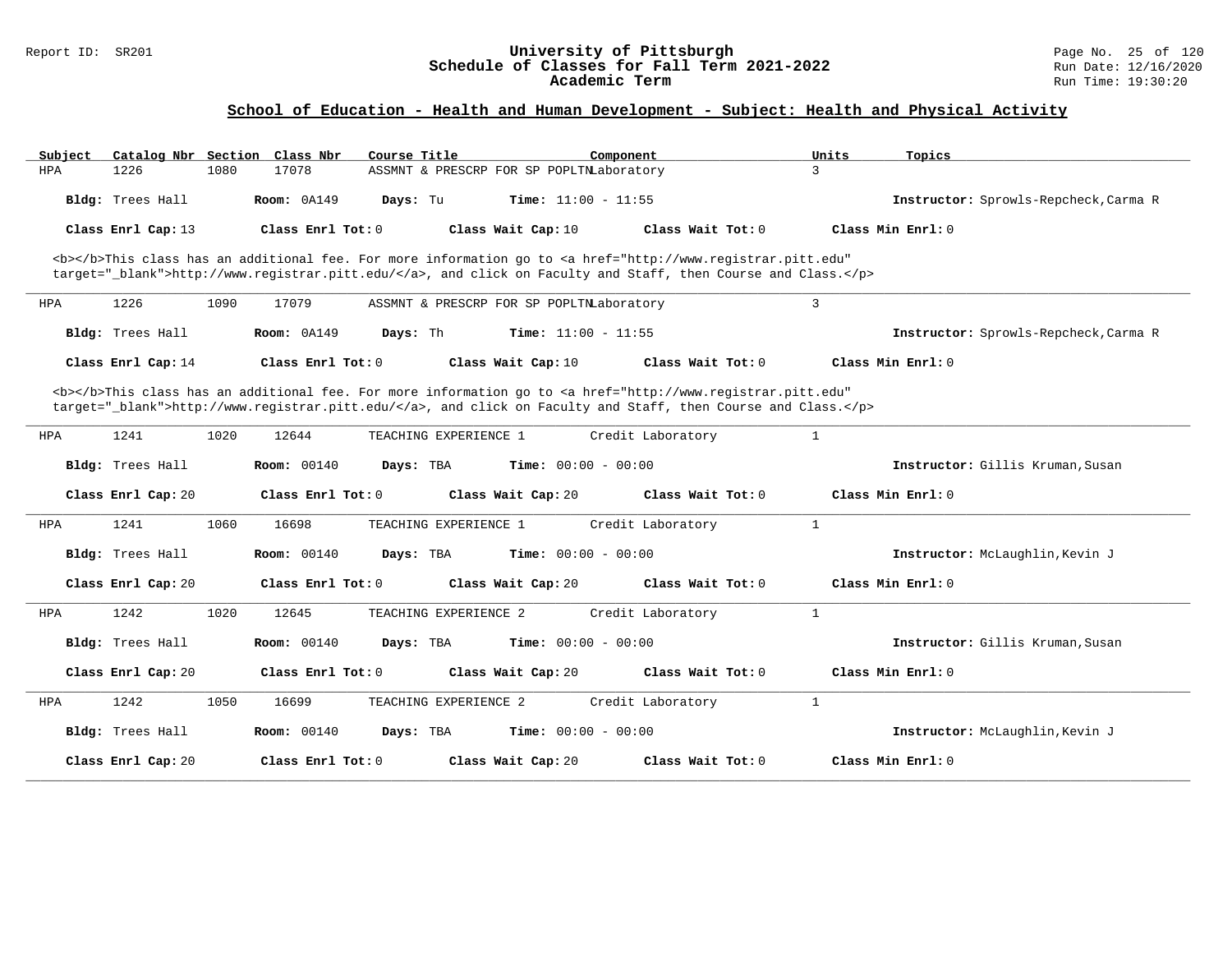#### Report ID: SR201 **University of Pittsburgh** Page No. 26 of 120 **Schedule of Classes for Fall Term 2021-2022** Run Date: 12/16/2020 **Academic Term** Run Time: 19:30:20

| Subject |                    |      | Catalog Nbr Section Class Nbr                                             | Course Title                                                                                                                                                                                                                       |                              | Component |                   | Units          | Topics                          |
|---------|--------------------|------|---------------------------------------------------------------------------|------------------------------------------------------------------------------------------------------------------------------------------------------------------------------------------------------------------------------------|------------------------------|-----------|-------------------|----------------|---------------------------------|
| HPA     | 1300               | 1060 | 12632                                                                     | NUTRITION IN EXERCISE & SPORT Lecture                                                                                                                                                                                              |                              |           |                   | $\mathbf{1}$   |                                 |
|         | Bldg: Trees Hall   |      | <b>Room: 00129</b>                                                        | Days: M                                                                                                                                                                                                                            | <b>Time:</b> $19:30 - 20:25$ |           |                   |                | Instructor: Liguori, Carli A    |
|         | Class Enrl Cap: 1  |      | Class Enrl Tot: 0                                                         |                                                                                                                                                                                                                                    | Class Wait Cap: 1            |           | Class Wait Tot: 0 |                | Class Min Enrl: 0               |
|         |                    |      | Room Characteristics: PeopleSoft - Scheduled (PS)(1)                      | <b>Combined Section ID:</b> $0174 (PEDC/1300/HPA/1300) - PEDC 1300(#11141)$                                                                                                                                                        |                              |           |                   |                |                                 |
|         |                    |      |                                                                           |                                                                                                                                                                                                                                    |                              |           |                   |                |                                 |
|         |                    |      |                                                                           | <b></b> This class has an additional fee. For more information go to <a <br="" href="http://www.registrar.pitt.edu">target="_blank"&gt;http://www.registrar.pitt.edu/</a> , and click on Faculty and Staff, then Course and Class. |                              |           |                   |                |                                 |
|         |                    |      |                                                                           |                                                                                                                                                                                                                                    |                              |           |                   |                |                                 |
| HPA     | 1485               | 1035 | 21620                                                                     | NUTRITION AND HEALTH                                                                                                                                                                                                               |                              | Lecture   |                   | 3              |                                 |
|         | Bldg: Trees Hall   |      | <b>Room: 00130</b>                                                        | Days: MW                                                                                                                                                                                                                           | Time: $10:30 - 11:55$        |           |                   |                | Instructor: Liquori, Carli A    |
|         | Class Enrl Cap: 30 |      | Class Enrl Tot: 0<br>Room Characteristics: PeopleSoft - Scheduled (PS)(1) |                                                                                                                                                                                                                                    | Class Wait Cap: 20           |           | Class Wait Tot: 0 |                | Class Min Enrl: 0               |
| HPA     | 1485               | 1060 | 12642                                                                     | NUTRITION AND HEALTH                                                                                                                                                                                                               |                              | Lecture   |                   | $\overline{3}$ |                                 |
|         | Bldg: Trees Hall   |      | <b>Room: 00130</b>                                                        | Days: MW                                                                                                                                                                                                                           | <b>Time:</b> $12:30 - 13:55$ |           |                   |                | Instructor: Liguori, Carli A    |
|         | Class Enrl Cap: 30 |      | Class Enrl Tot: 0<br>Room Characteristics: PeopleSoft - Scheduled (PS)(1) |                                                                                                                                                                                                                                    | Class Wait Cap: 20           |           | Class Wait Tot: 0 |                | Class Min Enrl: 0               |
| HPA     | 1487               | 1020 | 21621                                                                     | CHRONIC DISEASE AND OBESITY Lecture                                                                                                                                                                                                |                              |           |                   | $\overline{3}$ |                                 |
|         | Bldg: Trees Hall   |      | <b>Room: 00129</b>                                                        | Days: MW                                                                                                                                                                                                                           | <b>Time:</b> $10:30 - 11:55$ |           |                   |                | Instructor: Davis, Kelliann K.  |
|         | Class Enrl Cap: 30 |      | Class Enrl Tot: 0<br>Room Characteristics: PeopleSoft - Scheduled (PS)(1) |                                                                                                                                                                                                                                    | Class Wait Cap: 20           |           | Class Wait Tot: 0 |                | Class Min Enrl: 0               |
| HPA     | 1487               | 1060 | 12650                                                                     | CHRONIC DISEASE AND OBESITY Lecture                                                                                                                                                                                                |                              |           |                   | $\overline{3}$ |                                 |
|         | Bldg: Trees Hall   |      | <b>Room: 00129</b>                                                        | Days: MW                                                                                                                                                                                                                           | <b>Time:</b> $12:30 - 13:55$ |           |                   |                | Instructor: Davis, Kelliann K.  |
|         | Class Enrl Cap: 30 |      | Class Enrl Tot: 0<br>Room Characteristics: PeopleSoft - Scheduled (PS)(1) |                                                                                                                                                                                                                                    | Class Wait Cap: 20           |           | Class Wait Tot: 0 |                | Class Min Enrl: 0               |
| HPA     | 1489               | 1010 | 25609                                                                     | CONSDS HLTH & FITNESS PRGMG                                                                                                                                                                                                        |                              | Lecture   |                   | 3              |                                 |
|         | Bldg: Trees Hall   |      | <b>Room: 00166</b>                                                        | Days: MW                                                                                                                                                                                                                           | Time: $10:30 - 11:55$        |           |                   |                | Instructor: Sherman, Sally Anne |
|         | Class Enrl Cap: 30 |      | Class Enrl Tot: 0<br>Room Characteristics: PeopleSoft - Scheduled (PS)(1) |                                                                                                                                                                                                                                    | Class Wait Cap: 20           |           | Class Wait Tot: 0 |                | Class Min Enrl: 0               |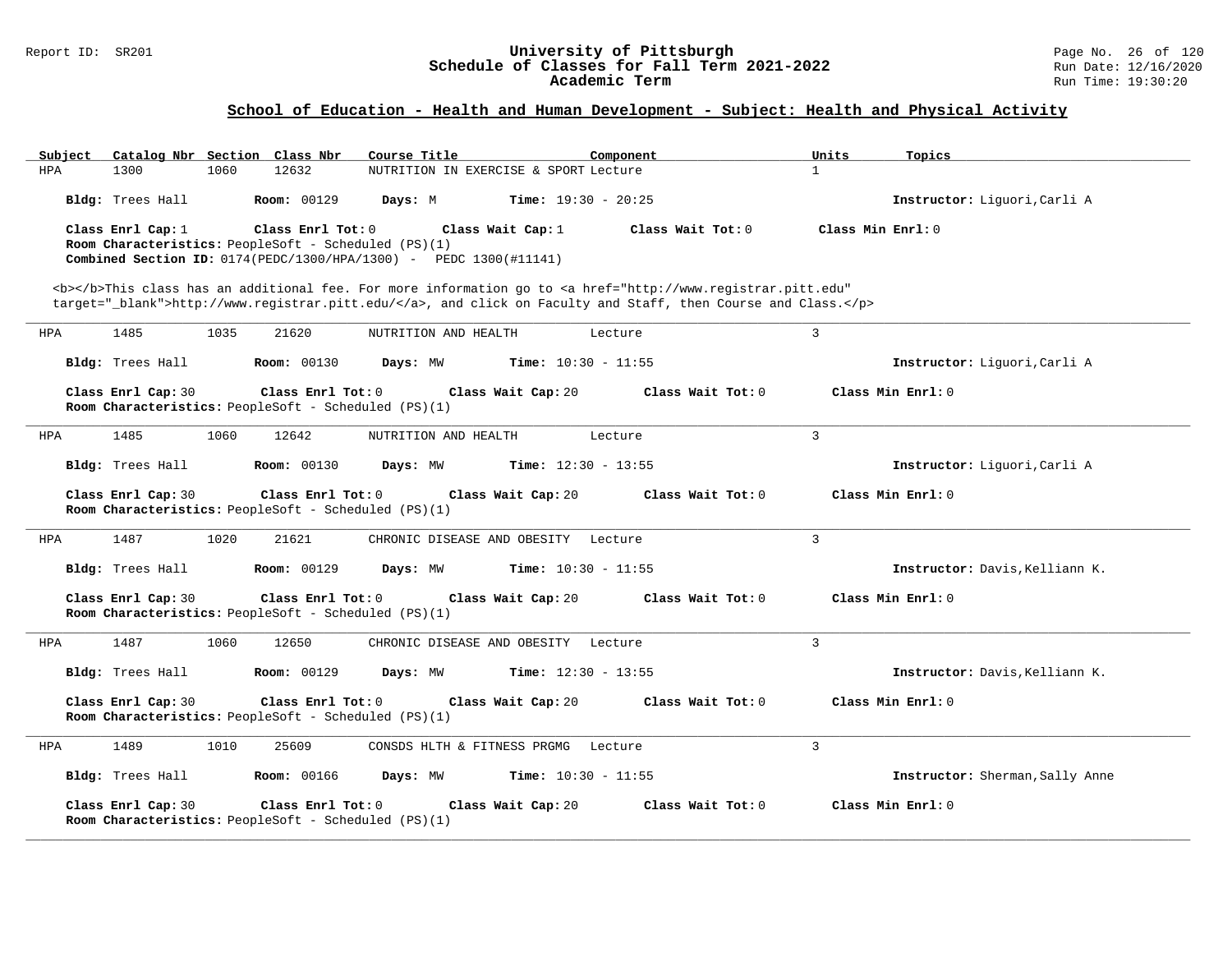#### Report ID: SR201 **University of Pittsburgh** Page No. 27 of 120 **Schedule of Classes for Fall Term 2021-2022** Run Date: 12/16/2020 **Academic Term** Run Time: 19:30:20

| Catalog Nbr Section Class Nbr<br>Subject | Course Title                                                                                         | Component                           | Units<br>Topics                       |
|------------------------------------------|------------------------------------------------------------------------------------------------------|-------------------------------------|---------------------------------------|
| 1489<br><b>HPA</b><br>1020               | 25610<br>CONSDS HLTH & FITNESS PRGMG Lecture                                                         | $\overline{3}$                      |                                       |
| Bldg: Trees Hall                         | <b>Room: 00166</b><br>Days: MW<br>$Time: 12:30 - 13:55$                                              |                                     | Instructor: Sherman, Sally Anne       |
| Class Enrl Cap: 30                       | Class Enrl Tot: 0<br>Class Wait Cap: 20                                                              | Class Wait Tot: 0                   | Class Min Enrl: 0                     |
|                                          | Room Characteristics: PeopleSoft - Scheduled (PS)(1)                                                 |                                     |                                       |
| 1996<br>1015<br>HPA                      | 12583<br>CLINICAL INTERNSHIP                                                                         | 12<br>Internship                    |                                       |
| Bldg: Trees Hall                         | <b>Room:</b> 00140<br><b>Days:</b> TBA <b>Time:</b> $00:00 - 00:00$                                  |                                     | Instructor: Sprowls-Repcheck, Carma R |
| Class Enrl Cap: 30                       | Class Enrl Tot: 0<br>Class Wait Cap: 20                                                              | Class Wait Tot: 0                   | Class Min Enrl: 0                     |
| 1998<br>1100<br>HPA                      | 24173<br>DIRECTED STUDY                                                                              | Directed Studies                    | $1 - 6$                               |
| Bldg: Trees Hall                         | <b>Room:</b> 00140<br>Days: TBA<br>$Time: 00:00 - 00:00$                                             |                                     | Instructor: Jakicic, John M           |
| Class Enrl Cap: 10                       | Class Enrl Tot: 0<br>Class Wait Cap: 10                                                              | Class Wait Tot: 0                   | Class Min Enrl: 0                     |
| 2268<br>1080<br>HPA                      | 21895<br>PHYSICAL ACTIVITY AND HEALTH Lecture                                                        | $\overline{3}$                      |                                       |
| Bldg: WEB Based Class                    | Room: TBA<br><b>Days:</b> TBA <b>Time:</b> $00:00 - 00:00$                                           |                                     | Instructor: Kline, Christopher E.     |
|                                          | $Class$ $Enrl$ $Tot: 0$                                                                              |                                     | Class Min Enrl: 0                     |
| Class Enrl Cap: 40<br>Attributes: Online |                                                                                                      | Class Wait Cap: 0 Class Wait Tot: 0 |                                       |
| 2322<br>1095<br>HPA                      | 28756<br>EVIDNC BASED HEALTH PROGM PLN Lecture                                                       | 3                                   |                                       |
| Bldg: Trees Hall                         | <b>Room: 00166</b><br>$Time: 17:30 - 20:10$<br>Days: W                                               |                                     | Instructor: Rogers, Renee J           |
| Class Enrl Cap: 35                       | Class Enrl Tot: 0<br>Class Wait Cap: 20<br>Room Characteristics: PeopleSoft - Scheduled (PS)(1)      | Class Wait Tot: 0                   | Class Min Enrl: 0                     |
| 2381<br>1095<br>HPA                      | 27471<br>CLIN EXRCS PHYSCL ACTIVY PHY LLecture                                                       | 3                                   |                                       |
| Bldg: Trees Hall                         | <b>Room: 00166</b><br><b>Days:</b> Tu <b>Time:</b> $17:30 - 20:10$                                   |                                     | Instructor: Davis, Kelliann K.        |
| Class Enrl Cap: 35                       | $Class$ $Enr1$ $Tot: 0$<br>Class Wait Cap: 0<br>Room Characteristics: PeopleSoft - Scheduled (PS)(1) | Class Wait Tot: 0                   | Class Min Enrl: 0                     |
| 2384<br>1095<br>HPA                      | 27472<br>MOVM SCI HLTH PHYSCL ACTIVTY Lecture                                                        | 3                                   |                                       |
| Bldg: Trees Hall                         | <b>Room: 00166</b><br><b>Days:</b> Th <b>Time:</b> $17:30 - 20:10$                                   |                                     | Instructor: Chambers, April Jeannette |
| Class Enrl Cap: 35                       | Class Enrl Tot: 0<br>Class Wait Cap: 0<br>Room Characteristics: PeopleSoft - Scheduled (PS)(1)       | Class Wait Tot: 0                   | Class Min Enrl: 0                     |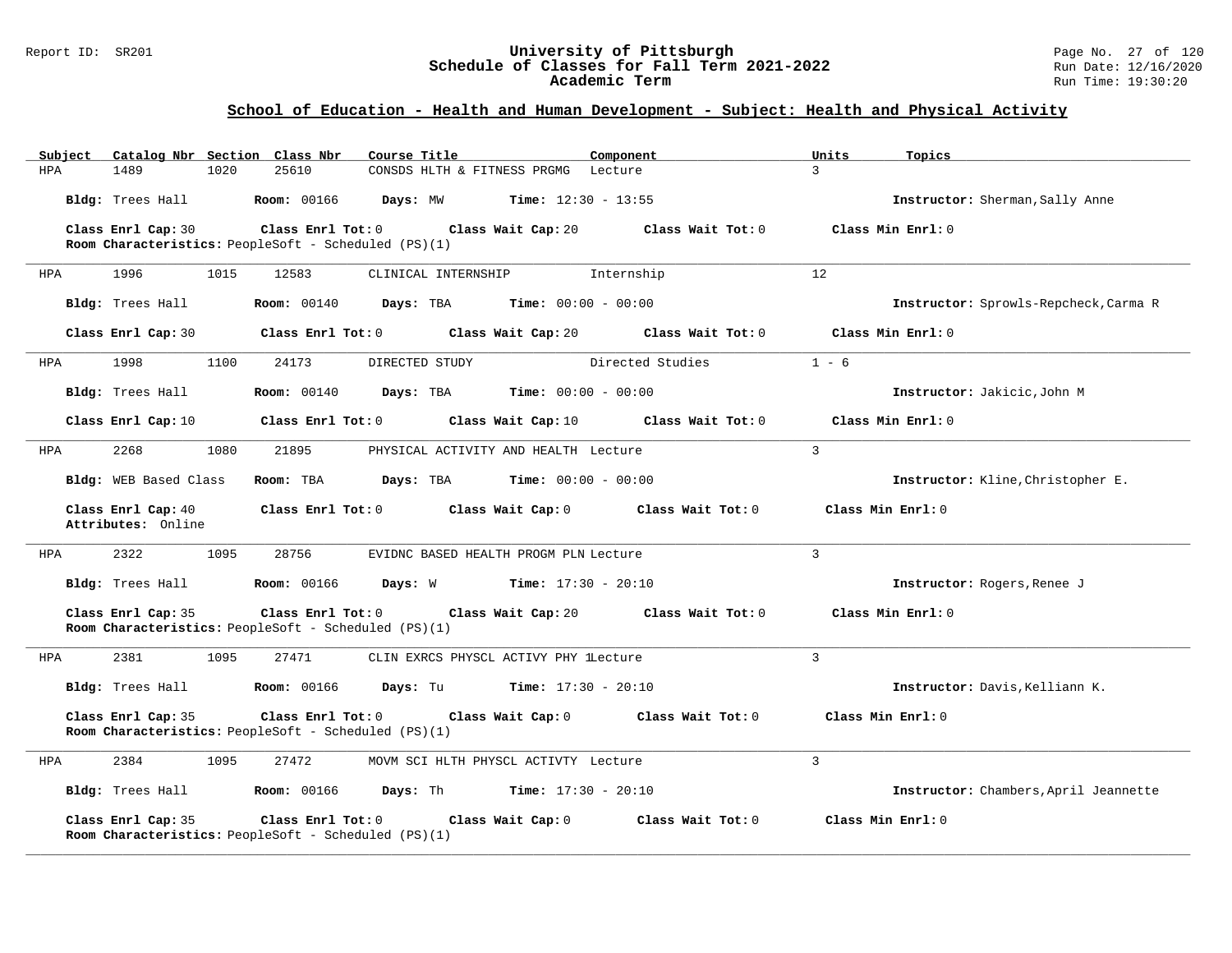#### Report ID: SR201 **University of Pittsburgh** Page No. 28 of 120 **Schedule of Classes for Fall Term 2021-2022** Run Date: 12/16/2020 **Academic Term** Run Time: 19:30:20

| Subject    |                      |      | Catalog Nbr Section Class Nbr                                      | Course Title |                                         | Component                                                                                           | Units         | Topics                                |
|------------|----------------------|------|--------------------------------------------------------------------|--------------|-----------------------------------------|-----------------------------------------------------------------------------------------------------|---------------|---------------------------------------|
| HPA        | 2385                 | 1010 | 29600                                                              |              | PRAC IN HLTH & PHYSICAL ACTVY Practicum |                                                                                                     | $\mathcal{L}$ |                                       |
|            | Bldg: TO BE ARRANGED |      | Room: TBA $Days:$ TBA $Time: 00:00 - 00:00$                        |              |                                         |                                                                                                     |               | Instructor: Jakicic, John M           |
|            |                      |      |                                                                    |              |                                         | Class Enrl Cap: 10 $\qquad$ Class Enrl Tot: 0 $\qquad$ Class Wait Cap: 0 $\qquad$ Class Wait Tot: 0 |               | Class Min Enrl: 0                     |
| <b>HPA</b> |                      |      | 2990 1060 12651                                                    |              | RESEARCH SEMINAR IN HPA                 | Seminar                                                                                             | $\mathcal{L}$ |                                       |
|            | Bldg: Trees Hall     |      | <b>Room:</b> $00134$ <b>Days:</b> TBA <b>Time:</b> $00:00 - 00:00$ |              |                                         |                                                                                                     |               | Instructor: Jakicic, John M           |
|            | Class Enrl Cap: 6    |      |                                                                    |              |                                         | Class Enrl Tot: 0 Class Wait Cap: 0 Class Wait Tot: 0                                               |               | Class Min Enrl: 0                     |
|            | HPA 2996             |      | 1060 12585 CLINICAL INTERNSHIP Internship                          |              |                                         |                                                                                                     | $\mathcal{L}$ |                                       |
|            | Bldg: Trees Hall     |      | <b>Room:</b> $00104$ <b>Days:</b> TBA <b>Time:</b> $00:00 - 00:00$ |              |                                         |                                                                                                     |               | Instructor: Sprowls-Repcheck, Carma R |
|            |                      |      |                                                                    |              |                                         | Class Enrl Cap: 30 $\qquad$ Class Enrl Tot: 0 $\qquad$ Class Wait Cap: 0 $\qquad$ Class Wait Tot: 0 |               | Class Min Enrl: 0                     |
| <b>HPA</b> | 2998                 |      | 1020 12594                                                         |              |                                         | DIRECTED STUDY Directed Studies                                                                     | $1 - 9$       |                                       |
|            | Bldg: Trees Hall     |      | <b>Room:</b> $00104$ <b>Days:</b> TBA <b>Time:</b> $00:00 - 00:00$ |              |                                         |                                                                                                     |               | Instructor: Goss, Fredric L           |
|            |                      |      |                                                                    |              |                                         | Class Enrl Cap: 30 Class Enrl Tot: 0 Class Wait Cap: 0 Class Wait Tot: 0 Class Min Enrl: 0          |               |                                       |
|            |                      |      | HPA 2998 1025 12628                                                |              |                                         | DIRECTED STUDY Directed Studies                                                                     | $1 - 9$       |                                       |
|            | Bldg: Trees Hall     |      | <b>Room:</b> $00140$ <b>Days:</b> TBA <b>Time:</b> $00:00 - 00:00$ |              |                                         |                                                                                                     |               | Instructor: Jakicic, John M           |
|            |                      |      |                                                                    |              |                                         | Class Enrl Cap: 30 Class Enrl Tot: 0 Class Wait Cap: 0 Class Wait Tot: 0 Class Min Enrl: 0          |               |                                       |
| HPA        | 2998                 | 1030 | 22971                                                              |              |                                         | DIRECTED STUDY Directed Studies                                                                     | $1 - 9$       |                                       |
|            | Bldg: Trees Hall     |      | <b>Room:</b> 00140 <b>Days:</b> TBA <b>Time:</b> $00:00 - 00:00$   |              |                                         |                                                                                                     |               | Instructor: Rogers, Renee J           |
|            |                      |      |                                                                    |              |                                         | Class Enrl Cap: 30 Class Enrl Tot: 0 Class Wait Cap: 0 Class Wait Tot: 0 Class Min Enrl: 0          |               |                                       |
| HPA        |                      |      |                                                                    |              |                                         | 2998 1035 23331 DIRECTED STUDY Directed Studies                                                     | $1 - 9$       |                                       |
|            | Bldg: Trees Hall     |      | <b>Room:</b> 00140 <b>Days:</b> TBA <b>Time:</b> $00:00 - 00:00$   |              |                                         |                                                                                                     |               | Instructor: Ross, Sharon Elizabeth    |
|            |                      |      |                                                                    |              |                                         | Class Enrl Cap: 30 Class Enrl Tot: 0 Class Wait Cap: 0 Class Wait Tot: 0                            |               | Class Min Enrl: 0                     |
| HPA        | 2998                 | 1045 | 12638                                                              |              |                                         | DIRECTED STUDY Directed Studies                                                                     | $1 - 9$       |                                       |
|            | Bldg: Trees Hall     |      | <b>Room:</b> $00104$ <b>Days:</b> TBA <b>Time:</b> $00:00 - 00:00$ |              |                                         |                                                                                                     |               | Instructor: Nagle, Elizabeth          |
|            | Class Enrl Cap: 30   |      |                                                                    |              |                                         | Class Enrl Tot: $0$ Class Wait Cap: $0$ Class Wait Tot: $0$                                         |               | Class Min Enrl: 0                     |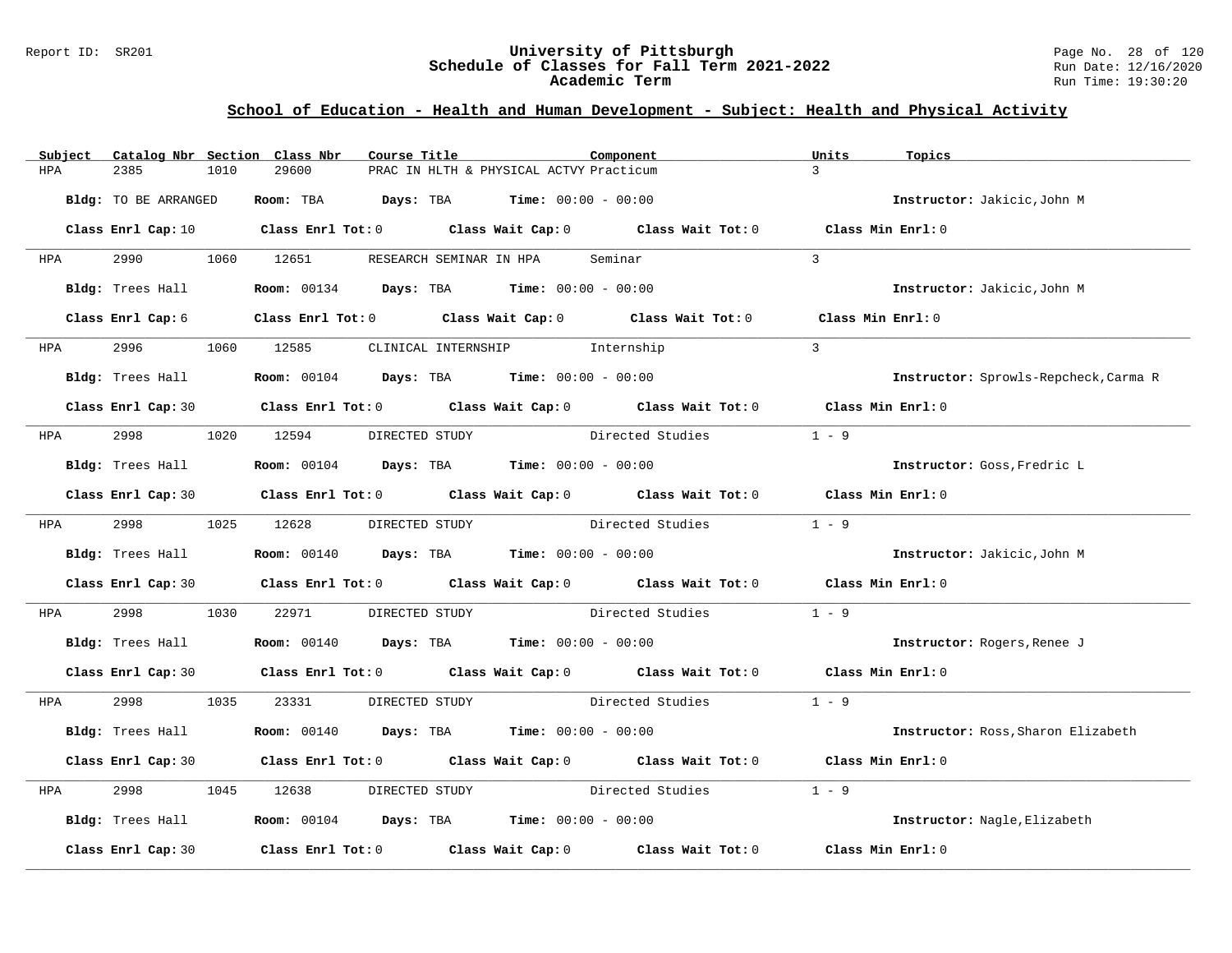| HPA        | 2998               | 1050 | 21142                                                                                                 | DIRECTED STUDY                                                     | Directed Studies                                                                                    | $1 - 9$                                                                                    |
|------------|--------------------|------|-------------------------------------------------------------------------------------------------------|--------------------------------------------------------------------|-----------------------------------------------------------------------------------------------------|--------------------------------------------------------------------------------------------|
|            | Bldg: Trees Hall   |      |                                                                                                       | <b>Room:</b> $00140$ <b>Days:</b> TBA <b>Time:</b> $00:00 - 00:00$ |                                                                                                     | Instructor: Gibbs, Bethany Barone                                                          |
|            |                    |      |                                                                                                       |                                                                    |                                                                                                     | Class Enrl Cap: 30 Class Enrl Tot: 0 Class Wait Cap: 0 Class Wait Tot: 0 Class Min Enrl: 0 |
|            |                    |      | HPA 2998 1055 24441                                                                                   |                                                                    | DIRECTED STUDY Directed Studies 1 - 9                                                               |                                                                                            |
|            |                    |      | <b>Bldg:</b> Trees Hall <b>Room:</b> 00140 <b>Days:</b> TBA <b>Time:</b> $00:00 - 00:00$              |                                                                    |                                                                                                     | Instructor: Kline, Christopher E.                                                          |
|            |                    |      |                                                                                                       |                                                                    |                                                                                                     | Class Enrl Cap: 30 Class Enrl Tot: 0 Class Wait Cap: 0 Class Wait Tot: 0 Class Min Enrl: 0 |
|            |                    |      |                                                                                                       |                                                                    | HPA 2998 1060 24448 DIRECTED STUDY Directed Studies 1 - 9                                           |                                                                                            |
|            |                    |      | Bldg: Trees Hall <b>Room:</b> 00140 <b>Days: TBA Time:</b> 00:00 - 00:00                              |                                                                    |                                                                                                     | Instructor: Davis, Kelliann K.                                                             |
|            |                    |      |                                                                                                       |                                                                    |                                                                                                     | Class Enrl Cap: 30 Class Enrl Tot: 0 Class Wait Cap: 0 Class Wait Tot: 0 Class Min Enrl: 0 |
|            |                    |      |                                                                                                       |                                                                    | HPA 2999 1020 12595 MASTER'S THESIS RESEARCH Thesis Research 1 - 9                                  |                                                                                            |
|            |                    |      | Bldg: Trees Hall <b>Room:</b> 00104 <b>Days: TBA Time:</b> 00:00 - 00:00                              |                                                                    |                                                                                                     | Instructor: Goss, Fredric L                                                                |
|            |                    |      |                                                                                                       |                                                                    |                                                                                                     | Class Enrl Cap: 30 Class Enrl Tot: 0 Class Wait Cap: 0 Class Wait Tot: 0 Class Min Enrl: 0 |
|            |                    |      |                                                                                                       |                                                                    | HPA 2999 1025 12625 MASTER'S THESIS RESEARCH Thesis Research                                        | $1 - 9$                                                                                    |
|            |                    |      | <b>Bldg:</b> Trees Hall $\blacksquare$ <b>Room:</b> 00140 <b>Days:</b> TBA <b>Time:</b> 00:00 - 00:00 |                                                                    |                                                                                                     | Instructor: Jakicic, John M                                                                |
|            |                    |      |                                                                                                       |                                                                    |                                                                                                     | Class Enrl Cap: 30 Class Enrl Tot: 0 Class Wait Cap: 0 Class Wait Tot: 0 Class Min Enrl: 0 |
| HPA        |                    |      |                                                                                                       |                                                                    | 2999 1030 23332 MASTER'S THESIS RESEARCH Thesis Research                                            | $1 - 9$                                                                                    |
|            |                    |      | Bldg: Trees Hall <b>Room:</b> 00140 <b>Days: TBA Time:</b> 00:00 - 00:00                              |                                                                    |                                                                                                     | Instructor: Ross, Sharon Elizabeth                                                         |
|            |                    |      |                                                                                                       |                                                                    | Class Enrl Cap: 30 $\qquad$ Class Enrl Tot: 0 $\qquad$ Class Wait Cap: 0 $\qquad$ Class Wait Tot: 0 | Class Min Enrl: 0                                                                          |
| <b>HPA</b> | 2999 — 200         |      | 1045 12639 MASTER'S THESIS RESEARCH                                                                   |                                                                    | Thesis Research                                                                                     | $1 - 9$                                                                                    |
|            |                    |      | Bldg: Trees Hall <b>Room:</b> 00104 <b>Days: TBA Time:</b> 00:00 - 00:00                              |                                                                    |                                                                                                     | Instructor: Nagle, Elizabeth                                                               |
|            |                    |      |                                                                                                       |                                                                    | Class Enrl Cap: 30 Class Enrl Tot: 0 Class Wait Cap: 0 Class Wait Tot: 0                            | Class Min $Enr1:0$                                                                         |
|            |                    |      |                                                                                                       |                                                                    | HPA 2999 1055 17926 MASTER'S THESIS RESEARCH Thesis Research 1 - 9                                  |                                                                                            |
|            |                    |      | Bldg: Trees Hall <b>Room:</b> 00140 <b>Days: TBA Time:</b> 00:00 - 00:00                              |                                                                    |                                                                                                     | Instructor: Gibbs, Bethany Barone                                                          |
|            |                    |      |                                                                                                       |                                                                    |                                                                                                     | Class Enrl Cap: 30 Class Enrl Tot: 0 Class Wait Cap: 0 Class Wait Tot: 0 Class Min Enrl: 0 |
|            |                    |      |                                                                                                       |                                                                    | HPA 2999 1060 24440 MASTER'S THESIS RESEARCH Thesis Research 1 - 9                                  |                                                                                            |
|            |                    |      | <b>Bldg:</b> Trees Hall $\blacksquare$ <b>Room:</b> 00140 <b>Days:</b> TBA <b>Time:</b> 00:00 - 00:00 |                                                                    |                                                                                                     | Instructor: Kline, Christopher E.                                                          |
|            | Class Enrl Cap: 30 |      |                                                                                                       |                                                                    | Class Enrl Tot: $0$ Class Wait Cap: $0$ Class Wait Tot: $0$                                         | Class Min Enrl: 0                                                                          |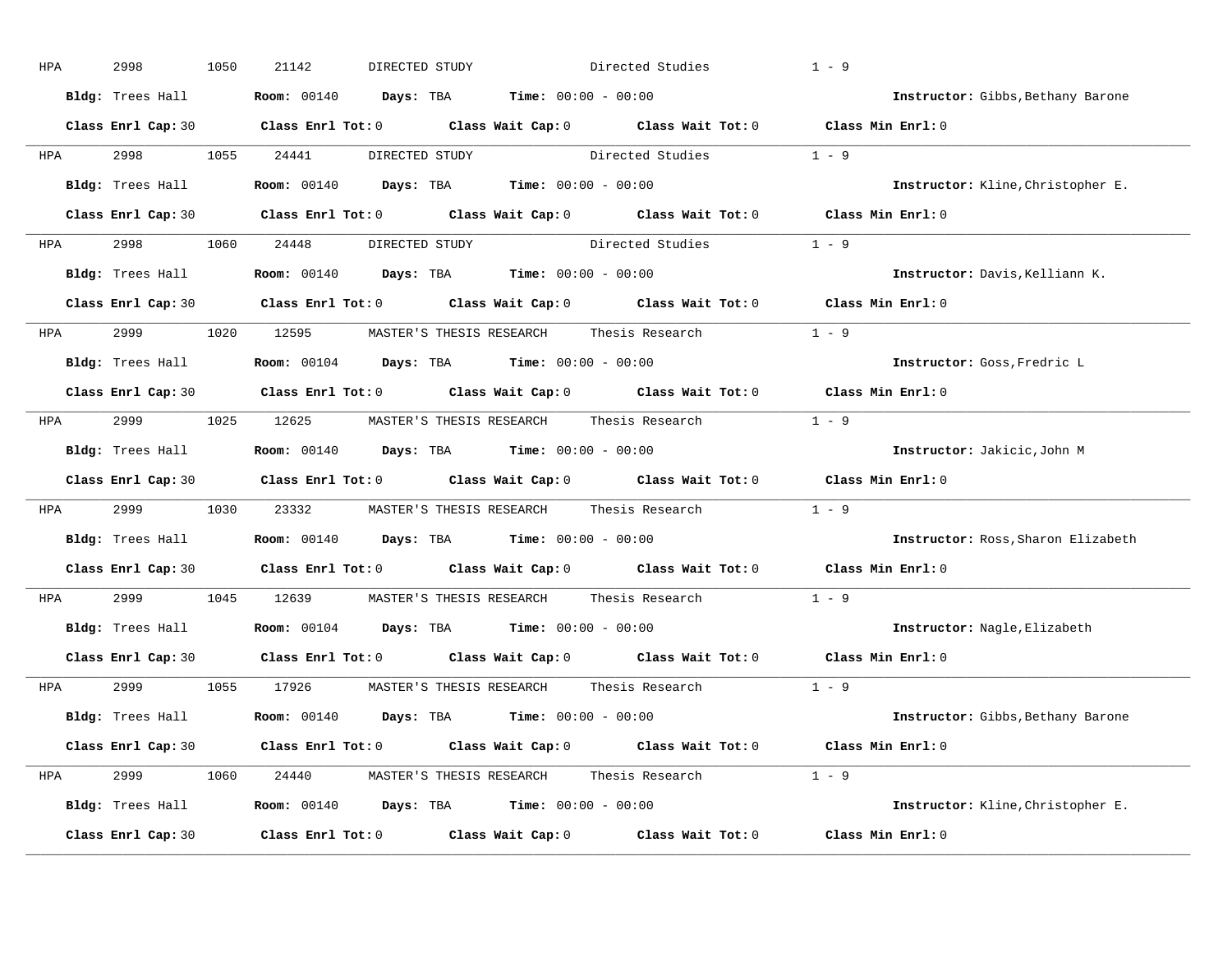#### Report ID: SR201 **1988 Mage 10: SR201 University of Pittsburgh** Page No. 30 of 120<br>**Schedule of Classes for Fall Term 2021-2022** 1988 Magnetic 12/16/2020 **Schedule of Classes for Fall Term 2021-2022** Run Date: 12/16/2020 **Academic Term** Run Time: 19:30:20

| Subject | Catalog Nbr Section Class Nbr            |      |                                                      | Course Title                                                                  | Component                    | Units<br>Topics                |
|---------|------------------------------------------|------|------------------------------------------------------|-------------------------------------------------------------------------------|------------------------------|--------------------------------|
| HPA     | 2999                                     | 1065 | 24442                                                | MASTER'S THESIS RESEARCH                                                      | Thesis Research              | $1 - 9$                        |
|         | Bldg: Trees Hall                         |      |                                                      | Room: 00140 Days: TBA                                                         | <b>Time:</b> $00:00 - 00:00$ | Instructor: Davis, Kelliann K. |
|         | Class Enrl Cap: 30                       |      |                                                      | Class Enrl Tot: 0 Class Wait Cap: 0 Class Wait Tot: 0                         |                              | Class Min Enrl: 0              |
| HPA     | 2999                                     | 1070 | 24447                                                | MASTER'S THESIS RESEARCH                                                      | Thesis Research              | $1 - 9$                        |
|         | Bldg: Trees Hall                         |      |                                                      | <b>Room:</b> 00140 <b>Days:</b> TBA <b>Time:</b> 00:00 - 00:00                |                              | Instructor: Rogers, Renee J    |
|         | Class Enrl Cap: 30                       |      |                                                      | Class Enrl Tot: 0 Class Wait Cap: 0 Class Wait Tot: 0                         |                              | Class Min Enrl: 0              |
| HPA     | 3114                                     | 1060 | 27530                                                | EVID BASD LIFESTYL PRG DSGN Lecture                                           |                              | 3                              |
|         | Bldg: Trees Hall                         |      |                                                      | <b>Room:</b> $00134$ <b>Days:</b> TBA <b>Time:</b> $00:00 - 00:00$            |                              | Instructor: Staff              |
|         | Class Enrl Cap: 15<br>Attributes: Hybrid |      | Room Characteristics: PeopleSoft - Scheduled (PS)(1) | Class Enrl Tot: $0$ Class Wait Cap: $0$ Class Wait Tot: $0$                   |                              | Class Min Enrl: 0              |
|         |                                          |      |                                                      |                                                                               |                              |                                |
| HPA     | 3400                                     | 1061 | 21622                                                | ADV RES METH-MOVEMENT SCI                                                     | Seminar                      | $\mathbf{1}$                   |
|         | Bldg: Trees Hall                         |      |                                                      | <b>Room:</b> 00134 <b>Days:</b> F <b>Time:</b> $13:00 - 13:55$                |                              | Instructor: Jakicic, John M    |
|         | Class Enrl Cap: 15                       |      |                                                      | Class Enrl Tot: $0$ Class Wait Cap: $0$ Class Wait Tot: $0$                   |                              | Class Min Enrl: 0              |
| HPA     | 3404                                     | 1010 | 12637                                                | COLLEGE TEACHING PRACTICUM Practicum                                          |                              | $\mathbf{3}$                   |
|         | Bldg: Trees Hall                         |      |                                                      | <b>Room:</b> 00140 <b>Days:</b> TBA <b>Time:</b> $00:00 - 00:00$              |                              | Instructor: Jakicic, John M    |
|         | Class Enrl Cap: 25                       |      |                                                      | Class Enrl Tot: $0$ Class Wait Cap: $0$ Class Wait Tot: $0$                   |                              | Class Min Enrl: 0              |
| HPA     | 3405                                     | 1030 | 17068                                                | GRANT WRITING IN HPA Lecture                                                  |                              | $\overline{3}$                 |
|         | Bldg: Trees Hall                         |      |                                                      | <b>Room:</b> 00134 <b>Days:</b> F <b>Time:</b> 14:00 - 15:55                  |                              | Instructor: Jakicic, John M    |
|         | Class Enrl Cap: 12                       |      |                                                      | Class Enrl Tot: $0$ Class Wait Cap: $0$ Class Wait Tot: $0$                   |                              | Class Min Enrl: 0              |
| HPA     | 3406                                     | 1010 | 25746                                                | PROFESSIONAL WRITING IN HPA Lecture                                           |                              | 3                              |
|         | Bldg: Trees Hall                         |      |                                                      | <b>Room:</b> $00134$ <b>Days:</b> TBA <b>Time:</b> $00:00 - 00:00$            |                              | Instructor: Jakicic, John M    |
|         | Class Enrl Cap: 15                       |      |                                                      | Class Enrl Tot: $0$ $\qquad$ Class Wait Cap: $0$ $\qquad$ Class Wait Tot: $0$ |                              | Class Min Enrl: 0              |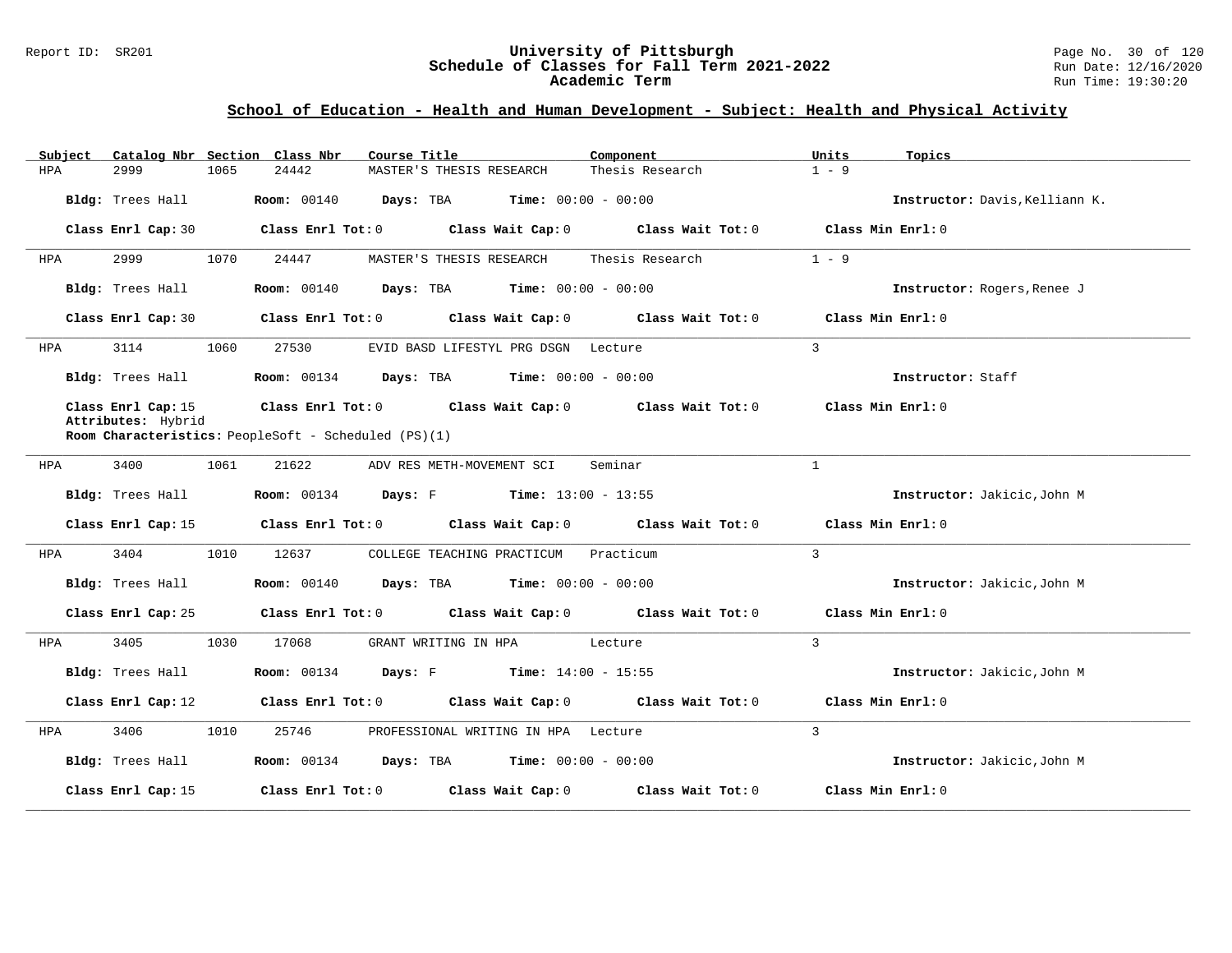#### Report ID: SR201 **University of Pittsburgh** Page No. 31 of 120 **Schedule of Classes for Fall Term 2021-2022** Run Date: 12/16/2020 **Academic Term** Run Time: 19:30:20

| Subject      |                    |      | Catalog Nbr Section Class Nbr | Course Title   |                                                                                 | Component                                                                                  | Units             | Topics                             |
|--------------|--------------------|------|-------------------------------|----------------|---------------------------------------------------------------------------------|--------------------------------------------------------------------------------------------|-------------------|------------------------------------|
| HPA          | 3998               | 1020 | 12596                         | DIRECTED STUDY |                                                                                 | Directed Studies                                                                           | $1 - 9$           |                                    |
|              | Bldg: Trees Hall   |      |                               |                | <b>Room:</b> $00140$ <b>Days:</b> TBA <b>Time:</b> $00:00 - 00:00$              |                                                                                            |                   | Instructor: Goss, Fredric L        |
|              |                    |      |                               |                |                                                                                 | Class Enrl Cap: 30 Class Enrl Tot: 0 Class Wait Cap: 0 Class Wait Tot: 0 Class Min Enrl: 0 |                   |                                    |
| HPA <b>H</b> | 3998 399           |      | 1025 12626                    | DIRECTED STUDY |                                                                                 | Directed Studies                                                                           | $1 - 9$           |                                    |
|              | Bldg: Trees Hall   |      |                               |                | <b>Room:</b> $00140$ <b>Days:</b> TBA <b>Time:</b> $00:00 - 00:00$              |                                                                                            |                   | Instructor: Jakicic, John M        |
|              |                    |      |                               |                |                                                                                 | Class Enrl Cap: 30 Class Enrl Tot: 0 Class Wait Cap: 0 Class Wait Tot: 0 Class Min Enrl: 0 |                   |                                    |
| <b>HPA</b>   | 3998               | 1030 | 23334                         | DIRECTED STUDY |                                                                                 | Directed Studies                                                                           | $1 - 9$           |                                    |
|              | Bldg: Trees Hall   |      |                               |                | <b>Room:</b> $00140$ <b>Days:</b> TBA <b>Time:</b> $00:00 - 00:00$              |                                                                                            |                   | Instructor: Ross, Sharon Elizabeth |
|              |                    |      |                               |                |                                                                                 | Class Enrl Cap: 30 Class Enrl Tot: 0 Class Wait Cap: 0 Class Wait Tot: 0 Class Min Enrl: 0 |                   |                                    |
| HPA          | 3998 399           |      | 1035 12640 DIRECTED STUDY     |                |                                                                                 | Directed Studies                                                                           | $1 - 9$           |                                    |
|              | Bldg: Trees Hall   |      |                               |                | <b>Room:</b> $00104$ <b>Days:</b> TBA <b>Time:</b> $00:00 - 00:00$              |                                                                                            |                   | Instructor: Nagle, Elizabeth       |
|              |                    |      |                               |                |                                                                                 | Class Enrl Cap: 30 Class Enrl Tot: 0 Class Wait Cap: 0 Class Wait Tot: 0 Class Min Enrl: 0 |                   |                                    |
|              | HPA 3998           |      | 1055 17924                    | DIRECTED STUDY |                                                                                 | Directed Studies                                                                           | $1 - 9$           |                                    |
|              |                    |      |                               |                | Bldg: Trees Hall <b>Room:</b> 00140 <b>Days:</b> TBA <b>Time:</b> 00:00 - 00:00 |                                                                                            |                   | Instructor: Gibbs, Bethany Barone  |
|              |                    |      |                               |                |                                                                                 | Class Enrl Cap: 30 Class Enrl Tot: 0 Class Wait Cap: 0 Class Wait Tot: 0 Class Min Enrl: 0 |                   |                                    |
| HPA          | 3998               | 1060 | 24439                         |                |                                                                                 | DIRECTED STUDY Directed Studies                                                            | $1 - 9$           |                                    |
|              |                    |      |                               |                | Bldg: Trees Hall <b>Room:</b> 00140 <b>Days: TBA Time:</b> 00:00 - 00:00        |                                                                                            |                   | Instructor: Kline, Christopher E.  |
|              |                    |      |                               |                |                                                                                 | Class Enrl Cap: 30 Class Enrl Tot: 0 Class Wait Cap: 0 Class Wait Tot: 0 Class Min Enrl: 0 |                   |                                    |
| HPA          | 3998 3998          |      | 1065 24443                    |                |                                                                                 | DIRECTED STUDY Directed Studies 1 - 9                                                      |                   |                                    |
|              | Bldg: Trees Hall   |      |                               |                | <b>Room:</b> 00140 <b>Days:</b> TBA <b>Time:</b> $00:00 - 00:00$                |                                                                                            |                   | Instructor: Davis, Kelliann K.     |
|              |                    |      |                               |                |                                                                                 | Class Enrl Cap: 30 Class Enrl Tot: 0 Class Wait Cap: 0 Class Wait Tot: 0                   | Class Min Enrl: 0 |                                    |
| HPA          | 3998               | 1070 | 24446                         | DIRECTED STUDY |                                                                                 | Directed Studies                                                                           | $1 - 9$           |                                    |
|              |                    |      |                               |                | Bldg: Trees Hall <b>Room:</b> 00140 <b>Days: TBA Time:</b> 00:00 - 00:00        |                                                                                            |                   | Instructor: Rogers, Renee J        |
|              | Class Enrl Cap: 30 |      |                               |                |                                                                                 | Class Enrl Tot: $0$ Class Wait Cap: $0$ Class Wait Tot: $0$                                |                   | Class Min Enrl: 0                  |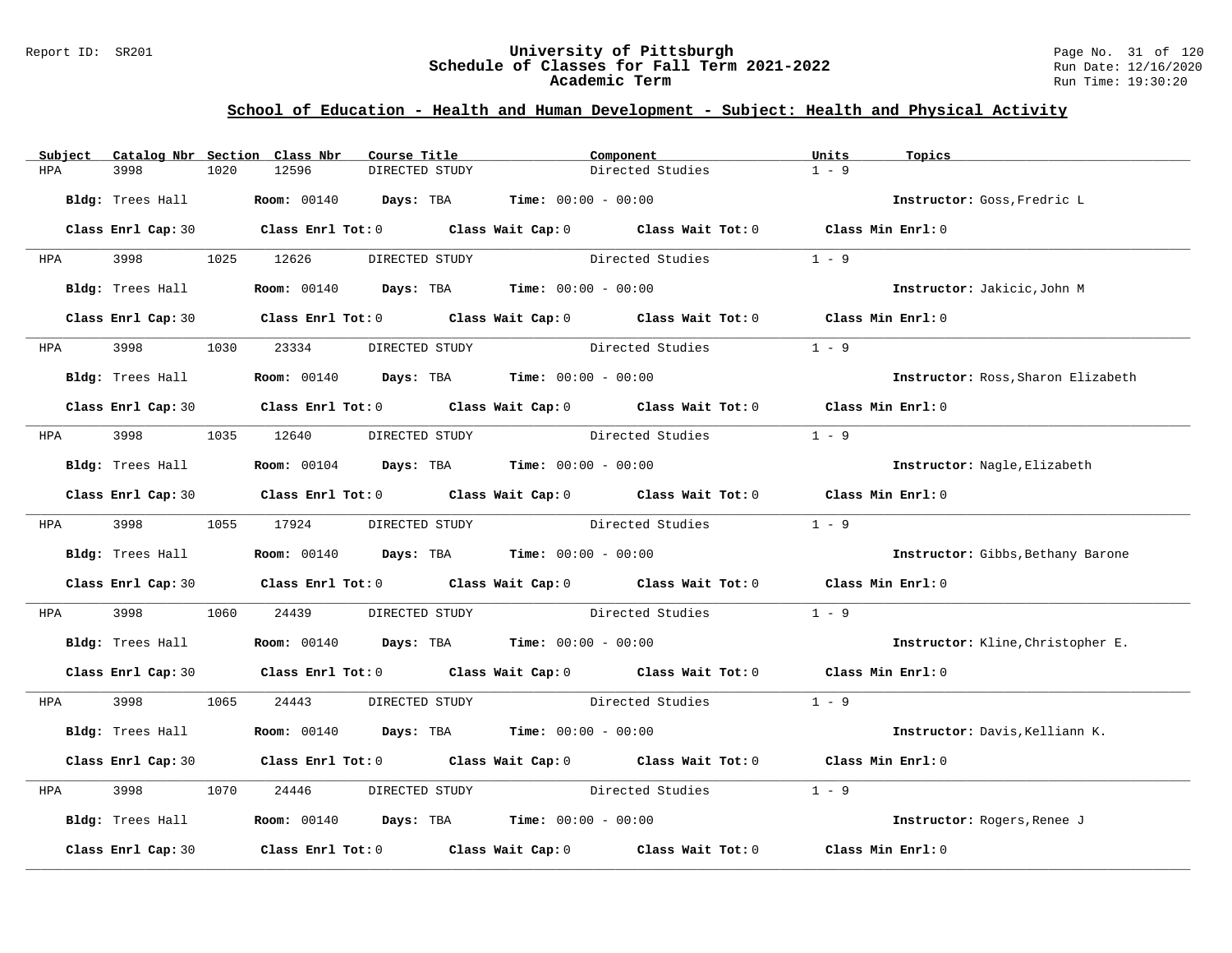| HPA        | 3999                 | 1020 | 12597      |  | DOCTORAL DISSERTATION RESEARCHThesis Research                      |                                                                      | $1 - 15$                                                                                   |
|------------|----------------------|------|------------|--|--------------------------------------------------------------------|----------------------------------------------------------------------|--------------------------------------------------------------------------------------------|
|            | Bldg: Trees Hall     |      |            |  | <b>Room:</b> $00104$ <b>Days:</b> TBA <b>Time:</b> $00:00 - 00:00$ |                                                                      | Instructor: Goss, Fredric L                                                                |
|            |                      |      |            |  |                                                                    |                                                                      | Class Enrl Cap: 30 Class Enrl Tot: 0 Class Wait Cap: 0 Class Wait Tot: 0 Class Min Enrl: 0 |
| HPA        | 3999                 |      | 1025 12627 |  | DOCTORAL DISSERTATION RESEARCHThesis Research                      |                                                                      | $1 - 15$                                                                                   |
|            | Bldg: Trees Hall     |      |            |  | <b>Room:</b> $00140$ <b>Days:</b> TBA <b>Time:</b> $00:00 - 00:00$ |                                                                      | Instructor: Jakicic, John M                                                                |
|            |                      |      |            |  |                                                                    |                                                                      | Class Enrl Cap: 30 Class Enrl Tot: 0 Class Wait Cap: 0 Class Wait Tot: 0 Class Min Enrl: 0 |
| <b>HPA</b> | 3999 (1989)          |      | 1030 23335 |  |                                                                    | DOCTORAL DISSERTATION RESEARCHThesis Research 1 - 15                 |                                                                                            |
|            | Bldg: Trees Hall     |      |            |  | <b>Room:</b> $00140$ <b>Days:</b> TBA <b>Time:</b> $00:00 - 00:00$ |                                                                      | Instructor: Ross, Sharon Elizabeth                                                         |
|            |                      |      |            |  |                                                                    |                                                                      | Class Enrl Cap: 30 Class Enrl Tot: 0 Class Wait Cap: 0 Class Wait Tot: 0 Class Min Enrl: 0 |
| <b>HPA</b> | 3999                 |      | 1035 12641 |  | DOCTORAL DISSERTATION RESEARCHThesis Research                      |                                                                      | $1 - 15$                                                                                   |
|            | Bldg: Trees Hall     |      |            |  | <b>Room:</b> $00104$ <b>Days:</b> TBA <b>Time:</b> $00:00 - 00:00$ |                                                                      | Instructor: Nagle, Elizabeth                                                               |
|            |                      |      |            |  |                                                                    |                                                                      | Class Enrl Cap: 30 Class Enrl Tot: 0 Class Wait Cap: 0 Class Wait Tot: 0 Class Min Enrl: 0 |
| HPA        | 3999                 |      | 1055 17925 |  |                                                                    | DOCTORAL DISSERTATION RESEARCHThesis Research                        | $1 - 15$                                                                                   |
|            | Bldg: Trees Hall     |      |            |  | <b>Room:</b> 00140 <b>Days:</b> TBA <b>Time:</b> $00:00 - 00:00$   |                                                                      | Instructor: Gibbs, Bethany Barone                                                          |
|            |                      |      |            |  |                                                                    |                                                                      | Class Enrl Cap: 30 Class Enrl Tot: 0 Class Wait Cap: 0 Class Wait Tot: 0 Class Min Enrl: 0 |
| <b>HPA</b> |                      |      |            |  |                                                                    | 3999 1060 24438 DOCTORAL DISSERTATION RESEARCHThesis Research 1 - 15 |                                                                                            |
|            | Bldg: Trees Hall     |      |            |  | <b>Room:</b> $00140$ <b>Days:</b> TBA <b>Time:</b> $00:00 - 00:00$ |                                                                      | Instructor: Kline, Christopher E.                                                          |
|            |                      |      |            |  |                                                                    |                                                                      | Class Enrl Cap: 30 Class Enrl Tot: 0 Class Wait Cap: 0 Class Wait Tot: 0 Class Min Enrl: 0 |
| <b>HPA</b> | 3999                 |      | 1065 24444 |  | DOCTORAL DISSERTATION RESEARCHThesis Research                      |                                                                      | $1 - 15$                                                                                   |
|            | Bldg: Trees Hall     |      |            |  | <b>Room:</b> $00140$ <b>Days:</b> TBA <b>Time:</b> $00:00 - 00:00$ |                                                                      | Instructor: Davis, Kelliann K.                                                             |
|            |                      |      |            |  |                                                                    |                                                                      | Class Enrl Cap: 30 Class Enrl Tot: 0 Class Wait Cap: 0 Class Wait Tot: 0 Class Min Enrl: 0 |
| HPA        | 3999                 | 1070 | 24445      |  |                                                                    | DOCTORAL DISSERTATION RESEARCHThesis Research                        | $1 - 15$                                                                                   |
|            | Bldg: TO BE ARRANGED |      |            |  | Room: TBA $Days:$ TBA Time: $00:00 - 00:00$                        |                                                                      | Instructor: Rogers, Renee J                                                                |
|            | Class Enrl Cap: 30   |      |            |  |                                                                    | Class Enrl Tot: $0$ Class Wait Cap: $0$ Class Wait Tot: $0$          | Class Min Enrl: 0                                                                          |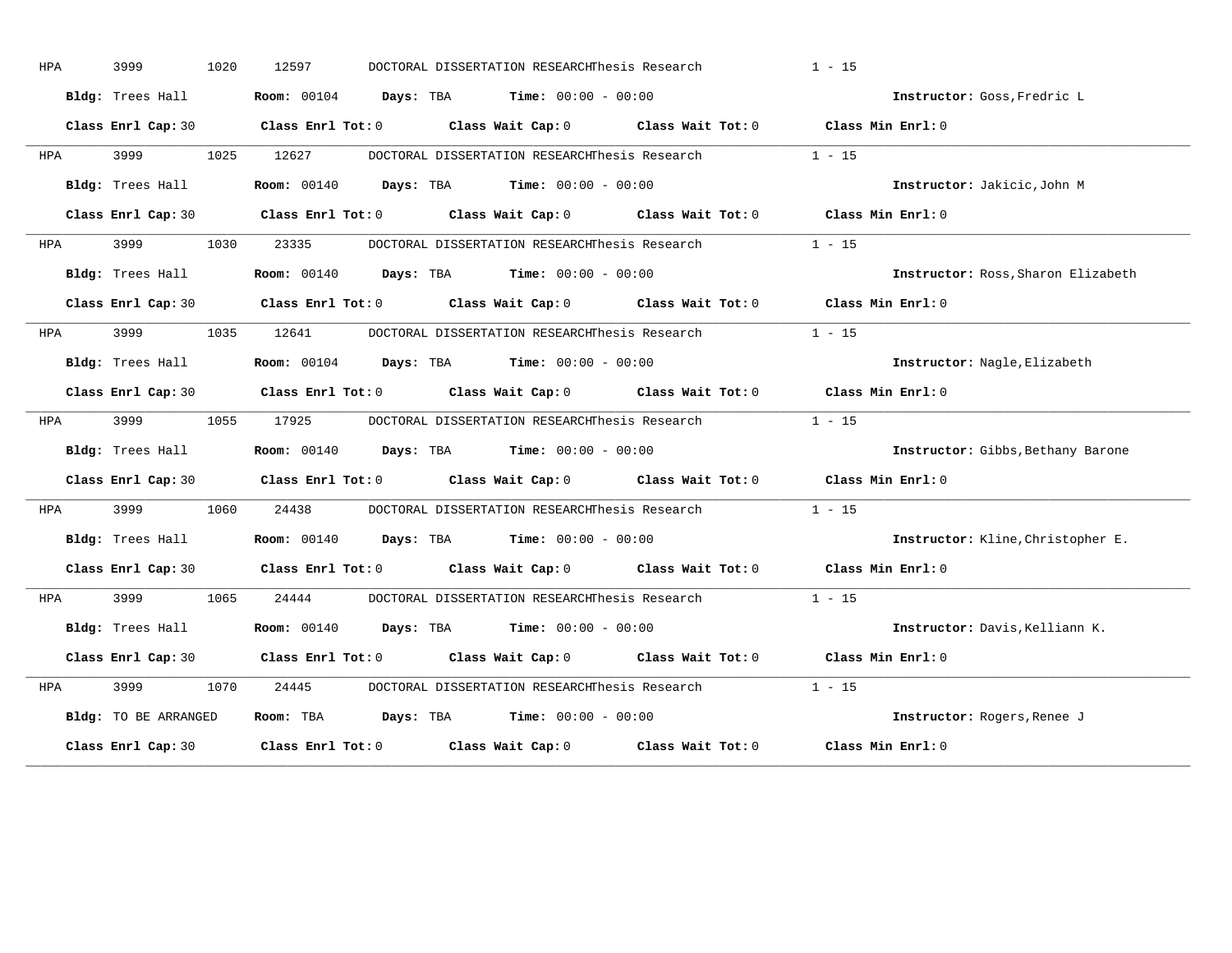## **School of Education - Health and Human Development - Subject: Co-Ed Physical Education**

| Subject |                    |      | Catalog Nbr Section Class Nbr                                         | Course Title          |                                        | Component                                                                                                                                                                                                                          | Units        | Topics                           |
|---------|--------------------|------|-----------------------------------------------------------------------|-----------------------|----------------------------------------|------------------------------------------------------------------------------------------------------------------------------------------------------------------------------------------------------------------------------------|--------------|----------------------------------|
| PEDC    | 0001               | 1030 | 10395                                                                 | BEGINNING SWIMMING    |                                        | Credit Laboratory                                                                                                                                                                                                                  | $\mathbf{1}$ |                                  |
|         | Bldg: Trees Hall   |      | Room: 0POOL                                                           | Days: TuTh            | Time: $10:30 - 11:25$                  |                                                                                                                                                                                                                                    |              | Instructor: Nagle, Elizabeth     |
|         | Class Enrl Cap: 13 |      | Class Enrl Tot: 0                                                     |                       | Class Wait Cap: 10                     | Class Wait Tot: 0                                                                                                                                                                                                                  |              | Class Min $Rnr!: 0$              |
|         |                    |      |                                                                       |                       |                                        | <b></b> This class has an additional fee. For more information go to <a <br="" href="http://www.registrar.pitt.edu">target="_blank"&gt;http://www.registrar.pitt.edu/</a> , and click on Faculty and Staff, then Course and Class. |              |                                  |
| PEDC    | 0002               | 1030 | 10396                                                                 | INTERMEDIATE SWIMMING |                                        | Credit Laboratory                                                                                                                                                                                                                  | $\mathbf{1}$ |                                  |
|         | Bldg: Trees Hall   |      | Room: 0POOL                                                           | Days: TuTh            | <b>Time:</b> $10:30 - 11:25$           |                                                                                                                                                                                                                                    |              | Instructor: McLaughlin, Kevin J  |
|         | Class Enrl Cap: 15 |      | Class Enrl Tot: 0                                                     |                       | Class Wait Cap: 10                     | Class Wait Tot: 0                                                                                                                                                                                                                  |              | Class Min Enrl: 0                |
|         |                    |      |                                                                       |                       |                                        | <b></b> This class has an additional fee. For more information go to <a <br="" href="http://www.registrar.pitt.edu">target="_blank"&gt;http://www.registrar.pitt.edu/</a> , and click on Faculty and Staff, then Course and Class. |              |                                  |
| PEDC    | 0026               | 1030 | 10526                                                                 | AOUATIC CONDITIONING  |                                        | Credit Laboratory                                                                                                                                                                                                                  | $\mathbf{1}$ |                                  |
|         | Bldg: Trees Hall   |      | Room: OPOOL                                                           | Days: MW              | Time: $13:30 - 14:25$                  |                                                                                                                                                                                                                                    |              | Instructor: McLaughlin, Kevin J  |
|         | Class Enrl Cap: 25 |      | Class Enrl Tot: $0$                                                   |                       | Class Wait Cap: 20                     | Class Wait Tot: $0$                                                                                                                                                                                                                |              | Class Min Enrl: 0                |
|         |                    |      |                                                                       |                       |                                        | <b></b> This class has an additional fee. For more information go to <a <br="" href="http://www.registrar.pitt.edu">target="_blank"&gt;http://www.registrar.pitt.edu/</a> , and click on Faculty and Staff, then Course and Class. |              |                                  |
| PEDC    | 0031               | 1060 | 10397                                                                 | MODERN DANCE 1        |                                        | Credit Laboratory                                                                                                                                                                                                                  | $\mathbf{1}$ |                                  |
|         | Bldg: Trees Hall   |      | Room: 000DS                                                           | Days: MW              | Time: $11:00 - 11:55$                  |                                                                                                                                                                                                                                    |              | Instructor: Gillis Kruman, Susan |
|         |                    |      |                                                                       |                       |                                        |                                                                                                                                                                                                                                    |              | Stifel, Ruth G                   |
|         | Class Enrl Cap: 20 |      | Class Enrl Tot: 0<br>Combined Section ID: 0987(PEDC 0031/HPA 0031) -  |                       | Class Wait Cap: 20<br>HPA 0031(#23339) | Class Wait Tot: 0                                                                                                                                                                                                                  |              | Class Min Enrl: 0                |
|         |                    |      |                                                                       |                       |                                        | <b></b> This class has an additional fee. For more information go to <a <br="" href="http://www.registrar.pitt.edu">target="_blank"&gt;http://www.registrar.pitt.edu/</a> , and click on Faculty and Staff, then Course and Class. |              |                                  |
| PEDC    | 0033               | 1060 | 10398                                                                 | BALLET 1              |                                        | Credit Laboratory                                                                                                                                                                                                                  | $\mathbf{1}$ |                                  |
|         | Bldg: Trees Hall   |      | Room: 000DS                                                           | Days: MW              | Time: $13:00 - 13:55$                  |                                                                                                                                                                                                                                    |              | Instructor: Gillis Kruman, Susan |
|         |                    |      |                                                                       |                       |                                        |                                                                                                                                                                                                                                    |              | Stifel, Ruth G                   |
|         | Class Enrl Cap: 20 |      | Class Enrl Tot: 0<br>Combined Section ID: 0981 (PEDC 0033/HPA 0033) - |                       | Class Wait Cap: 20<br>HPA 0033(#23340) | Class Wait Tot: 0                                                                                                                                                                                                                  |              | Class Min Enrl: 0                |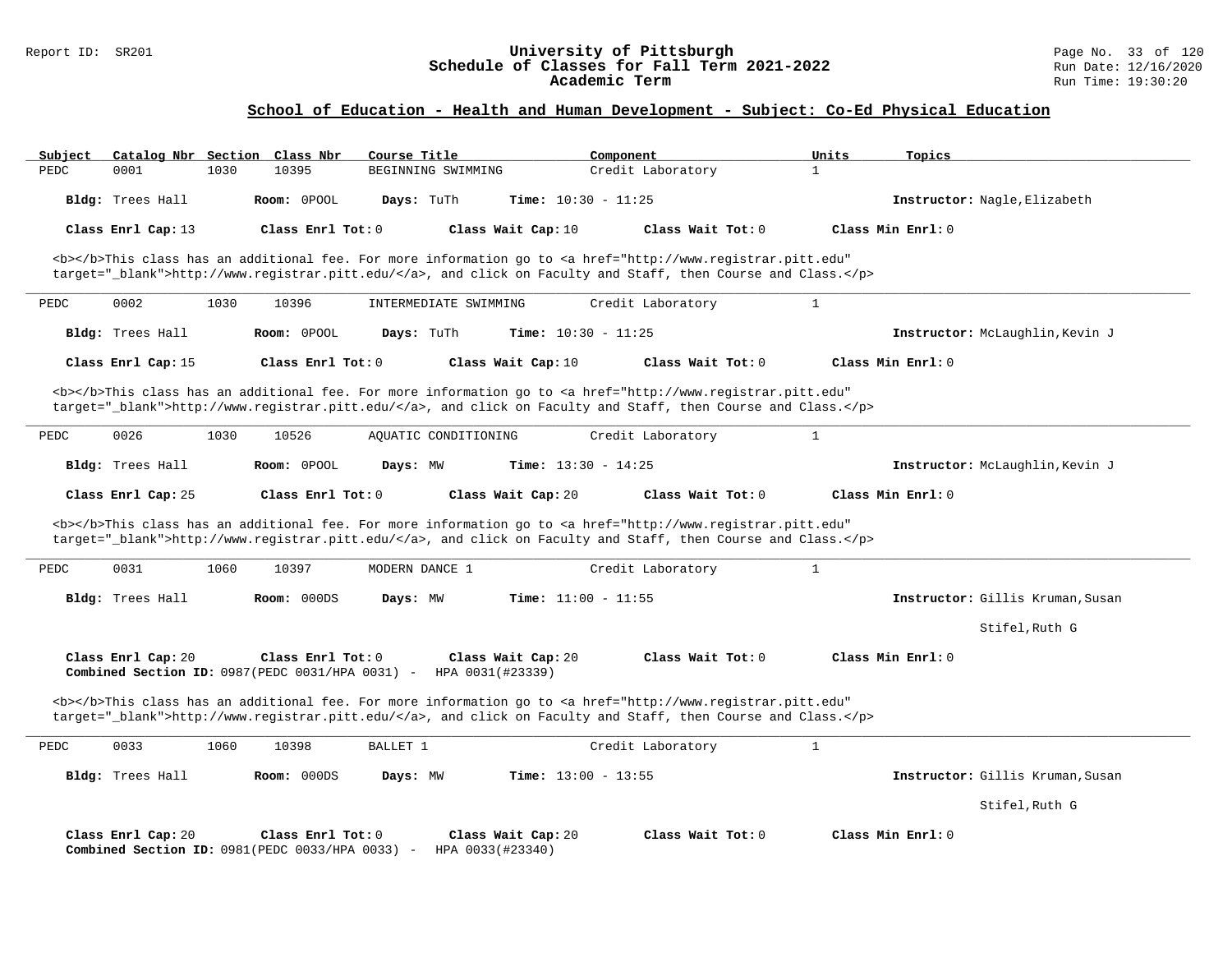target=" blank">http://www.registrar.pitt.edu/</a>, and click on Faculty and Staff, then Course and Class.</p> **\_\_\_\_\_\_\_\_\_\_\_\_\_\_\_\_\_\_\_\_\_\_\_\_\_\_\_\_\_\_\_\_\_\_\_\_\_\_\_\_\_\_\_\_\_\_\_\_\_\_\_\_\_\_\_\_\_\_\_\_\_\_\_\_\_\_\_\_\_\_\_\_\_\_\_\_\_\_\_\_\_\_\_\_\_\_\_\_\_\_\_\_\_\_\_\_\_\_\_\_\_\_\_\_\_\_\_\_\_\_\_\_\_\_\_\_\_\_\_\_\_\_\_\_\_\_\_\_\_\_\_\_\_\_\_\_\_\_\_\_\_\_\_\_\_\_\_\_\_\_\_\_\_\_\_\_** PEDC 0034 1060 11299 BALLET 2 Credit Laboratory 1 **Bldg:** Trees Hall **Room:** 000DS **Days:** TuTh **Time:** 15:00 - 15:55 **Instructor:** Gillis Kruman,Susan Mitcham,Jessica Anne Marino **Class Enrl Cap:** 20 **Class Enrl Tot:** 0 **Class Wait Cap:** 20 **Class Wait Tot:** 0 **Class Min Enrl:** 0 **Combined Section ID: 0980(PEDC 0035/HPA 0034) -**<b></b>This class has an additional fee. For more information go to <a href="http://www.registrar.pitt.edu" target=" blank">http://www.registrar.pitt.edu/</a>, and click on Faculty and Staff, then Course and Class.</p> **\_\_\_\_\_\_\_\_\_\_\_\_\_\_\_\_\_\_\_\_\_\_\_\_\_\_\_\_\_\_\_\_\_\_\_\_\_\_\_\_\_\_\_\_\_\_\_\_\_\_\_\_\_\_\_\_\_\_\_\_\_\_\_\_\_\_\_\_\_\_\_\_\_\_\_\_\_\_\_\_\_\_\_\_\_\_\_\_\_\_\_\_\_\_\_\_\_\_\_\_\_\_\_\_\_\_\_\_\_\_\_\_\_\_\_\_\_\_\_\_\_\_\_\_\_\_\_\_\_\_\_\_\_\_\_\_\_\_\_\_\_\_\_\_\_\_\_\_\_\_\_\_\_\_\_\_** PEDC 0041 1060 10862 JAZZ 1 Credit Laboratory 1 **Bldg:** Trees Hall **Room:** 000DS **Days:** MW **Time:** 14:00 - 14:55 **Instructor:** Stifel,Ruth G Gillis Kruman,Susan **Class Enrl Cap:** 20 **Class Enrl Tot:** 0 **Class Wait Cap:** 20 **Class Wait Tot:** 0 **Class Min Enrl:** 0 **Combined Section ID:** 0977(PEDC 0041/HPA 0041) - HPA 0041(#23342) <b></b>This class has an additional fee. For more information go to <a href="http://www.registrar.pitt.edu" target=" blank">http://www.registrar.pitt.edu/</a>, and click on Faculty and Staff, then Course and Class.</p> **\_\_\_\_\_\_\_\_\_\_\_\_\_\_\_\_\_\_\_\_\_\_\_\_\_\_\_\_\_\_\_\_\_\_\_\_\_\_\_\_\_\_\_\_\_\_\_\_\_\_\_\_\_\_\_\_\_\_\_\_\_\_\_\_\_\_\_\_\_\_\_\_\_\_\_\_\_\_\_\_\_\_\_\_\_\_\_\_\_\_\_\_\_\_\_\_\_\_\_\_\_\_\_\_\_\_\_\_\_\_\_\_\_\_\_\_\_\_\_\_\_\_\_\_\_\_\_\_\_\_\_\_\_\_\_\_\_\_\_\_\_\_\_\_\_\_\_\_\_\_\_\_\_\_\_\_** PEDC 0042 1040 11347 JAZZ 2 Credit Laboratory 1 **Bldg:** Trees Hall **Room:** 000DS **Days:** TuTh **Time:** 16:00 - 16:55 **Instructor:** Gillis Kruman,Susan Mitcham,Jessica Anne Marino **Class Enrl Cap:** 20 **Class Enrl Tot:** 0 **Class Wait Cap:** 20 **Class Wait Tot:** 0 **Class Min Enrl:** 0 **Combined Section ID:** 0971(PEDC 0042/HPA 0042) -**\_\_\_\_\_\_\_\_\_\_\_\_\_\_\_\_\_\_\_\_\_\_\_\_\_\_\_\_\_\_\_\_\_\_\_\_\_\_\_\_\_\_\_\_\_\_\_\_\_\_\_\_\_\_\_\_\_\_\_\_\_\_\_\_\_\_\_\_\_\_\_\_\_\_\_\_\_\_\_\_\_\_\_\_\_\_\_\_\_\_\_\_\_\_\_\_\_\_\_\_\_\_\_\_\_\_\_\_\_\_\_\_\_\_\_\_\_\_\_\_\_\_\_\_\_\_\_\_\_\_\_\_\_\_\_\_\_\_\_\_\_\_\_\_\_\_\_\_\_\_\_\_\_\_\_\_** PEDC 0044 1040 10399 DANCE PRODUCTION Workshop 2 **Bldg:** Trees Hall **Room:** 000DS **Days:** TuTh **Time:** 18:00 - 19:50 **Instructor:** Gillis Kruman,Susan **Class Enrl Cap:** 20 **Class Enrl Tot:** 0 **Class Wait Cap:** 20 **Class Wait Tot:** 0 **Class Min Enrl:** 0 **Combined Section ID:** 0965(PEDC 0044/HPA 0044) -<b></b>This class has an additional fee. For more information go to <a href="http://www.registrar.pitt.edu" target="\_blank">http://www.registrar.pitt.edu/</a>, and click on Faculty and Staff, then Course and Class.</p> **\_\_\_\_\_\_\_\_\_\_\_\_\_\_\_\_\_\_\_\_\_\_\_\_\_\_\_\_\_\_\_\_\_\_\_\_\_\_\_\_\_\_\_\_\_\_\_\_\_\_\_\_\_\_\_\_\_\_\_\_\_\_\_\_\_\_\_\_\_\_\_\_\_\_\_\_\_\_\_\_\_\_\_\_\_\_\_\_\_\_\_\_\_\_\_\_\_\_\_\_\_\_\_\_\_\_\_\_\_\_\_\_\_\_\_\_\_\_\_\_\_\_\_\_\_\_\_\_\_\_\_\_\_\_\_\_\_\_\_\_\_\_\_\_\_\_\_\_\_\_\_\_\_\_\_\_** PEDC 0048 1110 10400 RACQUETBALL 1 Credit Laboratory 1 **Bldg:** Trees Hall **Room: Days:** TuTh **Time:** 13:30 - 14:25 **Instructor:** McLaughlin,Kevin J Khan-Bey,Hussein A **Class Enrl Cap:** 12 **Class Enrl Tot:** 0 **Class Wait Cap:** 10 **Class Wait Tot:** 0 **Class Min Enrl:** 0

<b></b>This class has an additional fee. For more information go to <a href="http://www.registrar.pitt.edu"

<b></b>This class has an additional fee. For more information go to <a href="http://www.registrar.pitt.edu"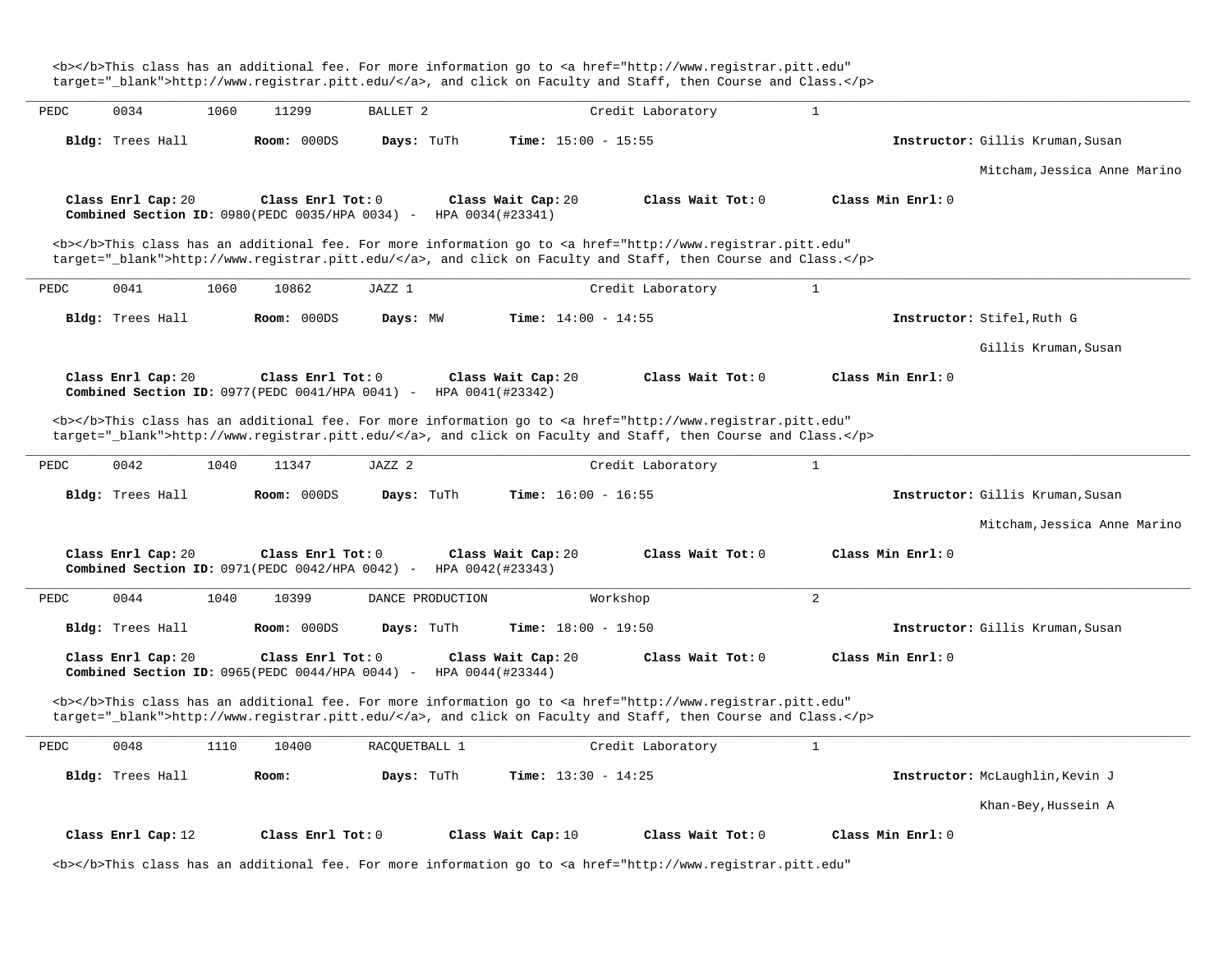target="\_blank">http://www.registrar.pitt.edu/</a>, and click on Faculty and Staff, then Course and Class.</p> **\_\_\_\_\_\_\_\_\_\_\_\_\_\_\_\_\_\_\_\_\_\_\_\_\_\_\_\_\_\_\_\_\_\_\_\_\_\_\_\_\_\_\_\_\_\_\_\_\_\_\_\_\_\_\_\_\_\_\_\_\_\_\_\_\_\_\_\_\_\_\_\_\_\_\_\_\_\_\_\_\_\_\_\_\_\_\_\_\_\_\_\_\_\_\_\_\_\_\_\_\_\_\_\_\_\_\_\_\_\_\_\_\_\_\_\_\_\_\_\_\_\_\_\_\_\_\_\_\_\_\_\_\_\_\_\_\_\_\_\_\_\_\_\_\_\_\_\_\_\_\_\_\_\_\_\_** PEDC 0048 1120 11319 RACOUETBALL 1 Credit Laboratory 1 **Bldg:** Trees Hall **Room: Days:** TuTh **Time:** 14:30 - 15:25 **Instructor:** McLaughlin,Kevin J Khan-Bey,Hussein A **Class Enrl Cap:** 12 **Class Enrl Tot:** 0 **Class Wait Cap:** 10 **Class Wait Tot:** 0 **Class Min Enrl:** 0 <b></b>This class has an additional fee. For more information go to <a href="http://www.registrar.pitt.edu" target=" blank">http://www.registrar.pitt.edu/</a>, and click on Faculty and Staff, then Course and Class.</p> **\_\_\_\_\_\_\_\_\_\_\_\_\_\_\_\_\_\_\_\_\_\_\_\_\_\_\_\_\_\_\_\_\_\_\_\_\_\_\_\_\_\_\_\_\_\_\_\_\_\_\_\_\_\_\_\_\_\_\_\_\_\_\_\_\_\_\_\_\_\_\_\_\_\_\_\_\_\_\_\_\_\_\_\_\_\_\_\_\_\_\_\_\_\_\_\_\_\_\_\_\_\_\_\_\_\_\_\_\_\_\_\_\_\_\_\_\_\_\_\_\_\_\_\_\_\_\_\_\_\_\_\_\_\_\_\_\_\_\_\_\_\_\_\_\_\_\_\_\_\_\_\_\_\_\_\_** PEDC 0068 1050 10603 JUDO 1 Credit Laboratory 1 **Bldg:** Trees Hall **Room:** 0MPRL **Days:** TuTh **Time:** 12:00 - 12:55 **Instructor:** McLaughlin,Kevin J Kim,Tanner J **Class Enrl Cap:** 35 **Class Enrl Tot:** 0 **Class Wait Cap:** 20 **Class Wait Tot:** 0 **Class Min Enrl:** 0 <b></b>This class has an additional fee. For more information go to <a href="http://www.registrar.pitt.edu" target="\_blank">http://www.registrar.pitt.edu/</a>, and click on Faculty and Staff, then Course and Class.</p> **\_\_\_\_\_\_\_\_\_\_\_\_\_\_\_\_\_\_\_\_\_\_\_\_\_\_\_\_\_\_\_\_\_\_\_\_\_\_\_\_\_\_\_\_\_\_\_\_\_\_\_\_\_\_\_\_\_\_\_\_\_\_\_\_\_\_\_\_\_\_\_\_\_\_\_\_\_\_\_\_\_\_\_\_\_\_\_\_\_\_\_\_\_\_\_\_\_\_\_\_\_\_\_\_\_\_\_\_\_\_\_\_\_\_\_\_\_\_\_\_\_\_\_\_\_\_\_\_\_\_\_\_\_\_\_\_\_\_\_\_\_\_\_\_\_\_\_\_\_\_\_\_\_\_\_\_** PEDC 0069 1060 10939 JUDO 2 Credit Laboratory 1 **Bldg:** Trees Hall **Room:** 0MPRL **Days:** TuTh **Time:** 12:00 - 12:55 **Instructor:** McLaughlin,Kevin J Kim,Eugene H **Class Enrl Cap:** 15 **Class Enrl Tot:** 0 **Class Wait Cap:** 10 **Class Wait Tot:** 0 **Class Min Enrl:** 0 <b></b>This class has an additional fee. For more information go to <a href="http://www.registrar.pitt.edu" target="\_blank">http://www.registrar.pitt.edu/</a>, and click on Faculty and Staff, then Course and Class.</p> **\_\_\_\_\_\_\_\_\_\_\_\_\_\_\_\_\_\_\_\_\_\_\_\_\_\_\_\_\_\_\_\_\_\_\_\_\_\_\_\_\_\_\_\_\_\_\_\_\_\_\_\_\_\_\_\_\_\_\_\_\_\_\_\_\_\_\_\_\_\_\_\_\_\_\_\_\_\_\_\_\_\_\_\_\_\_\_\_\_\_\_\_\_\_\_\_\_\_\_\_\_\_\_\_\_\_\_\_\_\_\_\_\_\_\_\_\_\_\_\_\_\_\_\_\_\_\_\_\_\_\_\_\_\_\_\_\_\_\_\_\_\_\_\_\_\_\_\_\_\_\_\_\_\_\_\_** PEDC 0090 1010 10303 VARSITY SPORTS 1 Credit Laboratory 1 **Bldg:** Trees Hall **Room:** 00140 **Days:** TBA **Time:** 00:00 - 00:00 **Instructor:** McLaughlin,Kevin J **Class Enrl Cap:** 200 **Class Enrl Tot:** 0 **Class Wait Cap:** 20 **Class Wait Tot:** 0 **Class Min Enrl:** 0 **\_\_\_\_\_\_\_\_\_\_\_\_\_\_\_\_\_\_\_\_\_\_\_\_\_\_\_\_\_\_\_\_\_\_\_\_\_\_\_\_\_\_\_\_\_\_\_\_\_\_\_\_\_\_\_\_\_\_\_\_\_\_\_\_\_\_\_\_\_\_\_\_\_\_\_\_\_\_\_\_\_\_\_\_\_\_\_\_\_\_\_\_\_\_\_\_\_\_\_\_\_\_\_\_\_\_\_\_\_\_\_\_\_\_\_\_\_\_\_\_\_\_\_\_\_\_\_\_\_\_\_\_\_\_\_\_\_\_\_\_\_\_\_\_\_\_\_\_\_\_\_\_\_\_\_\_** PEDC 0091 1010 10304 VARSITY SPORTS 2 Credit Laboratory 1 **Bldg:** Trees Hall **Room:** 00140 **Days:** TBA **Time:** 00:00 - 00:00 **Instructor:** McLaughlin,Kevin J **Class Enrl Cap:** 200 **Class Enrl Tot:** 0 **Class Wait Cap:** 20 **Class Wait Tot:** 0 **Class Min Enrl:** 0 **\_\_\_\_\_\_\_\_\_\_\_\_\_\_\_\_\_\_\_\_\_\_\_\_\_\_\_\_\_\_\_\_\_\_\_\_\_\_\_\_\_\_\_\_\_\_\_\_\_\_\_\_\_\_\_\_\_\_\_\_\_\_\_\_\_\_\_\_\_\_\_\_\_\_\_\_\_\_\_\_\_\_\_\_\_\_\_\_\_\_\_\_\_\_\_\_\_\_\_\_\_\_\_\_\_\_\_\_\_\_\_\_\_\_\_\_\_\_\_\_\_\_\_\_\_\_\_\_\_\_\_\_\_\_\_\_\_\_\_\_\_\_\_\_\_\_\_\_\_\_\_\_\_\_\_\_** PEDC 0133 1060 10606 LIFE GUARDING 1 Credit Laboratory 1 **Bldg:** Trees Hall **Room:** 00134 **Days:** MW **Time:** 10:00 - 11:25 **Instructor:** McLaughlin,Kevin J **Class Enrl Cap:** 12 **Class Enrl Tot:** 0 **Class Wait Cap:** 10 **Class Wait Tot:** 0 **Class Min Enrl:** 0

**\_\_\_\_\_\_\_\_\_\_\_\_\_\_\_\_\_\_\_\_\_\_\_\_\_\_\_\_\_\_\_\_\_\_\_\_\_\_\_\_\_\_\_\_\_\_\_\_\_\_\_\_\_\_\_\_\_\_\_\_\_\_\_\_\_\_\_\_\_\_\_\_\_\_\_\_\_\_\_\_\_\_\_\_\_\_\_\_\_\_\_\_\_\_\_\_\_\_\_\_\_\_\_\_\_\_\_\_\_\_\_\_\_\_\_\_\_\_\_\_\_\_\_\_\_\_\_\_\_\_\_\_\_\_\_\_\_\_\_\_\_\_\_\_\_\_\_\_\_\_\_\_\_\_\_\_**

<b></b>This class has an additional fee. For more information go to <a href="http://www.registrar.pitt.edu" target="\_blank">http://www.registrar.pitt.edu/</a>, and click on Faculty and Staff, then Course and Class.</p>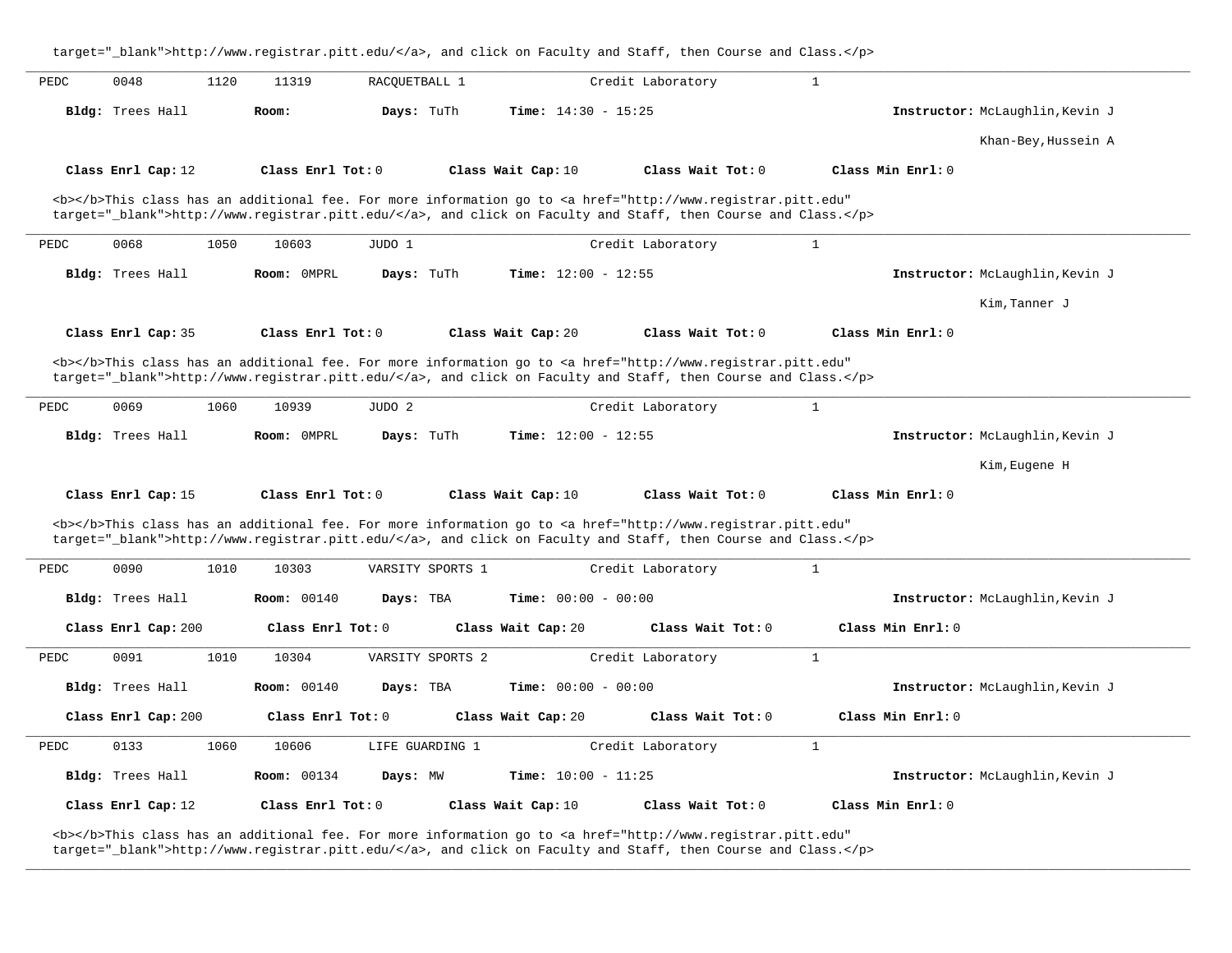| PEDC | 0135<br>1040        | 10401                                                                | BASKETBALL 1 - CO-EDUCATIONAL Credit Laboratory |                                                 |                                                                                                                                                                                                                                    | $\mathbf{1}$                    |
|------|---------------------|----------------------------------------------------------------------|-------------------------------------------------|-------------------------------------------------|------------------------------------------------------------------------------------------------------------------------------------------------------------------------------------------------------------------------------------|---------------------------------|
|      | Bldg: Trees Hall    | Room: 00GYM                                                          | Days: MW                                        | <b>Time:</b> $15:00 - 15:55$                    |                                                                                                                                                                                                                                    | Instructor: McLaughlin, Kevin J |
|      |                     |                                                                      |                                                 |                                                 |                                                                                                                                                                                                                                    | Williams-Murden, Anfernee T     |
|      | Class Enrl Cap: 36  | Class Enrl Tot: 0                                                    |                                                 | Class Wait Cap: 20                              | Class Wait Tot: 0                                                                                                                                                                                                                  | Class Min Enrl: 0               |
|      |                     |                                                                      |                                                 |                                                 | <b></b> This class has an additional fee. For more information go to <a <br="" href="http://www.registrar.pitt.edu">target="_blank"&gt;http://www.registrar.pitt.edu/</a> , and click on Faculty and Staff, then Course and Class. |                                 |
| PEDC | 1070<br>0135        | 11255                                                                |                                                 | BASKETBALL 1 - CO-EDUCATIONAL Credit Laboratory |                                                                                                                                                                                                                                    | $\mathbf{1}$                    |
|      | Bldg: Trees Hall    | Room: 00GYM                                                          | Days: TuTh                                      | Time: $10:00 - 10:55$                           |                                                                                                                                                                                                                                    | Instructor: McLaughlin, Kevin J |
|      |                     |                                                                      |                                                 |                                                 |                                                                                                                                                                                                                                    | Khan-Bey, Hussein A             |
|      | Class Enrl Cap: 36  | Class Enrl Tot: 0                                                    |                                                 | Class Wait Cap: 20                              | Class Wait Tot: 0                                                                                                                                                                                                                  | Class Min Enrl: 0               |
|      |                     |                                                                      |                                                 |                                                 | <b></b> This class has an additional fee. For more information go to <a <br="" href="http://www.registrar.pitt.edu">target="_blank"&gt;http://www.registrar.pitt.edu/</a> , and click on Faculty and Staff, then Course and Class. |                                 |
| PEDC | 0135<br>1090        | 10819                                                                |                                                 | BASKETBALL 1 - CO-EDUCATIONAL Credit Laboratory |                                                                                                                                                                                                                                    | $\mathbf{1}$                    |
|      |                     |                                                                      |                                                 |                                                 |                                                                                                                                                                                                                                    | Instructor: McLaughlin, Kevin J |
|      | Bldg: Trees Hall    | Room: 00GYM                                                          | Days: MW                                        | Time: $14:00 - 14:55$                           |                                                                                                                                                                                                                                    |                                 |
|      |                     |                                                                      |                                                 |                                                 |                                                                                                                                                                                                                                    | Williams-Murden, Anfernee T     |
|      | Class Enrl Cap: 36  | Class Enrl Tot: 0                                                    |                                                 | Class Wait Cap: 20                              | Class Wait Tot: 0                                                                                                                                                                                                                  | Class Min Enrl: 0               |
|      |                     |                                                                      |                                                 |                                                 | <b></b> This class has an additional fee. For more information go to <a <br="" href="http://www.registrar.pitt.edu">target="_blank"&gt;http://www.registrar.pitt.edu/</a> , and click on Faculty and Staff, then Course and Class. |                                 |
| PEDC | 0147<br>1070        | 12073                                                                | WATER SAFETY INSTRUCTOR                         |                                                 | Credit Laboratory                                                                                                                                                                                                                  | 2                               |
|      | Bldg: Trees Hall    | <b>Room: 00134</b>                                                   | Days: MW                                        | Time: $11:30 - 12:55$                           |                                                                                                                                                                                                                                    | Instructor: McLaughlin, Kevin J |
|      | Class Enrl Cap: 5   | Class Enrl Tot: 0<br>Combined Section ID: 0049(PEDC/0147/HPA/0497) - |                                                 | Class Wait Cap: 5<br>HPA 0497(#12748)           | Class Wait Tot: 0                                                                                                                                                                                                                  | Class Min Enrl: 0               |
|      |                     |                                                                      |                                                 |                                                 | <b></b> This class has an additional fee. For more information go to <a <br="" href="http://www.registrar.pitt.edu">target="_blank"&gt;http://www.registrar.pitt.edu/</a> , and click on Faculty and Staff, then Course and Class. |                                 |
| PEDC | 0153<br>1010        | 10738                                                                | VARSITY SPORTS 3                                |                                                 | Credit Laboratory                                                                                                                                                                                                                  | $\mathbf{1}$                    |
|      | Bldg: Trees Hall    | <b>Room: 00140</b>                                                   | Days: TBA                                       | <b>Time:</b> $00:00 - 00:00$                    |                                                                                                                                                                                                                                    | Instructor: McLaughlin, Kevin J |
|      | Class Enrl Cap: 200 | Class Enrl Tot: 0                                                    |                                                 | Class Wait Cap: 20                              | Class Wait Tot: 0                                                                                                                                                                                                                  | Class Min Enrl: 0               |
| PEDC | 0154<br>1010        | 10737                                                                | VARSITY SPORTS 4                                |                                                 | Credit Laboratory                                                                                                                                                                                                                  | $\mathbf{1}$                    |
|      | Bldg: Trees Hall    | <b>Room:</b> 00140                                                   | Days: TBA                                       | <b>Time:</b> $00:00 - 00:00$                    |                                                                                                                                                                                                                                    | Instructor: McLaughlin, Kevin J |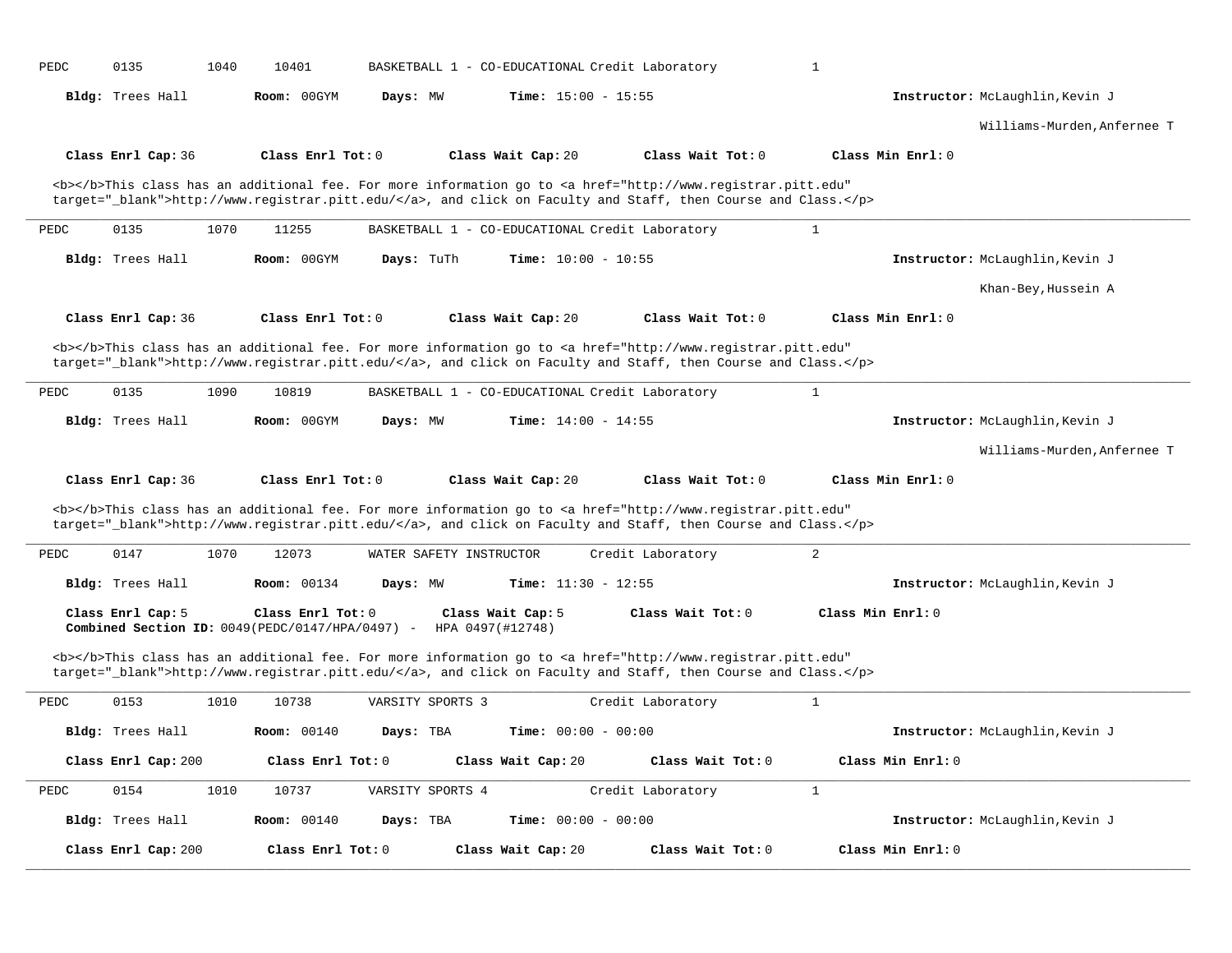| <b>Time:</b> $08:00 - 08:55$<br>Instructor: McLaughlin, Kevin J<br>Bldg: Petersen Events CenRoom: BAIER<br>Days: MW<br>Rogers, Renee J                                                                                                                                                                                                        |                              |
|-----------------------------------------------------------------------------------------------------------------------------------------------------------------------------------------------------------------------------------------------------------------------------------------------------------------------------------------------|------------------------------|
|                                                                                                                                                                                                                                                                                                                                               |                              |
|                                                                                                                                                                                                                                                                                                                                               |                              |
| Depretis, Nicholas A                                                                                                                                                                                                                                                                                                                          |                              |
| Class Enrl Tot: 0<br>Class Wait Tot: 0<br>Class Min Enrl: 0<br>Class Enrl Cap: 19<br>Class Wait Cap: 10                                                                                                                                                                                                                                       |                              |
| <b></b> This class has an additional fee. For more information go to <a <br="" href="http://www.registrar.pitt.edu">target="_blank"&gt;http://www.registrar.pitt.edu/</a> , and click on Faculty and Staff, then Course and Class.                                                                                                            |                              |
| 0158<br>$\mathbf{1}$<br>PEDC<br>1060<br>11038<br>WEIGHT TRAINING - BEGINNER<br>Credit Laboratory                                                                                                                                                                                                                                              |                              |
| Bldg: Petersen Events CenRoom: BAIER<br>Days: TuTh<br>Time: $08:00 - 08:55$<br>Instructor: McLaughlin, Kevin J                                                                                                                                                                                                                                |                              |
| Rogers, Renee J                                                                                                                                                                                                                                                                                                                               |                              |
| Depretis, Nicholas A                                                                                                                                                                                                                                                                                                                          |                              |
| Class Min Enrl: 0<br>Class Enrl Cap: 19<br>Class Enrl Tot: 0<br>Class Wait Cap: 10<br>Class Wait Tot: 0                                                                                                                                                                                                                                       |                              |
| target="_blank">http://www.registrar.pitt.edu/, and click on Faculty and Staff, then Course and Class.<br>$\mathbf{1}$<br>0158<br>1100<br>11256<br>PEDC<br>WEIGHT TRAINING - BEGINNER<br>Credit Laboratory<br>Bldg: Petersen Events CenRoom: BAIER<br>Time: $14:00 - 14:55$<br>Instructor: McLaughlin, Kevin J<br>Days: MW                    |                              |
| Rogers, Renee J                                                                                                                                                                                                                                                                                                                               |                              |
| Marks, Michael J                                                                                                                                                                                                                                                                                                                              |                              |
|                                                                                                                                                                                                                                                                                                                                               |                              |
|                                                                                                                                                                                                                                                                                                                                               |                              |
| Class Min Enrl: 0<br>Class Enrl Cap: 19<br>Class Enrl Tot: 0<br>Class Wait Cap: 10<br>Class Wait Tot: 0<br><b></b> This class has an additional fee. For more information go to <a <br="" href="http://www.registrar.pitt.edu">target="_blank"&gt;http://www.registrar.pitt.edu/</a> , and click on Faculty and Staff, then Course and Class. |                              |
| $\mathbf{1}$<br>PEDC<br>0164<br>1010<br>25544<br>PARTY DANCE<br>Credit Laboratory                                                                                                                                                                                                                                                             |                              |
| Bldg: Trees Hall<br>Room: 000DS<br>Time: $17:00 - 17:55$<br>Instructor: Gillis Kruman, Susan<br>Days: TuTh                                                                                                                                                                                                                                    |                              |
|                                                                                                                                                                                                                                                                                                                                               |                              |
| Class Wait Tot: 0<br>Class Min Enrl: 0<br>Class Enrl Cap: 40<br>Class Enrl Tot: 0<br>Class Wait Cap: 20                                                                                                                                                                                                                                       |                              |
| PEDC<br>0171<br>1010<br>10938<br>FITNESS KICK BOXING<br>Credit Laboratory<br>$\mathbf{1}$                                                                                                                                                                                                                                                     |                              |
| Bldg: Trees Hall<br>Room: OMPRL<br>Days: TuTh<br>Time: $15:00 - 15:55$<br>Instructor: McLaughlin, Kevin J                                                                                                                                                                                                                                     |                              |
| Smith, Curtis                                                                                                                                                                                                                                                                                                                                 | Mitcham, Jessica Anne Marino |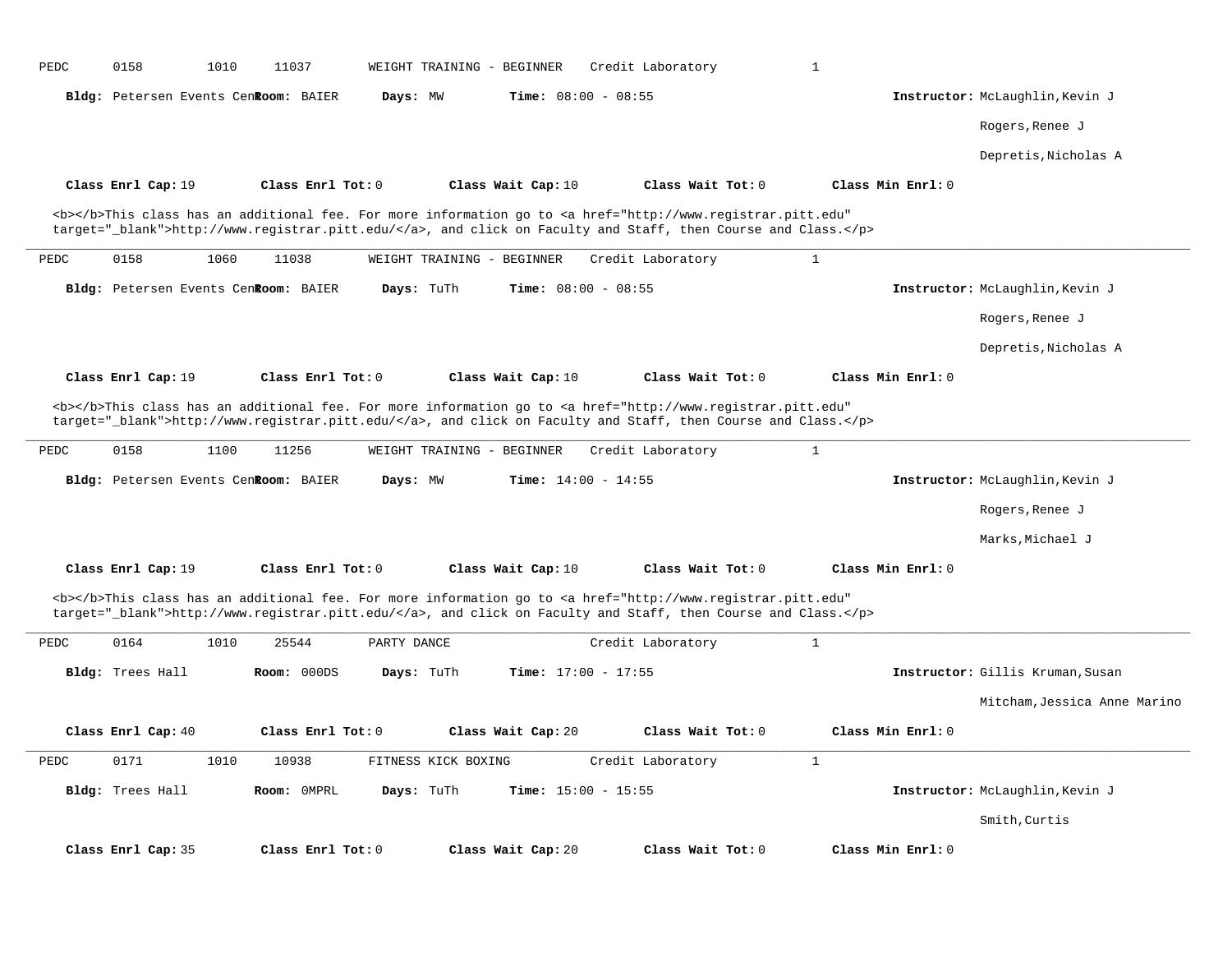<b></b>This class has an additional fee. For more information go to <a href="http://www.registrar.pitt.edu" target=" blank">http://www.registrar.pitt.edu/</a>, and click on Faculty and Staff, then Course and Class.</p> **\_\_\_\_\_\_\_\_\_\_\_\_\_\_\_\_\_\_\_\_\_\_\_\_\_\_\_\_\_\_\_\_\_\_\_\_\_\_\_\_\_\_\_\_\_\_\_\_\_\_\_\_\_\_\_\_\_\_\_\_\_\_\_\_\_\_\_\_\_\_\_\_\_\_\_\_\_\_\_\_\_\_\_\_\_\_\_\_\_\_\_\_\_\_\_\_\_\_\_\_\_\_\_\_\_\_\_\_\_\_\_\_\_\_\_\_\_\_\_\_\_\_\_\_\_\_\_\_\_\_\_\_\_\_\_\_\_\_\_\_\_\_\_\_\_\_\_\_\_\_\_\_\_\_\_\_** PEDC 0171 1040 10937 FITNESS KICK BOXING Credit Laboratory 1 **Bldg:** Trees Hall **Room:** 0MPRL **Days:** MW **Time:** 13:00 - 13:55 **Instructor:** McLaughlin,Kevin J Smith,Curtis **Class Enrl Cap:** 35 **Class Enrl Tot:** 0 **Class Wait Cap:** 20 **Class Wait Tot:** 0 **Class Min Enrl:** 0 <b></b>This class has an additional fee. For more information go to <a href="http://www.registrar.pitt.edu" target="\_blank">http://www.registrar.pitt.edu/</a>, and click on Faculty and Staff, then Course and Class.</p> **\_\_\_\_\_\_\_\_\_\_\_\_\_\_\_\_\_\_\_\_\_\_\_\_\_\_\_\_\_\_\_\_\_\_\_\_\_\_\_\_\_\_\_\_\_\_\_\_\_\_\_\_\_\_\_\_\_\_\_\_\_\_\_\_\_\_\_\_\_\_\_\_\_\_\_\_\_\_\_\_\_\_\_\_\_\_\_\_\_\_\_\_\_\_\_\_\_\_\_\_\_\_\_\_\_\_\_\_\_\_\_\_\_\_\_\_\_\_\_\_\_\_\_\_\_\_\_\_\_\_\_\_\_\_\_\_\_\_\_\_\_\_\_\_\_\_\_\_\_\_\_\_\_\_\_\_** PEDC 0175 1050 11049 AEROBIC FITNESS BOXING Credit Laboratory 1 **Bldg:** Trees Hall **Room:** 0MPRL **Days:** TuTh **Time:** 14:00 - 14:55 **Instructor:** McLaughlin,Kevin J Smith,Curtis **Class Enrl Cap:** 35 **Class Enrl Tot:** 0 **Class Wait Cap:** 20 **Class Wait Tot:** 0 **Class Min Enrl:** 0 <b></b>This class has an additional fee. For more information go to <a href="http://www.registrar.pitt.edu" target="\_blank">http://www.registrar.pitt.edu/</a>, and click on Faculty and Staff, then Course and Class.</p> **\_\_\_\_\_\_\_\_\_\_\_\_\_\_\_\_\_\_\_\_\_\_\_\_\_\_\_\_\_\_\_\_\_\_\_\_\_\_\_\_\_\_\_\_\_\_\_\_\_\_\_\_\_\_\_\_\_\_\_\_\_\_\_\_\_\_\_\_\_\_\_\_\_\_\_\_\_\_\_\_\_\_\_\_\_\_\_\_\_\_\_\_\_\_\_\_\_\_\_\_\_\_\_\_\_\_\_\_\_\_\_\_\_\_\_\_\_\_\_\_\_\_\_\_\_\_\_\_\_\_\_\_\_\_\_\_\_\_\_\_\_\_\_\_\_\_\_\_\_\_\_\_\_\_\_\_** PEDC 0177 1060 27662 WT TRAINING - INTERM/ADVANCED Credit Laboratory 1 **Bldg:** Petersen Events Cent**Room:** BAIER **Days:** MW **Time:** 13:00 - 13:55 **Instructor:** Marks,Michael J Rogers,Renee J McLaughlin,Kevin J **Class Enrl Cap:** 19 **Class Enrl Tot:** 0 **Class Wait Cap:** 10 **Class Wait Tot:** 0 **Class Min Enrl:** 0 **\_\_\_\_\_\_\_\_\_\_\_\_\_\_\_\_\_\_\_\_\_\_\_\_\_\_\_\_\_\_\_\_\_\_\_\_\_\_\_\_\_\_\_\_\_\_\_\_\_\_\_\_\_\_\_\_\_\_\_\_\_\_\_\_\_\_\_\_\_\_\_\_\_\_\_\_\_\_\_\_\_\_\_\_\_\_\_\_\_\_\_\_\_\_\_\_\_\_\_\_\_\_\_\_\_\_\_\_\_\_\_\_\_\_\_\_\_\_\_\_\_\_\_\_\_\_\_\_\_\_\_\_\_\_\_\_\_\_\_\_\_\_\_\_\_\_\_\_\_\_\_\_\_\_\_\_** PEDC 0177 1065 27663 WT TRAINING - INTERM/ADVANCED Credit Laboratory 1 **Bldg:** Petersen Events Cent**Room:** BAIER **Days:** TuTh **Time:** 13:00 - 13:55 **Instructor:** Depretis,Nicholas A Rogers,Renee J McLaughlin,Kevin J **Class Enrl Cap:** 19 **Class Enrl Tot:** 0 **Class Wait Cap:** 10 **Class Wait Tot:** 0 **Class Min Enrl:** 0 **\_\_\_\_\_\_\_\_\_\_\_\_\_\_\_\_\_\_\_\_\_\_\_\_\_\_\_\_\_\_\_\_\_\_\_\_\_\_\_\_\_\_\_\_\_\_\_\_\_\_\_\_\_\_\_\_\_\_\_\_\_\_\_\_\_\_\_\_\_\_\_\_\_\_\_\_\_\_\_\_\_\_\_\_\_\_\_\_\_\_\_\_\_\_\_\_\_\_\_\_\_\_\_\_\_\_\_\_\_\_\_\_\_\_\_\_\_\_\_\_\_\_\_\_\_\_\_\_\_\_\_\_\_\_\_\_\_\_\_\_\_\_\_\_\_\_\_\_\_\_\_\_\_\_\_\_** PEDC 0180 1030 11042 VOLLEYBALL 1 Credit Laboratory 1 **Bldg:** Trees Hall **Room:** 00GYM **Days:** TuTh **Time:** 14:00 - 14:55 **Instructor:** McLaughlin,Kevin J Marks,Michael J **Class Enrl Cap:** 26 **Class Enrl Tot:** 0 **Class Wait Cap:** 20 **Class Wait Tot:** 0 **Class Min Enrl:** 0

<b></b>This class has an additional fee. For more information go to <a href="http://www.registrar.pitt.edu" target="\_blank">http://www.registrar.pitt.edu/</a>, and click on Faculty and Staff, then Course and Class.</p>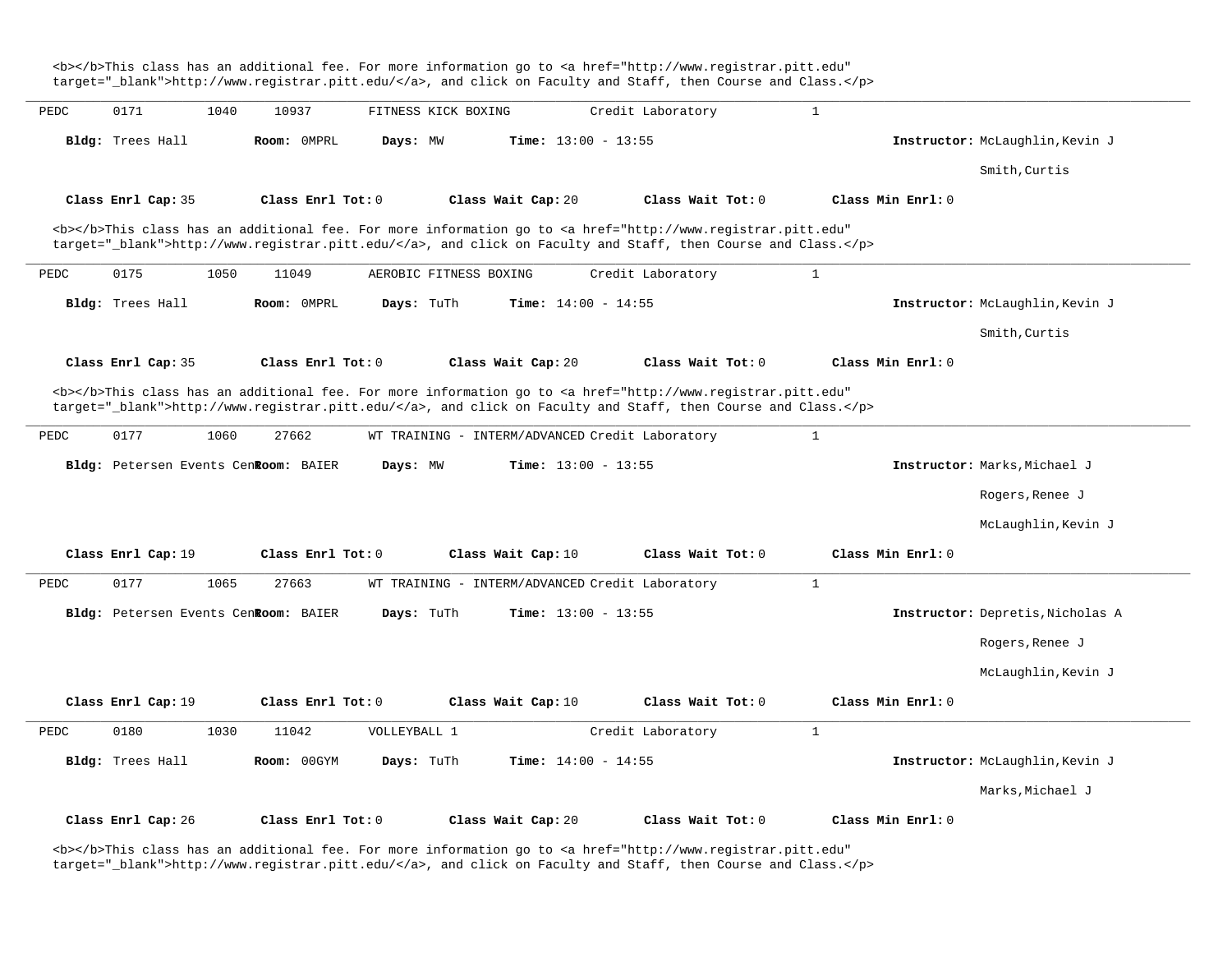| PEDC | 0180               | 1050 | 11043                                | VOLLEYBALL 1      |                                                 | Credit Laboratory                                                                                                                                                                                                                  | $\mathbf{1}$      |                                    |
|------|--------------------|------|--------------------------------------|-------------------|-------------------------------------------------|------------------------------------------------------------------------------------------------------------------------------------------------------------------------------------------------------------------------------------|-------------------|------------------------------------|
|      | Bldg: Trees Hall   |      | Room: 00GYM                          | Days: TuTh        | Time: $15:00 - 15:55$                           |                                                                                                                                                                                                                                    |                   | Instructor: McLaughlin, Kevin J    |
|      |                    |      |                                      |                   |                                                 |                                                                                                                                                                                                                                    |                   | Young, Miranda R                   |
|      | Class Enrl Cap: 26 |      | Class Enrl Tot: 0                    |                   | Class Wait Cap: 20                              | Class Wait Tot: 0                                                                                                                                                                                                                  | Class Min Enrl: 0 |                                    |
|      |                    |      |                                      |                   |                                                 | <b></b> This class has an additional fee. For more information go to <a <br="" href="http://www.registrar.pitt.edu">target="_blank"&gt;http://www.registrar.pitt.edu/</a> , and click on Faculty and Staff, then Course and Class. |                   |                                    |
| PEDC | 0187               | 1030 | 27664                                |                   | HIIT & CONDITION: INTRODUCTIONCredit Laboratory |                                                                                                                                                                                                                                    | $\mathbf{1}$      |                                    |
|      | Bldg: Trees Hall   |      | Room: 00140                          | Days: MW          | Time: $10:00 - 10:55$                           |                                                                                                                                                                                                                                    |                   | Instructor: Pifer, Aaron J         |
|      |                    |      |                                      |                   |                                                 |                                                                                                                                                                                                                                    |                   | McLaughlin, Kevin J                |
|      | Class Enrl Cap: 18 |      | Class Enrl Tot: 0                    |                   | Class Wait Cap: 10                              | Class Wait Tot: 0                                                                                                                                                                                                                  | Class Min Enrl: 0 |                                    |
| PEDC | 0187               | 1035 | 27666                                |                   | HIIT & CONDITION: INTRODUCTIONCredit Laboratory |                                                                                                                                                                                                                                    | $\mathbf{1}$      |                                    |
|      | Bldg: Trees Hall   |      | <b>Room: 00140</b>                   | Days: TuTh        | Time: $10:00 - 10:55$                           |                                                                                                                                                                                                                                    |                   | Instructor: Hayduchok, Christina J |
|      |                    |      |                                      |                   |                                                 |                                                                                                                                                                                                                                    |                   | McLaughlin, Kevin J                |
|      | Class Enrl Cap: 18 |      | Class Enrl Tot: 0                    |                   | Class Wait Cap: 10                              | Class Wait Tot: 0                                                                                                                                                                                                                  | Class Min Enrl: 0 |                                    |
| PEDC | 0187               | 1040 | 27665                                |                   | HIIT & CONDITION: INTRODUCTIONCredit Laboratory |                                                                                                                                                                                                                                    | $\mathbf{1}$      |                                    |
|      | Bldg: Trees Hall   |      | <b>Room: 00140</b>                   | Days: MW          | Time: $11:00 - 11:55$                           |                                                                                                                                                                                                                                    |                   | Instructor: Miller, Abigail R      |
|      |                    |      |                                      |                   |                                                 |                                                                                                                                                                                                                                    |                   | McLaughlin, Kevin J                |
|      | Class Enrl Cap: 18 |      | Class Enrl Tot: 0                    |                   | Class Wait Cap: 10                              | Class Wait Tot: 0                                                                                                                                                                                                                  | Class Min Enrl: 0 |                                    |
| PEDC | 0188               | 1050 | 27661                                | PADDLE BOARD YOGA |                                                 | Credit Laboratory                                                                                                                                                                                                                  | $\mathbf{1}$      |                                    |
|      | Bldg: Trees Hall   |      | Room: 0POOL                          | Days: TuTh        | <b>Time:</b> $12:00 - 12:55$                    |                                                                                                                                                                                                                                    |                   | Instructor: Sherman, Sally Anne    |
|      | Class Enrl Cap: 15 |      | Class Enrl Tot: 0                    |                   | Class Wait Cap: 10                              | Class Wait Tot: $0$                                                                                                                                                                                                                | Class Min Enrl: 0 |                                    |
| PEDC | 0193               | 1030 | 11257                                | PERSONAL FITNESS  |                                                 | Credit Laboratory                                                                                                                                                                                                                  | $\mathbf{1}$      |                                    |
|      |                    |      | Bldg: Petersen Events CenRoom: BAIER | Days: MW          | Time: $09:00 - 09:55$                           |                                                                                                                                                                                                                                    |                   | Instructor: McLaughlin, Kevin J    |
|      |                    |      |                                      |                   |                                                 |                                                                                                                                                                                                                                    |                   | Rogers, Renee J                    |
|      |                    |      |                                      |                   |                                                 |                                                                                                                                                                                                                                    |                   | Khan-Bey, Hussein A                |
|      |                    |      |                                      |                   |                                                 |                                                                                                                                                                                                                                    |                   |                                    |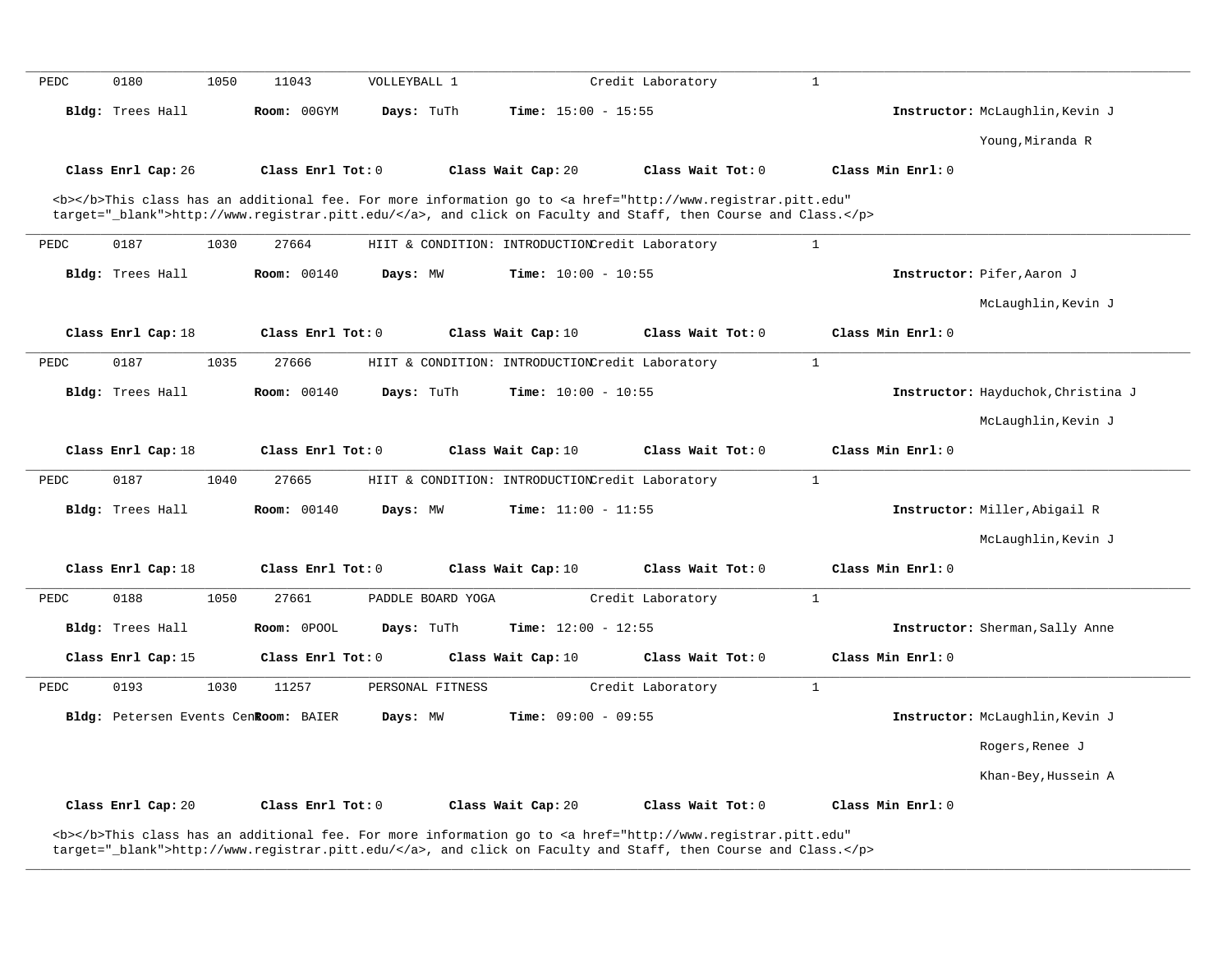| PEDC | 0193               | 1050 | 11032                                | PERSONAL FITNESS |                              | Credit Laboratory                                                                                                                                                                                                                  | $\mathbf{1}$      |                                 |
|------|--------------------|------|--------------------------------------|------------------|------------------------------|------------------------------------------------------------------------------------------------------------------------------------------------------------------------------------------------------------------------------------|-------------------|---------------------------------|
|      |                    |      | Bldg: Petersen Events CenRoom: BAIER | Days: MW         | <b>Time:</b> $10:00 - 10:55$ |                                                                                                                                                                                                                                    |                   | Instructor: McLaughlin, Kevin J |
|      |                    |      |                                      |                  |                              |                                                                                                                                                                                                                                    |                   | Rogers, Renee J                 |
|      |                    |      |                                      |                  |                              |                                                                                                                                                                                                                                    |                   | Ruggieri, Mary G                |
|      | Class Enrl Cap: 20 |      | Class Enrl Tot: 0                    |                  | Class Wait Cap: 20           | Class Wait Tot: 0                                                                                                                                                                                                                  | Class Min Enrl: 0 |                                 |
|      |                    |      |                                      |                  |                              | <b></b> This class has an additional fee. For more information go to <a <br="" href="http://www.registrar.pitt.edu">target="_blank"&gt;http://www.registrar.pitt.edu/</a> , and click on Faculty and Staff, then Course and Class. |                   |                                 |
| PEDC | 0193               | 1070 | 11258                                | PERSONAL FITNESS |                              | Credit Laboratory                                                                                                                                                                                                                  | $\mathbf{1}$      |                                 |
|      |                    |      | Bldg: Petersen Events Cenkoom: BAIER | Days: MW         | Time: $15:00 - 15:55$        |                                                                                                                                                                                                                                    |                   | Instructor: McLaughlin, Kevin J |
|      |                    |      |                                      |                  |                              |                                                                                                                                                                                                                                    |                   | Rogers, Renee J                 |
|      |                    |      |                                      |                  |                              |                                                                                                                                                                                                                                    |                   | Khan-Bey, Hussein A             |
|      | Class Enrl Cap: 20 |      | Class Enrl Tot: 0                    |                  | Class Wait Cap: 20           | Class Wait Tot: 0                                                                                                                                                                                                                  | Class Min Enrl: 0 |                                 |
|      |                    |      |                                      |                  |                              | <b></b> This class has an additional fee. For more information go to <a <br="" href="http://www.registrar.pitt.edu">target="_blank"&gt;http://www.registrar.pitt.edu/</a> , and click on Faculty and Staff, then Course and Class. |                   |                                 |
| PEDC | 0193               | 1100 | 11033                                | PERSONAL FITNESS |                              | Credit Laboratory                                                                                                                                                                                                                  | $\mathbf{1}$      |                                 |
|      |                    |      | Bldg: Petersen Events CenRoom: BAIER | Days: TuTh       | <b>Time:</b> $15:00 - 15:55$ |                                                                                                                                                                                                                                    |                   | Instructor: McLaughlin, Kevin J |
|      |                    |      |                                      |                  |                              |                                                                                                                                                                                                                                    |                   | Rogers, Renee J                 |
|      |                    |      |                                      |                  |                              |                                                                                                                                                                                                                                    |                   | Pifer, Aaron J                  |
|      | Class Enrl Cap: 20 |      | Class Enrl Tot: 0                    |                  | Class Wait Cap: 20           | Class Wait Tot: 0                                                                                                                                                                                                                  | Class Min Enrl: 0 |                                 |
|      |                    |      |                                      |                  |                              | <b></b> This class has an additional fee. For more information go to <a <br="" href="http://www.registrar.pitt.edu">target="_blank"&gt;http://www.registrar.pitt.edu/</a> , and click on Faculty and Staff, then Course and Class. |                   |                                 |
| PEDC | 0193               | 1110 | 11034                                | PERSONAL FITNESS |                              | Credit Laboratory                                                                                                                                                                                                                  | $\mathbf{1}$      |                                 |
|      |                    |      | Bldg: Petersen Events CenRoom: BAIER | Days: TuTh       | Time: $09:00 - 09:55$        |                                                                                                                                                                                                                                    |                   | Instructor: McLaughlin, Kevin J |
|      |                    |      |                                      |                  |                              |                                                                                                                                                                                                                                    |                   | Rogers, Renee J                 |
|      |                    |      |                                      |                  |                              |                                                                                                                                                                                                                                    |                   | Young, Miranda R                |
|      | Class Enrl Cap: 20 |      | Class Enrl Tot: 0                    |                  | Class Wait Cap: 20           | Class Wait Tot: 0                                                                                                                                                                                                                  | Class Min Enrl: 0 |                                 |
|      |                    |      |                                      |                  |                              | <b></b> This class has an additional fee. For more information go to <a <br="" href="http://www.registrar.pitt.edu">target="_blank"&gt;http://www.registrar.pitt.edu/</a> , and click on Faculty and Staff, then Course and Class. |                   |                                 |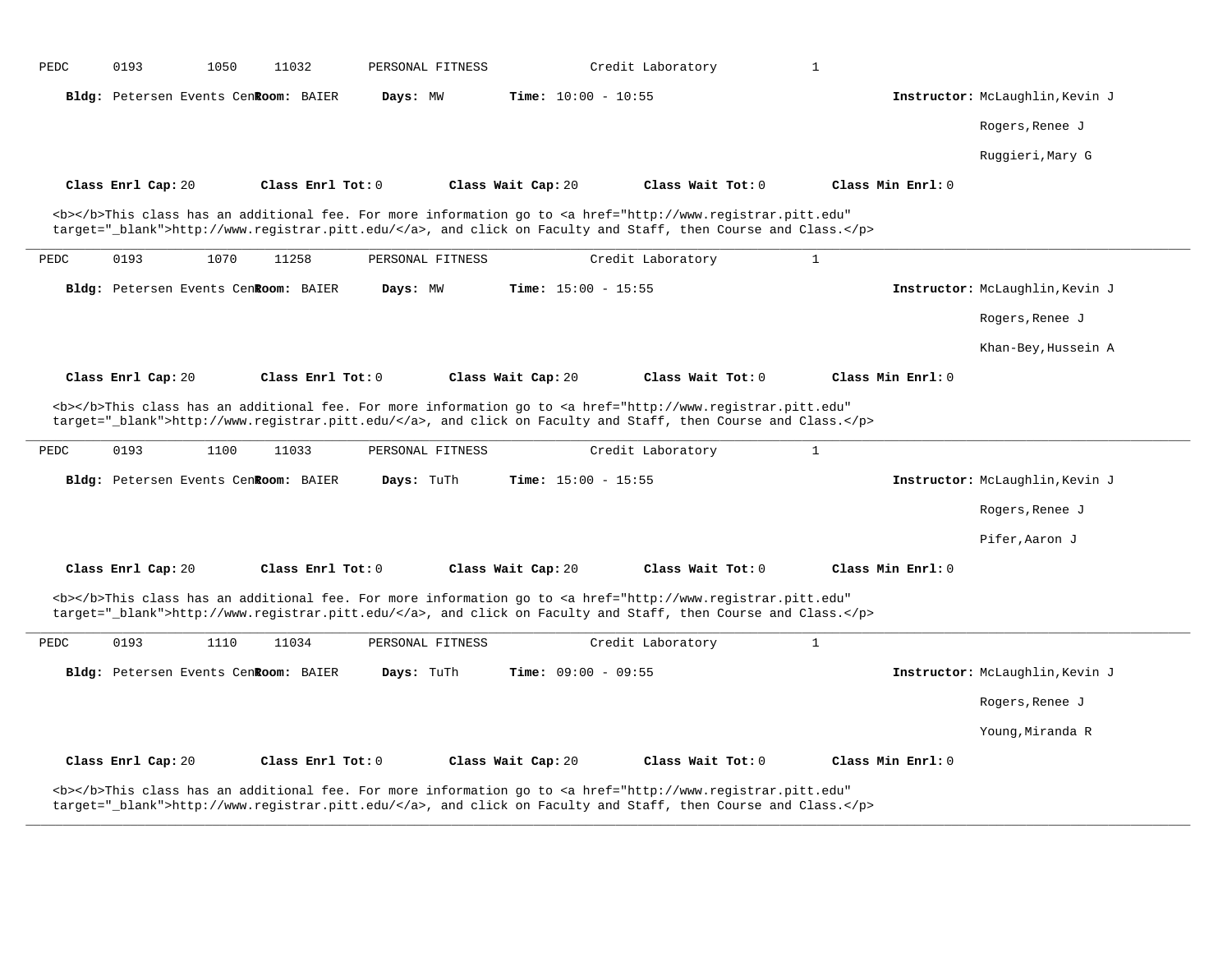### Report ID: SR201 **University of Pittsburgh University of Pittsburgh** Page No. 41 of 120<br>**Schedule of Classes for Fall Term 2021-2022** Run Date: 12/16/2020 **Schedule of Classes for Fall Term 2021-2022** Run Date: 12/16/2020 **Academic Term** Run Time: 19:30:20

### **School of Education - Health and Human Development - Subject: Co-Ed Physical Education**

| Subject | Catalog Nbr Section Class Nbr                                        |      |                    | Course Title        |                              | Component                                                                                                                                                                                                                          | Units             | Topics                           |
|---------|----------------------------------------------------------------------|------|--------------------|---------------------|------------------------------|------------------------------------------------------------------------------------------------------------------------------------------------------------------------------------------------------------------------------------|-------------------|----------------------------------|
| PEDC    | 0193                                                                 | 1130 | 11035              | PERSONAL FITNESS    |                              | Credit Laboratory                                                                                                                                                                                                                  | $\mathbf{1}$      |                                  |
|         | Bldg: Petersen Events CenRoom: BAIER                                 |      |                    | Days: TuTh          | Time: $10:00 - 10:55$        |                                                                                                                                                                                                                                    |                   | Instructor: McLaughlin, Kevin J  |
|         |                                                                      |      |                    |                     |                              |                                                                                                                                                                                                                                    |                   | Rogers, Renee J                  |
|         |                                                                      |      |                    |                     |                              |                                                                                                                                                                                                                                    |                   | Wenzler, Cullen A                |
|         | Class Enrl Cap: 20                                                   |      | Class Enrl Tot: 0  |                     | Class Wait Cap: 20           | Class Wait Tot: 0                                                                                                                                                                                                                  |                   | Class Min Enrl: 0                |
|         |                                                                      |      |                    |                     |                              | <b></b> This class has an additional fee. For more information go to <a <br="" href="http://www.registrar.pitt.edu">target="_blank"&gt;http://www.registrar.pitt.edu/</a> , and click on Faculty and Staff, then Course and Class. |                   |                                  |
| PEDC    | 0193                                                                 | 1140 | 11036              | PERSONAL FITNESS    |                              | Credit Laboratory                                                                                                                                                                                                                  | $\mathbf{1}$      |                                  |
|         | Bldg: Petersen Events CenRoom: BAIER                                 |      |                    | Days: TuTh          | <b>Time:</b> $14:00 - 14:55$ |                                                                                                                                                                                                                                    |                   | Instructor: McLaughlin, Kevin J  |
|         |                                                                      |      |                    |                     |                              |                                                                                                                                                                                                                                    |                   | Rogers, Renee J                  |
|         |                                                                      |      |                    |                     |                              |                                                                                                                                                                                                                                    |                   | Ruggieri, Mary G                 |
|         | Class Enrl Cap: 20                                                   |      | Class Enrl Tot: 0  |                     | Class Wait Cap: 20           | Class Wait Tot: 0                                                                                                                                                                                                                  |                   | Class Min Enrl: 0                |
|         |                                                                      |      |                    |                     |                              | <b></b> This class has an additional fee. For more information go to <a <br="" href="http://www.registrar.pitt.edu">target="_blank"&gt;http://www.registrar.pitt.edu/</a> , and click on Faculty and Staff, then Course and Class. |                   |                                  |
| PEDC    | 0194                                                                 | 1030 | 15086              | SPORTS CONDITIONING |                              | Credit Laboratory                                                                                                                                                                                                                  | $\mathbf{1}$      |                                  |
|         | Bldg: Trees Hall                                                     |      | Room: 00GYM        | Days: MW            | <b>Time:</b> $10:00 - 10:55$ |                                                                                                                                                                                                                                    |                   | Instructor: Hays, Anne Elizabeth |
|         | Class Enrl Cap: 20                                                   |      | Class Enrl Tot: 0  |                     | Class Wait Cap: 20           | Class Wait Tot: 0                                                                                                                                                                                                                  |                   | Class Min Enrl: 0                |
| PEDC    | 0196                                                                 | 1010 | 11142              | FIRST AID AND CPR   |                              | Credit Laboratory                                                                                                                                                                                                                  | 2                 |                                  |
|         | Bldg: Trees Hall                                                     |      | <b>Room: 00169</b> | Days: M             | Time: $12:00 - 13:55$        |                                                                                                                                                                                                                                    |                   | Instructor: Hays, Anne Elizabeth |
|         | Class Enrl Cap: 1<br>Combined Section ID: 0175(PEDC/0196/HPA/0196) - |      | Class Enrl Tot: 0  | HPA 0196(#12622)    | Class Wait Cap: 1            | Class Wait Tot: 0                                                                                                                                                                                                                  | Class Min Enrl: 0 |                                  |
|         |                                                                      |      |                    |                     |                              | <b></b> This class has an additional fee. For more information go to <a <="" href="http://www.registrar.pitt.edu" td=""><td></td><td></td></a>                                                                                     |                   |                                  |

**\_\_\_\_\_\_\_\_\_\_\_\_\_\_\_\_\_\_\_\_\_\_\_\_\_\_\_\_\_\_\_\_\_\_\_\_\_\_\_\_\_\_\_\_\_\_\_\_\_\_\_\_\_\_\_\_\_\_\_\_\_\_\_\_\_\_\_\_\_\_\_\_\_\_\_\_\_\_\_\_\_\_\_\_\_\_\_\_\_\_\_\_\_\_\_\_\_\_\_\_\_\_\_\_\_\_\_\_\_\_\_\_\_\_\_\_\_\_\_\_\_\_\_\_\_\_\_\_\_\_\_\_\_\_\_\_\_\_\_\_\_\_\_\_\_\_\_\_\_\_\_\_\_\_\_\_**

target="\_blank">http://www.registrar.pitt.edu/</a>, and click on Faculty and Staff, then Course and Class.</p>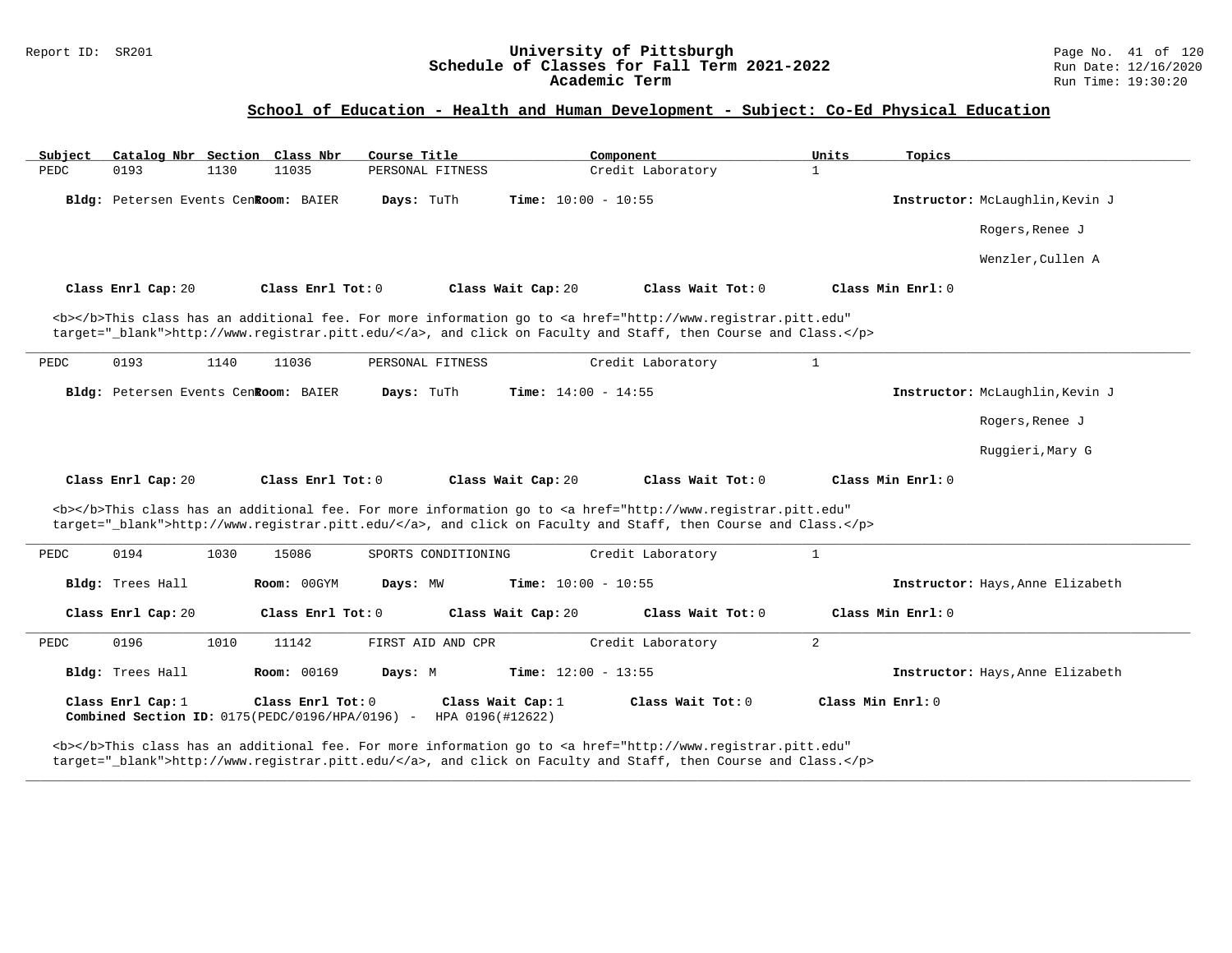### Report ID: SR201 **University of Pittsburgh** Page No. 42 of 120 **Schedule of Classes for Fall Term 2021-2022** Run Date: 12/16/2020 **Academic Term** Run Time: 19:30:20

### **School of Education - Health and Human Development - Subject: Co-Ed Physical Education**

| Subject<br>Catalog Nbr Section Class Nbr                                                                                                                                                                                           | Course Title                          | Component                    | Units               | Topics                           |
|------------------------------------------------------------------------------------------------------------------------------------------------------------------------------------------------------------------------------------|---------------------------------------|------------------------------|---------------------|----------------------------------|
| PEDC<br>0196<br>1040<br>11046                                                                                                                                                                                                      | FIRST AID AND CPR                     | Credit Laboratory            | $\overline{2}$      |                                  |
| <b>Room: 00169</b><br>Bldg: Trees Hall                                                                                                                                                                                             | Days: Th                              | <b>Time:</b> $08:30 - 10:25$ |                     | Instructor: Fonzi, Laura         |
| Class Enrl Cap: 1<br>Class Enrl Tot: 0<br>Combined Section ID: 0119 (PEDC/0196/HPA/0196) -                                                                                                                                         | Class Wait Cap: 1<br>HPA 0196(#12623) | Class Wait Tot: 0            | Class Min Enrl: 0   |                                  |
| <b></b> This class has an additional fee. For more information go to <a <br="" href="http://www.registrar.pitt.edu">target="_blank"&gt;http://www.registrar.pitt.edu/</a> , and click on Faculty and Staff, then Course and Class. |                                       |                              |                     |                                  |
| 0196<br>1050<br>PEDC<br>11140                                                                                                                                                                                                      | FIRST AID AND CPR                     | Credit Laboratory            | 2                   |                                  |
| Bldg: Trees Hall<br><b>Room: 00169</b>                                                                                                                                                                                             | Days: Tu                              | Time: $12:00 - 13:55$        |                     | Instructor: McLaughlin, Kevin J  |
| Class Enrl Cap: 1<br>Class Enrl Tot: 0<br>Combined Section ID: $0172(PEDC/0196/HPA/0196) -$                                                                                                                                        | Class Wait Cap: 1<br>HPA 0196(#12624) | Class Wait Tot: 0            | Class Min Enrl: 0   |                                  |
| <b></b> This class has an additional fee. For more information go to <a <br="" href="http://www.registrar.pitt.edu">target="_blank"&gt;http://www.registrar.pitt.edu/</a> , and click on Faculty and Staff, then Course and Class. |                                       |                              |                     |                                  |
| 0196<br>1070<br>24684<br>PEDC                                                                                                                                                                                                      | FIRST AID AND CPR                     | Credit Laboratory            | 2                   |                                  |
| Bldg: Trees Hall<br><b>Room: 00169</b>                                                                                                                                                                                             | Days: Tu                              | Time: $14:00 - 15:55$        |                     | Instructor: Hays, Anne Elizabeth |
|                                                                                                                                                                                                                                    |                                       |                              |                     | Fonzi, Laura                     |
| Class Enrl Cap: $1$<br>Class Enrl Tot: $0$<br><b>Combined Section ID:</b> $0600(PEDC/HPA/0196)$ - HPA $0196(#22315)$                                                                                                               | Class Wait Cap: $1$                   | Class Wait $Tot: 0$          | Class Min $Enr1: 0$ |                                  |
| <b></b> This class has an additional fee. For more information go to <a <br="" href="http://www.registrar.pitt.edu">target="_blank"&gt;http://www.registrar.pitt.edu/</a> , and click on Faculty and Staff, then Course and Class. |                                       |                              |                     |                                  |
| 0196<br>1080<br>24685<br>PEDC                                                                                                                                                                                                      | FIRST AID AND CPR                     | Credit Laboratory            | 2                   |                                  |
| <b>Room: 00169</b><br>Bldg: Trees Hall                                                                                                                                                                                             | Days: M                               | Time: $14:00 - 15:55$        |                     | Instructor: Hays, Anne Elizabeth |
|                                                                                                                                                                                                                                    |                                       |                              |                     | Fonzi, Laura                     |
| Class Enrl Cap: $1$<br>Class Enrl Tot: 0<br>Combined Section ID: 0599(PEDC/HPA/0196) -                                                                                                                                             | Class Wait Cap: 1<br>HPA 0196(#22314) | Class Wait Tot: 0            | Class Min Enrl: 0   |                                  |
| <b></b> This class has an additional fee. For more information go to <a <="" href="http://www.registrar.pitt.edu" td=""><td></td><td></td><td></td><td></td></a>                                                                   |                                       |                              |                     |                                  |

**\_\_\_\_\_\_\_\_\_\_\_\_\_\_\_\_\_\_\_\_\_\_\_\_\_\_\_\_\_\_\_\_\_\_\_\_\_\_\_\_\_\_\_\_\_\_\_\_\_\_\_\_\_\_\_\_\_\_\_\_\_\_\_\_\_\_\_\_\_\_\_\_\_\_\_\_\_\_\_\_\_\_\_\_\_\_\_\_\_\_\_\_\_\_\_\_\_\_\_\_\_\_\_\_\_\_\_\_\_\_\_\_\_\_\_\_\_\_\_\_\_\_\_\_\_\_\_\_\_\_\_\_\_\_\_\_\_\_\_\_\_\_\_\_\_\_\_\_\_\_\_\_\_\_\_\_**

target="\_blank">http://www.registrar.pitt.edu/</a>, and click on Faculty and Staff, then Course and Class.</p>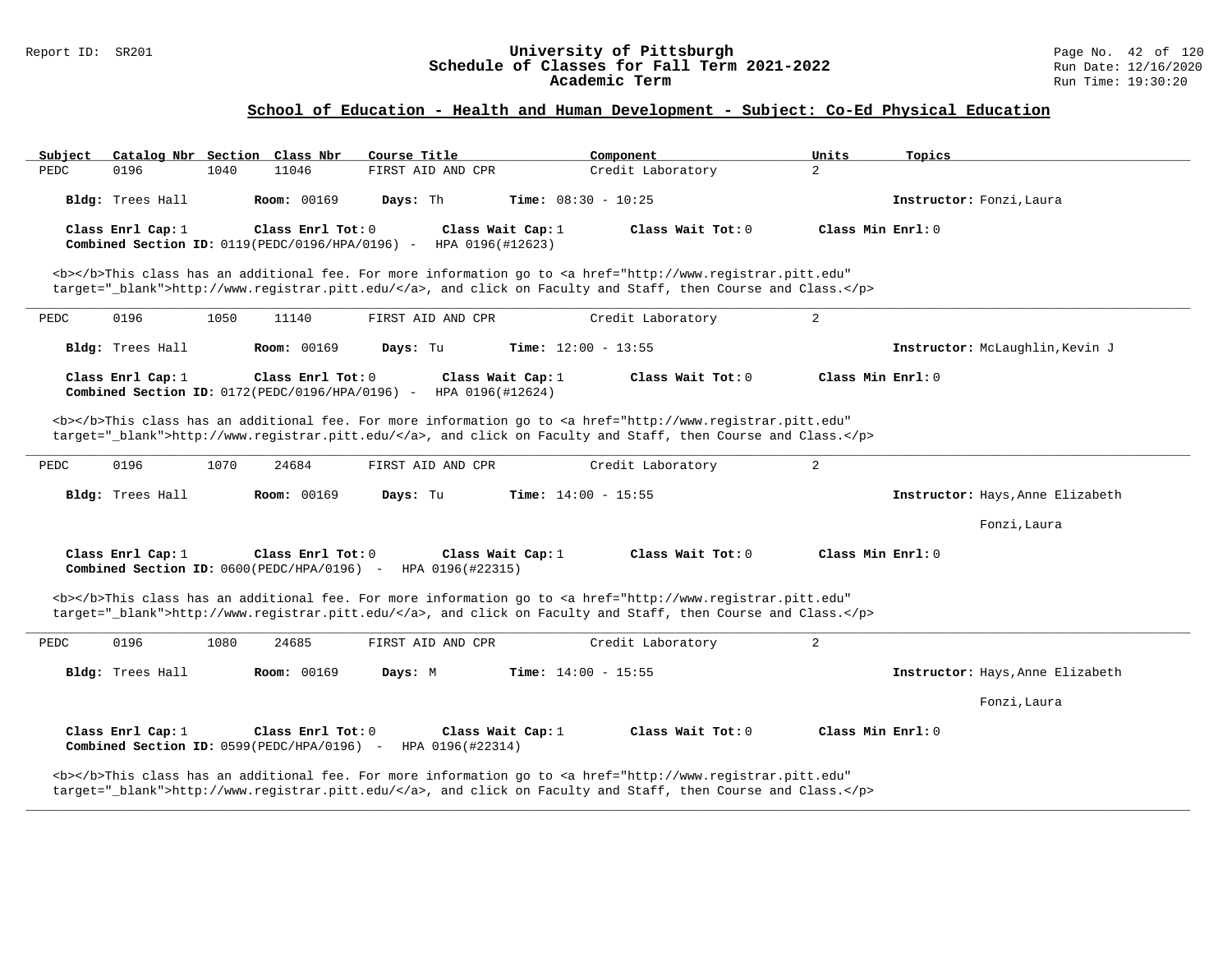### Report ID: SR201 **University of Pittsburgh** Page No. 43 of 120 **Schedule of Classes for Fall Term 2021-2022** Run Date: 12/16/2020 **Academic Term** Run Time: 19:30:20

# **School of Education - Health and Human Development - Subject: Co-Ed Physical Education**

| Catalog Nbr Section Class Nbr<br>Subject | Course Title                                                                                                                                                                                                                       | Component                    | Units<br>Topics                 |  |
|------------------------------------------|------------------------------------------------------------------------------------------------------------------------------------------------------------------------------------------------------------------------------------|------------------------------|---------------------------------|--|
| 0197<br>1060<br>PEDC                     | 17668<br>BOOTCAMP FITNESS                                                                                                                                                                                                          | Credit Laboratory            | $\mathbf{1}$                    |  |
| Bldg: Petersen Events CenRoom: BAIER     | Days: TuTh                                                                                                                                                                                                                         | Time: $14:00 - 14:55$        | Instructor: McLaughlin, Kevin J |  |
|                                          |                                                                                                                                                                                                                                    |                              | Miller, Abigail R               |  |
| Class Enrl Cap: 20                       | Class Enrl Tot: 0<br>Class Wait Cap: 20                                                                                                                                                                                            | Class Wait Tot: 0            | Class Min Enrl: 0               |  |
|                                          | <b></b> This class has an additional fee. For more information go to <a <br="" href="http://www.registrar.pitt.edu">target=" blank"&gt;http://www.registrar.pitt.edu/</a> , and click on Faculty and Staff, then Course and Class. |                              |                                 |  |
| PEDC<br>0197<br>1070                     | 22313<br>BOOTCAMP FITNESS                                                                                                                                                                                                          | Credit Laboratory            | $\mathbf{1}$                    |  |
| Bldg: Trees Hall                         | Room: 000DS<br>Days: MW                                                                                                                                                                                                            | Time: $15:00 - 15:55$        | Instructor: McLaughlin, Kevin J |  |
|                                          |                                                                                                                                                                                                                                    |                              | Beck, Brittany N                |  |
| Class Enrl Cap: 40                       | Class Enrl Tot: 0<br>Class Wait Cap: 20                                                                                                                                                                                            | Class Wait Tot: 0            | Class Min Enrl: 0               |  |
|                                          | <b></b> This class has an additional fee. For more information go to <a <br="" href="http://www.registrar.pitt.edu">target="_blank"&gt;http://www.registrar.pitt.edu/</a> , and click on Faculty and Staff, then Course and Class. |                              |                                 |  |
| 0197<br>1080<br>PEDC                     | 25539<br>BOOTCAMP FITNESS                                                                                                                                                                                                          | Credit Laboratory            | $\mathbf{1}$                    |  |
| Bldg: Petersen Events CenRoom: BAIER     | Days: TuTh                                                                                                                                                                                                                         | <b>Time:</b> $15:00 - 15:55$ | Instructor: McLaughlin, Kevin J |  |
|                                          |                                                                                                                                                                                                                                    |                              | Ruggieri, Mary G                |  |
| Class Enrl Cap: 20                       | Class Enrl Tot: 0<br>Class Wait Cap: 20                                                                                                                                                                                            | Class Wait Tot: 0            | Class Min Enrl: 0               |  |
|                                          | <b></b> This class has an additional fee. For more information go to <a <br="" href="http://www.registrar.pitt.edu">target="_blank"&gt;http://www.registrar.pitt.edu/</a> , and click on Faculty and Staff, then Course and Class. |                              |                                 |  |
| 0206<br>1030<br>PEDC                     | 11045<br>BODY SCULPTING 1                                                                                                                                                                                                          | Credit Laboratory            | $\mathbf{1}$                    |  |
| Bldg: Trees Hall                         | Room: 000DS<br>Days: TuTh                                                                                                                                                                                                          | Time: $13:00 - 13:55$        | Instructor: Fonzi, Laura        |  |
| Class Enrl Cap: 40                       | Class Enrl Tot: 0<br>Class Wait Cap: 20                                                                                                                                                                                            | Class Wait Tot: 0            | Class Min Enrl: 0               |  |
|                                          |                                                                                                                                                                                                                                    |                              |                                 |  |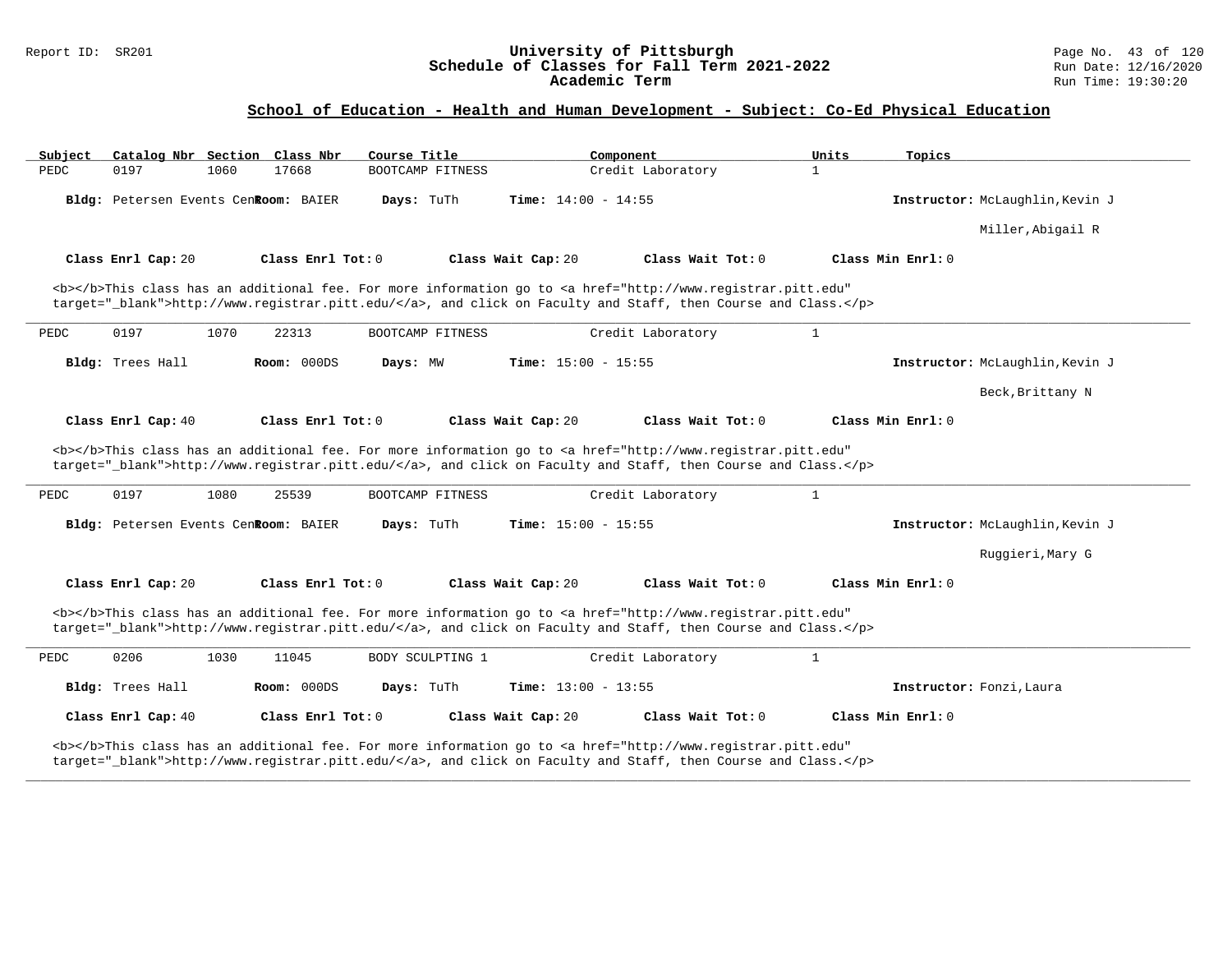### **School of Education - Health and Human Development - Subject: Co-Ed Physical Education**

| Subject | Catalog Nbr Section Class Nbr        |      |                   | Course Title     |                              | Component                                                                                                                                                                                                                          | Units        | Topics                          |
|---------|--------------------------------------|------|-------------------|------------------|------------------------------|------------------------------------------------------------------------------------------------------------------------------------------------------------------------------------------------------------------------------------|--------------|---------------------------------|
| PEDC    | 0206                                 | 1040 | 15089             | BODY SCULPTING 1 |                              | Credit Laboratory                                                                                                                                                                                                                  | $\mathbf{1}$ |                                 |
|         | Bldg: Petersen Events CenRoom: BAIER |      |                   | Days: MW         | Time: $17:00 - 17:55$        |                                                                                                                                                                                                                                    |              | Instructor: Fonzi, Laura        |
|         | Class Enrl Cap: 20                   |      | Class Enrl Tot: 0 |                  | Class Wait Cap: 20           | Class Wait Tot: 0                                                                                                                                                                                                                  |              | Class Min Enrl: 0               |
|         |                                      |      |                   |                  |                              | <b></b> This class has an additional fee. For more information go to <a <br="" href="http://www.registrar.pitt.edu">target="_blank"&gt;http://www.registrar.pitt.edu/</a> , and click on Faculty and Staff, then Course and Class. |              |                                 |
| PEDC    | 0206                                 | 1050 | 25543             | BODY SCULPTING 1 |                              | Credit Laboratory                                                                                                                                                                                                                  | $\mathbf{1}$ |                                 |
|         | Bldg: Petersen Events CenRoom: BAIER |      |                   | Days: TuTh       | <b>Time:</b> $16:00 - 16:55$ |                                                                                                                                                                                                                                    |              | Instructor: McLaughlin, Kevin J |
|         |                                      |      |                   |                  |                              |                                                                                                                                                                                                                                    |              | Jahoda, Lauren C                |
|         | Class Enrl Cap: 20                   |      | Class Enrl Tot: 0 |                  | Class Wait Cap: 20           | Class Wait Tot: 0                                                                                                                                                                                                                  |              | $Class Min Ernst: 0$            |
| PEDC    | 0207                                 | 1020 | 11320             | PILATES          |                              | Credit Laboratory                                                                                                                                                                                                                  | $\mathbf{1}$ |                                 |
|         | Bldg: Petersen Events CenRoom: BAIER |      |                   | Days: MW         | <b>Time:</b> $09:00 - 09:55$ |                                                                                                                                                                                                                                    |              | Instructor: McLaughlin, Kevin J |
|         |                                      |      |                   |                  |                              |                                                                                                                                                                                                                                    |              | Cafeo, Cristine M               |
|         |                                      |      |                   |                  |                              |                                                                                                                                                                                                                                    |              |                                 |
|         | Class Enrl Cap: 20                   |      | Class Enrl Tot: 0 |                  | Class Wait Cap: 20           | Class Wait Tot: 0                                                                                                                                                                                                                  |              | Class Min Enrl: 0               |
|         |                                      |      |                   |                  |                              | <b></b> This class has an additional fee. For more information go to <a <br="" href="http://www.registrar.pitt.edu">target="_blank"&gt;http://www.registrar.pitt.edu/</a> , and click on Faculty and Staff, then Course and Class. |              |                                 |
| PEDC    | 0207                                 | 1045 | 22322             | PILATES          |                              | Credit Laboratory                                                                                                                                                                                                                  | $\mathbf{1}$ |                                 |
|         | Bldg: Petersen Events CenRoom: BAIER |      |                   | Days: MW         | Time: $14:00 - 14:55$        |                                                                                                                                                                                                                                    |              | Instructor: McLaughlin, Kevin J |
|         |                                      |      |                   |                  |                              |                                                                                                                                                                                                                                    |              | Jahoda, Lauren C                |
|         | Class Enrl Cap: 20                   |      | Class Enrl Tot: 0 |                  | Class Wait Cap: 20           | Class Wait Tot: 0                                                                                                                                                                                                                  |              | Class Min Enrl: 0               |
|         |                                      |      |                   |                  |                              | <b></b> This class has an additional fee. For more information go to <a <br="" href="http://www.registrar.pitt.edu">target="_blank"&gt;http://www.registrar.pitt.edu/</a> , and click on Faculty and Staff, then Course and Class. |              |                                 |
| PEDC    | 0207                                 | 1050 | 25541             | PILATES          |                              | Credit Laboratory                                                                                                                                                                                                                  | $\mathbf{1}$ |                                 |
|         | Bldg: Trees Hall                     |      | Room: 000DS       | Days: TuTh       | <b>Time:</b> $14:00 - 14:55$ |                                                                                                                                                                                                                                    |              | Instructor: McLaughlin, Kevin J |
|         |                                      |      |                   |                  |                              |                                                                                                                                                                                                                                    |              | Jahoda, Lauren C                |
|         | Class Enrl Cap: 40                   |      | Class Enrl Tot: 0 |                  | Class Wait Cap: 20           | Class Wait Tot: 0                                                                                                                                                                                                                  |              | Class Min Enrl: 0               |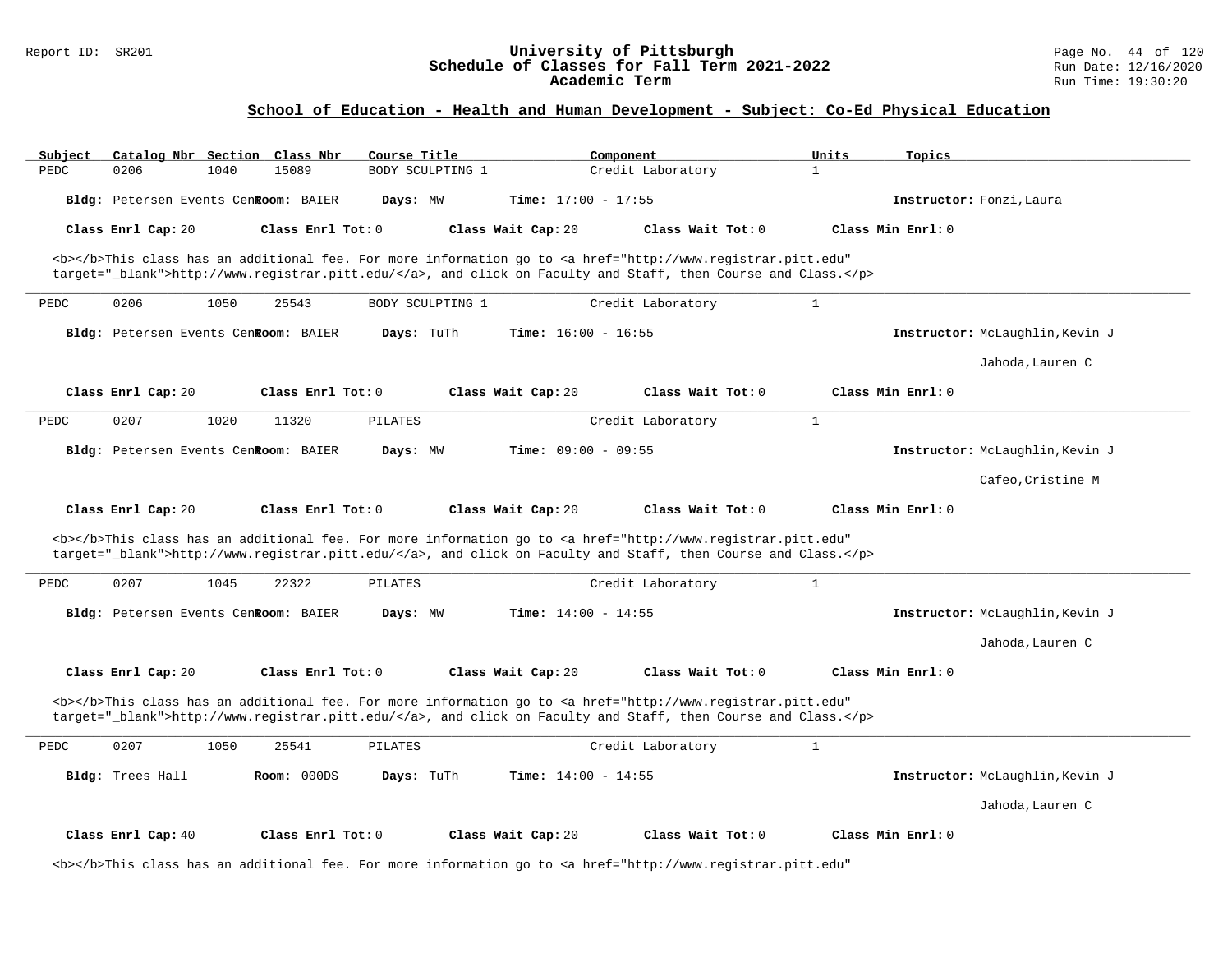target="\_blank">http://www.registrar.pitt.edu/</a>, and click on Faculty and Staff, then Course and Class.</p> **\_\_\_\_\_\_\_\_\_\_\_\_\_\_\_\_\_\_\_\_\_\_\_\_\_\_\_\_\_\_\_\_\_\_\_\_\_\_\_\_\_\_\_\_\_\_\_\_\_\_\_\_\_\_\_\_\_\_\_\_\_\_\_\_\_\_\_\_\_\_\_\_\_\_\_\_\_\_\_\_\_\_\_\_\_\_\_\_\_\_\_\_\_\_\_\_\_\_\_\_\_\_\_\_\_\_\_\_\_\_\_\_\_\_\_\_\_\_\_\_\_\_\_\_\_\_\_\_\_\_\_\_\_\_\_\_\_\_\_\_\_\_\_\_\_\_\_\_\_\_\_\_\_\_\_\_** PEDC 0207 1090 27470 PILATES Credit Laboratory 1 **Bldg:** Trees Hall **Room:** 0MPRL **Days:** TuTh **Time:** 16:00 - 16:55 **Instructor:** Cavallaro,Sydney C McLaughlin,Kevin J **Class Enrl Cap:** 20 **Class Enrl Tot:** 0 **Class Wait Cap:** 20 **Class Wait Tot:** 0 **Class Min Enrl:** 0 **\_\_\_\_\_\_\_\_\_\_\_\_\_\_\_\_\_\_\_\_\_\_\_\_\_\_\_\_\_\_\_\_\_\_\_\_\_\_\_\_\_\_\_\_\_\_\_\_\_\_\_\_\_\_\_\_\_\_\_\_\_\_\_\_\_\_\_\_\_\_\_\_\_\_\_\_\_\_\_\_\_\_\_\_\_\_\_\_\_\_\_\_\_\_\_\_\_\_\_\_\_\_\_\_\_\_\_\_\_\_\_\_\_\_\_\_\_\_\_\_\_\_\_\_\_\_\_\_\_\_\_\_\_\_\_\_\_\_\_\_\_\_\_\_\_\_\_\_\_\_\_\_\_\_\_\_** PEDC 0222 1080 18801 CYCLE EXERCISE Credit Laboratory 1 **Bldg:** Trees Hall **Room:** 00140 **Days:** MW **Time:** 15:00 - 15:55 **Instructor:** McLaughlin,Kevin J Young,Miranda R **Class Enrl Cap:** 20 **Class Enrl Tot:** 0 **Class Wait Cap:** 20 **Class Wait Tot:** 0 **Class Min Enrl:** 0 <b></b>This class has an additional fee. For more information go to <a href="http://www.registrar.pitt.edu" target="\_blank">http://www.registrar.pitt.edu/</a>, and click on Faculty and Staff, then Course and Class.</p> **\_\_\_\_\_\_\_\_\_\_\_\_\_\_\_\_\_\_\_\_\_\_\_\_\_\_\_\_\_\_\_\_\_\_\_\_\_\_\_\_\_\_\_\_\_\_\_\_\_\_\_\_\_\_\_\_\_\_\_\_\_\_\_\_\_\_\_\_\_\_\_\_\_\_\_\_\_\_\_\_\_\_\_\_\_\_\_\_\_\_\_\_\_\_\_\_\_\_\_\_\_\_\_\_\_\_\_\_\_\_\_\_\_\_\_\_\_\_\_\_\_\_\_\_\_\_\_\_\_\_\_\_\_\_\_\_\_\_\_\_\_\_\_\_\_\_\_\_\_\_\_\_\_\_\_\_** PEDC 0222 1085 18803 CYCLE EXERCISE Credit Laboratory 1 **Bldg:** Trees Hall **Room:** 00140 **Days:** TuTh **Time:** 15:00 - 15:55 **Instructor:** McLaughlin,Kevin J Williams-Murden,Anfernee T **Class Enrl Cap:** 20 **Class Enrl Tot:** 0 **Class Wait Cap:** 20 **Class Wait Tot:** 0 **Class Min Enrl:** 0 <b></b>This class has an additional fee. For more information go to <a href="http://www.registrar.pitt.edu" target="\_blank">http://www.registrar.pitt.edu/</a>, and click on Faculty and Staff, then Course and Class.</p> **\_\_\_\_\_\_\_\_\_\_\_\_\_\_\_\_\_\_\_\_\_\_\_\_\_\_\_\_\_\_\_\_\_\_\_\_\_\_\_\_\_\_\_\_\_\_\_\_\_\_\_\_\_\_\_\_\_\_\_\_\_\_\_\_\_\_\_\_\_\_\_\_\_\_\_\_\_\_\_\_\_\_\_\_\_\_\_\_\_\_\_\_\_\_\_\_\_\_\_\_\_\_\_\_\_\_\_\_\_\_\_\_\_\_\_\_\_\_\_\_\_\_\_\_\_\_\_\_\_\_\_\_\_\_\_\_\_\_\_\_\_\_\_\_\_\_\_\_\_\_\_\_\_\_\_\_** PEDC 0222 1090 18802 CYCLE EXERCISE Credit Laboratory 1 **Bldg:** Trees Hall **Room:** 00140 **Days:** MW **Time:** 16:00 - 16:55 **Instructor:** McLaughlin,Kevin J Hayduchok,Christina J **Class Enrl Cap:** 20 **Class Enrl Tot:** 0 **Class Wait Cap:** 20 **Class Wait Tot:** 0 **Class Min Enrl:** 0 <b></b>This class has an additional fee. For more information go to <a href="http://www.registrar.pitt.edu" target=" blank">http://www.registrar.pitt.edu/</a>, and click on Faculty and Staff, then Course and Class.</p> **\_\_\_\_\_\_\_\_\_\_\_\_\_\_\_\_\_\_\_\_\_\_\_\_\_\_\_\_\_\_\_\_\_\_\_\_\_\_\_\_\_\_\_\_\_\_\_\_\_\_\_\_\_\_\_\_\_\_\_\_\_\_\_\_\_\_\_\_\_\_\_\_\_\_\_\_\_\_\_\_\_\_\_\_\_\_\_\_\_\_\_\_\_\_\_\_\_\_\_\_\_\_\_\_\_\_\_\_\_\_\_\_\_\_\_\_\_\_\_\_\_\_\_\_\_\_\_\_\_\_\_\_\_\_\_\_\_\_\_\_\_\_\_\_\_\_\_\_\_\_\_\_\_\_\_\_** PEDC 0222 1095 18804 CYCLE EXERCISE Credit Laboratory 1 **Bldg:** Trees Hall **Room:** 00140 **Days:** TuTh **Time:** 16:00 - 16:55 **Instructor:** McLaughlin,Kevin J Cafeo,Cristine M **Class Enrl Cap:** 20 **Class Enrl Tot:** 0 **Class Wait Cap:** 20 **Class Wait Tot:** 0 **Class Min Enrl:** 0 <b></b>This class has an additional fee. For more information go to <a href="http://www.registrar.pitt.edu" target="\_blank">http://www.registrar.pitt.edu/</a>, and click on Faculty and Staff, then Course and Class.</p>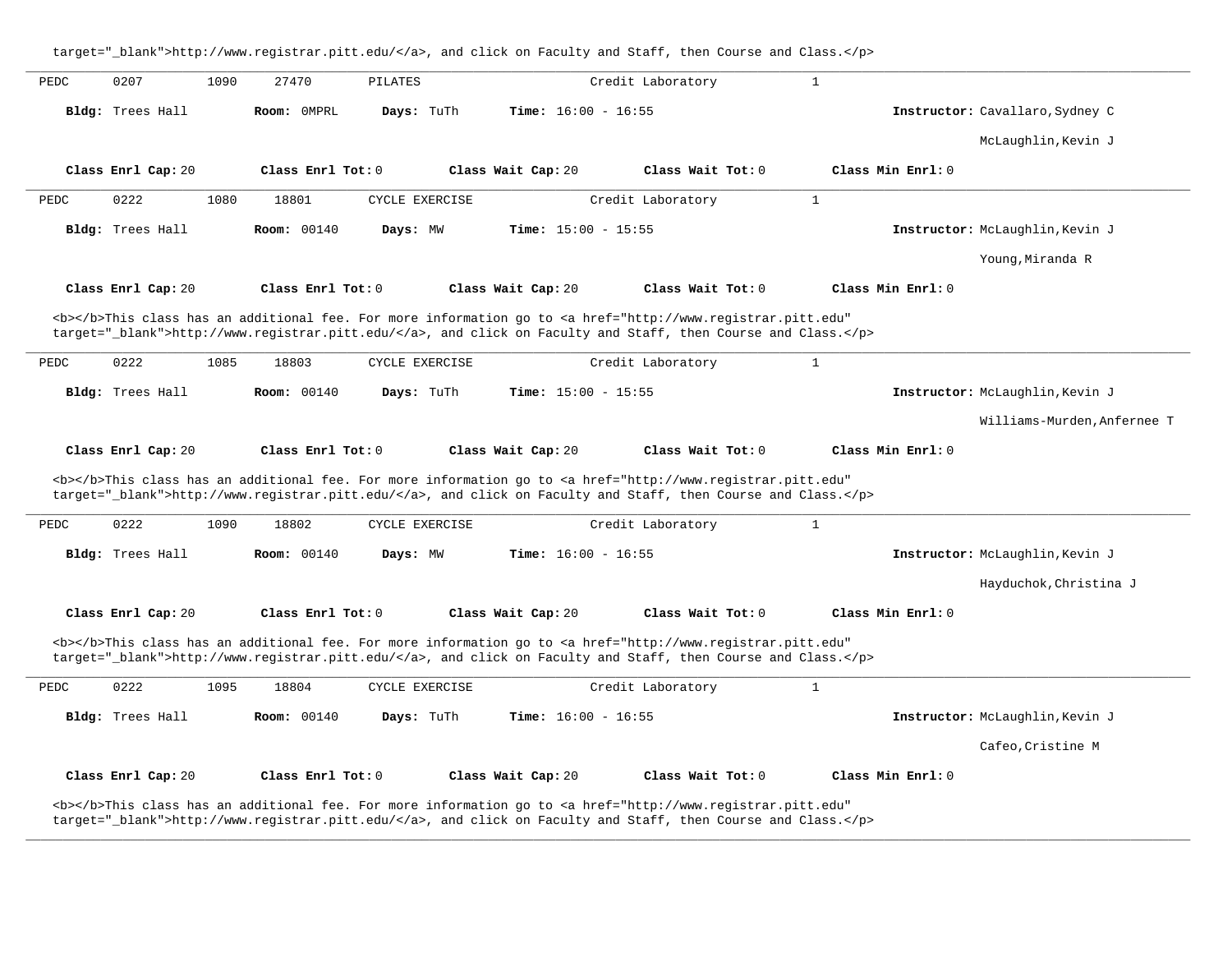### Report ID: SR201 **University of Pittsburgh** Page No. 46 of 120 **Schedule of Classes for Fall Term 2021-2022** Run Date: 12/16/2020 **Academic Term** Run Time: 19:30:20

# **School of Education - Health and Human Development - Subject: Co-Ed Physical Education**

| Subject                                                                                                                                                                                              |                    |      | Catalog Nbr Section Class Nbr | Course Title   |                              | Component                                                                                                                                                                                                                                               | Units        | Topics                          |
|------------------------------------------------------------------------------------------------------------------------------------------------------------------------------------------------------|--------------------|------|-------------------------------|----------------|------------------------------|---------------------------------------------------------------------------------------------------------------------------------------------------------------------------------------------------------------------------------------------------------|--------------|---------------------------------|
| PEDC                                                                                                                                                                                                 | 0222               | 1100 | 21769                         | CYCLE EXERCISE |                              | Credit Laboratory                                                                                                                                                                                                                                       | 1            |                                 |
|                                                                                                                                                                                                      | Bldg: Trees Hall   |      | <b>Room: 00140</b>            | Days: MW       | Time: $11:00 - 11:55$        |                                                                                                                                                                                                                                                         |              | Instructor: McLaughlin, Kevin J |
|                                                                                                                                                                                                      |                    |      |                               |                |                              |                                                                                                                                                                                                                                                         |              | Marks, Michael J                |
|                                                                                                                                                                                                      | Class Enrl Cap: 20 |      | Class Enrl Tot: 0             |                | Class Wait Cap: 20           | Class Wait Tot: 0                                                                                                                                                                                                                                       |              | Class Min Enrl: 0               |
|                                                                                                                                                                                                      |                    |      |                               |                |                              | <b></b> This class has an additional fee. For more information go to <a <br="" href="http://www.registrar.pitt.edu">target="_blank"&gt;http://www.registrar.pitt.edu/</a> , and click on Faculty and Staff, then Course and Class.                      |              |                                 |
| PEDC                                                                                                                                                                                                 | 0222               | 1105 | 21770                         | CYCLE EXERCISE |                              | Credit Laboratory                                                                                                                                                                                                                                       | $\mathbf{1}$ |                                 |
|                                                                                                                                                                                                      | Bldg: Trees Hall   |      | <b>Room:</b> 00140            | Days: TuTh     | <b>Time:</b> $11:00 - 11:55$ |                                                                                                                                                                                                                                                         |              | Instructor: McLaughlin, Kevin J |
|                                                                                                                                                                                                      |                    |      |                               |                |                              |                                                                                                                                                                                                                                                         |              | Cavallaro, Sydney C             |
|                                                                                                                                                                                                      | Class Enrl Cap: 20 |      | Class Enrl Tot: 0             |                | Class Wait Cap: 20           | Class Wait Tot: 0                                                                                                                                                                                                                                       |              | Class Min Enrl: 0               |
| PEDC                                                                                                                                                                                                 | 0222               | 1110 | 22320                         | CYCLE EXERCISE |                              | <b></b> This class has an additional fee. For more information go to <a <br="" href="http://www.registrar.pitt.edu">target="_blank"&gt;http://www.registrar.pitt.edu/</a> , and click on Faculty and Staff, then Course and Class.<br>Credit Laboratory | $\mathbf{1}$ |                                 |
|                                                                                                                                                                                                      | Bldg: Trees Hall   |      | <b>Room:</b> 00140            | Days: TuTh     | <b>Time:</b> $10:00 - 10:55$ |                                                                                                                                                                                                                                                         |              | Instructor: McLaughlin, Kevin J |
|                                                                                                                                                                                                      |                    |      |                               |                |                              |                                                                                                                                                                                                                                                         |              | O'Neill, Monica C               |
|                                                                                                                                                                                                      | Class Enrl Cap: 20 |      | Class Enrl Tot: 0             |                | Class Wait Cap: 20           | Class Wait Tot: 0                                                                                                                                                                                                                                       |              | Class Min Enrl: 0               |
|                                                                                                                                                                                                      |                    |      |                               |                |                              | <b></b> This class has an additional fee. For more information go to <a <br="" href="http://www.registrar.pitt.edu">target="_blank"&gt;http://www.registrar.pitt.edu/</a> , and click on Faculty and Staff, then Course and Class.                      |              |                                 |
| PEDC                                                                                                                                                                                                 | 0222               | 1115 | 22321                         | CYCLE EXERCISE |                              | Credit Laboratory                                                                                                                                                                                                                                       | $\mathbf{1}$ |                                 |
|                                                                                                                                                                                                      | Bldg: Trees Hall   |      | <b>Room:</b> 00140            | Days: MW       | <b>Time:</b> $10:00 - 10:55$ |                                                                                                                                                                                                                                                         |              | Instructor: McLaughlin, Kevin J |
|                                                                                                                                                                                                      |                    |      |                               |                |                              |                                                                                                                                                                                                                                                         |              | Jahoda, Lauren C                |
|                                                                                                                                                                                                      | Class Enrl Cap: 20 |      | Class Enrl Tot: 0             |                | Class Wait Cap: 20           | Class Wait Tot: 0                                                                                                                                                                                                                                       |              | Class Min Enrl: 0               |
| <b></b> This class has an additional fee. For more information go to <a <="" href="http://www.registrar.pitt.edu" td=""><td></td><td></td><td></td><td></td><td></td><td></td><td></td><td></td></a> |                    |      |                               |                |                              |                                                                                                                                                                                                                                                         |              |                                 |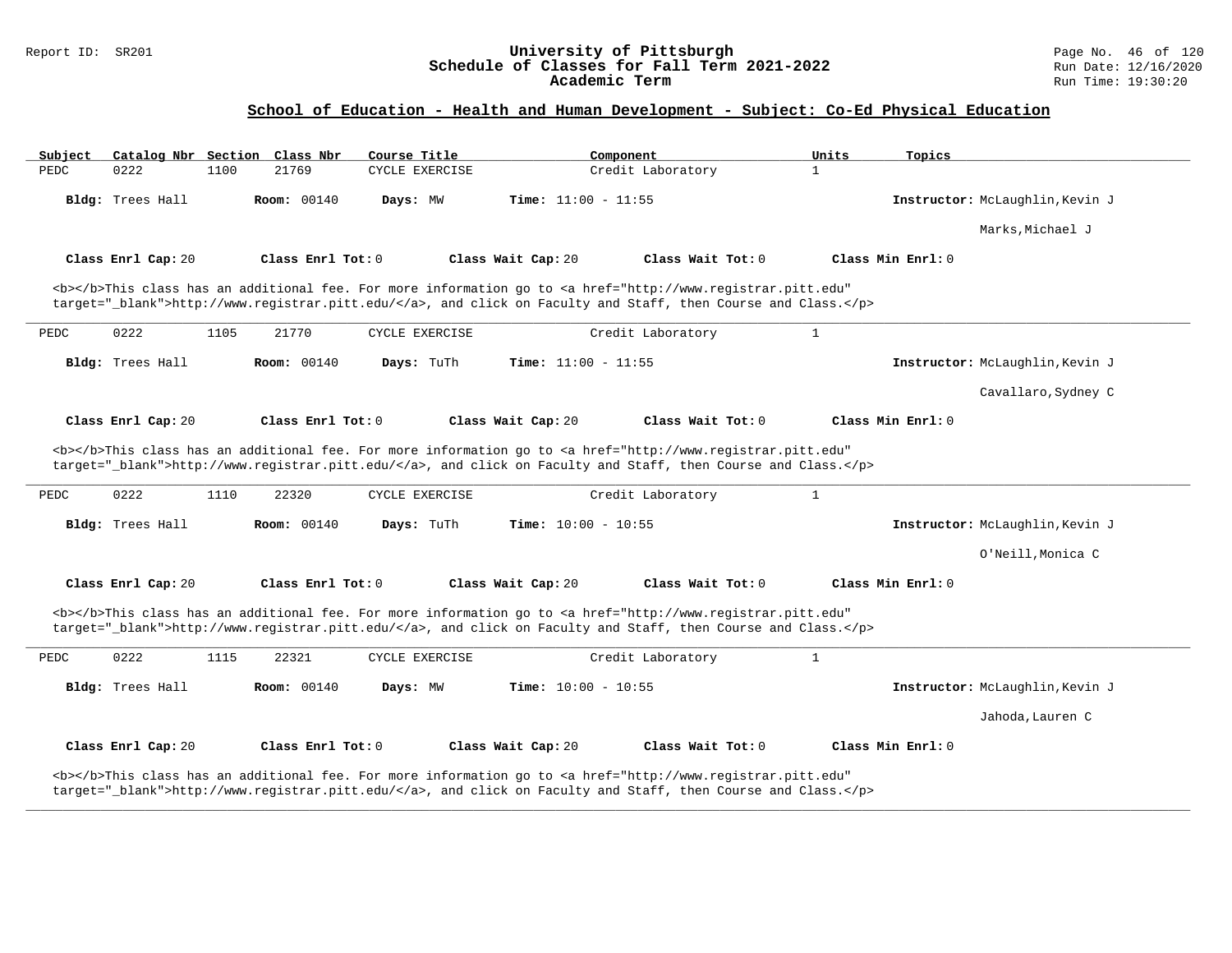### Report ID: SR201 **University of Pittsburgh** Page No. 47 of 120 **Schedule of Classes for Fall Term 2021-2022** Run Date: 12/16/2020 **Academic Term** Run Time: 19:30:20

### **School of Education - Health and Human Development - Subject: Co-Ed Physical Education**

| Subject |                        |      | Catalog Nbr Section Class Nbr | Course Title     |                              | Component                                                                                                                                                                                                                                               | Units        | Topics            |                                 |
|---------|------------------------|------|-------------------------------|------------------|------------------------------|---------------------------------------------------------------------------------------------------------------------------------------------------------------------------------------------------------------------------------------------------------|--------------|-------------------|---------------------------------|
| PEDC    | 0226                   | 1060 | 11039                         | FITNESS BOXING 1 |                              | Credit Laboratory                                                                                                                                                                                                                                       | $\mathbf{1}$ |                   |                                 |
|         | Bldg: Trees Hall       |      | Room: OMPRL                   | Days: MW         | <b>Time:</b> $16:00 - 16:55$ |                                                                                                                                                                                                                                                         |              |                   | Instructor: McLaughlin, Kevin J |
|         |                        |      |                               |                  |                              |                                                                                                                                                                                                                                                         |              |                   | Smith, Curtis                   |
|         | Class Enrl Cap: 35     |      | Class Enrl Tot: 0             |                  | Class Wait Cap: 20           | Class Wait Tot: 0                                                                                                                                                                                                                                       |              | Class Min Enrl: 0 |                                 |
|         |                        |      |                               |                  |                              | <b></b> This class has an additional fee. For more information go to <a <br="" href="http://www.registrar.pitt.edu">target="_blank"&gt;http://www.registrar.pitt.edu/</a> , and click on Faculty and Staff, then Course and Class.                      |              |                   |                                 |
| PEDC    | 0231                   | 1040 | 11259                         | SOCCER 1         |                              | Credit Laboratory                                                                                                                                                                                                                                       | $\mathbf{1}$ |                   |                                 |
|         | Bldg: Pitt Sports Dome |      | <b>Room: 0000</b>             | Days: MW         | <b>Time:</b> $13:00 - 13:55$ |                                                                                                                                                                                                                                                         |              |                   | Instructor: McLaughlin, Kevin J |
|         |                        |      |                               |                  |                              |                                                                                                                                                                                                                                                         |              |                   | Miller, Abigail R               |
|         | Class Enrl Cap: 30     |      | Class Enrl Tot: 0             |                  | Class Wait Cap: 20           | Class Wait Tot: 0                                                                                                                                                                                                                                       |              | Class Min Enrl: 0 |                                 |
| PEDC    | 0231                   | 1070 | 11040                         | SOCCER 1         |                              | <b></b> This class has an additional fee. For more information go to <a <br="" href="http://www.registrar.pitt.edu">target="_blank"&gt;http://www.registrar.pitt.edu/</a> , and click on Faculty and Staff, then Course and Class.<br>Credit Laboratory | $\mathbf{1}$ |                   |                                 |
|         | Bldg: Pitt Sports Dome |      | <b>Room: 0000</b>             | Days: TuTh       | <b>Time:</b> $13:00 - 13:55$ |                                                                                                                                                                                                                                                         |              |                   | Instructor: McLaughlin, Kevin J |
|         |                        |      |                               |                  |                              |                                                                                                                                                                                                                                                         |              |                   | Young, Miranda R                |
|         | Class Enrl Cap: 30     |      | Class Enrl Tot: 0             |                  | Class Wait Cap: 20           | Class Wait Tot: 0                                                                                                                                                                                                                                       |              | Class Min Enrl: 0 |                                 |
|         |                        |      |                               |                  |                              | <b></b> This class has an additional fee. For more information go to <a <br="" href="http://www.registrar.pitt.edu">target="_blank"&gt;http://www.registrar.pitt.edu/</a> , and click on Faculty and Staff, then Course and Class.                      |              |                   |                                 |
| PEDC    | 0232                   | 1030 | 11041                         | TOUCH FOOTBALL 1 |                              | Credit Laboratory                                                                                                                                                                                                                                       | $\mathbf{1}$ |                   |                                 |
|         | Bldg: Pitt Sports Dome |      | <b>Room: 0000</b>             | Days: MW         | Time: $12:00 - 12:55$        |                                                                                                                                                                                                                                                         |              |                   | Instructor: McLaughlin, Kevin J |
|         |                        |      |                               |                  |                              |                                                                                                                                                                                                                                                         |              |                   | Williams-Murden, Anfernee T     |
|         | Class Enrl Cap: 30     |      | Class Enrl Tot: 0             |                  | Class Wait Cap: 20           | Class Wait Tot: 0                                                                                                                                                                                                                                       |              | Class Min Enrl: 0 |                                 |
|         |                        |      |                               |                  |                              | <b></b> This class has an additional fee. For more information go to <a <br="" href="http://www.registrar.pitt.edu">target="_blank"&gt;http://www.registrar.pitt.edu/</a> , and click on Faculty and Staff, then Course and Class.                      |              |                   |                                 |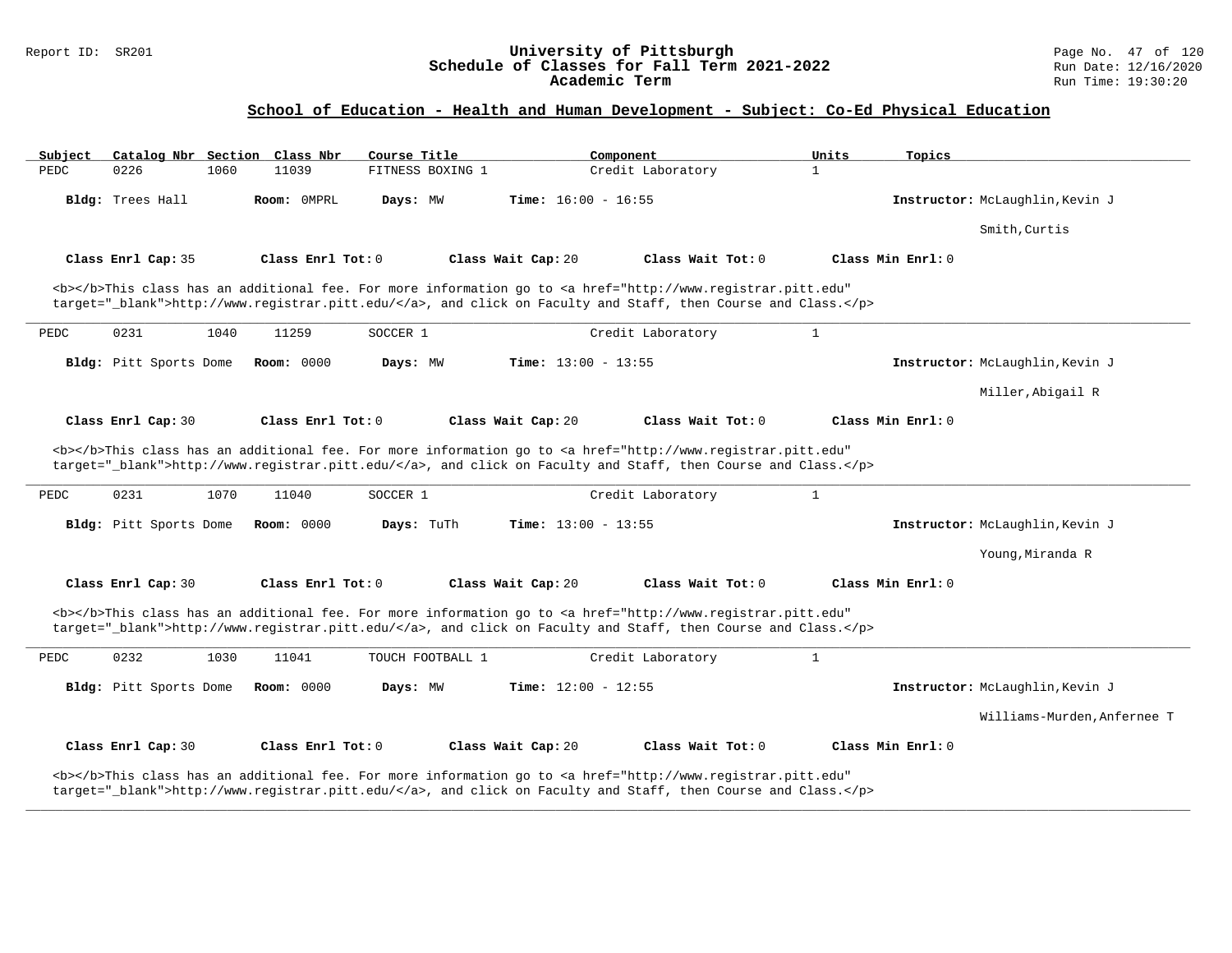#### Report ID: SR201 **University of Pittsburgh** Page No. 48 of 120 **Schedule of Classes for Fall Term 2021-2022** Run Date: 12/16/2020 **Academic Term** Run Time: 19:30:20

### **School of Education - Health and Human Development - Subject: Co-Ed Physical Education**

| Subject |                                      |      | Catalog Nbr Section Class Nbr | Course Title       |                              | Component                                                                                                                                                                                                                          | Units        | Topics                           |
|---------|--------------------------------------|------|-------------------------------|--------------------|------------------------------|------------------------------------------------------------------------------------------------------------------------------------------------------------------------------------------------------------------------------------|--------------|----------------------------------|
| PEDC    | 0236                                 | 1060 | 11048                         | AEROBIC MIX        |                              | Credit Laboratory                                                                                                                                                                                                                  | $\mathbf{1}$ |                                  |
|         | Bldg: Petersen Events Cenkoom: BAIER |      |                               | Days: MW           | Time: $15:00 - 15:55$        |                                                                                                                                                                                                                                    |              | Instructor: McLaughlin, Kevin J  |
|         |                                      |      |                               |                    |                              |                                                                                                                                                                                                                                    |              | O'Neill, Monica C                |
|         | Class Enrl Cap: 20                   |      | Class Enrl Tot: 0             |                    | Class Wait Cap: 20           | Class Wait Tot: 0                                                                                                                                                                                                                  |              | Class Min Enrl: 0                |
|         |                                      |      |                               |                    |                              | <b></b> This class has an additional fee. For more information go to <a <="" href="http://www.registrar.pitt.edu" td=""><td></td><td></td></a>                                                                                     |              |                                  |
|         |                                      |      |                               |                    |                              | target="_blank">http://www.registrar.pitt.edu/, and click on Faculty and Staff, then Course and Class.                                                                                                                             |              |                                  |
| PEDC    | 0262                                 | 1030 | 11047                         | YOGA 1             |                              | Credit Laboratory                                                                                                                                                                                                                  | $\mathbf{1}$ |                                  |
|         | Bldg: Trees Hall                     |      | Room: 000DS                   | Days: MW           | Time: $10:00 - 10:55$        |                                                                                                                                                                                                                                    |              | Instructor: Gillis Kruman, Susan |
|         | Class Enrl Cap: 40                   |      | Class Enrl Tot: 0             |                    | Class Wait Cap: 20           | Class Wait Tot: 0                                                                                                                                                                                                                  |              | Class Min Enrl: 0                |
|         |                                      |      |                               |                    |                              | <b></b> This class has an additional fee. For more information go to <a <="" href="http://www.registrar.pitt.edu" td=""><td></td><td></td></a>                                                                                     |              |                                  |
|         |                                      |      |                               |                    |                              | target="_blank">http://www.registrar.pitt.edu/, and click on Faculty and Staff, then Course and Class.                                                                                                                             |              |                                  |
| PEDC    | 0262                                 | 1040 | 29070                         | YOGA 1             |                              | Credit Laboratory                                                                                                                                                                                                                  | $\mathbf{1}$ |                                  |
|         | Bldg: Trees Hall                     |      | Room: 000DS                   | Days: TuTh         | Time: $10:00 - 10:55$        |                                                                                                                                                                                                                                    |              | Instructor: Sherman, Sally Anne  |
|         | Class Enrl Cap: 40                   |      | Class Enrl Tot: 0             |                    | Class Wait Cap: 20           | Class Wait Tot: $0$                                                                                                                                                                                                                |              | Class Min Enrl: 0                |
| PEDC    | 0287                                 | 1030 | 11044                         | PERSONAL DEFENSE 1 |                              | Credit Laboratory                                                                                                                                                                                                                  | $\mathbf{1}$ |                                  |
|         | Bldg: Trees Hall                     |      | Room: OMPRL                   | Days: M            | Time: $14:00 - 15:55$        |                                                                                                                                                                                                                                    |              | Instructor: McLaughlin, Kevin J  |
|         |                                      |      |                               |                    |                              |                                                                                                                                                                                                                                    |              | Smith, Curtis                    |
|         | Class Enrl Cap: 35                   |      | Class Enrl Tot: 0             |                    | Class Wait Cap: 20           | Class Wait Tot: 0                                                                                                                                                                                                                  |              | Class Min Enrl: 0                |
|         |                                      |      |                               |                    |                              | <b></b> This class has an additional fee. For more information go to <a <="" href="http://www.registrar.pitt.edu" td=""><td></td><td></td></a>                                                                                     |              |                                  |
|         |                                      |      |                               |                    |                              | target="_blank">http://www.registrar.pitt.edu/, and click on Faculty and Staff, then Course and Class.                                                                                                                             |              |                                  |
| PEDC    | 0287                                 | 1050 | 16258                         | PERSONAL DEFENSE 1 |                              | Credit Laboratory                                                                                                                                                                                                                  | $\mathbf{1}$ |                                  |
|         | Bldg: Trees Hall                     |      | Room: OMPRL                   | Days: W            | <b>Time:</b> $14:00 - 15:55$ |                                                                                                                                                                                                                                    |              | Instructor: McLaughlin, Kevin J  |
|         |                                      |      |                               |                    |                              |                                                                                                                                                                                                                                    |              | Smith, Curtis                    |
|         | Class Enrl Cap: 35                   |      | Class Enrl Tot: 0             |                    | Class Wait Cap: 20           | Class Wait Tot: 0                                                                                                                                                                                                                  |              | Class Min Enrl: 0                |
|         |                                      |      |                               |                    |                              | <b></b> This class has an additional fee. For more information go to <a <br="" href="http://www.registrar.pitt.edu">target="_blank"&gt;http://www.registrar.pitt.edu/</a> , and click on Faculty and Staff, then Course and Class. |              |                                  |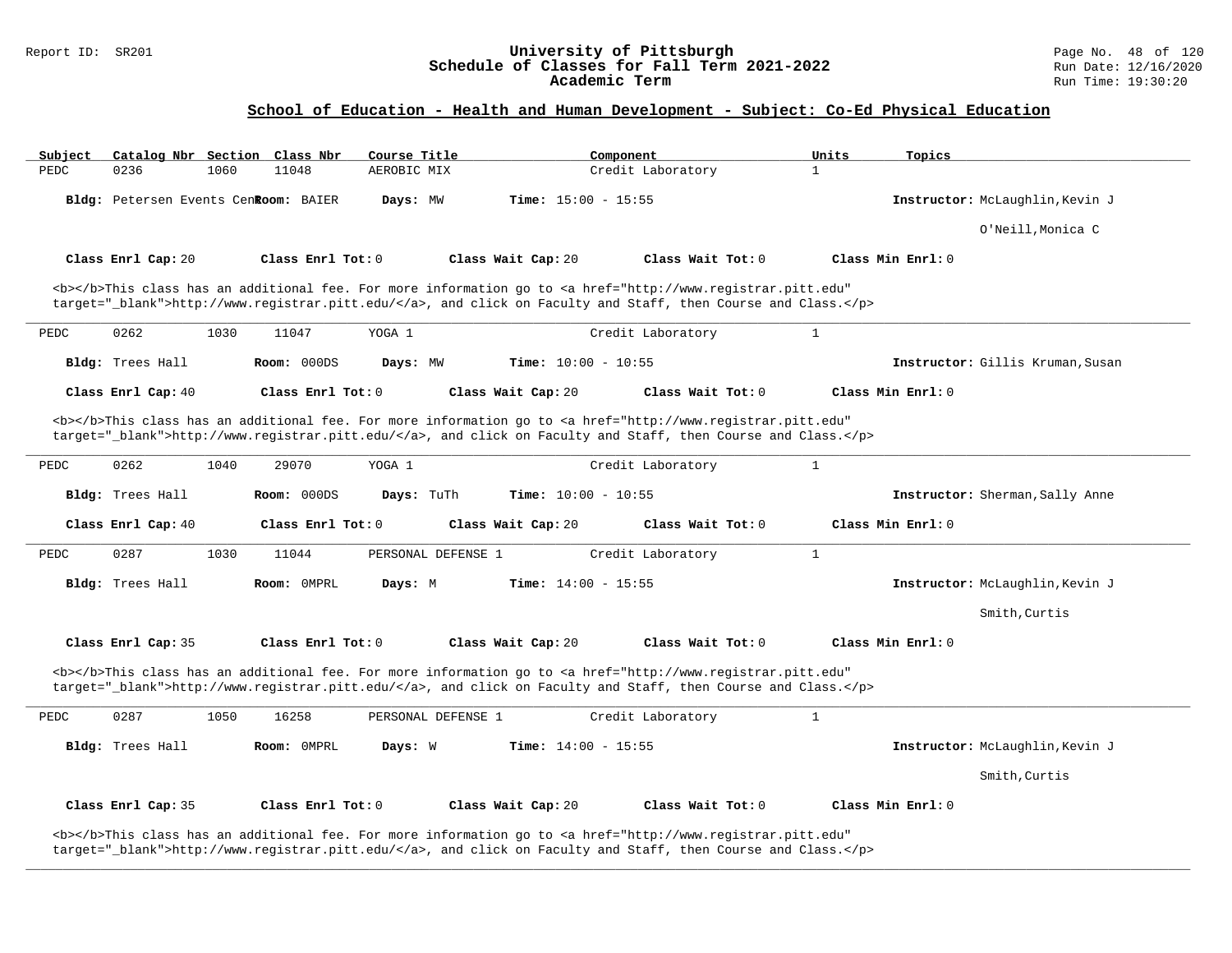| PEDC | 0362                                 | 1040<br>25540 |                   | TOTAL BODY FUSION |                              | Credit Laboratory                                                                                                                                                                                                                  | $\mathbf{1}$ |                   |                                 |
|------|--------------------------------------|---------------|-------------------|-------------------|------------------------------|------------------------------------------------------------------------------------------------------------------------------------------------------------------------------------------------------------------------------------|--------------|-------------------|---------------------------------|
|      | Bldg: Petersen Events CenRoom: BAIER |               |                   | Days: MW          | <b>Time:</b> $16:00 - 16:55$ |                                                                                                                                                                                                                                    |              |                   | Instructor: McLaughlin, Kevin J |
|      |                                      |               |                   |                   |                              |                                                                                                                                                                                                                                    |              |                   | O'Neill, Monica C               |
|      | Class Enrl Cap: 20                   |               | Class Enrl Tot: 0 |                   | Class Wait Cap: 20           | Class Wait Tot: 0                                                                                                                                                                                                                  |              | Class Min Enrl: 0 |                                 |
| PEDC | 0362                                 | 1060<br>15087 |                   | TOTAL BODY FUSION |                              | Credit Laboratory                                                                                                                                                                                                                  | $\mathbf{1}$ |                   |                                 |
|      | Bldg: Petersen Events CenRoom: BAIER |               |                   | Days: TuTh        | Time: $17:00 - 17:55$        |                                                                                                                                                                                                                                    |              |                   | Instructor: McLaughlin, Kevin J |
|      |                                      |               |                   |                   |                              |                                                                                                                                                                                                                                    |              |                   | Cacalano, Gia Therese           |
|      | Class Enrl Cap: 20                   |               | Class Enrl Tot: 0 |                   | Class Wait Cap: 20           | Class Wait Tot: 0                                                                                                                                                                                                                  |              | Class Min Enrl: 0 |                                 |
|      |                                      |               |                   |                   |                              | <b></b> This class has an additional fee. For more information go to <a <br="" href="http://www.registrar.pitt.edu">target="_blank"&gt;http://www.registrar.pitt.edu/</a> , and click on Faculty and Staff, then Course and Class. |              |                   |                                 |
| PEDC | 1002                                 | 1030<br>10602 |                   | TAE KWON DO 1     |                              | Credit Laboratory                                                                                                                                                                                                                  | $\mathbf{1}$ |                   |                                 |
|      | Bldg: Trees Hall                     |               | Room: OMPRL       | Days: TuTh        | Time: $11:00 - 11:55$        |                                                                                                                                                                                                                                    |              |                   | Instructor: McLaughlin, Kevin J |
|      |                                      |               |                   |                   |                              |                                                                                                                                                                                                                                    |              |                   | Kim, Tanner J                   |
|      | Class Enrl Cap: 30                   |               | Class Enrl Tot: 0 |                   | Class Wait Cap: 20           | Class Wait Tot: 0                                                                                                                                                                                                                  |              | Class Min Enrl: 0 |                                 |
|      |                                      |               |                   |                   |                              | <b></b> This class has an additional fee. For more information go to <a <br="" href="http://www.registrar.pitt.edu">target="_blank"&gt;http://www.registrar.pitt.edu/</a> , and click on Faculty and Staff, then Course and Class. |              |                   |                                 |
| PEDC | 1003                                 | 1060<br>10940 |                   | TAE KWON DO 2     |                              | Credit Laboratory                                                                                                                                                                                                                  | $\mathbf{1}$ |                   |                                 |
|      | Bldg: Trees Hall                     |               | Room: OMPRL       | Days: TuTh        | <b>Time:</b> $11:00 - 11:55$ |                                                                                                                                                                                                                                    |              |                   | Instructor: McLaughlin, Kevin J |
|      |                                      |               |                   |                   |                              |                                                                                                                                                                                                                                    |              |                   | Kim, Tanner J                   |
|      | Class Enrl Cap: 10                   |               | Class Enrl Tot: 0 |                   | Class Wait Cap: 10           | Class Wait Tot: 0                                                                                                                                                                                                                  |              | Class Min Enrl: 0 |                                 |
|      |                                      |               |                   |                   |                              | <b></b> This class has an additional fee. For more information go to <a <br="" href="http://www.registrar.pitt.edu">target="_blank"&gt;http://www.registrar.pitt.edu/</a> , and click on Faculty and Staff, then Course and Class. |              |                   |                                 |
| PEDC | 1006                                 | 1060<br>10992 | JIU JITSU         |                   |                              | Credit Laboratory                                                                                                                                                                                                                  | $\mathbf{1}$ |                   |                                 |
|      | Bldg: Trees Hall                     |               | Room: OMPRL       | Days: TuTh        | <b>Time:</b> $13:00 - 13:55$ |                                                                                                                                                                                                                                    |              |                   | Instructor: McLaughlin, Kevin J |
|      |                                      |               |                   |                   |                              |                                                                                                                                                                                                                                    |              |                   | Kim, Eugene H                   |
|      |                                      |               |                   |                   |                              |                                                                                                                                                                                                                                    |              |                   |                                 |
|      | Class Enrl Cap: 30                   |               | Class Enrl Tot: 0 |                   | Class Wait Cap: 20           | Class Wait Tot: 0                                                                                                                                                                                                                  |              | Class Min Enrl: 0 |                                 |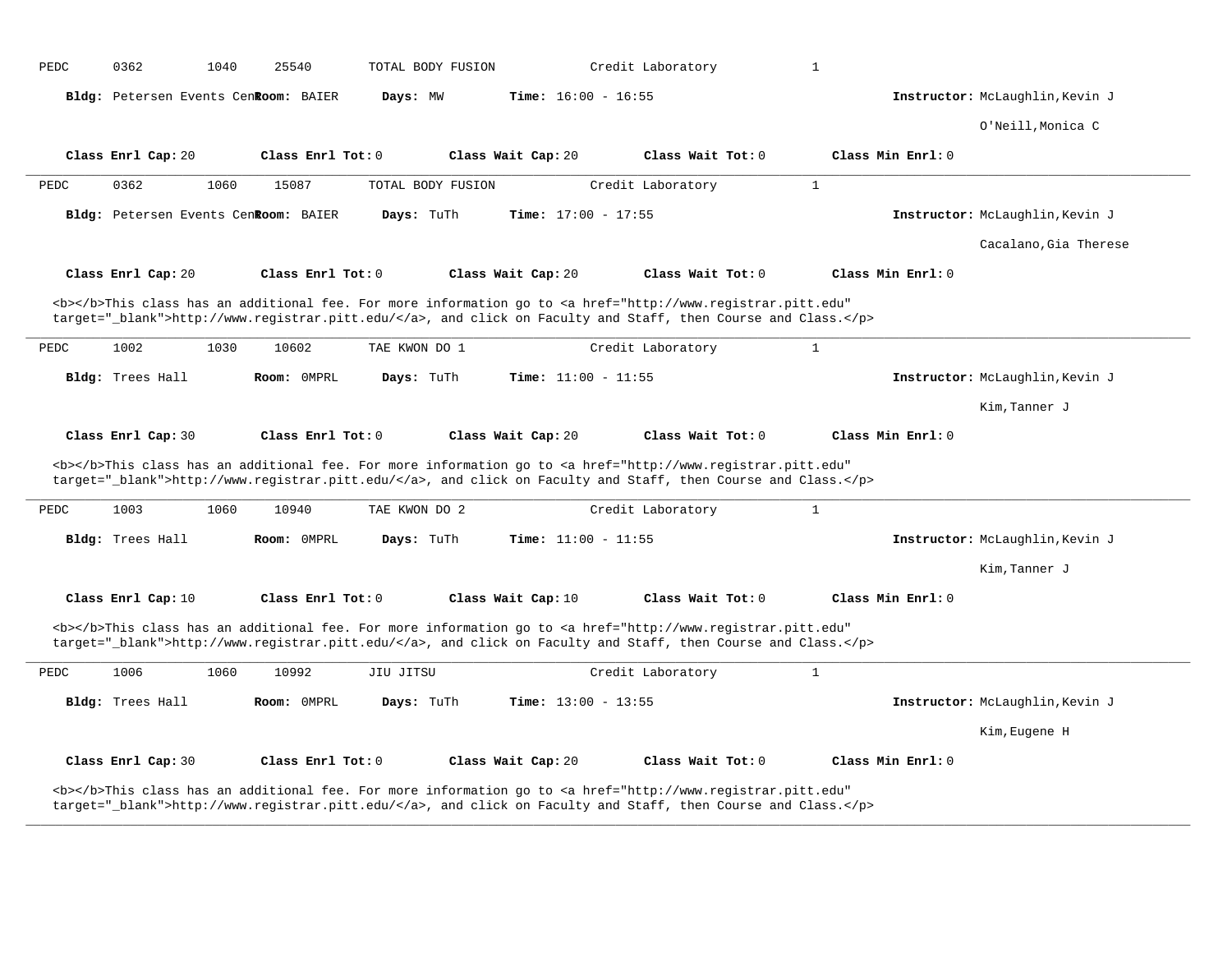### **School of Education - Health and Human Development - Subject: Co-Ed Physical Education**

| Subject<br>Catalog Nbr Section Class Nbr                                          |                    | Course Title                          | Component                    | Units | Topics                       |
|-----------------------------------------------------------------------------------|--------------------|---------------------------------------|------------------------------|-------|------------------------------|
| 1300<br>1080<br>PEDC                                                              | 11141              | NUTRITION IN EXERCISE & SPORT Lecture |                              |       |                              |
| Bldg: Trees Hall                                                                  | <b>Room: 00129</b> | Davs: M                               | <b>Time:</b> $19:30 - 20:25$ |       | Instructor: Liquori, Carli A |
| Class Enrl Cap: 39<br><b>Room Characteristics:</b> PeopleSoft - Scheduled (PS)(1) | Class Enrl Tot: 0  | Class Wait Cap: 20                    | Class Wait Tot: 0            |       | Class Min Enrl: 0            |
| Combined Section ID: $0174(PEDC/1300/HPA/1300)$ -                                 |                    | HPA 1300(#12632)                      |                              |       |                              |

**\_\_\_\_\_\_\_\_\_\_\_\_\_\_\_\_\_\_\_\_\_\_\_\_\_\_\_\_\_\_\_\_\_\_\_\_\_\_\_\_\_\_\_\_\_\_\_\_\_\_\_\_\_\_\_\_\_\_\_\_\_\_\_\_\_\_\_\_\_\_\_\_\_\_\_\_\_\_\_\_\_\_\_\_\_\_\_\_\_\_\_\_\_\_\_\_\_\_\_\_\_\_\_\_\_\_\_\_\_\_\_\_\_\_\_\_\_\_\_\_\_\_\_\_\_\_\_\_\_\_\_\_\_\_\_\_\_\_\_\_\_\_\_\_\_\_\_\_\_\_\_\_\_\_\_\_**

<b></b>This class has an additional fee. For more information go to <a href="http://www.registrar.pitt.edu" target="\_blank">http://www.registrar.pitt.edu/</a>, and click on Faculty and Staff, then Course and Class.</p>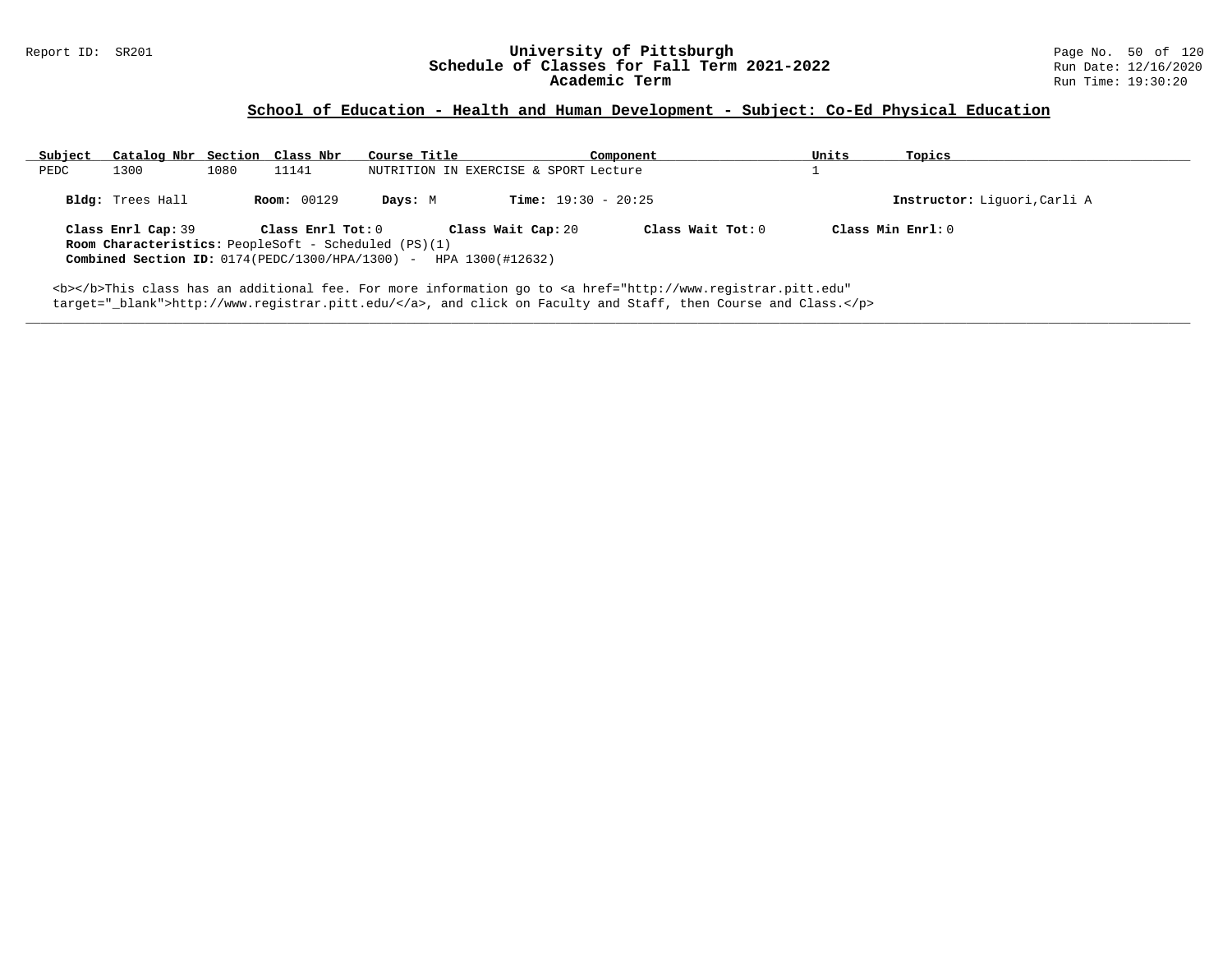### Report ID: SR201 **University of Pittsburgh** Page No. 51 of 120 **Schedule of Classes for Fall Term 2021-2022** Run Date: 12/16/2020 **Academic Term** Run Time: 19:30:20

| Catalog Nbr Section Class Nbr<br>Subject                                                                                                                                                                             | Course Title<br>Component                    | Units<br>Topics                       |
|----------------------------------------------------------------------------------------------------------------------------------------------------------------------------------------------------------------------|----------------------------------------------|---------------------------------------|
| PSYED<br>1001<br>1030<br>12567                                                                                                                                                                                       | INTRO EDUCATIONAL PSYCHOLOGY Lecture         | $\mathcal{L}$                         |
| Bldg: Wesley W Posvar Halkoom: 05404                                                                                                                                                                                 | Days: MW<br><b>Time:</b> $11:00 - 12:15$     | Instructor: Scanlon, Christina Lynne  |
| Class Enrl Tot: 0<br>Class Enrl Cap: 32<br><b>Room Characteristics:</b> Seating - Moveable(1), PeopleSoft - Scheduled $(PS)(1)$                                                                                      | Class Wait Cap: 20<br>Class Wait $Tot: 0$    | Class Min Enrl: 0                     |
| 1002<br>1030<br>12603<br>PSYED                                                                                                                                                                                       | DVLP: CONCPTN THRGH ERLY CHLHDLecture        | $\mathbf{3}$                          |
| Bldg: Wesley W Posvar Halkoom: 05401                                                                                                                                                                                 | Days: Tu<br><b>Time:</b> $13:00 - 15:40$     | Instructor: Bachman, Heather J        |
| Class Enrl Tot: 0<br>Class Enrl Cap: 25<br>Room Characteristics: PeopleSoft - Scheduled (PS)(1)                                                                                                                      | Class Wait Cap: 20<br>Class Wait Tot: 0      | Class Min Enrl: 0                     |
| 1002<br>1080<br>12751<br>PSYED                                                                                                                                                                                       | DVLP: CONCPTN THRGH ERLY CHLHDLecture        | 3                                     |
| Bldg: Wesley W Posvar Halkoom: 05401                                                                                                                                                                                 | Days: Th<br><b>Time:</b> $13:00 - 15:40$     | Instructor: Bachman, Heather J        |
| Class Enrl Cap: 25<br>Class Enrl Tot: 0<br>Room Characteristics: PeopleSoft - Scheduled (PS)(1)                                                                                                                      | Class Wait Cap: 20<br>Class Wait Tot: 0      | Class Min Enrl: 0                     |
| 1004<br>1095<br>25206<br>PSYED                                                                                                                                                                                       | ATTENTIONAL TEACHING PRACTICESLecture        | $\mathbf{3}$                          |
| Bldg: Wesley W Posvar Halkoom: 05405                                                                                                                                                                                 | Days: M<br><b>Time:</b> $13:45 - 16:25$      | Instructor: Wanless, Shannon Beth     |
| Class Enrl Cap: 32<br>Class Enrl Tot: 0<br>Room Characteristics: PeopleSoft - Scheduled (PS)(1)                                                                                                                      | Class Wait Tot: 0<br>Class Wait Cap: 20      | Class Min Enrl: 0                     |
| 1025<br>PSYED<br>1007<br>18469                                                                                                                                                                                       | METHDS/EVIDENCE BASED-PRACTICELecture        | 3                                     |
| Bldg: Wesley W Posvar Halkoom: 04318                                                                                                                                                                                 | <b>Days:</b> W <b>Time:</b> $09:00 - 11:40$  | Instructor: Wang, Ming-Te             |
| Class Enrl Tot: 0<br>Class Enrl Cap: 20<br><b>Room Characteristics:</b> Media - Data Projector/Monitor(1)                                                                                                            | Class Wait Cap: 20<br>Class Wait Tot: 0      | Class Min Enrl: 0                     |
| 1021<br>1080<br>14750<br>PSYED                                                                                                                                                                                       | THEORY, MEANING & PRACT/PLAY Lecture         | 3                                     |
| Bldg: TBA<br>Room: TBA                                                                                                                                                                                               | <b>Days:</b> Tu <b>Time:</b> $16:30 - 19:10$ | Instructor: Lobaugh, Catherine Skezas |
| Class Enrl Cap: 20<br>$\texttt{Class}$ $\texttt{Enrl}$ $\texttt{Tot:}$ $0$<br>Room Characteristics: PeopleSoft - Scheduled (PS)(1)<br><b>Combined Section ID:</b> $0994(PSYED 1021/PSYED 2521) - PSYED 2521(H14751)$ | Class Wait Cap: 20<br>Class Wait Tot: 0      | Class Min Enrl: 0                     |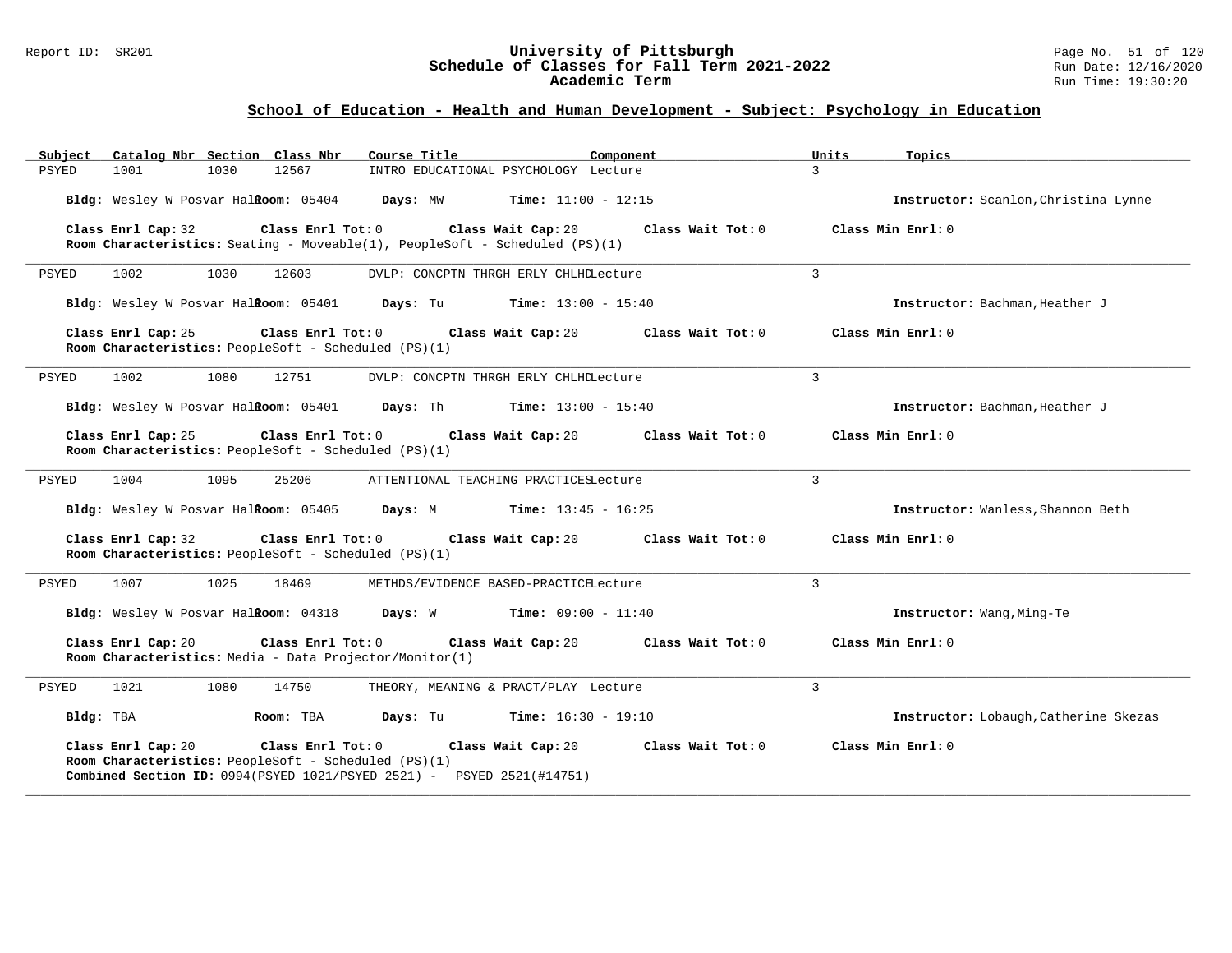### Report ID: SR201 **University of Pittsburgh** Page No. 52 of 120 **Schedule of Classes for Fall Term 2021-2022** Run Date: 12/16/2020 **Academic Term** Run Time: 19:30:20

| Catalog Nbr Section Class Nbr<br>Subject                                                                                                                                                                                                  | Course Title                          | Component                    | Units<br>Topics                      |
|-------------------------------------------------------------------------------------------------------------------------------------------------------------------------------------------------------------------------------------------|---------------------------------------|------------------------------|--------------------------------------|
| <b>PSYED</b><br>1024<br>1030<br>12613                                                                                                                                                                                                     | FAMILY DYNAMICS                       | Lecture                      | $\mathcal{L}$                        |
| Bldg: Wesley W Posvar HalRoom: 05401                                                                                                                                                                                                      | Days: Th                              | <b>Time:</b> $16:00 - 18:40$ | Instructor: Lee, Bridget Kiger       |
| Class Enrl Cap: 20<br>Class Enrl Tot: 0<br>Room Characteristics: Media - Data Projector/Monitor(1), Seating - Moveable(1), PeopleSoft - Scheduled (PS)(1)<br><b>Combined Section ID:</b> $0879 (PSYED/2024/1024)$ - PSYED $2024 (#26831)$ | Class Wait Cap: 20                    | Class Wait Tot: 0            | Class Min Enrl: 0                    |
| 1025<br>1015<br>18470<br>PSYED                                                                                                                                                                                                            | CONTEMPORARY ISSUES IN COMMNTYSeminar |                              | $\overline{3}$                       |
| Bldg: Wesley W Posvar Halkoom: 05400                                                                                                                                                                                                      | Days: W                               | <b>Time:</b> $13:00 - 15:40$ | Instructor: Lee, Bridget Kiger       |
| Class Enrl Cap: 25<br>Class Enrl Tot: 0<br>Room Characteristics: Media - Data Projector/Monitor(1), PeopleSoft - Scheduled (PS)(1)                                                                                                        | Class Wait Cap: 20                    | Class Wait Tot: 0            | Class Min Enrl: 0                    |
| PSYED<br>1025<br>1035<br>24290                                                                                                                                                                                                            | CONTEMPORARY ISSUES IN COMMNTYSeminar |                              | $\mathbf{3}$                         |
| Bldg: Wesley W Posvar Halkoom: 05401                                                                                                                                                                                                      | Days: W                               | <b>Time:</b> $13:00 - 15:40$ | Instructor: Arlotta-Guerrero, Anna M |
| Class Enrl Cap: 25<br>Class Enrl Tot: 0<br>Room Characteristics: PeopleSoft - Scheduled (PS)(1)                                                                                                                                           | Class Wait Cap: 20                    | Class Wait Tot: 0            | Class Min Enrl: 0                    |
| 1028<br>1050<br>PSYED<br>12614                                                                                                                                                                                                            | DEVELOPMNTAL PRACTC SEMINAR 1 Lecture |                              | 3                                    |
| Bldg: TBA<br>Room: TBA                                                                                                                                                                                                                    | Days: Tu                              | <b>Time:</b> $13:00 - 15:40$ | Instructor: Popovich, Cynthia J      |
| Class Enrl Cap: 15<br>Class Enrl Tot: 0<br>Room Characteristics: PeopleSoft - Scheduled (PS)(1)                                                                                                                                           | Class Wait Cap: 10                    | Class Wait Tot: 0            | Class Min Enrl: 0                    |
| 1032<br>PSYED<br>1030<br>12615                                                                                                                                                                                                            | PSYCHOSOCIAL ASPCTS OF ILLNESSLecture |                              | $\overline{3}$                       |
| Bldg: Wesley W Posvar Halftoom: 04500 Days: M                                                                                                                                                                                             |                                       | <b>Time:</b> $16:30 - 19:10$ | Instructor: Esposto, Denise A        |
| Class Enrl Cap: 5<br>Class Enrl Tot: 0<br>Room Characteristics: $(1)$ , Media - Data Projector/Monitor(1), Seating - Moveable(1)<br>Combined Section ID: 0990(PSYED 1032/PSYED 2532) - PSYED 2532(#12620)                                 | Class Wait Cap: 5                     | Class Wait Tot: 0            | Class Min $Enr1: 0$                  |
| 1036<br>1030<br>12616<br>PSYED                                                                                                                                                                                                            | DEVELOPMNTL MEANG CULTL DISTN Lecture |                              | $\overline{3}$                       |
| Bldg: TBA<br>Room: TBA                                                                                                                                                                                                                    | Days: M                               | <b>Time:</b> $13:00 - 15:40$ | Instructor: Arlotta-Guerrero. Anna M |
| Class Enrl Cap: 30<br>Class Enrl Tot: 0<br><b>Room Characteristics:</b> Seating - Moveable(1), PeopleSoft - Scheduled (PS)(1)                                                                                                             | Class Wait Cap: 20                    | Class Wait $Tot: 0$          | Class Min Enrl: 0                    |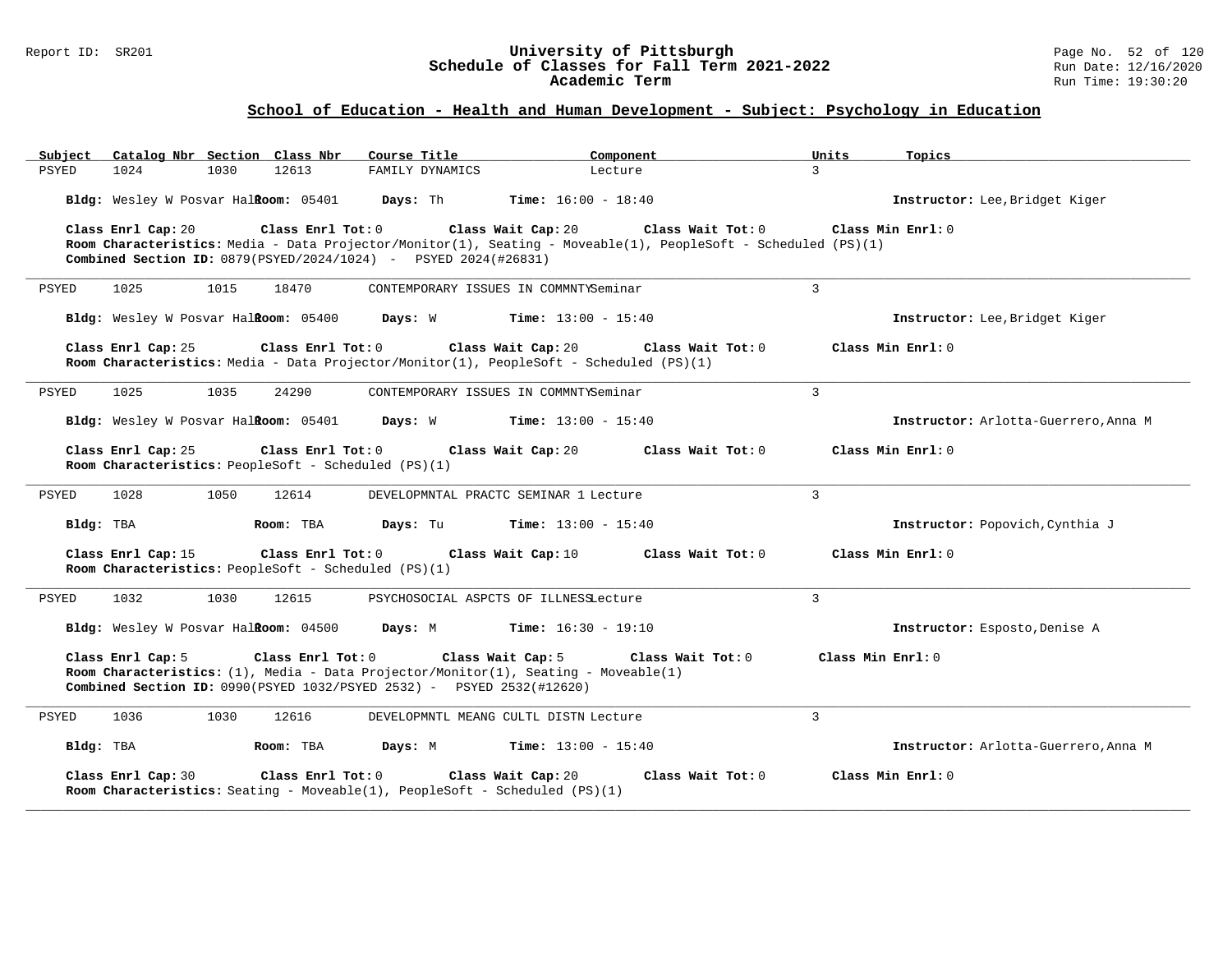### Report ID: SR201 **University of Pittsburgh** Page No. 53 of 120 **Schedule of Classes for Fall Term 2021-2022** Run Date: 12/16/2020 **Academic Term** Run Time: 19:30:20

| Subject      | Catalog Nbr Section Class Nbr                                              |      |                     | Course Title   |                   |                                         | Component                                                                                                                                                                                                                          |                     | Units   | Topics                                     |
|--------------|----------------------------------------------------------------------------|------|---------------------|----------------|-------------------|-----------------------------------------|------------------------------------------------------------------------------------------------------------------------------------------------------------------------------------------------------------------------------------|---------------------|---------|--------------------------------------------|
| PSYED        | 1036                                                                       | 1050 | 12752               |                |                   | DEVELOPMNTL MEANG CULTL DISTN Lecture   |                                                                                                                                                                                                                                    |                     | 3       |                                            |
|              | Bldg: Wesley W Posvar HalRoom: 05201                                       |      |                     | Days: M        |                   | <b>Time:</b> $13:00 - 15:40$            |                                                                                                                                                                                                                                    |                     |         | Instructor: Popovich, Cynthia J            |
|              | Class Enrl Cap: 20<br>Room Characteristics: PeopleSoft - Scheduled (PS)(1) |      | Class Enrl Tot: 0   |                |                   | Class Wait Cap: 20                      |                                                                                                                                                                                                                                    | Class Wait Tot: 0   |         | Class Min Enrl: 0                          |
|              |                                                                            |      |                     |                |                   |                                         |                                                                                                                                                                                                                                    |                     |         |                                            |
| PSYED        | 1042                                                                       | 1015 | 12617               |                |                   | CHILD & YOUTH WORK PRACTICE 1 Practicum |                                                                                                                                                                                                                                    |                     | $1 - 6$ |                                            |
|              | Bldg: TO BE ARRANGED                                                       |      | Room: TBA           | Days: TBA      |                   | <b>Time:</b> $00:00 - 00:00$            |                                                                                                                                                                                                                                    |                     |         | Instructor: Devlieger, Shana E             |
|              | Class Enrl Cap: 15                                                         |      | Class Enrl Tot: 0   |                |                   | Class Wait Cap: 10                      |                                                                                                                                                                                                                                    | Class Wait Tot: 0   |         | Class Min $Enr1: 0$                        |
|              |                                                                            |      |                     |                |                   |                                         | <b></b> This class has an additional fee. For more information go to <a <br="" href="http://www.registrar.pitt.edu">target="_blank"&gt;http://www.registrar.pitt.edu/</a> , and click on Faculty and Staff, then Course and Class. |                     |         |                                            |
| PSYED        | 1098                                                                       | 1010 | 21196               |                | DIRECTED RESEARCH |                                         | Directed Studies                                                                                                                                                                                                                   |                     | $1 - 6$ |                                            |
|              | Bldg: TO BE ARRANGED                                                       |      | Room: TBA           | Days: TBA      |                   | <b>Time:</b> $00:00 - 00:00$            |                                                                                                                                                                                                                                    |                     |         | Instructor: Wanless, Shannon Beth          |
|              | Class Enrl Cap: 1                                                          |      | Class Enrl Tot: 0   |                |                   | Class Wait Cap: 1                       |                                                                                                                                                                                                                                    | Class Wait Tot: 0   |         | Class Min Enrl: 0                          |
| PSYED        | 1098                                                                       | 1020 | 21197               |                | DIRECTED RESEARCH |                                         | Directed Studies                                                                                                                                                                                                                   |                     | $1 - 6$ |                                            |
|              | Bldg: TO BE ARRANGED                                                       |      | Room: TBA           | Days: TBA      |                   | Time: $00:00 - 00:00$                   |                                                                                                                                                                                                                                    |                     |         | Instructor: Akiva, Thomas Matthew Schweinh |
|              | Class Enrl Cap: $1$                                                        |      | Class Enrl Tot: 0   |                |                   | Class Wait Cap: 1                       |                                                                                                                                                                                                                                    | Class Wait Tot: 0   |         | Class Min Enrl: 0                          |
| <b>PSYED</b> | 1098                                                                       | 1030 | 22165               |                | DIRECTED RESEARCH |                                         | Directed Studies                                                                                                                                                                                                                   |                     | $1 - 6$ |                                            |
|              | Bldg: Wesley W Posvar Halkoom: 05930                                       |      |                     | Days: TBA      |                   | Time: $00:00 - 00:00$                   |                                                                                                                                                                                                                                    |                     |         | Instructor: Kerr, Mary                     |
|              | Class Enrl Cap: 35                                                         |      | Class Enrl Tot: 0   |                |                   | Class Wait Cap: 20                      |                                                                                                                                                                                                                                    | Class Wait Tot: $0$ |         | Class Min Enrl: 0                          |
| <b>PSYED</b> | 1099                                                                       | 1010 | 12618               | DIRECTED STUDY |                   |                                         | Directed Studies                                                                                                                                                                                                                   |                     | $1 - 6$ |                                            |
|              | Bldg: TO BE ARRANGED                                                       |      | Room: TBA           | Days: TBA      |                   | <b>Time:</b> $00:00 - 00:00$            |                                                                                                                                                                                                                                    |                     |         | Instructor: Wang, Ming-Te                  |
|              | Class Enrl Cap: 18                                                         |      | Class Enrl Tot: 0   |                |                   | Class Wait Cap: 10                      |                                                                                                                                                                                                                                    | Class Wait $Tot: 0$ |         | Class Min $Enr1: 0$                        |
| PSYED        | 1099                                                                       | 1015 | 12654               | DIRECTED STUDY |                   |                                         | Directed Studies                                                                                                                                                                                                                   |                     | $1 - 6$ |                                            |
|              | Bldg: TO BE ARRANGED                                                       |      | Room: TBA           | Days: TBA      |                   | <b>Time:</b> $00:00 - 00:00$            |                                                                                                                                                                                                                                    |                     |         | Instructor: Bagnato, Stephen J             |
|              | Class Enrl Cap: 18                                                         |      | Class Enrl Tot: $0$ |                |                   | Class Wait Cap: 10                      |                                                                                                                                                                                                                                    | Class Wait Tot: 0   |         | Class Min Enrl: 0                          |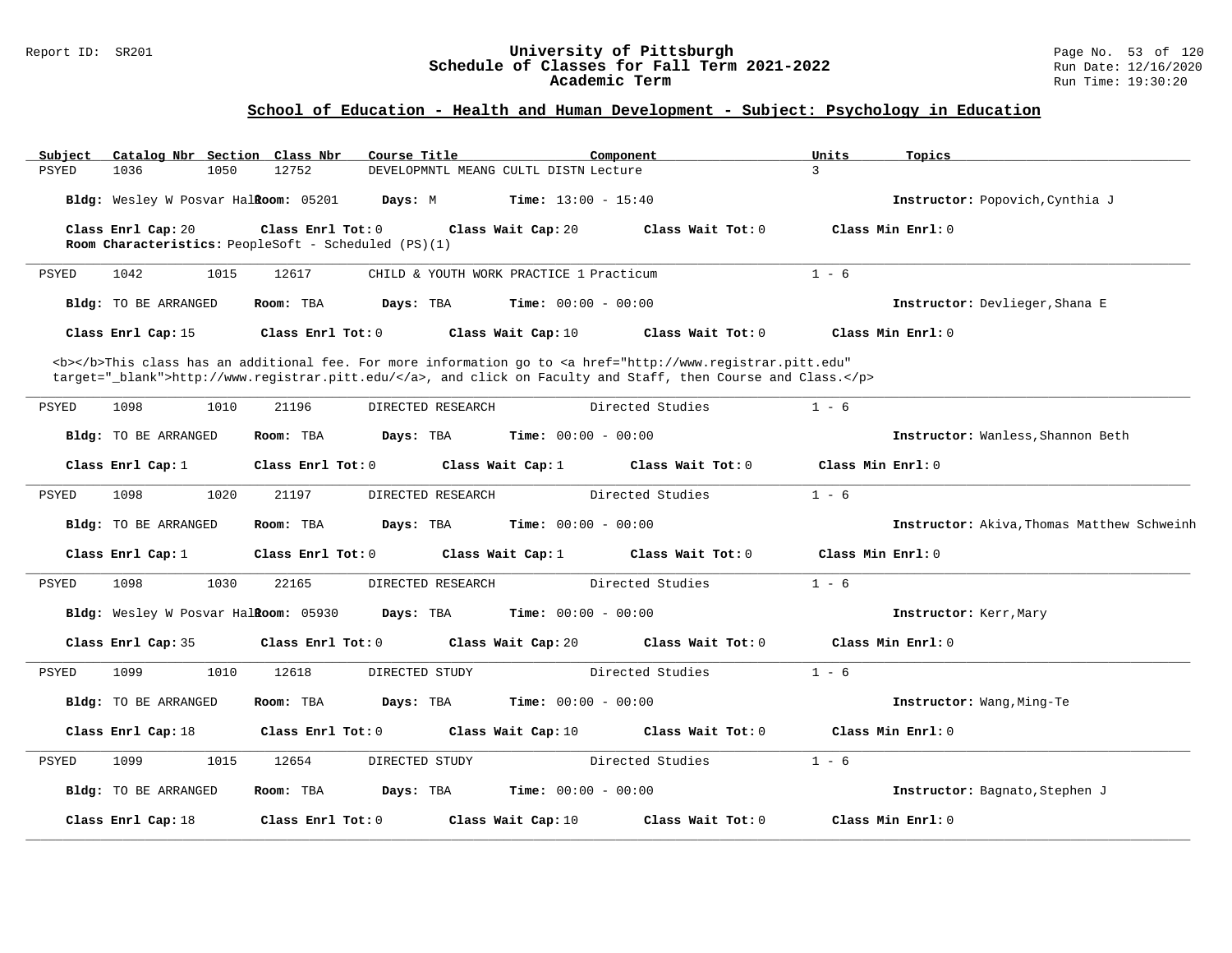### Report ID: SR201 **University of Pittsburgh** Page No. 54 of 120 **Schedule of Classes for Fall Term 2021-2022** Run Date: 12/16/2020 **Academic Term** Run Time: 19:30:20

| Subject | Catalog Nbr Section Class Nbr | Course Title                                                 | Component                                                                                   | Units             | Topics                                |
|---------|-------------------------------|--------------------------------------------------------------|---------------------------------------------------------------------------------------------|-------------------|---------------------------------------|
| PSYED   | 1099<br>1030                  | 12655<br>DIRECTED STUDY                                      | Directed Studies                                                                            | $1 - 6$           |                                       |
|         | Bldg: TO BE ARRANGED          | Room: TBA $Days:$ TBA $Time: 00:00 - 00:00$                  |                                                                                             |                   | Instructor: Wallace, N Tanner LeBaron |
|         |                               |                                                              | Class Enrl Cap: 18 Class Enrl Tot: 0 Class Wait Cap: 10 Class Wait Tot: 0 Class Min Enrl: 0 |                   |                                       |
| PSYED   | 1099 700                      | 1055 12656<br>DIRECTED STUDY                                 | Directed Studies                                                                            | $1 - 6$           |                                       |
|         | Bldg: TO BE ARRANGED          | Room: TBA $Days:$ TBA $Time: 00:00 - 00:00$                  |                                                                                             |                   | Instructor: Popovich, Cynthia J       |
|         |                               |                                                              | Class Enrl Cap: 18 Class Enrl Tot: 0 Class Wait Cap: 10 Class Wait Tot: 0 Class Min Enrl: 0 |                   |                                       |
| PSYED   | 1198                          | 1010 12590<br>DIRECTED STUDY                                 | Directed Studies                                                                            | $1 - 3$           |                                       |
|         | <b>Bldg:</b> TO BE ARRANGED   | <b>Room:</b> TBA <b>Days:</b> TBA <b>Time:</b> 00:00 - 00:00 |                                                                                             |                   | Instructor: Bachman, Heather J        |
|         | Class Enrl Cap: 5             |                                                              | Class Enrl Tot: 0 Class Wait Cap: 5 Class Wait Tot: 0 Class Min Enrl: 0                     |                   |                                       |
| PSYED   | 1198                          | 1015 12657<br>DIRECTED STUDY                                 | Directed Studies                                                                            | $1 - 3$           |                                       |
|         | Bldg: TO BE ARRANGED          | Room: TBA $Days:$ TBA $Time: 00:00 - 00:00$                  |                                                                                             |                   | Instructor: Bagnato, Stephen J        |
|         | Class Enrl Cap: 5             |                                                              | Class Enrl Tot: 0 Class Wait Cap: 5 Class Wait Tot: 0 Class Min Enrl: 0                     |                   |                                       |
| PSYED   | 1198 1025 12658               | DIRECTED STUDY                                               | Directed Studies                                                                            | $1 - 3$           |                                       |
|         | Bldg: TO BE ARRANGED          | Room: TBA $Days:$ TBA $Time: 00:00 - 00:00$                  |                                                                                             |                   | Instructor: Arlotta-Guerrero, Anna M  |
|         | Class Enrl Cap: 5             | Class Enrl Tot: 0 Class Wait Cap: 5 Class Wait Tot: 0        |                                                                                             | Class Min Enrl: 0 |                                       |
| PSYED   | 1198<br>1035                  | 12659                                                        | DIRECTED STUDY Directed Studies                                                             | $1 - 3$           |                                       |
|         | Bldg: TO BE ARRANGED          | Room: TBA $Days:$ TBA $Time: 00:00 - 00:00$                  |                                                                                             |                   | Instructor: Klein, Roger D            |
|         | Class Enrl Cap: 5             |                                                              | Class Enrl Tot: 0 Class Wait Cap: 5 Class Wait Tot: 0 Class Min Enrl: 0                     |                   |                                       |
| PSYED   | 1198 7                        | 1045 12660                                                   | DIRECTED STUDY Directed Studies                                                             | $1 - 3$           |                                       |
|         | Bldg: TO BE ARRANGED          | Room: TBA $Days:$ TBA $Time: 00:00 - 00:00$                  |                                                                                             |                   | Instructor: Popovich, Cynthia J       |
|         | Class Enrl Cap: 5             | Class Enrl Tot: 0 Class Wait Cap: 5 Class Wait Tot: 0        |                                                                                             | Class Min Enrl: 0 |                                       |
| PSYED   | 1198<br>1055                  | 12661<br>DIRECTED STUDY                                      | Directed Studies                                                                            | $1 - 3$           |                                       |
|         | Bldg: TO BE ARRANGED          | <b>Room:</b> TBA <b>Days:</b> TBA <b>Time:</b> 00:00 - 00:00 |                                                                                             |                   | Instructor: Kerr, Mary                |
|         | Class Enrl Cap: 5             | Class Enrl Tot: 0 Class Wait Cap: 5 Class Wait Tot: 0        |                                                                                             | Class Min Enrl: 0 |                                       |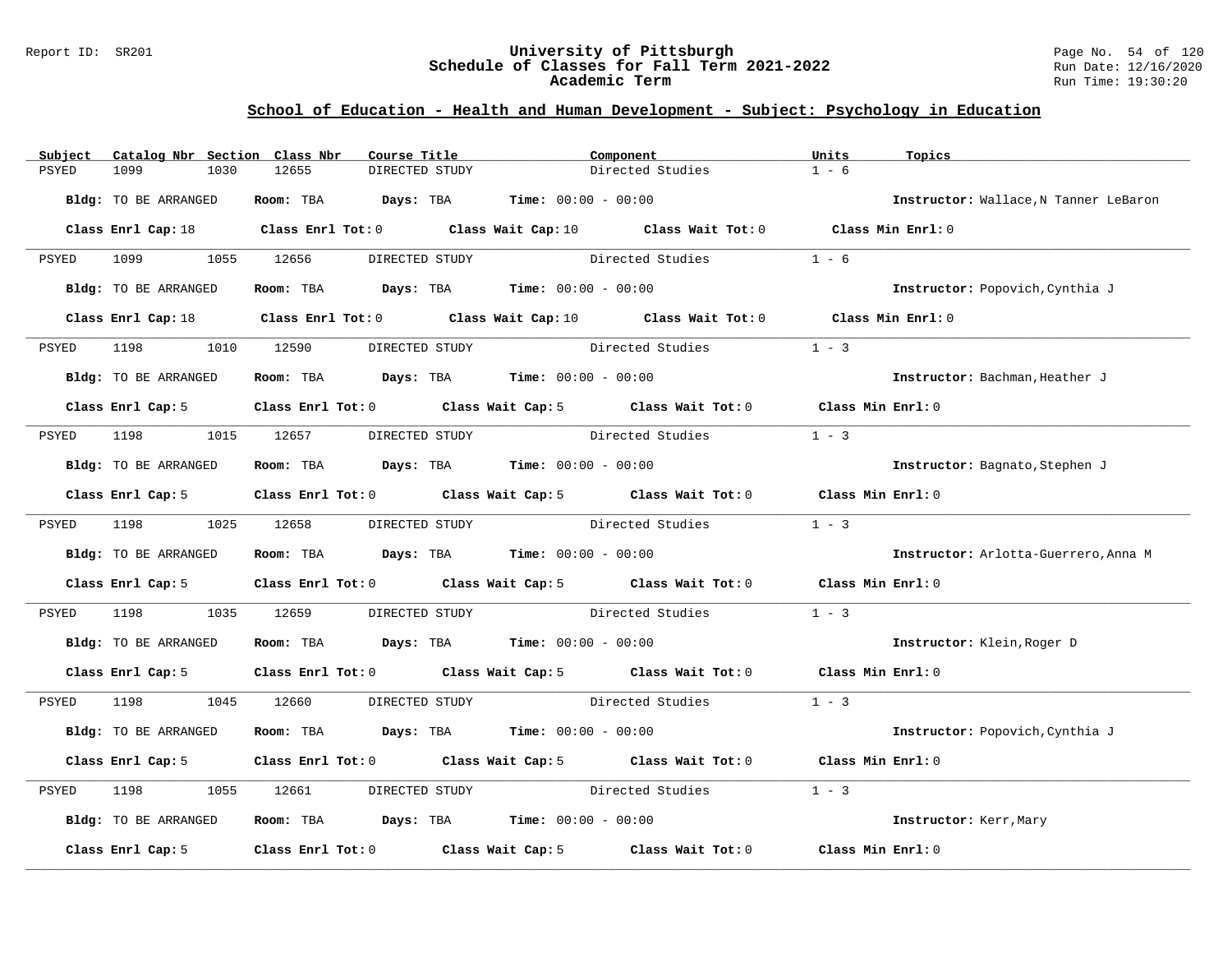| PSYED     | 1542                                     | 1280<br>27939                                                             |                                                                               | EBIS IN REAL WORLD CONTEXTS I Lecture |                   | 3                                   |
|-----------|------------------------------------------|---------------------------------------------------------------------------|-------------------------------------------------------------------------------|---------------------------------------|-------------------|-------------------------------------|
| Bldg: TBA |                                          | Room: TBA                                                                 | Days: Tu                                                                      | <b>Time:</b> $16:30 - 19:10$          |                   | Instructor: Galla, Brian Matthew    |
|           | Class Enrl Cap: 15                       | Class Enrl Tot: 0<br>Room Characteristics: PeopleSoft - Scheduled (PS)(1) | Combined Section ID: 0852(PSYED 2542/1542) - PSYED 2542(#21526)               | Class Wait Cap: 10                    | Class Wait Tot: 0 | Class Min Enrl: 0                   |
| PSYED     | 1542                                     | 1290<br>27938                                                             |                                                                               | EBIS IN REAL WORLD CONTEXTS I Lecture |                   | $\overline{3}$                      |
| Bldg: TBA |                                          | Room: TBA                                                                 | Days: Tu                                                                      | <b>Time:</b> $13:00 - 15:40$          |                   | Instructor: Farmer, Thomas W        |
|           | Class Enrl Cap: 15                       | Class Enrl Tot: 0<br>Room Characteristics: PeopleSoft - Scheduled (PS)(1) | Combined Section ID: 0896(PSYED 1542/2542) - PSYED 2542(#26982)               | Class Wait Cap: 10                    | Class Wait Tot: 0 | Class Min Enrl: 0                   |
| PSYED     | 2001                                     | 1110<br>23399                                                             |                                                                               | INTRO TO RESEARCH METHODOLOGY Lecture |                   | 3                                   |
|           |                                          | Bldg: Wesley W Posvar Halkoom: 05404                                      | Days: Tu                                                                      | <b>Time:</b> $16:30 - 19:10$          |                   | Instructor: Moore, Debra White      |
|           | Class Enrl Cap: 24                       | Class Enrl Tot: 0<br>Room Characteristics: PeopleSoft - Scheduled (PS)(1) | <b>Combined Section ID:</b> $0995(EDUC/2201/PSYED/2001)$ - EDUC 2201(#23400)  | Class Wait Cap: 0                     | Class Wait Tot: 0 | Class Min Enrl: 0                   |
| PSYED     | 2001                                     | 1115<br>26346                                                             |                                                                               | INTRO TO RESEARCH METHODOLOGY Lecture |                   | 3                                   |
|           | Bldg: WEB Based Class                    | Room: TBA                                                                 | Days: TBA                                                                     | <b>Time:</b> $00:00 - 00:00$          |                   | Instructor: Lane, Suzanne           |
|           |                                          |                                                                           |                                                                               |                                       |                   |                                     |
|           | Class Enrl Cap: 20<br>Attributes: Online | Class Enrl Tot: 0                                                         | Combined Section ID: 0988 (PSYED 2001/EDUC 2001) - EDUC 2201 (#26347)         | Class Wait Cap: 0                     | Class Wait Tot: 0 | Class Min Enrl: 0                   |
| PSYED     | 2001                                     | 1200<br>15759                                                             |                                                                               | INTRO TO RESEARCH METHODOLOGY Lecture |                   | $\overline{3}$                      |
|           | Bldg: WEB Based Class                    | Room: TBA                                                                 | Days: TBA                                                                     | <b>Time:</b> $00:00 - 00:00$          |                   | Instructor: Lane, Suzanne           |
|           | Class Enrl Cap: 20                       | Class Enrl Tot: 0                                                         |                                                                               | Class Wait Cap: 0                     | Class Wait Tot: 0 | Class Min Enrl: 0                   |
|           | Attributes: Online                       |                                                                           | <b>Combined Section ID:</b> $0783$ (EDUC/2201/PSYED/2001) - EDUC 2201(#16146) |                                       |                   |                                     |
| PSYED     | 2006                                     | 1010<br>27585                                                             |                                                                               | INFANT MNTL HLTH INTRVNTNS I Lecture  |                   | 3                                   |
| Bldg: TBA |                                          | Room: TBA                                                                 | Days: TBA                                                                     | <b>Time:</b> $00:00 - 00:00$          |                   | Instructor: Troup-Drebot, Erin June |
|           |                                          |                                                                           |                                                                               |                                       |                   | Gallen, Robert Timothy              |
|           |                                          |                                                                           |                                                                               |                                       |                   | Dunn, Dena Miller                   |
|           |                                          |                                                                           |                                                                               |                                       |                   | Herman, Vivian M                    |
| Bldg: TBA |                                          | Room: TBA                                                                 | Days: M                                                                       | <b>Time:</b> $16:30 - 19:10$          |                   | Instructor: Troup-Drebot, Erin June |
|           |                                          |                                                                           |                                                                               |                                       |                   | Jandrasits, Dianne M                |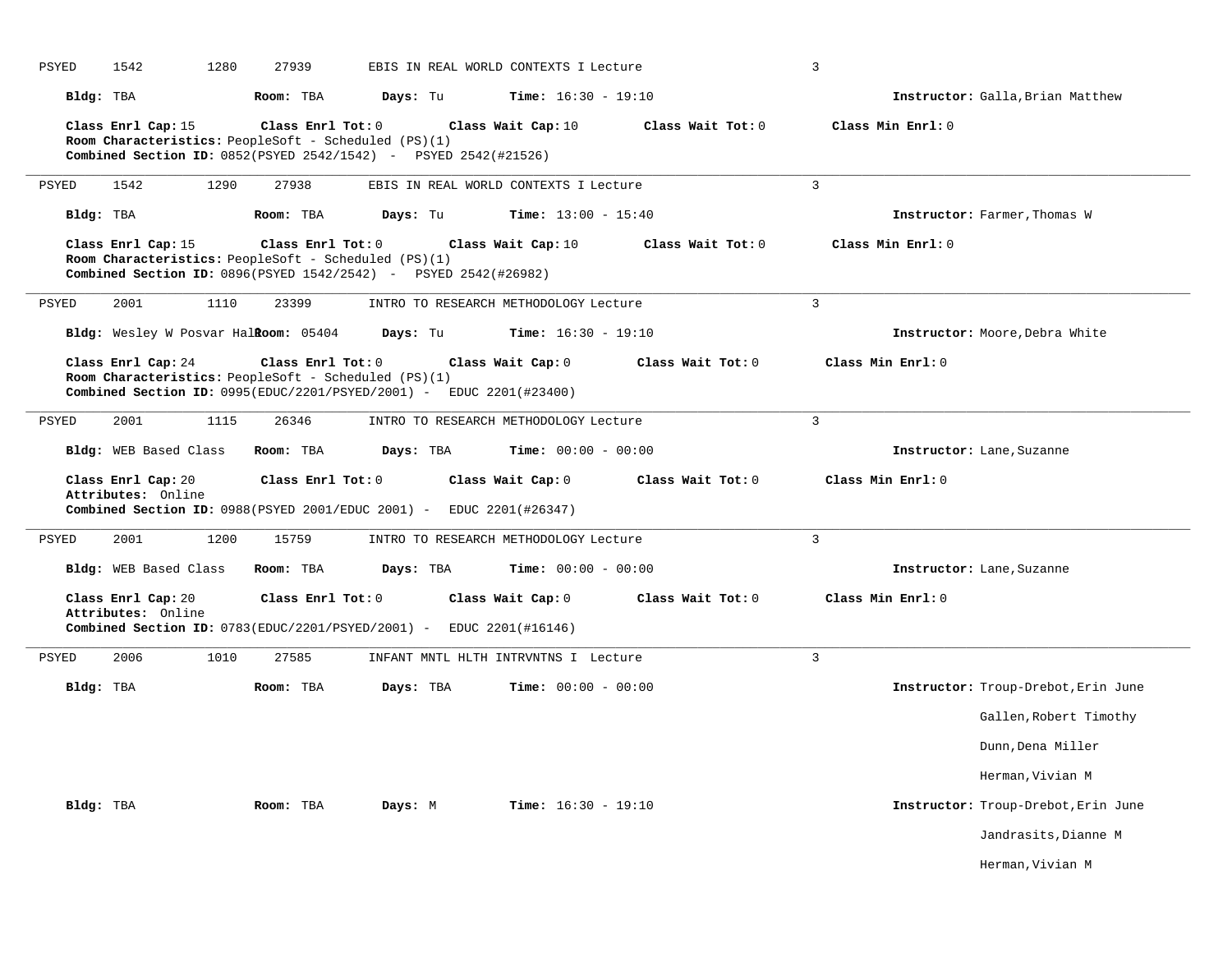|              | Class Enrl Cap: 35<br>Attributes: Hybrid<br>Room Characteristics: PeopleSoft - Scheduled (PS)(1)                                             | Class Enrl Tot: 0 |                                       | Class Wait Cap: 0            | Class Wait Tot: 0 | Class Min Enrl: 0   |                                    |
|--------------|----------------------------------------------------------------------------------------------------------------------------------------------|-------------------|---------------------------------------|------------------------------|-------------------|---------------------|------------------------------------|
| <b>PSYED</b> | 2007<br>1010                                                                                                                                 | 26740             | FNDS OF INFANT MENTAL HLTH 1 Lecture  |                              |                   | 3                   |                                    |
|              | Bldg: TBA                                                                                                                                    | Room: TBA         | Days: Th                              | <b>Time:</b> $16:30 - 19:10$ |                   |                     | Instructor: Gallen, Robert Timothy |
|              |                                                                                                                                              |                   |                                       |                              |                   |                     | McNally-Brown, Bonita              |
|              |                                                                                                                                              |                   |                                       |                              |                   |                     | Herman, Vivian M                   |
|              | Class Enrl Cap: 18<br>Attributes: Hybrid<br>Room Characteristics: PeopleSoft - Scheduled (PS)(1)                                             | Class Enrl Tot: 0 |                                       | Class Wait Cap: 0            | Class Wait Tot: 0 | Class Min Enrl: 0   |                                    |
| PSYED        | 2018<br>1010                                                                                                                                 | 25186             | STATISTICS 1                          |                              | Lecture           | $\overline{3}$      |                                    |
|              | Bldg: WEB Based Class                                                                                                                        | Room: TBA         | Days: TBA                             | Time: $00:00 - 00:00$        |                   |                     | Instructor: Stone, Clement A       |
|              | Class Enrl Cap: 18<br>Attributes: Online                                                                                                     | Class Enrl Tot: 0 |                                       | Class Wait Cap: 0            | Class Wait Tot: 0 | Class Min Enrl: 0   |                                    |
| <b>PSYED</b> | 2018<br>1040                                                                                                                                 | 15760             | STATISTICS 1                          |                              | Lecture           | 3                   |                                    |
|              | Bldg: Wesley W Posvar Halkoom: 05404                                                                                                         |                   | Days: M                               | <b>Time:</b> $16:30 - 19:10$ |                   |                     | Instructor: Grosse, Philip J       |
|              | Class Enrl Cap: 30<br>Room Characteristics: Media - Data Projector/Monitor(1), PeopleSoft - Scheduled (PS)(1)                                | Class Enrl Tot: 0 |                                       | Class Wait Cap: 0            | Class Wait Tot: 0 | Class Min Enrl: 0   |                                    |
| PSYED        | 2018<br>1060                                                                                                                                 | 27586             | STATISTICS 1                          |                              | Lecture           | 3                   |                                    |
|              | Bldg: Wesley W Posvar Halkoom: 05400                                                                                                         |                   | Days: Tu                              | <b>Time:</b> $13:00 - 15:40$ |                   | Instructor: Qin, Xu |                                    |
|              | Class Enrl Cap: 18<br>Room Characteristics: PeopleSoft - Scheduled (PS)(1)                                                                   | Class Enrl Tot: 0 |                                       | Class Wait Cap: 0            | Class Wait Tot: 0 | Class Min Enrl: 0   |                                    |
| PSYED        | 2024<br>1030                                                                                                                                 | 26831             | FAMILY DYNAMICS                       |                              | Lecture           | $\mathbf{3}$        |                                    |
|              | Bldg: Wesley W Posvar Halkoom: 05401                                                                                                         |                   | Days: Th                              | <b>Time:</b> $16:00 - 18:40$ |                   |                     | Instructor: Lee, Bridget Kiger     |
|              | Class Enrl Cap: 5<br>Room Characteristics: PeopleSoft - Scheduled (PS)(1)<br>Combined Section ID: 0879(PSYED/2024/1024) - PSYED 1024(#12613) | Class Enrl Tot: 0 |                                       | Class Wait Cap: 0            | Class Wait Tot: 0 | Class Min Enrl: 0   |                                    |
| PSYED        | 2072<br>1050                                                                                                                                 | 27587             | EDUCATNL/PSYCHLGCL MEASUREMENTLecture |                              |                   | 3                   |                                    |
|              | Bldg: Wesley W Posvar HalRoom: 04318                                                                                                         |                   | Days: M                               | <b>Time:</b> $10:00 - 12:40$ |                   |                     | Instructor: Lane, Suzanne          |
|              | Class Enrl Cap: 20                                                                                                                           | Class Enrl Tot: 0 |                                       | Class Wait Cap: 0            | Class Wait Tot: 0 | Class Min Enrl: 0   |                                    |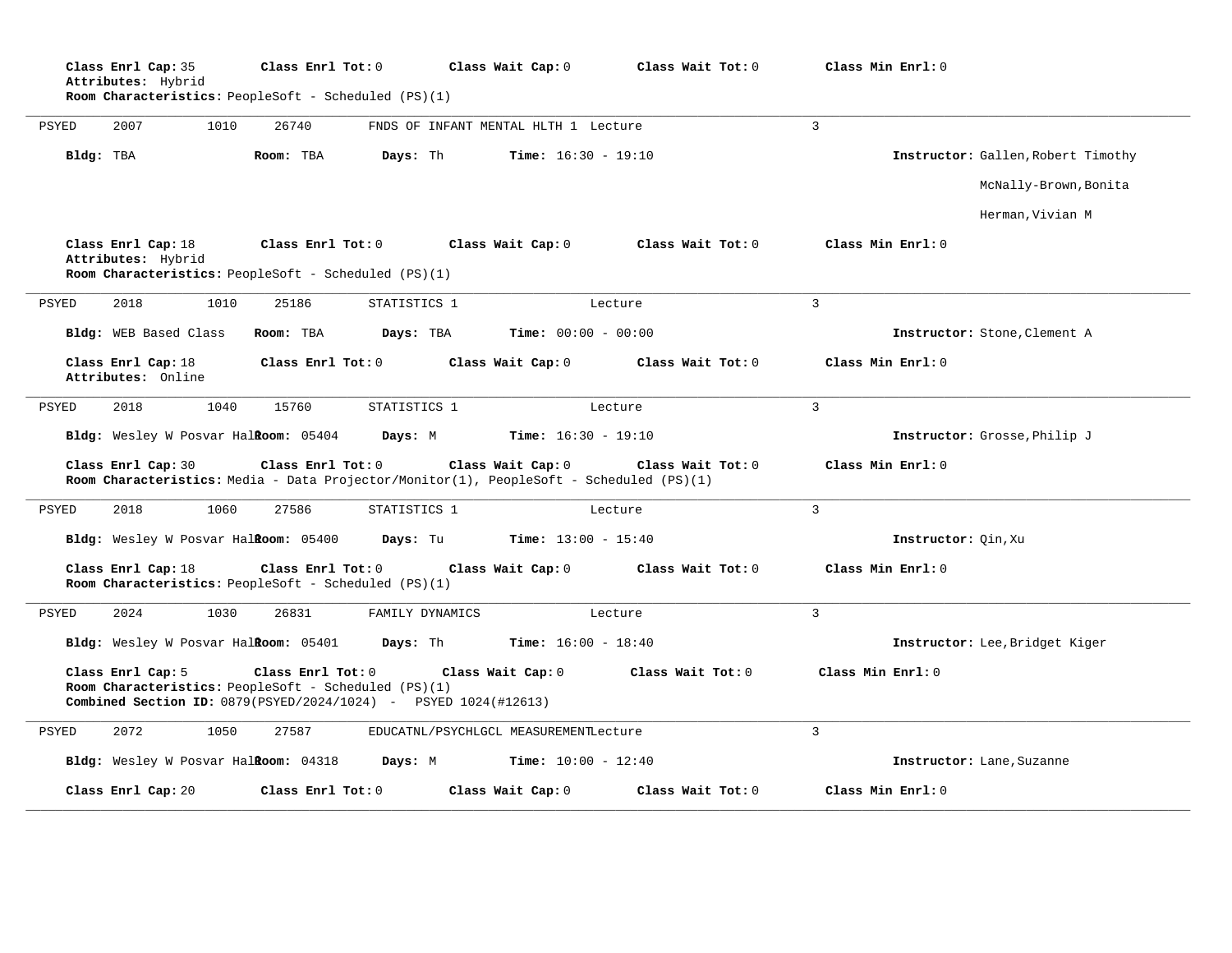### Report ID: SR201 **University of Pittsburgh** Page No. 57 of 120 **Schedule of Classes for Fall Term 2021-2022** Run Date: 12/16/2020 **Academic Term** Run Time: 19:30:20

| Subject<br>Catalog Nbr Section Class Nbr | Course Title                                                                    | Component         | Units<br>Topics                       |
|------------------------------------------|---------------------------------------------------------------------------------|-------------------|---------------------------------------|
| <b>PSYED</b><br>2127<br>1060             | 25335<br>HUMAN LEARNING                                                         | Lecture           | $\mathcal{L}$                         |
|                                          | Bldg: Wesley W Posvar Halkoom: 05405 Days: Th Time: 13:00 - 15:40               |                   | Instructor: Klein, Roger D            |
| Class Enrl Cap: 10                       | Class Enrl Tot: 0 Class Wait Cap: 0 Class Wait Tot: 0                           |                   | Class Min Enrl: 0                     |
|                                          | Room Characteristics: PeopleSoft - Scheduled (PS)(1)                            |                   |                                       |
|                                          | Combined Section ID: 0993(EDUC 2007/PSYED 2127) - EDUC 2007(#25334)             |                   |                                       |
| 2197<br>PSYED<br>1010                    | 12569<br>INDEPENDENT STUDY                                                      | Independent Study | $1 - 6$                               |
| Bldg: TO BE ARRANGED                     | Room: TBA $Days:$ TBA $Time: 00:00 - 00:00$                                     |                   | Instructor: Bachman, Heather J        |
| Class Enrl Cap: 50                       | Class Enrl Tot: $0$ Class Wait Cap: $0$ Class Wait Tot: $0$ Class Min Enrl: $0$ |                   |                                       |
|                                          |                                                                                 |                   |                                       |
| 2197<br>1015<br>PSYED                    | 12662<br>INDEPENDENT STUDY                                                      | Independent Study | $1 - 6$                               |
| Bldg: TO BE ARRANGED                     | Room: TBA $Days:$ TBA $Time: 00:00 - 00:00$                                     |                   | Instructor: Bagnato, Stephen J        |
| Class Enrl Cap: 50                       | Class Enrl Tot: $0$ Class Wait Cap: $0$ Class Wait Tot: $0$ Class Min Enrl: $0$ |                   |                                       |
| 2197<br>1025<br>PSYED                    | 12663<br>INDEPENDENT STUDY                                                      | Independent Study | $1 - 6$                               |
| Bldg: TO BE ARRANGED                     | Room: TBA $Days:$ TBA $Time: 00:00 - 00:00$                                     |                   | Instructor: Wallace, N Tanner LeBaron |
| Class Enrl Cap: 50                       | Class Enrl Tot: $0$ Class Wait Cap: $0$ Class Wait Tot: $0$ Class Min Enrl: $0$ |                   |                                       |
| 2197<br>1035<br>PSYED                    | 12664<br>INDEPENDENT STUDY                                                      | Independent Study | $1 - 6$                               |
| Bldg: TO BE ARRANGED                     | Room: TBA $Days:$ TBA $Time: 00:00 - 00:00$                                     |                   | Instructor: Staff                     |
| Class Enrl Cap: 50                       | Class Enrl Tot: 0 Class Wait Cap: 0                                             | Class Wait Tot: 0 | Class Min Enrl: 0                     |
| 2197<br>PSYED<br>1040                    | 12665<br>INDEPENDENT STUDY 1ndependent Study                                    |                   | $1 - 6$                               |
| Bldg: TO BE ARRANGED                     | Room: TBA $Days:$ TBA $Time: 00:00 - 00:00$                                     |                   | Instructor: Popovich, Cynthia J       |
| Class Enrl Cap: 50                       | Class Enrl Tot: 0 Class Wait Cap: 0 Class Wait Tot: 0                           |                   | Class Min Enrl: 0                     |
| 2197<br>1050<br>PSYED                    | 12666<br>INDEPENDENT STUDY 1ndependent Study                                    |                   | $1 - 6$                               |
| Bldg: TO BE ARRANGED                     | Room: TBA $Days:$ TBA $Time: 00:00 - 00:00$                                     |                   | Instructor: Staff                     |
| Class Enrl Cap: 50                       | $Class$ $Enr1$ $Tot: 0$<br>Class Wait Cap: 0                                    | Class Wait Tot: 0 | Class Min Enrl: 0                     |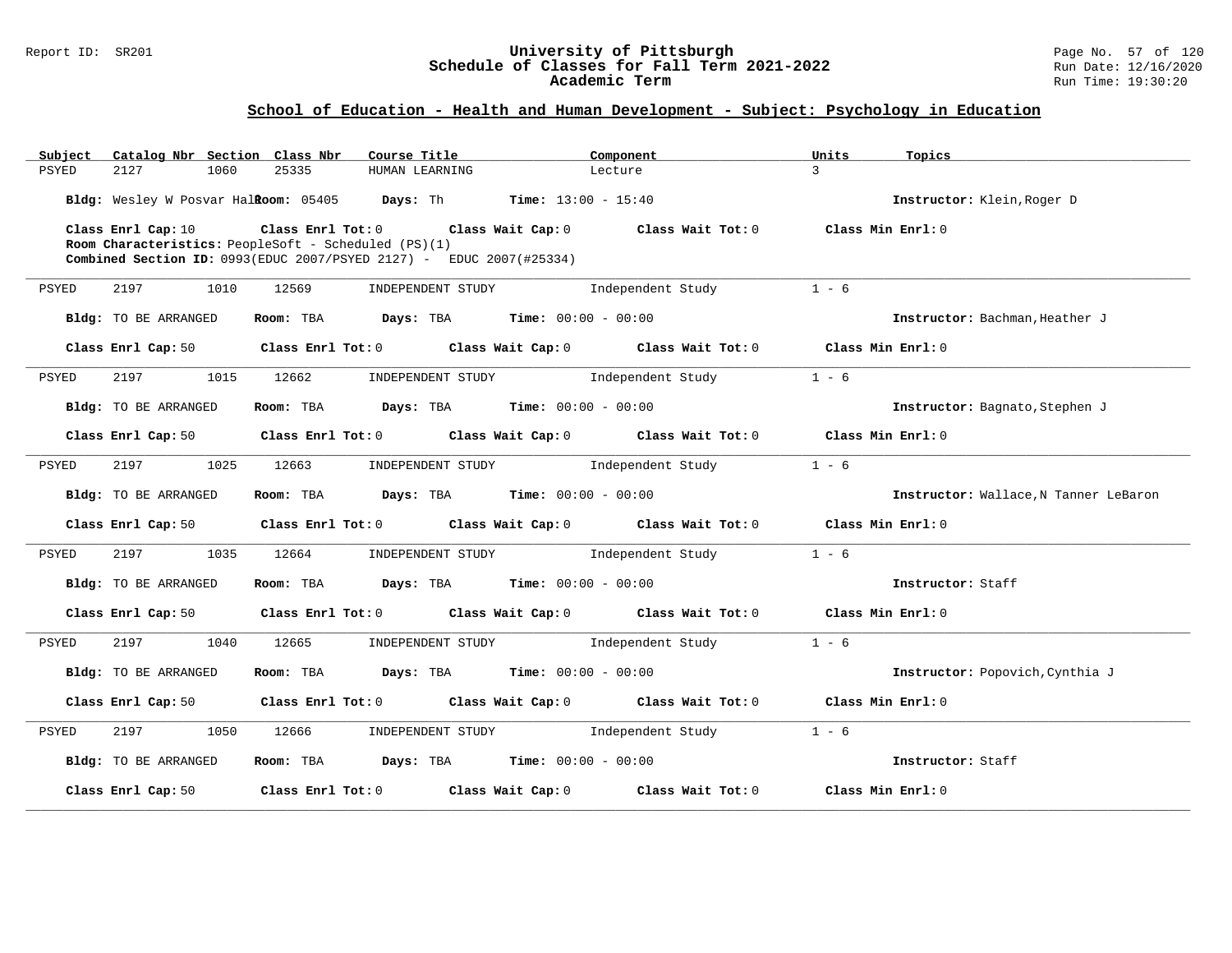### Report ID: SR201 **University of Pittsburgh** Page No. 58 of 120 **Schedule of Classes for Fall Term 2021-2022** Run Date: 12/16/2020 **Academic Term** Run Time: 19:30:20

| Catalog Nbr Section Class Nbr<br>Subject | Course Title                                                                                   | Component                    | Units<br>Topics                       |
|------------------------------------------|------------------------------------------------------------------------------------------------|------------------------------|---------------------------------------|
| <b>PSYED</b><br>2197<br>1055             | 12667<br>INDEPENDENT STUDY                                                                     | Independent Study            | $1 - 6$                               |
| Bldg: TO BE ARRANGED                     | Days: TBA<br>Room: TBA                                                                         | $Time: 00:00 - 00:00$        | Instructor: Kerr, Mary                |
| Class Enrl Cap: 50                       | Class Enrl Tot: 0<br>Class Wait Cap: 0                                                         | Class Wait Tot: 0            | Class Min Enrl: 0                     |
| PSYED<br>2265<br>1065                    | 22993<br>ATTENTIONAL TCH PRACTICES 1 Lecture                                                   |                              | $\mathbf{1}$                          |
| Bldg: TBA                                | <b>Days:</b> Tu <b>Time:</b> $16:00 - 16:50$<br>Room: TBA                                      |                              | Instructor: Wallace, N Tanner LeBaron |
| Class Enrl Cap: 60                       | Class Enrl Tot: 0 Class Wait Cap: 0<br>Room Characteristics: PeopleSoft - Scheduled (PS)(1)    | Class Wait Tot: 0            | Class Min Enrl: 0                     |
| PSYED<br>2316<br>1120                    | 22108<br>ADP PROFESSIONAL SEMINAR 1                                                            | Seminar                      | $\overline{1}$                        |
| Bldg: Lawrence Hall                      | <b>Room:</b> 00211<br><b>Days:</b> W <b>Time:</b> 16:30 - 19:10                                |                              | Instructor: Osai, Esohe R             |
| Class Enrl Cap: 15                       | Class Enrl Tot: 0<br>Class Wait Cap: 0                                                         | Class Wait Tot: 0            | Class Min Enrl: 0                     |
| 2316<br>1130<br>PSYED                    | 22160<br>ADP PROFESSIONAL SEMINAR 1                                                            | Seminar                      | $\mathbf{1}$                          |
| Bldg: Lawrence Hall                      | <b>Room: 00211</b><br>Days: W                                                                  | <b>Time:</b> $16:30 - 19:10$ | Instructor: Popovich, Cynthia J       |
| Class Enrl Cap: 15                       | $Class$ $Enr1$ $Tot: 0$<br>Class Wait Cap: 0                                                   | Class Wait Tot: $0$          | Class Min Enrl: 0                     |
| PSYED<br>2316<br>1140                    | 24641<br>ADP PROFESSIONAL SEMINAR 1                                                            | Seminar                      | $\mathbf{1}$                          |
| Bldg: Lawrence Hall                      | Room: 00211 Days: W                                                                            | $Time: 16:30 - 19:10$        | Instructor: Esposto, Denise A         |
|                                          |                                                                                                |                              | Miedel, Sarah L                       |
| Class Enrl Cap: 15                       | Class Enrl Tot: 0<br>Class Wait Cap: 0                                                         | Class Wait Tot: 0            | Class Min Enrl: 0                     |
| 2410<br>1010<br>PSYED                    | 26290<br>APPLIED REGRESSION ANALYSIS Lecture                                                   |                              | $\overline{3}$                        |
|                                          | Bldg: Wesley W Posvar Halkoom: 05405 Days: W Time: 16:30 - 19:10                               |                              | Instructor: Oin, Xu                   |
| Class Enrl Cap: 34                       | Class Enrl Tot: 0<br>Class Wait Cap: 0<br>Room Characteristics: PeopleSoft - Scheduled (PS)(1) | Class Wait Tot: 0            | Class Min Enrl: 0                     |
| 2490<br>1015<br>PSYED                    | 12668<br>SUPERVISED RESEARCH IN ADP                                                            | Directed Studies             | $1 - 18$                              |
| Bldg: TO BE ARRANGED                     | Room: TBA<br><b>Days:</b> TBA <b>Time:</b> $00:00 - 00:00$                                     |                              | Instructor: Gallen, Robert Timothy    |
| Class Enrl Cap: 15                       | Class Enrl Tot: 0<br>Class Wait Cap: 0                                                         | Class Wait Tot: 0            | Class Min Enrl: 0                     |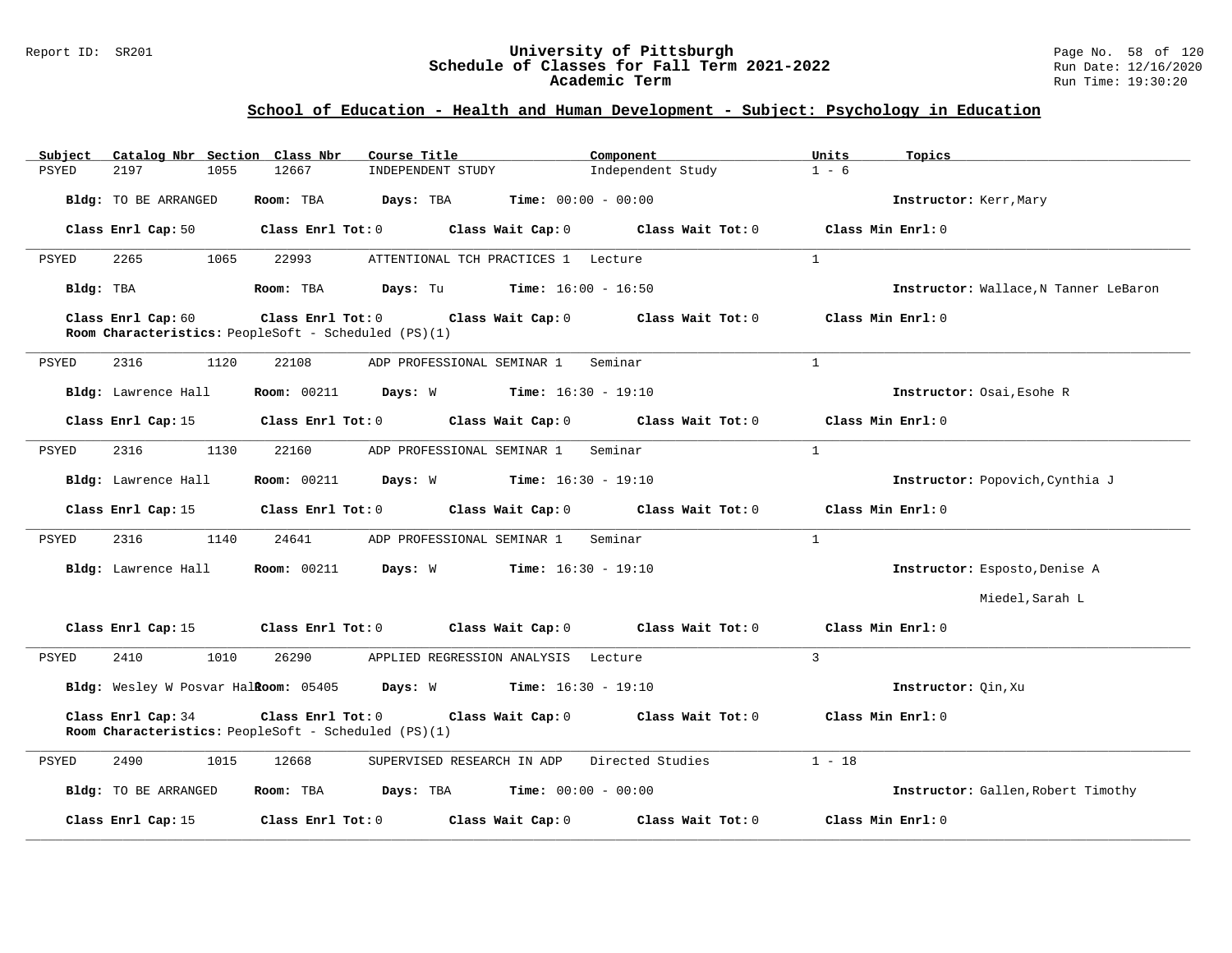### Report ID: SR201 **University of Pittsburgh** Page No. 59 of 120 **Schedule of Classes for Fall Term 2021-2022** Run Date: 12/16/2020 **Academic Term** Run Time: 19:30:20

| Catalog Nbr Section Class Nbr<br>Subject | Course Title                                                                               | Component        | Units<br>Topics                       |
|------------------------------------------|--------------------------------------------------------------------------------------------|------------------|---------------------------------------|
| <b>PSYED</b><br>2490<br>1025             | 12669<br>SUPERVISED RESEARCH IN ADP                                                        | Directed Studies | $1 - 18$                              |
| Bldg: TO BE ARRANGED                     | Room: TBA $Days:$ TBA $Time: 00:00 - 00:00$                                                |                  | Instructor: Klein, Roger D            |
|                                          | Class Enrl Cap: 15 Class Enrl Tot: 0 Class Wait Cap: 0 Class Wait Tot: 0 Class Min Enrl: 0 |                  |                                       |
| 2490 1030 12652<br>PSYED                 | SUPERVISED RESEARCH IN ADP Directed Studies                                                |                  | $1 - 18$                              |
| Bldg: TO BE ARRANGED                     | Room: TBA $Days:$ TBA $Time: 00:00 - 00:00$                                                |                  | Instructor: Bachman, Heather J        |
|                                          | Class Enrl Cap: 15 Class Enrl Tot: 0 Class Wait Cap: 0 Class Wait Tot: 0 Class Min Enrl: 0 |                  |                                       |
| 2490<br>PSYED                            | 1035 12670<br>SUPERVISED RESEARCH IN ADP Directed Studies                                  |                  | $1 - 18$                              |
| Bldg: TO BE ARRANGED                     | Room: TBA $Days:$ TBA $Time: 00:00 - 00:00$                                                |                  | Instructor: Wallace, N Tanner LeBaron |
|                                          | Class Enrl Cap: 15 Class Enrl Tot: 0 Class Wait Cap: 0 Class Wait Tot: 0 Class Min Enrl: 0 |                  |                                       |
| PSYED                                    | 2490 1040 12671 SUPERVISED RESEARCH IN ADP Directed Studies                                |                  | $1 - 18$                              |
| Bldg: TO BE ARRANGED                     | Room: TBA $Days:$ TBA $Time: 00:00 - 00:00$                                                |                  | Instructor: Bagnato, Stephen J        |
|                                          | Class Enrl Cap: 15 Class Enrl Tot: 0 Class Wait Cap: 0 Class Wait Tot: 0 Class Min Enrl: 0 |                  |                                       |
| PSYED<br>2490 1045 12672                 | SUPERVISED RESEARCH IN ADP Directed Studies                                                |                  | $1 - 18$                              |
| Bldg: TO BE ARRANGED                     | Room: TBA $Days:$ TBA $Time: 00:00 - 00:00$                                                |                  | Instructor: Staff                     |
|                                          | Class Enrl Cap: 15 Class Enrl Tot: 0 Class Wait Cap: 0 Class Wait Tot: 0 Class Min Enrl: 0 |                  |                                       |
| 2490<br>PSYED<br>1050                    | 12673<br>SUPERVISED RESEARCH IN ADP Directed Studies                                       |                  | $1 - 18$                              |
| Bldg: TO BE ARRANGED                     | Room: TBA $Days:$ TBA $Time: 00:00 - 00:00$                                                |                  | Instructor: Kerr, Mary                |
|                                          | Class Enrl Cap: 15 Class Enrl Tot: 0 Class Wait Cap: 0 Class Wait Tot: 0 Class Min Enrl: 0 |                  |                                       |
| PSYED<br>2490 1055 12674                 | SUPERVISED RESEARCH IN ADP Directed Studies 1 - 18                                         |                  |                                       |
| Bldg: TO BE ARRANGED                     | Room: TBA $Days:$ TBA $Time: 00:00 - 00:00$                                                |                  | Instructor: Wanless, Shannon Beth     |
|                                          | Class Enrl Cap: 15 Class Enrl Tot: 0 Class Wait Cap: 0 Class Wait Tot: 0 Class Min Enrl: 0 |                  |                                       |
| 2490<br>PSYED<br>1060                    | 23260<br>SUPERVISED RESEARCH IN ADP Directed Studies                                       |                  | $1 - 18$                              |
| Bldg: TO BE ARRANGED                     | Room: TBA $Days:$ TBA Time: $00:00 - 00:00$                                                |                  | Instructor: Staff                     |
| Class Enrl Cap: 15                       | Class Enrl Tot: $0$ Class Wait Cap: $0$ Class Wait Tot: $0$                                |                  | Class Min Enrl: 0                     |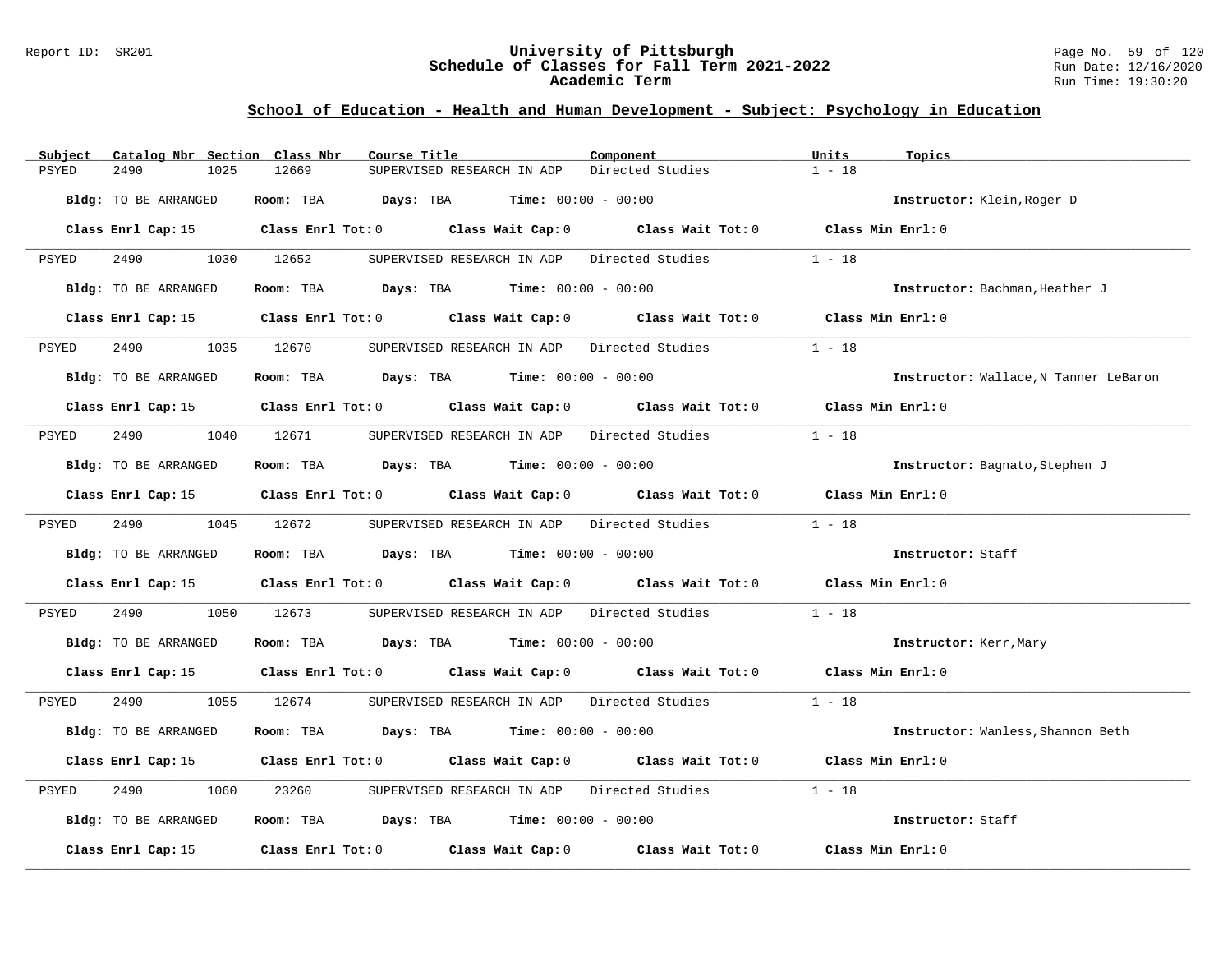| PSYED | 2491<br>1015         | 12675<br>SUPERVISED RSRCH IN RES METH Directed Studies                                                                         | $1 - 9$                           |
|-------|----------------------|--------------------------------------------------------------------------------------------------------------------------------|-----------------------------------|
|       | Bldg: TO BE ARRANGED | Room: TBA $Days:$ TBA $Time: 00:00 - 00:00$                                                                                    | Instructor: Page, Lindsay Coleman |
|       |                      | Class Enrl Cap: 25 Class Enrl Tot: 0 Class Wait Cap: 0 Class Wait Tot: 0 Class Min Enrl: 0                                     |                                   |
| PSYED | 2491 1020 12676      | SUPERVISED RSRCH IN RES METH Directed Studies 1 - 9                                                                            |                                   |
|       | Bldg: TO BE ARRANGED | Room: TBA $Days:$ TBA Time: $00:00 - 00:00$                                                                                    | Instructor: Lane, Suzanne         |
|       |                      | Class Enrl Cap: 25 Class Enrl Tot: 0 Class Wait Cap: 0 Class Wait Tot: 0 Class Min Enrl: 0                                     |                                   |
|       |                      | PSYED 2491 1030 12677 SUPERVISED RSRCH IN RES METH Directed Studies 1 - 9                                                      |                                   |
|       | Bldg: TO BE ARRANGED | Room: TBA $\rule{1em}{0.15mm}$ Days: TBA $\rule{1.5mm}{0.15mm}$ Time: $00:00 - 00:00$                                          | Instructor: Oin, Xu               |
|       |                      | Class Enrl Cap: 25 Class Enrl Tot: 0 Class Wait Cap: 0 Class Wait Tot: 0 Class Min Enrl: 0                                     |                                   |
| PSYED |                      | 2491 1035 12678 SUPERVISED RSRCH IN RES METH Directed Studies                                                                  | $1 - 9$                           |
|       | Bldg: TO BE ARRANGED | Room: TBA $Days:$ TBA Time: $00:00 - 00:00$                                                                                    | Instructor: Staff                 |
|       |                      | Class Enrl Cap: 25 Class Enrl Tot: 0 Class Wait Cap: 0 Class Wait Tot: 0 Class Min Enrl: 0                                     |                                   |
| PSYED |                      | 2494 1015 12679 M.A. PROJECT IN RSRCH METHDLGYThesis Research 1 - 9                                                            |                                   |
|       | Bldg: TO BE ARRANGED | Room: TBA $Days:$ TBA $Time: 00:00 - 00:00$                                                                                    | Instructor: Page, Lindsay Coleman |
|       |                      | Class Enrl Cap: 10 $\qquad$ Class Enrl Tot: 0 $\qquad$ Class Wait Cap: 0 $\qquad$ Class Wait Tot: 0 $\qquad$ Class Min Enrl: 0 |                                   |
| PSYED |                      | 2494 1020 12680 M.A. PROJECT IN RSRCH METHDLGYThesis Research 1 - 9                                                            |                                   |
|       | Bldg: TO BE ARRANGED | Room: TBA $Days:$ TBA $Time: 00:00 - 00:00$                                                                                    | Instructor: Lane, Suzanne         |
|       |                      | Class Enrl Cap: 10 $\qquad$ Class Enrl Tot: 0 $\qquad$ Class Wait Cap: 0 $\qquad$ Class Wait Tot: 0                            | Class Min Enrl: 0                 |
| PSYED | 2494                 | 1030 12681 M.A. PROJECT IN RSRCH METHDLGYThesis Research                                                                       | $1 - 9$                           |
|       | Bldg: TO BE ARRANGED | Room: TBA $\rule{1em}{0.15mm}$ Days: TBA Time: $00:00 - 00:00$                                                                 | Instructor: Oin, Xu               |
|       |                      | Class Enrl Cap: 10 $\qquad$ Class Enrl Tot: 0 $\qquad$ Class Wait Cap: 0 $\qquad$ Class Wait Tot: 0 $\qquad$ Class Min Enrl: 0 |                                   |
| PSYED |                      | 2494 1035 12682 M.A. PROJECT IN RSRCH METHDLGYThesis Research 1 - 9                                                            |                                   |
|       | Bldg: TO BE ARRANGED | Room: TBA $Days:$ TBA $Time: 00:00 - 00:00$                                                                                    | Instructor: Staff                 |
|       |                      | Class Enrl Cap: 10 $\qquad$ Class Enrl Tot: 0 $\qquad$ Class Wait Cap: 0 $\qquad$ Class Wait Tot: 0 $\qquad$ Class Min Enrl: 0 |                                   |
|       |                      | PSYED 2498 1015 12683 DIRECTED STUDY IN RES METH Directed Studies 1 - 3                                                        |                                   |
|       | Bldg: TO BE ARRANGED | Room: TBA $Days:$ TBA $Time: 00:00 - 00:00$                                                                                    | Instructor: Page, Lindsay Coleman |
|       | Class Enrl Cap: 25   | Class Enrl Tot: $0$ Class Wait Cap: $0$ Class Wait Tot: $0$ Class Min Enrl: $0$                                                |                                   |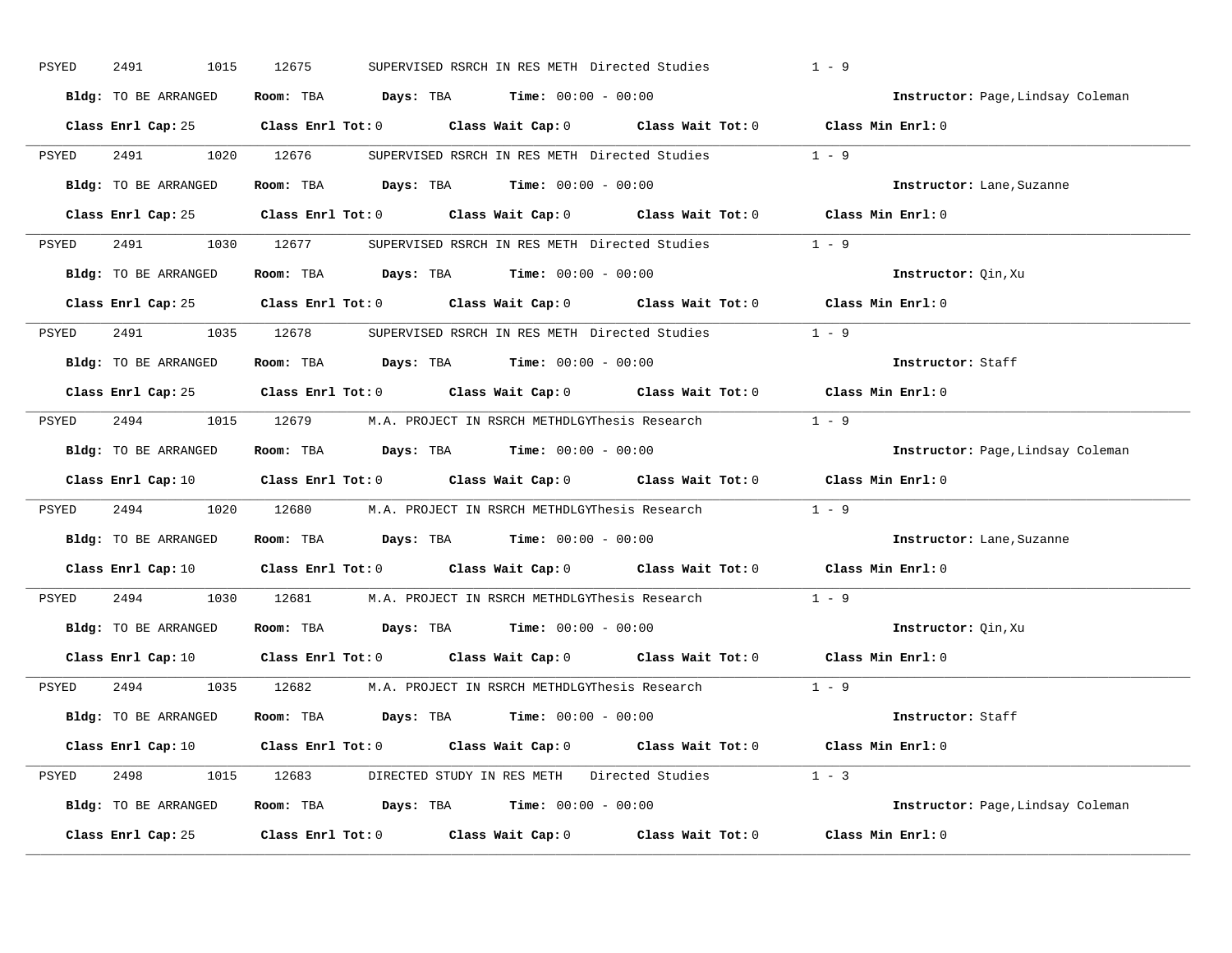### Report ID: SR201 **University of Pittsburgh** Page No. 61 of 120 **Schedule of Classes for Fall Term 2021-2022** Run Date: 12/16/2020 **Academic Term** Run Time: 19:30:20

| Subject | Catalog Nbr Section Class Nbr | Course Title <b>Source Search</b>                                                                                              | Component                                     | Units   | Topics                            |
|---------|-------------------------------|--------------------------------------------------------------------------------------------------------------------------------|-----------------------------------------------|---------|-----------------------------------|
| PSYED   | 2498<br>1025                  | 12684<br>DIRECTED STUDY IN RES METH                                                                                            | Directed Studies                              | $1 - 3$ |                                   |
|         | Bldg: TO BE ARRANGED          | Room: TBA $Days:$ TBA $Time: 00:00 - 00:00$                                                                                    |                                               |         | Instructor: Lane, Suzanne         |
|         |                               | Class Enrl Cap: 25 Class Enrl Tot: 0 Class Wait Cap: 0 Class Wait Tot: 0 Class Min Enrl: 0                                     |                                               |         |                                   |
| PSYED   | 2498 1035 12685               |                                                                                                                                | DIRECTED STUDY IN RES METH Directed Studies   | $1 - 3$ |                                   |
|         | Bldg: TO BE ARRANGED          | Room: TBA $\rule{1em}{0.15mm}$ Days: TBA $\rule{1.15mm}]{0.15mm}$ Time: $00:00 - 00:00$                                        |                                               |         | Instructor: Staff                 |
|         |                               | Class Enrl Cap: 25 Class Enrl Tot: 0 Class Wait Cap: 0 Class Wait Tot: 0 Class Min Enrl: 0                                     |                                               |         |                                   |
| PSYED   |                               | 2498 1040 12686 DIRECTED STUDY IN RES METH Directed Studies                                                                    |                                               | $1 - 3$ |                                   |
|         | Bldg: TO BE ARRANGED          | Room: TBA Days: TBA Time: $00:00 - 00:00$                                                                                      |                                               |         | Instructor: Oin, Xu               |
|         |                               | Class Enrl Cap: 25 Class Enrl Tot: 0 Class Wait Cap: 0 Class Wait Tot: 0 Class Min Enrl: 0                                     |                                               |         |                                   |
| PSYED   | 2499 1015                     | 12687 THESIS RES IN RSRCH METHDOLOGYThesis Research                                                                            |                                               | $1 - 9$ |                                   |
|         | Bldg: TO BE ARRANGED          | Room: TBA $Days:$ TBA $Time: 00:00 - 00:00$                                                                                    |                                               |         | Instructor: Page, Lindsay Coleman |
|         |                               | Class Enrl Cap: 50 $\qquad$ Class Enrl Tot: 0 $\qquad$ Class Wait Cap: 0 $\qquad$ Class Wait Tot: 0 $\qquad$ Class Min Enrl: 0 |                                               |         |                                   |
| PSYED   | 2499<br>1020                  | 12688                                                                                                                          | THESIS RES IN RSRCH METHDOLOGYThesis Research | $1 - 9$ |                                   |
|         | Bldg: TO BE ARRANGED          | Room: TBA $\rule{1em}{0.15mm}$ Days: TBA Time: $00:00 - 00:00$                                                                 |                                               |         | Instructor: Lane, Suzanne         |
|         |                               | Class Enrl Cap: 50 Class Enrl Tot: 0 Class Wait Cap: 0 Class Wait Tot: 0 Class Min Enrl: 0                                     |                                               |         |                                   |
| PSYED   | 2499 1030                     | 12689                                                                                                                          | THESIS RES IN RSRCH METHDOLOGYThesis Research | $1 - 9$ |                                   |
|         | Bldg: TO BE ARRANGED          | Room: TBA $Days$ : TBA $Time: 00:00 - 00:00$                                                                                   |                                               |         | Instructor: Oin, Xu               |
|         |                               | Class Enrl Cap: 50 Class Enrl Tot: 0 Class Wait Cap: 0 Class Wait Tot: 0 Class Min Enrl: 0                                     |                                               |         |                                   |
| PSYED   | 2499 1035                     | 12690                                                                                                                          | THESIS RES IN RSRCH METHDOLOGYThesis Research | $1 - 9$ |                                   |
|         | Bldg: TO BE ARRANGED          | Room: TBA $Days:$ TBA $Time: 00:00 - 00:00$                                                                                    |                                               |         | Instructor: Staff                 |
|         |                               | Class Enrl Cap: 50 Class Enrl Tot: 0 Class Wait Cap: 0 Class Wait Tot: 0 Class Min Enrl: 0                                     |                                               |         |                                   |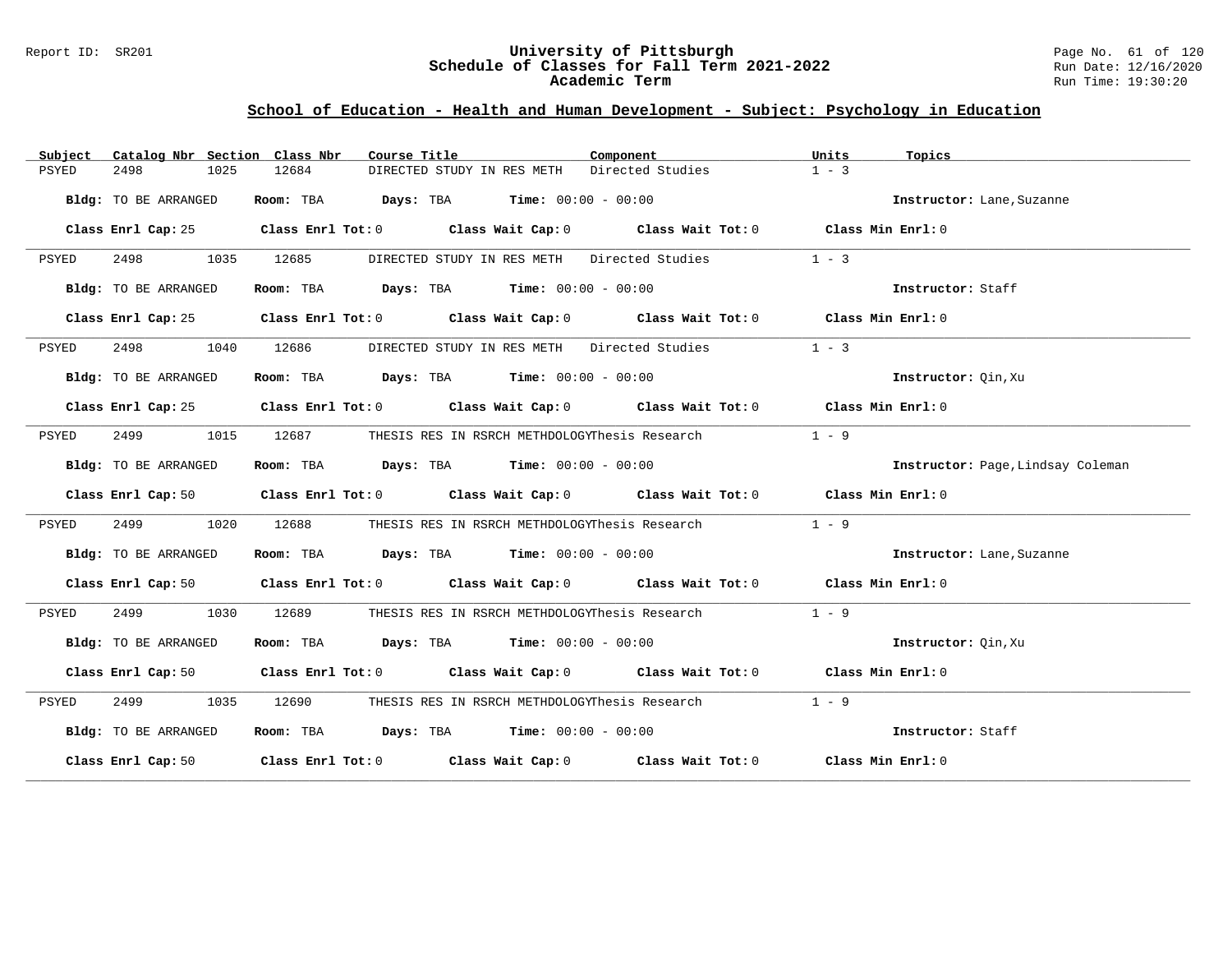### Report ID: SR201 **University of Pittsburgh** Page No. 62 of 120 **Schedule of Classes for Fall Term 2021-2022** Run Date: 12/16/2020 **Academic Term** Run Time: 19:30:20

| Catalog Nbr Section Class Nbr<br>Subject                                                                                               | Course Title<br>Component                                                                                      | Units<br>Topics                |
|----------------------------------------------------------------------------------------------------------------------------------------|----------------------------------------------------------------------------------------------------------------|--------------------------------|
| PSYED<br>2503<br>1020<br>12647                                                                                                         | DVLP: CONCPTN THRGH ERLY CHLHDLecture                                                                          | $\mathcal{L}$                  |
| Bldg: TBA<br>Room: TBA                                                                                                                 | Days: M<br><b>Time:</b> $16:30 - 19:10$                                                                        | Instructor: Osai, Esohe R      |
| Class Enrl Cap: 15<br>Class Enrl Tot:0                                                                                                 | Class Wait Cap: 0<br>Class Wait Tot: 0                                                                         | Class Min $Enrl: 0$            |
| Combined Section ID: $0437(PSYED/2503/EDUC/2008)$ - EDUC 2008(#12648)                                                                  | <b>Room Characteristics:</b> (1), Seating - Moveable(1), PeopleSoft - Scheduled (PS)(1)                        |                                |
|                                                                                                                                        |                                                                                                                |                                |
| PSYED<br>2503<br>1050<br>12746                                                                                                         | DVLP: CONCPTN THRGH ERLY CHLHDLecture                                                                          | $\mathbf{3}$                   |
| Bldg: TBA<br>Room: TBA                                                                                                                 | <b>Time:</b> $13:00 - 15:40$<br>Days: M                                                                        | Instructor: Osai, Esohe R      |
| Class Enrl Cap: 15<br>Class Enrl Tot: 0                                                                                                | Class Wait Cap: 0<br>Class Wait $Tot: 0$                                                                       | Class Min Enrl: 0              |
| Combined Section ID: $0094$ (PSYED/2503/EDUC/2008) - EDUC 2008(#12747)                                                                 | Room Characteristics: Media - Data Projector/Monitor(1), PeopleSoft - Scheduled (PS)(1)                        |                                |
|                                                                                                                                        |                                                                                                                |                                |
| 2520<br>1020<br>PSYED<br>12630                                                                                                         | INTRODUCTION TO COUNSELING<br>Lecture                                                                          | $\overline{3}$                 |
| Room: TBA<br>Bldg: TBA                                                                                                                 | $Time: 13:00 - 15:40$<br>HELPING SKILLS<br>Days: M                                                             | Instructor: Laughlin, Amy B    |
| Class Enrl Cap: 20<br>Class $Enr1$ Tot: $0$                                                                                            | Class Wait Cap: 0<br>Class Wait $Tot: 0$                                                                       | Class Min Enrl: 0              |
| <b>Room Characteristics:</b> PeopleSoft - Scheduled (PS)(1)                                                                            |                                                                                                                |                                |
| 2521<br>1080<br>14751<br>PSYED                                                                                                         | THRY MEANG PRA PLAY & ACTIVTY Lecture                                                                          | $\mathcal{L}$                  |
| Bldg: TBA<br>Room: TBA                                                                                                                 | Days: TBA<br>Time: TBA                                                                                         | Instructor: Staff              |
| Class Enrl Cap: 20<br>$\texttt{Class}$ $\texttt{Enrl}$ $\texttt{Tot:}$ $0$                                                             | Class Wait Cap: 0<br>Class Wait Tot: 0                                                                         | Class Min Enrl: 0              |
| Room Characteristics: PeopleSoft - Scheduled (PS)(1)<br><b>Combined Section ID:</b> $0994(PSYED 1021/PSYED 2521) - PSYED 1021(H14750)$ |                                                                                                                |                                |
|                                                                                                                                        |                                                                                                                |                                |
| 2530<br>1030<br>12743<br>PSYED                                                                                                         | ADP: PROFSSNL IDENY & LEADRSHPLecture                                                                          | $\mathbf{3}$                   |
| Bldg: Wesley W Posvar Halkoom: 05400                                                                                                   | Days: Th<br><b>Time:</b> $16:30 - 19:10$                                                                       | Instructor: Bagnato, Stephen J |
|                                                                                                                                        |                                                                                                                | Myron, Carolyn M               |
| Class Enrl Cap: 30<br>Class Enrl Tot: 0                                                                                                | Class Wait Cap: 0<br>Class Wait Tot: 0                                                                         | Class Min Enrl: 0              |
|                                                                                                                                        | Room Characteristics: Media - Data Projector/Monitor(1), Seating - Moveable(1), PeopleSoft - Scheduled (PS)(1) |                                |
| 2532<br>1030<br>12620<br>PSYED                                                                                                         | PSYCHOSOCIAL ASPCTS OF ILLNESSLecture                                                                          | $\mathbf{3}$                   |
|                                                                                                                                        |                                                                                                                |                                |
| Bldg: Wesley W Posvar Halkoom: 04500                                                                                                   | <b>Time:</b> $16:30 - 19:10$<br>Days: M                                                                        | Instructor: Esposto, Denise A  |
| Class Enrl Cap: 15<br>Class Enrl Tot: 0                                                                                                | Class Wait Cap: 0<br>Class Wait Tot: 0                                                                         | Class Min Enrl: 0              |
| <b>Combined Section ID:</b> 0990(PSYED 1032/PSYED 2532) - PSYED $1032(\text{\#}12615)$                                                 | Room Characteristics: (1), Media - Data Projector/Monitor(1), Seating - Moveable(1)                            |                                |
|                                                                                                                                        |                                                                                                                |                                |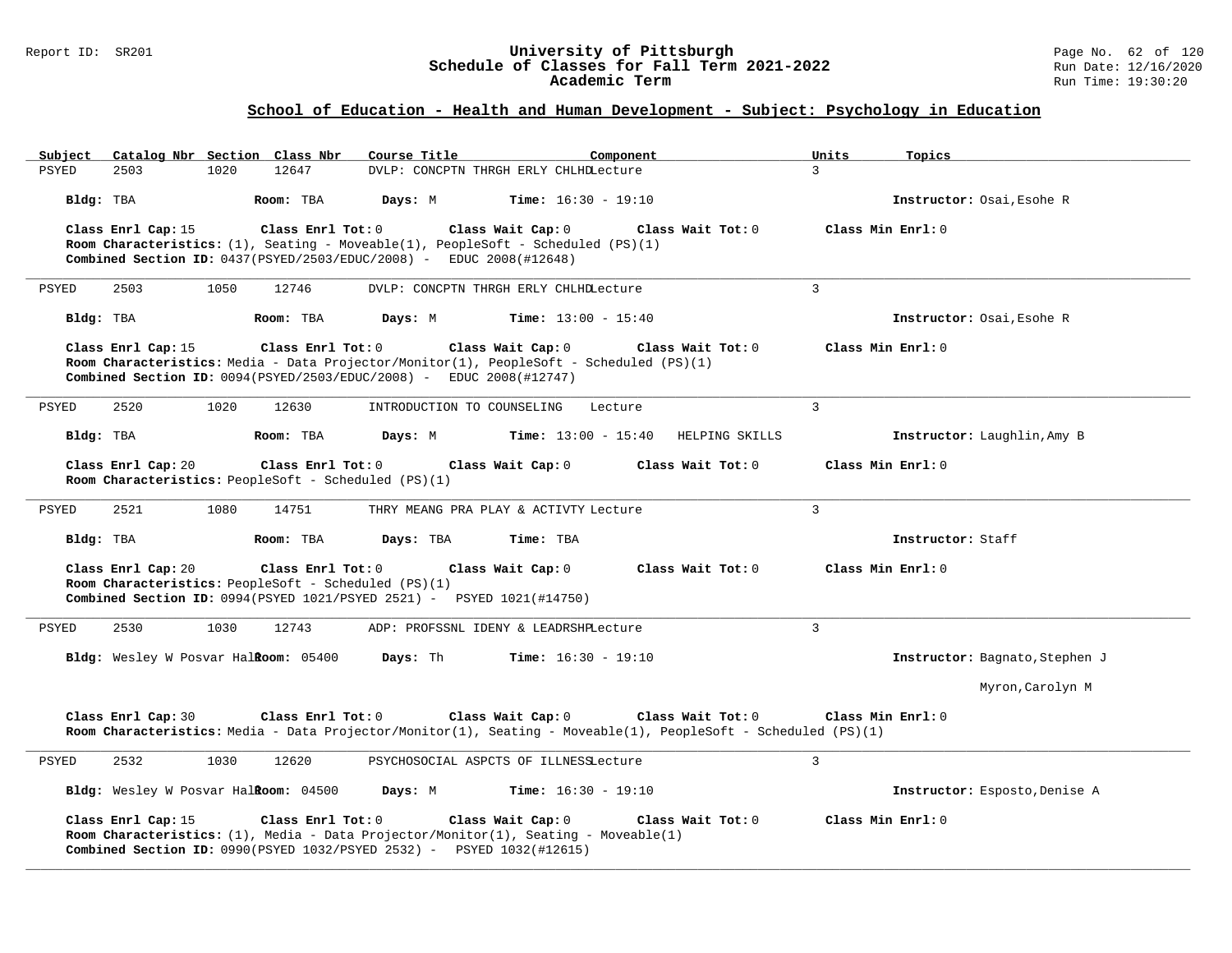| PSYED<br>2542        | 1280<br>21526                                                                                                                    | EBIS IN REAL WORLD CONTEXTS I Lecture                 |                   | $\overline{3}$                   |
|----------------------|----------------------------------------------------------------------------------------------------------------------------------|-------------------------------------------------------|-------------------|----------------------------------|
| Bldg: TBA            | Room: TBA<br>Davs: Tu                                                                                                            | $Time: 16:30 - 19:10$                                 |                   | Instructor: Galla, Brian Matthew |
| Class Enrl Cap: 20   | Class Enrl Tot: $0$ Class Wait Cap: $0$ Class Wait Tot: $0$                                                                      |                                                       |                   | Class Min Enrl: 0                |
|                      | Room Characteristics: PeopleSoft - Scheduled (PS)(1)<br><b>Combined Section ID:</b> $0852(PSYED 2542/1542) - PSYED 1542(#27939)$ |                                                       |                   |                                  |
| PSYED<br>2542        | 1290<br>26982                                                                                                                    | EBIS IN REAL WORLD CONTEXTS I Lecture                 |                   | $\overline{3}$                   |
| Bldg: TBA            | Room: TBA                                                                                                                        | <b>Days:</b> Tu <b>Time:</b> $13:00 - 15:40$          |                   | Instructor: Farmer, Thomas W     |
| Class Enrl Cap: 20   | Class Enrl Tot: $0$ Class Wait Cap: $0$ Class Wait Tot: $0$                                                                      |                                                       |                   | Class Min Enrl: 0                |
|                      | Room Characteristics: PeopleSoft - Scheduled (PS)(1)<br><b>Combined Section ID:</b> 0896(PSYED 1542/2542) - PSYED 1542(#27938)   |                                                       |                   |                                  |
| PSYED<br>2590        | 1010<br>12691                                                                                                                    | Seminar<br>MASTER'S RESEARCH TEAM                     |                   | $\mathbf{1}$                     |
|                      |                                                                                                                                  |                                                       |                   |                                  |
| Bldg: TO BE ARRANGED | Room: TBA<br>Days: TBA                                                                                                           | Time: $00:00 - 00:00$                                 |                   | Instructor: Bagnato, Stephen J   |
| Class Enrl Cap: 25   | Class Enrl Tot: $0$ Class Wait Cap: $0$ Class Wait Tot: $0$                                                                      |                                                       |                   | Class Min Enrl: 0                |
| PSYED<br>2590        | 1020<br>12692                                                                                                                    | Seminar<br>MASTER'S RESEARCH TEAM                     |                   | $\mathbf{1}$                     |
| Bldg: TO BE ARRANGED | Room: TBA                                                                                                                        | <b>Days:</b> TBA <b>Time:</b> $00:00 - 00:00$         |                   | Instructor: Staff                |
| Class Enrl Cap: 25   |                                                                                                                                  | Class Enrl Tot: 0 Class Wait Cap: 0 Class Wait Tot: 0 |                   | Class Min Enrl: $0$              |
| 2590<br>PSYED        | 1030<br>12653                                                                                                                    | Seminar<br>MASTER'S RESEARCH TEAM                     |                   | 1                                |
| Bldg: TO BE ARRANGED | Room: TBA                                                                                                                        | <b>Days:</b> TBA <b>Time:</b> $00:00 - 00:00$         |                   | Instructor: Bachman, Heather J   |
|                      | Class Enrl Cap: 25 Class Enrl Tot: 0 Class Wait Cap: 0 Class Wait Tot: 0 Class Min Enrl: 0                                       |                                                       |                   |                                  |
| 2590<br>PSYED        | 1035<br>12693                                                                                                                    | MASTER'S RESEARCH TEAM<br>Seminar                     |                   | $\mathbf{1}$                     |
| Bldg: TO BE ARRANGED | Room: TBA                                                                                                                        | <b>Days:</b> TBA <b>Time:</b> $00:00 - 00:00$         |                   | Instructor: Klein, Roger D       |
| Class Enrl Cap: 25   |                                                                                                                                  | Class Enrl Tot: 0 Class Wait Cap: 0 Class Wait Tot: 0 |                   | Class Min Enrl: 0                |
| <b>PSYED</b><br>2590 | 1055<br>12694                                                                                                                    | Seminar<br>MASTER'S RESEARCH TEAM                     |                   | $\mathbf{1}$                     |
| Bldg: TO BE ARRANGED | Room: TBA                                                                                                                        | <b>Days:</b> TBA <b>Time:</b> $00:00 - 00:00$         |                   | Instructor: Kerr, Mary           |
| Class Enrl Cap: 25   | $Class$ $Enrl$ $Tot: 0$                                                                                                          | Class Wait Cap: 0 Class Wait Tot: 0                   |                   | Class Min Enrl: 0                |
| PSYED<br>2596        | 1010<br>12631                                                                                                                    | INTERNSHIP IN ADP<br>Practicum                        |                   | $1 - 6$                          |
| Bldg: TO BE ARRANGED | Room: TBA                                                                                                                        | <b>Days:</b> TBA <b>Time:</b> $00:00 - 00:00$         |                   | Instructor: Bachman, Heather J   |
| Class Enrl Cap: 15   | Class Enrl Tot: 0                                                                                                                | Class Wait Cap: 0                                     | Class Wait Tot: 0 | Class Min Enrl: 0                |
|                      |                                                                                                                                  |                                                       |                   |                                  |

**\_\_\_\_\_\_\_\_\_\_\_\_\_\_\_\_\_\_\_\_\_\_\_\_\_\_\_\_\_\_\_\_\_\_\_\_\_\_\_\_\_\_\_\_\_\_\_\_\_\_\_\_\_\_\_\_\_\_\_\_\_\_\_\_\_\_\_\_\_\_\_\_\_\_\_\_\_\_\_\_\_\_\_\_\_\_\_\_\_\_\_\_\_\_\_\_\_\_\_\_\_\_\_\_\_\_\_\_\_\_\_\_\_\_\_\_\_\_\_\_\_\_\_\_\_\_\_\_\_\_\_\_\_\_\_\_\_\_\_\_\_\_\_\_\_\_\_\_\_\_\_\_\_\_\_\_**

<b></b>This class has an additional fee. For more information go to <a href="http://www.registrar.pitt.edu" target="\_blank">http://www.registrar.pitt.edu/</a>, and click on Faculty and Staff, then Course and Class.</p>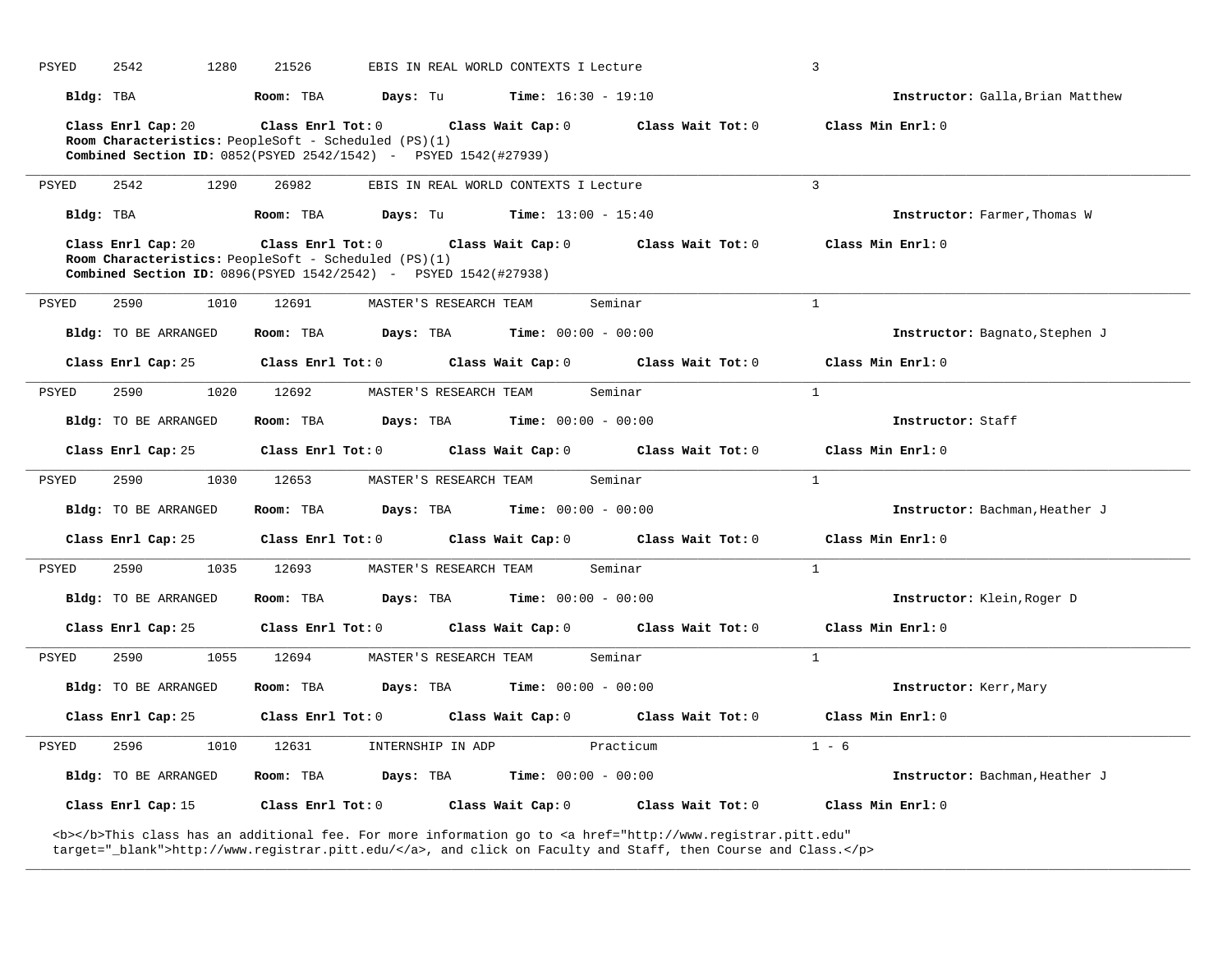| PSYED        | 2596                        | 1015 | 12695               |           | INTERNSHIP IN ADP |                              | Practicum |                                                                                                                                                                                                                                    | $1 - 6$ |                                            |
|--------------|-----------------------------|------|---------------------|-----------|-------------------|------------------------------|-----------|------------------------------------------------------------------------------------------------------------------------------------------------------------------------------------------------------------------------------------|---------|--------------------------------------------|
|              | Bldg: TO BE ARRANGED        |      | Room: TBA           | Days: TBA |                   | Time: $00:00 - 00:00$        |           |                                                                                                                                                                                                                                    |         | Instructor: Bagnato, Stephen J             |
|              | Class Enrl Cap: 15          |      | Class Enrl Tot: 0   |           |                   | Class Wait Cap: 0            |           | Class Wait Tot: 0                                                                                                                                                                                                                  |         | Class Min Enrl: 0                          |
|              |                             |      |                     |           |                   |                              |           | <b></b> This class has an additional fee. For more information go to <a <br="" href="http://www.registrar.pitt.edu">target="_blank"&gt;http://www.registrar.pitt.edu/</a> , and click on Faculty and Staff, then Course and Class. |         |                                            |
| <b>PSYED</b> | 2596                        | 1025 | 12696               |           | INTERNSHIP IN ADP |                              | Practicum |                                                                                                                                                                                                                                    | $1 - 6$ |                                            |
|              | <b>Bldg:</b> TO BE ARRANGED |      | Room: TBA           | Days: TBA |                   | Time: $00:00 - 00:00$        |           |                                                                                                                                                                                                                                    |         | Instructor: Staff                          |
|              | Class Enrl Cap: 15          |      | Class Enrl Tot: 0   |           |                   | Class Wait Cap: 0            |           | Class Wait Tot: 0                                                                                                                                                                                                                  |         | Class Min Enrl: 0                          |
|              |                             |      |                     |           |                   |                              |           | <b></b> This class has an additional fee. For more information go to <a <br="" href="http://www.registrar.pitt.edu">target="_blank"&gt;http://www.registrar.pitt.edu/</a> , and click on Faculty and Staff, then Course and Class. |         |                                            |
| PSYED        | 2596                        | 1035 | 12697               |           | INTERNSHIP IN ADP |                              | Practicum |                                                                                                                                                                                                                                    | $1 - 6$ |                                            |
|              | Bldg: TO BE ARRANGED        |      | Room: TBA           | Days: TBA |                   | Time: $00:00 - 00:00$        |           |                                                                                                                                                                                                                                    |         | Instructor: Klein, Roger D                 |
|              | Class Enrl Cap: 15          |      | Class Enrl Tot: $0$ |           |                   | Class Wait Cap: 0            |           | Class Wait Tot: $0$                                                                                                                                                                                                                |         | Class Min Enrl: 0                          |
|              |                             |      |                     |           |                   |                              |           | <b></b> This class has an additional fee. For more information go to <a <br="" href="http://www.registrar.pitt.edu">target="_blank"&gt;http://www.registrar.pitt.edu/</a> , and click on Faculty and Staff, then Course and Class. |         |                                            |
| <b>PSYED</b> | 2596                        | 1040 | 12698               |           | INTERNSHIP IN ADP |                              | Practicum |                                                                                                                                                                                                                                    | $1 - 6$ |                                            |
|              | Bldg: TO BE ARRANGED        |      | Room: TBA           | Days: TBA |                   | Time: $00:00 - 00:00$        |           |                                                                                                                                                                                                                                    |         | Instructor: Staff                          |
|              | Class Enrl Cap: 15          |      | Class Enrl Tot: 0   |           |                   | Class Wait Cap: 0            |           | Class Wait Tot: 0                                                                                                                                                                                                                  |         | Class Min Enrl: 0                          |
|              |                             |      |                     |           |                   |                              |           | <b></b> This class has an additional fee. For more information go to <a <br="" href="http://www.registrar.pitt.edu">target="_blank"&gt;http://www.registrar.pitt.edu/</a> , and click on Faculty and Staff, then Course and Class. |         |                                            |
| PSYED        | 2596                        | 1055 | 12699               |           | INTERNSHIP IN ADP |                              | Practicum |                                                                                                                                                                                                                                    | $1 - 6$ |                                            |
|              | Bldg: TO BE ARRANGED        |      | Room: TBA           | Days: TBA |                   | <b>Time:</b> $00:00 - 00:00$ |           |                                                                                                                                                                                                                                    |         | Instructor: Akiva, Thomas Matthew Schweinh |
|              | Class Enrl Cap: 15          |      | Class Enrl Tot: $0$ |           |                   | Class Wait Cap: 0            |           | Class Wait Tot: $0$                                                                                                                                                                                                                |         | Class Min Enrl: 0                          |
|              |                             |      |                     |           |                   |                              |           | <b></b> This class has an additional fee. For more information go to <a <br="" href="http://www.registrar.pitt.edu">target="_blank"&gt;http://www.registrar.pitt.edu/</a> , and click on Faculty and Staff, then Course and Class. |         |                                            |
| <b>PSYED</b> | 2596                        | 1060 | 12749               |           | INTERNSHIP IN ADP |                              | Practicum |                                                                                                                                                                                                                                    | $1 - 6$ |                                            |
|              | Bldg: TO BE ARRANGED        |      | Room: TBA           | Days: TBA |                   | <b>Time:</b> $00:00 - 00:00$ |           |                                                                                                                                                                                                                                    |         | Instructor: Staff                          |
|              | Class Enrl Cap: 15          |      | Class Enrl Tot: 0   |           |                   | Class Wait Cap: 0            |           | Class Wait Tot: 0                                                                                                                                                                                                                  |         | Class Min Enrl: 0                          |
|              |                             |      |                     |           |                   |                              |           | <b></b> This class has an additional fee. For more information go to <a <br="" href="http://www.registrar.pitt.edu">target="_blank"&gt;http://www.registrar.pitt.edu/</a> , and click on Faculty and Staff, then Course and Class. |         |                                            |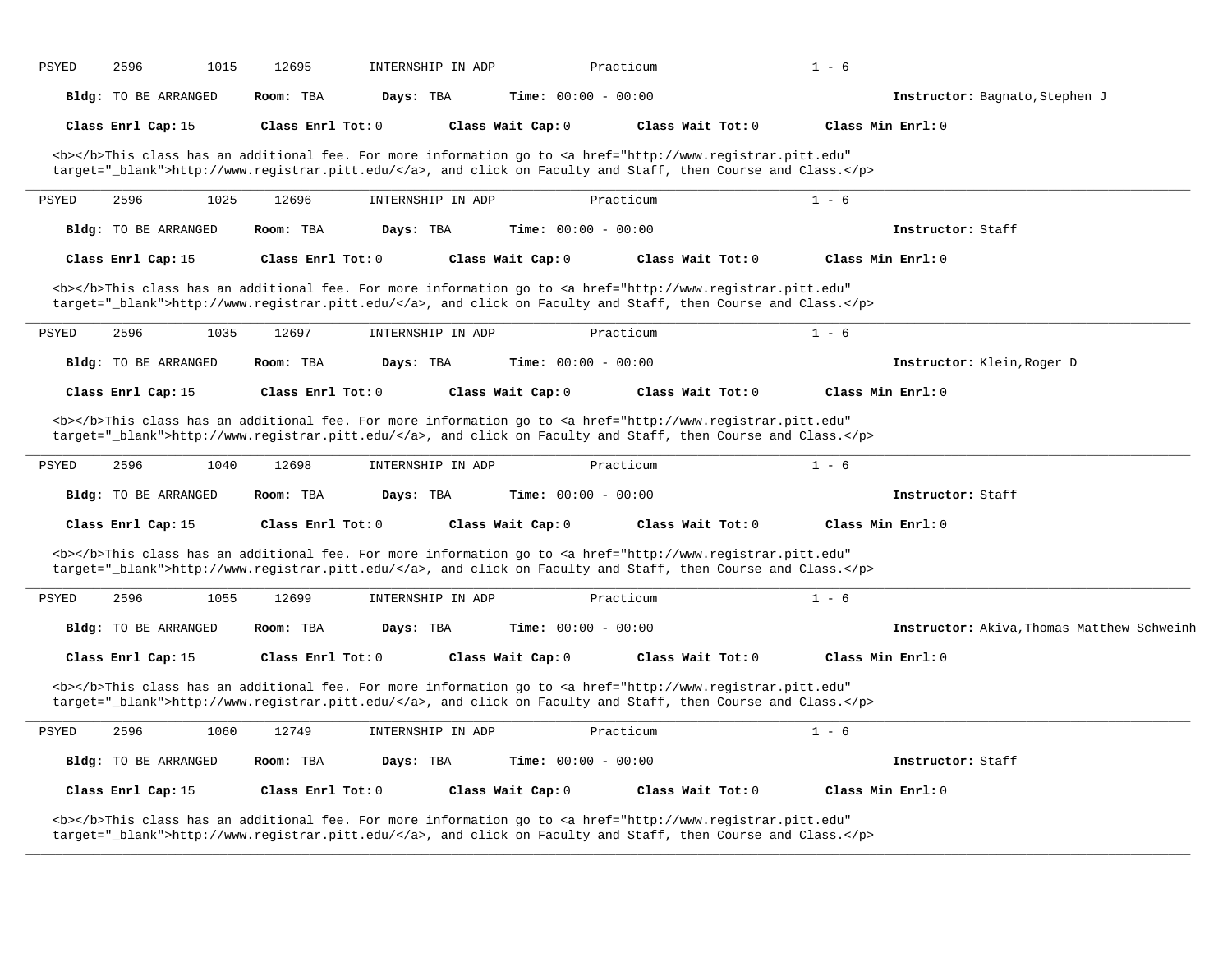### Report ID: SR201 **University of Pittsburgh** Page No. 65 of 120 **Schedule of Classes for Fall Term 2021-2022** Run Date: 12/16/2020 **Academic Term** Run Time: 19:30:20

| Subject | Catalog Nbr Section Class Nbr | Course Title                                                                              | Component                                                                                                                      | Units<br>Topics                   |  |
|---------|-------------------------------|-------------------------------------------------------------------------------------------|--------------------------------------------------------------------------------------------------------------------------------|-----------------------------------|--|
| PSYED   | 2598<br>1010                  | 12621<br>DIRECTED STUDY                                                                   | Directed Studies                                                                                                               | $1 - 6$                           |  |
|         | Bldg: TO BE ARRANGED          | Room: TBA $Days: TBA$ Time: $00:00 - 00:00$                                               |                                                                                                                                | Instructor: Wanless, Shannon Beth |  |
|         |                               |                                                                                           | Class Enrl Cap: 12 Class Enrl Tot: 0 Class Wait Cap: 0 Class Wait Tot: 0 Class Min Enrl: 0                                     |                                   |  |
| PSYED   |                               | 2598 1015 12700 DIRECTED STUDY                                                            | Directed Studies                                                                                                               | $1 - 6$                           |  |
|         | Bldg: TO BE ARRANGED          | Room: TBA $Days:$ TBA $Time: 00:00 - 00:00$                                               |                                                                                                                                | Instructor: Bagnato, Stephen J    |  |
|         |                               |                                                                                           | Class Enrl Cap: 10 Class Enrl Tot: 0 Class Wait Cap: 0 Class Wait Tot: 0 Class Min Enrl: 0                                     |                                   |  |
| PSYED   | 2598 and 2598                 | 1025 12701 DIRECTED STUDY                                                                 | Directed Studies                                                                                                               | $1 - 6$                           |  |
|         | Bldg: TO BE ARRANGED          | Room: TBA $Days:$ TBA $Time: 00:00 - 00:00$                                               |                                                                                                                                | Instructor: Staff                 |  |
|         |                               |                                                                                           | Class Enrl Cap: 10 $\qquad$ Class Enrl Tot: 0 $\qquad$ Class Wait Cap: 0 $\qquad$ Class Wait Tot: 0 $\qquad$ Class Min Enrl: 0 |                                   |  |
| PSYED   |                               | 2598 1035 12702 DIRECTED STUDY                                                            | Directed Studies                                                                                                               | $1 - 6$                           |  |
|         | Bldg: TO BE ARRANGED          | Room: TBA $\rule{1em}{0.15mm}$ Days: TBA Time: $00:00 - 00:00$                            |                                                                                                                                | Instructor: Staff                 |  |
|         |                               |                                                                                           | Class Enrl Cap: 10 $\qquad$ Class Enrl Tot: 0 $\qquad$ Class Wait Cap: 0 $\qquad$ Class Wait Tot: 0 $\qquad$ Class Min Enrl: 0 |                                   |  |
| PSYED   |                               | 2598 1040 12703 DIRECTED STUDY                                                            | Directed Studies                                                                                                               | $1 - 6$                           |  |
|         | Bldg: TO BE ARRANGED          | Room: TBA $\rule{1em}{0.15mm}$ Days: TBA Time: $00:00 - 00:00$                            |                                                                                                                                | Instructor: Esposto, Denise A     |  |
|         |                               |                                                                                           | Class Enrl Cap: 10 $\qquad$ Class Enrl Tot: 0 $\qquad$ Class Wait Cap: 0 $\qquad$ Class Wait Tot: 0 $\qquad$ Class Min Enrl: 0 |                                   |  |
| PSYED   | 2598 and 2598                 | 1050 12704                                                                                | DIRECTED STUDY Directed Studies                                                                                                | $1 - 6$                           |  |
|         | Bldg: TO BE ARRANGED          | Room: TBA $Days:$ TBA $Time: 00:00 - 00:00$                                               |                                                                                                                                | Instructor: Staff                 |  |
|         |                               |                                                                                           | Class Enrl Cap: 10 Class Enrl Tot: 0 Class Wait Cap: 0 Class Wait Tot: 0 Class Min Enrl: 0                                     |                                   |  |
| PSYED   |                               |                                                                                           | 2598 1055 12705 DIRECTED STUDY Directed Studies 1 - 6                                                                          |                                   |  |
|         | Bldg: TO BE ARRANGED          | Room: TBA $Days: TBA$ Time: $00:00 - 00:00$                                               |                                                                                                                                | Instructor: Kerr, Mary            |  |
|         |                               |                                                                                           | Class Enrl Cap: 10 $\qquad$ Class Enrl Tot: 0 $\qquad$ Class Wait Cap: 0 $\qquad$ Class Wait Tot: 0 $\qquad$ Class Min Enrl: 0 |                                   |  |
| PSYED   | 2599                          | 1010 12619<br>THESIS                                                                      | Thesis Research                                                                                                                | $1 - 6$                           |  |
|         | Bldg: TO BE ARRANGED          | Room: TBA $\rule{1em}{0.15mm}$ Days: TBA $\rule{1.15mm}]{0.15mm}$ Time: $0.0100 - 0.0100$ |                                                                                                                                | Instructor: Bachman, Heather J    |  |
|         | Class Enrl Cap: 7             |                                                                                           | Class Enrl Tot: $0$ Class Wait Cap: $0$ Class Wait Tot: $0$                                                                    | Class Min Enrl: 0                 |  |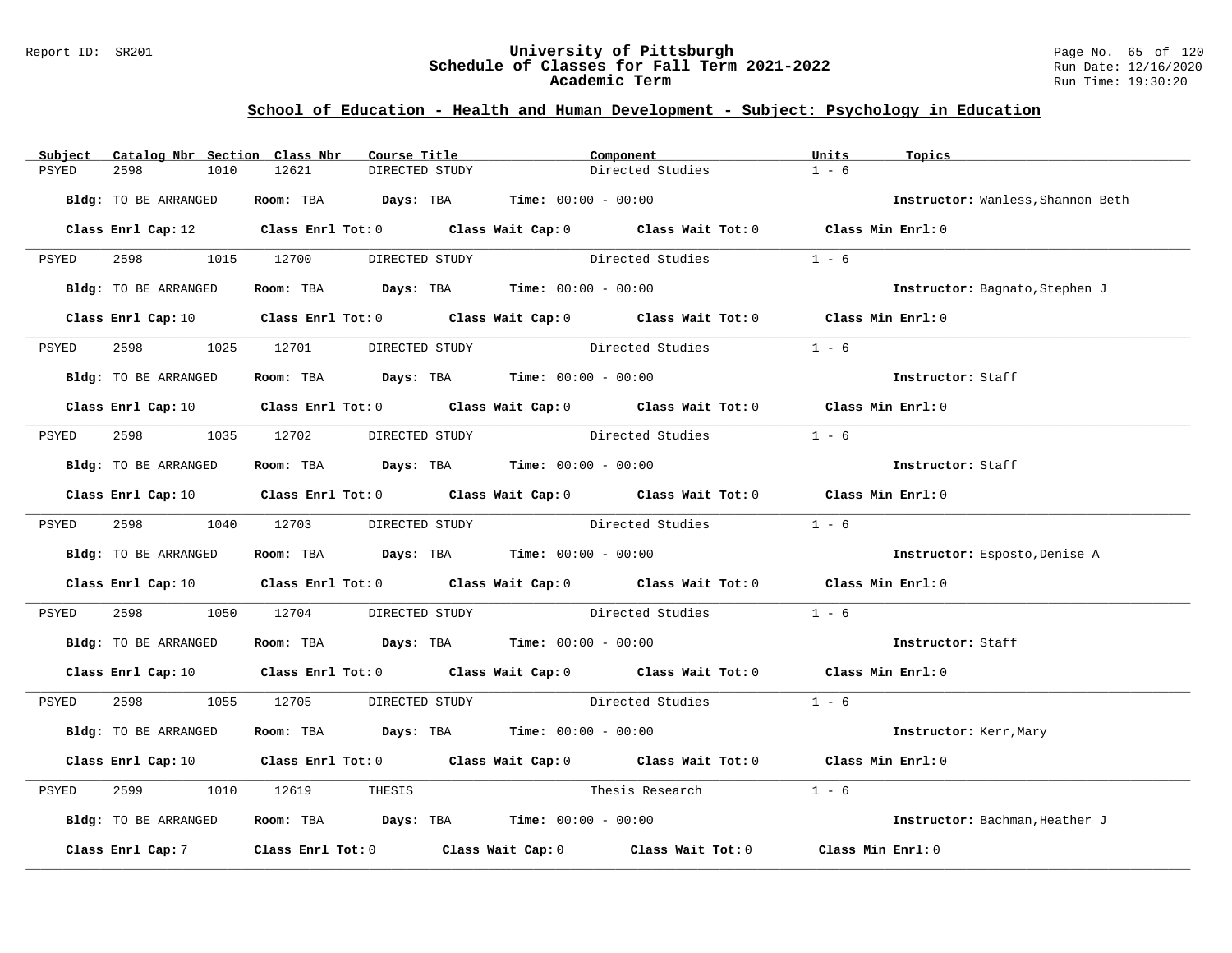| PSYED        | 2599<br>1015                | 12706<br>THESIS        |                                                                                                                                                                                                                                    | Thesis Research   | $1 - 6$                               |
|--------------|-----------------------------|------------------------|------------------------------------------------------------------------------------------------------------------------------------------------------------------------------------------------------------------------------------|-------------------|---------------------------------------|
|              | Bldg: TO BE ARRANGED        | Room: TBA<br>Days: TBA | <b>Time:</b> $00:00 - 00:00$                                                                                                                                                                                                       |                   | Instructor: Bagnato, Stephen J        |
|              | Class Enrl Cap: 7           | Class Enrl Tot: 0      | Class Wait Cap: 0                                                                                                                                                                                                                  | Class Wait Tot: 0 | Class Min Enrl: 0                     |
| <b>PSYED</b> | 2599<br>1025                | 12707<br>THESIS        |                                                                                                                                                                                                                                    | Thesis Research   | $1 - 6$                               |
|              | <b>Bldg:</b> TO BE ARRANGED | Days: TBA<br>Room: TBA | <b>Time:</b> $00:00 - 00:00$                                                                                                                                                                                                       |                   | Instructor: Staff                     |
|              | Class Enrl Cap: 7           | Class Enrl Tot: 0      | Class Wait Cap: 0                                                                                                                                                                                                                  | Class Wait Tot: 0 | Class Min Enrl: 0                     |
| PSYED        | 2599<br>1035                | 12708<br>THESIS        |                                                                                                                                                                                                                                    | Thesis Research   | $1 - 6$                               |
|              | <b>Bldg:</b> TO BE ARRANGED | Room: TBA<br>Days: TBA | Time: $00:00 - 00:00$                                                                                                                                                                                                              |                   | Instructor: Klein, Roger D            |
|              | Class Enrl Cap: 7           | Class $Enr1$ Tot: $0$  | Class Wait Cap: 0                                                                                                                                                                                                                  | Class Wait Tot: 0 | Class Min Enrl: 0                     |
| PSYED        | 2599<br>1050                | 12709<br>THESIS        |                                                                                                                                                                                                                                    | Thesis Research   | $1 - 6$                               |
|              | <b>Bldg:</b> TO BE ARRANGED | Room: TBA<br>Days: TBA | <b>Time:</b> $00:00 - 00:00$                                                                                                                                                                                                       |                   | Instructor: Wallace, N Tanner LeBaron |
|              | Class Enrl Cap: 7           | Class Enrl Tot: 0      | Class Wait Cap: 0                                                                                                                                                                                                                  | Class Wait Tot: 0 | Class Min Enrl: 0                     |
| <b>PSYED</b> | 2599<br>1055                | 12710<br>THESIS        |                                                                                                                                                                                                                                    | Thesis Research   | $1 - 6$                               |
|              | Bldg: TO BE ARRANGED        | Days: TBA<br>Room: TBA | Time: $00:00 - 00:00$                                                                                                                                                                                                              |                   | Instructor: Kerr, Mary                |
|              | Class Enrl Cap: 7           | Class Enrl Tot: 0      | Class Wait Cap: 0                                                                                                                                                                                                                  | Class Wait Tot: 0 | Class Min Enrl: 0                     |
| PSYED        | 2622<br>1050                | 21527                  | CHILD LIFE PRACTICUM                                                                                                                                                                                                               | Practicum         | $1 - 3$                               |
|              | Bldg: TO BE ARRANGED        | Room: TBA<br>Days: TBA | Time: $00:00 - 00:00$                                                                                                                                                                                                              |                   | Instructor: Gallen, Robert Timothy    |
|              | Class Enrl Cap: 15          | Class Enrl Tot: 0      | Class Wait Cap: 0                                                                                                                                                                                                                  | Class Wait Tot: 0 | Class Min Enrl: 0                     |
|              |                             |                        | <b></b> This class has an additional fee. For more information go to <a <br="" href="http://www.registrar.pitt.edu">target="_blank"&gt;http://www.registrar.pitt.edu/</a> , and click on Faculty and Staff, then Course and Class. |                   |                                       |
| PSYED        | 2722<br>1060                | 23199                  | CHILD LIFE INTERNSHIP                                                                                                                                                                                                              | Internship        | $1 - 6$                               |
|              | Bldg: TO BE ARRANGED        | Room: TBA<br>Days: TBA | Time: $00:00 - 00:00$                                                                                                                                                                                                              |                   | Instructor: Gallen, Robert Timothy    |
|              | Class Enrl Cap: 35          | Class Enrl Tot: 0      | Class Wait Cap: 0                                                                                                                                                                                                                  | Class Wait Tot: 0 | Class Min Enrl: 0                     |
|              |                             |                        | <b></b> This class has an additional fee. For more information go to <a <br="" href="http://www.registrar.pitt.edu">target="_blank"&gt;http://www.registrar.pitt.edu/</a> , and click on Faculty and Staff, then Course and Class. |                   |                                       |
| PSYED        | 2722<br>1070                | 23390                  | CHILD LIFE INTERNSHIP                                                                                                                                                                                                              | Internship        | $1 - 6$                               |
|              | <b>Bldg:</b> TO BE ARRANGED | Room: TBA<br>Days: TBA | Time: $00:00 - 00:00$                                                                                                                                                                                                              |                   | Instructor: Gallen, Robert Timothy    |
|              | Class Enrl Cap: 35          | Class Enrl Tot: $0$    | Class Wait Cap: 0                                                                                                                                                                                                                  | Class Wait Tot: 0 | Class Min Enrl: 0                     |

<b></b>This class has an additional fee. For more information go to <a href="http://www.registrar.pitt.edu"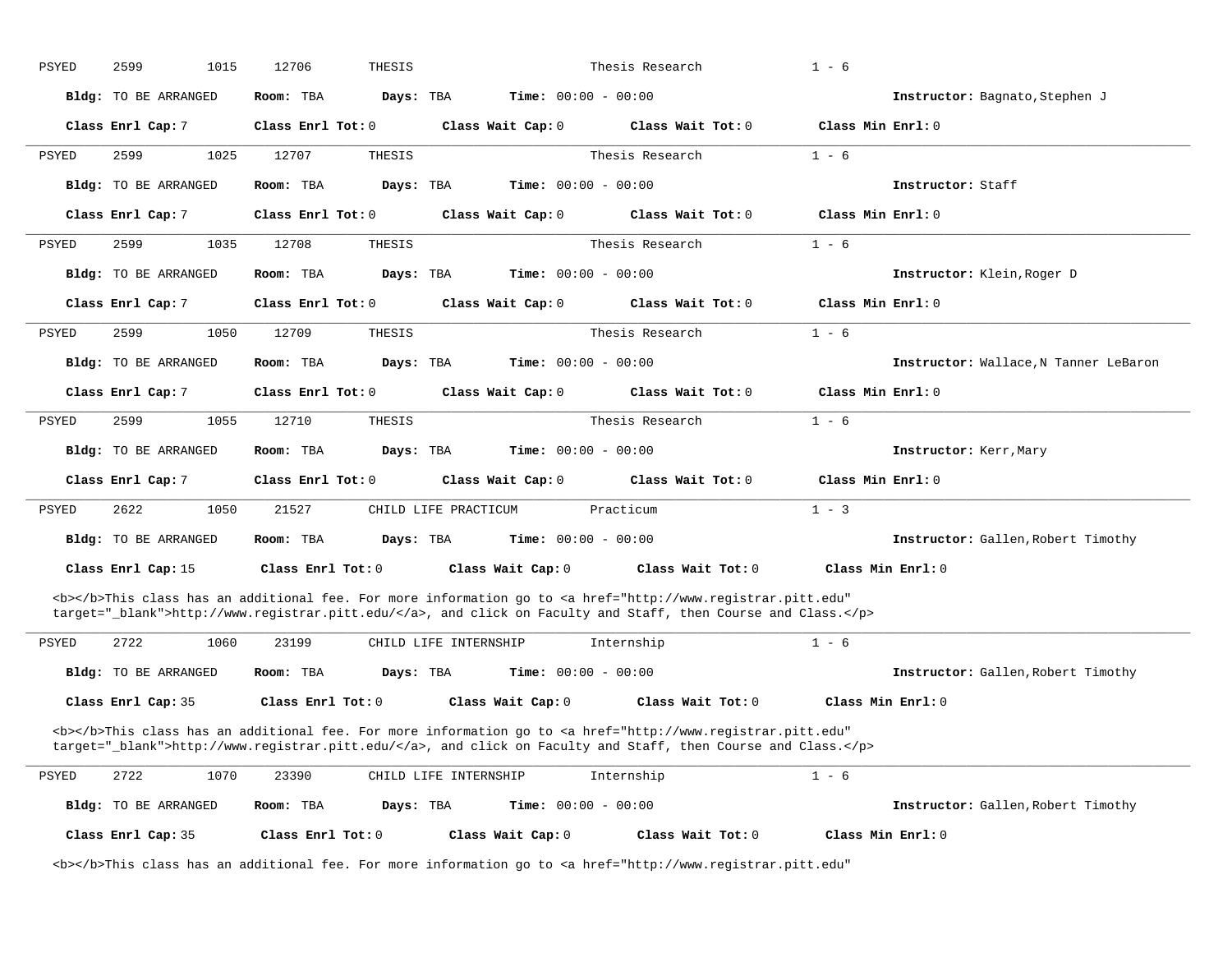| target="_blank">http://www.registrar.pitt.edu/, and click on Faculty and Staff, then Course and Class.                                                                                                                             |                                                                                                                                                                                                                                    |  |  |  |  |  |  |  |  |  |
|------------------------------------------------------------------------------------------------------------------------------------------------------------------------------------------------------------------------------------|------------------------------------------------------------------------------------------------------------------------------------------------------------------------------------------------------------------------------------|--|--|--|--|--|--|--|--|--|
| 2765<br>1200<br>PSYED<br>22154<br>COMNY-BASED PRA LEARNING 1<br>Internship                                                                                                                                                         | $1 - 3$                                                                                                                                                                                                                            |  |  |  |  |  |  |  |  |  |
| Days: TBA<br><b>Time:</b> $00:00 - 00:00$<br><b>Bldg:</b> TO BE ARRANGED<br>Room: TBA                                                                                                                                              | Instructor: Osai, Esohe R                                                                                                                                                                                                          |  |  |  |  |  |  |  |  |  |
| Class Enrl Cap: 35<br>Class Enrl Tot: 0<br>Class Wait Cap: 0<br>Class Wait Tot: 0                                                                                                                                                  | Class Min Enrl: 0                                                                                                                                                                                                                  |  |  |  |  |  |  |  |  |  |
| <b></b> This class has an additional fee. For more information go to <a <br="" href="http://www.registrar.pitt.edu">target="_blank"&gt;http://www.registrar.pitt.edu/</a> , and click on Faculty and Staff, then Course and Class. |                                                                                                                                                                                                                                    |  |  |  |  |  |  |  |  |  |
| 2765<br>1225<br>22155<br>PSYED<br>COMNY-BASED PRA LEARNING 1<br>Internship                                                                                                                                                         | $1 - 3$                                                                                                                                                                                                                            |  |  |  |  |  |  |  |  |  |
| Bldg: TO BE ARRANGED<br>Time: $00:00 - 00:00$<br>Room: TBA<br>Days: TBA                                                                                                                                                            | Instructor: Popovich, Cynthia J                                                                                                                                                                                                    |  |  |  |  |  |  |  |  |  |
| Class Enrl Cap: 35<br>Class Enrl Tot: 0<br>Class Wait Cap: 0<br>Class Wait Tot: 0                                                                                                                                                  | Class Min Enrl: 0                                                                                                                                                                                                                  |  |  |  |  |  |  |  |  |  |
| <b></b> This class has an additional fee. For more information go to <a <br="" href="http://www.registrar.pitt.edu">target="_blank"&gt;http://www.registrar.pitt.edu/</a> , and click on Faculty and Staff, then Course and Class. |                                                                                                                                                                                                                                    |  |  |  |  |  |  |  |  |  |
| 2765<br>1230<br>25919<br>COMNY-BASED PRA LEARNING 1<br>PSYED<br>Internship                                                                                                                                                         | $1 - 3$                                                                                                                                                                                                                            |  |  |  |  |  |  |  |  |  |
| Time: $00:00 - 00:00$<br><b>Bldg:</b> TO BE ARRANGED<br>Room: TBA<br>Days: TBA                                                                                                                                                     | Instructor: Esposto, Denise A                                                                                                                                                                                                      |  |  |  |  |  |  |  |  |  |
|                                                                                                                                                                                                                                    | Miedel, Sarah L                                                                                                                                                                                                                    |  |  |  |  |  |  |  |  |  |
| Class Enrl Cap: 35<br>Class Enrl Tot: 0<br>Class Wait Cap: 0<br>Class Wait Tot: 0                                                                                                                                                  | Class Min Enrl: 0                                                                                                                                                                                                                  |  |  |  |  |  |  |  |  |  |
|                                                                                                                                                                                                                                    | <b></b> This class has an additional fee. For more information go to <a <br="" href="http://www.registrar.pitt.edu">target="_blank"&gt;http://www.registrar.pitt.edu/</a> , and click on Faculty and Staff, then Course and Class. |  |  |  |  |  |  |  |  |  |
|                                                                                                                                                                                                                                    |                                                                                                                                                                                                                                    |  |  |  |  |  |  |  |  |  |
| 3472<br>1030<br>27588<br>PSYED<br>CAUSAL INFERENCE IN EDUC RESCHSeminar                                                                                                                                                            | 3                                                                                                                                                                                                                                  |  |  |  |  |  |  |  |  |  |
| Bldg: Wesley W Posvar HalRoom: 04318<br>Days: Tu<br><b>Time:</b> $09:00 - 11:40$                                                                                                                                                   | Instructor: Page, Lindsay Coleman                                                                                                                                                                                                  |  |  |  |  |  |  |  |  |  |
| Class Enrl Tot: 0<br>Class Wait Cap: 0<br>Class Wait Tot: 0<br>Class Enrl Cap: 20                                                                                                                                                  | Class Min Enrl: 0                                                                                                                                                                                                                  |  |  |  |  |  |  |  |  |  |
| 3491<br>1015<br>12711<br>SUPERVISED RSRCH IN RES METH Directed Studies<br><b>PSYED</b>                                                                                                                                             | $1 - 18$                                                                                                                                                                                                                           |  |  |  |  |  |  |  |  |  |
| <b>Bldg:</b> TO BE ARRANGED<br>Room: TBA<br>Days: TBA<br><b>Time:</b> $00:00 - 00:00$                                                                                                                                              | Instructor: Page, Lindsay Coleman                                                                                                                                                                                                  |  |  |  |  |  |  |  |  |  |
| Class Enrl Cap: 7<br>Class $Enr1$ Tot: $0$<br>Class Wait Cap: 0<br>Class Wait Tot: 0                                                                                                                                               | Class Min Enrl: 0                                                                                                                                                                                                                  |  |  |  |  |  |  |  |  |  |
| 1020<br>12712<br>3491<br>SUPERVISED RSRCH IN RES METH Directed Studies<br>PSYED                                                                                                                                                    | $1 - 18$                                                                                                                                                                                                                           |  |  |  |  |  |  |  |  |  |
| <b>Bldg:</b> TO BE ARRANGED<br>Days: TBA<br><b>Time:</b> $00:00 - 00:00$<br>Room: TBA                                                                                                                                              | Instructor: Lane, Suzanne                                                                                                                                                                                                          |  |  |  |  |  |  |  |  |  |
| Class Enrl Cap: 7<br>Class $Enr1 Tot: 0$<br>Class Wait Cap: 0<br>Class Wait Tot: 0                                                                                                                                                 | Class Min Enrl: 0                                                                                                                                                                                                                  |  |  |  |  |  |  |  |  |  |
| 3491<br>1030<br>12713<br>SUPERVISED RSRCH IN RES METH Directed Studies<br>PSYED                                                                                                                                                    | $1 - 18$                                                                                                                                                                                                                           |  |  |  |  |  |  |  |  |  |
| Time: $00:00 - 00:00$<br><b>Bldg:</b> TO BE ARRANGED<br>Room: TBA<br>Days: TBA                                                                                                                                                     | Instructor: Oin, Xu                                                                                                                                                                                                                |  |  |  |  |  |  |  |  |  |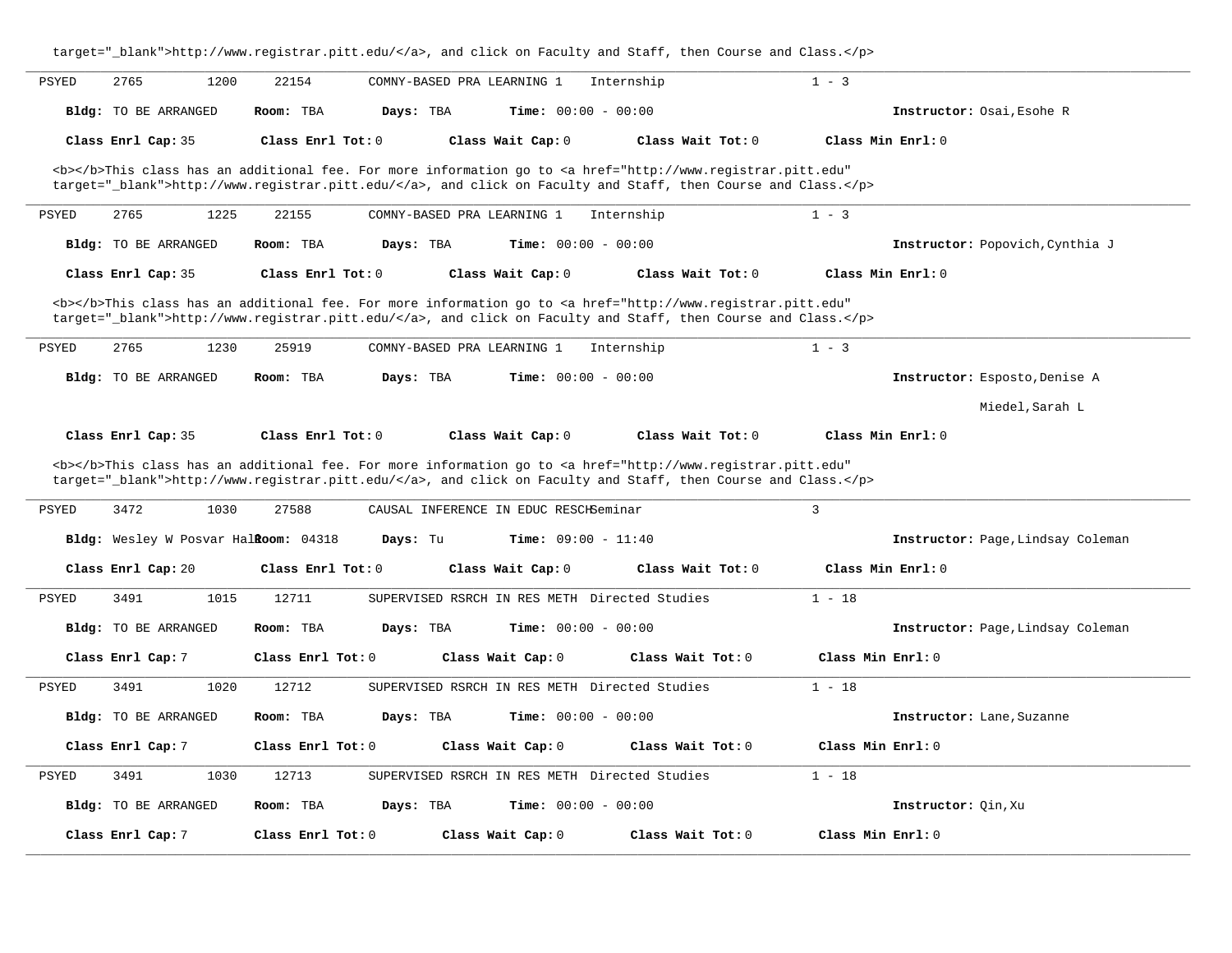### Report ID: SR201 **University of Pittsburgh** Page No. 68 of 120 **Schedule of Classes for Fall Term 2021-2022** Run Date: 12/16/2020 **Academic Term** Run Time: 19:30:20

| Subject              | Catalog Nbr Section Class Nbr | Course Title                                                                                                                   | Component |               | Units<br>Topics                   |
|----------------------|-------------------------------|--------------------------------------------------------------------------------------------------------------------------------|-----------|---------------|-----------------------------------|
| 3491<br>PSYED        | 12714<br>1035                 | SUPERVISED RSRCH IN RES METH Directed Studies                                                                                  |           |               | $1 - 18$                          |
| Bldg: TO BE ARRANGED |                               | Room: TBA $Days:$ TBA $Time: 00:00 - 00:00$                                                                                    |           |               | Instructor: Staff                 |
|                      |                               | Class Enrl Cap: 7 Class Enrl Tot: 0 Class Wait Cap: 0 Class Wait Tot: 0 Class Min Enrl: 0                                      |           |               |                                   |
| PSYED                |                               | 3495 1015 12715 TEACHING INTRNSHIP IN RES METHPracticum                                                                        |           | $\mathcal{L}$ |                                   |
| Bldg: TO BE ARRANGED |                               | Room: TBA $Days:$ TBA $Time: 00:00 - 00:00$                                                                                    |           |               | Instructor: Page, Lindsay Coleman |
|                      |                               | Class Enrl Cap: 25 Class Enrl Tot: 0 Class Wait Cap: 0 Class Wait Tot: 0 Class Min Enrl: 0                                     |           |               |                                   |
| 3495 3495<br>PSYED   |                               | 1020 12716 TEACHING INTRNSHIP IN RES METHPracticum                                                                             |           | $\mathcal{R}$ |                                   |
| Bldg: TO BE ARRANGED |                               | Room: TBA $Days:$ TBA Time: $00:00 - 00:00$                                                                                    |           |               | Instructor: Lane, Suzanne         |
|                      |                               | Class Enrl Cap: 25 Class Enrl Tot: 0 Class Wait Cap: 0 Class Wait Tot: 0 Class Min Enrl: 0                                     |           |               |                                   |
| PSYED                |                               | 3495 1030 12717 TEACHING INTRNSHIP IN RES METHPracticum                                                                        |           | $\mathcal{L}$ |                                   |
| Bldg: TO BE ARRANGED |                               | Room: TBA $Days:$ TBA $Time: 00:00 - 00:00$                                                                                    |           |               | Instructor: Staff                 |
|                      |                               | Class Enrl Cap: 25 Class Enrl Tot: 0 Class Wait Cap: 0 Class Wait Tot: 0 Class Min Enrl: 0                                     |           |               |                                   |
| PSYED                |                               | 3495 1035 12718 TEACHING INTRNSHIP IN RES METHPracticum                                                                        |           | $\mathcal{R}$ |                                   |
| Bldg: TO BE ARRANGED |                               | Room: TBA $Days: TBA$ Time: $00:00 - 00:00$                                                                                    |           |               | Instructor: Qin, Xu               |
|                      |                               | Class Enrl Cap: 25 Class Enrl Tot: 0 Class Wait Cap: 0 Class Wait Tot: 0 Class Min Enrl: 0                                     |           |               |                                   |
| 3498<br>PSYED        |                               | 1015 12719 DIRECTED STUDY IN RES METH Directed Studies                                                                         |           | $1 - 3$       |                                   |
| Bldg: TO BE ARRANGED |                               | Room: TBA $Days:$ TBA $Time: 00:00 - 00:00$                                                                                    |           |               | Instructor: Page, Lindsay Coleman |
|                      |                               | Class Enrl Cap: 10 $\qquad$ Class Enrl Tot: 0 $\qquad$ Class Wait Cap: 0 $\qquad$ Class Wait Tot: 0 $\qquad$ Class Min Enrl: 0 |           |               |                                   |
| PSYED                |                               | 3498 1020 12720 DIRECTED STUDY IN RES METH Directed Studies 1 - 3                                                              |           |               |                                   |
| Bldg: TO BE ARRANGED |                               | Room: TBA $Days:$ TBA $Time: 00:00 - 00:00$                                                                                    |           |               | Instructor: Lane, Suzanne         |
|                      |                               | Class Enrl Cap: 10 $\qquad$ Class Enrl Tot: 0 $\qquad$ Class Wait Cap: 0 $\qquad$ Class Wait Tot: 0 $\qquad$ Class Min Enrl: 0 |           |               |                                   |
| PSYED<br>3498        | 1030                          | 12721 DIRECTED STUDY IN RES METH Directed Studies                                                                              |           | $1 - 3$       |                                   |
| Bldg: TO BE ARRANGED |                               | Room: TBA $Days:$ TBA $Time: 00:00 - 00:00$                                                                                    |           |               | Instructor: Oin, Xu               |
| Class Enrl Cap: 10   |                               | Class Enrl Tot: $0$ Class Wait Cap: $0$ Class Wait Tot: $0$ Class Min Enrl: $0$                                                |           |               |                                   |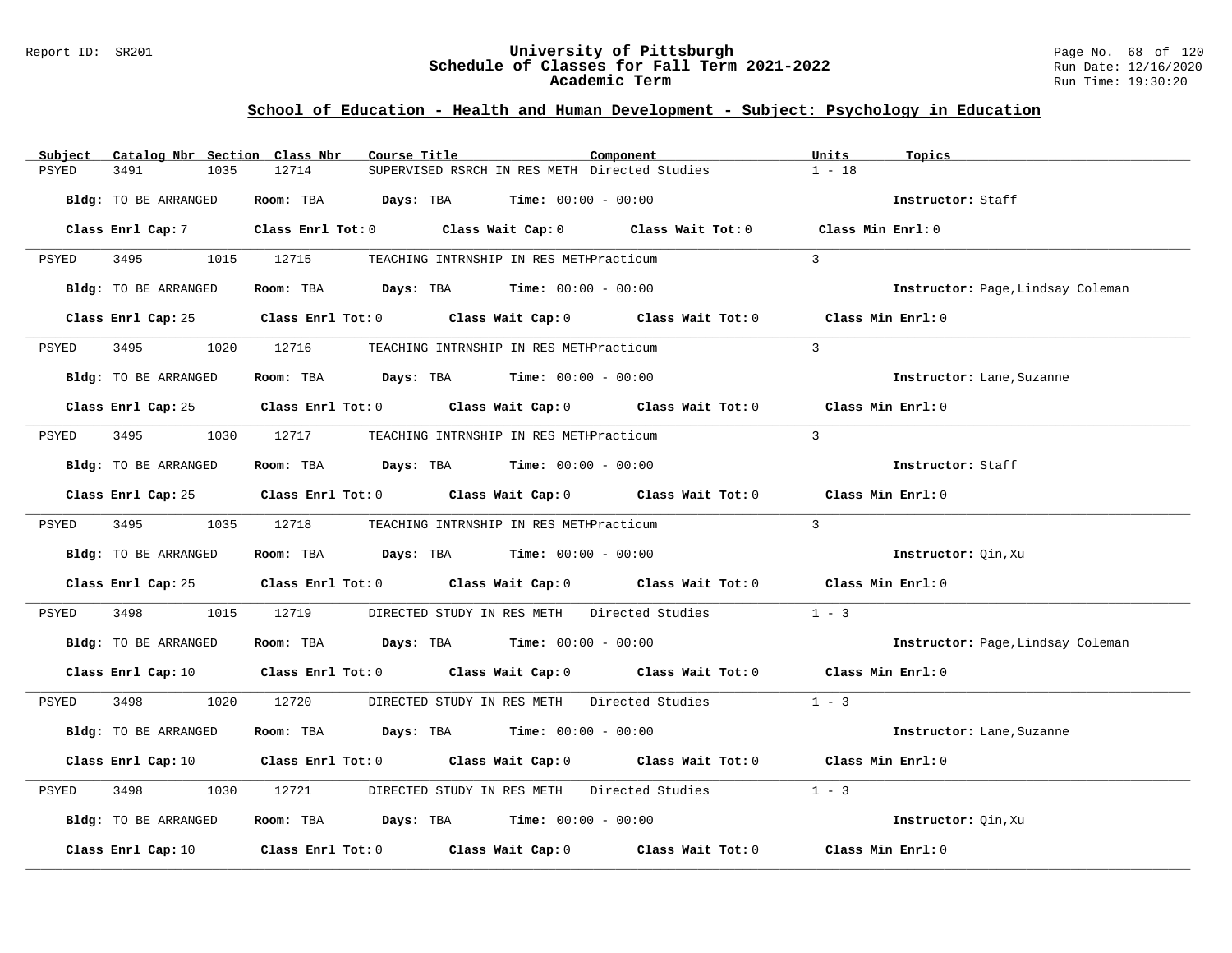| PSYED | 3498<br>1035         | 12722                                                                                               |                   | DIRECTED STUDY IN RES METH Directed Studies         | $1 - 3$                                    |
|-------|----------------------|-----------------------------------------------------------------------------------------------------|-------------------|-----------------------------------------------------|--------------------------------------------|
|       | Bldg: TO BE ARRANGED | Room: TBA $\rule{1em}{0.15mm}$ Days: TBA $\rule{1.15mm}]{0.15mm}$ Time: $0.000 - 0.0000$            |                   |                                                     | Instructor: Staff                          |
|       |                      | Class Enrl Cap: 10 Class Enrl Tot: 0 Class Wait Cap: 0 Class Wait Tot: 0 Class Min Enrl: 0          |                   |                                                     |                                            |
| PSYED | 3499 34              | 1015 12723                                                                                          |                   | DISSERTATION RES IN RES METH Thesis Research        | $1 - 18$                                   |
|       | Bldg: TO BE ARRANGED | Room: TBA $Days:$ TBA $Time: 00:00 - 00:00$                                                         |                   |                                                     | Instructor: Page, Lindsay Coleman          |
|       |                      | Class Enrl Cap: 35 Class Enrl Tot: 0 Class Wait Cap: 0 Class Wait Tot: 0 Class Min Enrl: 0          |                   |                                                     |                                            |
| PSYED | 3499 1020 12724      |                                                                                                     |                   | DISSERTATION RES IN RES METH Thesis Research 1 - 18 |                                            |
|       |                      | Bldg: TO BE ARRANGED Room: TBA Days: TBA Time: 00:00 - 00:00                                        |                   |                                                     | Instructor: Lane, Suzanne                  |
|       |                      | Class Enrl Cap: 35 Class Enrl Tot: 0 Class Wait Cap: 0 Class Wait Tot: 0 Class Min Enrl: 0          |                   |                                                     |                                            |
| PSYED | 3499 1030 12725      |                                                                                                     |                   | DISSERTATION RES IN RES METH Thesis Research        | $1 - 18$                                   |
|       | Bldg: TO BE ARRANGED | Room: TBA $Days:$ TBA $Time: 00:00 - 00:00$                                                         |                   |                                                     | Instructor: Oin, Xu                        |
|       |                      | Class Enrl Cap: 35 Class Enrl Tot: 0 Class Wait Cap: 0 Class Wait Tot: 0 Class Min Enrl: 0          |                   |                                                     |                                            |
| PSYED |                      | 3499 1035 12726 DISSERTATION RES IN RES METH Thesis Research 1 - 18                                 |                   |                                                     |                                            |
|       | Bldg: TO BE ARRANGED | Room: TBA $Days:$ TBA $Time: 00:00 - 00:00$                                                         |                   |                                                     | Instructor: Staff                          |
|       |                      | Class Enrl Cap: 35 Class Enrl Tot: 0 Class Wait Cap: 0 Class Wait Tot: 0 Class Min Enrl: 0          |                   |                                                     |                                            |
| PSYED | 3591                 | 1010 12576 SUPV RES APPLIED DEVELM PSY Directed Studies 1 - 18                                      |                   |                                                     |                                            |
|       | Bldg: TO BE ARRANGED | Room: TBA $Days: TBA$ Time: $00:00 - 00:00$                                                         |                   |                                                     | Instructor: Bachman, Heather J             |
|       |                      | Class Enrl Cap: 25 $\qquad$ Class Enrl Tot: 0 $\qquad$ Class Wait Cap: 0 $\qquad$ Class Wait Tot: 0 |                   |                                                     | Class Min Enrl: 0                          |
| PSYED | 3591<br>1015         | 12727                                                                                               |                   | SUPV RES APPLIED DEVELM PSY Directed Studies 1 - 18 |                                            |
|       | Bldg: TO BE ARRANGED | Room: TBA $Days:$ TBA $Time: 00:00 - 00:00$                                                         |                   |                                                     | Instructor: Bagnato, Stephen J             |
|       |                      | Class Enrl Cap: 25 (Class Enrl Tot: 0 ) (Class Wait Cap: 0 ) (Class Wait Tot: 0                     |                   |                                                     | Class Min Enrl: 0                          |
| PSYED | 3591                 | 1025 12728                                                                                          |                   | SUPV RES APPLIED DEVELM PSY Directed Studies        | $1 - 18$                                   |
|       | Bldg: TO BE ARRANGED | Room: TBA $Days:$ TBA $Time: 00:00 - 00:00$                                                         |                   |                                                     | Instructor: Akiva, Thomas Matthew Schweinh |
|       |                      | Class Enrl Cap: 25 Class Enrl Tot: 0 Class Wait Cap: 0 Class Wait Tot: 0 Class Min Enrl: 0          |                   |                                                     |                                            |
| PSYED |                      | 3591 1035 12729 SUPV RES APPLIED DEVELM PSY Directed Studies 1 - 18                                 |                   |                                                     |                                            |
|       | Bldg: TO BE ARRANGED | Room: TBA $Days:$ TBA $Time: 00:00 - 00:00$                                                         |                   |                                                     | Instructor: Wang, Ming-Te                  |
|       | Class Enrl Cap: 25   | Class Enrl Tot: 0                                                                                   | Class Wait Cap: 0 | Class Wait Tot: 0                                   | Class Min Enrl: 0                          |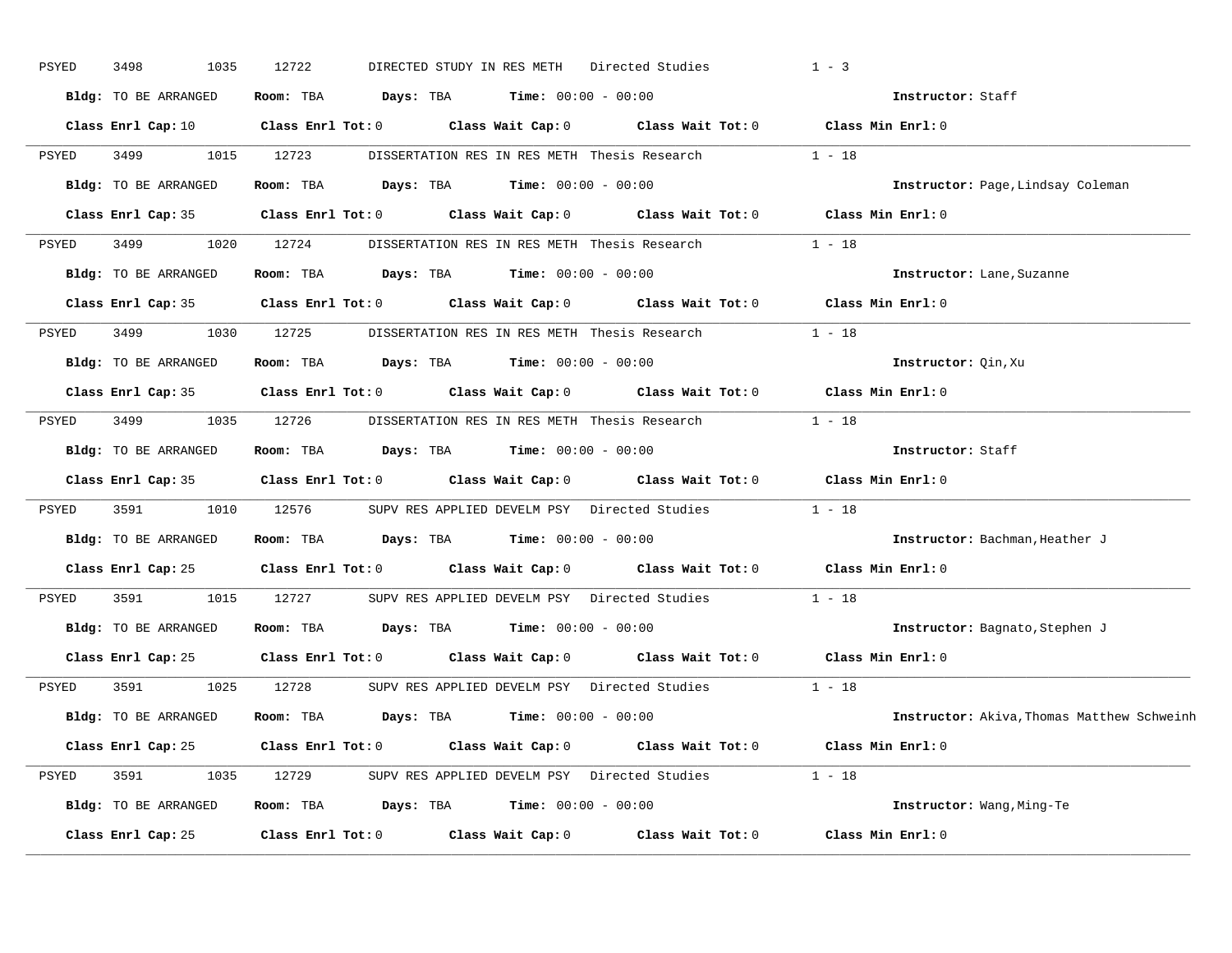### Report ID: SR201 **University of Pittsburgh** Page No. 70 of 120 **Schedule of Classes for Fall Term 2021-2022** Run Date: 12/16/2020 **Academic Term** Run Time: 19:30:20

| Subject      | Catalog Nbr Section Class Nbr | Course Title                        |                                                      | Component                                             | Units             | Topics                                     |
|--------------|-------------------------------|-------------------------------------|------------------------------------------------------|-------------------------------------------------------|-------------------|--------------------------------------------|
| <b>PSYED</b> | 3591<br>1040                  | 12730                               | SUPV RES APPLIED DEVELM PSY Directed Studies         |                                                       | $1 - 18$          |                                            |
|              | Bldg: TO BE ARRANGED          | Room: TBA<br>Days: TBA              | $Time: 00:00 - 00:00$                                |                                                       |                   | Instructor: Wanless, Shannon Beth          |
|              | Class Enrl Cap: 25            | Class Enrl Tot: 0 Class Wait Cap: 0 |                                                      | Class Wait Tot: $0$ Class Min Enrl: $0$               |                   |                                            |
| PSYED        | 3591<br>1045                  | 12731                               | SUPV RES APPLIED DEVELM PSY Directed Studies         |                                                       | $1 - 18$          |                                            |
|              | Bldg: TO BE ARRANGED          | Room: TBA                           | $\texttt{Days:}$ TBA $\texttt{Time:}$ 00:00 - 00:00  |                                                       |                   | Instructor: Wallace, N Tanner LeBaron      |
|              | Class Enrl Cap: 25            | Class Enrl Tot: 0                   | Class Wait Cap: 0                                    | Class Wait Tot: 0                                     | Class Min Enrl: 0 |                                            |
| PSYED        | 3591<br>1055                  | 12732                               | SUPV RES APPLIED DEVELM PSY Directed Studies         |                                                       | $1 - 18$          |                                            |
|              | Bldg: TO BE ARRANGED          | Room: TBA                           | $\texttt{Davis:}$ TBA $\texttt{Time:}$ 00:00 - 00:00 |                                                       |                   | Instructor: Galla, Brian Matthew           |
|              | Class Enrl Cap: 25            |                                     |                                                      | Class Enrl Tot: 0 Class Wait Cap: 0 Class Wait Tot: 0 | Class Min Enrl: 0 |                                            |
| PSYED        | 3592<br>1010                  | 24869                               | PRACTICUM IN COLLEGE TEACHING Practicum              |                                                       | $\overline{3}$    |                                            |
|              | Bldg: TO BE ARRANGED          | Room: TBA                           | <b>Days:</b> TBA <b>Time:</b> $00:00 - 00:00$        |                                                       |                   | Instructor: Staff                          |
|              | Class Enrl Cap: 35            | $Class$ $Enrl$ $Tot: 0$             |                                                      | Class Wait Cap: $0$ Class Wait Tot: $0$               | Class Min Enrl: 0 |                                            |
| PSYED        | 3592<br>1020                  | 26017                               | PRACTICUM IN COLLEGE TEACHING Practicum              |                                                       | $\overline{3}$    |                                            |
|              | Bldg: TO BE ARRANGED          | Room: TBA                           | $\texttt{Davis:}$ TBA $\texttt{Time:}$ 00:00 - 00:00 |                                                       |                   | Instructor: Wanless, Shannon Beth          |
|              | Class Enrl Cap: 35            |                                     |                                                      | Class Enrl Tot: 0 Class Wait Cap: 0 Class Wait Tot: 0 | Class Min Enrl: 0 |                                            |
| PSYED        | 3598<br>1010                  | 12559                               | DIRECTED STDY APPLD DEVELM PSYDirected Studies       |                                                       | $1 - 6$           |                                            |
|              | Bldg: TO BE ARRANGED          | Room: TBA                           | <b>Days:</b> TBA <b>Time:</b> $00:00 - 00:00$        |                                                       |                   | Instructor: Bachman, Heather J             |
|              | Class Enrl Cap: 15            | Class Enrl Tot: 0                   |                                                      | Class Wait Cap: $0$ Class Wait Tot: $0$               | Class Min Enrl: 0 |                                            |
| PSYED        | 3598<br>1015                  | 12733                               | DIRECTED STDY APPLD DEVELM PSYDirected Studies       |                                                       | $1 - 6$           |                                            |
|              | Bldg: TO BE ARRANGED          | Room: TBA<br>Days: TBA              | $Time: 00:00 - 00:00$                                |                                                       |                   | Instructor: Akiva, Thomas Matthew Schweinh |
|              | Class Enrl Cap: 15            | Class Enrl Tot: 0                   |                                                      | Class Wait Cap: $0$ Class Wait Tot: $0$               | Class Min Enrl: 0 |                                            |
| PSYED        | 3598<br>1025                  | 12734                               | DIRECTED STDY APPLD DEVELM PSYDirected Studies       |                                                       | $1 - 6$           |                                            |
|              | Bldg: TO BE ARRANGED          | Room: TBA                           | <b>Days:</b> TBA <b>Time:</b> $00:00 - 00:00$        |                                                       |                   | Instructor: Wanless, Shannon Beth          |
|              | Class Enrl Cap: 15            | Class Enrl Tot: 0                   | Class Wait Cap: 0                                    | Class Wait Tot: 0                                     | Class Min Enrl: 0 |                                            |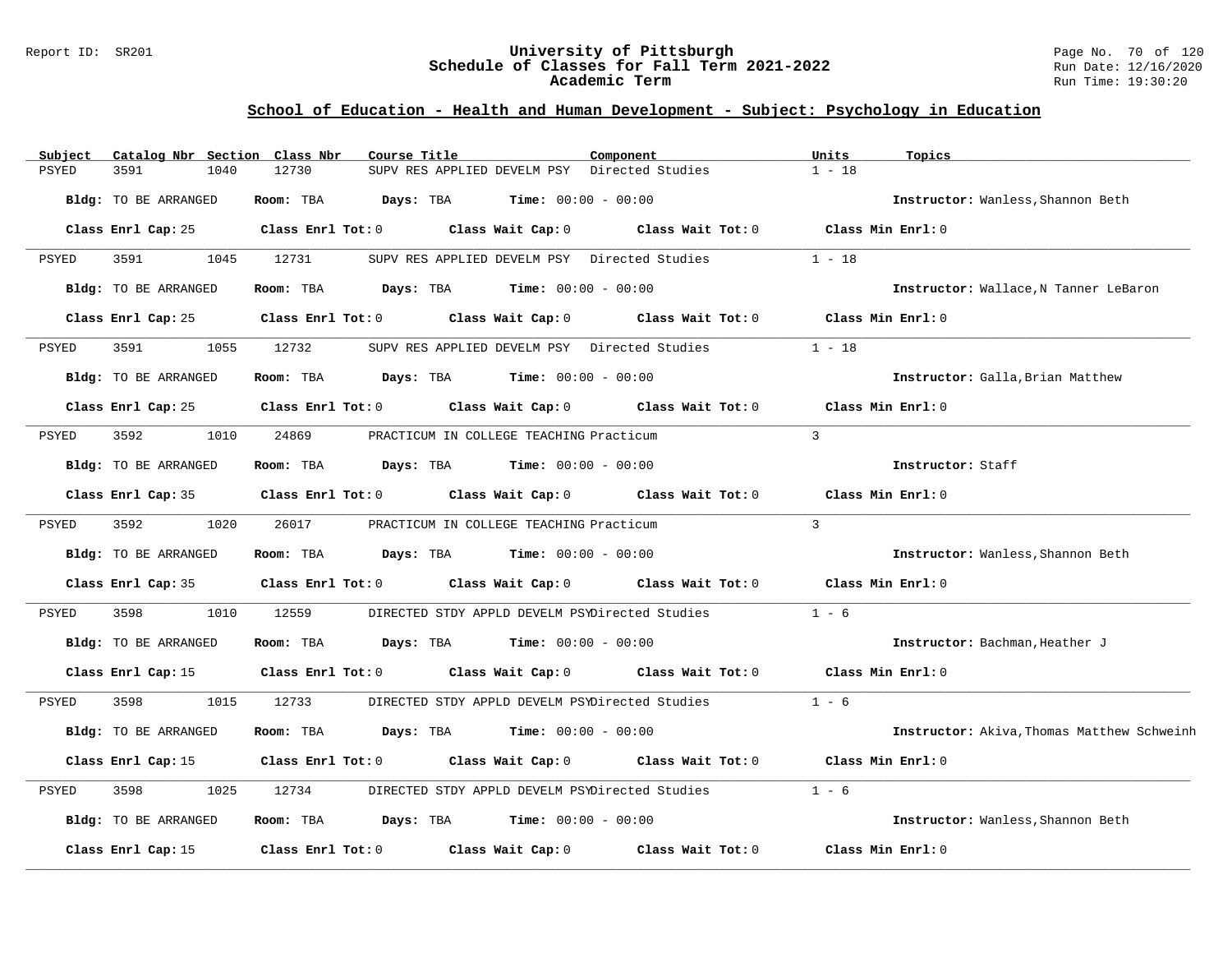| PSYED        | 3598<br>1035         | 12735                   |           | DIRECTED STDY APPLD DEVELM PSYDirected Studies       |                                                                          | $1 - 6$                                    |
|--------------|----------------------|-------------------------|-----------|------------------------------------------------------|--------------------------------------------------------------------------|--------------------------------------------|
|              | Bldg: TO BE ARRANGED | Room: TBA               | Days: TBA | <b>Time:</b> $00:00 - 00:00$                         |                                                                          | Instructor: Akiva, Thomas Matthew Schweinh |
|              | Class Enrl Cap: 15   | $Class$ $Enr1$ $Tot: 0$ |           |                                                      | Class Wait Cap: 0 Class Wait Tot: 0 Class Min Enrl: 0                    |                                            |
| PSYED        | 3598<br>1045         | 12736                   |           |                                                      | DIRECTED STDY APPLD DEVELM PSYDirected Studies                           | $1 - 6$                                    |
|              | Bldg: TO BE ARRANGED | Room: TBA               | Days: TBA | <b>Time:</b> $00:00 - 00:00$                         |                                                                          | Instructor: Stevens, Lisa Patel            |
|              | Class Enrl Cap: 15   | Class Enrl Tot: 0       |           |                                                      | Class Wait Cap: 0 Class Wait Tot: 0                                      | Class Min Enrl: 0                          |
| PSYED        | 3598<br>1055         | 12737                   |           |                                                      | DIRECTED STDY APPLD DEVELM PSYDirected Studies 1 - 6                     |                                            |
|              | Bldg: TO BE ARRANGED | Room: TBA               |           | $Days: TBA$ $Time: 00:00 - 00:00$                    |                                                                          | Instructor: Kerr, Mary                     |
|              | Class Enrl Cap: 15   | $Class$ $Enrl$ $Tot: 0$ |           |                                                      | Class Wait Cap: 0 Class Wait Tot: 0 Class Min Enrl: 0                    |                                            |
| PSYED        | 3599<br>1010         | 12575                   |           |                                                      | DISSER RES APPLD DEVELM PSYCH Thesis Research                            | $1 - 18$                                   |
|              | Bldg: TO BE ARRANGED | Room: TBA               |           | <b>Days:</b> TBA <b>Time:</b> $00:00 - 00:00$        |                                                                          | Instructor: Bachman, Heather J             |
|              | Class Enrl Cap: 50   | $Class$ $Enrl$ $Tot: 0$ |           |                                                      | Class Wait Cap: 0 Class Wait Tot: 0                                      | Class Min Enrl: 0                          |
| PSYED        | 3599<br>1015         | 12738                   |           |                                                      | DISSER RES APPLD DEVELM PSYCH Thesis Research                            | $1 - 18$                                   |
|              | Bldg: TO BE ARRANGED | Room: TBA               |           | $\texttt{Davis:}$ TBA $\texttt{Time:}$ 00:00 - 00:00 |                                                                          | Instructor: Akiva, Thomas Matthew Schweinh |
|              | Class Enrl Cap: 50   | Class Enrl Tot: 0       |           |                                                      | Class Wait Cap: 0 Class Wait Tot: 0                                      | Class Min Enrl: 0                          |
| PSYED        | 3599<br>1025         | 12739                   |           | DISSER RES APPLD DEVELM PSYCH Thesis Research        |                                                                          | $1 - 18$                                   |
|              | Bldg: TO BE ARRANGED | Room: TBA               |           | <b>Days:</b> TBA <b>Time:</b> $00:00 - 00:00$        |                                                                          | Instructor: Wanless, Shannon Beth          |
|              |                      |                         |           |                                                      | Class Enrl Cap: 50 Class Enrl Tot: 0 Class Wait Cap: 0 Class Wait Tot: 0 | Class Min Enrl: 0                          |
| PSYED        | 3599<br>1035         | 12740                   |           |                                                      | DISSER RES APPLD DEVELM PSYCH Thesis Research                            | $1 - 18$                                   |
|              | Bldg: TO BE ARRANGED | Room: TBA               |           | <b>Days:</b> TBA <b>Time:</b> $00:00 - 00:00$        |                                                                          | Instructor: Wang, Ming-Te                  |
|              | Class Enrl Cap: 50   | Class Enrl Tot: 0       |           |                                                      | Class Wait Cap: 0 Class Wait Tot: 0                                      | Class Min Enrl: 0                          |
| <b>PSYED</b> | 3599<br>1040         | 12741                   |           |                                                      | DISSER RES APPLD DEVELM PSYCH Thesis Research                            | $1 - 18$                                   |
|              | Bldg: TO BE ARRANGED | Room: TBA               |           | <b>Days:</b> TBA <b>Time:</b> $00:00 - 00:00$        |                                                                          | Instructor: Kerr, Mary                     |
|              | Class Enrl Cap: 50   | $Class$ $Enr1$ $Tot: 0$ |           |                                                      | Class Wait Cap: 0 Class Wait Tot: 0 Class Min Enrl: 0                    |                                            |
| PSYED        | 3599<br>1045         | 12742                   |           |                                                      | DISSER RES APPLD DEVELM PSYCH Thesis Research 1 - 18                     |                                            |
|              | Bldg: TO BE ARRANGED | Room: TBA               |           | <b>Days:</b> TBA <b>Time:</b> $00:00 - 00:00$        |                                                                          | Instructor: Wallace, N Tanner LeBaron      |
|              | Class Enrl Cap: 50   | Class Enrl Tot: 0       |           | Class Wait Cap: 0                                    | Class Wait Tot: 0                                                        | Class Min Enrl: 0                          |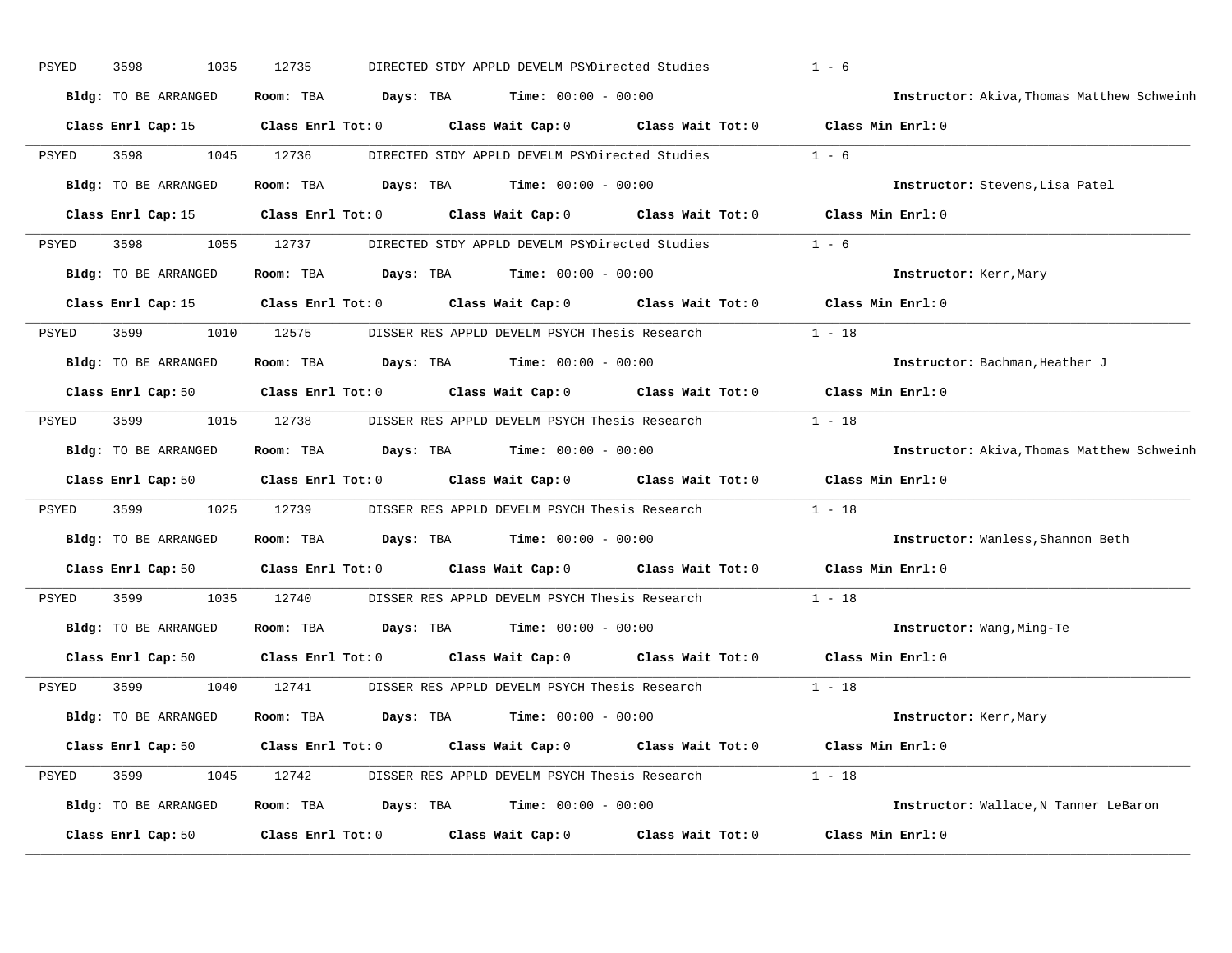### Report ID: SR201 **University of Pittsburgh** Page No. 72 of 120 **Schedule of Classes for Fall Term 2021-2022** Run Date: 12/16/2020 **Academic Term** Run Time: 19:30:20

| Subject | Catalog Nbr Section Class Nbr |      |                   | Course Title |                                               | Component           | Units                | Topics                           |
|---------|-------------------------------|------|-------------------|--------------|-----------------------------------------------|---------------------|----------------------|----------------------------------|
| PSYED   | 3599                          | 1055 | 21764             |              | DISSER RES APPLD DEVELM PSYCH Thesis Research |                     | $1 - 18$             |                                  |
|         | <b>Bldg:</b> TO BE ARRANGED   |      | Room: TBA         | Days: TBA    | <b>Time:</b> $00:00 - 00:00$                  |                     |                      | Instructor: Staff                |
|         | Class Enrl Cap: 5             |      | Class Enrl Tot: 0 |              | Class Wait Cap: 0                             | Class Wait Tot: 0   | Class Min Enrl: 0    |                                  |
| PSYED   | 3599                          | 1060 | 23175             |              | DISSER RES APPLD DEVELM PSYCH Thesis Research |                     | $1 - 18$             |                                  |
|         | <b>Bldg:</b> TO BE ARRANGED   |      | Room: TBA         | Days: TBA    | <b>Time:</b> $00:00 - 00:00$                  |                     |                      | Instructor: Galla, Brian Matthew |
|         | Class Enrl Cap: 35            |      | Class Enrl Tot: 0 |              | Class Wait Cap: 0                             | Class Wait $Tot: 0$ | $Class Min Ernst: 0$ |                                  |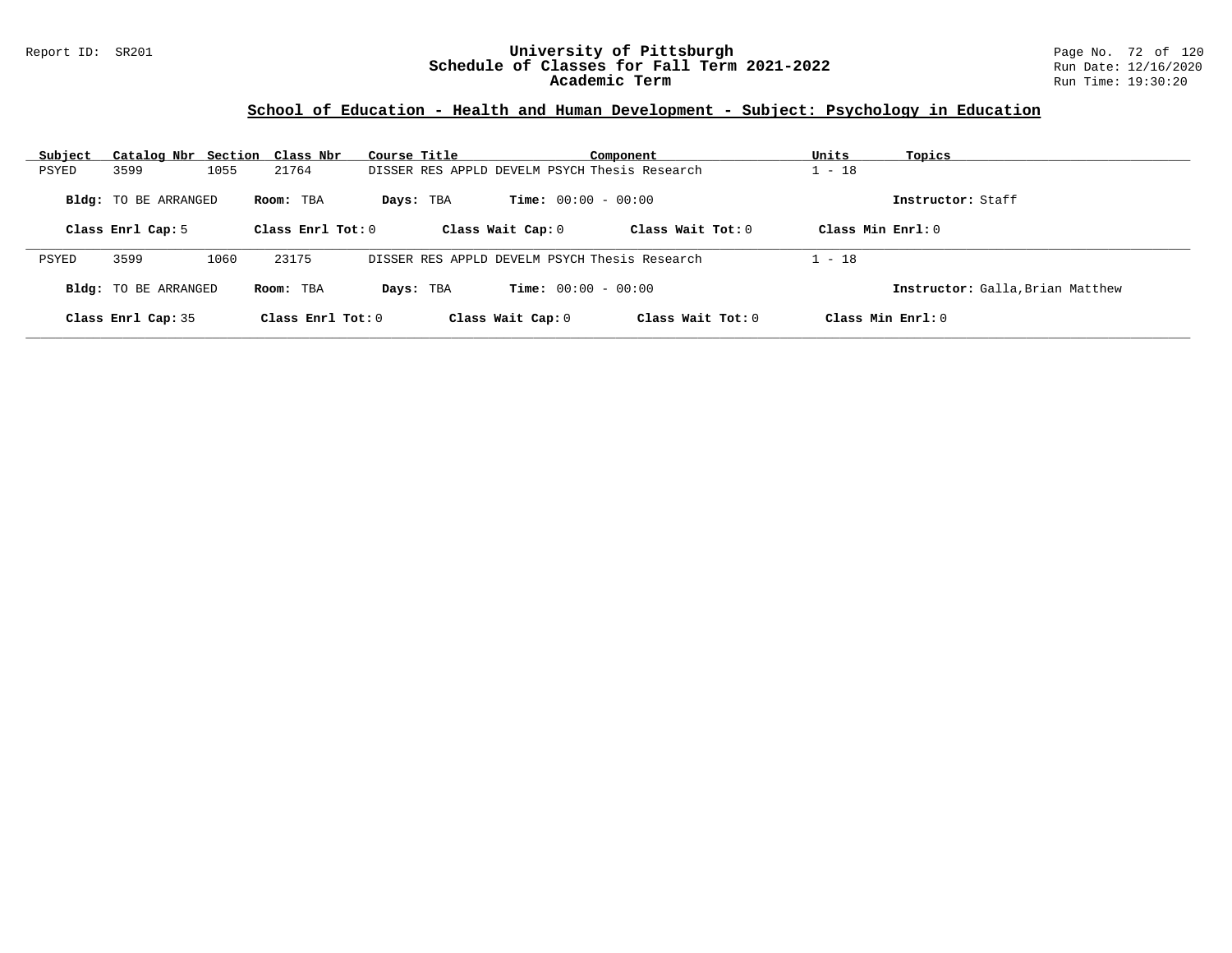### Report ID: SR201 **University of Pittsburgh** Page No. 73 of 120 **Schedule of Classes for Fall Term 2021-2022** Run Date: 12/16/2020 **Academic Term** Run Time: 19:30:20

| Subiect | Catalog Nbr Section Class Nbr                                                                                                                                                | Course Title                           | Component                    | Units          | Topics                               |
|---------|------------------------------------------------------------------------------------------------------------------------------------------------------------------------------|----------------------------------------|------------------------------|----------------|--------------------------------------|
| IL.     | 1041<br>1095<br>23197                                                                                                                                                        | INTRO TO EARLY CHILDHOOD ED Lecture    |                              | $\mathcal{L}$  |                                      |
|         | Bldg: TO BE ARRANGED<br>Room: TBA                                                                                                                                            | Days: Th                               | <b>Time:</b> $16:30 - 19:10$ |                | Instructor: Sarada, Jill R           |
|         | Class Enrl Cap: 20<br>Class Enrl Tot: 0<br>Combined Section ID: 0704(IL/1041/2041) - IL 2041(#23211)                                                                         | Class Wait Cap: 20                     | Class Wait Tot: 0            |                | Class Min $Enr1: 0$                  |
| IL      | 1042<br>1030<br>17066                                                                                                                                                        | LANGUAGE & LIT FOR YOUNG CHILDSeminar  |                              | $\overline{3}$ |                                      |
|         | Bldg: Wesley W Posvar Halkoom: 05404                                                                                                                                         | Days: Tu                               | <b>Time:</b> $13:00 - 15:40$ |                | Instructor: Calderone, Lugene        |
|         | Class Enrl Cap: 16<br>Class Enrl Tot: 0<br>Room Characteristics: PeopleSoft - Scheduled (PS)(1)<br><b>Combined Section ID:</b> $0340(L1/1042/L1/2042)$ - IL $2042(#22328)$   | Class Wait Cap: 10                     | Class Wait Tot: 0            |                | Class Min Enrl: 0                    |
| IL      | 1042<br>1035<br>23395                                                                                                                                                        | LANGUAGE & LIT FOR YOUNG CHILDSeminar  |                              | $\mathbf{3}$   |                                      |
|         | Bldg: Wesley W Posvar Halkoom: 05401                                                                                                                                         | Days: Th                               | <b>Time:</b> $13:00 - 15:40$ |                | Instructor: Crawford, Patricia A     |
|         | Class Enrl Cap: 16<br>Class Enrl Tot: 0<br>Room Characteristics: PeopleSoft - Scheduled (PS)(1)<br><b>Combined Section ID:</b> $0816(IL/1042/2042)$ - IL $2042(#24673)$      | Class Wait Cap: 10                     | Class Wait Tot: 0            |                | Class Min Enrl: 0                    |
| ΙL      | 26269<br>1045<br>1010                                                                                                                                                        | YOUNG ENGLISH LANGUAGE LEARNRSLecture  |                              | $\overline{3}$ |                                      |
|         | Bldg: Wesley W Posvar Halkoom: 05400                                                                                                                                         | Days: Th                               | $Time: 09:00 - 11:40$        |                | Instructor: Arlotta-Guerrero, Anna M |
|         | Class Enrl Cap: 25<br>Class Enrl Tot: 0<br>Room Characteristics: PeopleSoft - Scheduled (PS)(1)<br><b>Combined Section ID:</b> $1042$ (IL $1045$ /IL 2045) - IL 2045(#28615) | Class Wait Cap: 20                     | Class Wait Tot: 0            |                | Class Min Enrl: 0                    |
| IL      | 1049<br>1150<br>24222                                                                                                                                                        | SEM RELTD PRE-STDNT TCH PRE-K Seminar  |                              | $\mathbf{1}$   |                                      |
|         | Bldg: Wesley W Posvar Halkoom: 05404                                                                                                                                         | Days: Th                               | <b>Time:</b> $11:55 - 12:40$ |                | Instructor: Arlotta-Guerrero, Anna M |
|         | Class Enrl Cap: 30<br>Class Enrl Tot: 0<br>Room Characteristics: PeopleSoft - Scheduled (PS)(1)                                                                              | Class Wait Cap: 20                     | Class Wait Tot: 0            |                | Class Min Enrl: 0                    |
| IL      | 1208<br>1010<br>26270                                                                                                                                                        | RDG/WRIT METHS 1: PREK-GRADE 1 Lecture |                              | 3              |                                      |
|         | Bldg: Wesley W Posvar Halkoom: 05201                                                                                                                                         | Days: W                                | <b>Time:</b> $13:45 - 16:25$ |                | Instructor: Jacobs, Katharine E B    |
|         | Class Enrl Cap: 16<br>Class Enrl Tot: 0<br>Room Characteristics: PeopleSoft - Scheduled (PS)(1)                                                                              | Class Wait Cap: 10                     | Class Wait Tot: 0            |                | Class Min Enrl: 0                    |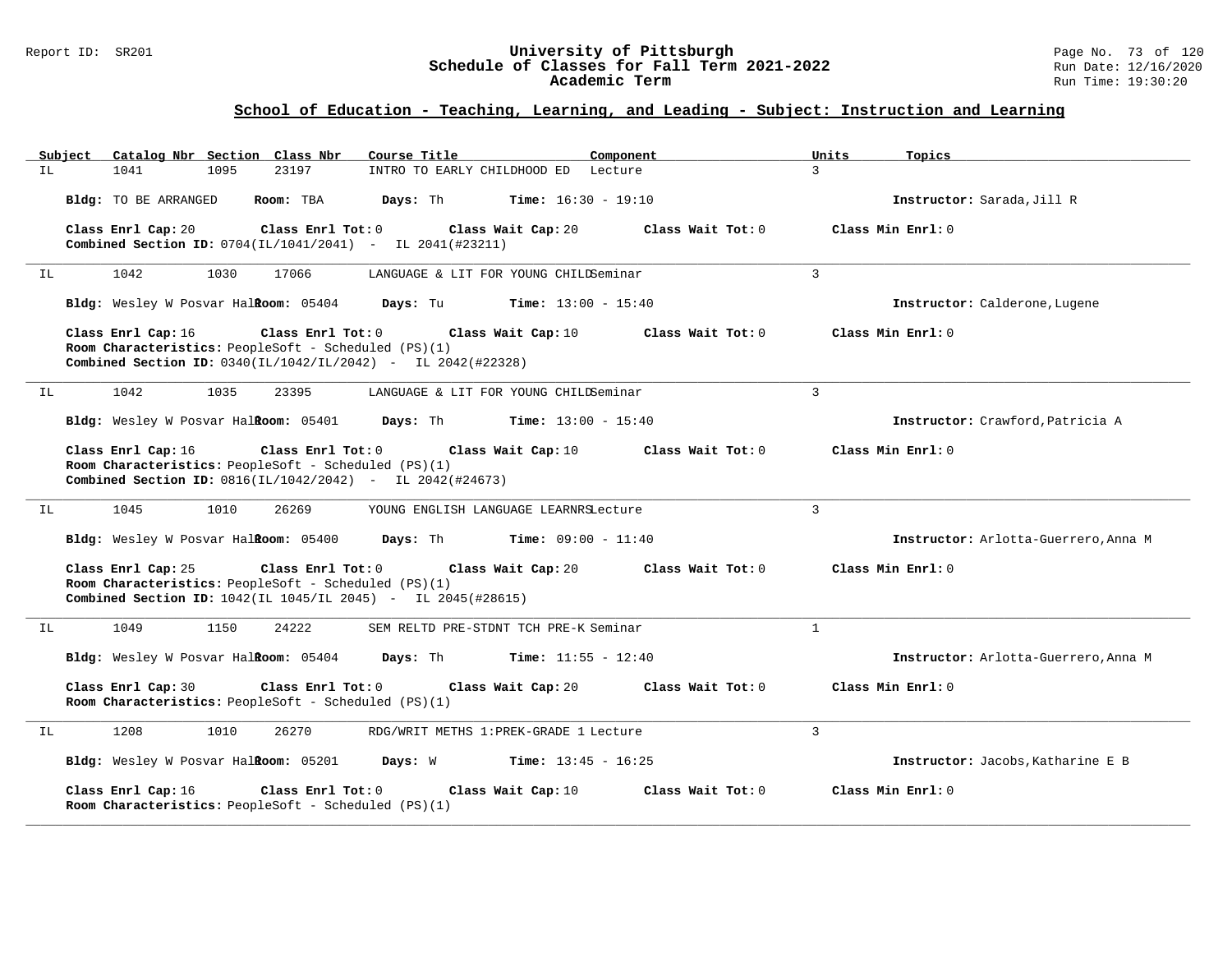### Report ID: SR201 **University of Pittsburgh** Page No. 74 of 120 **Schedule of Classes for Fall Term 2021-2022** Run Date: 12/16/2020 **Academic Term** Run Time: 19:30:20

| Subject<br>Catalog Nbr Section Class Nbr                                                                                                                                                          | Course Title                           | Component                    | Units<br>Topics                      |
|---------------------------------------------------------------------------------------------------------------------------------------------------------------------------------------------------|----------------------------------------|------------------------------|--------------------------------------|
| IL<br>1208<br>1055<br>27482                                                                                                                                                                       | RDG/WRIT METHS 1: PREK-GRADE 1 Lecture |                              | 3                                    |
| Bldg: Wesley W Posvar Halkoom: 05404                                                                                                                                                              | Days: W                                | <b>Time:</b> $13:45 - 16:25$ | Instructor: Sobolak, Michelle J      |
| Class Enrl Cap: 16<br>Class Enrl Tot: 0<br>Room Characteristics: PeopleSoft - Scheduled (PS)(1)                                                                                                   | Class Wait Cap: 10                     | Class Wait Tot: 0            | Class Min Enrl: 0                    |
| 1268<br>1050<br>21528<br>IL                                                                                                                                                                       | SOCIAL STUDIES METHS PRE-K-4 Lecture   |                              | $\overline{3}$                       |
| Bldg: Wesley W Posvar HalRoom: 05405                                                                                                                                                              | Days: Tu                               | <b>Time:</b> $13:45 - 16:15$ | Instructor: Tanner, Susan Leigh      |
| Class Enrl Cap: 16<br>Class Enrl Tot: 0<br>Room Characteristics: PeopleSoft - Scheduled (PS)(1)                                                                                                   | Class Wait Cap: 10                     | Class Wait Tot: 0            | Class Min Enrl: 0                    |
| 1452<br>1050<br>27842<br>IL                                                                                                                                                                       | DISC ENVIR EDUC: DIG STORY             | Lecture                      | $\mathbf{1}$                         |
| Bldg: TBA<br>Room: TBA                                                                                                                                                                            | Days: TBA<br>Time: TBA                 |                              | Instructor: Staff                    |
| Class Enrl Cap: 5<br>Class Enrl Tot: 0<br>Combined Section ID: 0964(IL 1452/2452/3452) - IL 2452(#27843), IL 3452(#27844), ENGCMP 1452(#28695)                                                    | Class Wait Cap: 5                      | Class Wait Tot: 0            | Class Min Enrl: 0                    |
| 1120<br>1505<br>23513<br>IL                                                                                                                                                                       | AUTISM: CHARACT AND INTERVNTN Lecture  |                              | $\overline{3}$                       |
| Bldg: Wesley W Posvar Halkoom: 04120                                                                                                                                                              | Days: Th                               | <b>Time:</b> $16:30 - 19:10$ | Instructor: Saikaly, Stephanie N     |
| Class Enrl Cap: 16<br>Class Enrl Tot: 0<br>Room Characteristics: Media - Data Projector/Monitor(1), Seating - Moveable(1)<br><b>Combined Section ID:</b> $0247(1L/1505/2505)$ - IL $2505(#14918)$ | Class Wait Cap: 10                     | Class Wait Tot: 0            | Class Min Enrl: 0                    |
| 1701<br>1050<br>12744<br>IL                                                                                                                                                                       | ERLY FIELD EXPERNC-SECONDARY Practicum |                              | $\overline{3}$                       |
| Bldg: Wesley W Posvar Halkoom: 05200                                                                                                                                                              | Days: W                                | <b>Time:</b> $13:00 - 14:55$ | Instructor: Rogers, Erin T           |
| Class Enrl Tot: 0<br>Class Enrl Cap: 30<br>Room Characteristics: PeopleSoft - Scheduled (PS)(1)                                                                                                   | Class Wait Cap: 20                     | Class Wait Tot: 0            | Class Min Enrl: 0                    |
| 1800<br>1060<br>12745<br>IL                                                                                                                                                                       | PRE-STUDENT TEACHING PRE-K             | Practicum                    | $\overline{2}$                       |
| Bldg: TO BE ARRANGED<br>Room: TBA                                                                                                                                                                 | Days: TBA                              | <b>Time:</b> $00:00 - 00:00$ | Instructor: Arlotta-Guerrero, Anna M |
| Class Enrl Cap: 33<br>$Class$ $Enr1$ $Tot: 0$<br>Room Characteristics: $(1)$ , Seating - Moveable(1)                                                                                              | Class Wait Cap: 20                     | Class Wait Tot: 0            | Class Min Enrl: 0                    |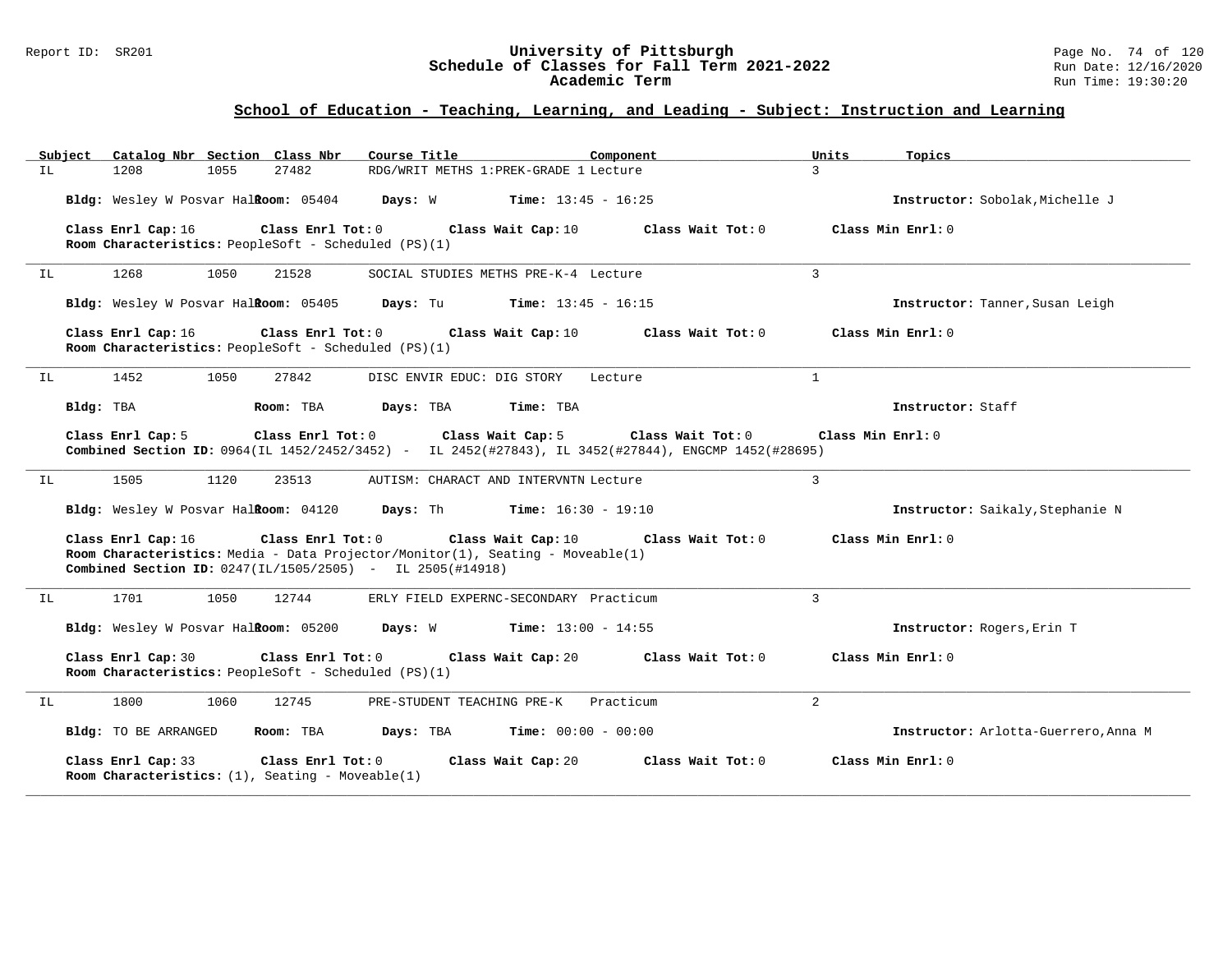### Report ID: SR201 **University of Pittsburgh** Page No. 75 of 120 **Schedule of Classes for Fall Term 2021-2022** Run Date: 12/16/2020 **Academic Term** Run Time: 19:30:20

|     | Subject   |                                      |      | Catalog Nbr Section Class Nbr                                               | Course Title                                                                                                   |                              | Component                            |                | Units               | Topics                           |
|-----|-----------|--------------------------------------|------|-----------------------------------------------------------------------------|----------------------------------------------------------------------------------------------------------------|------------------------------|--------------------------------------|----------------|---------------------|----------------------------------|
| IL. |           | 1907                                 | 1030 | 25237                                                                       | COLLAB PARTNRSHPS FAML CMMNTYSLecture                                                                          |                              |                                      |                | $\mathcal{L}$       |                                  |
|     |           | Bldg: Wesley W Posvar Halkoom: 05400 |      |                                                                             | Days: Tu                                                                                                       | <b>Time:</b> $09:00 - 11:40$ |                                      |                |                     | Instructor: Ames, Theresa        |
|     |           | Class Enrl Cap: 17                   |      | Class Enrl Tot: 0                                                           | Room Characteristics: Media - Data Projector/Monitor(1), Seating - Moveable(1), PeopleSoft - Scheduled (PS)(1) |                              | Class Wait Cap: 10 Class Wait Tot: 0 |                |                     | Class Min Enrl: 0                |
| IL  |           | 1907                                 | 1095 | 25238                                                                       | COLLAB PARTNRSHPS FAML CMMNTYSLecture                                                                          |                              |                                      | $\overline{3}$ |                     |                                  |
|     |           | Bldg: Wesley W Posvar Halkoom: 05200 |      |                                                                             | Days: W                                                                                                        | <b>Time:</b> $16:30 - 19:10$ |                                      |                |                     | Instructor: Gamza, Elizabeth A   |
|     |           | Class Enrl Cap: 17                   |      | Class Enrl Tot: 0<br>Room Characteristics: PeopleSoft - Scheduled (PS)(1)   |                                                                                                                | Class Wait Cap: 10           | Class Wait Tot: 0                    |                |                     | Class Min Enrl: 0                |
| IL  |           | 2005                                 | 1300 | 25613                                                                       | URBAN SEMINAR                                                                                                  |                              | Seminar                              | $\mathbf{1}$   |                     |                                  |
|     |           | Bldg: Wesley W Posvar Halkoom: 05403 |      |                                                                             | Days: Th                                                                                                       | $Time: 16:00 - 17:40$        |                                      |                |                     | Instructor: Mendez, Jason        |
|     |           | Class Enrl Cap: 8                    |      | Class Enrl Tot: $0$<br>Room Characteristics: PeopleSoft - Scheduled (PS)(1) |                                                                                                                | Class Wait Cap: 0            | Class Wait Tot: 0                    |                | Class Min $Err1:0$  |                                  |
| IL  |           | 2041                                 | 1200 | 23211                                                                       | INTRO TO EARLY CHILDHOOD ED Lecture                                                                            |                              |                                      | $\mathbf{3}$   |                     |                                  |
|     | Bldg: TBA |                                      |      | Room: TBA                                                                   | Days: TBA                                                                                                      | Time: TBA                    |                                      |                |                     | Instructor: Staff                |
|     |           | Class Enrl Cap: 5                    |      | Class Enrl Tot: 0                                                           | Class Wait Cap: 0<br>Combined Section ID: 0704(IL/1041/2041) - IL 1041(#23197)                                 |                              | Class Wait Tot: 0                    |                | Class Min Enrl: 0   |                                  |
| IL  |           | 2042                                 | 1030 | 22328                                                                       | LANGUAGE & LIT FOR YOUNG CHILDSeminar                                                                          |                              |                                      | $\overline{3}$ |                     |                                  |
|     |           | Bldg: Wesley W Posvar Halkoom: 05404 |      |                                                                             | Days: Tu                                                                                                       | <b>Time:</b> $13:00 - 15:40$ |                                      |                |                     | Instructor: Calderone, Lugene    |
|     |           | Class Enrl Cap: 5                    |      | Class Enrl Tot: 0<br>Room Characteristics: PeopleSoft - Scheduled (PS)(1)   | <b>Combined Section ID:</b> $0340(IL/1042/IL/2042)$ - IL $1042(H17066)$                                        | Class Wait Cap: 0            | Class Wait Tot: 0                    |                | Class Min $Enr1: 0$ |                                  |
| IL  |           | 2042                                 | 1035 | 24673                                                                       | LANGUAGE & LIT FOR YOUNG CHILDSeminar                                                                          |                              |                                      | $\mathbf{3}$   |                     |                                  |
|     |           |                                      |      | Bldg: Wesley W Posvar Halkoom: 05401                                        | Days: Th                                                                                                       | <b>Time:</b> $13:00 - 15:40$ |                                      |                |                     | Instructor: Crawford, Patricia A |
|     |           | Class Enrl Cap: 5                    |      | Class Enrl Tot: 0<br>Room Characteristics: PeopleSoft - Scheduled (PS)(1)   | Combined Section ID: 0816(IL/1042/2042) - IL 1042(#23395)                                                      | Class Wait Cap: 0            | Class Wait Tot: 0                    |                | Class Min Enrl: 0   |                                  |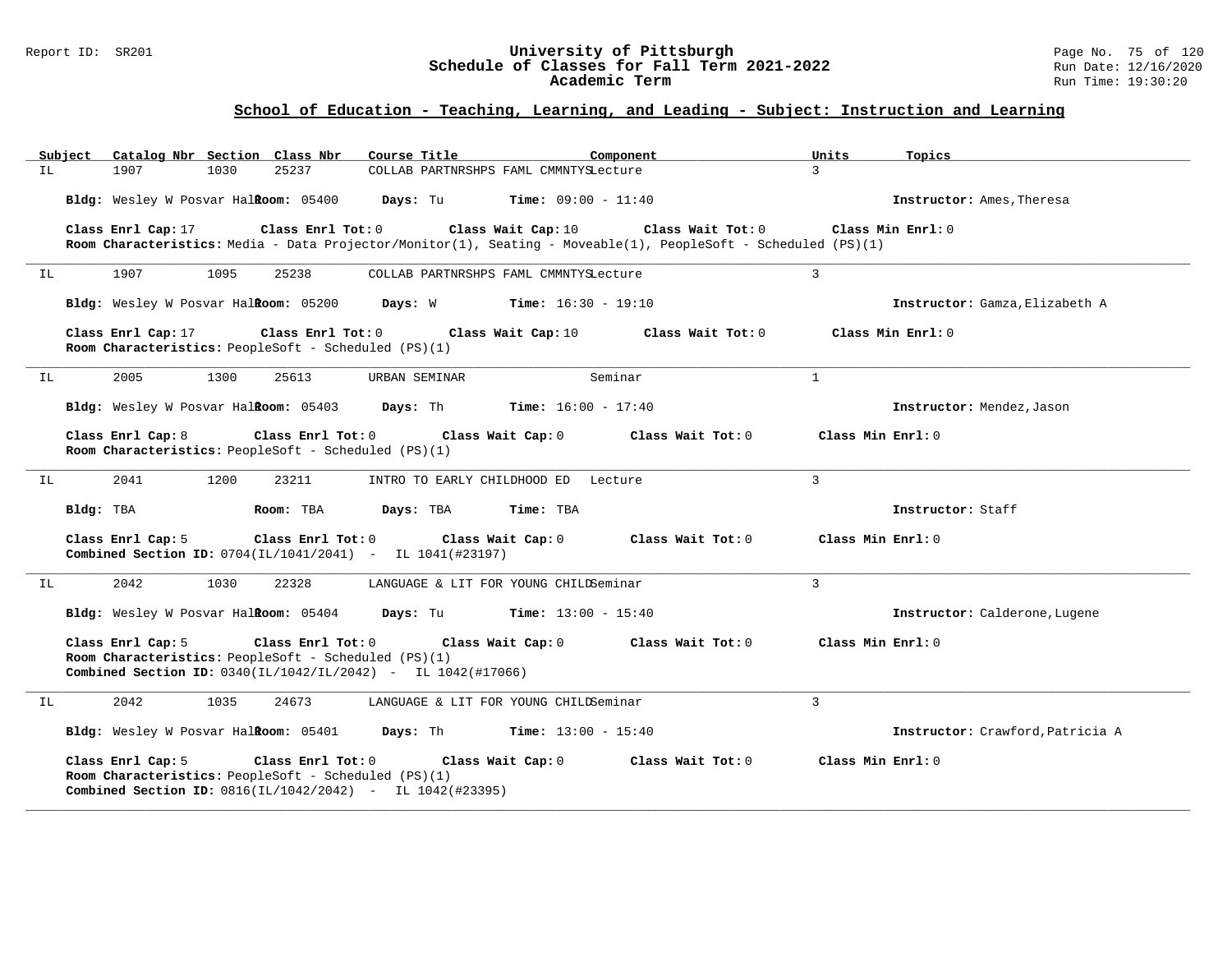### Report ID: SR201 **University of Pittsburgh** Page No. 76 of 120 **Schedule of Classes for Fall Term 2021-2022** Run Date: 12/16/2020 **Academic Term** Run Time: 19:30:20

| Subject |                                          | Catalog Nbr Section Class Nbr                                               | Course Title                                                                          |                              | Component         | Units             | Topics                               |
|---------|------------------------------------------|-----------------------------------------------------------------------------|---------------------------------------------------------------------------------------|------------------------------|-------------------|-------------------|--------------------------------------|
| IL      | 2045<br>1010                             | 28615                                                                       | YOUNG ENGLISH LANGUAGE LEARNRSLecture                                                 |                              |                   | 3                 |                                      |
|         | Bldg: Wesley W Posvar Halkoom: 05400     |                                                                             | Days: Th                                                                              | <b>Time:</b> $09:00 - 11:40$ |                   |                   | Instructor: Arlotta-Guerrero, Anna M |
|         | Class Enrl Cap: 5                        | Class Enrl Tot: $0$<br>Room Characteristics: PeopleSoft - Scheduled (PS)(1) | Combined Section ID: 1042(IL 1045/IL 2045) - IL 1045(#26269)                          | Class Wait Cap: 0            | Class Wait Tot: 0 | Class Min Enrl: 0 |                                      |
| IL      | 2091<br>1010                             | 14946                                                                       | SUPERVISED RESEARCH - SCIENCE Directed Studies                                        |                              |                   | $1 - 3$           |                                      |
|         | Bldg: TO BE ARRANGED                     | Room: TBA                                                                   | Days: TBA                                                                             | $Time: 00:00 - 00:00$        |                   |                   | Instructor: Forman, Ellice A         |
|         | Class Enrl Cap: 10                       | Class Enrl Tot: 0                                                           |                                                                                       | Class Wait Cap: 0            | Class Wait Tot: 0 |                   | Class Min Enrl: 0                    |
| IL      | 2091<br>1020                             | 14947                                                                       | SUPERVISED RESEARCH - SCIENCE Directed Studies                                        |                              |                   | $1 - 3$           |                                      |
|         | Bldg: TO BE ARRANGED                     | Room: TBA                                                                   | Days: TBA                                                                             | $Time: 00:00 - 00:00$        |                   |                   | Instructor: Quigley, Cassie Fay      |
|         | Class Enrl Cap: 10                       | Class Enrl Tot: 0                                                           |                                                                                       | Class Wait Cap: 0            | Class Wait Tot: 0 |                   | Class Min Enrl: 0                    |
| IL      | 2098<br>1060                             | 15930                                                                       | DIRECTED STUDY - SCIENCE                                                              |                              | Directed Studies  | $1 - 9$           |                                      |
|         | Bldg: TO BE ARRANGED                     | Room: TBA                                                                   | Days: TBA                                                                             | <b>Time:</b> $00:00 - 00:00$ |                   |                   | Instructor: Forman, Ellice A         |
|         | Class Enrl Cap: 10                       | Class Enrl Tot: 0                                                           |                                                                                       | Class Wait Cap: 0            | Class Wait Tot: 0 |                   | Class Min Enrl: 0                    |
| IL      | 2098<br>1070                             | 15963                                                                       | DIRECTED STUDY - SCIENCE                                                              |                              | Directed Studies  | $1 - 9$           |                                      |
|         | Bldg: Wesley W Posvar Halkoom: 05300     |                                                                             | Days: TBA                                                                             | $Time: 00:00 - 00:00$        |                   |                   | Instructor: Quigley, Cassie Fay      |
|         | Class Enrl Cap: 10                       | Class Enrl Tot: 0                                                           |                                                                                       | Class Wait Cap: 0            | Class Wait Tot: 0 |                   | Class Min Enrl: 0                    |
| IL      | 2203<br>1050                             | 18768                                                                       | LANGUAGE AND LANGUAGE SYSTEMS Lecture                                                 |                              |                   | $\mathbf{3}$      |                                      |
|         | Bldg: WEB Based Class                    | Room: TBA                                                                   | Days: TBA                                                                             | <b>Time:</b> $00:00 - 00:00$ |                   |                   | Instructor: Sobolak, Michelle J      |
|         | Class Enrl Cap: 20<br>Attributes: Online | Class Enrl Tot: 0                                                           | Class Wait Cap: 0                                                                     |                              | Class Wait Tot: 0 |                   | Class Min Enrl: 0                    |
| IL      | 2208<br>1020                             | 21741                                                                       | RDNG/WRIT METHS1: PREK-GRADE lLecture                                                 |                              |                   | $\overline{3}$    |                                      |
|         |                                          | Bldg: Wesley W Posvar Halkoom: 04120 Days: M                                |                                                                                       | <b>Time:</b> $13:45 - 16:15$ |                   |                   | Instructor: Jacobs, Katharine E B    |
|         | Class Enrl Cap: 20                       | Class Enrl Tot: 0                                                           | <b>Room Characteristics:</b> Media - Data Projector/Monitor(1), Seating - Moveable(1) | Class Wait Cap: 0            | Class Wait Tot: 0 |                   | Class Min Enrl: 0                    |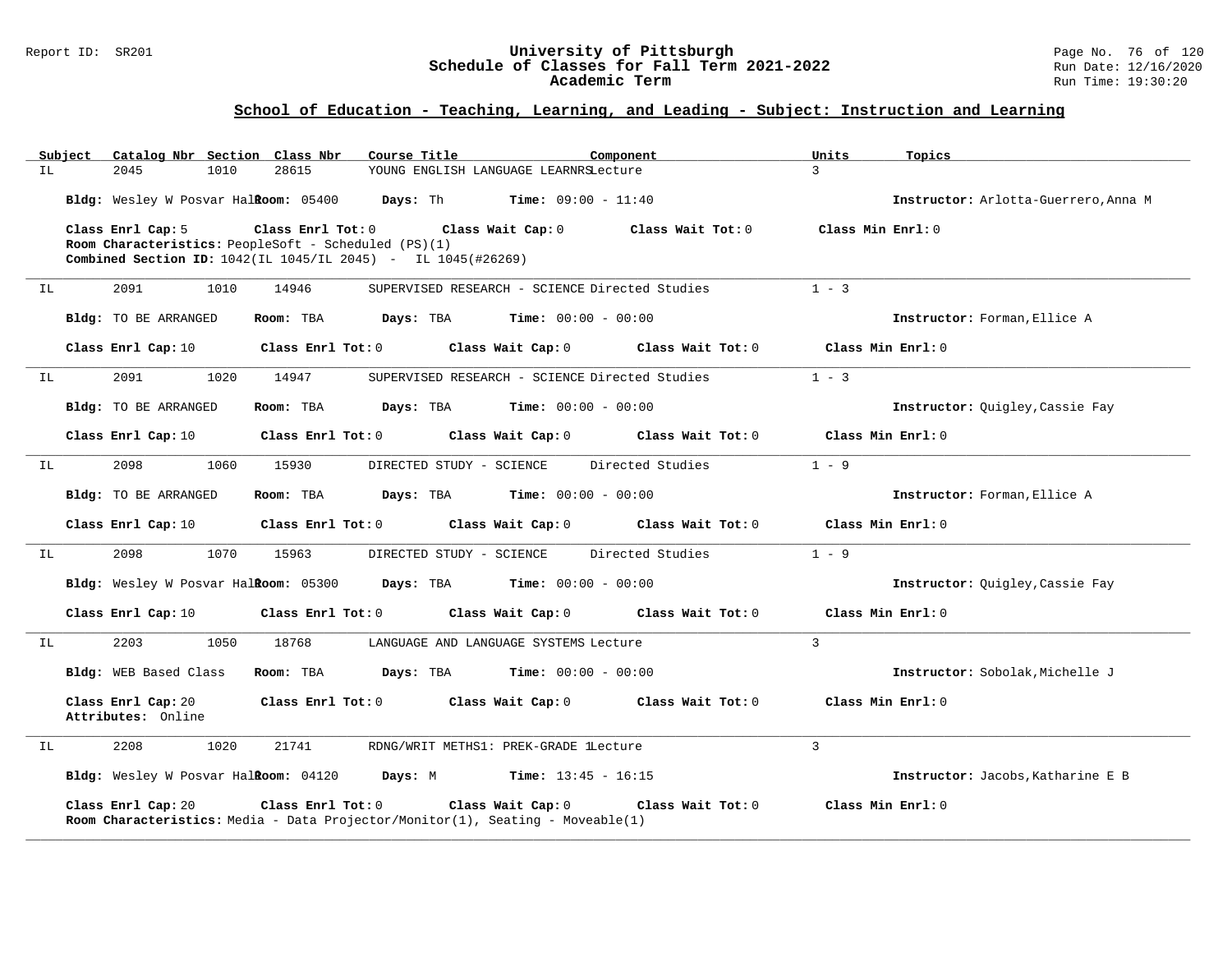### Report ID: SR201 **University of Pittsburgh** Page No. 77 of 120 **Schedule of Classes for Fall Term 2021-2022** Run Date: 12/16/2020 **Academic Term** Run Time: 19:30:20

| Subject   | Catalog Nbr Section Class Nbr                            |      |                                                                           | Course Title                                         |                              | Component                                                                                                                                                                                                                          | Units          | Topics                            |
|-----------|----------------------------------------------------------|------|---------------------------------------------------------------------------|------------------------------------------------------|------------------------------|------------------------------------------------------------------------------------------------------------------------------------------------------------------------------------------------------------------------------------|----------------|-----------------------------------|
| IL        | 2211                                                     | 1095 | 22179                                                                     | COMPREHENSION AND VOCABULARY Lecture                 |                              |                                                                                                                                                                                                                                    | 3              |                                   |
|           | Bldg: Wesley W Posvar Halkoom: 05401                     |      |                                                                           | Days: M                                              | <b>Time:</b> $16:30 - 19:10$ |                                                                                                                                                                                                                                    |                | Instructor: Kucan, Linda L.       |
|           | Class Enrl Cap: 25                                       |      | Class Enrl Tot: 0                                                         | Room Characteristics: PeopleSoft - Scheduled (PS)(1) | Class Wait Cap: 0            | Class Wait Tot: 0                                                                                                                                                                                                                  |                | Class Min Enrl: 0                 |
| ΙL        | 2230                                                     | 1060 | 21589                                                                     | TCH & LRNG IN SEC ENGLISH 1 Lecture                  |                              |                                                                                                                                                                                                                                    | 3              |                                   |
| Bldg: TBA |                                                          |      | Room: TBA                                                                 | Days: Tu                                             | <b>Time:</b> $17:15 - 19:55$ |                                                                                                                                                                                                                                    |                | Instructor: Jacobs, Katharine E B |
|           | Class Enrl Cap: 25                                       |      | Class Enrl Tot: 0                                                         | Room Characteristics: PeopleSoft - Scheduled (PS)(1) | Class Wait Cap: 0            | Class Wait Tot: 0                                                                                                                                                                                                                  |                | Class Min $Enrl: 0$               |
| IL        | 2245                                                     | 1050 | 21529                                                                     | TCH & LRNG IN SEC ENGLISH 2 Lecture                  |                              |                                                                                                                                                                                                                                    | $\overline{4}$ |                                   |
|           | Bldg: Wesley W Posvar Halkoom: 04318                     |      |                                                                           | Days: W                                              | <b>Time:</b> $13:00 - 16:10$ |                                                                                                                                                                                                                                    |                | Instructor: Godley, Amanda Joan   |
|           | Class Enrl Cap: 18                                       |      | Class Enrl Tot: 0                                                         |                                                      | Class Wait Cap: 0            | Class Wait Tot: 0                                                                                                                                                                                                                  |                | Class Min Enrl: 0                 |
| ΙL        | 2246                                                     | 1010 | 25491                                                                     | THRY & PRAC: MULTI-CULTRL LIT Seminar                |                              |                                                                                                                                                                                                                                    | $\overline{3}$ |                                   |
|           | Bldg: WEB Based Class                                    |      | Room: TBA                                                                 | Days: TBA                                            | <b>Time:</b> $00:00 - 00:00$ |                                                                                                                                                                                                                                    |                | Instructor: Roop, Laura Jane      |
|           | Class Enrl Cap: 15<br>Attributes: Online, Global Studies |      | Class Enrl Tot: 0                                                         |                                                      | Class Wait Cap: 0            | Class Wait Tot: 0                                                                                                                                                                                                                  |                | Class Min Enrl: 0                 |
|           |                                                          |      |                                                                           |                                                      |                              | <b></b> This class has an additional fee. For more information go to <a <br="" href="http://www.registrar.pitt.edu">target="_blank"&gt;http://www.registrar.pitt.edu/</a> , and click on Faculty and Staff, then Course and Class. |                |                                   |
| ΙL        | 2251                                                     | 1200 | 24637                                                                     | INTRO TO FORGN LANG EDUCATN Lecture                  |                              |                                                                                                                                                                                                                                    | 3              |                                   |
|           | Bldg: Wesley W Posvar Halkoom: 05405                     |      |                                                                           | Days: W                                              | <b>Time:</b> $13:00 - 15:40$ |                                                                                                                                                                                                                                    |                | Instructor: Hua, Yuanhao          |
|           | Class Enrl Cap: 25                                       |      | Class Enrl Tot: 0                                                         | Room Characteristics: PeopleSoft - Scheduled (PS)(1) | Class Wait Cap: 0            | Class Wait Tot: 0                                                                                                                                                                                                                  |                | Class Min Enrl: 0                 |
| ΙL        | 2251                                                     | 1300 | 24639                                                                     | INTRO TO FORGN LANG EDUCATN Lecture                  |                              |                                                                                                                                                                                                                                    | $\overline{3}$ |                                   |
| Bldg: TBA |                                                          |      | Room: TBA                                                                 | Days: Tu                                             | <b>Time:</b> $13:00 - 15:40$ |                                                                                                                                                                                                                                    |                | Instructor: Hua, Yuanhao          |
|           | Class Enrl Cap: 15                                       |      | Class Enrl Tot: 0<br>Room Characteristics: PeopleSoft - Scheduled (PS)(1) |                                                      | Class Wait Cap: 0            | Class Wait Tot: 0                                                                                                                                                                                                                  |                | Class Min Enrl: 0                 |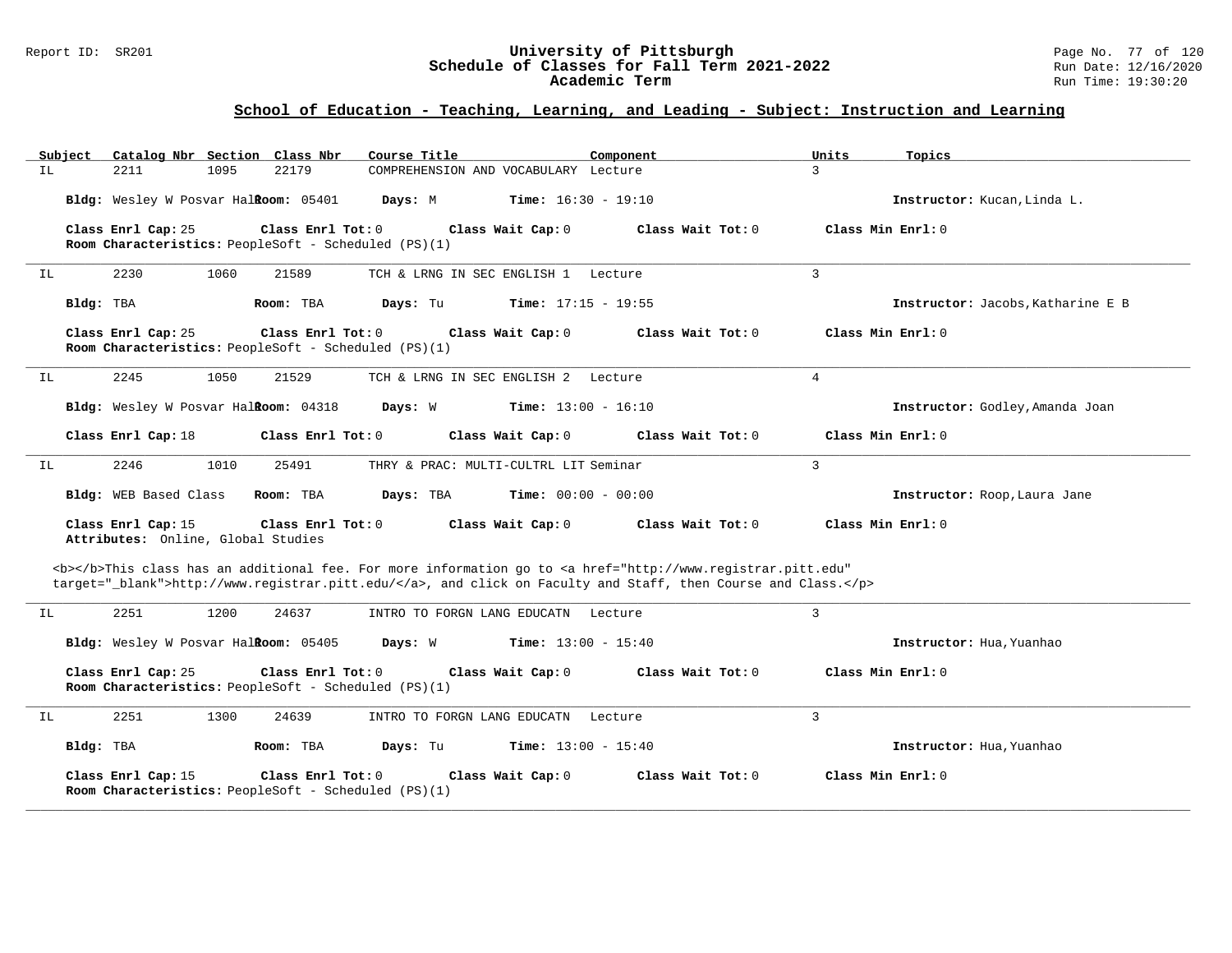### Report ID: SR201 **University of Pittsburgh** Page No. 78 of 120 **Schedule of Classes for Fall Term 2021-2022** Run Date: 12/16/2020 **Academic Term** Run Time: 19:30:20

| Subject | Catalog Nbr Section Class Nbr                                                                                  |                   | Course Title                             | Component         | Units             | Topics                           |
|---------|----------------------------------------------------------------------------------------------------------------|-------------------|------------------------------------------|-------------------|-------------------|----------------------------------|
| IL.     | 2252<br>1050                                                                                                   | 21531             | TEACH & LEARN K12 FRGN LANG 1 Lecture    |                   | 3                 |                                  |
|         | Bldg: TBA                                                                                                      | Room: TBA         | Days: Tu<br><b>Time:</b> $17:15 - 19:55$ |                   |                   | Instructor: Hendry, Heather Jean |
|         | Class Enrl Cap: 20<br>Attributes: Global Studies<br>Room Characteristics: PeopleSoft - Scheduled (PS)(1)       | Class Enrl Tot: 0 | Class Wait Cap: 0                        | Class Wait Tot: 0 | Class Min Enrl: 0 |                                  |
| IL      | 2253<br>1030                                                                                                   | 12629             | PRIN/PRA FRGN LANG TESTNG                | Lecture           | $\mathbf{3}$      |                                  |
|         | Bldg: TBA                                                                                                      | Room: TBA         | Days: M<br><b>Time:</b> $16:30 - 19:10$  |                   |                   | Instructor: Fernandez, Loretta   |
|         | Class Enrl Cap: 30<br>Attributes: Asian Studies<br><b>Room Characteristics:</b> PeopleSoft - Scheduled (PS)(1) | Class Enrl Tot: 0 | Class Wait Cap: 0                        | Class Wait Tot: 0 | Class Min Enrl: 0 |                                  |
| IL      | 2253<br>1040                                                                                                   | 24221             | PRIN/PRA FRGN LANG TESTNG                | Lecture           | $\mathbf{3}$      |                                  |
|         | Bldg: Wesley W Posvar Halkoom: 05200                                                                           |                   | Days: M<br><b>Time:</b> $13:00 - 15:35$  |                   |                   | Instructor: Fernandez, Loretta   |
|         | Class Enrl Cap: 30<br>Room Characteristics: PeopleSoft - Scheduled (PS)(1)                                     | Class Enrl Tot: 0 | Class Wait Cap: 0                        | Class Wait Tot: 0 | Class Min Enrl: 0 |                                  |
| IL      | 2255<br>1050                                                                                                   | 24069             | TECHNO/PROCDR FOREIGN LANG TCHLecture    |                   | 3                 |                                  |
|         | Bldg: TBA                                                                                                      | Room: TBA         | <b>Time:</b> $16:30 - 19:10$<br>Days: M  |                   |                   | Instructor: Staff                |
|         | Class Enrl Cap: 15<br>Room Characteristics: PeopleSoft - Scheduled (PS)(1)                                     | Class Enrl Tot: 0 | Class Wait Cap: 0                        | Class Wait Tot: 0 | Class Min Enrl: 0 |                                  |
| IL      | 2255<br>1060                                                                                                   | 24808             | TECHNQ/PROCDR FOREIGN LANG TCHLecture    |                   | $\mathbf{3}$      |                                  |
|         | Bldg: Wesley W Posvar HalRoom: 05404                                                                           |                   | Days: Th<br>$Time: 13:00 - 15:40$        |                   |                   | Instructor: Hendry, Heather Jean |
|         | Class Enrl Cap: 15<br>Room Characteristics: PeopleSoft - Scheduled (PS)(1)                                     | Class Enrl Tot: 0 | Class Wait Cap: 0                        | Class Wait Tot: 0 | Class Min Enrl: 0 |                                  |
| ΙL      | 2258<br>1050                                                                                                   | 21532             | TCH & LRNG IN SEC FRGN LANG 2 Lecture    |                   | $\overline{4}$    |                                  |
|         | Bldg: Wesley W Posvar Halkoom: 05203                                                                           |                   | Days: W<br>$Time: 13:00 - 16:10$         |                   |                   | Instructor: Hendry, Heather Jean |
|         | Class Enrl Cap: 12<br><b>Room Characteristics:</b> PeopleSoft - Scheduled (PS)(1)                              | Class Enrl Tot: 0 | Class Wait Cap: 0                        | Class Wait Tot: 0 | Class Min Enrl: 0 |                                  |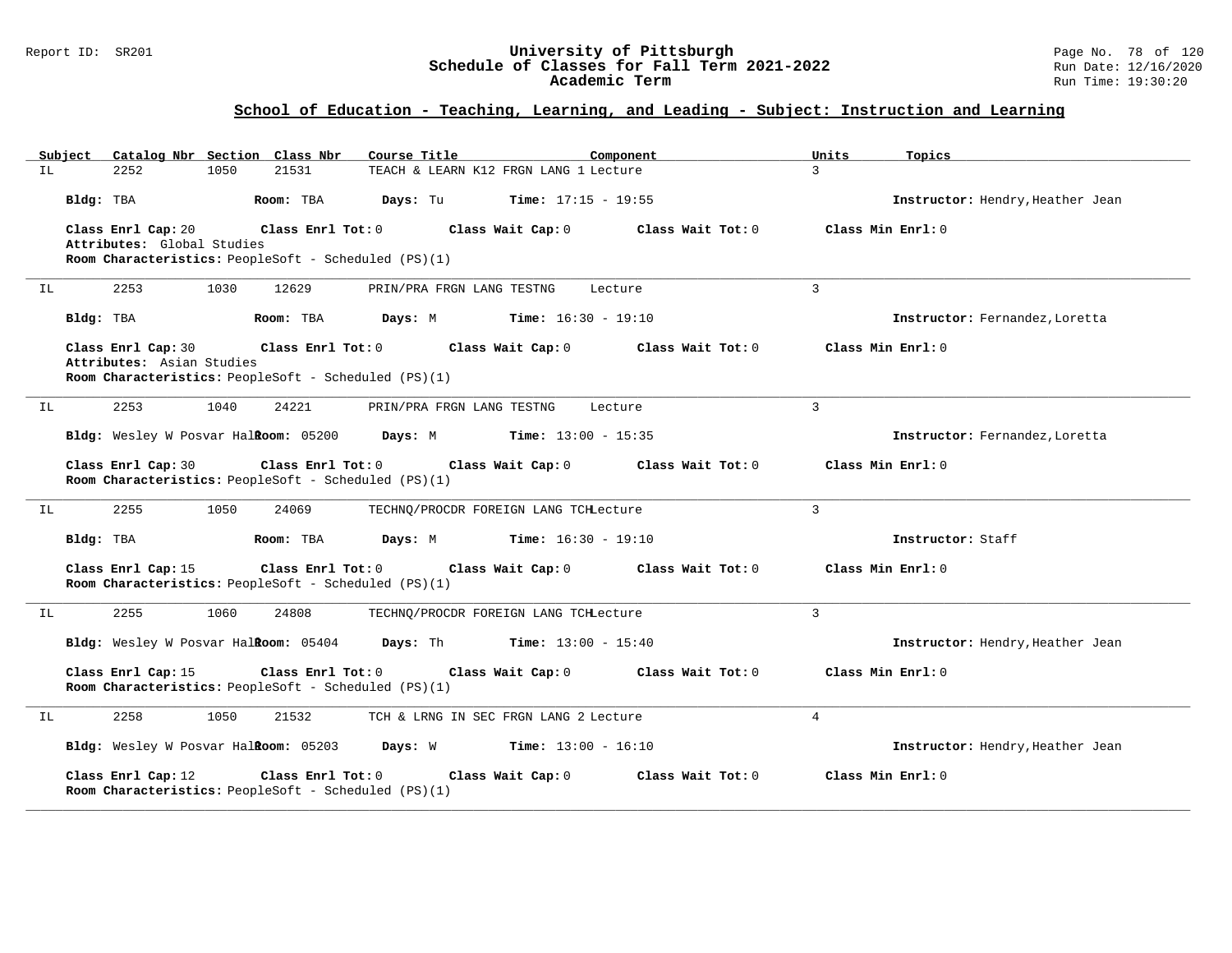### Report ID: SR201 **University of Pittsburgh** Page No. 79 of 120 **Schedule of Classes for Fall Term 2021-2022** Run Date: 12/16/2020 **Academic Term** Run Time: 19:30:20

|     | Subject   |                                                 |      | Catalog Nbr Section Class Nbr | Course Title                                         |                                                                                                            | Component                    | Units          | Topics                            |
|-----|-----------|-------------------------------------------------|------|-------------------------------|------------------------------------------------------|------------------------------------------------------------------------------------------------------------|------------------------------|----------------|-----------------------------------|
| IL. |           | 2260                                            | 1060 | 21536                         |                                                      | TCH & LRNG IN SEC SOCL STDS 1 Lecture                                                                      |                              | $\mathcal{L}$  |                                   |
|     |           | Bldg: Wesley W Posvar Halkoom: 04318            |      |                               | Days: Tu                                             | <b>Time:</b> $17:15 - 19:55$                                                                               |                              |                | Instructor: Assetta, Mary C       |
|     |           | Class Enrl Cap: 20<br>Attributes: Asian Studies |      | Class Enrl Tot: 0             |                                                      | Class Wait Cap: 0                                                                                          | Class Wait Tot: 0            |                | Class Min Enrl: 0                 |
|     |           |                                                 | 1070 |                               |                                                      |                                                                                                            |                              | $\overline{4}$ |                                   |
| IL  |           | 2262                                            |      | 18795                         |                                                      | TCH & LRNG IN SEC SOCL STDS 2 Lecture                                                                      |                              |                |                                   |
|     | Bldg: TBA |                                                 |      | Room: TBA                     |                                                      | <b>Days:</b> W <b>Time:</b> $13:00 - 16:10$                                                                |                              |                | Instructor: Tanner, Susan Leigh   |
|     |           | Class Enrl Cap: 20                              |      | Class Enrl Tot: 0             | Room Characteristics: PeopleSoft - Scheduled (PS)(1) | Class Wait Cap: 0                                                                                          | Class Wait Tot: $0$          |                | Class Min Enrl: 0                 |
| IL  |           | 2268                                            | 1050 | 21771                         |                                                      | SOCIAL STUDIES METHS PRE-K-4 Lecture                                                                       |                              | $\overline{3}$ |                                   |
|     |           |                                                 |      |                               |                                                      | Bldg: Wesley W Posvar Halkoom: 04120 Days: M Time: 10:00 - 12:40                                           |                              |                | Instructor: Tanner, Susan Leigh   |
|     |           | Class Enrl Cap: 20                              |      | Class Enrl Tot: 0             |                                                      | Class Wait Cap: 0<br><b>Room Characteristics:</b> Media - Data Projector/Monitor(1), Seating - Moveable(1) | Class Wait Tot: 0            |                | Class Min Enrl: 0                 |
| ΙL  |           | 2278                                            | 1070 | 23021                         |                                                      | PRAC IN SEC SCL STDS                                                                                       | Lecture                      | $\overline{1}$ |                                   |
|     |           | <b>Bldg:</b> TO BE ARRANGED                     |      | Room: TBA                     |                                                      | <b>Days:</b> TBA <b>Time:</b> $00:00 - 00:00$                                                              |                              |                | Instructor: Jacobs, Katharine E B |
|     |           | Class Enrl Cap: 25                              |      | Class Enrl Tot: 0             |                                                      | Class Wait Cap: 0                                                                                          | Class Wait Tot: 0            |                | Class Min Enrl: 0                 |
| IL  |           | 2290                                            | 1095 | 27483                         |                                                      | RSRCH SEMINR FOR MED STUDENTS Seminar                                                                      |                              | 3              |                                   |
|     | Bldg: TBA |                                                 |      | Room: TBA                     |                                                      | <b>Days:</b> W <b>Time:</b> $16:30 - 19:10$                                                                |                              |                | Instructor: Tanner, Susan Leigh   |
|     |           | Class Enrl Cap: 28                              |      | Class Enrl Tot: 0             | Room Characteristics: PeopleSoft - Scheduled (PS)(1) | Class Wait Cap: 0                                                                                          | Class Wait Tot: 0            |                | Class Min Enrl: 0                 |
| ΙL  |           | 2290                                            | 1200 | 23663                         |                                                      | RSRCH SEMINR FOR MED STUDENTS Seminar                                                                      |                              | 3              |                                   |
|     |           | Bldg: WEB Based Class                           |      | Room: TBA                     | Days: TBA                                            |                                                                                                            | <b>Time:</b> $00:00 - 00:00$ |                | Instructor: Tanner, Susan Leigh   |
|     |           | Class Enrl Cap: 18<br>Attributes: Online        |      | Class Enrl Tot: 0             |                                                      | Class Wait Cap: 0                                                                                          | Class Wait Tot: 0            |                | Class Min Enrl: 0                 |
| IL  |           | 2291                                            | 1030 | 14924                         |                                                      | SUPERVISED RESEARCH - READING Directed Studies                                                             |                              | $1 - 6$        |                                   |
|     |           | <b>Bldg:</b> TO BE ARRANGED                     |      | Room: TBA                     | Days: TBA                                            |                                                                                                            | <b>Time:</b> $00:00 - 00:00$ |                | Instructor: Kucan, Linda L.       |
|     |           | Class Enrl Cap: 10                              |      | Class Enrl Tot: 0             |                                                      | Class Wait Cap: 0                                                                                          | Class Wait Tot: 0            |                | Class Min Enrl: 0                 |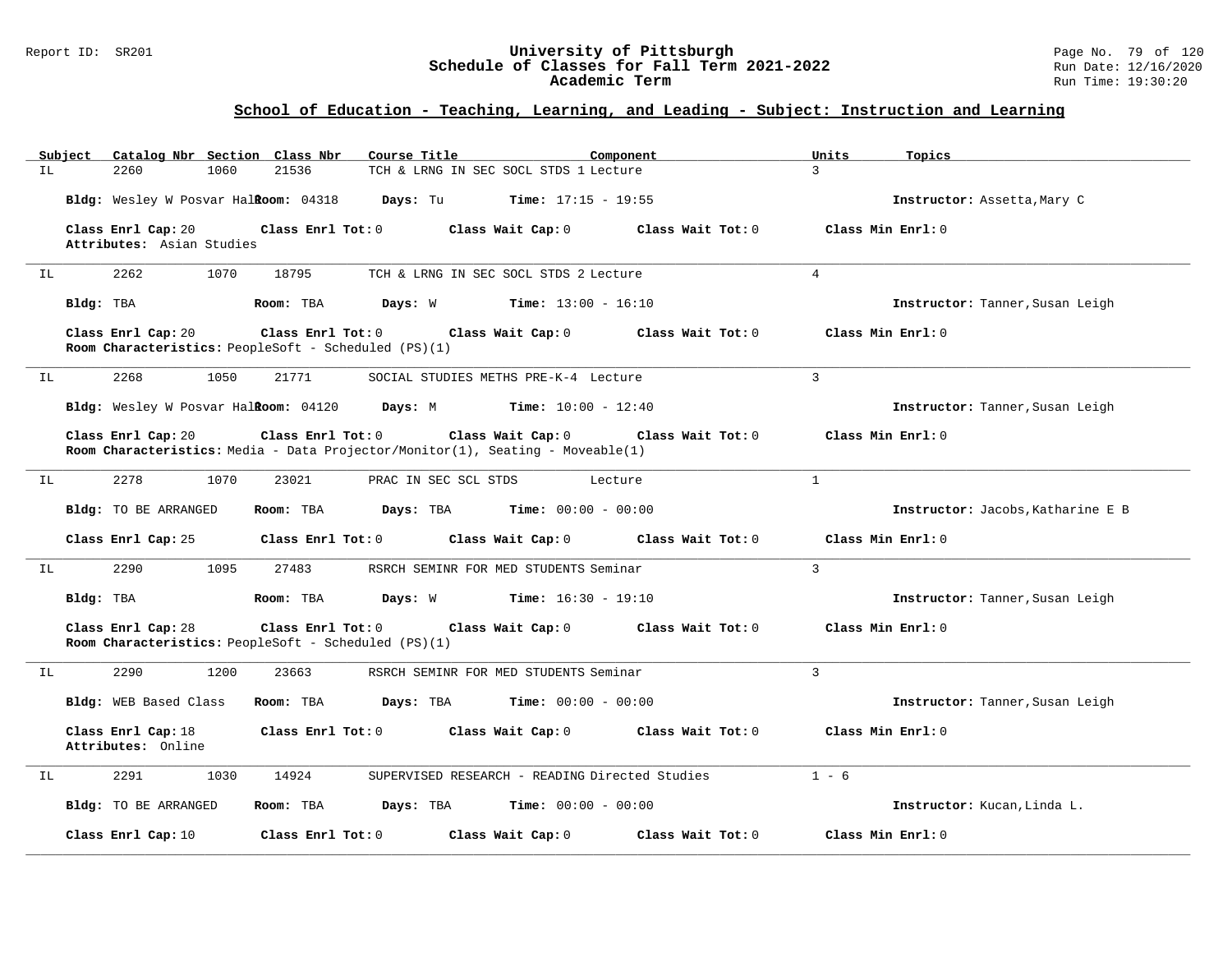### Report ID: SR201 **University of Pittsburgh** Page No. 80 of 120 **Schedule of Classes for Fall Term 2021-2022** Run Date: 12/16/2020 **Academic Term** Run Time: 19:30:20

|     | Subiect | Catalog Nbr Section Class Nbr | Course Title                                | Component                                                                                                                      | Units             | Topics                            |
|-----|---------|-------------------------------|---------------------------------------------|--------------------------------------------------------------------------------------------------------------------------------|-------------------|-----------------------------------|
| ΙL  |         | 2291<br>1050                  | 14925                                       | SUPERVISED RESEARCH - READING Directed Studies                                                                                 | $1 - 6$           |                                   |
|     |         | Bldg: TO BE ARRANGED          | Room: TBA                                   | <b>Days:</b> TBA <b>Time:</b> $00:00 - 00:00$                                                                                  |                   | Instructor: Sobolak, Michelle J   |
|     |         | Class Enrl Cap: 10            |                                             | Class Enrl Tot: $0$ Class Wait Cap: $0$ Class Wait Tot: $0$ Class Min Enrl: $0$                                                |                   |                                   |
| IL  |         | 2298<br>1030                  | 14927                                       | DIRECTED STUDY - READING Directed Studies                                                                                      | $1 - 9$           |                                   |
|     |         | Bldg: TO BE ARRANGED          | Room: TBA $Days:$ TBA $Time: 00:00 - 00:00$ |                                                                                                                                |                   | Instructor: Kucan, Linda L.       |
|     |         | Class Enrl Cap: 10            |                                             | Class Enrl Tot: 0 Class Wait Cap: 0 Class Wait Tot: 0 Class Min Enrl: 0                                                        |                   |                                   |
| IL  |         | 2298<br>1050                  | 14928                                       | DIRECTED STUDY - READING Directed Studies                                                                                      | $1 - 9$           |                                   |
|     |         | Bldg: TO BE ARRANGED          | Room: TBA $Days:$ TBA $Time: 00:00 - 00:00$ |                                                                                                                                |                   | Instructor: Sobolak, Michelle J   |
|     |         | Class Enrl Cap: 10            |                                             | Class Enrl Tot: $0$ Class Wait Cap: $0$ Class Wait Tot: $0$ Class Min Enrl: $0$                                                |                   |                                   |
| IL  |         | 2391<br>1020                  | 14931                                       | SUPERVISED RESEARCH IN ENGLISHDirected Studies                                                                                 | $1 - 6$           |                                   |
|     |         | Bldg: TO BE ARRANGED          | Room: TBA $Days:$ TBA $Time: 00:00 - 00:00$ |                                                                                                                                |                   | Instructor: Godley, Amanda Joan   |
|     |         |                               |                                             | Class Enrl Cap: 10 $\qquad$ Class Enrl Tot: 0 $\qquad$ Class Wait Cap: 0 $\qquad$ Class Wait Tot: 0 $\qquad$ Class Min Enrl: 0 |                   |                                   |
| IL. |         | 2391<br>1030                  | 14932                                       | SUPERVISED RESEARCH IN ENGLISHDirected Studies                                                                                 | $1 - 6$           |                                   |
|     |         | Bldg: TO BE ARRANGED          | Room: TBA $Days:$ TBA $Time: 00:00 - 00:00$ |                                                                                                                                |                   | Instructor: Jacobs, Katharine E B |
|     |         |                               |                                             | Class Enrl Cap: 10 $\qquad$ Class Enrl Tot: 0 $\qquad$ Class Wait Cap: 0 $\qquad$ Class Wait Tot: 0 $\qquad$ Class Min Enrl: 0 |                   |                                   |
| IL. |         | 2398<br>1020                  | 14933                                       | Directed Studies<br>DIRECTED STUDY IN ENGLISH                                                                                  | $1 - 9$           |                                   |
|     |         | Bldg: TO BE ARRANGED          | Room: TBA $Days:$ TBA $Time: 00:00 - 00:00$ |                                                                                                                                |                   | Instructor: Godley, Amanda Joan   |
|     |         |                               |                                             | Class Enrl Cap: 10 $\qquad$ Class Enrl Tot: 0 $\qquad$ Class Wait Cap: 0 $\qquad$ Class Wait Tot: 0 $\qquad$ Class Min Enrl: 0 |                   |                                   |
| IL  |         | 2398 and 2398<br>1030         | 14934                                       | DIRECTED STUDY IN ENGLISH Directed Studies                                                                                     | $1 - 9$           |                                   |
|     |         | Bldg: TO BE ARRANGED          | Room: TBA $Days:$ TBA $Time: 00:00 - 00:00$ |                                                                                                                                |                   | Instructor: Jacobs, Katharine E B |
|     |         | Class Enrl Cap: 10            |                                             | Class Enrl Tot: $0$ Class Wait Cap: $0$ Class Wait Tot: $0$                                                                    | Class Min Enrl: 0 |                                   |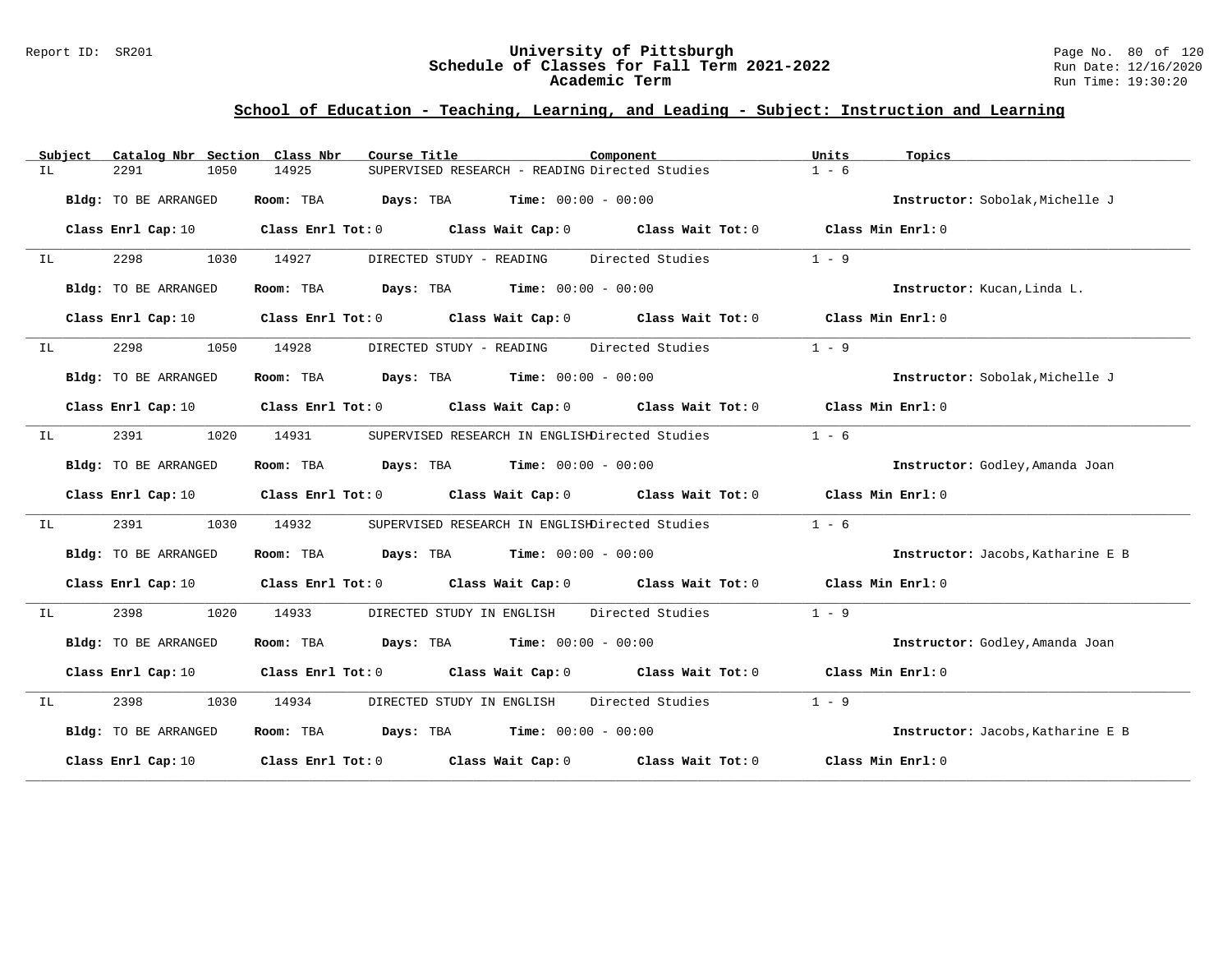### Report ID: SR201 **University of Pittsburgh** Page No. 81 of 120 **Schedule of Classes for Fall Term 2021-2022** Run Date: 12/16/2020 **Academic Term** Run Time: 19:30:20

|     |           |                                          |      | Subject Catalog Nbr Section Class Nbr                                     | Course Title            |                                                                   | Component                                                                                                                           | Units               | Topics                                 |
|-----|-----------|------------------------------------------|------|---------------------------------------------------------------------------|-------------------------|-------------------------------------------------------------------|-------------------------------------------------------------------------------------------------------------------------------------|---------------------|----------------------------------------|
| IL  |           | 2405                                     | 1010 | 18775                                                                     |                         | INTRO ACTION RESEARCH METHODS Lecture                             |                                                                                                                                     | $\mathcal{L}$       |                                        |
|     |           | Bldg: WEB Based Class                    |      | Room: TBA                                                                 | Days: TBA               | $Time: 00:00 - 00:00$                                             |                                                                                                                                     |                     | Instructor: Shekell, Calli A           |
|     |           | Class Enrl Cap: 18<br>Attributes: Online |      | Class Enrl Tot: 0                                                         |                         | Class Wait Cap: 0                                                 | Class Wait Tot: 0                                                                                                                   | Class Min $Enrl: 0$ |                                        |
| IL  |           | 2405                                     | 1085 | 22928                                                                     |                         | INTRO ACTION RESEARCH METHODS Lecture                             |                                                                                                                                     | 3                   |                                        |
|     |           |                                          |      | Bldg: Wesley W Posvar Halkoom: 05405                                      |                         | <b>Days:</b> Tu <b>Time:</b> $16:30 - 19:10$                      |                                                                                                                                     |                     | Instructor: Tang, Xiaofei              |
|     |           | Class Enrl Cap: 20                       |      | Class Enrl Tot: 0                                                         |                         | Class Wait Cap: 0                                                 | Class Wait Tot: 0<br>Room Characteristics: Media - Data Projector/Monitor(1), Seating - Moveable(1), PeopleSoft - Scheduled (PS)(1) |                     | Class Min Enrl: 0                      |
| IL  |           | 2405                                     | 1090 | 24596                                                                     |                         | INTRO ACTION RESEARCH METHODS Lecture                             |                                                                                                                                     | $\overline{3}$      |                                        |
|     | Bldg: TBA |                                          |      | Room: TBA                                                                 |                         | <b>Days:</b> W <b>Time:</b> $16:30 - 19:10$                       |                                                                                                                                     |                     | Instructor: Tang, Xiaofei              |
|     |           | Class Enrl Cap: 25                       |      | Class Enrl Tot: 0<br>Room Characteristics: PeopleSoft - Scheduled (PS)(1) |                         | Class Wait Cap: 0                                                 | Class Wait Tot: 0                                                                                                                   |                     | Class Min Enrl: 0                      |
| IL. |           | 2430                                     | 1030 | 17067                                                                     | TCH & LRNG IN SEC SCI 1 |                                                                   | Lecture                                                                                                                             | 3                   |                                        |
|     | Bldg: TBA |                                          |      | Room: TBA                                                                 |                         | <b>Days:</b> Tu <b>Time:</b> $17:15 - 19:55$                      |                                                                                                                                     |                     | Instructor: Kokka, Karen Naomi         |
|     |           | Class Enrl Cap: 15                       |      | Class Enrl Tot: 0<br>Room Characteristics: PeopleSoft - Scheduled (PS)(1) |                         | Class Wait Cap: 0                                                 | Class Wait Tot: 0                                                                                                                   |                     | Class Min Enrl: 0                      |
| IL  |           | 2431                                     | 1080 | 21537                                                                     | TCH & LRNG IN SEC SCI 2 |                                                                   | Lecture                                                                                                                             | $\overline{4}$      |                                        |
|     |           |                                          |      |                                                                           |                         | Bldg: Wesley W Posvar Halitoom: 04120 Days: W Time: 13:00 - 16:10 |                                                                                                                                     |                     | Instructor: Newstadt, Michelle Reicher |
|     |           | Class Enrl Cap: 15                       |      | Class Enrl Tot: 0                                                         |                         | Class Wait Cap: 0                                                 | Class Wait Tot: 0                                                                                                                   |                     | Class Min Enrl: 0                      |
| IL  |           | 2434                                     | 1030 | 21742                                                                     |                         | MATH & SCI METHODS 2 (PREK-4) Lecture                             |                                                                                                                                     | 3                   |                                        |
|     |           |                                          |      | Bldg: Wesley W Posvar Halkoom: 04120                                      |                         | <b>Days:</b> Tu <b>Time:</b> $16:30 - 19:10$                      |                                                                                                                                     |                     | Instructor: Ansell, Ellen Sue          |
|     |           | Class Enrl Cap: 20                       |      | Class Enrl Tot: 0                                                         |                         | Class Wait Cap: 0                                                 | Class Wait Tot: 0                                                                                                                   |                     | Class Min $Enrl: 0$                    |
| IL  |           | 2434                                     | 1095 | 27484                                                                     |                         | MATH & SCI METHODS 2 (PREK-4) Lecture                             |                                                                                                                                     | $\mathbf{R}$        |                                        |
|     |           |                                          |      |                                                                           |                         | Bldg: Wesley W Posvar Halkoom: 05201 Days: Tu Time: 16:30 - 19:10 |                                                                                                                                     |                     | Instructor: Quigley, Cassie Fay        |
|     |           | Class Enrl Cap: 27                       |      | Class Enrl Tot: 0<br>Room Characteristics: PeopleSoft - Scheduled (PS)(1) |                         | Class Wait Cap: 0                                                 | Class Wait Tot: 0                                                                                                                   |                     | Class Min Enrl: 0                      |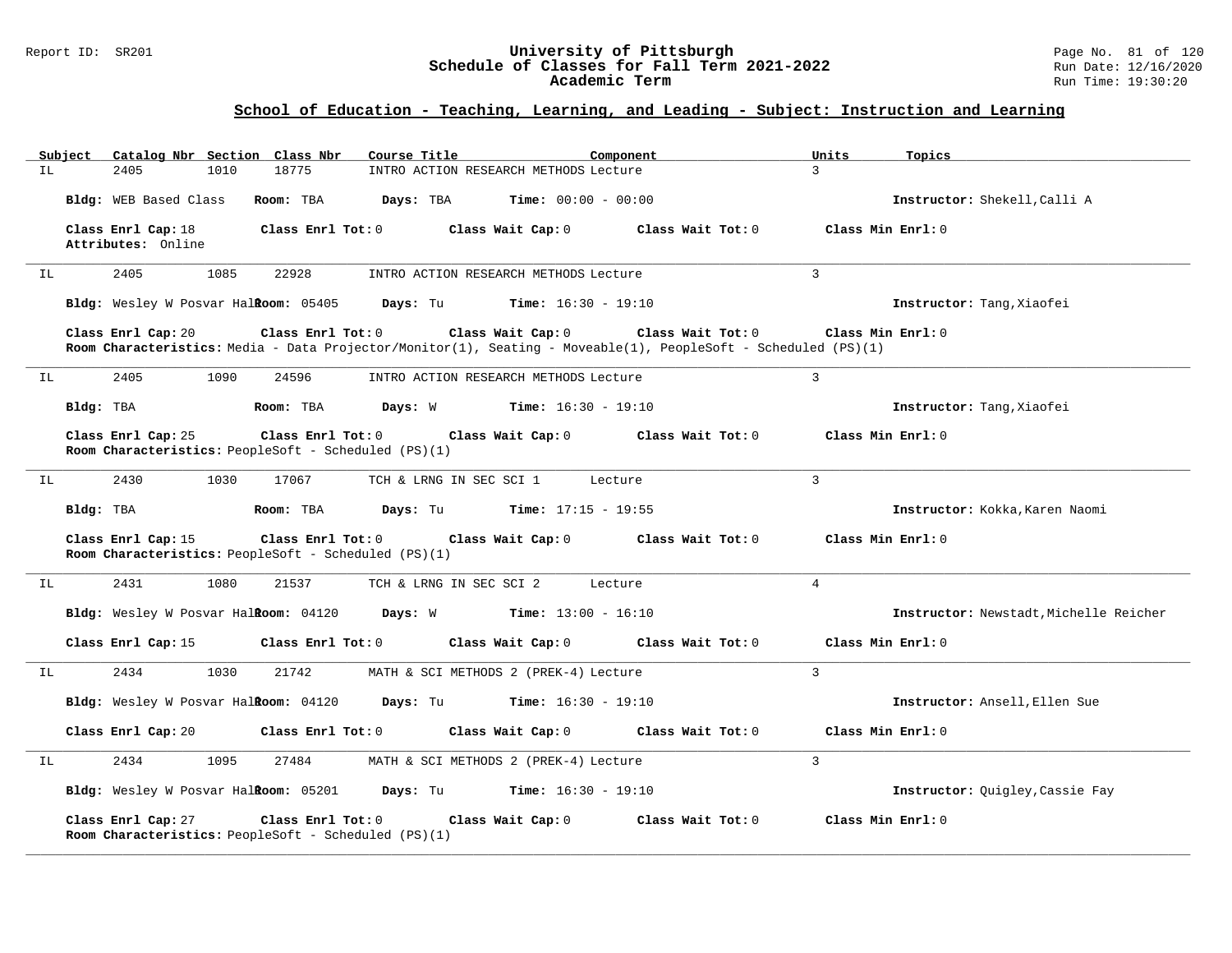### Report ID: SR201 **University of Pittsburgh** Page No. 82 of 120 **Schedule of Classes for Fall Term 2021-2022** Run Date: 12/16/2020 **Academic Term** Run Time: 19:30:20

|     | Subject   | Catalog Nbr Section Class Nbr            |      |                         | Course Title                                         |                                                                      | Component                                                                                                                 |                | Units               | Topics                                 |
|-----|-----------|------------------------------------------|------|-------------------------|------------------------------------------------------|----------------------------------------------------------------------|---------------------------------------------------------------------------------------------------------------------------|----------------|---------------------|----------------------------------------|
| IL  |           | 2452                                     | 1050 | 27843                   |                                                      | DISC ENVIR EDUC US DIG STORY Lecture                                 |                                                                                                                           | $\mathbf{1}$   |                     |                                        |
|     | Bldg: TBA |                                          |      | Room: TBA               | Days: TBA                                            | Time: TBA                                                            |                                                                                                                           |                |                     | Instructor: Staff                      |
|     |           | Class Enrl Cap: 10                       |      | Class Enrl Tot: 0       |                                                      | Class Wait Cap: 0                                                    | Class Wait Tot: 0<br>Combined Section ID: 0964(IL 1452/2452/3452) - IL 1452(#27842), IL 3452(#27844), ENGCMP 1452(#28695) |                | Class Min $Enrl: 0$ |                                        |
| IL  |           | 2476                                     | 1040 | 12557                   |                                                      | TCH & LRNG IN SEC MATH 1                                             | Lecture                                                                                                                   | 3              |                     |                                        |
|     |           |                                          |      |                         |                                                      | Bldg: Wesley W Posvar Halitoom: 05401 Days: Tu Time: 17:15 - 19:55   |                                                                                                                           |                |                     | Instructor: Kokka, Karen Naomi         |
|     |           | Class Enrl Cap: 10                       |      | $Class$ $Enr1$ $Tot: 0$ | Room Characteristics: PeopleSoft - Scheduled (PS)(1) | Class Wait Cap: 0                                                    | Class Wait Tot: 0                                                                                                         |                | Class Min Enrl: 0   |                                        |
| IL  |           | 2477                                     | 1095 | 21775                   |                                                      | TCH & LRNG IN SEC MATH 2                                             | Lecture                                                                                                                   | $\overline{4}$ |                     |                                        |
|     |           |                                          |      |                         |                                                      | Bldg: Wesley W Posvar Halkoom: $04120$ Days: W Time: $13:00 - 16:10$ |                                                                                                                           |                |                     | Instructor: Newstadt, Michelle Reicher |
|     |           | Class Enrl Cap: 12                       |      | Class Enrl Tot: 0       |                                                      | Class Wait Cap: 0                                                    | Class Wait Tot: 0                                                                                                         |                | Class Min Enrl: 0   |                                        |
| IL  |           | 2484                                     | 1010 | 27478                   |                                                      | MATH PROBLEM SOLVING K-12                                            | Seminar                                                                                                                   | $\mathbf{3}$   |                     |                                        |
|     |           | Bldg: WEB Based Class                    |      | Room: TBA               |                                                      | <b>Days:</b> TBA <b>Time:</b> $00:00 - 00:00$                        |                                                                                                                           |                |                     | Instructor: Cohen, Martin P            |
|     |           | Class Enrl Cap: 18<br>Attributes: Online |      |                         |                                                      | Class Enrl Tot: 0 Class Wait Cap: 0                                  | Class Wait Tot: $0$                                                                                                       |                | Class Min Enrl: 0   |                                        |
| IL. |           | 2491                                     | 1010 | 12601                   |                                                      | SUPERVISED RESEARCH - MATH                                           | Directed Studies                                                                                                          |                | $1 - 3$             |                                        |
|     |           |                                          |      |                         |                                                      | Bldg: Wesley W Posvar Halkoom: 05300 Days: TBA Time: 00:00 - 00:00   |                                                                                                                           |                |                     | Instructor: Ansell, Ellen Sue          |
|     |           | Class Enrl Cap: 10                       |      | Class Enrl Tot: 0       |                                                      | Class Wait Cap: 0                                                    | Class Wait Tot: 0                                                                                                         |                | Class Min Enrl: 0   |                                        |
| IL  |           | 2491                                     | 1050 | 14921                   |                                                      | SUPERVISED RESEARCH - MATH                                           | Directed Studies                                                                                                          |                | $1 - 3$             |                                        |
|     |           | Bldg: TO BE ARRANGED                     |      | Room: TBA               |                                                      | <b>Days:</b> TBA <b>Time:</b> $00:00 - 00:00$                        |                                                                                                                           |                |                     | Instructor: Kokka, Karen Naomi         |
|     |           | Class Enrl Cap: 10                       |      | Class Enrl Tot: 0       |                                                      |                                                                      | Class Wait Cap: 0 Class Wait Tot: 0                                                                                       |                | Class Min Enrl: 0   |                                        |
| IL  |           | 2498                                     | 1010 | 12560                   | DIRECTED STUDY - MATH                                |                                                                      | Directed Studies                                                                                                          |                | $1 - 9$             |                                        |
|     |           |                                          |      |                         |                                                      | Bldg: Wesley W Posvar Halkoom: 05300 Days: TBA Time: 00:00 - 00:00   |                                                                                                                           |                |                     | Instructor: Ansell, Ellen Sue          |
|     |           | Class Enrl Cap: 10                       |      | Class Enrl Tot: 0       |                                                      | Class Wait Cap: 0                                                    | Class Wait Tot: 0                                                                                                         |                | Class Min Enrl: 0   |                                        |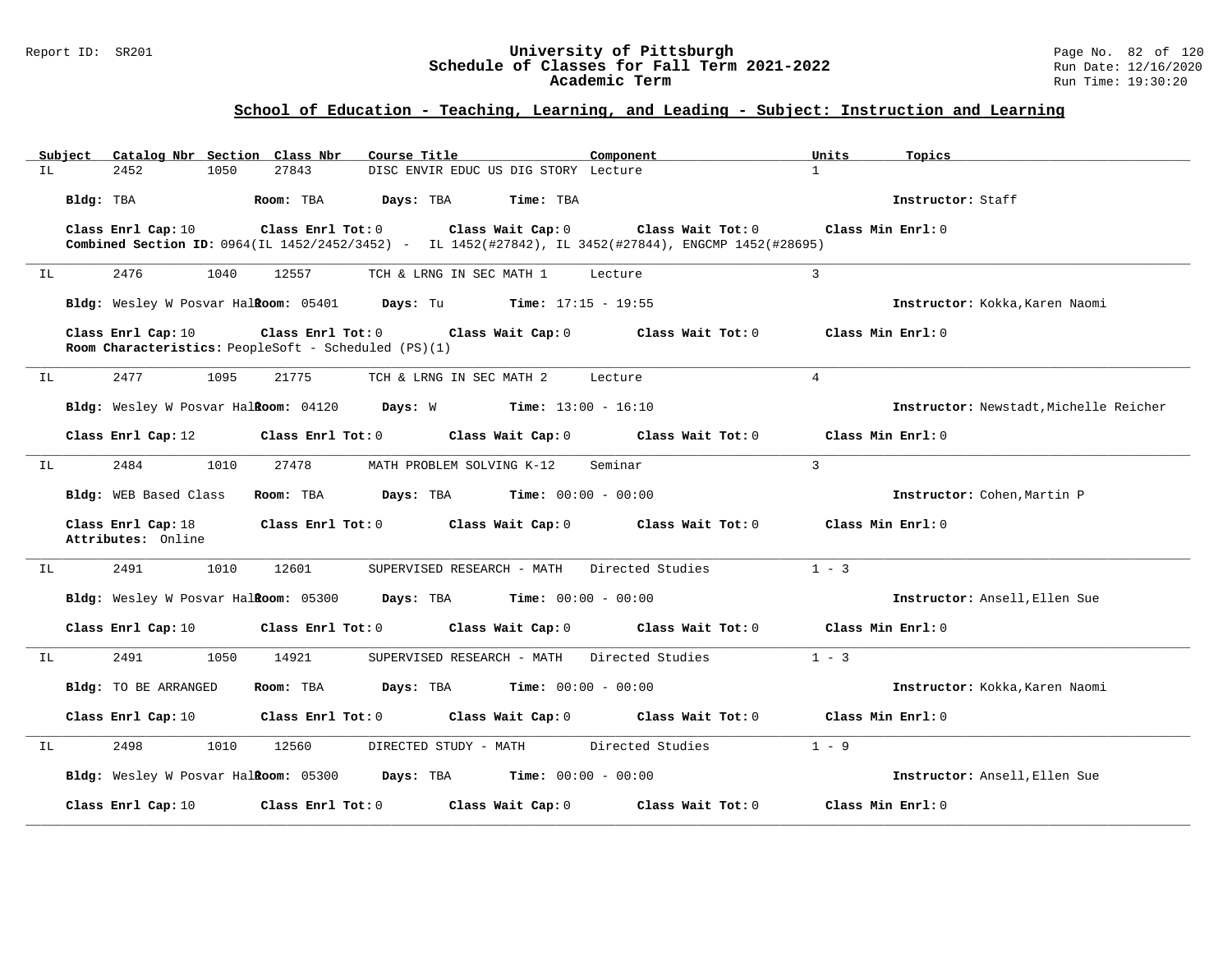### Report ID: SR201 **University of Pittsburgh** Page No. 83 of 120 **Schedule of Classes for Fall Term 2021-2022** Run Date: 12/16/2020 **Academic Term** Run Time: 19:30:20

|    | Subject Catalog Nbr Section Class Nbr    | Course Title                                                                                                                                                                                          | Component                                            | Units<br>Topics                |
|----|------------------------------------------|-------------------------------------------------------------------------------------------------------------------------------------------------------------------------------------------------------|------------------------------------------------------|--------------------------------|
| IL | 2498<br>1025                             | DIRECTED STUDY - MATH<br>17919                                                                                                                                                                        | Directed Studies                                     | $1 - 9$                        |
|    | Bldg: TO BE ARRANGED                     | Room: TBA                                                                                                                                                                                             | $\texttt{Davis:}$ TBA $\texttt{Time:}$ 00:00 - 00:00 | Instructor: Kokka, Karen Naomi |
|    | Class Enrl Cap: 10                       | Class Enrl Tot: 0                                                                                                                                                                                     | Class Wait Cap: 0<br>Class Wait Tot: 0               | Class Min Enrl: 0              |
| IL | 2501<br>1110                             | 21738                                                                                                                                                                                                 | STUDENT W/DISAB IN ELEM CLSSRMLecture                | $\mathbf{3}$                   |
|    | Bldg: WEB Based Class                    | Room: TBA                                                                                                                                                                                             | <b>Days:</b> TBA <b>Time:</b> $00:00 - 00:00$        | Instructor: Srsic, Amy         |
|    | Class Enrl Cap: 18<br>Attributes: Online | Class Enrl Tot: 0 Class Wait Cap: 0                                                                                                                                                                   | Class Wait Tot: 0                                    | Class Min Enrl: 0              |
| IL | 2501<br>1115                             | 23113                                                                                                                                                                                                 | STUDENT W/DISAB IN ELEM CLSSRMLecture                | $\mathcal{L}$                  |
|    | Bldg: WEB Based Class                    | Room: TBA                                                                                                                                                                                             | $\texttt{DayS:}$ TBA $\texttt{Time:}$ 00:00 - 00:00  | Instructor: Srsic, Amy         |
|    | Class Enrl Cap: 18<br>Attributes: Online | Class Enrl Tot: 0 Class Wait Cap: 0                                                                                                                                                                   | Class Wait Tot: 0                                    | Class Min Enrl: 0              |
| IL | 2502<br>1200                             | 23401                                                                                                                                                                                                 | STUDNT W/DISAB IN SEC CLSSRM Lecture                 | $\overline{3}$                 |
|    | Bldg: TBA                                | Room: TBA                                                                                                                                                                                             | <b>Days:</b> $W$ <b>Time:</b> $16:30 - 19:10$        | Instructor: Srsic, Amy         |
|    | Class Enrl Cap: 30                       | Class Enrl Tot: 0 Class Wait Cap: 0<br>Room Characteristics: PeopleSoft - Scheduled (PS)(1)                                                                                                           | Class Wait Tot: 0                                    | Class Min Enrl: 0              |
| IL | 2502<br>1250                             | 23402                                                                                                                                                                                                 | STUDNT W/DISAB IN SEC CLSSRM Lecture                 | 3                              |
|    | Bldg: TBA                                | Room: TBA                                                                                                                                                                                             | <b>Days:</b> $W$ <b>Time:</b> $16:30 - 19:10$        | Instructor: Srsic, Amy         |
|    | Class Enrl Cap: 25                       | Class Enrl Tot: 0<br>Class Wait Cap: 0<br>Room Characteristics: PeopleSoft - Scheduled (PS)(1)                                                                                                        | Class Wait Tot: $0$                                  | Class Min Enrl: 0              |
| IL | 2505<br>1120                             | 14918                                                                                                                                                                                                 | AUTISM: CHARACT AND INTERVNTN Lecture                | 3                              |
|    | Bldg: TBA                                | Room: TBA<br>Days: TBA                                                                                                                                                                                | Time: TBA                                            | Instructor: Staff              |
|    | Class Enrl Cap: 20                       | Class Enrl Tot: 0 Class Wait Cap: 0<br><b>Room Characteristics:</b> Media - Data Projector/Monitor(1), Seating - Moveable(1)<br><b>Combined Section ID:</b> $0247(III/1505/2505)$ - IL $1505(#23513)$ | Class Wait Tot: 0                                    | Class Min Enrl: 0              |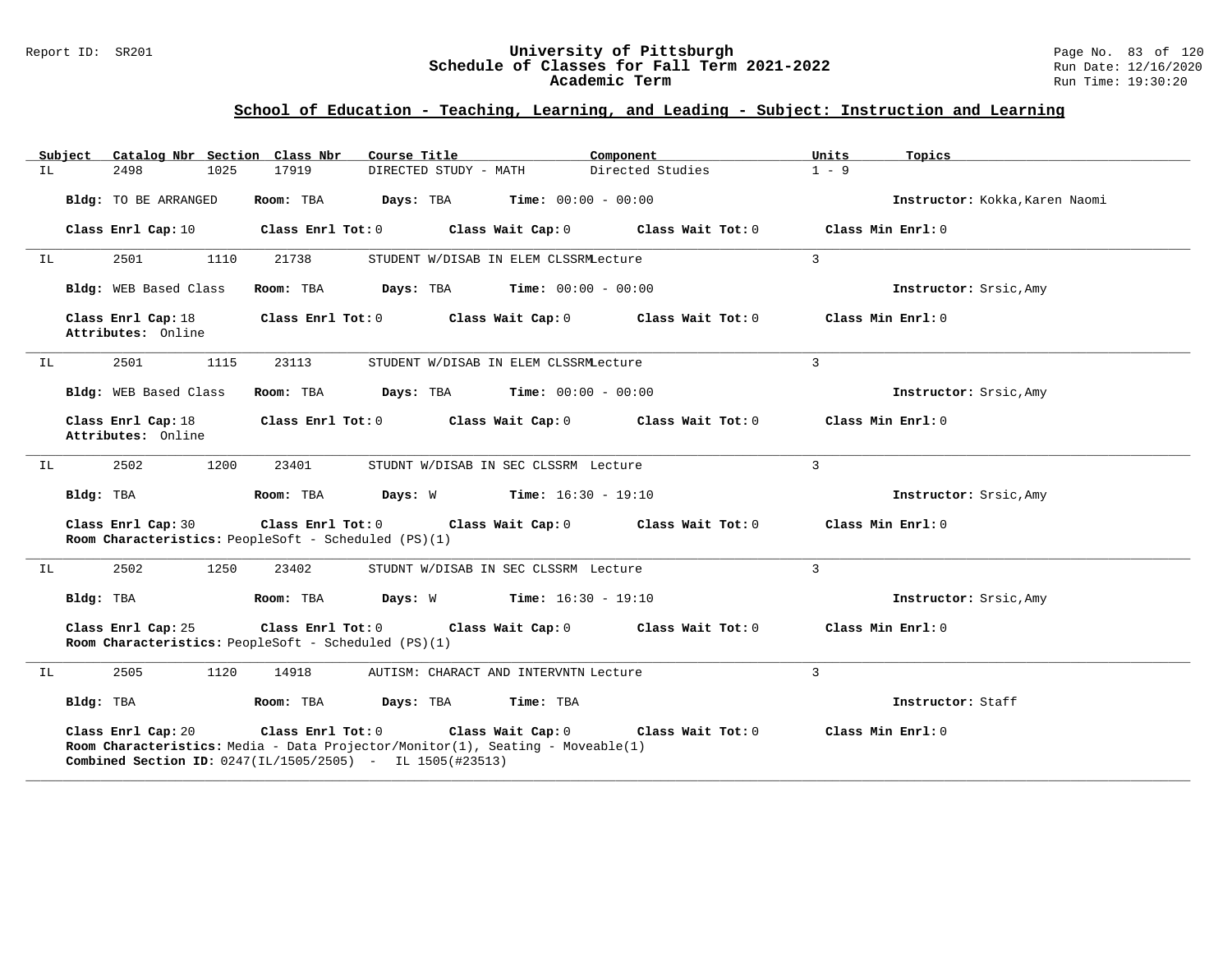## Report ID: SR201 **University of Pittsburgh** Page No. 84 of 120 **Schedule of Classes for Fall Term 2021-2022** Run Date: 12/16/2020 **Academic Term** Run Time: 19:30:20

| Subject<br>Catalog Nbr Section Class Nbr | Course Title                                                                                   | Component                 | Units<br>Topics                    |
|------------------------------------------|------------------------------------------------------------------------------------------------|---------------------------|------------------------------------|
| 2511<br>1030<br>IL.                      | 12581<br>CURR DVLP-LOW INCDNC DISABS Lecture                                                   | 3                         |                                    |
| Bldg: Wesley W Posvar Halkoom: 05400     | <b>Days:</b> W <b>Time:</b> $16:30 - 19:10$                                                    |                           | Instructor: Matsik, Molly Anne     |
| Class Enrl Cap: 30                       | Class Enrl Tot: 0<br>Class Wait Cap: 0<br>Room Characteristics: PeopleSoft - Scheduled (PS)(1) | Class Wait Tot: 0         | Class Min Enrl: 0                  |
| 2522<br>1320<br>IL                       | 25240<br>ED STDNT EMOTIONAL DISTURBANCELecture                                                 | $\mathbf{3}$              |                                    |
| Bldg: Wesley W Posvar Halkoom: 05400     | $Time: 16:30 - 19:05$<br>Days: M                                                               |                           | Instructor: Kostewicz, Douglas E   |
| Class Enrl Cap: 27                       | Class Enrl Tot: 0<br>Class Wait Cap: 0<br>Room Characteristics: PeopleSoft - Scheduled (PS)(1) | Class Wait Tot: 0         | Class Min Enrl: 0                  |
| 2524<br>1010<br>IL                       | 26980<br>LEVEL 2 STUDENT TCH PRACM: VI Practicum                                               | 5                         |                                    |
| Bldg: TO BE ARRANGED                     | Days: TBA<br><b>Time:</b> $00:00 - 00:00$<br>Room: TBA                                         |                           | Instructor: D'Andrea, Frances Mary |
| Class Enrl Cap: 15<br>Attributes: Online | Class Enrl Tot: 0<br>Class Wait Cap: 0                                                         | Class Wait $Tot: 0$       | Class Min Enrl: 0                  |
| 2527<br>1050<br>IL                       | 21752<br>LEVEL 1 OBSERVATIONAL PRAC: VIPracticum                                               | $\mathbf{1}$              |                                    |
| Bldg: WEB Based Class                    | Room: TBA<br>Days: TBA<br><b>Time:</b> $00:00 - 00:00$                                         |                           | Instructor: D'Andrea, Frances Mary |
| Class Enrl Cap: 20<br>Attributes: Online | Class Enrl Tot: 0<br>Class Wait Cap: 0                                                         | Class Wait Tot: 0         | Class Min Enrl: 0                  |
| 2530<br>1010<br>IL                       | 12634<br>INTRO TO THE EYE & LOW VISION Lecture                                                 | $\overline{3}$            |                                    |
| Bldg: WEB Based Class                    | Room: TBA<br>Days: TBA<br><b>Time:</b> $00:00 - 00:00$                                         |                           | Instructor: D'Andrea, Frances Mary |
| Class Enrl Cap: 20<br>Attributes: Online | Class Enrl Tot: 0<br>Class Wait Cap: 0                                                         | Class Wait Tot: 0         | Class Min Enrl: 0                  |
| 2531<br>1015<br>IL.                      | 24633<br>EDUC OF CHILDREN WITH VI 1                                                            | $\overline{3}$<br>Lecture |                                    |
| Bldg: WEB Based Class                    | Days: TBA<br><b>Time:</b> $00:00 - 00:00$<br>Room: TBA                                         |                           | Instructor: D'Andrea, Frances Mary |
| Class Enrl Cap: 15<br>Attributes: Online | Class Enrl Tot: 0<br>Class Wait Cap: 0                                                         | Class Wait Tot: 0         | Class Min Enrl: 0                  |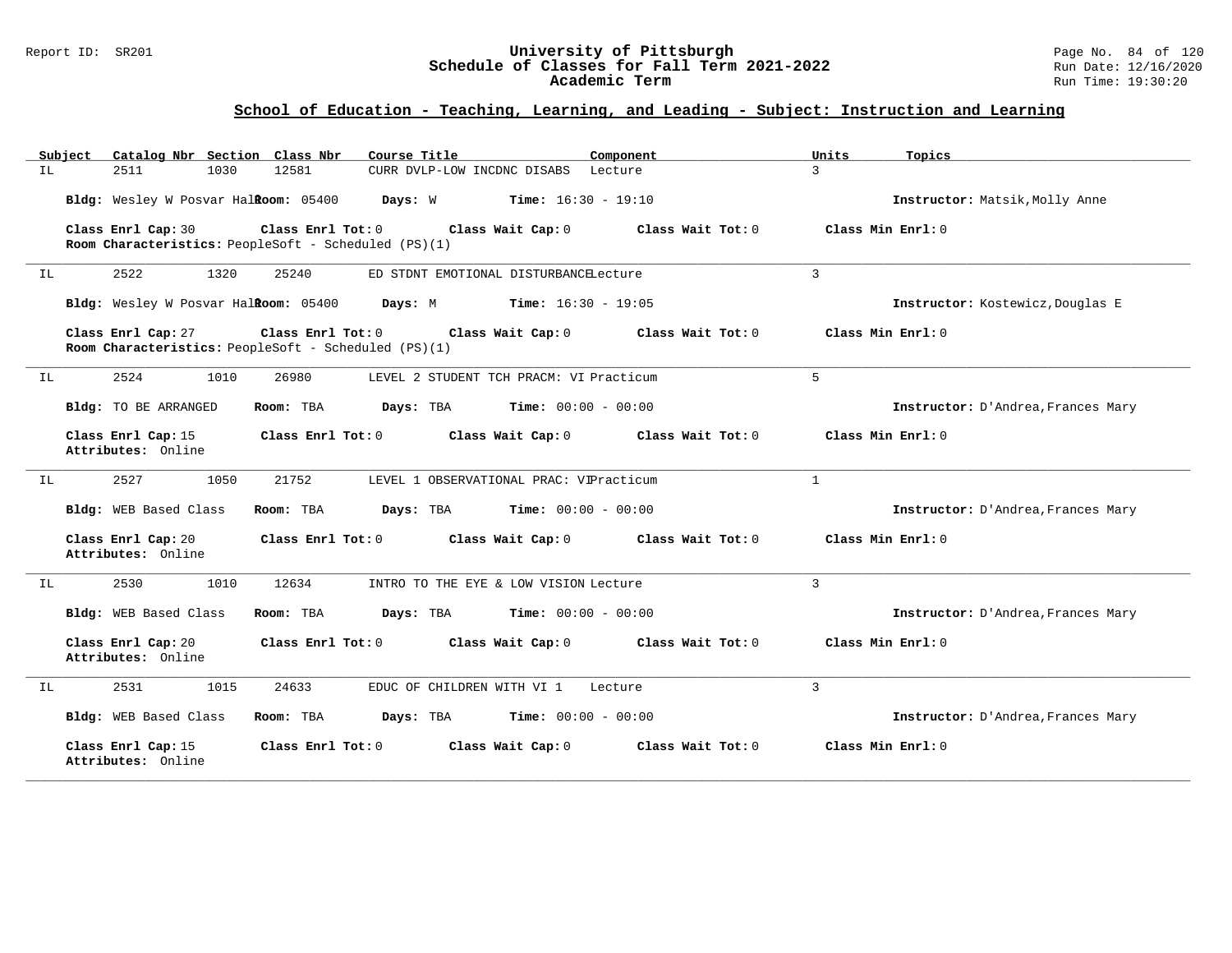### Report ID: SR201 **University of Pittsburgh** Page No. 85 of 120 **Schedule of Classes for Fall Term 2021-2022** Run Date: 12/16/2020 **Academic Term** Run Time: 19:30:20

| Subject | Catalog Nbr Section Class Nbr                                              |                   | Course Title                                                     | Component         | Units<br>Topics     |                                     |
|---------|----------------------------------------------------------------------------|-------------------|------------------------------------------------------------------|-------------------|---------------------|-------------------------------------|
| IL.     | 2541<br>1050                                                               | 18471             | PROGRM DEVELP: ORIETN & MOBLTYLecture                            |                   | $\mathbf{3}$        |                                     |
|         | Bldg: WEB Based Class                                                      | Room: TBA         | Days: TBA<br><b>Time:</b> $00:00 - 00:00$                        |                   |                     | Instructor: McCarthy, Tessa Shannon |
|         | Class Enrl Cap: 25<br>Attributes: Online                                   | Class Enrl Tot: 0 | Class Wait Cap: 0                                                | Class Wait Tot: 0 | Class Min Enrl: $0$ |                                     |
| IL      | 2547<br>1010                                                               | 27480             | NEMETH CODE/ABACUS                                               | Lecture           | 3                   |                                     |
|         | Bldg: WEB Based Class                                                      | Room: TBA         | Days: TBA<br><b>Time:</b> $00:00 - 00:00$                        |                   |                     | Instructor: D'Andrea, Frances Mary  |
|         | Class Enrl Cap: 18<br>Attributes: Online                                   | Class Enrl Tot: 0 | Class Wait Cap: 0                                                | Class Wait Tot: 0 | Class Min Enrl: 0   |                                     |
| IL      | 2563<br>1010                                                               | 18472             | SEM: INCLUSION EARLY CHILDHOODSeminar                            |                   | $2 - 3$             |                                     |
|         | Bldg: Wesley W Posvar Halkoom: 04120                                       |                   | $Time: 16:30 - 19:10$<br>Days: M                                 |                   |                     | Instructor: Gamza, Elizabeth A      |
|         | Class Enrl Cap: 25                                                         | Class Enrl Tot: 0 | Class Wait Cap: 0                                                | Class Wait Tot: 0 | Class Min Enrl: 0   |                                     |
| IL      | 2564<br>1200                                                               | 26823             | APLD BHVRL ANAL 1: FUNDMS 1 Lecture                              |                   | $\overline{3}$      |                                     |
|         | Bldg: Wesley W Posvar Hal <b>Room:</b> 05200 Days: M                       |                   | $Time: 16:30 - 19:10$                                            |                   |                     | Instructor: Robertson, Rachel E     |
|         | Class Enrl Cap: 30<br>Room Characteristics: PeopleSoft - Scheduled (PS)(1) | Class Enrl Tot: 0 | Class Wait Cap: 0                                                | Class Wait Tot: 0 | Class Min Enrl: 0   |                                     |
| IL      | 2565<br>1090                                                               | 26822             | APLD BHVRL ANAL 2: FUNDMS 2 Lecture                              |                   | $\overline{3}$      |                                     |
|         | Bldg: TBA                                                                  | Room: TBA         | <b>Days:</b> W <b>Time:</b> $17:00 - 19:30$                      |                   |                     | Instructor: Kostewicz, Douglas E    |
|         | Class Enrl Cap: 30<br>Room Characteristics: PeopleSoft - Scheduled (PS)(1) | Class Enrl Tot: 0 | Class Wait Cap: 0                                                | Class Wait Tot: 0 | Class Min Enrl: 0   |                                     |
| IL      | 2569<br>1040                                                               | 21758             | APPLIED BEHAVIORAL ANAL PRAC Internship                          |                   | $1 - 3$             |                                     |
|         |                                                                            |                   | Bldg: Wesley W Posvar Halkoom: 05400 Days: W Time: 20:00 - 21:30 |                   |                     | Instructor: Knoll, Diana M          |
|         |                                                                            |                   |                                                                  |                   |                     | Delaney, Ryan P                     |
|         | Class Enrl Cap: 10<br>Room Characteristics: PeopleSoft - Scheduled (PS)(1) | Class Enrl Tot: 0 | Class Wait Cap: 0                                                | Class Wait Tot: 0 | Class Min Enrl: 0   |                                     |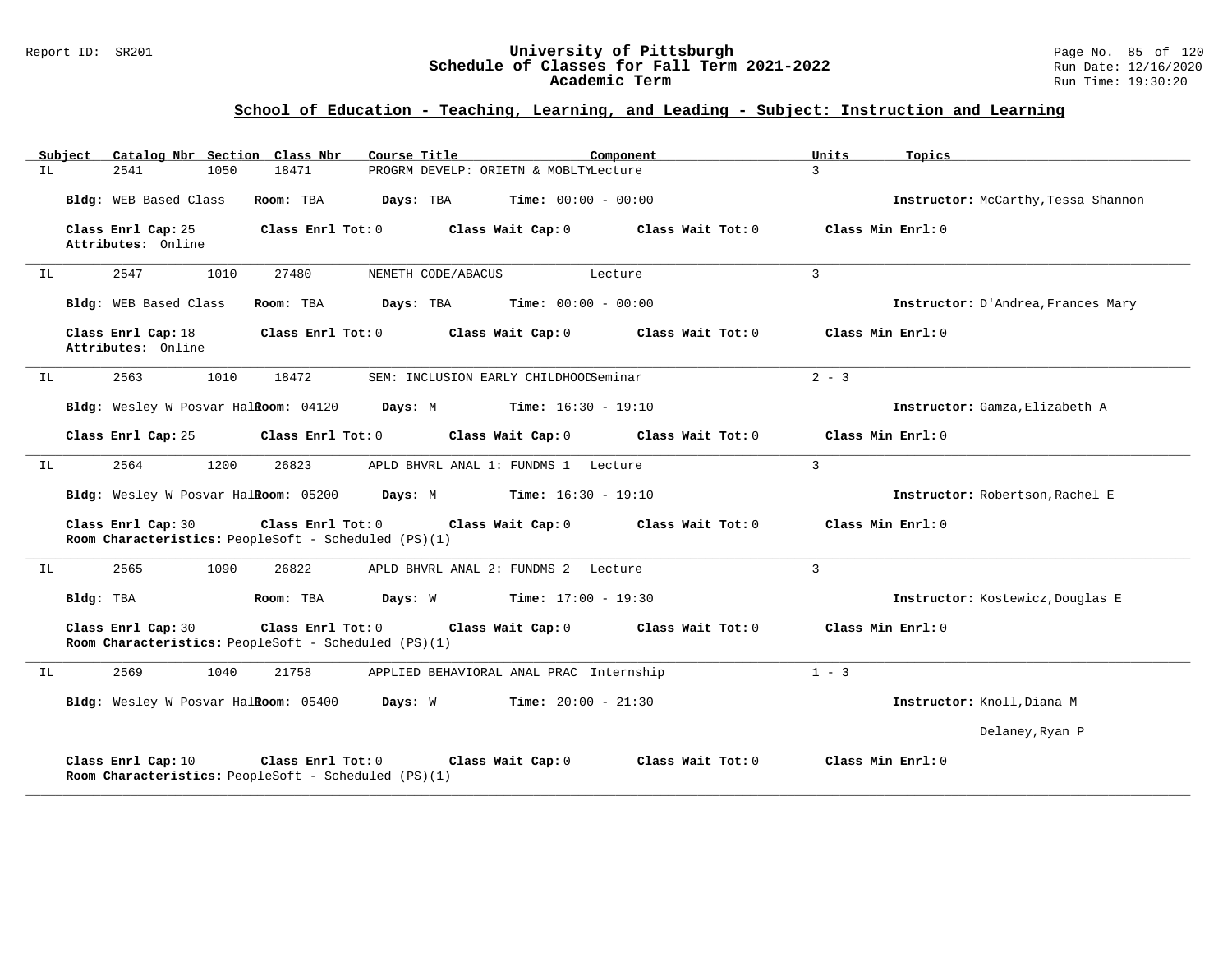## Report ID: SR201 **University of Pittsburgh** Page No. 86 of 120 **Schedule of Classes for Fall Term 2021-2022** Run Date: 12/16/2020 **Academic Term** Run Time: 19:30:20

| Catalog Nbr Section Class Nbr<br>Subject                                                                                                         | Course Title                                           | Component<br>Units          | Topics                          |
|--------------------------------------------------------------------------------------------------------------------------------------------------|--------------------------------------------------------|-----------------------------|---------------------------------|
| 2569<br>1085<br>IL                                                                                                                               | 24919<br>APPLIED BEHAVIORAL ANAL PRAC Internship       | $1 - 3$                     |                                 |
| Bldg: Wesley W Posvar Halkoom: 05200                                                                                                             | Days: W<br><b>Time:</b> $20:00 - 21:30$                |                             | Instructor: Knoll, Diana M      |
|                                                                                                                                                  |                                                        |                             | Smith, Jesse Marcel             |
| Class Enrl Cap: 10<br>Room Characteristics: PeopleSoft - Scheduled (PS)(1)                                                                       | Class Enrl Tot: 0<br>Class Wait Cap: 0                 | Class Wait Tot: 0           | Class Min Enrl: 0               |
| 2579<br>1100<br>IL                                                                                                                               | 24244<br>TRMNT FIDELITY & CCHNG: AUTISMLecture         | $\overline{3}$              |                                 |
| Bldg: TBA<br>Room: TBA                                                                                                                           | Days: Th<br><b>Time:</b> $16:30 - 19:10$               |                             | Instructor: Knoll, Diana M      |
| Class Enrl Cap: 20<br>Room Characteristics: PeopleSoft - Scheduled (PS)(1)                                                                       | Class Enrl Tot: 0<br>Class Wait Cap: 0                 | Class Wait Tot: 0           | Class Min Enrl: 0               |
| 2582<br>1030<br>ΙL                                                                                                                               | 18473<br>WORKING WITH FAMILIES                         | $\overline{3}$<br>Seminar   |                                 |
| Bldg: Wesley W Posvar Halkoom: 05401                                                                                                             | Time: $16:30 - 19:10$<br>Days: W                       |                             | Instructor: Ames, Theresa       |
| Class Enrl Cap: 20<br>Room Characteristics: PeopleSoft - Scheduled (PS)(1)                                                                       | Class Enrl Tot: 0<br>Class Wait Cap: 0                 | Class Wait Tot: 0           | Class Min Enrl: 0               |
| 2594<br>1030<br>ΙL                                                                                                                               | 12598<br>INTDIS LDRS SEM DEVELM DISAB 1Practicum       | $1 - 3$                     |                                 |
| Bldg: TBA                                                                                                                                        | Days: W<br><b>Time:</b> $09:00 - 10:55$<br>Room: TBA   |                             | Instructor: Robertson, Rachel E |
|                                                                                                                                                  |                                                        |                             | Bagnato, Stephen J              |
| Class Enrl Cap: 35<br>Room Characteristics: PeopleSoft - Scheduled (PS)(1)<br><b>Combined Section ID:</b> $0681(IL/2594/3594) - IL 3594(#12599)$ | Class Enrl Tot: 0<br>Class Wait Cap: 0                 | Class Wait Tot: 0           | Class Min Enrl: 0               |
| 2596<br>1010<br>ΙL                                                                                                                               | INTERNSHIP IN SPECIAL EDUCATN Internship<br>23529      | $1 - 3$                     |                                 |
| Bldg: WEB Based Class<br>Room: TBA                                                                                                               | Time: $00:00 - 00:00$<br>Days: TBA                     |                             | Instructor: Srsic, Amy          |
| Class Enrl Cap: 5<br>Attributes: Online<br>Combined Section ID: 0798(IL/2596/3596) - IL 3596(#12562)                                             | Class Enrl Tot: 0<br>Class Wait Cap: 0                 | Class Wait Tot: 0           | Class Min Enrl: 0               |
| 2598<br>1010<br>ΙL                                                                                                                               | 12561<br>DIRECTED STUDY IN SP ED                       | Directed Studies<br>$1 - 6$ |                                 |
| Bldg: TO BE ARRANGED                                                                                                                             | <b>Time:</b> $00:00 - 00:00$<br>Room: TBA<br>Days: TBA |                             | Instructor: Robertson, Rachel E |
| Class Enrl Cap: 10                                                                                                                               | Class Enrl Tot: 0<br>Class Wait Cap: 0                 | Class Wait Tot: 0           | Class Min Enrl: 0               |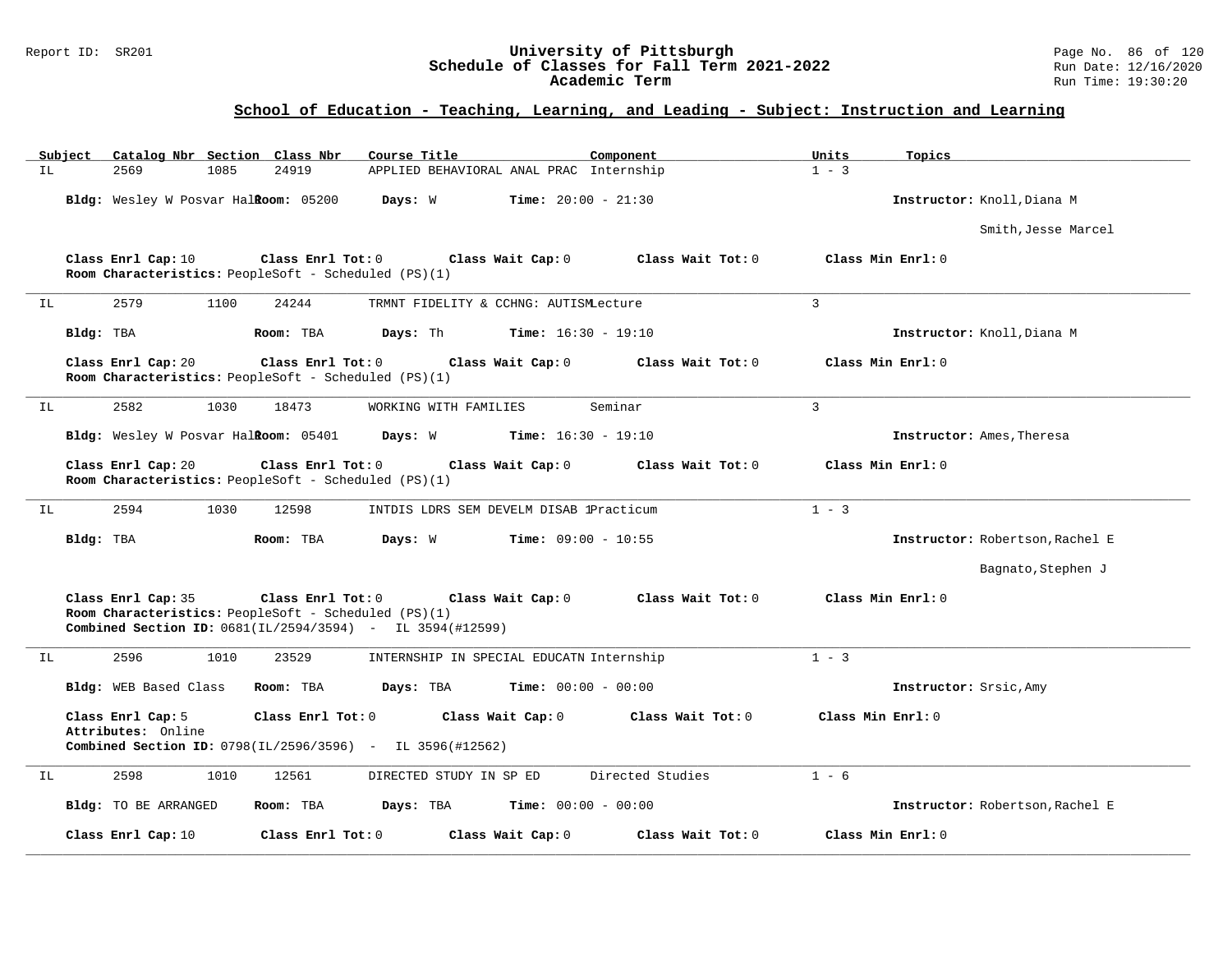### Report ID: SR201 **University of Pittsburgh** Page No. 87 of 120 **Schedule of Classes for Fall Term 2021-2022** Run Date: 12/16/2020 **Academic Term** Run Time: 19:30:20

|    | Subject | Catalog Nbr Section Class Nbr |           | Course Title                                                       | Component                                                                                                                      | Units<br>Topics                  |  |
|----|---------|-------------------------------|-----------|--------------------------------------------------------------------|--------------------------------------------------------------------------------------------------------------------------------|----------------------------------|--|
| ΙL |         | 2598<br>1030                  | 14895     | DIRECTED STUDY IN SP ED                                            | Directed Studies                                                                                                               | $1 - 6$                          |  |
|    |         | Bldg: TO BE ARRANGED          | Room: TBA | <b>Days:</b> TBA <b>Time:</b> $00:00 - 00:00$                      |                                                                                                                                | Instructor: Srsic, Amy           |  |
|    |         | Class Enrl Cap: 10            |           |                                                                    | Class Enrl Tot: $0$ Class Wait Cap: $0$ Class Wait Tot: $0$ Class Min Enrl: $0$                                                |                                  |  |
| IL |         | 2598<br>1040                  | 14896     | DIRECTED STUDY IN SP ED Directed Studies                           |                                                                                                                                | $1 - 6$                          |  |
|    |         | Bldg: TO BE ARRANGED          |           | Room: TBA $\rule{1em}{0.15mm}$ Days: TBA Time: $00:00 - 00:00$     |                                                                                                                                | Instructor: Staff                |  |
|    |         |                               |           |                                                                    | Class Enrl Cap: 10 $\qquad$ Class Enrl Tot: 0 $\qquad$ Class Wait Cap: 0 $\qquad$ Class Wait Tot: 0 $\qquad$ Class Min Enrl: 0 |                                  |  |
| IL |         | 2598<br>1080                  | 16702     | DIRECTED STUDY IN SP ED Directed Studies                           |                                                                                                                                | $1 - 6$                          |  |
|    |         |                               |           | Bldg: Wesley W Posvar Halkoom: 05300 Days: TBA Time: 00:00 - 00:00 |                                                                                                                                | Instructor: Kostewicz, Douglas E |  |
|    |         |                               |           |                                                                    | Class Enrl Cap: 10 $\qquad$ Class Enrl Tot: 0 $\qquad$ Class Wait Cap: 0 $\qquad$ Class Wait Tot: 0 $\qquad$ Class Min Enrl: 0 |                                  |  |
| IL |         | 2691<br>1010                  | 12611     | SUPV RSRCH - EARLY CHILDHOOD Directed Studies                      |                                                                                                                                | $1 - 3$                          |  |
|    |         |                               |           | Bldg: Wesley W Posvar Halkoom: 05300 Days: TBA Time: 00:00 - 00:00 |                                                                                                                                | Instructor: Staff                |  |
|    |         |                               |           |                                                                    | Class Enrl Cap: 10 $\qquad$ Class Enrl Tot: 0 $\qquad$ Class Wait Cap: 0 $\qquad$ Class Wait Tot: 0 $\qquad$ Class Min Enrl: 0 |                                  |  |
| IL |         | 2691<br>1020                  | 14898     |                                                                    | SUPV RSRCH - EARLY CHILDHOOD Directed Studies                                                                                  | $1 - 3$                          |  |
|    |         | Bldg: TO BE ARRANGED          |           | Room: TBA $Days:$ TBA $Time: 00:00 - 00:00$                        |                                                                                                                                | Instructor: Crawford, Patricia A |  |
|    |         |                               |           |                                                                    | Class Enrl Cap: 10 $\qquad$ Class Enrl Tot: 0 $\qquad$ Class Wait Cap: 0 $\qquad$ Class Wait Tot: 0 $\qquad$ Class Min Enrl: 0 |                                  |  |
| IL |         | 2698<br>1010                  | 12610     | DRCTD STUDY - EARLY CHILDHOOD Directed Studies                     |                                                                                                                                | $1 - 9$                          |  |
|    |         |                               |           | Bldg: Wesley W Posvar Halkoom: 05300 Days: TBA Time: 00:00 - 00:00 |                                                                                                                                | Instructor: Staff                |  |
|    |         |                               |           |                                                                    | Class Enrl Cap: 10 $\qquad$ Class Enrl Tot: 0 $\qquad$ Class Wait Cap: 0 $\qquad$ Class Wait Tot: 0 $\qquad$ Class Min Enrl: 0 |                                  |  |
| IL |         | 1020                          | 14899     |                                                                    | DRCTD STUDY - EARLY CHILDHOOD Directed Studies                                                                                 | $1 - 9$                          |  |
|    |         | Bldg: TO BE ARRANGED          |           | Room: TBA Days: TBA Time: $00:00 - 00:00$                          |                                                                                                                                | Instructor: Crawford, Patricia A |  |
|    |         |                               |           |                                                                    | Class Enrl Cap: 10 Class Enrl Tot: 0 Class Wait Cap: 0 Class Wait Tot: 0 Class Min Enrl: 0                                     |                                  |  |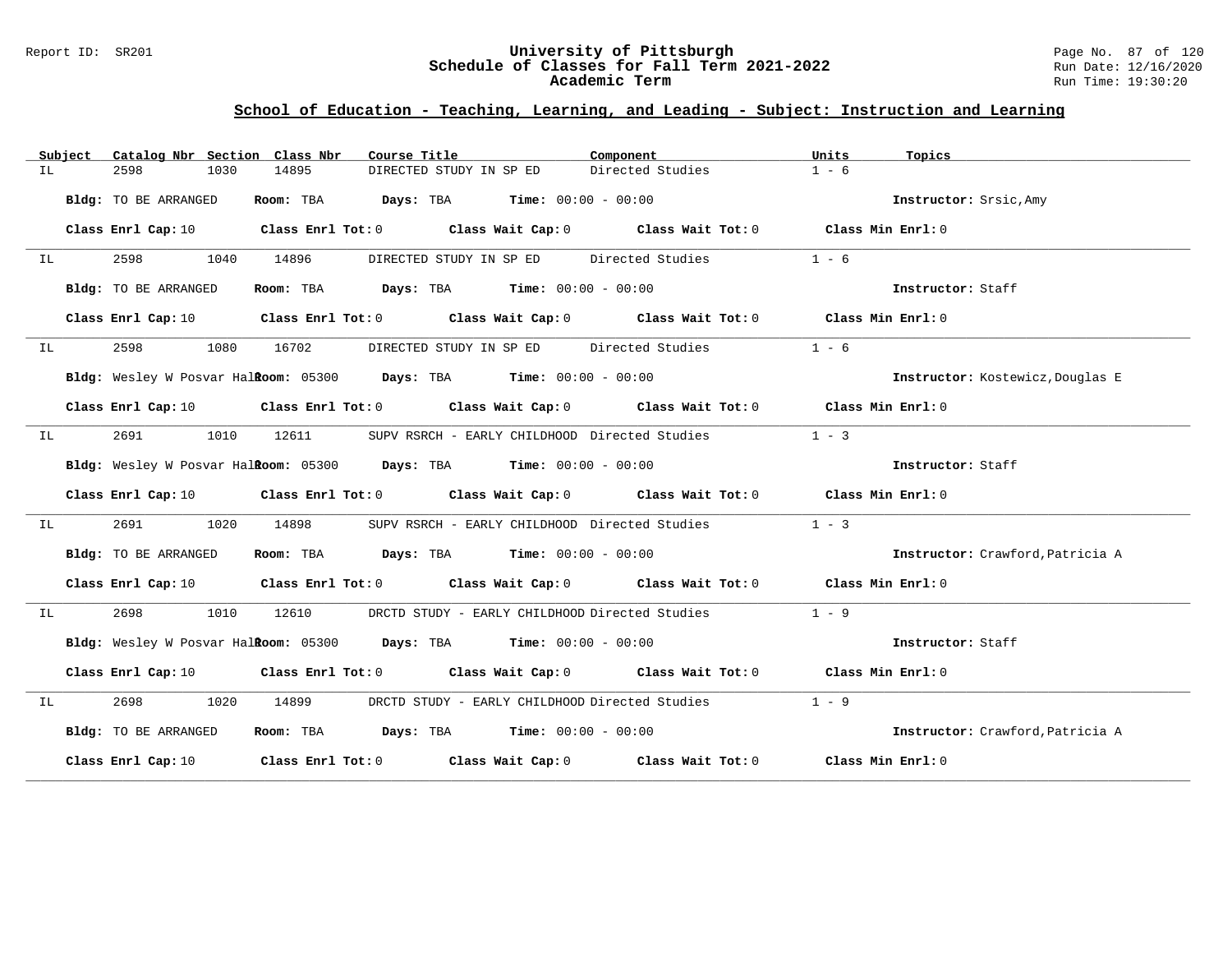## Report ID: SR201 **University of Pittsburgh** Page No. 88 of 120 **Schedule of Classes for Fall Term 2021-2022** Run Date: 12/16/2020 **Academic Term** Run Time: 19:30:20

|     | Subject   | Catalog Nbr Section Class Nbr        |      |                   | Course Title                                         |                                         | Component                    | Units          | Topics                               |
|-----|-----------|--------------------------------------|------|-------------------|------------------------------------------------------|-----------------------------------------|------------------------------|----------------|--------------------------------------|
| IL. |           | 2700                                 | 1035 | 27208             | SPECIAL TOPICS                                       |                                         | Directed Studies             | $1 - 3$        |                                      |
|     |           | Bldg: Wesley W Posvar HalRoom: 05400 |      |                   | Days: W                                              | <b>Time:</b> $10:30 - 12:55$            |                              |                | Instructor: Staff                    |
|     |           | Class Enrl Cap: 20                   |      | Class Enrl Tot: 0 |                                                      | Class Wait Cap: 0                       | Class Wait Tot: 0            |                | Class Min $Enrl: 0$                  |
|     |           |                                      |      |                   | Room Characteristics: PeopleSoft - Scheduled (PS)(1) |                                         |                              |                |                                      |
| IL  |           | 2701                                 | 1200 | 23022             |                                                      | FIELD SEMINAR: PRIMARY PLUS Seminar     |                              | $\mathbf{1}$   |                                      |
|     |           | Bldg: Wesley W Posvar HalRoom: 04120 |      |                   | Days: Tu                                             | $Time: 15:00 - 16:00$                   |                              |                | Instructor: Jacobs, Katharine E B    |
|     |           | Class Enrl Cap: 27                   |      | Class Enrl Tot: 0 |                                                      | Class Wait Cap: 0                       | Class Wait Tot: 0            |                | Class Min Enrl: 0                    |
| IL  |           | 2702                                 | 1035 | 28928             | ADV PRAC IN FRGN LANG                                |                                         | Practicum                    | $\overline{3}$ |                                      |
|     | Bldg: TBA |                                      |      | Room: TBA         | Days: Tu                                             | <b>Time:</b> $10:00 - 12:00$            |                              |                | Instructor: Tang, Xiaofei            |
|     |           | Class Enrl Cap: 12                   |      | Class Enrl Tot: 0 |                                                      | Class Wait Cap: 0                       | Class Wait Tot: 0            |                | Class Min Enrl: 0                    |
|     |           | Attributes: Asian Studies            |      |                   | Room Characteristics: PeopleSoft - Scheduled (PS)(1) |                                         |                              |                |                                      |
|     |           |                                      |      |                   |                                                      |                                         |                              |                |                                      |
| IL  |           | 2707                                 | 1220 | 25861             |                                                      | FIELD SEM IN EARLY CHLDHOOD EDSeminar   |                              | $\mathbf{1}$   |                                      |
|     | Bldg: TBA |                                      |      | Room: TBA         | Days: W                                              | <b>Time:</b> $19:15 - 20:05$            |                              |                | Instructor: Arlotta-Guerrero, Anna M |
|     |           | Class Enrl Cap: 30                   |      | Class Enrl Tot: 0 | Room Characteristics: PeopleSoft - Scheduled (PS)(1) | Class Wait Cap: 20                      | Class Wait Tot: 0            |                | Class Min Enrl: 0                    |
| ΙL  |           | 2722                                 | 1040 | 25241             |                                                      | PRACTICUM IN FOREIGN LANGUAGE Practicum |                              | $1 - 3$        |                                      |
|     |           |                                      |      |                   | Bldg: Wesley W Posvar Halkoom: 05200 Days: Th        | $Time: 11:00 - 13:40$                   |                              |                | Instructor: Hua, Yuanhao             |
|     |           | Class Enrl Cap: 15                   |      | Class Enrl Tot: 0 | Room Characteristics: PeopleSoft - Scheduled (PS)(1) | Class Wait Cap: 0                       | Class Wait Tot: 0            |                | Class Min Enrl: 0                    |
| ΙL  |           | 2722                                 | 1070 | 24220             |                                                      | PRACTICUM IN FOREIGN LANGUAGE Practicum |                              | $1 - 3$        |                                      |
|     | Bldg: TBA |                                      |      | Room: TBA         | Days: Tu                                             | <b>Time:</b> $11:00 - 13:40$            |                              |                | Instructor: Renton, Marinne Ruth     |
|     |           | Class Enrl Cap: 15                   |      | Class Enrl Tot: 0 | Room Characteristics: PeopleSoft - Scheduled (PS)(1) | Class Wait Cap: 0                       | Class Wait Tot: 0            |                | Class Min Enrl: 0                    |
| IL  |           | 2725                                 | 1100 | 24687             |                                                      | PRACTCM IN SEC ENG EDUCATION Lecture    |                              | $\mathbf{1}$   |                                      |
|     |           | Bldg: TO BE ARRANGED                 |      | Room: TBA         | Days: TBA                                            |                                         | <b>Time:</b> $00:00 - 00:00$ |                | Instructor: Jacobs, Katharine E B    |
|     |           | Class Enrl Cap: 15                   |      | Class Enrl Tot: 0 |                                                      | Class Wait Cap: 0                       | Class Wait Tot: 0            |                | Class Min Enrl: 0                    |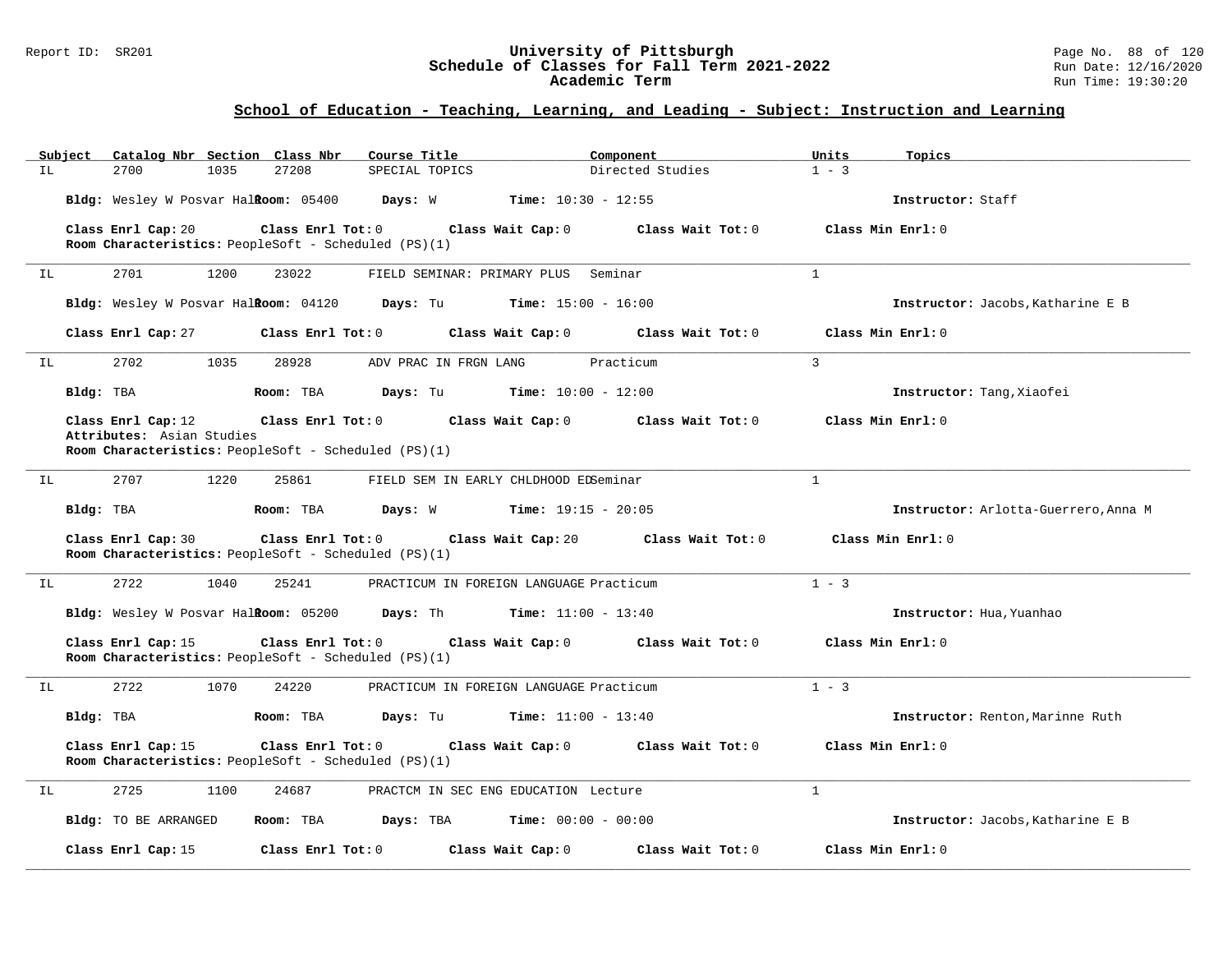| IL | 2740<br>1050                                                                                                                            | 21538                   |                       | PRACTICUM IN SECONDARY MATH Practicum          |                                     | $\mathbf{1}$                         |
|----|-----------------------------------------------------------------------------------------------------------------------------------------|-------------------------|-----------------------|------------------------------------------------|-------------------------------------|--------------------------------------|
|    | Bldg: TO BE ARRANGED                                                                                                                    | Room: TBA               | Days: TBA             | <b>Time:</b> $00:00 - 00:00$                   |                                     | Instructor: Ansell, Ellen Sue        |
|    | Class Enrl Cap: 10                                                                                                                      | Class Enrl Tot: 0       |                       | Class Wait Cap: 0                              | Class Wait Tot: 0                   | Class Min Enrl: 0                    |
| IL | 2780<br>1010                                                                                                                            | 24909                   |                       | AUTISM ENDORSEMENT PRACTICUM Lecture           |                                     | 3                                    |
|    | <b>Bldg:</b> TO BE ARRANGED                                                                                                             | Room: TBA               | Days: TBA             | <b>Time:</b> $00:00 - 00:00$                   |                                     | Instructor: Staff                    |
|    | Class Enrl Cap: 5                                                                                                                       | $Class$ $Enr1$ $Tot: 0$ |                       | Class Wait Cap: 0                              | Class Wait Tot: 0                   | Class Min Enrl: 0                    |
| IL | 2798<br>1010                                                                                                                            | 24707                   |                       | DIRECTED STUDY - FOREIGN LANG Directed Studies |                                     | $1 - 9$                              |
|    | Bldg: TO BE ARRANGED                                                                                                                    | Room: TBA               | Days: TBA             | $Time: 00:00 - 00:00$                          |                                     | Instructor: Donato, Richard          |
|    | Class Enrl Cap: 20                                                                                                                      | Class Enrl Tot: 0       |                       | Class Wait Cap: 0                              | Class Wait Tot: 0                   | Class Min $Enrl: 0$                  |
| IL | 2800<br>1020                                                                                                                            | 27011                   |                       | STUDNT TEACHING-ERLY CHLDHD EDPracticum        |                                     | $1 - 10$                             |
|    | Bldg: TO BE ARRANGED                                                                                                                    | Room: TBA               | Days: TBA             | <b>Time:</b> $00:00 - 00:00$                   |                                     | Instructor: Arlotta-Guerrero, Anna M |
|    | Class Enrl Cap: 20                                                                                                                      | Class Enrl Tot: 0       |                       |                                                | Class Wait Cap: 0 Class Wait Tot: 0 | Class Min Enrl: 0                    |
| IL | 1091<br>2845                                                                                                                            | 21539                   | PRAC IN SEC SCI       |                                                | Practicum                           | $\overline{1}$                       |
|    | Bldg: TO BE ARRANGED                                                                                                                    | Room: TBA               |                       | <b>Days:</b> TBA <b>Time:</b> $00:00 - 00:00$  |                                     | Instructor: Ansell, Ellen Sue        |
|    | Class Enrl Cap: 10                                                                                                                      | $Class$ $Enrl$ $Tot: 0$ |                       |                                                | Class Wait Cap: 0 Class Wait Tot: 0 | Class Min Enrl: 0                    |
| ΙL | 2850<br>1030                                                                                                                            | 12568                   | PRACTICUM - PRESCHOOL |                                                | Practicum                           | $1 - 3$                              |
|    | Bldg: Wesley W Posvar Halkoom: 05400                                                                                                    |                         |                       | <b>Days:</b> Tu <b>Time:</b> $19:30 - 21:30$   |                                     | Instructor: Knoll, Diana M           |
|    | Class Enrl Cap: 15<br>Room Characteristics: PeopleSoft - Scheduled (PS)(1)<br>Combined Section ID: 0606(IL/2850/2852) - IL 2852(#12600) | Class Enrl Tot: 0       |                       |                                                | Class Wait Cap: 0 Class Wait Tot: 0 | Class Min Enrl: 0                    |
| IL | 2852<br>1030                                                                                                                            | 12600                   |                       | PRACTICUM - INFANTS & TODDLERSPracticum        |                                     | $1 - 3$                              |
|    | Bldg: Wesley W Posvar Halkoom: 05400 Days: Tu                                                                                           |                         |                       | $Time: 19:30 - 21:30$                          |                                     | Instructor: Knoll, Diana M           |
|    | Class Enrl Cap: 15<br>Room Characteristics: PeopleSoft - Scheduled (PS)(1)<br>Combined Section ID: 0606(IL/2850/2852) - IL 2850(#12568) | Class Enrl Tot: 0       |                       |                                                | Class Wait Cap: 0 Class Wait Tot: 0 | Class Min Enrl: 0                    |
| IL | 2853<br>1010                                                                                                                            | 27474                   |                       | STDNT TCH W/HIGH INCDNC DISABSInternship       |                                     | $2 - 6$                              |
|    | Bldg: TO BE ARRANGED                                                                                                                    | Room: TBA               | Days: TBA             | <b>Time:</b> $00:00 - 00:00$                   |                                     | Instructor: Srsic, Amy               |
|    | Class Enrl Cap: 30                                                                                                                      | Class Enrl Tot: 0       |                       | Class Wait Cap: 0                              | Class Wait Tot: 0                   | Class Min Enrl: 0                    |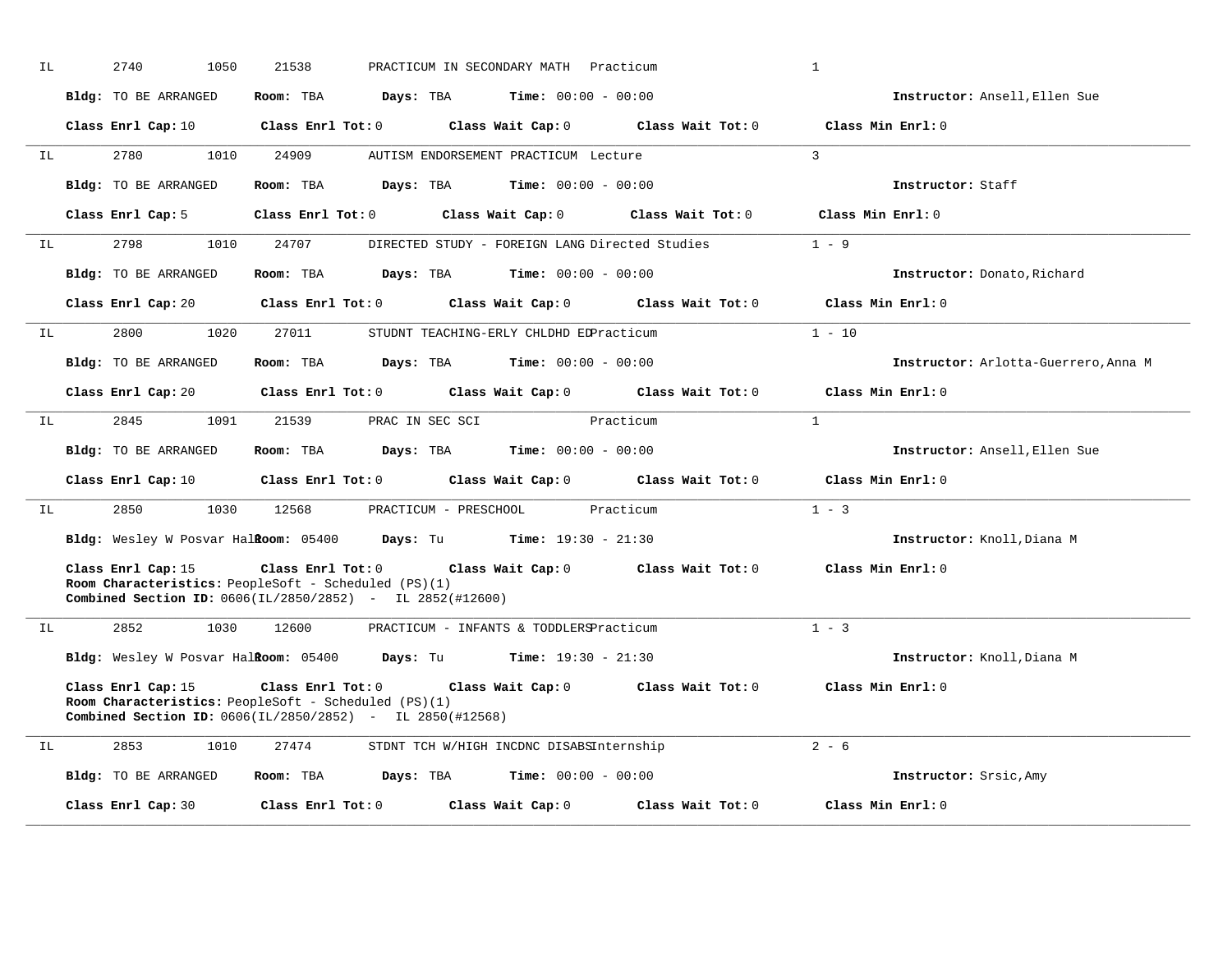### Report ID: SR201 **University of Pittsburgh** Page No. 90 of 120 **Schedule of Classes for Fall Term 2021-2022** Run Date: 12/16/2020 **Academic Term** Run Time: 19:30:20

|    | Subject | Catalog Nbr Section Class Nbr | Course Title                                                       | Component                                                                                           | Units<br>Topics                     |
|----|---------|-------------------------------|--------------------------------------------------------------------|-----------------------------------------------------------------------------------------------------|-------------------------------------|
| IL |         | 2854<br>1010                  | 27475                                                              | STUDNT TCH W/LOW INCDNC DISABSInternship                                                            | $\mathcal{L}$                       |
|    |         | Bldg: TO BE ARRANGED          | Room: TBA $Days:$ TBA $Time: 00:00 - 00:00$                        |                                                                                                     | Instructor: Staff                   |
|    |         |                               |                                                                    | Class Enrl Cap: 30 $\qquad$ Class Enrl Tot: 0 $\qquad$ Class Wait Cap: 0 $\qquad$ Class Wait Tot: 0 | Class Min Enrl: 0                   |
| IL |         | 2857<br>1050                  | 17920                                                              | LVL 3 INSHP PRAC-ORIETN MOBLTYInternship                                                            | $6^{\circ}$                         |
|    |         | Bldg: TO BE ARRANGED          | Room: TBA $Days:$ TBA $Time: 00:00 - 00:00$                        |                                                                                                     | Instructor: McCarthy, Tessa Shannon |
|    |         | Class Enrl Cap: 35            | Class Enrl Tot: 0 Class Wait Cap: 0                                | Class Wait Tot: 0                                                                                   | Class Min Enrl: 0                   |
| IL |         | 2858                          | 1010 27476<br>STDNT TCHNH SEMINAR - SETP                           | Seminar                                                                                             | 2                                   |
|    |         | Bldg: TO BE ARRANGED          | Room: TBA $Days:$ TBA $Time: 00:00 - 00:00$                        |                                                                                                     | Instructor: Srsic, Amy              |
|    |         |                               |                                                                    | Class Enrl Cap: 32 Class Enrl Tot: 0 Class Wait Cap: 0 Class Wait Tot: 0                            | Class Min Enrl: 0                   |
| IL |         | 2860<br>1200                  | 21675                                                              | PRACT IN SEC SPECIAL EDUCATIONLecture                                                               | $\mathbf{1}$                        |
|    |         |                               | Bldg: Wesley W Posvar Halkoom: 04318 Days: Tu Time: 16:00 - 16:50  |                                                                                                     | Instructor: Conway, Sheila J        |
|    |         | Class Enrl Cap: 15            |                                                                    | Class Enrl Tot: 0 Class Wait Cap: 0 Class Wait Tot: 0 Class Min Enrl: 0                             |                                     |
| IL |         | 2861 288<br>1010              | 27477                                                              | PRAC IN SEC SPEC EDUC - SETP Seminar                                                                | $\mathbf{1}$                        |
|    |         | Bldg: TO BE ARRANGED          | Room: TBA $Days:$ TBA $Time: 00:00 - 00:00$                        |                                                                                                     | Instructor: Srsic, Amy              |
|    |         |                               |                                                                    | Class Enrl Cap: 20 Class Enrl Tot: 0 Class Wait Cap: 0 Class Wait Tot: 0 Class Min Enrl: 0          |                                     |
| ΙL |         | 2881<br>1010                  | 27176                                                              | INTERNSHIP-ENGLISH OR COM EDUCInternship                                                            | $1 - 9$                             |
|    |         | Bldg: TO BE ARRANGED          | Room: TBA $Days:$ TBA $Time: 00:00 - 00:00$                        |                                                                                                     | Instructor: Jacobs, Katharine E B   |
|    |         |                               |                                                                    | Class Enrl Cap: 5 Class Enrl Tot: 0 Class Wait Cap: 0 Class Wait Tot: 0 Class Min Enrl: 0           |                                     |
| IL |         | 2890<br>1010                  | 12570                                                              | ADVANCED TEACHING PRACTICUM Directed Studies                                                        | $1 - 9$                             |
|    |         |                               | Bldg: Wesley W Posvar Halkoom: 05300 Days: TBA Time: 00:00 - 00:00 |                                                                                                     | Instructor: Kucan, Linda L.         |
|    |         |                               |                                                                    | Class Enrl Cap: 35 Class Enrl Tot: 0 Class Wait Cap: 0 Class Wait Tot: 0                            | Class Min Enrl: 0                   |
| IL |         | 2890<br>1020                  | 18213                                                              | ADVANCED TEACHING PRACTICUM Directed Studies                                                        | $1 - 9$                             |
|    |         |                               | Bldg: Wesley W Posvar Halkoom: 05300 Days: TBA Time: 00:00 - 00:00 |                                                                                                     | Instructor: Kostewicz, Douglas E    |
|    |         | Class Enrl Cap: 35            | Class Enrl Tot: 0 Class Wait Cap: 0                                | Class Wait Tot: 0                                                                                   | Class Min Enrl: 0                   |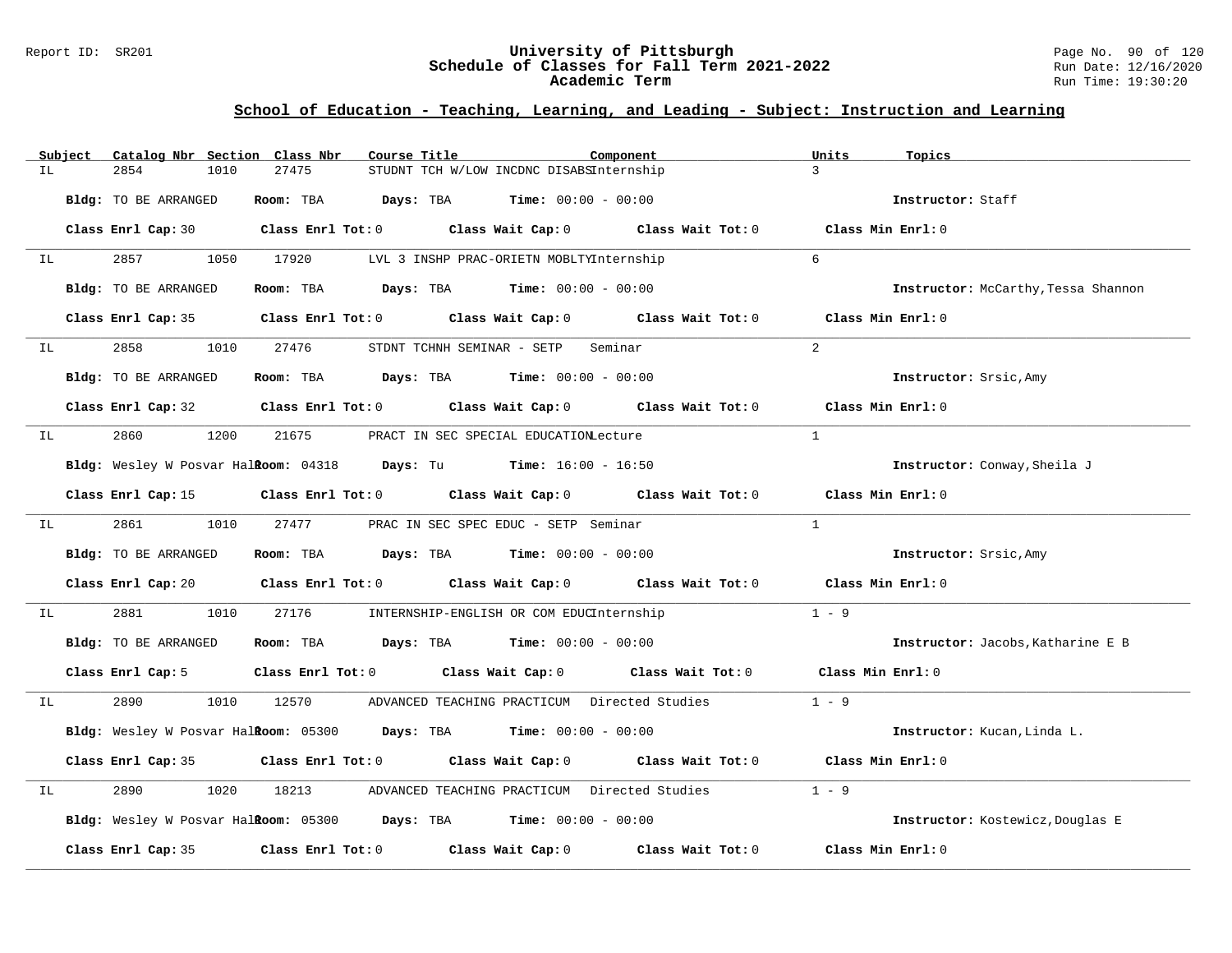|                      | Bldg: TO BE ARRANGED                                                                             | Room: TBA               | Days: TBA               | <b>Time:</b> $00:00 - 00:00$                   |                                         | Instructor: Hendry, Heather Jean    |
|----------------------|--------------------------------------------------------------------------------------------------|-------------------------|-------------------------|------------------------------------------------|-----------------------------------------|-------------------------------------|
|                      | Class Enrl Cap: 15                                                                               |                         | Class Enrl Tot: 0       |                                                | Class Wait Cap: $0$ Class Wait Tot: $0$ | Class Min Enrl: 0                   |
| IL                   | 2898<br>1010                                                                                     | 12608                   |                         | DIRCTED STUDY - SOCIAL STUDIESDirected Studies |                                         | $1 - 9$                             |
|                      | Bldg: Wesley W Posvar Halkoom: 05300                                                             |                         | Days: TBA               | $Time: 00:00 - 00:00$                          |                                         | Instructor: Staff                   |
|                      | Class Enrl Cap: 10                                                                               |                         | $Class$ $Enr1$ $Tot: 0$ | Class Wait Cap: 0                              | Class Wait Tot: 0                       | Class Min Enrl: 0                   |
| IL                   | 2898<br>1020                                                                                     | 14886                   |                         | DIRCTED STUDY - SOCIAL STUDIESDirected Studies |                                         | $1 - 9$                             |
|                      | Bldg: TO BE ARRANGED                                                                             | Room: TBA               |                         | <b>Days:</b> TBA <b>Time:</b> $00:00 - 00:00$  |                                         | Instructor: Staff                   |
|                      | Class Enrl Cap: 10 Class Enrl Tot: 0                                                             |                         |                         | Class Wait Cap: 0                              | Class Wait Tot: 0                       | Class Min Enrl: 0                   |
| IL                   | 3011<br>1010                                                                                     | 28808                   | THE STUDY OF TEACHING   |                                                | Lecture                                 | $\overline{3}$                      |
|                      | Bldg: TBA                                                                                        | Room: TBA               |                         | <b>Days:</b> Th <b>Time:</b> $09:00 - 11:55$   |                                         | Instructor: Rainey, Emily Catherine |
|                      | Class Enrl Cap: 25<br>Room Characteristics: PeopleSoft - Scheduled (PS)(1)                       | $Class$ $Enrl$ $Tot: 0$ |                         |                                                | Class Wait Cap: 0 Class Wait Tot: 0     | Class Min Enrl: 0                   |
|                      |                                                                                                  |                         |                         |                                                |                                         |                                     |
|                      | 3014<br>1010                                                                                     | 26911                   |                         | THRTCL PERSP LANG LITRCY CULTILecture          |                                         | $\mathcal{L}$                       |
|                      | Bldg: TBA                                                                                        | Room: TBA               |                         | <b>Days:</b> TBA <b>Time:</b> $00:00 - 00:00$  |                                         | Instructor: Kucan, Linda L.         |
|                      | Class Enrl Cap: 10<br>Attributes: Hybrid<br>Room Characteristics: PeopleSoft - Scheduled (PS)(1) | $Class$ $Enr1$ $Tot: 0$ |                         |                                                | Class Wait Cap: 0 Class Wait Tot: 0     | Class Min Enrl: 0                   |
|                      | 3016<br>1050                                                                                     | 28256                   | PHD WRITING SEMINAR     |                                                | Seminar                                 | $\mathbf{1}$                        |
|                      | Bldg: Wesley W Posvar Halkoom: 04318 Days: W Time: 12:00 - 12:55                                 |                         |                         |                                                |                                         | Instructor: Godley, Amanda Joan     |
|                      | Class Enrl Cap: 15 Class Enrl Tot: 0                                                             |                         |                         |                                                | Class Wait Cap: 0 Class Wait Tot: 0     | Class Min Enrl: 0                   |
|                      | 3091<br>1050                                                                                     | 14871                   |                         | SUPERVISED RESEARCH - SCIENCE Directed Studies |                                         | $1 - 6$                             |
|                      | Bldg: TO BE ARRANGED                                                                             | Room: TBA               | Days: TBA               | <b>Time:</b> $00:00 - 00:00$                   |                                         | Instructor: Forman, Ellice A        |
|                      | Class Enrl Cap: 10                                                                               |                         | $Class$ $Enrl$ $Tot: 0$ |                                                | Class Wait Cap: 0 Class Wait Tot: 0     | Class Min Enrl: 0                   |
|                      | 3091<br>1060                                                                                     | 14873                   |                         | SUPERVISED RESEARCH - SCIENCE Directed Studies |                                         | $1 - 6$                             |
| IL<br>IL<br>IL<br>IL | Bldg: TO BE ARRANGED                                                                             | Room: TBA               | Days: TBA               | $Time: 00:00 - 00:00$                          |                                         | Instructor: Quigley, Cassie Fay     |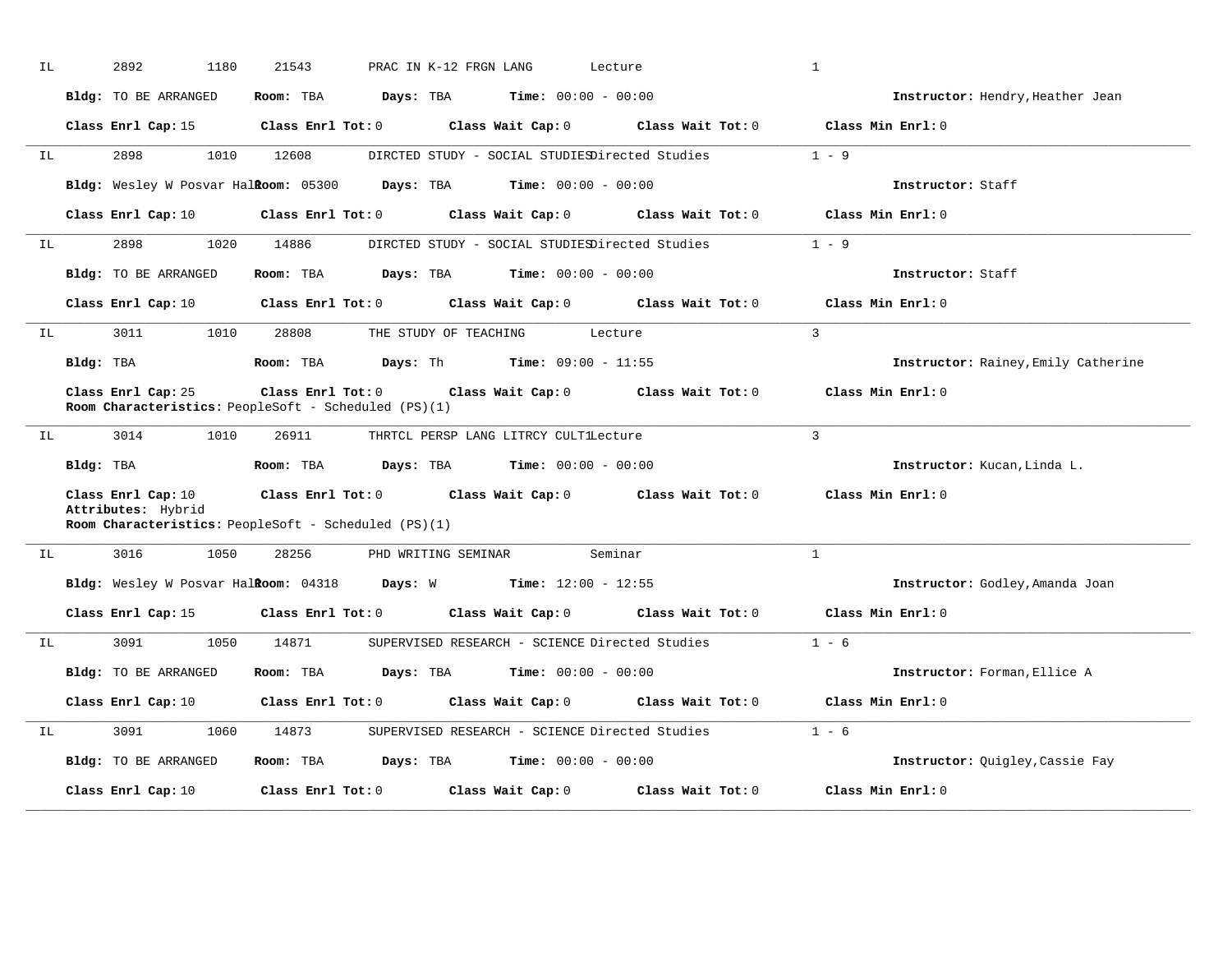### Report ID: SR201 **University of Pittsburgh** Page No. 92 of 120 **Schedule of Classes for Fall Term 2021-2022** Run Date: 12/16/2020 **Academic Term** Run Time: 19:30:20

| Subject | Catalog Nbr Section Class Nbr | Course Title                                                                                                                   | Component        | Units<br>Topics                   |
|---------|-------------------------------|--------------------------------------------------------------------------------------------------------------------------------|------------------|-----------------------------------|
| IL      | 3098<br>1050                  | 14878<br>DIRECTED STUDY - SCIENCE                                                                                              | Directed Studies | $1 - 9$                           |
|         | Bldg: TO BE ARRANGED          | $\texttt{Days:}$ TBA $\texttt{Time:}$ 00:00 - 00:00<br>Room: TBA                                                               |                  | Instructor: Forman, Ellice A      |
|         |                               | Class Enrl Cap: 10 $\qquad$ Class Enrl Tot: 0 $\qquad$ Class Wait Cap: 0 $\qquad$ Class Wait Tot: 0 $\qquad$ Class Min Enrl: 0 |                  |                                   |
| IL      | 3098 300                      | DIRECTED STUDY - SCIENCE<br>1060 14879                                                                                         | Directed Studies | $1 - 9$                           |
|         | Bldg: TO BE ARRANGED          | Room: TBA $Days:$ TBA $Time: 00:00 - 00:00$                                                                                    |                  | Instructor: Quigley, Cassie Fay   |
|         |                               | Class Enrl Cap: 10 Class Enrl Tot: 0 Class Wait Cap: 0 Class Wait Tot: 0                                                       |                  | Class Min Enrl: 0                 |
| IL      | 3099                          | 1010 14880<br>DCRL DISSER RES - SCIENCE                                                                                        | Directed Studies | $1 - 15$                          |
|         | Bldg: TO BE ARRANGED          | <b>Room:</b> TBA <b>Days:</b> TBA <b>Time:</b> 00:00 - 00:00                                                                   |                  | Instructor: Forman, Ellice A      |
|         |                               | Class Enrl Cap: 10 $\qquad$ Class Enrl Tot: 0 $\qquad$ Class Wait Cap: 0 $\qquad$ Class Wait Tot: 0 $\qquad$ Class Min Enrl: 0 |                  |                                   |
| IL      | 3099 700                      | 1020 14881<br>DCRL DISSER RES - SCIENCE Directed Studies                                                                       |                  | $1 - 15$                          |
|         | Bldg: TO BE ARRANGED          | Room: TBA $Days:$ TBA $Time: 00:00 - 00:00$                                                                                    |                  | Instructor: Quigley, Cassie Fay   |
|         | Class Enrl Cap: 10            | Class Enrl Tot: $0$ Class Wait Cap: $0$ Class Wait Tot: $0$                                                                    |                  | Class Min Enrl: 0                 |
| IL      | 3291 32.91                    | 1050 14864<br>SUPERVISED RESEARCH-LLC Directed Studies                                                                         |                  | $1 - 6$                           |
|         | Bldg: TO BE ARRANGED          | Room: TBA $\rule{1em}{0.15mm}$ Days: TBA $\rule{1.15mm}]{0.15mm}$ Time: $0.000 - 0.0000$                                       |                  | Instructor: Cho, Byeong-Young     |
|         |                               | Class Enrl Cap: 10 Class Enrl Tot: 0 Class Wait Cap: 0 Class Wait Tot: 0 Class Min Enrl: 0                                     |                  |                                   |
| IL      | 3291<br>1060                  | 14865<br>SUPERVISED RESEARCH-LLC Directed Studies                                                                              |                  | $1 - 6$                           |
|         | Bldg: TO BE ARRANGED          | Room: TBA $Days:$ TBA $Time: 00:00 - 00:00$                                                                                    |                  | Instructor: Kucan, Linda L.       |
|         | Class Enrl Cap: 10            | Class Enrl Tot: 0 $\qquad$ Class Wait Cap: 0 $\qquad$ Class Wait Tot: 0 $\qquad$ Class Min Enrl: 0                             |                  |                                   |
| IL      | 3296 32<br>1010               | DC DISSER RES LANG LITRCY CULTFull Time Dissertation 1 - 9<br>26842                                                            |                  |                                   |
|         | Bldg: TO BE ARRANGED          | Room: TBA $Days:$ TBA $Time: 00:00 - 00:00$                                                                                    |                  | Instructor: Jacobs, Katharine E B |
|         | Class Enrl Cap: 5             | Class Enrl Tot: 0 Class Wait Cap: 0 Class Wait Tot: 0                                                                          |                  | Class Min Enrl: 0                 |
| IL      | 3296<br>1020                  | 28825<br>DC DISSER RES LANG LITRCY CULTFull Time Dissertation                                                                  |                  | $1 - 9$                           |
|         | Bldg: TO BE ARRANGED          | Room: TBA $\rule{1em}{0.15mm}$ Days: TBA $\rule{1.15mm}]{0.15mm}$ Time: $0.000 - 0.0000$                                       |                  | Instructor: Cho, Byeong-Young     |
|         | Class Enrl Cap: 10            | Class Enrl Tot: $0$ Class Wait Cap: $0$ Class Wait Tot: $0$                                                                    |                  | Class Min Enrl: 0                 |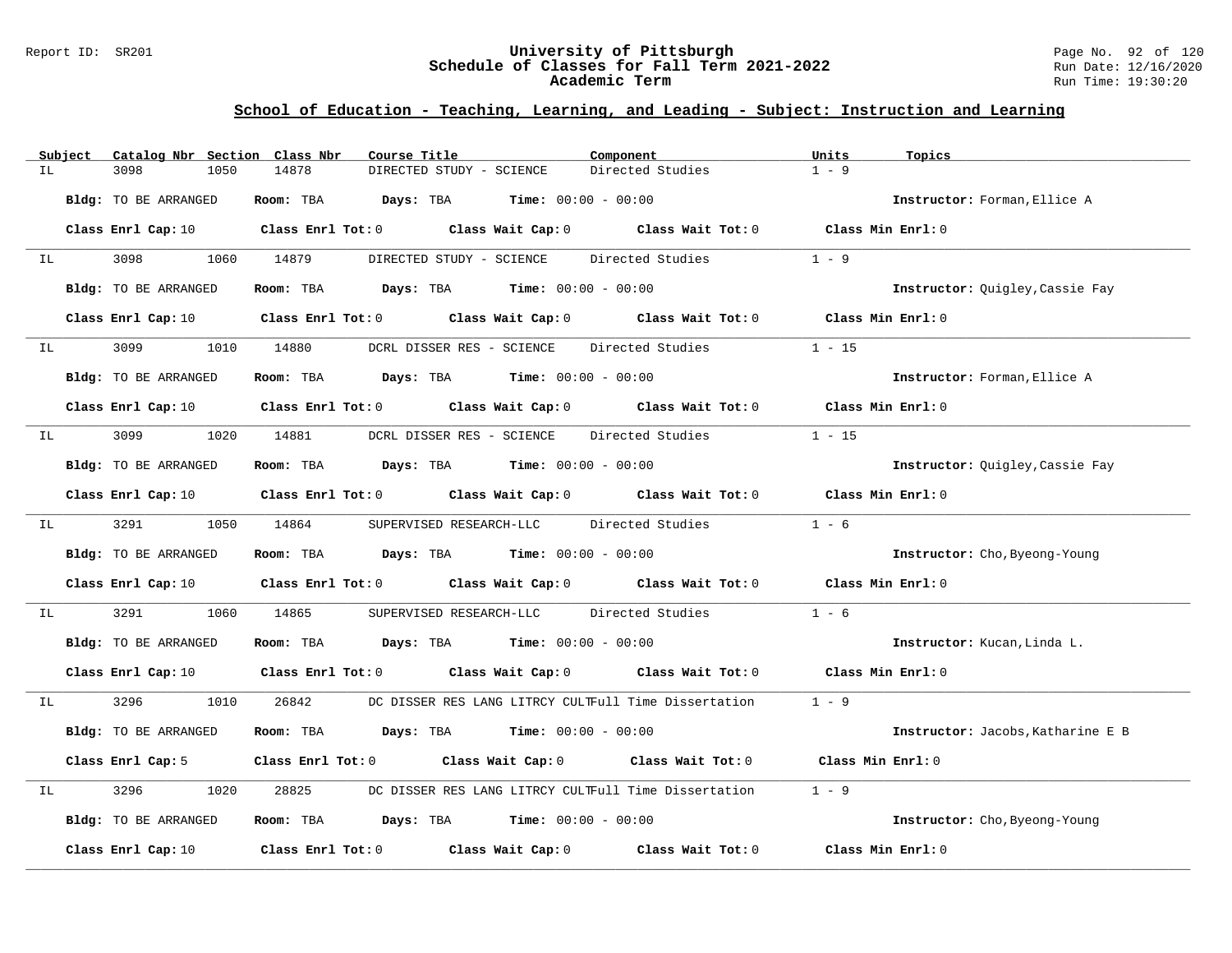| IL |                                  | 3296<br>1030                                                 | 29275                                                                                    |  | DC DISSER RES LANG LITRCY CULTFull Time Dissertation                                                | $1 - 9$                                                                                    |  |
|----|----------------------------------|--------------------------------------------------------------|------------------------------------------------------------------------------------------|--|-----------------------------------------------------------------------------------------------------|--------------------------------------------------------------------------------------------|--|
|    |                                  | Bldg: TO BE ARRANGED                                         | Room: TBA $\rule{1em}{0.15mm}$ Days: TBA $\rule{1.15mm}]{0.15mm}$ Time: $0.000 - 0.0000$ |  |                                                                                                     | Instructor: Godley, Amanda Joan                                                            |  |
|    |                                  |                                                              |                                                                                          |  |                                                                                                     | Class Enrl Cap: 35 Class Enrl Tot: 0 Class Wait Cap: 0 Class Wait Tot: 0 Class Min Enrl: 0 |  |
|    |                                  |                                                              |                                                                                          |  | IL 3296 1040 29277 DC DISSER RES LANG LITRCY CULTFull Time Dissertation 1 - 9                       |                                                                                            |  |
|    |                                  | Bldg: TO BE ARRANGED                                         | Room: TBA $Days: TBA$ Time: $00:00 - 00:00$                                              |  |                                                                                                     | Instructor: Kucan, Linda L.                                                                |  |
|    |                                  |                                                              |                                                                                          |  |                                                                                                     | Class Enrl Cap: 35 Class Enrl Tot: 0 Class Wait Cap: 0 Class Wait Tot: 0 Class Min Enrl: 0 |  |
|    |                                  |                                                              |                                                                                          |  | IL 3296 1050 29278 DC DISSER RES LANG LITRCY CULTFull Time Dissertation 1 - 9                       |                                                                                            |  |
|    |                                  | Bldg: TO BE ARRANGED Room: TBA Days: TBA Time: 00:00 - 00:00 |                                                                                          |  |                                                                                                     | Instructor: Donato, Richard                                                                |  |
|    |                                  |                                                              |                                                                                          |  | Class Enrl Cap: 35 $\qquad$ Class Enrl Tot: 0 $\qquad$ Class Wait Cap: 0 $\qquad$ Class Wait Tot: 0 | Class Min Enrl: 0                                                                          |  |
|    |                                  |                                                              |                                                                                          |  | IL 3296 1060 29279 DC DISSER RES LANG LITRCY CULTFull Time Dissertation 1 - 9                       |                                                                                            |  |
|    |                                  | Bldg: TO BE ARRANGED                                         | Room: TBA $Days:$ TBA $Time: 00:00 - 00:00$                                              |  |                                                                                                     | Instructor: Crawford, Patricia A                                                           |  |
|    |                                  |                                                              |                                                                                          |  |                                                                                                     | Class Enrl Cap: 35 Class Enrl Tot: 0 Class Wait Cap: 0 Class Wait Tot: 0 Class Min Enrl: 0 |  |
|    |                                  |                                                              |                                                                                          |  | IL 3296 1070 29280 DC DISSER RES LANG LITRCY CULTFull Time Dissertation 1 - 9                       |                                                                                            |  |
|    |                                  | Bldg: TO BE ARRANGED                                         | Room: TBA $Days:$ TBA $Time: 00:00 - 00:00$                                              |  |                                                                                                     | Instructor: Staff                                                                          |  |
|    |                                  |                                                              |                                                                                          |  |                                                                                                     |                                                                                            |  |
|    |                                  |                                                              |                                                                                          |  |                                                                                                     | Class Enrl Cap: 35 Class Enrl Tot: 0 Class Wait Cap: 0 Class Wait Tot: 0 Class Min Enrl: 0 |  |
| IL |                                  |                                                              |                                                                                          |  | 3296 1080 29281 DC DISSER RES LANG LITRCY CULTFull Time Dissertation 1 - 9                          |                                                                                            |  |
|    |                                  | Bldg: TO BE ARRANGED                                         | Room: TBA $Days:$ TBA $Time: 00:00 - 00:00$                                              |  |                                                                                                     | Instructor: Staff                                                                          |  |
|    |                                  |                                                              |                                                                                          |  | Class Enrl Cap: 35 Class Enrl Tot: 0 Class Wait Cap: 0 Class Wait Tot: 0                            | Class Min $Enrl: 0$                                                                        |  |
|    | IL DESCRIPTION OF REAL PROPERTY. |                                                              |                                                                                          |  | 3296 1090 29282 DC DISSER RES LANG LITRCY CULTFull Time Dissertation                                | $1 - 9$                                                                                    |  |
|    |                                  | Bldg: TO BE ARRANGED                                         | Room: TBA $Days:$ TBA $Time: 00:00 - 00:00$                                              |  |                                                                                                     | Instructor: Staff                                                                          |  |
|    |                                  | Class Enrl Cap: 35                                           |                                                                                          |  | Class Enrl Tot: $0$ Class Wait Cap: $0$ Class Wait Tot: $0$                                         | Class Min Enrl: 0                                                                          |  |
|    |                                  |                                                              |                                                                                          |  | IL 3298 1070 25887 DIRECTED STUDY - READING Directed Studies 1 - 9                                  |                                                                                            |  |
|    |                                  | Bldg: TO BE ARRANGED                                         | Room: TBA $\rule{1em}{0.15mm}$ Days: TBA $\rule{1.5mm}{0.15mm}$ Time: $00:00 - 00:00$    |  |                                                                                                     | Instructor: Kucan, Linda L.                                                                |  |
|    |                                  |                                                              |                                                                                          |  | Class Enrl Cap: 5 Class Enrl Tot: 0 Class Wait Cap: 0 Class Wait Tot: 0 Class Min Enrl: 0           |                                                                                            |  |
|    |                                  |                                                              |                                                                                          |  | IL 3298 1075 27194 DIRECTED STUDY - READING Directed Studies 1 - 9                                  |                                                                                            |  |
|    |                                  | Bldg: TO BE ARRANGED Room: TBA Days: TBA Time: 00:00 - 00:00 |                                                                                          |  |                                                                                                     | Instructor: Cho, Byeong-Young                                                              |  |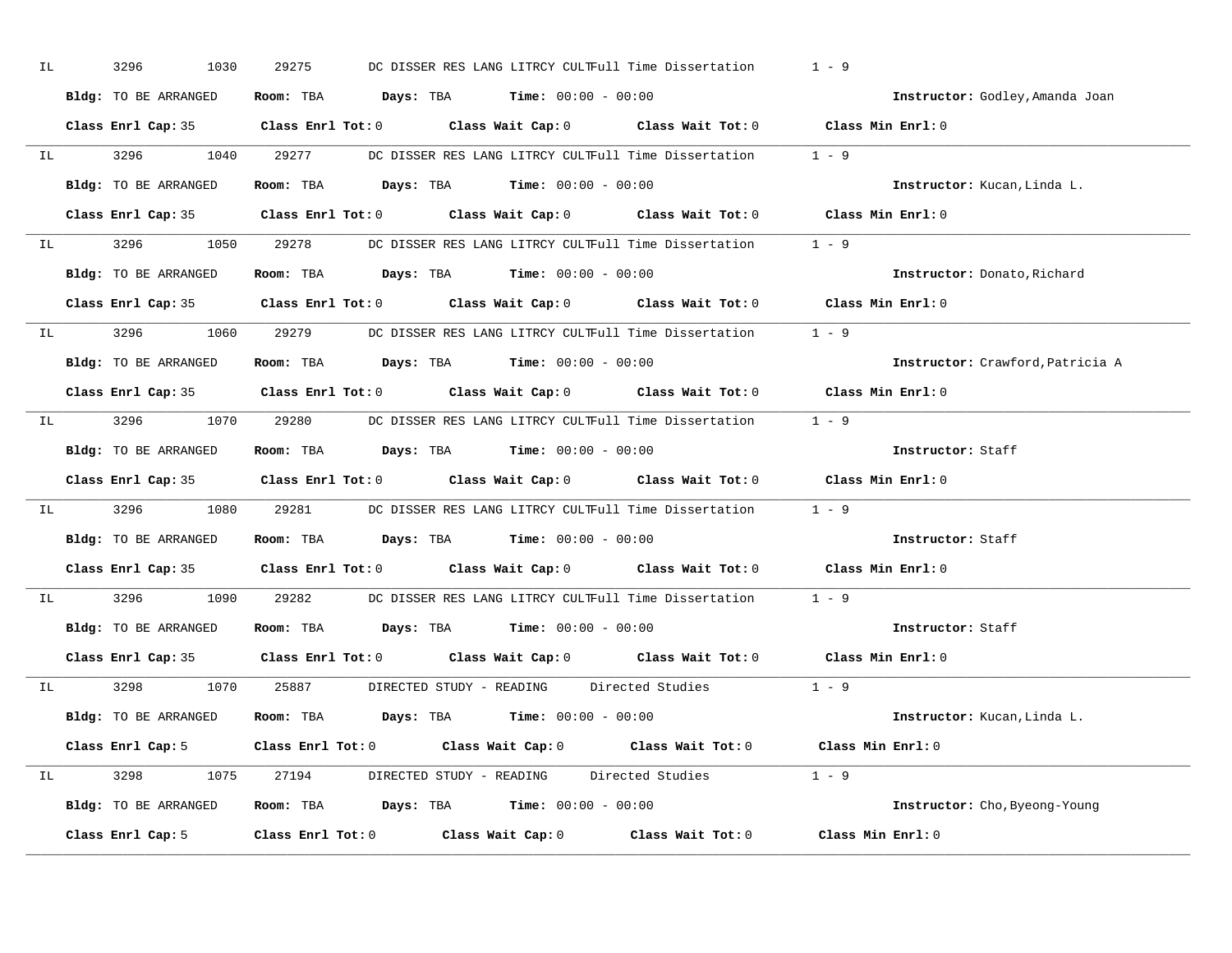### Report ID: SR201 **University of Pittsburgh** Page No. 94 of 120 **Schedule of Classes for Fall Term 2021-2022** Run Date: 12/16/2020 **Academic Term** Run Time: 19:30:20

|    | Subject   |                                          |      | Catalog Nbr Section Class Nbr        | Course Title                                         |                              | Component                                                                                            | Units    | Topics                          |
|----|-----------|------------------------------------------|------|--------------------------------------|------------------------------------------------------|------------------------------|------------------------------------------------------------------------------------------------------|----------|---------------------------------|
| IL |           | 3299                                     | 1060 | 15931                                |                                                      |                              | DOCTORAL DISSER RES - READING Thesis Research                                                        | $1 - 15$ |                                 |
|    |           |                                          |      | Bldg: Wesley W Posvar Halkoom: 05300 | Days: TBA                                            | <b>Time:</b> $00:00 - 00:00$ |                                                                                                      |          | Instructor: Kucan, Linda L.     |
|    |           | Class Enrl Cap: 10                       |      | Class Enrl Tot: 0                    |                                                      | Class Wait Cap: 0            | Class Wait Tot: 0                                                                                    |          | Class Min Enrl: 0               |
| IL |           | 3399                                     | 1010 | 12566                                |                                                      |                              | DOCTORAL DISSERTATN RES IN ENGThesis Research                                                        | $1 - 18$ |                                 |
|    |           | Bldg: TO BE ARRANGED                     |      | Room: TBA                            | Days: TBA                                            | <b>Time:</b> $00:00 - 00:00$ |                                                                                                      |          | Instructor: Godley, Amanda Joan |
|    |           | Class Enrl Cap: 10                       |      | Class Enrl Tot: 0                    |                                                      | Class Wait Cap: 0            | Class Wait Tot: 0                                                                                    |          | Class Min Enrl: 0               |
| ΙL |           | 3399                                     | 1060 | 14869                                |                                                      |                              | DOCTORAL DISSERTATN RES IN ENGThesis Research                                                        | $1 - 18$ |                                 |
|    |           | Bldg: TO BE ARRANGED                     |      | Room: TBA                            | Days: TBA                                            | <b>Time:</b> $00:00 - 00:00$ |                                                                                                      |          | Instructor: Staff               |
|    |           | Class Enrl Cap: 10                       |      | Class Enrl Tot: 0                    |                                                      | Class Wait Cap: 0            | Class Wait Tot: 0                                                                                    |          | Class Min Enrl: 0               |
| IL |           | 3452                                     | 1050 | 27844                                | DISC. ENVIRO EDUC: DIG STORY Lecture                 |                              |                                                                                                      | 1        |                                 |
|    | Bldg: TBA |                                          |      | Room: TBA                            | Days: TBA                                            | Time: TBA                    |                                                                                                      |          | Instructor: Staff               |
|    |           | Class Enrl Cap: 5                        |      | Class Enrl Tot: 0                    |                                                      | Class Wait Cap: 0            | Class Wait Tot: 0                                                                                    |          | Class Min Enrl: 0               |
|    |           |                                          |      |                                      |                                                      |                              | Combined Section ID: 0964(IL 1452/2452/3452) - IL 1452(#27842), IL 2452(#27843), ENGCMP 1452(#28695) |          |                                 |
| IL |           | 3476                                     | 1060 | 27485                                | ASSMNT & EVAL IN MATH & SCI EDUCLecture              |                              |                                                                                                      | 3        |                                 |
|    | Bldg: TBA |                                          |      | Room: TBA                            | Days: TBA                                            | <b>Time:</b> $00:00 - 00:00$ |                                                                                                      |          | Instructor: Kokka, Karen Naomi  |
|    |           |                                          |      |                                      | Bldg: Wesley W Posvar HalRoom: 05201 Days: Sa        | $Time: 13:00 - 17:00$        |                                                                                                      |          | Instructor: Kokka, Karen Naomi  |
|    |           | Class Enrl Cap: 15<br>Attributes: Hybrid |      | Class Enrl Tot: 0                    |                                                      | Class Wait Cap: 0            | Class Wait Tot: 0                                                                                    |          | Class Min Enrl: 0               |
|    |           |                                          |      |                                      | Room Characteristics: PeopleSoft - Scheduled (PS)(1) |                              |                                                                                                      |          |                                 |
| IL |           | 3491                                     | 1010 | 12580                                | SUPERVISED RESEARCH - MATH                           |                              | Directed Studies                                                                                     | $1 - 6$  |                                 |
|    |           |                                          |      |                                      | Bldg: Wesley W Posvar Halkoom: 05300 Days: TBA       | <b>Time:</b> $00:00 - 00:00$ |                                                                                                      |          | Instructor: Quigley, Cassie Fay |
|    |           | Class Enrl Cap: 10                       |      | Class Enrl Tot: 0                    |                                                      | Class Wait Cap: 0            | Class Wait Tot: 0                                                                                    |          | Class Min Enrl: 0               |
| ΙL |           | 3491                                     | 1050 | 14858                                | SUPERVISED RESEARCH - MATH                           |                              | Directed Studies                                                                                     | $1 - 6$  |                                 |
|    |           |                                          |      |                                      | Bldg: Wesley W Posvar Halkoom: 05300 Days: TBA       | <b>Time:</b> $00:00 - 00:00$ |                                                                                                      |          | Instructor: Ansell, Ellen Sue   |
|    |           | Class Enrl Cap: 10                       |      | Class Enrl Tot: 0                    |                                                      | Class Wait Cap: 0            | Class Wait Tot: 0                                                                                    |          | Class Min Enrl: 0               |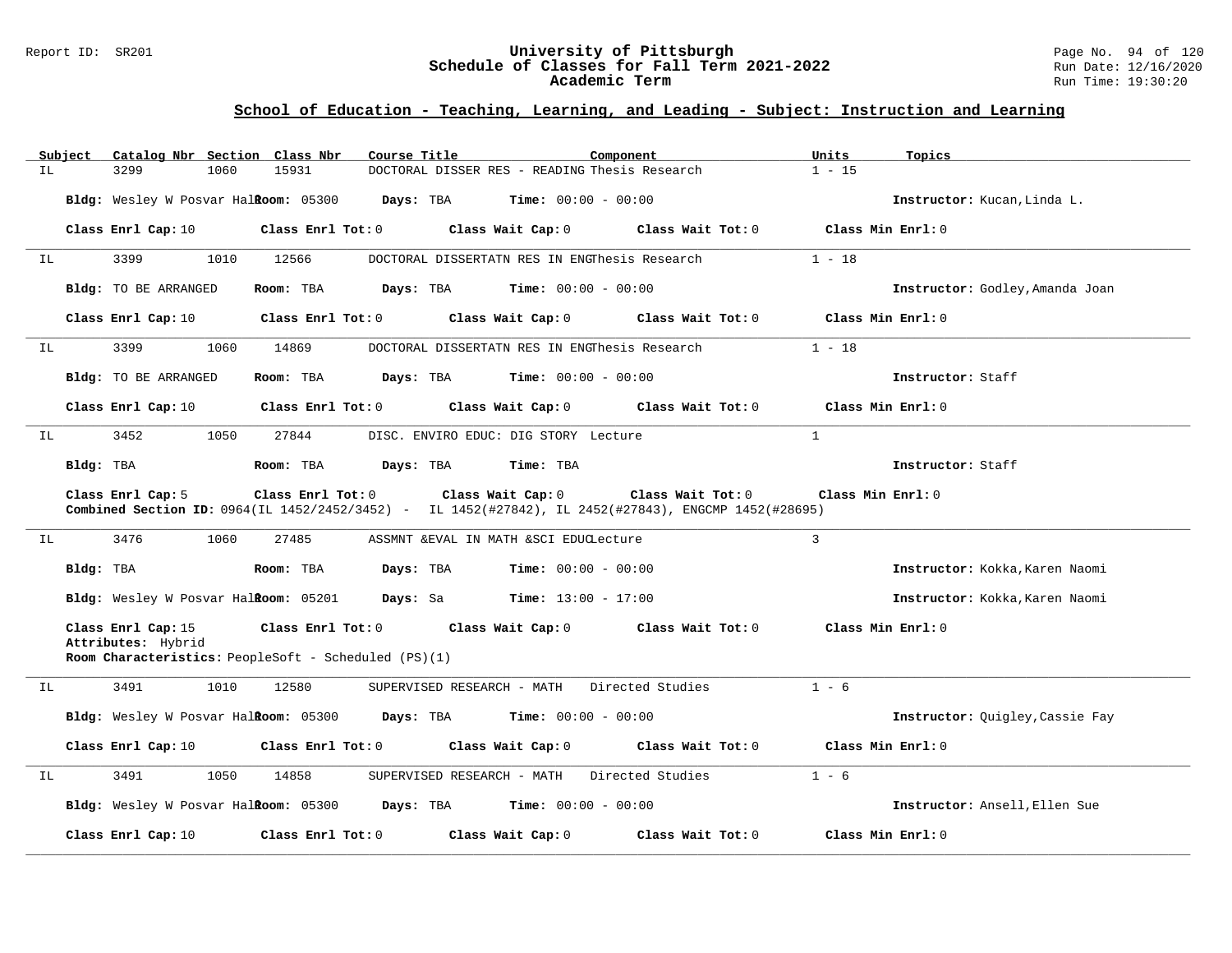## Report ID: SR201 **University of Pittsburgh** Page No. 95 of 120 **Schedule of Classes for Fall Term 2021-2022** Run Date: 12/16/2020 **Academic Term** Run Time: 19:30:20

|    | Subject   | Catalog Nbr Section Class Nbr        |      |                   | Course Title                                                                                                  | Component         | Units<br>Topics                    |
|----|-----------|--------------------------------------|------|-------------------|---------------------------------------------------------------------------------------------------------------|-------------------|------------------------------------|
| IL |           | 3498                                 | 1010 | 12564             | DIRECTED STUDY - MATH                                                                                         | Directed Studies  | $1 - 9$                            |
|    |           | Bldg: Wesley W Posvar Halkoom: 05300 |      |                   | Days: TBA<br><b>Time:</b> $00:00 - 00:00$                                                                     |                   | Instructor: Ansell, Ellen Sue      |
|    |           | Class Enrl Cap: 10                   |      | Class Enrl Tot: 0 | Class Wait Cap: 0                                                                                             | Class Wait Tot: 0 | Class Min Enrl: 0                  |
| IL |           | 3499                                 | 1010 | 12565             | DOCTORAL DISSER RES - MATH                                                                                    | Thesis Research   | $1 - 15$                           |
|    |           |                                      |      |                   | Bldg: Wesley W Posvar Halkoom: 05300 Days: TBA Time: 00:00 - 00:00                                            |                   | Instructor: Ansell, Ellen Sue      |
|    |           | Class Enrl Cap: 20                   |      | Class Enrl Tot: 0 | Class Wait Cap: 0                                                                                             | Class Wait Tot: 0 | Class Min Enrl: $0$                |
| IL |           | 3499                                 | 1050 | 14859             | DOCTORAL DISSER RES - MATH                                                                                    | Thesis Research   | $1 - 15$                           |
|    |           | Bldg: TO BE ARRANGED                 |      | Room: TBA         | $\texttt{Davis:}$ TBA $\texttt{Time:}$ 00:00 - 00:00                                                          |                   | Instructor: Ansell, Ellen Sue      |
|    |           | Class Enrl Cap: 10                   |      |                   | Class Enrl Tot: 0 Class Wait Cap: 0                                                                           | Class Wait Tot: 0 | Class Min Enrl: 0                  |
| IL |           | 3509                                 | 1095 | 27489             | ADV SEMINAR: ERLY INTERVENTIONDirected Studies                                                                |                   | 3                                  |
|    | Bldg: TBA |                                      |      | Room: TBA         | <b>Days:</b> Tu <b>Time:</b> $16:30 - 19:10$                                                                  |                   | Instructor: Kokina, Anastasia      |
|    |           | Class Enrl Cap: 20                   |      |                   | Class Enrl Tot: 0 Class Wait Cap: 0 Class Wait Tot: 0<br>Room Characteristics: PeopleSoft - Scheduled (PS)(1) |                   | Class Min Enrl: 0                  |
| IL |           | 3526                                 | 1010 | 12592             | PRACTICUM IN COLLEGE TEACHING Independent Study                                                               |                   | $1 - 3$                            |
|    |           |                                      |      |                   | Bldg: Wesley W Posvar Halkoom: 05300 Days: TBA Time: 00:00 - 00:00                                            |                   | Instructor: D'Andrea, Frances Mary |
|    |           | Class Enrl Cap: 10                   |      |                   | Class Enrl Tot: 0 Class Wait Cap: 0                                                                           | Class Wait Tot: 0 | Class Min Enrl: 0                  |
| IL |           | 3526                                 | 1040 | 16735             | PRACTICUM IN COLLEGE TEACHING Independent Study                                                               |                   | $1 - 3$                            |
|    |           | Bldg: Wesley W Posvar Halkoom: 05300 |      |                   | <b>Days:</b> TBA <b>Time:</b> $00:00 - 00:00$                                                                 |                   | Instructor: Kucan, Linda L.        |
|    |           | Class Enrl Cap: 5                    |      |                   | Class Enrl Tot: 0 Class Wait Cap: 0                                                                           | Class Wait Tot: 0 | Class Min Enrl: 0                  |
| IL |           | 3526                                 | 1060 | 16816             | PRACTICUM IN COLLEGE TEACHING Independent Study                                                               |                   | $1 - 3$                            |
|    |           |                                      |      |                   | Bldg: Wesley W Posvar Halkoom: 05300 Days: TBA Time: 00:00 - 00:00                                            |                   | Instructor: Kostewicz, Douglas E   |
|    |           | Class Enrl Cap: 5                    |      | Class Enrl Tot: 0 | Class Wait Cap: 0                                                                                             | Class Wait Tot: 0 | Class Min Enrl: 0                  |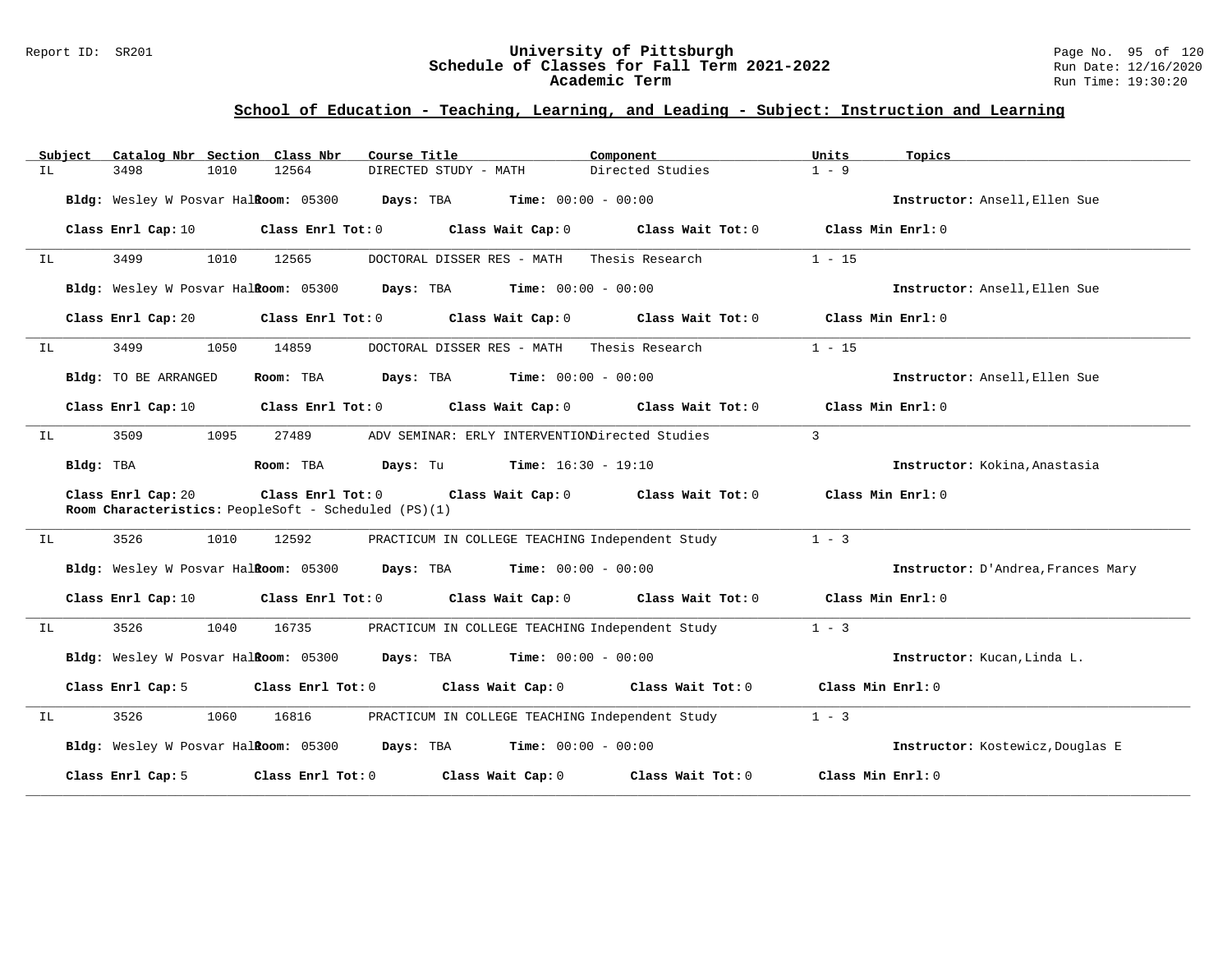### Report ID: SR201 **University of Pittsburgh** Page No. 96 of 120 **Schedule of Classes for Fall Term 2021-2022** Run Date: 12/16/2020 **Academic Term** Run Time: 19:30:20

|    | Subject   |                                          | Catalog Nbr Section Class Nbr                                             | Course Title                                                       |                                                | Component           | Units             | Topics                           |
|----|-----------|------------------------------------------|---------------------------------------------------------------------------|--------------------------------------------------------------------|------------------------------------------------|---------------------|-------------------|----------------------------------|
| ΙL |           | 3526<br>1070                             | 29775                                                                     | PRACTICUM IN COLLEGE TEACHING Independent Study                    |                                                |                     | $1 - 3$           |                                  |
|    |           |                                          | Bldg: Wesley W Posvar Halkoom: 05300                                      | Days: TBA                                                          | <b>Time:</b> $00:00 - 00:00$                   |                     |                   | Instructor: Conway, Sheila J     |
|    |           | Class Enrl Cap: 5                        | Class Enrl Tot: 0                                                         |                                                                    | Class Wait Cap: 0                              | Class Wait Tot: 0   | Class Min Enrl: 0 |                                  |
| IL |           | 3526<br>1080                             | 29806                                                                     | PRACTICUM IN COLLEGE TEACHING Independent Study                    |                                                |                     | $1 - 3$           |                                  |
|    |           | Bldg: TO BE ARRANGED                     | Room: TBA                                                                 | Days: TBA                                                          | <b>Time:</b> $00:00 - 00:00$                   |                     |                   | Instructor: Crawford, Patricia A |
|    |           | Class Enrl Cap: 5                        | Class Enrl Tot: 0                                                         |                                                                    | Class Wait Cap: 0                              | Class Wait Tot: 0   | Class Min Enrl: 0 |                                  |
| ΙL |           | 3541<br>1050                             | 24737                                                                     | WEB INSTRNL PRACTICES SP EDUC Lecture                              |                                                |                     | $\mathbf{3}$      |                                  |
|    |           | Bldg: TO BE ARRANGED                     | Room: TBA                                                                 | <b>Days:</b> TBA <b>Time:</b> $00:00 - 00:00$                      |                                                |                     |                   | Instructor: Staff                |
|    |           | Class Enrl Cap: 15<br>Attributes: Hybrid | Class Enrl Tot: 0                                                         | Class Wait Cap: 0                                                  |                                                | Class Wait Tot: 0   |                   | Class Min Enrl: 0                |
| IL |           | 3542<br>1010                             | 12643                                                                     | WEB CURRNT ISSS & TRENDS SP EDLecture                              |                                                |                     | $\mathbf{3}$      |                                  |
|    | Bldg: TBA |                                          | Room: TBA                                                                 | Days: TBA                                                          | <b>Time:</b> $00:00 - 00:00$                   |                     |                   | Instructor: Srsic, Amy           |
|    |           | Class Enrl Cap: 10<br>Attributes: Hybrid | Class Enrl Tot: 0<br>Room Characteristics: PeopleSoft - Scheduled (PS)(1) |                                                                    | Class Wait Cap: 0                              | Class Wait Tot: 0   |                   | Class Min Enrl: 0                |
| IL |           | 3590                                     | 1040<br>28391                                                             | RESEARCH SEMINAR IN SP ED                                          |                                                | Lecture             | $\mathbf{3}$      |                                  |
|    |           |                                          |                                                                           | Bldg: Wesley W Posvar Halkoom: 05203 Days: M Time: 11:00 - 13:40   |                                                |                     |                   | Instructor: Kostewicz, Douglas E |
|    |           | Class Enrl Cap: 10                       | Class Enrl Tot: 0<br>Room Characteristics: PeopleSoft - Scheduled (PS)(1) |                                                                    | Class Wait Cap: 0                              | Class Wait Tot: 0   | Class Min Enrl: 0 |                                  |
| IL |           | 3591<br>1010                             | 12572                                                                     |                                                                    | SUPRVSD RSRCH IN SPECIAL EDUC Directed Studies |                     | $1 - 9$           |                                  |
|    |           |                                          |                                                                           | Bldg: Wesley W Posvar Halkoom: 05300 Days: TBA Time: 00:00 - 00:00 |                                                |                     |                   | Instructor: Kostewicz, Douglas E |
|    |           | Class Enrl Cap: 10                       | Class Enrl Tot: 0                                                         |                                                                    | Class Wait Cap: 0                              | Class Wait Tot: 0   |                   | Class Min Enrl: 0                |
| ΙL |           | 3591                                     | 1060<br>14856                                                             | SUPRVSD RSRCH IN SPECIAL EDUC Directed Studies                     |                                                |                     | $1 - 9$           |                                  |
|    |           | Bldg: TO BE ARRANGED                     | Room: TBA                                                                 | Days: TBA                                                          | $Time: 00:00 - 00:00$                          |                     |                   | Instructor: Kokina, Anastasia    |
|    |           | Class Enrl Cap: 10                       | Class Enrl Tot: $0$                                                       |                                                                    | Class Wait Cap: 0                              | Class Wait $Tot: 0$ |                   | Class Min Enrl: 0                |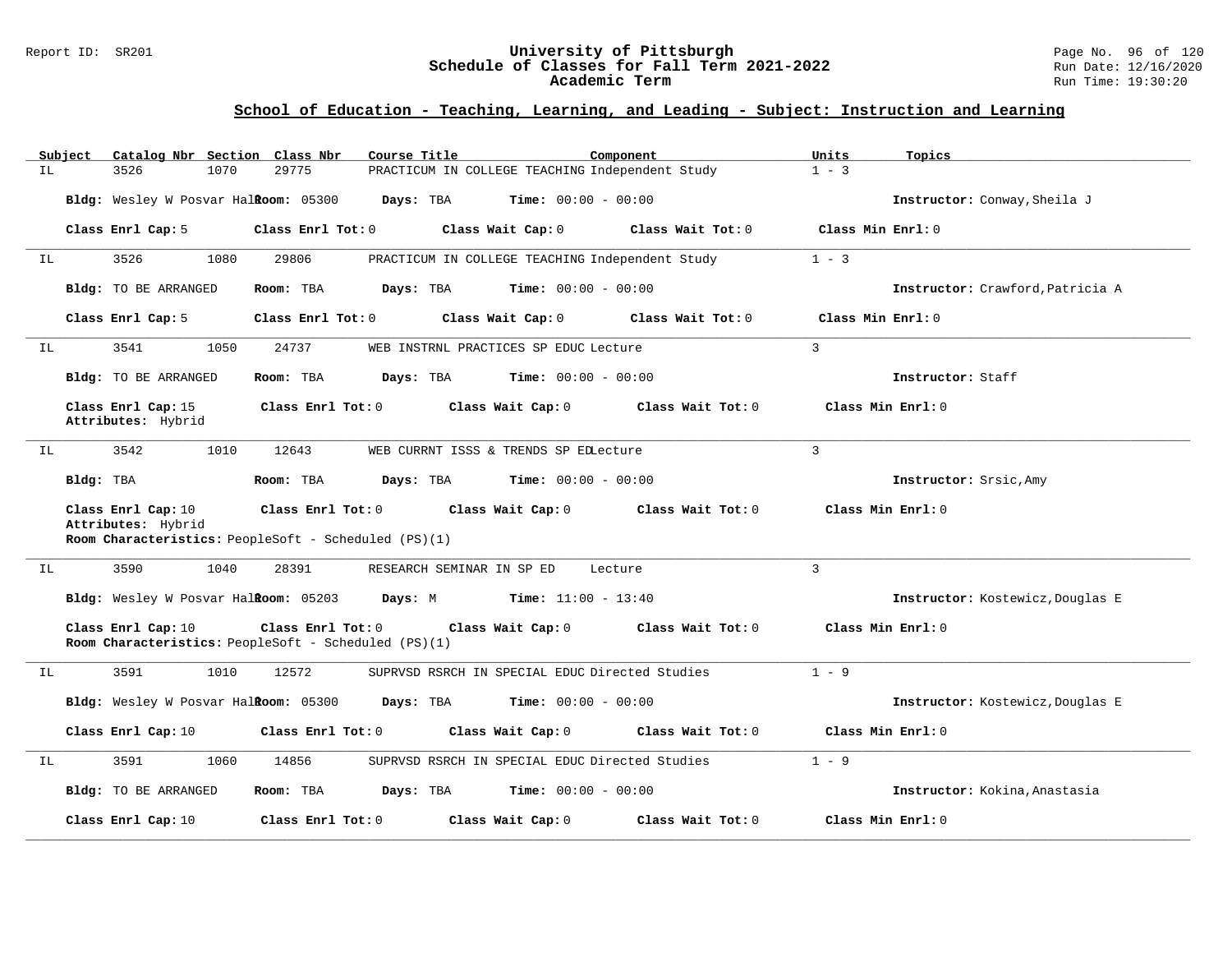### Report ID: SR201 **University of Pittsburgh** Page No. 97 of 120 **Schedule of Classes for Fall Term 2021-2022** Run Date: 12/16/2020 **Academic Term** Run Time: 19:30:20

# **School of Education - Teaching, Learning, and Leading - Subject: Instruction and Learning**

|    | Subject   |                                          |      | Catalog Nbr Section Class Nbr                                                                                                                                       | Course Title |                                                     | Component                                                                                                                      | Units   | Topics                              |
|----|-----------|------------------------------------------|------|---------------------------------------------------------------------------------------------------------------------------------------------------------------------|--------------|-----------------------------------------------------|--------------------------------------------------------------------------------------------------------------------------------|---------|-------------------------------------|
| IL |           | 3591                                     | 1070 | 14857                                                                                                                                                               |              |                                                     | SUPRVSD RSRCH IN SPECIAL EDUC Directed Studies                                                                                 | $1 - 9$ |                                     |
|    |           | Bldg: TO BE ARRANGED                     |      | Room: TBA                                                                                                                                                           |              | <b>Days:</b> TBA <b>Time:</b> $00:00 - 00:00$       |                                                                                                                                |         | Instructor: Staff                   |
|    |           |                                          |      |                                                                                                                                                                     |              |                                                     | Class Enrl Cap: 10 $\qquad$ Class Enrl Tot: 0 $\qquad$ Class Wait Cap: 0 $\qquad$ Class Wait Tot: 0                            |         | Class Min Enrl: 0                   |
| IL |           | 3591                                     | 1080 | 16347                                                                                                                                                               |              |                                                     | SUPRVSD RSRCH IN SPECIAL EDUC Directed Studies                                                                                 | $1 - 9$ |                                     |
|    |           |                                          |      | Bldg: Wesley W Posvar Halkoom: 05300 Days: TBA Time: 00:00 - 00:00                                                                                                  |              |                                                     |                                                                                                                                |         | Instructor: Robertson, Rachel E     |
|    |           | Class Enrl Cap: 10                       |      |                                                                                                                                                                     |              |                                                     | Class Enrl Tot: $0$ Class Wait Cap: $0$ Class Wait Tot: $0$                                                                    |         | Class Min Enrl: 0                   |
| IL |           | 3591                                     | 1090 | 16348                                                                                                                                                               |              |                                                     | SUPRVSD RSRCH IN SPECIAL EDUC Directed Studies                                                                                 | $1 - 9$ |                                     |
|    |           | Bldg: TO BE ARRANGED                     |      | Room: TBA                                                                                                                                                           |              | $\texttt{DayS:}$ TBA $\texttt{Time:}$ 00:00 - 00:00 |                                                                                                                                |         | Instructor: McCarthy, Tessa Shannon |
|    |           | Class Enrl Cap: 10                       |      |                                                                                                                                                                     |              |                                                     | Class Enrl Tot: 0 Class Wait Cap: 0 Class Wait Tot: 0                                                                          |         | Class Min Enrl: 0                   |
| IL |           | 3592                                     | 1010 | 12573                                                                                                                                                               |              | SUPERVISION PRACTICUM IN SP EDPracticum             |                                                                                                                                | $1 - 3$ |                                     |
|    |           |                                          |      | Bldg: Wesley W Posvar Halkoom: 05300 Days: TBA Time: 00:00 - 00:00                                                                                                  |              |                                                     |                                                                                                                                |         | Instructor: Staff                   |
|    |           |                                          |      |                                                                                                                                                                     |              |                                                     | Class Enrl Cap: 10 $\qquad$ Class Enrl Tot: 0 $\qquad$ Class Wait Cap: 0 $\qquad$ Class Wait Tot: 0 $\qquad$ Class Min Enrl: 0 |         |                                     |
| IL |           | 3593                                     | 1010 | 12588                                                                                                                                                               |              | RESEARCH PRACTCM IN SPEC EDUC Practicum             |                                                                                                                                | $1 - 3$ |                                     |
|    |           |                                          |      | <b>Bldg:</b> Wesley W Posvar Halkoom: $05300$ Days: TBA Time: $00:00 - 00:00$                                                                                       |              |                                                     |                                                                                                                                |         | Instructor: Staff                   |
|    |           | Class Enrl Cap: 10                       |      | Class Enrl Tot: 0                                                                                                                                                   |              |                                                     | Class Wait Cap: 0 Class Wait Tot: 0                                                                                            |         | Class Min Enrl: 0                   |
| IL |           | 3594                                     |      | 1030 12599                                                                                                                                                          |              | INTDIS LDRS SEM DEVELM DISAB 1Practicum             |                                                                                                                                | $1 - 3$ |                                     |
|    | Bldg: TBA |                                          |      | Room: TBA                                                                                                                                                           | Days: W      | $Time: 09:00 - 10:55$                               |                                                                                                                                |         | Instructor: Robertson, Rachel E     |
|    |           |                                          |      |                                                                                                                                                                     |              |                                                     |                                                                                                                                |         | Bagnato, Stephen J                  |
|    |           | Class Enrl Cap: 5                        |      | Class Enrl Tot: 0 Class Wait Cap: 0<br>Room Characteristics: PeopleSoft - Scheduled (PS)(1)<br><b>Combined Section ID:</b> $0681(IL/2594/3594)$ - IL $2594(H12598)$ |              |                                                     | Class Wait Tot: 0                                                                                                              |         | Class Min Enrl: 0                   |
| ΙL |           | 3596                                     | 1010 | 12562                                                                                                                                                               |              | INTERNSHIP IN SPECIAL EDUCATN Internship            |                                                                                                                                | $1 - 3$ |                                     |
|    |           |                                          |      | Bldg: WEB Based Class Room: TBA Days: TBA Time: 00:00 - 00:00                                                                                                       |              |                                                     |                                                                                                                                |         | Instructor: Srsic, Amy              |
|    |           | Class Enrl Cap: 15<br>Attributes: Online |      | <b>Combined Section ID:</b> $0798(IL/2596/3596)$ - IL $2596(#23529)$                                                                                                |              |                                                     | Class Enrl Tot: $0$ Class Wait Cap: $0$ Class Wait Tot: $0$                                                                    |         | Class Min Enrl: 0                   |

**\_\_\_\_\_\_\_\_\_\_\_\_\_\_\_\_\_\_\_\_\_\_\_\_\_\_\_\_\_\_\_\_\_\_\_\_\_\_\_\_\_\_\_\_\_\_\_\_\_\_\_\_\_\_\_\_\_\_\_\_\_\_\_\_\_\_\_\_\_\_\_\_\_\_\_\_\_\_\_\_\_\_\_\_\_\_\_\_\_\_\_\_\_\_\_\_\_\_\_\_\_\_\_\_\_\_\_\_\_\_\_\_\_\_\_\_\_\_\_\_\_\_\_\_\_\_\_\_\_\_\_\_\_\_\_\_\_\_\_\_\_\_\_\_\_\_\_\_\_\_\_\_\_\_\_\_**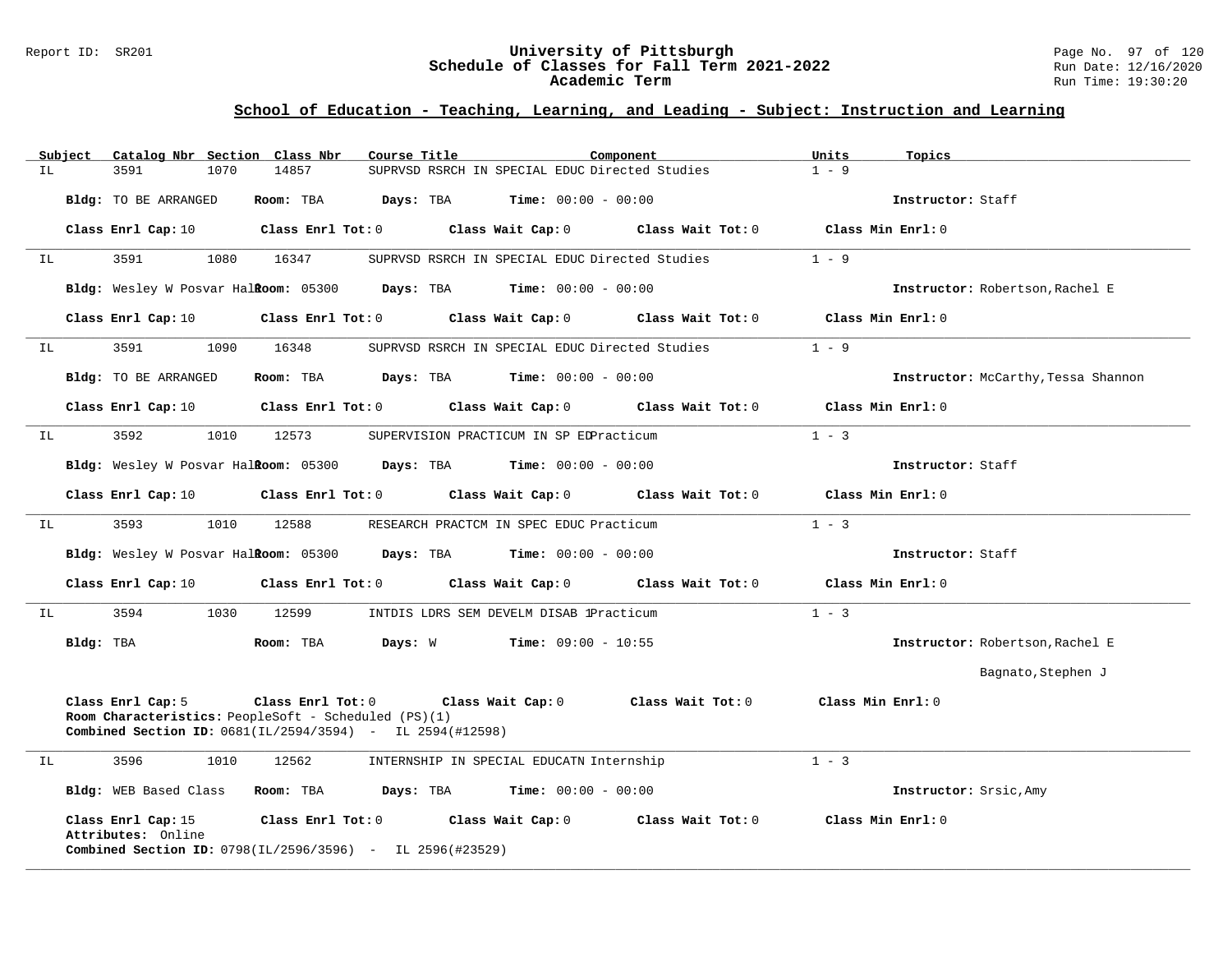| IL | 3598<br>1010         | 12633      | DIRECTED STUDY IN SP ED                                                                                                        | Directed Studies | $1 - 6$                             |
|----|----------------------|------------|--------------------------------------------------------------------------------------------------------------------------------|------------------|-------------------------------------|
|    |                      |            | Bldg: Wesley W Posvar Halkoom: 05300 Days: TBA Time: 00:00 - 00:00                                                             |                  | Instructor: Conway, Sheila J        |
|    |                      |            | Class Enrl Cap: 10 Class Enrl Tot: 0 Class Wait Cap: 0 Class Wait Tot: 0 Class Min Enrl: 0                                     |                  |                                     |
| IL | 3598 3598            | 1060 14845 | DIRECTED STUDY IN SP ED Directed Studies 1 - 6                                                                                 |                  |                                     |
|    | Bldg: TO BE ARRANGED |            | Room: TBA $Days: TBA$ Time: $00:00 - 00:00$                                                                                    |                  | Instructor: Kokina, Anastasia       |
|    |                      |            | Class Enrl Cap: 10 $\qquad$ Class Enrl Tot: 0 $\qquad$ Class Wait Cap: 0 $\qquad$ Class Wait Tot: 0 $\qquad$ Class Min Enrl: 0 |                  |                                     |
| IL |                      |            | 3598 1070 14847 DIRECTED STUDY IN SP ED Directed Studies 1 - 6                                                                 |                  |                                     |
|    | Bldg: TO BE ARRANGED |            | Room: TBA Days: TBA Time: $00:00 - 00:00$                                                                                      |                  | Instructor: Staff                   |
|    |                      |            | Class Enrl Cap: 10 Class Enrl Tot: 0 Class Wait Cap: 0 Class Wait Tot: 0 Class Min Enrl: 0                                     |                  |                                     |
| IL | 3598 3598            |            | 1090 16349 DIRECTED STUDY IN SP ED Directed Studies 1 - 6                                                                      |                  |                                     |
|    |                      |            | Bldg: Wesley W Posvar Halkoom: 05300 Days: TBA Time: 00:00 - 00:00                                                             |                  | Instructor: Kostewicz, Douglas E    |
|    |                      |            | Class Enrl Cap: 10 $\qquad$ Class Enrl Tot: 0 $\qquad$ Class Wait Cap: 0 $\qquad$ Class Wait Tot: 0 $\qquad$ Class Min Enrl: 0 |                  |                                     |
| IL |                      |            | 3599 1010 12563 DOCTRL DISSER RES - SPECIAL EDThesis Research 1 - 15                                                           |                  |                                     |
|    |                      |            | Bldg: Wesley W Posvar Halkoom: 05300 Days: TBA Time: 00:00 - 00:00                                                             |                  | Instructor: McCarthy, Tessa Shannon |
|    |                      |            | Class Enrl Cap: 30 Class Enrl Tot: 0 Class Wait Cap: 0 Class Wait Tot: 0 Class Min Enrl: 0                                     |                  |                                     |
| IL | 3599 35              |            | 1060 14848 DOCTRL DISSER RES - SPECIAL EDThesis Research                                                                       |                  | $1 - 15$                            |
|    | Bldg: TO BE ARRANGED |            | Room: TBA $Days:$ TBA $Time: 00:00 - 00:00$                                                                                    |                  | Instructor: Robertson, Rachel E     |
|    |                      |            | Class Enrl Cap: 10 $\qquad$ Class Enrl Tot: 0 $\qquad$ Class Wait Cap: 0 $\qquad$ Class Wait Tot: 0                            |                  | Class Min Enrl: 0                   |
| IL | 3599 35              | 1070 14849 | DOCTRL DISSER RES - SPECIAL EDThesis Research                                                                                  |                  | $1 - 15$                            |
|    | Bldg: TO BE ARRANGED |            | Room: TBA $\rule{1em}{0.15mm}$ Days: TBA $\rule{1.15mm}]{0.15mm}$ Time: $0.000 - 0.0000$                                       |                  | Instructor: Kaczmarek, Louise A     |
|    |                      |            | Class Enrl Cap: 10 $\qquad$ Class Enrl Tot: 0 $\qquad$ Class Wait Cap: 0 $\qquad$ Class Wait Tot: 0                            |                  | Class Min Enrl: 0                   |
| IL | 3599                 |            | 1090 16346 DOCTRL DISSER RES - SPECIAL EDThesis Research                                                                       |                  | $1 - 15$                            |
|    |                      |            | Bldg: Wesley W Posvar Halkoom: 05300 Days: TBA Time: 00:00 - 00:00                                                             |                  | Instructor: Kostewicz, Douglas E    |
|    |                      |            | Class Enrl Cap: 10 $\qquad$ Class Enrl Tot: 0 $\qquad$ Class Wait Cap: 0 $\qquad$ Class Wait Tot: 0 $\qquad$ Class Min Enrl: 0 |                  |                                     |
| IL |                      |            | 3791 1010 12612 SUPERVISED RES - FOREIGN LANG Independent Study 1 - 6                                                          |                  |                                     |
|    |                      |            | Bldg: Wesley W Posvar Halkoom: 05300 Days: TBA Time: 00:00 - 00:00                                                             |                  | Instructor: Donato, Richard         |
|    | Class Enrl Cap: 35   |            | Class Enrl Tot: $0$ Class Wait Cap: $0$ Class Wait Tot: $0$                                                                    |                  | Class Min Enrl: 0                   |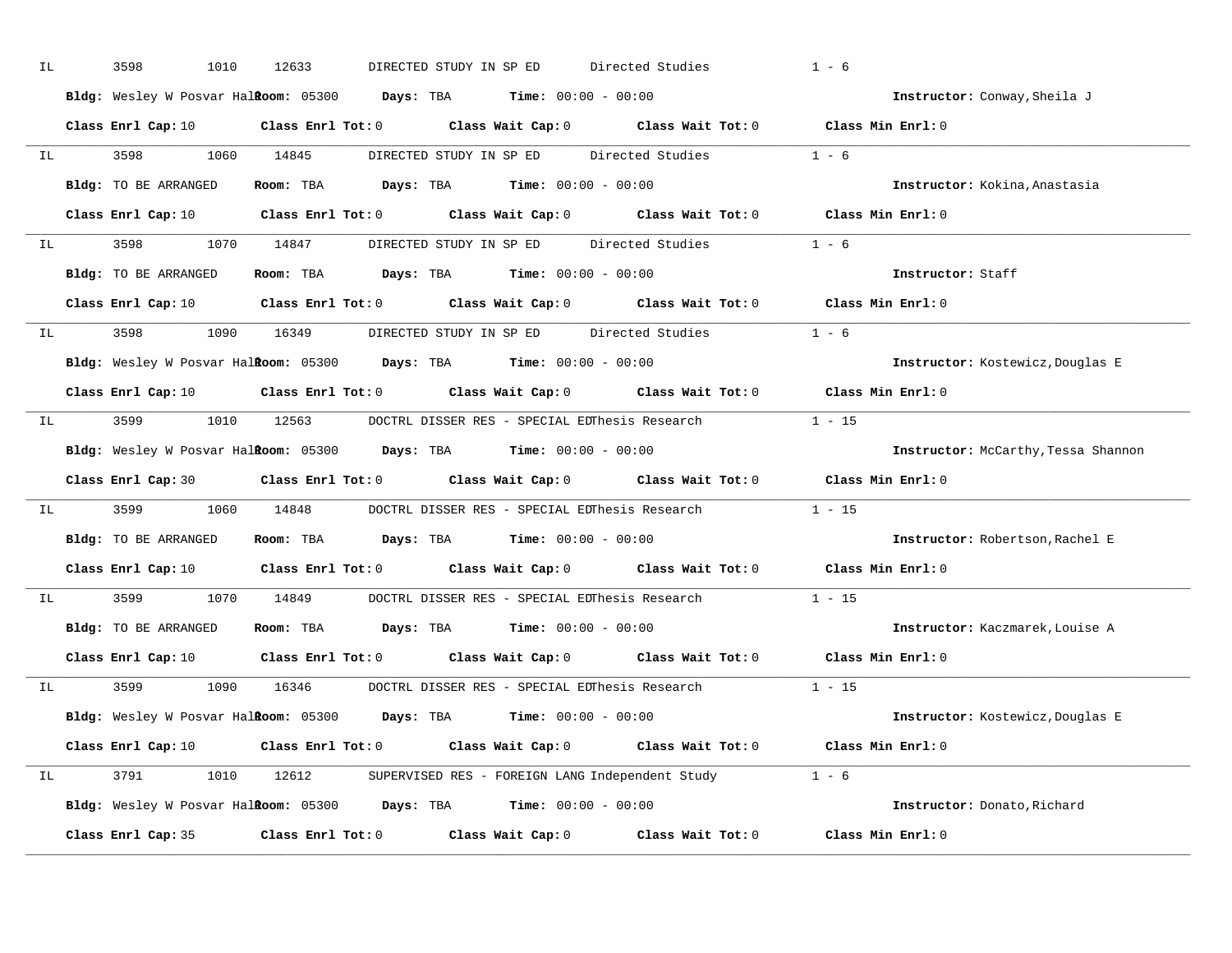### Report ID: SR201 **University of Pittsburgh** Page No. 99 of 120 **Schedule of Classes for Fall Term 2021-2022** Run Date: 12/16/2020 **Academic Term** Run Time: 19:30:20

|    | Subject                                                                                                        | Catalog Nbr Section Class Nbr |      |            | Course Title |                                                                    | Component                                                                                                                      | Units    | Topics                      |
|----|----------------------------------------------------------------------------------------------------------------|-------------------------------|------|------------|--------------|--------------------------------------------------------------------|--------------------------------------------------------------------------------------------------------------------------------|----------|-----------------------------|
| IL |                                                                                                                | 3798                          | 1010 | 12607      |              | DIRECTED STUDY - FOREIGN LANG Directed Studies                     |                                                                                                                                | $1 - 9$  |                             |
|    |                                                                                                                |                               |      |            |              | Bldg: Wesley W Posvar Halkoom: 05300 Days: TBA Time: 00:00 - 00:00 |                                                                                                                                |          | Instructor: Donato, Richard |
|    |                                                                                                                |                               |      |            |              |                                                                    | Class Enrl Cap: 10 $\qquad$ Class Enrl Tot: 0 $\qquad$ Class Wait Cap: 0 $\qquad$ Class Wait Tot: 0 $\qquad$ Class Min Enrl: 0 |          |                             |
| IL |                                                                                                                |                               |      | 1010 12609 |              | DCTRL DISSER RES-FOREIGN LANG Thesis Research                      |                                                                                                                                | $1 - 15$ |                             |
|    |                                                                                                                |                               |      |            |              | Bldg: Wesley W Posvar Halkoom: 05300 Days: TBA Time: 00:00 - 00:00 |                                                                                                                                |          | Instructor: Donato, Richard |
|    |                                                                                                                |                               |      |            |              |                                                                    | Class Enrl Cap: 10 $\qquad$ Class Enrl Tot: 0 $\qquad$ Class Wait Cap: 0 $\qquad$ Class Wait Tot: 0 $\qquad$ Class Min Enrl: 0 |          |                             |
|    | IL DESCRIPTION OF REAL PROPERTY.                                                                               |                               |      |            |              |                                                                    | 3891 1010 12574 SUPERVISED RES - SOCL STUDIES Independent Study 1 - 6                                                          |          |                             |
|    |                                                                                                                |                               |      |            |              | Bldg: Wesley W Posvar Halkoom: 05300 Days: TBA Time: 00:00 - 00:00 |                                                                                                                                |          | Instructor: Staff           |
|    |                                                                                                                |                               |      |            |              |                                                                    | Class Enrl Cap: 35 Class Enrl Tot: 0 Class Wait Cap: 0 Class Wait Tot: 0 Class Min Enrl: 0                                     |          |                             |
| IL |                                                                                                                | 3891 389                      |      | 1050 14850 |              |                                                                    | SUPERVISED RES - SOCL STUDIES Independent Study 1 - 6                                                                          |          |                             |
|    |                                                                                                                |                               |      |            |              | Bldg: TO BE ARRANGED Room: TBA Days: TBA Time: 00:00 - 00:00       |                                                                                                                                |          | Instructor: Staff           |
|    |                                                                                                                |                               |      |            |              |                                                                    | Class Enrl Cap: 35 Class Enrl Tot: 0 Class Wait Cap: 0 Class Wait Tot: 0 Class Min Enrl: 0                                     |          |                             |
|    | IL DESCRIPTION OF THE STATE OF THE STATE OF THE STATE OF THE STATE OF THE STATE OF THE STATE OF THE STATE OF T |                               |      |            |              |                                                                    | 3898 1010 12606 DIRCTED STUDY - SOCIAL STUDIESDirected Studies 1 - 9                                                           |          |                             |
|    |                                                                                                                |                               |      |            |              | Bldg: Wesley W Posvar Halkoom: 05300 Days: TBA Time: 00:00 - 00:00 |                                                                                                                                |          | Instructor: Staff           |
|    |                                                                                                                |                               |      |            |              |                                                                    | Class Enrl Cap: 10 $\qquad$ Class Enrl Tot: 0 $\qquad$ Class Wait Cap: 0 $\qquad$ Class Wait Tot: 0 $\qquad$ Class Min Enrl: 0 |          |                             |
| IL |                                                                                                                | 3898                          |      |            |              |                                                                    | 1050 14851 DIRCTED STUDY - SOCIAL STUDIESDirected Studies                                                                      | $1 - 9$  |                             |
|    |                                                                                                                | Bldg: TO BE ARRANGED          |      |            |              | Room: TBA $\rule{1em}{0.15mm}$ Days: TBA Time: $00:00 - 00:00$     |                                                                                                                                |          | Instructor: Staff           |
|    |                                                                                                                |                               |      |            |              |                                                                    | Class Enrl Cap: 10 $\qquad$ Class Enrl Tot: 0 $\qquad$ Class Wait Cap: 0 $\qquad$ Class Wait Tot: 0 $\qquad$ Class Min Enrl: 0 |          |                             |
| IL |                                                                                                                |                               |      |            |              |                                                                    | 3899 1010 12605 DOCTRL DISSER RES-SOCL STUDIESThesis Research 1 - 15                                                           |          |                             |
|    |                                                                                                                |                               |      |            |              | Bldg: Wesley W Posvar Halkoom: 05300 Days: TBA Time: 00:00 - 00:00 |                                                                                                                                |          | Instructor: Staff           |
|    |                                                                                                                |                               |      |            |              |                                                                    | Class Enrl Cap: 10 $\qquad$ Class Enrl Tot: 0 $\qquad$ Class Wait Cap: 0 $\qquad$ Class Wait Tot: 0 $\qquad$ Class Min Enrl: 0 |          |                             |
| IL |                                                                                                                | 3899                          |      |            |              |                                                                    | 1050 14852 DOCTRL DISSER RES-SOCL STUDIESThesis Research                                                                       | $1 - 15$ |                             |
|    |                                                                                                                | Bldg: TO BE ARRANGED          |      |            |              |                                                                    | <b>ROOM: TBA Days: TBA Time:</b> 00:00 - 00:00                                                                                 |          | Instructor: Staff           |
|    |                                                                                                                |                               |      |            |              |                                                                    | Class Enrl Cap: 10 $\qquad$ Class Enrl Tot: 0 $\qquad$ Class Wait Cap: 0 $\qquad$ Class Wait Tot: 0 $\qquad$ Class Min Enrl: 0 |          |                             |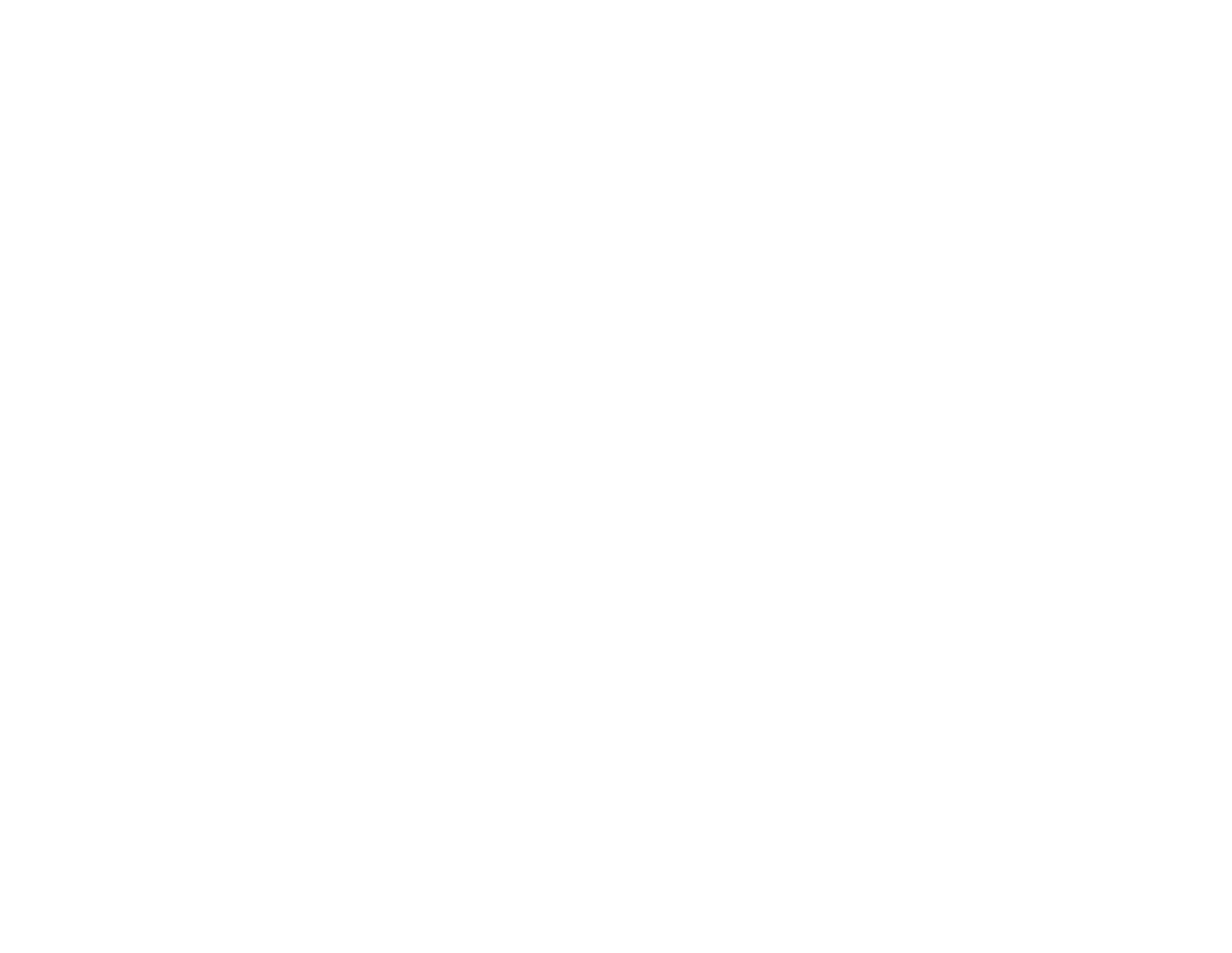## Report ID: SR201 **University of Pittsburgh** Page No. 101 of 120 **Schedule of Classes for Fall Term 2021-2022** Run Date: 12/16/2020 **Academic Term** Run Time: 19:30:20

| Catalog Nbr Section Class Nbr<br>Subject                                                                                                                                       | Course Title<br>Component                                                                                                         | Units<br>Topics            |
|--------------------------------------------------------------------------------------------------------------------------------------------------------------------------------|-----------------------------------------------------------------------------------------------------------------------------------|----------------------------|
| EDUC.<br>1011<br>1105<br>26271                                                                                                                                                 | CULTURALLY RESPONSIVE PEDAGOGYSeminar                                                                                             | $\mathcal{L}$              |
| Bldg: TO BE ARRANGED<br>Room: TBA                                                                                                                                              | Days: M<br><b>Time:</b> $15:00 - 17:40$                                                                                           | Instructor: Mendez, Jason  |
| Class Enrl Cap: 10<br>Class Enrl Tot: 0<br><b>Combined Section ID:</b> 0999(EDUC 1011/EDUC 2011) - EDUC 2011(#26762)                                                           | Class Wait Cap: 10<br>Class Wait Tot: $0$                                                                                         | Class Min Enrl: 0          |
| 2000<br>16366<br>EDUC<br>1110                                                                                                                                                  | PSYCH OF LRNG & DEVELP FOR ED Lecture                                                                                             | $\overline{3}$             |
| Bldg: WEB Based Class<br>Room: TBA                                                                                                                                             | Days: TBA<br><b>Time:</b> $00:00 - 00:00$                                                                                         | Instructor: Klein, Roger D |
| Class Enrl Cap: 20<br>Class Enr1 Tot: 0<br>Attributes: Online                                                                                                                  | Class Wait Cap: 0<br>Class Wait Tot: 0                                                                                            | Class Min Enrl: 0          |
| 1060<br>2007<br>25334<br>EDUC                                                                                                                                                  | HUMAN LEARNING<br>Lecture                                                                                                         | 3                          |
| Bldg: Wesley W Posvar Halkoom: 05405                                                                                                                                           | <b>Days:</b> Th <b>Time:</b> $13:00 - 15:40$                                                                                      | Instructor: Klein, Roger D |
| Class Enrl Cap: 10<br>Class Enrl Tot: 0<br>Room Characteristics: PeopleSoft - Scheduled (PS)(1)<br><b>Combined Section ID:</b> 0993(EDUC 2007/PSYED 2127) - PSYED 2127(#25335) | Class Wait Tot: 0<br>Class Wait Cap: 0                                                                                            | Class Min Enrl: 0          |
| 2008<br>1020<br>12648<br>EDUC                                                                                                                                                  | CONCEPTION TO EARLY CHLHD<br>Lecture                                                                                              | $\overline{3}$             |
| Bldg: TBA<br>Room: TBA                                                                                                                                                         | Days: M<br><b>Time:</b> $16:30 - 19:10$                                                                                           | Instructor: Osai, Esohe R  |
| Class Enrl Tot: 0<br>Class Enrl Cap: 5<br><b>Combined Section ID:</b> $0437(PSYED/2503/EDUC/2008)$ - PSYED 2503(#12647)                                                        | Class Wait Cap: 0<br>Class Wait Tot: 0<br>Room Characteristics: $(1)$ , Seating - Moveable(1), PeopleSoft - Scheduled (PS)(1)     | Class Min Enrl: 0          |
| 2008<br>1050<br>12747<br>EDUC                                                                                                                                                  | CONCEPTION TO EARLY CHLHD<br>Lecture                                                                                              | $\mathbf{3}$               |
| Bldg: TBA<br>Room: TBA                                                                                                                                                         | <b>Days:</b> M <b>Time:</b> $13:00 - 15:40$                                                                                       | Instructor: Osai, Esohe R  |
| Class Enrl Cap: 9<br>Class Enrl Tot: 0<br><b>Combined Section ID:</b> $0094$ (PSYED/2503/EDUC/2008) - PSYED 2503(#12746)                                                       | Class Wait Cap: 0<br>Class Wait Tot: 0<br>Room Characteristics: Media - Data Projector/Monitor(1), PeopleSoft - Scheduled (PS)(1) | Class Min Enrl: 0          |
| 2011<br>1105<br>26762<br>EDUC                                                                                                                                                  | CULTURALLY RESPONSIVE PEDAGOGYSeminar                                                                                             | $\overline{3}$             |
| Bldg: TO BE ARRANGED<br>Room: TBA                                                                                                                                              | Days: M<br><b>Time:</b> $15:00 - 17:40$                                                                                           | Instructor: Mendez, Jason  |
| Class Enrl Cap: 5<br>Class Enrl Tot: 0<br><b>Combined Section ID:</b> $0999$ (EDUC $1011$ /EDUC 2011) - EDUC $1011$ (#26271)                                                   | Class Wait Cap: 0<br>Class Wait Tot: 0                                                                                            | Class Min Enrl: 0          |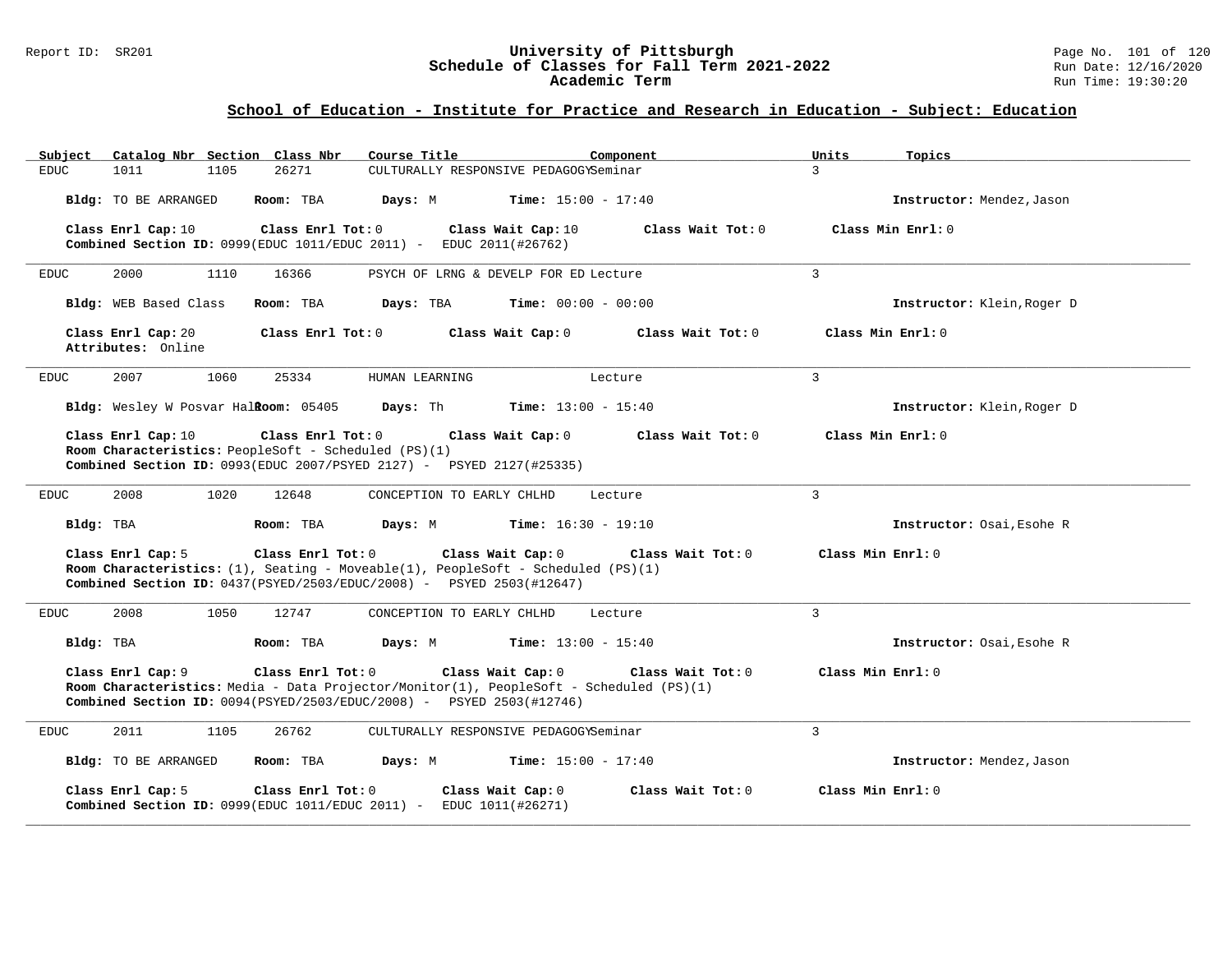## Report ID: SR201 **120 University of Pittsburgh University of Pittsburgh** Page No. 102 of 120<br>**Schedule of Classes for Fall Term 2021-2022** Run Date: 12/16/2020 **Schedule of Classes for Fall Term 2021-2022** Run Date: 12/16/2020 **Academic Term** Run Time: 19:30:20

| Catalog Nbr Section Class Nbr<br>Subject                 | Course Title                                                                                                                                                                    | Component                    | Units<br>Topics                     |
|----------------------------------------------------------|---------------------------------------------------------------------------------------------------------------------------------------------------------------------------------|------------------------------|-------------------------------------|
| <b>EDUC</b><br>2100<br>1050                              | 12636<br>EDUCATION AND SOCIETY                                                                                                                                                  | Lecture                      | $\mathbf{R}$                        |
| Bldg: WEB Based Class                                    | Room: TBA<br>Days: TBA                                                                                                                                                          | <b>Time:</b> $00:00 - 00:00$ | Instructor: Lelei, Macrina Chelagat |
| Class Enrl Cap: 24<br>Attributes: Online, Global Studies | Class Enrl Tot: 0<br>Class Wait Cap: 0                                                                                                                                          | Class Wait Tot: 0            | Class Min Enrl: 0                   |
| 2112<br>1020<br><b>EDUC</b>                              | 22312<br>POLITICS & HISTORY HIGHER ED Lecture                                                                                                                                   |                              | $\mathbf{3}$                        |
| Bldg: Wesley W Posvar HalRoom: 05405                     | Days: M                                                                                                                                                                         | <b>Time:</b> $16:30 - 19:10$ | Instructor: Garcia, Gina Ann        |
| Class Enrl Cap: 14                                       | Class Enrl Tot: 0<br>Class Wait Cap: 0<br>Room Characteristics: PeopleSoft - Scheduled (PS)(1)<br><b>Combined Section ID:</b> $0982(ADMPS/2307/EDUC/2112)$ - ADMPS 2307(#22311) | Class Wait $Tot: 0$          | Class Min Enrl: 0                   |
| 2201<br>1100<br><b>EDUC</b>                              | 16146<br>INTRO TO RESEARCH METHODOLOGY Lecture                                                                                                                                  |                              | $\overline{3}$                      |
| Bldg: WEB Based Class                                    | Room: TBA<br>Days: TBA                                                                                                                                                          | <b>Time:</b> $00:00 - 00:00$ | Instructor: Lane, Suzanne           |
| Class Enrl Cap: 10<br>Attributes: Online                 | Class Enrl Tot: 0<br>Class Wait Cap: 0<br>Combined Section ID: 0783(EDUC/2201/PSYED/2001) - PSYED 2001(#15759)                                                                  | Class Wait Tot: 0            | Class Min Enrl: 0                   |
| 2201<br>1110<br><b>EDUC</b>                              | 23400<br>INTRO TO RESEARCH METHODOLOGY Lecture                                                                                                                                  |                              | $\overline{3}$                      |
| Bldg: Wesley W Posvar Halkoom: 05404                     | Days: Tu                                                                                                                                                                        | <b>Time:</b> $16:30 - 19:10$ | Instructor: Moore, Debra White      |
| Class Enrl Cap: 10                                       | Class Enrl Tot: 0<br>Class Wait Cap: 0<br>Room Characteristics: PeopleSoft - Scheduled (PS)(1)<br><b>Combined Section ID:</b> $0995(EDUC/2201/PSYED/2001)$ - PSYED 2001(#23399) | Class Wait $Tot: 0$          | Class Min Enrl: 0                   |
| 2201<br>1115<br><b>EDUC</b>                              | 26347<br>INTRO TO RESEARCH METHODOLOGY Lecture                                                                                                                                  |                              | $\overline{3}$                      |
| Bldg: WEB Based Class                                    | Room: TBA<br>Days: TBA                                                                                                                                                          | <b>Time:</b> $00:00 - 00:00$ | Instructor: Lane, Suzanne           |
| Class Enrl Cap: 10<br>Attributes: Online                 | Class Enrl Tot: 0<br>Class Wait Cap: 0<br><b>Combined Section ID:</b> $0988$ (PSYED 2001/EDUC 2001) - PSYED 2001(#26346)                                                        | Class Wait Tot: 0            | Class Min Enrl: 0                   |
| 3003<br>1050<br><b>EDUC</b>                              | 22752<br>FOUNDS 2: LEDRSHP GRP & ORGS Lecture                                                                                                                                   |                              | $\overline{3}$                      |
| Bldg: TBA                                                | Days: TBA<br>Room: TBA                                                                                                                                                          | <b>Time:</b> $13:00 - 17:00$ | Instructor: Guilleux, Francois J    |
|                                                          |                                                                                                                                                                                 |                              | Longo, Ralph G                      |
| Class Enrl Cap: 20<br>Attributes: Hybrid                 | Class Enrl Tot: 0<br>Class Wait Cap: 0<br>Room Characteristics: PeopleSoft - Scheduled (PS)(1)                                                                                  | Class Wait Tot: 0            | Class Min Enrl: 0                   |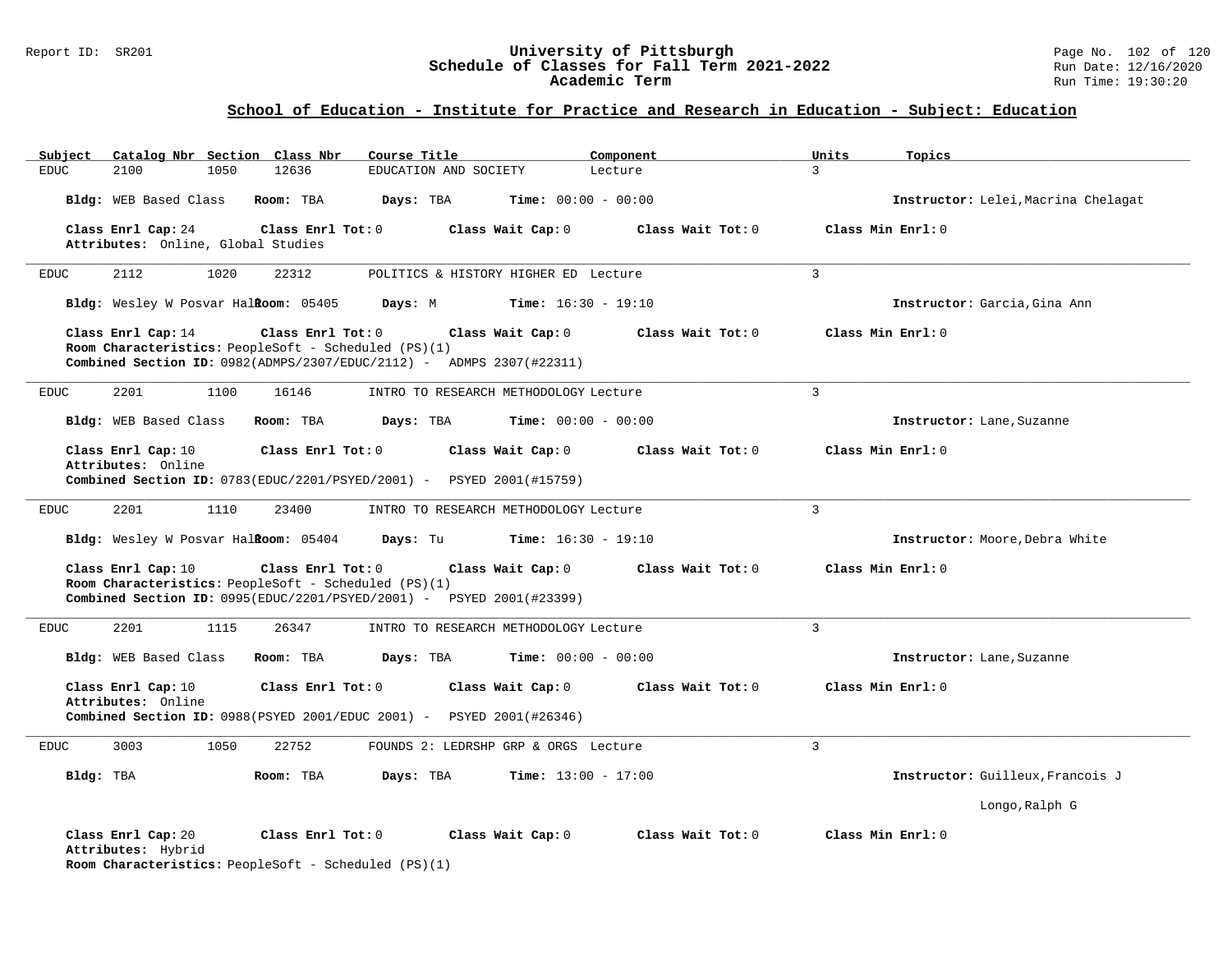| EDUC                         | 3006<br>1010                             | 28225                                                                     | PRACTITIONER INQUIRY 2                          | Lecture           | $\overline{3}$                  |
|------------------------------|------------------------------------------|---------------------------------------------------------------------------|-------------------------------------------------|-------------------|---------------------------------|
| Bldg: TBA                    |                                          | Room: TBA                                                                 | <b>Time:</b> $00:00 - 00:00$<br>Days: TBA       |                   | Instructor: Staff               |
|                              | Class Enrl Cap: 35<br>Attributes: Hybrid | Class Enrl Tot: 0<br>Room Characteristics: PeopleSoft - Scheduled (PS)(1) | Class Wait Cap: 0                               | Class Wait Tot: 0 | Class Min Enrl: 0               |
| <b>EDUC</b>                  | 3010<br>1050                             | 28832                                                                     | HIST & SCL CONTEXTS URBAN ED Lecture            |                   | $\overline{3}$                  |
| Bldg: TBA                    |                                          | Room: TBA                                                                 | Days: TBA<br><b>Time:</b> $00:00 - 00:00$       |                   | Instructor: Staff               |
|                              | Bldg: Wesley W Posvar Halkoom: 05200     | Days: Sa                                                                  | <b>Time:</b> $13:00 - 17:00$                    |                   | Instructor: Staff               |
|                              | Class Enrl Cap: 35<br>Attributes: Hybrid | Class Enrl Tot: 0<br>Room Characteristics: PeopleSoft - Scheduled (PS)(1) | Class Wait Cap: 0                               | Class Wait Tot: 0 | Class Min Enrl: 0               |
| $\mathop{\rm EDUC}\nolimits$ | 3011<br>1010                             | 29138                                                                     | PEDAGOGIES / PRACTS URBAN EDUC Seminar          |                   | $\overline{3}$                  |
|                              | Bldg: Wesley W Posvar HalRoom: TBA       | Days: Th                                                                  | <b>Time:</b> $16:30 - 19:10$                    |                   | Instructor: Mendez, Jason       |
|                              | Class Enrl Cap: 12                       | Class Enrl Tot: 0                                                         | Class Wait Cap: 0                               | Class Wait Tot: 0 | Class Min Enrl: 0               |
| <b>EDUC</b>                  | 3099<br>1010                             | 23802                                                                     | GUIDANCE IN SCHOLARLY PRACTICEIndependent Study |                   | $1 - 15$                        |
|                              | Bldg: TO BE ARRANGED                     | Room: TBA                                                                 | <b>Time:</b> $00:00 - 00:00$<br>Days: TBA       |                   | Instructor: Godley, Amanda Joan |
|                              | Class Enrl Cap: 35                       | Class Enrl Tot: 0                                                         | Class Wait Cap: 0                               | Class Wait Tot: 0 | Class Min Enrl: 0               |
| <b>EDUC</b>                  | 3099<br>1015                             | 23803                                                                     | GUIDANCE IN SCHOLARLY PRACTICEIndependent Study |                   | $1 - 15$                        |
|                              | Bldg: TO BE ARRANGED                     | Room: TBA                                                                 | <b>Time:</b> $00:00 - 00:00$<br>Days: TBA       |                   | Instructor: Kokina, Anastasia   |
|                              | Class Enrl Cap: 35                       | Class Enrl Tot: 0                                                         | Class Wait Cap: 0                               | Class Wait Tot: 0 | Class Min Enrl: 0               |
| <b>EDUC</b>                  | 3099<br>1020                             | 23804                                                                     | GUIDANCE IN SCHOLARLY PRACTICEIndependent Study |                   | $1 - 15$                        |
|                              | Bldg: TO BE ARRANGED                     | Room: TBA                                                                 | <b>Time:</b> $00:00 - 00:00$<br>Days: TBA       |                   | Instructor: Ferketish, B Jean   |
|                              | Class Enrl Cap: 35                       | Class Enrl Tot: 0                                                         | Class Wait Cap: 0                               | Class Wait Tot: 0 | Class Min Enrl: 0               |
| EDUC                         | 3099<br>1025                             | 23805                                                                     | GUIDANCE IN SCHOLARLY PRACTICEIndependent Study |                   | $1 - 15$                        |
|                              | Bldg: TO BE ARRANGED                     | Room: TBA                                                                 | Time: $00:00 - 00:00$<br>Days: TBA              |                   | Instructor: Tananis, Cynthia A  |
|                              | Class Enrl Cap: 35                       | Class Enrl Tot: 0                                                         | Class Wait Cap: 0                               | Class Wait Tot: 0 | Class Min Enrl: 0               |
| <b>EDUC</b>                  | 3099<br>1030                             | 23806                                                                     | GUIDANCE IN SCHOLARLY PRACTICEIndependent Study |                   | $1 - 15$                        |
|                              | Bldg: TO BE ARRANGED                     | Room: TBA                                                                 | Days: TBA<br><b>Time:</b> $00:00 - 00:00$       |                   | Instructor: Kirk, Diane L       |
|                              | Class Enrl Cap: 35                       | Class Enrl Tot: 0                                                         | Class Wait Cap: 0                               | Class Wait Tot: 0 | Class Min Enrl: 0               |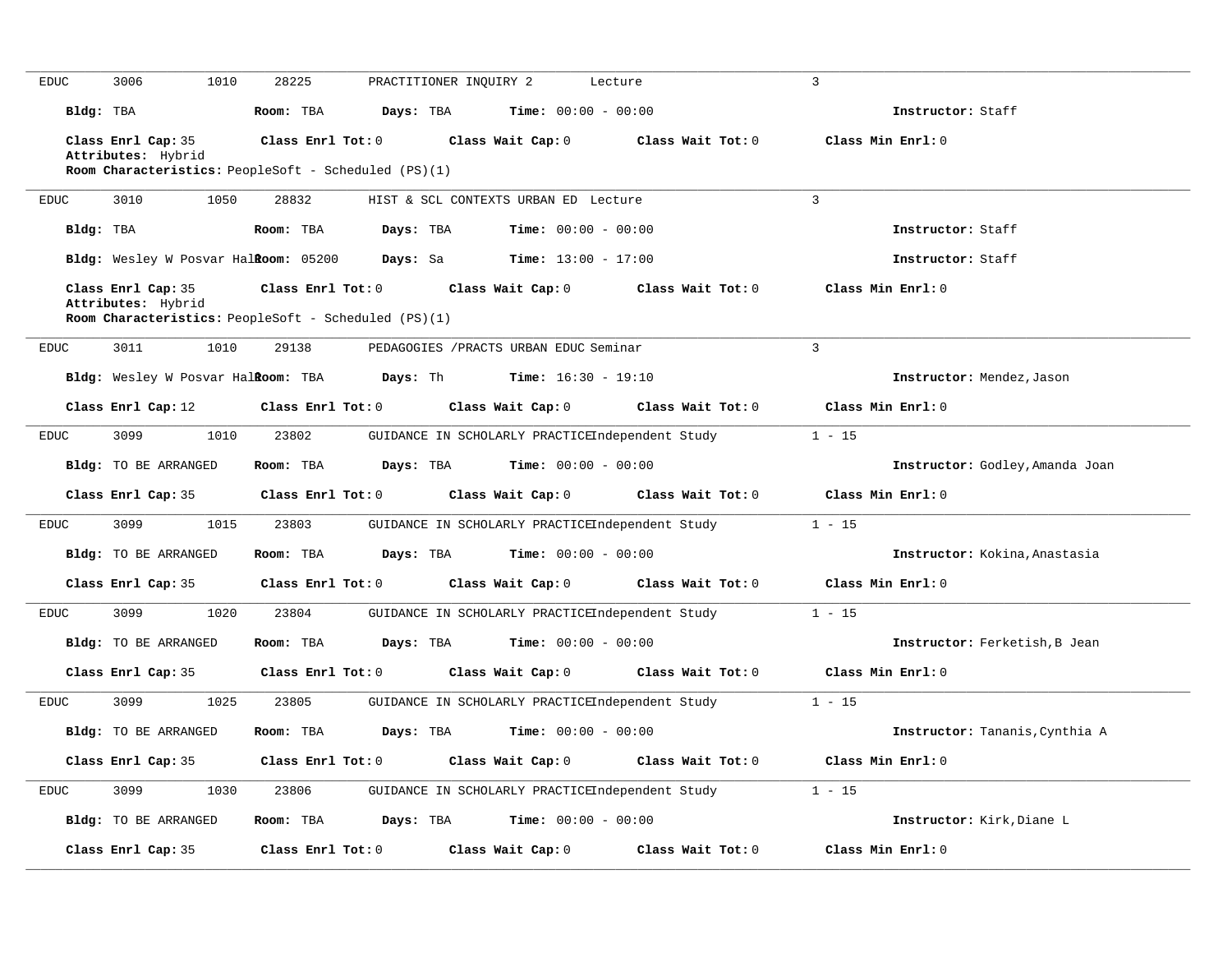| EDUC        | 3099<br>1035         | 23807<br>GUIDANCE IN SCHOLARLY PRACTICEIndependent Study        | $1 - 15$                               |
|-------------|----------------------|-----------------------------------------------------------------|----------------------------------------|
|             | Bldg: TO BE ARRANGED | Room: TBA<br>Days: TBA<br><b>Time:</b> $00:00 - 00:00$          | Instructor: Kostewicz, Douglas E       |
|             | Class Enrl Cap: 35   | Class Wait Cap: 0<br>$Class$ $Enr1$ $Tot: 0$                    | Class Min Enrl: 0<br>Class Wait Tot: 0 |
| EDUC        | 3099<br>1040         | 23808<br>GUIDANCE IN SCHOLARLY PRACTICEIndependent Study        | $1 - 15$                               |
|             | Bldg: TO BE ARRANGED | Room: TBA<br>Days: TBA<br><b>Time:</b> $00:00 - 00:00$          | Instructor: Forman, Ellice A           |
|             | Class Enrl Cap: 35   | Class Wait Cap: 0 Class Wait Tot: 0<br>$Class$ $Enr1$ $Tot: 0$  | Class Min Enrl: 0                      |
| <b>EDUC</b> | 1045<br>3099         | 23809<br>GUIDANCE IN SCHOLARLY PRACTICEIndependent Study        | $1 - 15$                               |
|             | Bldg: TO BE ARRANGED | Room: TBA<br>Days: TBA<br><b>Time:</b> $00:00 - 00:00$          | Instructor: Garcia, Gina Ann           |
|             | Class Enrl Cap: 35   | Class Wait Cap: 0 Class Wait Tot: 0<br>$Class$ $Enrl$ $Tot: 0$  | Class Min Enrl: 0                      |
| EDUC        | 3099<br>1050         | 23810<br>GUIDANCE IN SCHOLARLY PRACTICEIndependent Study        | $1 - 15$                               |
|             | Bldg: TO BE ARRANGED | Room: TBA<br>Days: TBA<br><b>Time:</b> $00:00 - 00:00$          | Instructor: Perry, Jill Alexa          |
|             | Class Enrl Cap: 35   | $Class$ $Enrl$ $Tot: 0$<br>Class Wait Cap: 0 Class Wait Tot: 0  | Class Min Enrl: 0                      |
| EDUC        | 3099<br>1055         | 23811<br>GUIDANCE IN SCHOLARLY PRACTICEIndependent Study        | $1 - 15$                               |
|             | Bldg: TO BE ARRANGED | <b>Days:</b> TBA <b>Time:</b> $00:00 - 00:00$<br>Room: TBA      | Instructor: Longo, Ralph G             |
|             | Class Enrl Cap: 35   | Class Enrl Tot: 0 Class Wait Cap: 0 Class Wait Tot: 0           | Class Min Enrl: 0                      |
| <b>EDUC</b> | 3099<br>1060         | 24755<br>GUIDANCE IN SCHOLARLY PRACTICEIndependent Study        | $1 - 15$                               |
|             | Bldg: TO BE ARRANGED | <b>Days:</b> TBA <b>Time:</b> $00:00 - 00:00$<br>Room: TBA      | Instructor: Page, Lindsay Coleman      |
|             | Class Enrl Cap: 35   | Class Enrl Tot: 0<br>Class Wait Cap: $0$ Class Wait Tot: $0$    | Class Min Enrl: 0                      |
| EDUC        | 3099<br>1065         | 24757<br>GUIDANCE IN SCHOLARLY PRACTICEIndependent Study        | $1 - 15$                               |
|             | Bldg: TO BE ARRANGED | <b>Days:</b> TBA <b>Time:</b> $00:00 - 00:00$<br>Room: TBA      | Instructor: Kucan, Linda L.            |
|             | Class Enrl Cap: 35   | Class Enrl Tot: 0<br>Class Wait Cap: 0                          | Class Wait Tot: 0<br>Class Min Enrl: 0 |
| EDUC        | 3099<br>1070         | 24756<br>GUIDANCE IN SCHOLARLY PRACTICEIndependent Study        | $1 - 15$                               |
|             | Bldg: TO BE ARRANGED | <b>Days:</b> TBA <b>Time:</b> $00:00 - 00:00$<br>Room: TBA      | Instructor: DeAngelo, Linda Theresa    |
|             | Class Enrl Cap: 35   | Class Wait Cap: 0<br>$Class$ $Enr1$ $Tot: 0$                    | Class Wait Tot: 0<br>Class Min Enrl: 0 |
|             |                      |                                                                 |                                        |
| EDUC        | 3099<br>1075         | 24758<br>GUIDANCE IN SCHOLARLY PRACTICEIndependent Study 1 - 15 |                                        |
|             | Bldg: TO BE ARRANGED | Room: TBA<br>Days: TBA<br>$Time: 00:00 - 00:00$                 | Instructor: Robertson, Rachel E        |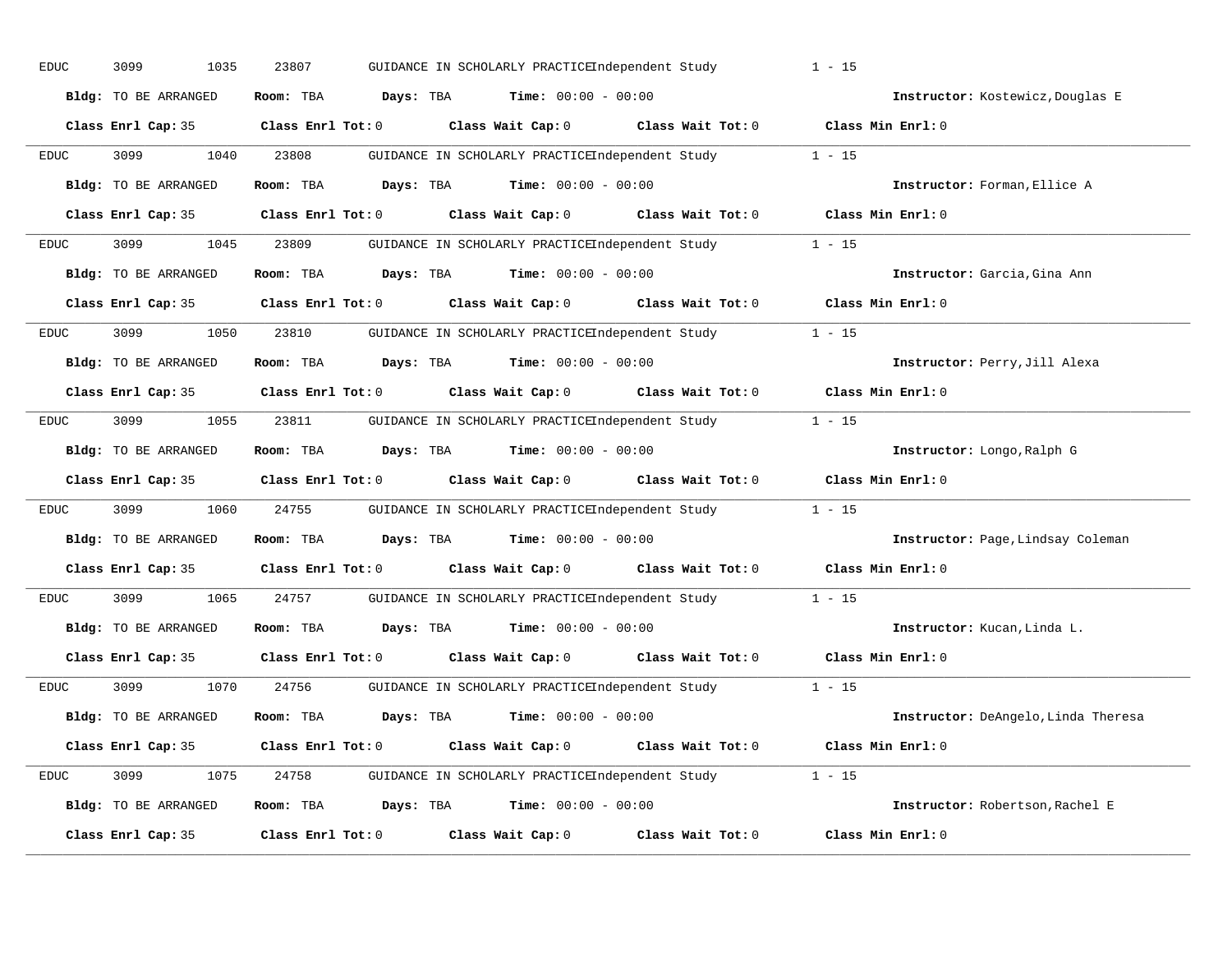### Report ID: SR201 **University of Pittsburgh** Page No. 105 of 120 **Schedule of Classes for Fall Term 2021-2022** Run Date: 12/16/2020 **Academic Term** Run Time: 19:30:20

| Subject                     |      | Catalog Nbr Section Class Nbr | Course Title                                    | Component         | Units             | Topics                                     |
|-----------------------------|------|-------------------------------|-------------------------------------------------|-------------------|-------------------|--------------------------------------------|
| 3099<br><b>EDUC</b>         | 1080 | 24759                         | GUIDANCE IN SCHOLARLY PRACTICEIndependent Study |                   | $1 - 15$          |                                            |
| Bldg: TO BE ARRANGED        |      | Room: TBA                     | Days: TBA<br><b>Time:</b> $00:00 - 00:00$       |                   |                   | Instructor: Kerr, Mary                     |
| Class Enrl Cap: 35          |      | Class Enrl Tot: 0             | Class Wait Cap: 0                               | Class Wait Tot: 0 | Class Min Enrl: 0 |                                            |
| <b>EDUC</b><br>3099         | 1085 | 24760                         | GUIDANCE IN SCHOLARLY PRACTICEIndependent Study |                   | $1 - 15$          |                                            |
| Bldg: TO BE ARRANGED        |      | Room: TBA                     | $Time: 00:00 - 00:00$<br>Days: TBA              |                   |                   | Instructor: McClure, Maureen W             |
| Class Enrl Cap: 35          |      | Class Enrl Tot: 0             | Class Wait Cap: 0                               | Class Wait Tot: 0 | Class Min Enrl: 0 |                                            |
| 3099<br><b>EDUC</b>         | 1090 | 24761                         | GUIDANCE IN SCHOLARLY PRACTICEIndependent Study |                   | $1 - 15$          |                                            |
| Bldg: TO BE ARRANGED        |      | Room: TBA                     | <b>Time:</b> $00:00 - 00:00$<br>Days: TBA       |                   |                   | Instructor: Kaczmarek, Louise A            |
| Class Enrl Cap: 35          |      | Class Enrl Tot: 0             | Class Wait Cap: 0                               | Class Wait Tot: 0 | Class Min Enrl: 0 |                                            |
| 3099<br><b>EDUC</b>         | 1095 | 24762                         | GUIDANCE IN SCHOLARLY PRACTICEIndependent Study |                   | $1 - 15$          |                                            |
| Bldg: TO BE ARRANGED        |      | Room: TBA                     | Days: TBA<br>$Time: 00:00 - 00:00$              |                   |                   | Instructor: Ansell, Ellen Sue              |
| Class Enrl Cap: 35          |      | Class Enrl Tot: 0             | Class Wait Cap: 0                               | Class Wait Tot: 0 | Class Min Enrl: 0 |                                            |
| <b>EDUC</b><br>3099         | 1100 | 24763                         | GUIDANCE IN SCHOLARLY PRACTICEIndependent Study |                   | $1 - 15$          |                                            |
| <b>Bldg:</b> TO BE ARRANGED |      | Room: TBA                     | <b>Time:</b> $00:00 - 00:00$<br>Days: TBA       |                   |                   | Instructor: Akiva, Thomas Matthew Schweinh |
| Class Enrl Cap: 35          |      | Class Enrl Tot: 0             | Class Wait Cap: 0                               | Class Wait Tot: 0 | Class Min Enrl: 0 |                                            |
| 3099<br><b>EDUC</b>         | 1105 | 24764                         | GUIDANCE IN SCHOLARLY PRACTICEIndependent Study |                   | $1 - 15$          |                                            |
| Bldg: TO BE ARRANGED        |      | Room: TBA                     | Time: $00:00 - 00:00$<br>Days: TBA              |                   |                   | Instructor: Crawford, Patricia A           |
| Class Enrl Cap: 35          |      | Class Enrl Tot: 0             | Class Wait Cap: 0                               | Class Wait Tot: 0 | Class Min Enrl: 0 |                                            |
| 3099<br><b>EDUC</b>         | 1110 | 24765                         | GUIDANCE IN SCHOLARLY PRACTICEIndependent Study |                   | $1 - 15$          |                                            |
| <b>Bldg:</b> TO BE ARRANGED |      | Room: TBA                     | Days: TBA<br><b>Time:</b> $00:00 - 00:00$       |                   |                   | Instructor: Donato, Richard                |
| Class Enrl Cap: 35          |      | Class Enrl Tot: 0             | Class Wait Cap: 0                               | Class Wait Tot: 0 | Class Min Enrl: 0 |                                            |
| 3099<br><b>EDUC</b>         | 1115 | 24766                         | GUIDANCE IN SCHOLARLY PRACTICEIndependent Study |                   | $1 - 15$          |                                            |
| Bldg: TO BE ARRANGED        |      | Room: TBA                     | <b>Time:</b> $00:00 - 00:00$<br>Days: TBA       |                   |                   | Instructor: Kelly, Sean Patrick            |
| Class Enrl Cap: 35          |      | Class Enrl Tot: 0             | Class Wait Cap: 0                               | Class Wait Tot: 0 | Class Min Enrl: 0 |                                            |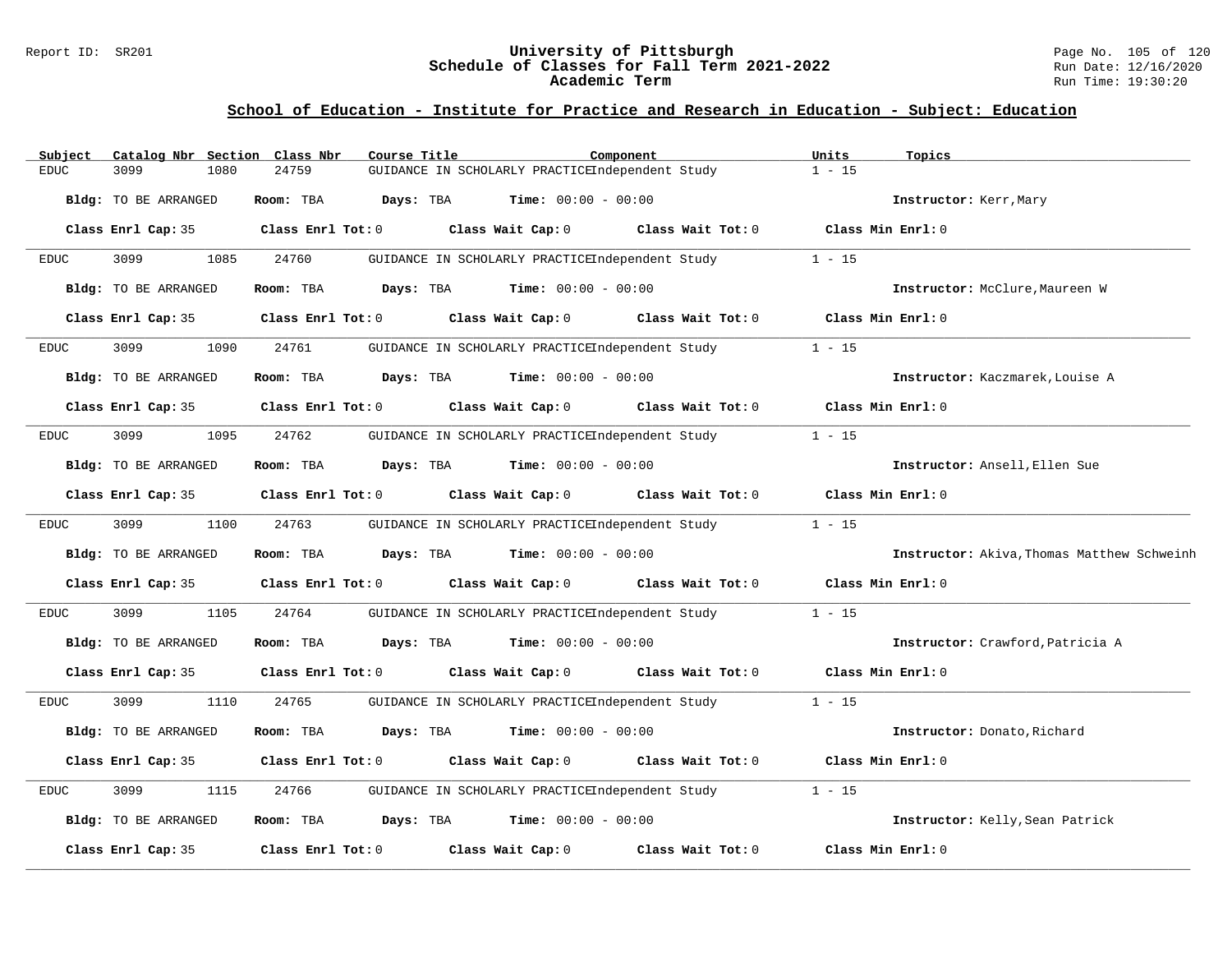| <b>EDUC</b> | 3099<br>1120         | 24767<br>GUIDANCE IN SCHOLARLY PRACTICEIndependent Study             |                   | $1 - 15$                            |
|-------------|----------------------|----------------------------------------------------------------------|-------------------|-------------------------------------|
|             | Bldg: TO BE ARRANGED | Days: TBA<br>$Time: 00:00 - 00:00$<br>Room: TBA                      |                   | Instructor: Fertman, Carl           |
|             | Class Enrl Cap: 35   | Class Wait Cap: 0 Class Wait Tot: 0<br>Class Enrl Tot: 0             |                   | Class Min Enrl: 0                   |
| <b>EDUC</b> | 3099<br>1125         | 24768<br>GUIDANCE IN SCHOLARLY PRACTICEIndependent Study             |                   | $1 - 15$                            |
|             | Bldg: TO BE ARRANGED | Room: TBA<br>Days: TBA<br>$Time: 00:00 - 00:00$                      |                   | Instructor: Trovato, Charlene       |
|             | Class Enrl Cap: 35   | Class Enrl Tot: 0 Class Wait Cap: 0 Class Wait Tot: 0                |                   | Class Min Enrl: 0                   |
| <b>EDUC</b> | 3099                 | 1130 24769<br>GUIDANCE IN SCHOLARLY PRACTICEIndependent Study 1 - 15 |                   |                                     |
|             | Bldg: TO BE ARRANGED | Room: TBA<br>Days: TBA<br>$Time: 00:00 - 00:00$                      |                   | Instructor: Delale, Lori A          |
|             | Class Enrl Cap: 35   | Class Enrl Tot: 0<br>Class Wait Cap: 0 Class Wait Tot: 0             |                   | Class Min Enrl: 0                   |
| EDUC        | 3099<br>1135         | 24770<br>GUIDANCE IN SCHOLARLY PRACTICEIndependent Study             |                   | $1 - 15$                            |
|             | Bldg: TO BE ARRANGED | Days: TBA<br><b>Time:</b> $00:00 - 00:00$<br>Room: TBA               |                   | Instructor: Thompson, Dana N        |
|             | Class Enrl Cap: 35   | Class Wait Cap: 0 Class Wait Tot: 0<br>Class Enrl Tot: 0             |                   | Class Min Enrl: 0                   |
| EDUC        | 3099<br>1140         | 24771<br>GUIDANCE IN SCHOLARLY PRACTICEIndependent Study             |                   | $1 - 15$                            |
|             | Bldg: TO BE ARRANGED | Room: TBA<br><b>Days:</b> TBA <b>Time:</b> $00:00 - 00:00$           |                   | Instructor: Gunzenhauser, Michael G |
|             | Class Enrl Cap: 35   | Class Enrl Tot: 0 Class Wait Cap: 0 Class Wait Tot: 0                |                   | Class Min Enrl: 0                   |
| EDUC        | 3099<br>1141         | 27023<br>GUIDANCE IN SCHOLARLY PRACTICEIndependent Study             |                   | $1 - 15$                            |
|             | Bldg: TO BE ARRANGED | Room: TBA<br>$\texttt{Davis:}$ TBA $\texttt{Time:}$ 00:00 - 00:00    |                   | Instructor: Cho, Byeong-Young       |
|             | Class Enrl Cap: 35   | Class Enrl Tot: 0<br>Class Wait Cap: 0 Class Wait Tot: 0             |                   | Class Min Enrl: 0                   |
| EDUC        | 3099<br>1142         | 27024<br>GUIDANCE IN SCHOLARLY PRACTICEIndependent Study             |                   | $1 - 15$                            |
|             | Bldg: TO BE ARRANGED | Room: TBA<br><b>Days:</b> TBA <b>Time:</b> $00:00 - 00:00$           |                   | Instructor: McCarthy, Tessa Shannon |
|             | Class Enrl Cap: 35   | Class Wait Cap: 0 Class Wait Tot: 0<br>$Class$ $Enr1$ $Tot: 0$       |                   | Class Min Enrl: 0                   |
| EDUC        | 3099<br>1143         | 27025<br>GUIDANCE IN SCHOLARLY PRACTICEIndependent Study             |                   | $1 - 15$                            |
|             | Bldg: TO BE ARRANGED | <b>Days:</b> TBA <b>Time:</b> $00:00 - 00:00$<br>Room: TBA           |                   | Instructor: Crowley, Kevin J        |
|             | Class Enrl Cap: 35   | $Class$ $Enr1$ $Tot: 0$<br>Class Wait Cap: 0                         | Class Wait Tot: 0 | Class Min Enrl: 0                   |
| EDUC        | 3099<br>1144         | GUIDANCE IN SCHOLARLY PRACTICEIndependent Study 1 - 15<br>28881      |                   |                                     |
|             | Bldg: TO BE ARRANGED | Room: TBA<br><b>Days:</b> TBA <b>Time:</b> $00:00 - 00:00$           |                   | Instructor: Shafiq, Mohammad Najeeb |
|             | Class Enrl Cap: 35   | Class Enrl Tot: 0<br>Class Wait Cap: 0                               | Class Wait Tot: 0 | Class Min Enrl: 0                   |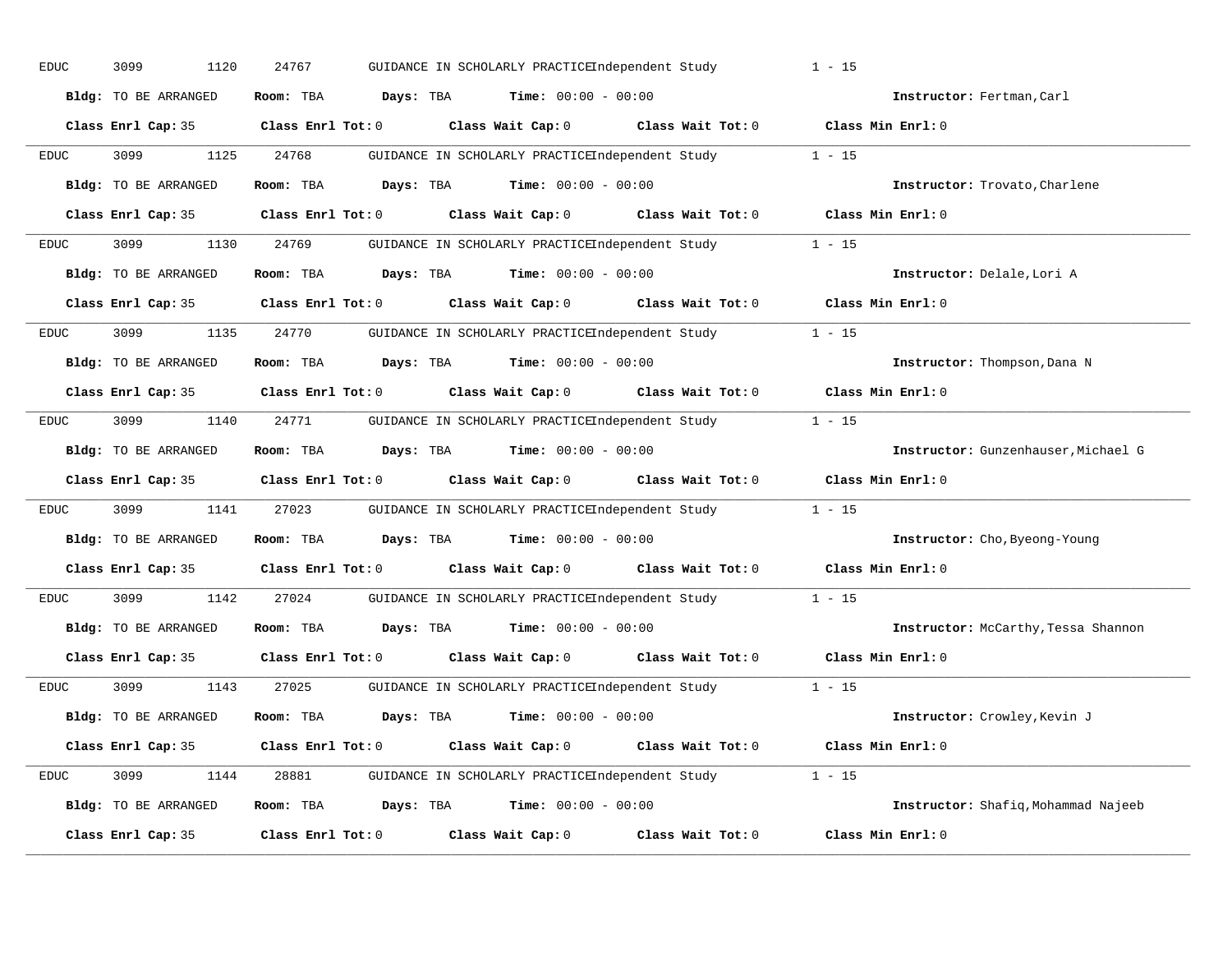## Report ID: SR201 **101 Mixersity of Pittsburgh University of Pittsburgh** Page No. 107 of 120<br>**Schedule of Classes for Fall Term 2021-2022** Run Date: 12/16/2020 **Schedule of Classes for Fall Term 2021-2022** Run Date: 12/16/2020 **Academic Term** Run Time: 19:30:20

| Catalog Nbr Section Class Nbr<br>Subject | Course Title                                             | Component           | Units<br>Topics                     |
|------------------------------------------|----------------------------------------------------------|---------------------|-------------------------------------|
| 3099<br>1145<br><b>EDUC</b>              | GUIDANCE IN SCHOLARLY PRACTICEIndependent Study<br>28882 |                     | $1 - 15$                            |
| Bldg: TO BE ARRANGED                     | <b>Time:</b> $00:00 - 00:00$<br>Room: TBA<br>Days: TBA   |                     | Instructor: Porter, Maureen K       |
| Class Enrl Cap: 35                       | Class Enrl Tot: 0<br>Class Wait Cap: 0                   | Class Wait Tot: 0   | Class Min Enrl: 0                   |
| 3099<br>1146<br><b>EDUC</b>              | 28883<br>GUIDANCE IN SCHOLARLY PRACTICEIndependent Study |                     | $1 - 15$                            |
| Bldg: TO BE ARRANGED                     | <b>Time:</b> $00:00 - 00:00$<br>Room: TBA<br>Days: TBA   |                     | Instructor: Rainey, Emily Catherine |
| Class Enrl Cap: 35                       | Class Enrl Tot: 0<br>Class Wait Cap: 0                   | Class Wait Tot: 0   | Class Min Enrl: 0                   |
| 3099<br>1147<br><b>EDUC</b>              | 28884<br>GUIDANCE IN SCHOLARLY PRACTICEIndependent Study |                     | $1 - 15$                            |
| Bldg: TO BE ARRANGED                     | <b>Time:</b> $00:00 - 00:00$<br>Room: TBA<br>Days: TBA   |                     | Instructor: Dancy, Theodis Elon     |
| Class Enrl Cap: 35                       | Class Enrl Tot: 0<br>Class Wait Cap: 0                   | Class Wait Tot: 0   | Class Min Enrl: 0                   |
| 3099<br>1148<br><b>EDUC</b>              | 28885<br>GUIDANCE IN SCHOLARLY PRACTICEIndependent Study |                     | $1 - 15$                            |
| Bldg: TO BE ARRANGED                     | Room: TBA<br>Days: TBA<br><b>Time:</b> $00:00 - 00:00$   |                     | Instructor: Ross, Sharon Elizabeth  |
| Class Enrl Cap: 35                       | Class Enrl Tot: 0<br>Class Wait Cap: 0                   | Class Wait Tot: 0   | Class Min Enrl: 0                   |
| 3099<br>1149<br><b>EDUC</b>              | 28886<br>GUIDANCE IN SCHOLARLY PRACTICEIndependent Study |                     | $1 - 15$                            |
| Bldg: TO BE ARRANGED                     | <b>Time:</b> $00:00 - 00:00$<br>Room: TBA<br>Days: TBA   |                     | Instructor: Russell, Jennifer Lin   |
| Class Enrl Cap: 35                       | Class Enrl Tot: 0<br>Class Wait Cap: 0                   | Class Wait $Tot: 0$ | Class Min Enrl: 0                   |
| 3099<br>1150<br><b>EDUC</b>              | 28887<br>GUIDANCE IN SCHOLARLY PRACTICEIndependent Study |                     | $1 - 15$                            |
| Bldg: TO BE ARRANGED                     | <b>Time:</b> $00:00 - 00:00$<br>Room: TBA<br>Days: TBA   |                     | Instructor: Quigley, Cassie Fay     |
| Class Enrl Cap: 35                       | Class Enrl Tot: 0<br>Class Wait Cap: 0                   | Class Wait Tot: 0   | Class Min Enrl: 0                   |
| 3100<br>1035<br><b>EDUC</b>              | 22945<br>INTRODUCTION TO OUAN METHODS: Seminar           |                     | $\overline{3}$                      |
| Bldg: Bellefield Hall                    | <b>Room:</b> 00314<br>Days: Tu<br>$Time: 16:30 - 19:10$  |                     | Instructor: Shafiq, Mohammad Najeeb |
|                                          |                                                          |                     | Nurshatayeva, Aizat                 |
| Class Enrl Cap: 20                       | Class Enrl Tot: 0<br>Class Wait Cap: 0                   | Class Wait Tot: 0   | Class Min Enrl: 0                   |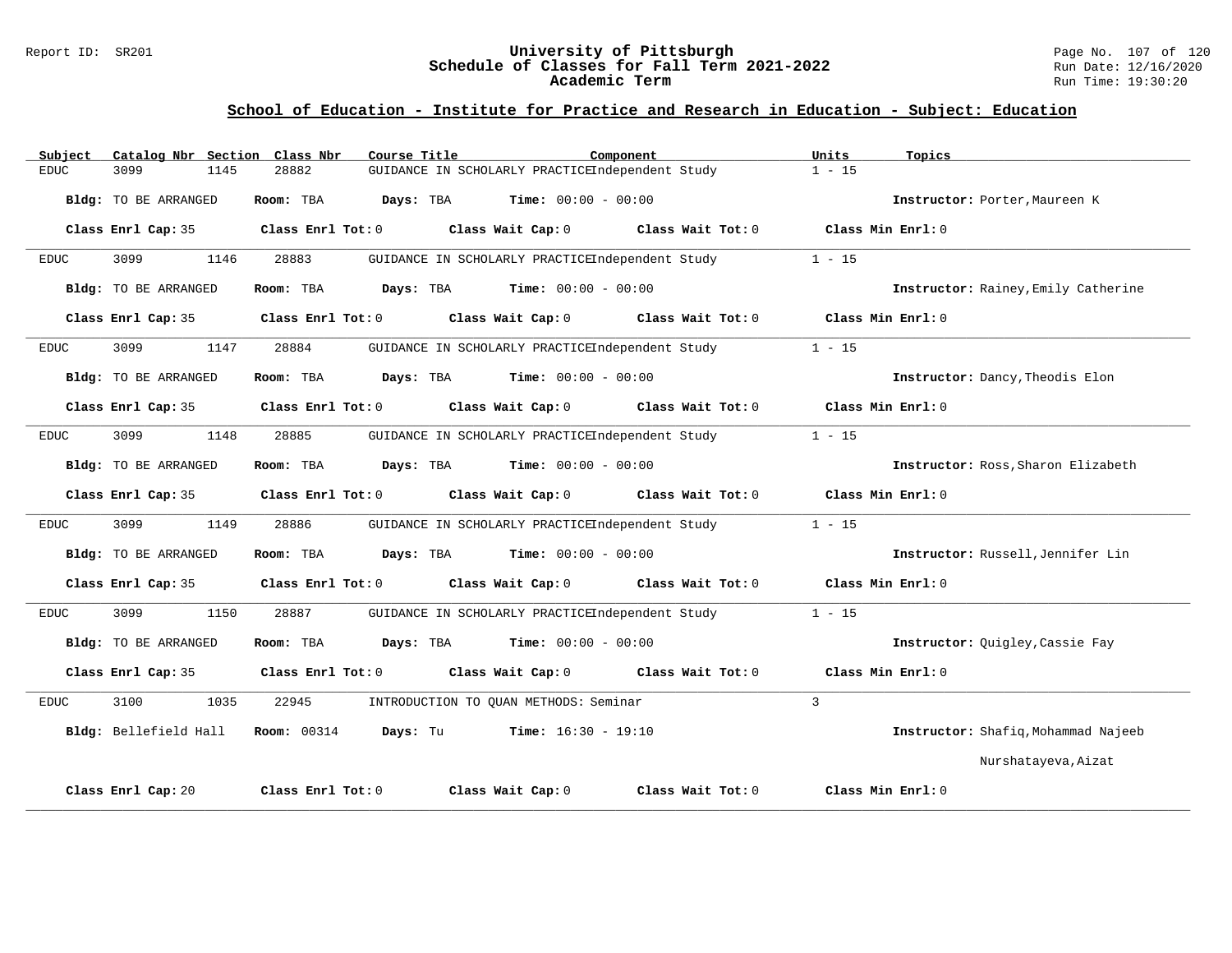## Report ID: SR201 **University of Pittsburgh** Page No. 108 of 120 **Schedule of Classes for Fall Term 2021-2022** Run Date: 12/16/2020 **Academic Term** Run Time: 19:30:20

| Subject     | Catalog Nbr Section Class Nbr        |      |                   | Course Title                                                              | Component                    | Units | Topics              |
|-------------|--------------------------------------|------|-------------------|---------------------------------------------------------------------------|------------------------------|-------|---------------------|
| <b>EDUC</b> | 3102                                 | 1050 | 22682             | FIRST YEAR SEMINAR 1                                                      | Seminar                      |       |                     |
|             | Bldg: Wesley W Posvar Halkoom: 05405 |      |                   | Days: F                                                                   | <b>Time:</b> $13:00 - 15:40$ |       | Instructor: Staff   |
|             | Class Enrl Cap: 34                   |      | Class Enrl Tot: 0 | Class Wait Cap: 0<br>Room Characteristics: PeopleSoft - Scheduled (PS)(1) | Class Wait Tot: 0            |       | Class Min $Enrl: 0$ |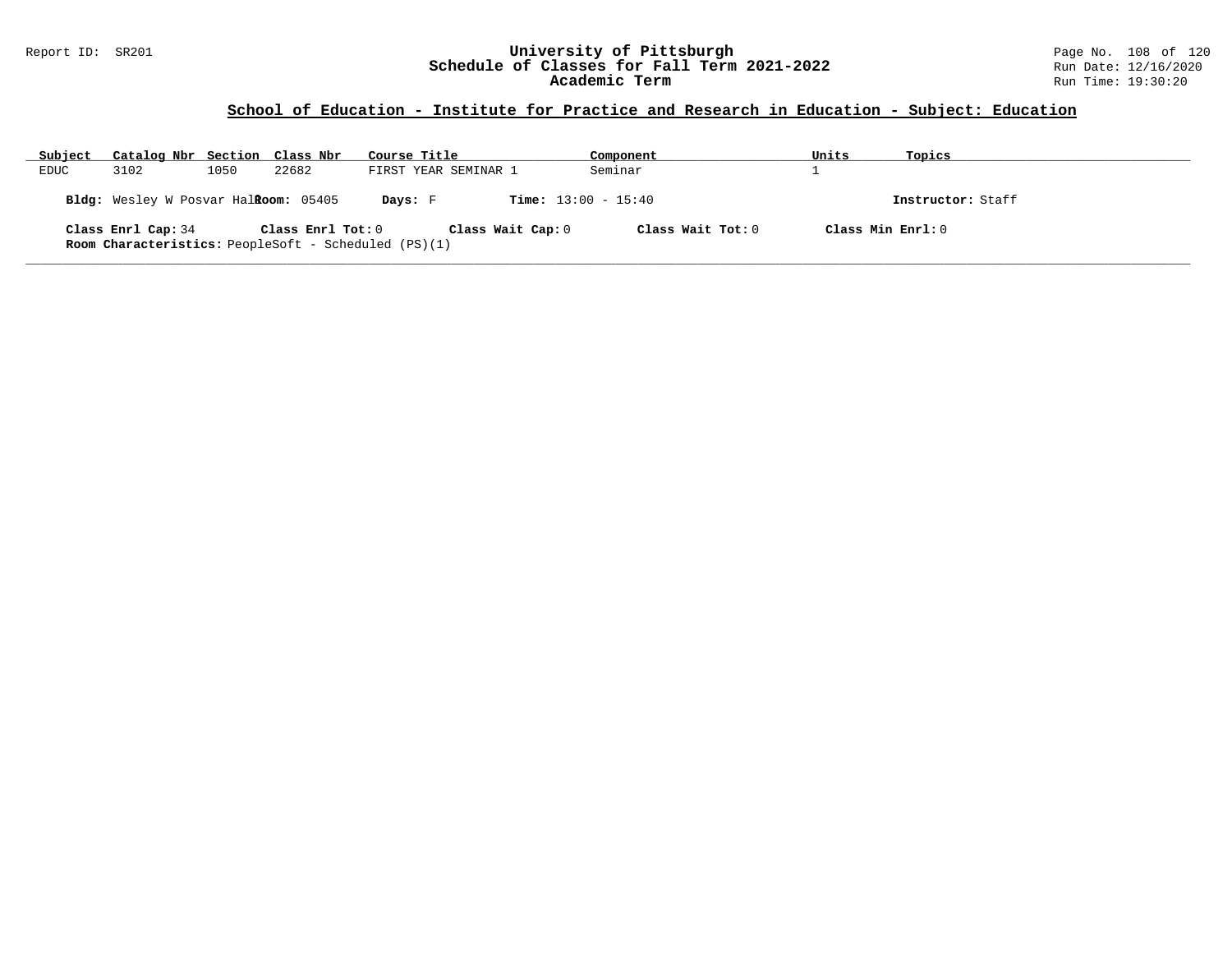# **School of Education - Institute for Practice and Research in Education - Subject: Learning Science and Policy**

| Subject<br>Catalog Nbr Section Class Nbr | Course Title                                                                                                        | Component         | Units<br>Topics                      |
|------------------------------------------|---------------------------------------------------------------------------------------------------------------------|-------------------|--------------------------------------|
| LSAP<br>3002<br>1010                     | 28343<br>ADV APPLIED QUALTV ANALYSIS Lecture                                                                        |                   | $\mathcal{L}$                        |
| Bldg: Learning Research & Room: TBA      | <b>Days:</b> Tu <b>Time:</b> $13:00 - 15:50$                                                                        |                   | Instructor: Russell, Jennifer Lin    |
| Class Enrl Cap: 25                       | Class Enrl Tot: 0<br>Class Wait Cap: 0                                                                              | Class Wait Tot:0  | Class Min Enrl: 0                    |
| 1010<br>3008<br>LSAP                     | 28344<br>EDUCATIONAL POLICY                                                                                         | Seminar           | $\mathbf{3}$                         |
| Bldg: TBA                                | Days: M<br>$Time: 13:00 - 15:50$<br>Room: TBA                                                                       |                   | Instructor: Correnti, Richard James  |
|                                          |                                                                                                                     |                   | Howe, Emily V                        |
| Class Enrl Cap: 15                       | Class Enrl Tot: $0$ Class Wait Cap: $0$ Class Wait Tot: $0$<br>Room Characteristics: PeopleSoft - Scheduled (PS)(1) |                   | Class Min Enrl: 0                    |
| 3009<br>1400<br>LSAP                     | 24566<br>LSAP WRITING SEMINAR                                                                                       | Seminar           | $\mathbf{1}$                         |
|                                          | Bldg: Wesley W Posvar Halkoom: 04318 Days: F Time: 09:30 - 11:55                                                    |                   | Instructor: Matsumura, Lindsay Clare |
| Class Enrl Cap: 20                       | Class Enrl Tot: $0$ Class Wait Cap: $0$ Class Wait Tot: $0$                                                         |                   | Class Min Enrl: 0                    |
| 1060<br>3015<br>LSAP                     | 27582<br>INFORMAL LRNG: THEORY & FNDTN Lecture                                                                      |                   | $\overline{3}$                       |
| Bldg: TBA                                | Room: TBA<br>Days: TBA<br>$Time: 00:00 - 00:00$                                                                     |                   | Instructor: Staff                    |
|                                          | <b>Bldg:</b> Wesley W Posvar Hal <b>Room:</b> $05401$ <b>Days:</b> Sa <b>Time:</b> $13:00 - 17:00$                  |                   | Instructor: Staff                    |
| Class Enrl Cap: 35                       | Class Enrl Tot: 0 Class Wait Cap: 0 Class Wait Tot: 0                                                               |                   | Class Min Enrl: 0                    |
| Attributes: Hybrid                       | Room Characteristics: PeopleSoft - Scheduled (PS)(1)                                                                |                   |                                      |
| 3097<br>1020<br>LSAP                     | 17737<br>SUPERVISED RESEARCH                                                                                        | Directed Studies  | $1 - 6$                              |
| Bldg: TO BE ARRANGED                     | <b>Days:</b> TBA <b>Time:</b> $00:00 - 00:00$<br>Room: TBA                                                          |                   | Instructor: Schunn, Christian Dieter |
| Class Enrl Cap: 35                       | Class Enrl Tot: 0<br>Class Wait Cap: 0                                                                              | Class Wait Tot: 0 | Class Min Enrl: 0                    |
| 3097<br>1030<br>LSAP                     | 17738<br>SUPERVISED RESEARCH                                                                                        | Directed Studies  | $1 - 6$                              |
| Bldg: TO BE ARRANGED                     | $\texttt{Days:}$ TBA Time: $00:00 - 00:00$<br>Room: TBA                                                             |                   | Instructor: Russell, Jennifer Lin    |
| Class Enrl Cap: 35                       | Class Enrl Tot: 0<br>Class Wait Cap: 0                                                                              | Class Wait Tot: 0 | Class Min Enrl: 0                    |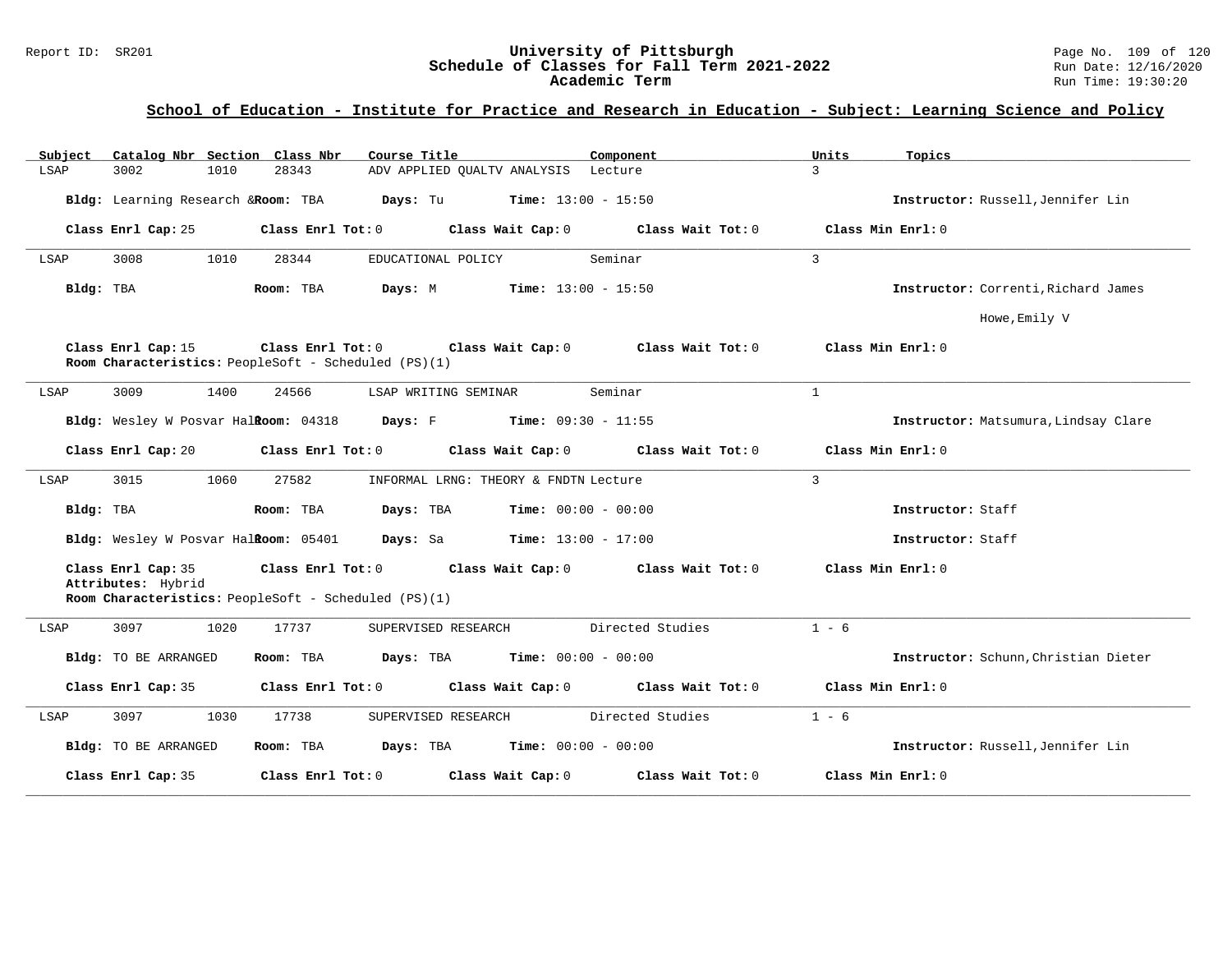# Report ID: SR201 **University of Pittsburgh University of Pittsburgh** Page No. 110 of 120<br>**Schedule of Classes for Fall Term 2021-2022** Run Date: 12/16/2020 Schedule of Classes for Fall Term 2021-2022<br>Academic Term

# **School of Education - Institute for Practice and Research in Education - Subject: Learning Science and Policy**

| Catalog Nbr Section Class Nbr<br>Subject | Course Title                                                                               | Component                                | Units<br>Topics                      |
|------------------------------------------|--------------------------------------------------------------------------------------------|------------------------------------------|--------------------------------------|
| 3097<br>1040<br>LSAP                     | 18300<br>SUPERVISED RESEARCH                                                               | Directed Studies                         | $1 - 6$                              |
| <b>Bldg:</b> TO BE ARRANGED              | <b>Days:</b> TBA <b>Time:</b> $00:00 - 00:00$<br>Room: TBA                                 |                                          | Instructor: Stein, Mary Kay          |
|                                          | Class Enrl Cap: 35 Class Enrl Tot: 0 Class Wait Cap: 0 Class Wait Tot: 0 Class Min Enrl: 0 |                                          |                                      |
| 3097 300<br>LSAP                         | 1050 18301<br>SUPERVISED RESEARCH                                                          | Directed Studies                         | $1 - 6$                              |
| Bldg: TO BE ARRANGED                     | Room: TBA $Days: TBA$ Time: $00:00 - 00:00$                                                |                                          | Instructor: Correnti, Richard James  |
| Class Enrl Cap: 35                       | Class Enrl Tot: 0 Class Wait Cap: 0 Class Wait Tot: 0                                      |                                          | Class Min Enrl: 0                    |
| 3097<br>LSAP                             | 1060 18302                                                                                 | SUPERVISED RESEARCH Directed Studies     | $1 - 6$                              |
| Bldg: TO BE ARRANGED                     | Room: TBA $Days:$ TBA $Time: 00:00 - 00:00$                                                |                                          | Instructor: Matsumura, Lindsay Clare |
|                                          | Class Enrl Cap: 35 Class Enrl Tot: 0 Class Wait Cap: 0 Class Wait Tot: 0                   |                                          | Class Min Enrl: 0                    |
| LSAP                                     | 3097 1070 18305                                                                            | SUPERVISED RESEARCH Directed Studies     | $1 - 6$                              |
| Bldg: TO BE ARRANGED                     | Room: TBA $Days:$ TBA $Time: 00:00 - 00:00$                                                |                                          | Instructor: Page, Lindsay Coleman    |
|                                          | Class Enrl Cap: 35 Class Enrl Tot: 0 Class Wait Cap: 0 Class Wait Tot: 0                   |                                          | Class Min Enrl: 0                    |
| 3097 300<br>LSAP                         | 1090 18306                                                                                 | SUPERVISED RESEARCH Directed Studies     | $1 - 6$                              |
| Bldg: TO BE ARRANGED                     | Room: TBA $Days:$ TBA $Time: 00:00 - 00:00$                                                |                                          | Instructor: Crowley, Kevin J         |
|                                          | Class Enrl Cap: 35 Class Enrl Tot: 0 Class Wait Cap: 0 Class Wait Tot: 0 Class Min Enrl: 0 |                                          |                                      |
| 3098<br>1010<br>LSAP                     | 16397                                                                                      | DIRECTED STUDIES - LSAP Directed Studies | $1 - 6$                              |
| Bldg: TO BE ARRANGED                     | Room: TBA $Days:$ TBA $Time: 00:00 - 00:00$                                                |                                          | Instructor: Russell, Jennifer Lin    |
|                                          | Class Enrl Cap: 35 Class Enrl Tot: 0 Class Wait Cap: 0 Class Wait Tot: 0 Class Min Enrl: 0 |                                          |                                      |
| 3098 300<br>1020<br>LSAP                 | 16398                                                                                      | DIRECTED STUDIES - LSAP Directed Studies | $1 - 6$                              |
| Bldg: TO BE ARRANGED                     | Room: TBA $Days:$ TBA $Time: 00:00 - 00:00$                                                |                                          | Instructor: Correnti, Richard James  |
|                                          | Class Enrl Cap: 35 Class Enrl Tot: 0 Class Wait Cap: 0 Class Wait Tot: 0                   |                                          | Class Min Enrl: 0                    |
| 3098<br>1030<br>LSAP                     | 16399                                                                                      | DIRECTED STUDIES - LSAP Directed Studies | $1 - 6$                              |
| Bldg: TO BE ARRANGED                     | Room: TBA $\rule{1em}{0.15mm}$ Days: TBA $\rule{1.15mm}]{0.15mm}$ Time: $0.000 - 0.0000$   |                                          | Instructor: Matsumura, Lindsay Clare |
| Class Enrl Cap: 35                       | Class Enrl Tot: $0$ Class Wait Cap: $0$ Class Wait Tot: $0$                                |                                          | Class Min Enrl: 0                    |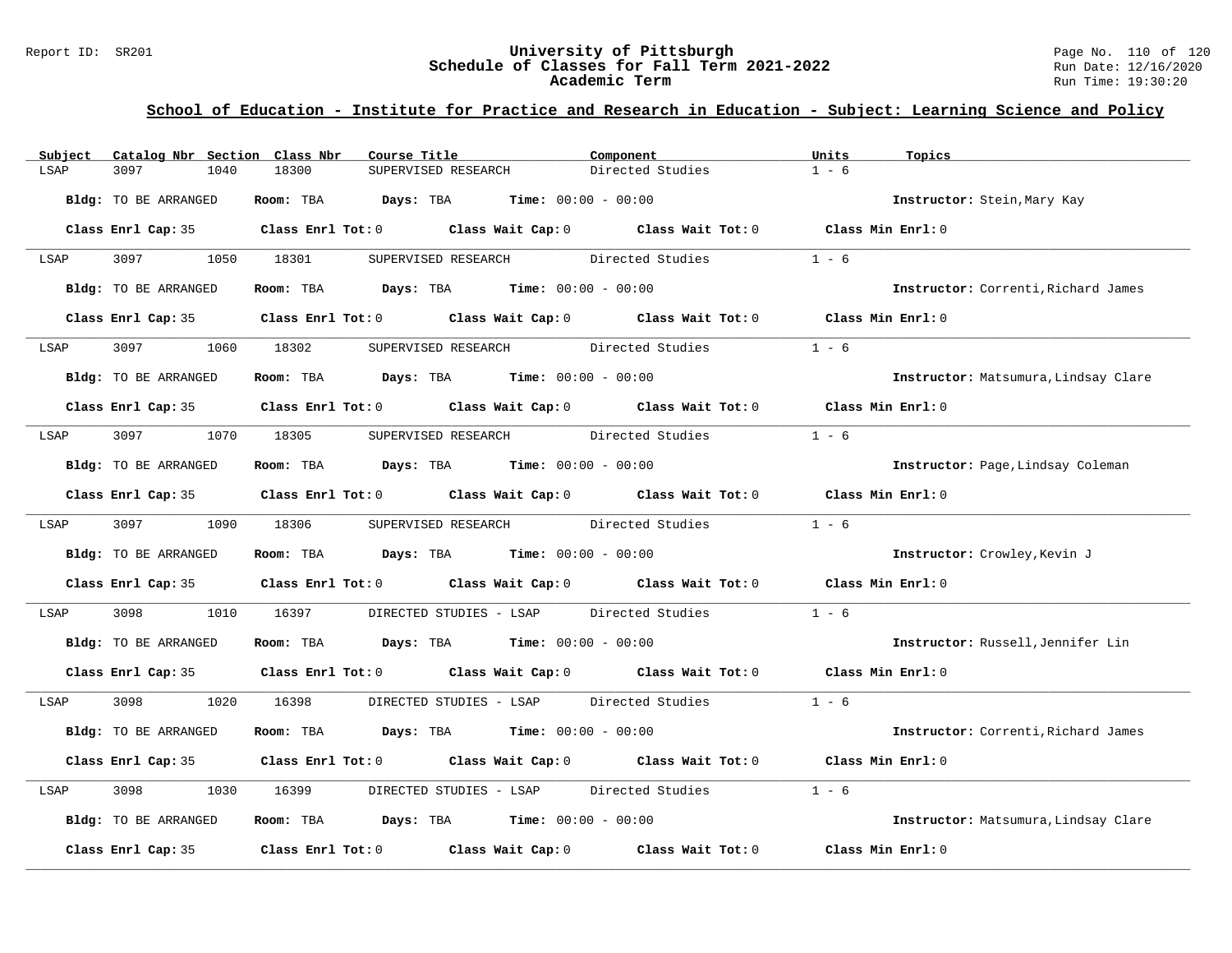| LSAP | 3098<br>1040         | 16400<br>Directed Studies<br>DIRECTED STUDIES - LSAP                                                | $1 - 6$                              |
|------|----------------------|-----------------------------------------------------------------------------------------------------|--------------------------------------|
|      | Bldg: TO BE ARRANGED | Room: TBA $\rule{1em}{0.15mm}$ Days: TBA $\rule{1.15mm}]{0.15mm}$ Time: $0.000 - 0.0000$            | Instructor: Stein, Mary Kay          |
|      |                      | Class Enrl Cap: 35 Class Enrl Tot: 0 Class Wait Cap: 0 Class Wait Tot: 0 Class Min Enrl: 0          |                                      |
| LSAP | 3098                 | 1050 16401<br>DIRECTED STUDIES - LSAP<br>Directed Studies                                           | $1 - 6$                              |
|      | Bldg: TO BE ARRANGED | Room: TBA $Days: TBA$ Time: $00:00 - 00:00$                                                         | Instructor: Greeno, James G          |
|      |                      | Class Enrl Cap: 35 Class Enrl Tot: 0 Class Wait Cap: 0 Class Wait Tot: 0 Class Min Enrl: 0          |                                      |
|      |                      | LSAP 3098 1060 16402 DIRECTED STUDIES - LSAP Directed Studies 1 - 6                                 |                                      |
|      | Bldg: TO BE ARRANGED | Room: TBA $Days:$ TBA Time: $00:00 - 00:00$                                                         | Instructor: Schunn, Christian Dieter |
|      |                      | Class Enrl Cap: 35 $\qquad$ Class Enrl Tot: 0 $\qquad$ Class Wait Cap: 0 $\qquad$ Class Wait Tot: 0 | Class Min Enrl: 0                    |
| LSAP | 3098 1080 18227      | DIRECTED STUDIES - LSAP Directed Studies                                                            | $1 - 6$                              |
|      | Bldg: TO BE ARRANGED | Room: TBA $Days:$ TBA $Time: 00:00 - 00:00$                                                         | Instructor: Crowley, Kevin J         |
|      |                      | Class Enrl Cap: 35 Class Enrl Tot: 0 Class Wait Cap: 0 Class Wait Tot: 0                            | Class Min Enrl: 0                    |
| LSAP |                      | 3099 1010 17753 DOCTORAL DISSER RES IN LSAP Full Time Dissertation 1 - 18                           |                                      |
|      | Bldg: TO BE ARRANGED | Room: TBA $Days: TBA$ Time: $00:00 - 00:00$                                                         | Instructor: Correnti, Richard James  |
|      |                      | Class Enrl Cap: 35 Class Enrl Tot: 0 Class Wait Cap: 0 Class Wait Tot: 0                            | Class Min Enrl: 0                    |
| LSAP | 3099 700             | 1020 17754 DOCTORAL DISSER RES IN LSAP Full Time Dissertation                                       | $1 - 18$                             |
|      | Bldg: TO BE ARRANGED | Room: TBA $Days: TBA$ Time: $00:00 - 00:00$                                                         | Instructor: Stein, Mary Kay          |
|      |                      | Class Enrl Cap: 35 Class Enrl Tot: 0 Class Wait Cap: 0 Class Wait Tot: 0                            | Class Min Enrl: 0                    |
| LSAP | 3099 700             | 1030 17755<br>DOCTORAL DISSER RES IN LSAP Full Time Dissertation                                    | $1 - 18$                             |
|      | Bldg: TO BE ARRANGED | Room: TBA $Days:$ TBA $Time: 00:00 - 00:00$                                                         | Instructor: Russell, Jennifer Lin    |
|      |                      | Class Enrl Cap: 35 Class Enrl Tot: 0 Class Wait Cap: 0 Class Wait Tot: 0                            | Class Min Enrl: 0                    |
| LSAP | 3099                 | 1040 18307<br>DOCTORAL DISSER RES IN LSAP Full Time Dissertation 1 - 18                             |                                      |
|      | Bldg: TO BE ARRANGED | Room: TBA $Days: TBA$ Time: $00:00 - 00:00$                                                         | Instructor: Greeno, James G          |
|      |                      | Class Enrl Cap: 35 Class Enrl Tot: 0 Class Wait Cap: 0 Class Wait Tot: 0 Class Min Enrl: 0          |                                      |
| LSAP |                      | 3099 1050 18308 DOCTORAL DISSER RES IN LSAP Full Time Dissertation 1 - 18                           |                                      |
|      | Bldg: TO BE ARRANGED | Room: TBA $Days: TBA$ Time: $00:00 - 00:00$                                                         | Instructor: Matsumura, Lindsay Clare |
|      | Class Enrl Cap: 35   | Class Enrl Tot: $0$ Class Wait Cap: $0$ Class Wait Tot: $0$                                         | Class Min Enrl: 0                    |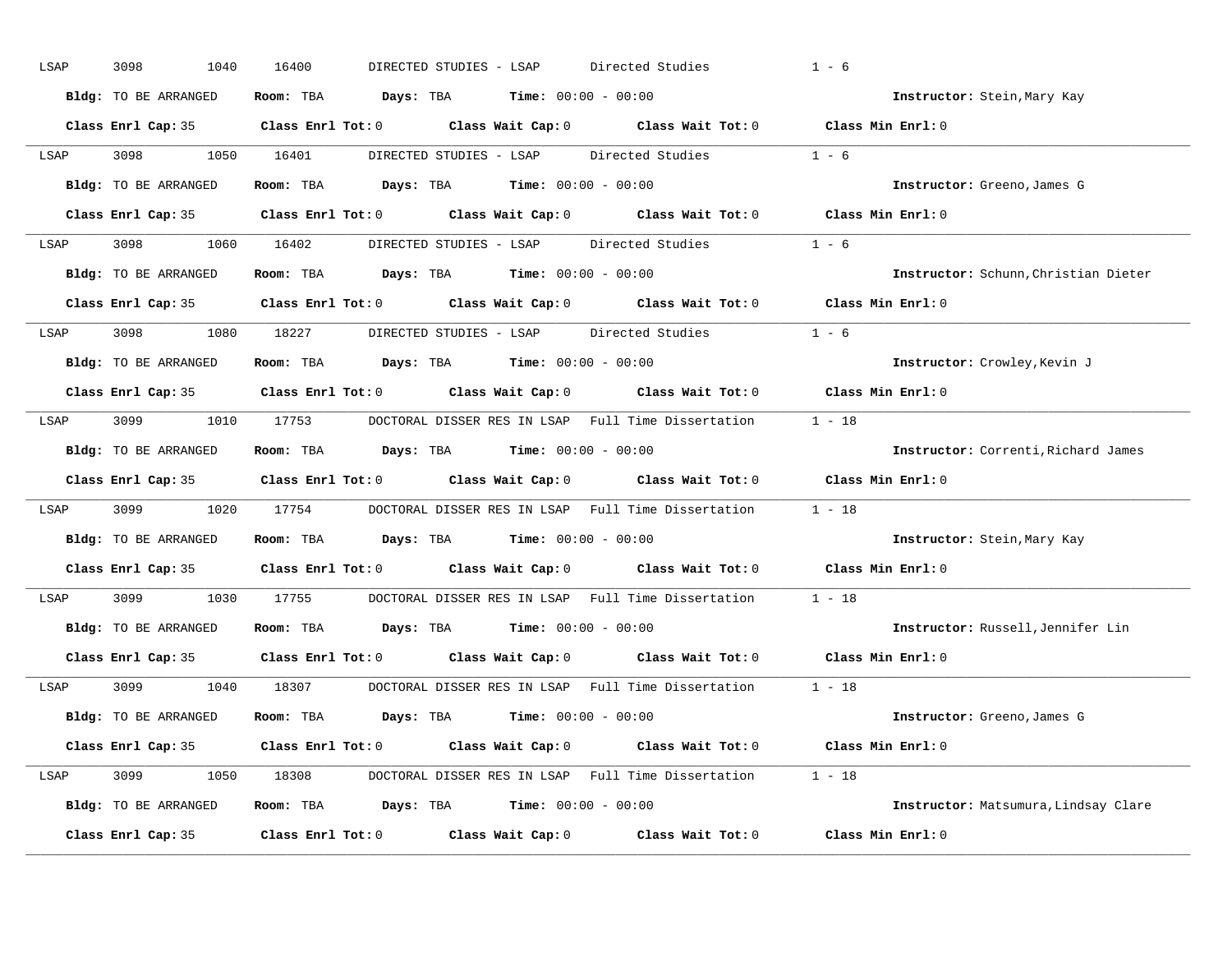# **School of Education - Institute for Practice and Research in Education - Subject: Learning Science and Policy**

| Subject | Catalog Nbr Section  | Class Nbr           | Course Title                | Component                    | Units<br>Topics                      |
|---------|----------------------|---------------------|-----------------------------|------------------------------|--------------------------------------|
| LSAP    | 3099                 | 1070<br>18309       | DOCTORAL DISSER RES IN LSAP | Full Time Dissertation       | $1 - 18$                             |
|         | Bldg: TO BE ARRANGED | Room: TBA           | Days: TBA                   | <b>Time:</b> $00:00 - 00:00$ | Instructor: Crowley, Kevin J         |
|         | Class Enrl Cap: 35   | Class Enrl Tot: $0$ | Class Wait Cap: 0           | Class Wait Tot: 0            | Class Min Enrl: 0                    |
| LSAP    | 3099                 | 1080<br>18310       | DOCTORAL DISSER RES IN LSAP | Full Time Dissertation       | $1 - 18$                             |
|         | Bldg: TO BE ARRANGED | Room: TBA           | Days: TBA                   | <b>Time:</b> $00:00 - 00:00$ | Instructor: Schunn, Christian Dieter |
|         | Class Enrl Cap: 35   | Class Enrl Tot: $0$ | Class Wait Cap: 0           | Class Wait Tot: 0            | Class Min Enrl: 0                    |
| LSAP    | 3101                 | 1010<br>29135       | TEACHING PRACTICUM          | Practicum                    | 3                                    |
|         | Bldg: TO BE ARRANGED | Room: TBA           | Days: TBA                   | <b>Time:</b> $00:00 - 00:00$ | Instructor: Correnti, Richard James  |
|         | Class Enrl Cap: 10   | Class Enrl Tot: 0   | Class Wait Cap: 0           | Class Wait Tot: 0            | Class Min Enrl: 0                    |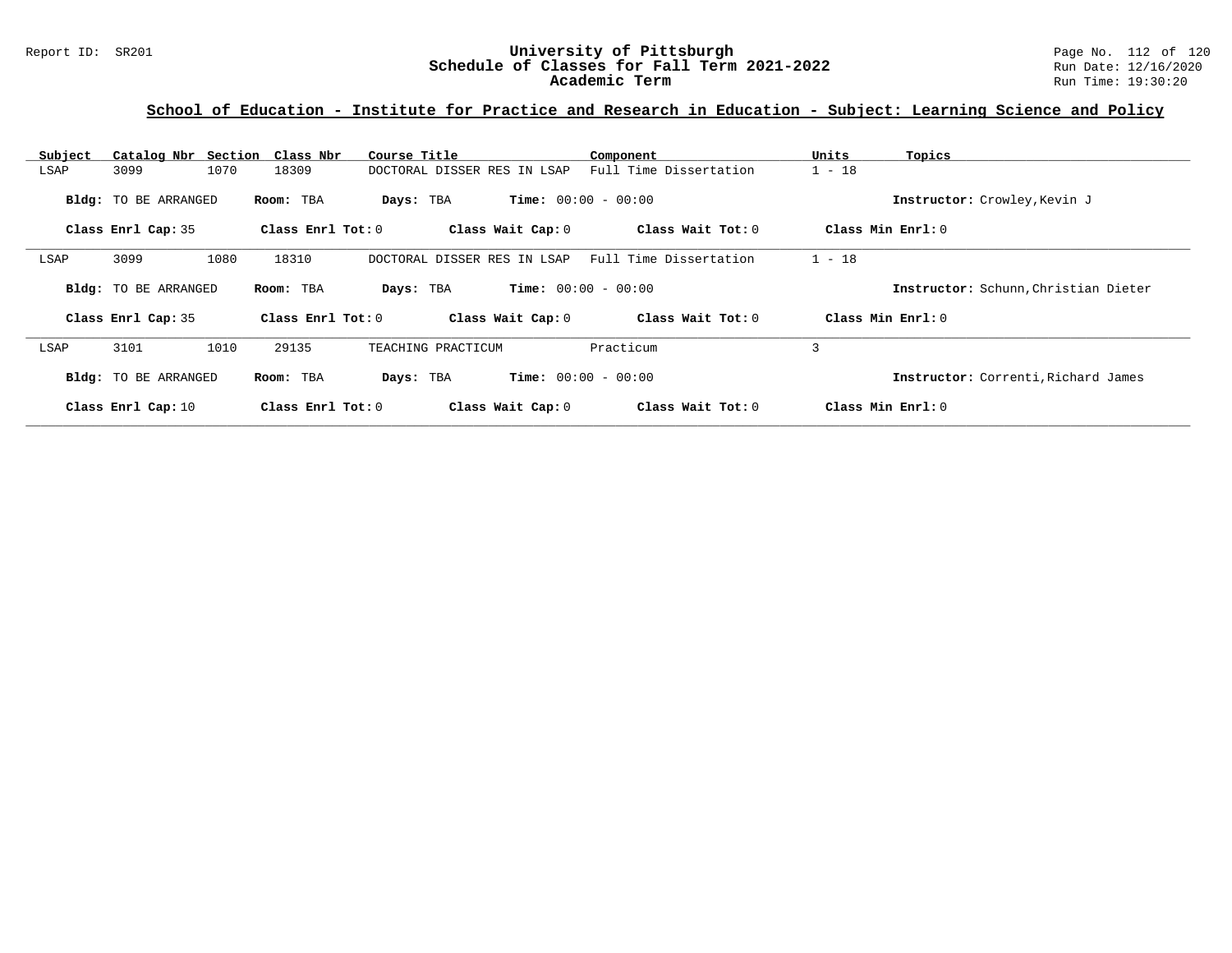## Report ID: SR201 **120 University of Pittsburgh University of Pittsburgh** Page No. 113 of 120<br>**Schedule of Classes for Fall Term 2021-2022** Run Date: 12/16/2020 **Schedule of Classes for Fall Term 2021-2022** Run Date: 12/16/2020 **Full Term Session Rundall Term Session Rundall Term Session**

## **School of Education - Educational Foundations, Organization, and Policy - Subject: Admin and Policy Studies**

| Subject | Catalog Nbr Section Class Nbr                |      |                   | Course Title |                |                   | Component |                   | Units             | Topics                                                                        |
|---------|----------------------------------------------|------|-------------------|--------------|----------------|-------------------|-----------|-------------------|-------------------|-------------------------------------------------------------------------------|
| ADMPS   | 2089                                         | 1020 | 26291             |              | SPECIAL TOPICS |                   | Lecture   |                   |                   |                                                                               |
|         | Bldg: Wesley W Posvar Hal <b>Room:</b> 04318 |      |                   | Days: M      |                |                   |           |                   |                   | Time: 19:15 - 21:55 SOCIAL JUSTICE IN H-ED SETTINEnstructor: Garcia, Gina Ann |
|         | Class Enrl Cap: 35                           |      | Class Enrl Tot: 0 |              |                | Class Wait Cap: 0 |           | Class Wait Tot: 0 | Class Min Enrl: 0 |                                                                               |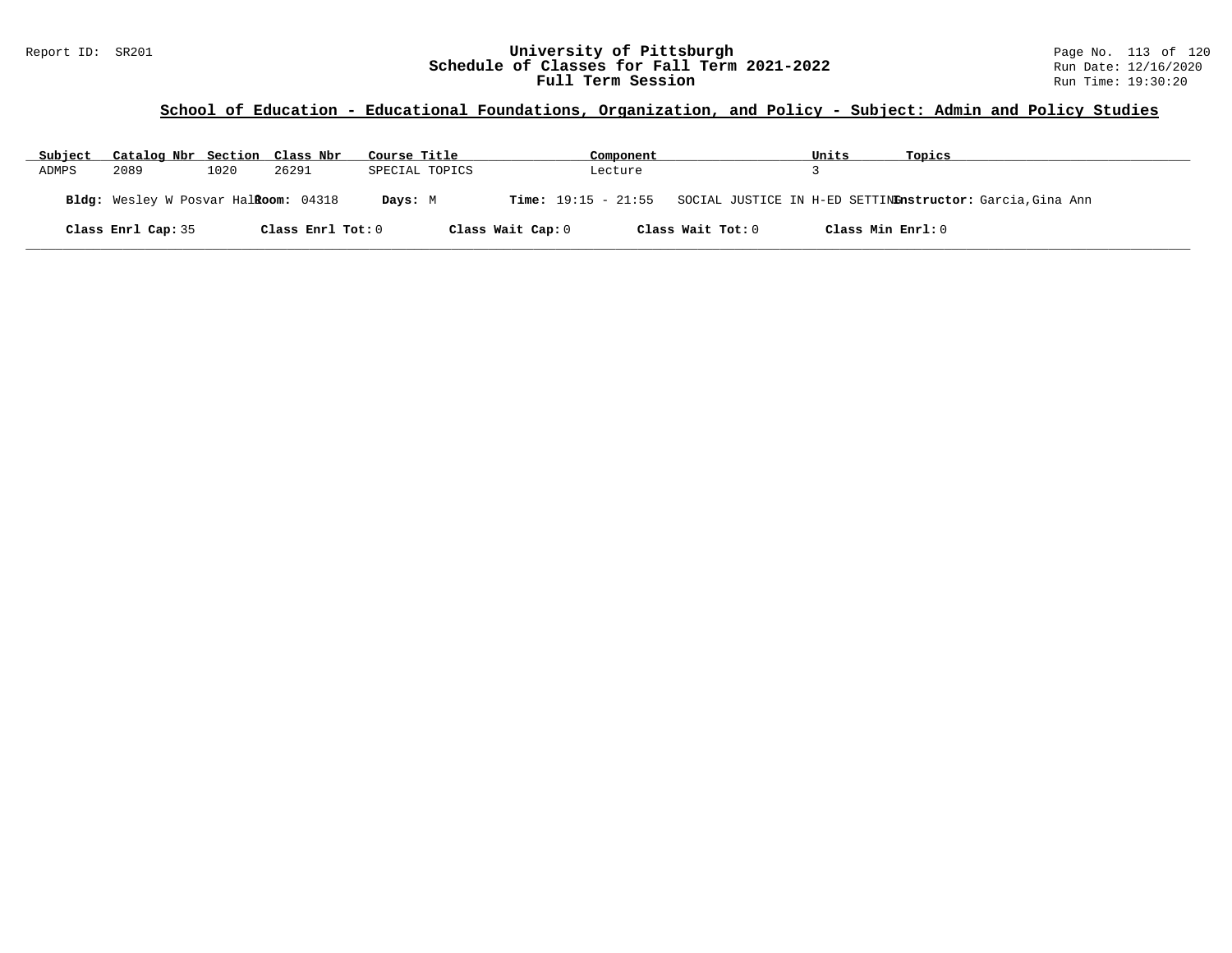### Report ID: SR201 **University of Pittsburgh** Page No. 114 of 120 **Schedule of Classes for Fall Term 2021-2022** Run Date: 12/16/2020 **Full Term Session Rundall Term Session Rundall Term Session**

# **School of Education - Health and Human Development - Subject: Health and Physical Activity**

| Subject | Catalog Nbr Section Class Nbr |      |                    | Course Title                                                                      | Component                    | Units | Topics                                |
|---------|-------------------------------|------|--------------------|-----------------------------------------------------------------------------------|------------------------------|-------|---------------------------------------|
| HPA     | 1012                          | 1080 | 28517              | APPLIED HUMAN ANATOMY LAB                                                         | Credit Laboratory            |       |                                       |
|         | Bldg: Trees Hall              |      | <b>Room:</b> 00132 | Days: Tu                                                                          | <b>Time:</b> $19:30 - 20:20$ |       | Instructor: Chambers, April Jeannette |
|         | Class Enrl Cap: 20            |      | Class Enrl Tot: 0  | Class Wait Cap: 20<br><b>Room Characteristics:</b> PeopleSoft - Scheduled (PS)(1) | Class Wait Tot: $0$          |       | Class Min Enrl: 0                     |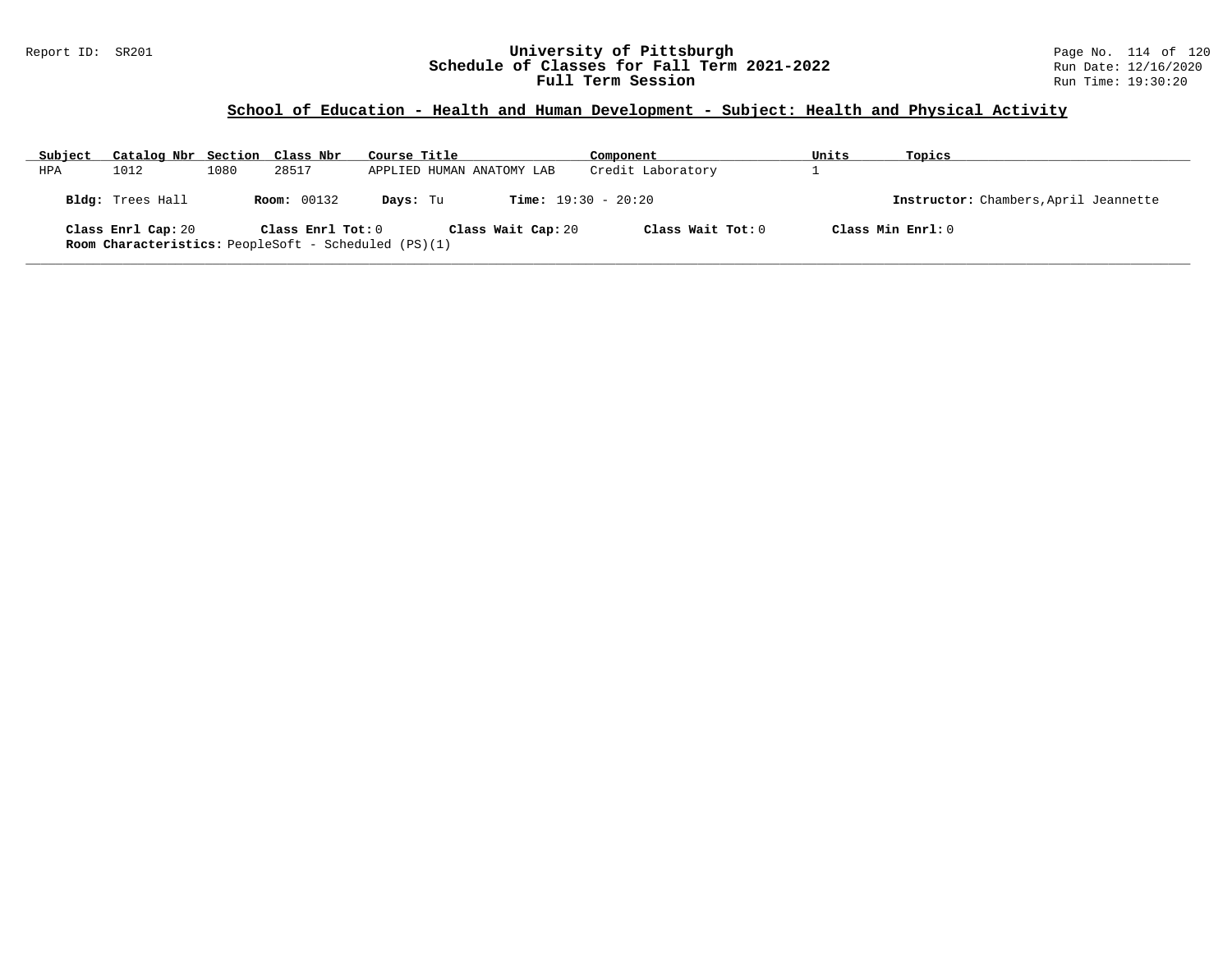## Report ID: SR201 **120 University of Pittsburgh University of Pittsburgh** Page No. 115 of 120<br>**Schedule of Classes for Fall Term 2021-2022** Run Date: 12/16/2020 **Schedule of Classes for Fall Term 2021-2022** Run Date: 12/16/2020 **Full Term Session Rundall Term Session Rundall Term Session**

## **School of Education - Health and Human Development - Subject: Co-Ed Physical Education**

| Subject |                                      |      | Catalog Nbr Section Class Nbr | Course Title          |                              | Component                                                                                                                                                                                                                          | Units        | Topics            |                                     |
|---------|--------------------------------------|------|-------------------------------|-----------------------|------------------------------|------------------------------------------------------------------------------------------------------------------------------------------------------------------------------------------------------------------------------------|--------------|-------------------|-------------------------------------|
| PEDC    | 0001                                 | 1050 | 10402                         | BEGINNING SWIMMING    |                              | Credit Laboratory                                                                                                                                                                                                                  | $\mathbf{1}$ |                   |                                     |
|         | Bldg: Trees Hall                     |      | Room: 0POOL                   | Days: TuTh            | Time: $19:30 - 20:25$        |                                                                                                                                                                                                                                    |              |                   | Instructor: McLaughlin, Kevin J     |
|         |                                      |      |                               |                       |                              |                                                                                                                                                                                                                                    |              |                   | Benintende, Jamie                   |
|         | Class Enrl Cap: 13                   |      | Class Enrl Tot: 0             |                       | Class Wait Cap: 10           | Class Wait Tot: 0                                                                                                                                                                                                                  |              | Class Min Enrl: 0 |                                     |
|         |                                      |      |                               |                       |                              | <b></b> This class has an additional fee. For more information go to <a <="" href="http://www.registrar.pitt.edu" td=""><td></td><td></td><td></td></a>                                                                            |              |                   |                                     |
|         |                                      |      |                               |                       |                              | target="_blank">http://www.registrar.pitt.edu/, and click on Faculty and Staff, then Course and Class.                                                                                                                             |              |                   |                                     |
| PEDC    | 0002                                 | 1050 | 10403                         | INTERMEDIATE SWIMMING |                              | Credit Laboratory                                                                                                                                                                                                                  | $\mathbf{1}$ |                   |                                     |
|         | Bldg: Trees Hall                     |      | Room: OPOOL                   | Days: TuTh            | Time: $19:30 - 20:25$        |                                                                                                                                                                                                                                    |              |                   | Instructor: Trzeciak, Joshua Daniel |
|         |                                      |      |                               |                       |                              |                                                                                                                                                                                                                                    |              |                   | McLaughlin, Kevin J                 |
|         | Class Enrl Cap: 15                   |      | Class Enrl Tot: 0             |                       | Class Wait Cap: 10           | Class Wait Tot: 0                                                                                                                                                                                                                  |              | Class Min Enrl: 0 |                                     |
| PEDC    | 0068                                 | 1030 | 10687                         | JUDO 1                |                              | target="_blank">http://www.registrar.pitt.edu/, and click on Faculty and Staff, then Course and Class.<br>Credit Laboratory                                                                                                        | $\mathbf{1}$ |                   |                                     |
|         | Bldg: Trees Hall                     |      | Room: OMPRL                   | Days: Tu              | Time: $18:00 - 19:55$        |                                                                                                                                                                                                                                    |              |                   | Instructor: McLaughlin, Kevin J     |
|         |                                      |      |                               |                       |                              |                                                                                                                                                                                                                                    |              |                   | Roscoe, Anthony E.                  |
|         | Class Enrl Cap: 35                   |      | Class Enrl Tot: 0             |                       | Class Wait Cap: 20           | Class Wait Tot: 0                                                                                                                                                                                                                  |              | Class Min Enrl: 0 |                                     |
|         |                                      |      |                               |                       |                              | <b></b> This class has an additional fee. For more information go to <a <br="" href="http://www.registrar.pitt.edu">target="_blank"&gt;http://www.registrar.pitt.edu/</a> , and click on Faculty and Staff, then Course and Class. |              |                   |                                     |
| PEDC    | 0188                                 | 1100 | 27660                         | PADDLE BOARD YOGA     |                              | Credit Laboratory                                                                                                                                                                                                                  | $\mathbf{1}$ |                   |                                     |
|         | Bldg: Trees Hall                     |      | Room: 0POOL                   | Days: TuTh            | <b>Time:</b> $18:30 - 19:25$ |                                                                                                                                                                                                                                    |              |                   | Instructor: Trzeciak, Joshua Daniel |
|         |                                      |      |                               |                       |                              |                                                                                                                                                                                                                                    |              |                   | McLaughlin, Kevin J                 |
|         | Class Enrl Cap: 15                   |      | Class Enrl Tot: 0             |                       | Class Wait Cap: 10           | Class Wait Tot: 0                                                                                                                                                                                                                  |              | Class Min Enrl: 0 |                                     |
| PEDC    | 0197                                 | 1200 | 23069                         | BOOTCAMP FITNESS      |                              | Credit Laboratory                                                                                                                                                                                                                  | $\mathbf{1}$ |                   |                                     |
|         | Bldg: Petersen Events CenRoom: BAIER |      |                               | Days: MW              | Time: $18:00 - 18:55$        |                                                                                                                                                                                                                                    |              |                   | Instructor: Fonzi, Laura            |
|         | Class Enrl Cap: 20                   |      | Class Enrl Tot: 0             |                       | Class Wait Cap: 20           | Class Wait Tot: 0                                                                                                                                                                                                                  |              | Class Min Enrl: 0 |                                     |
|         |                                      |      |                               |                       |                              | <b></b> This class has an additional fee. For more information go to <a <="" href="http://www.registrar.pitt.edu" td=""><td></td><td></td><td></td></a>                                                                            |              |                   |                                     |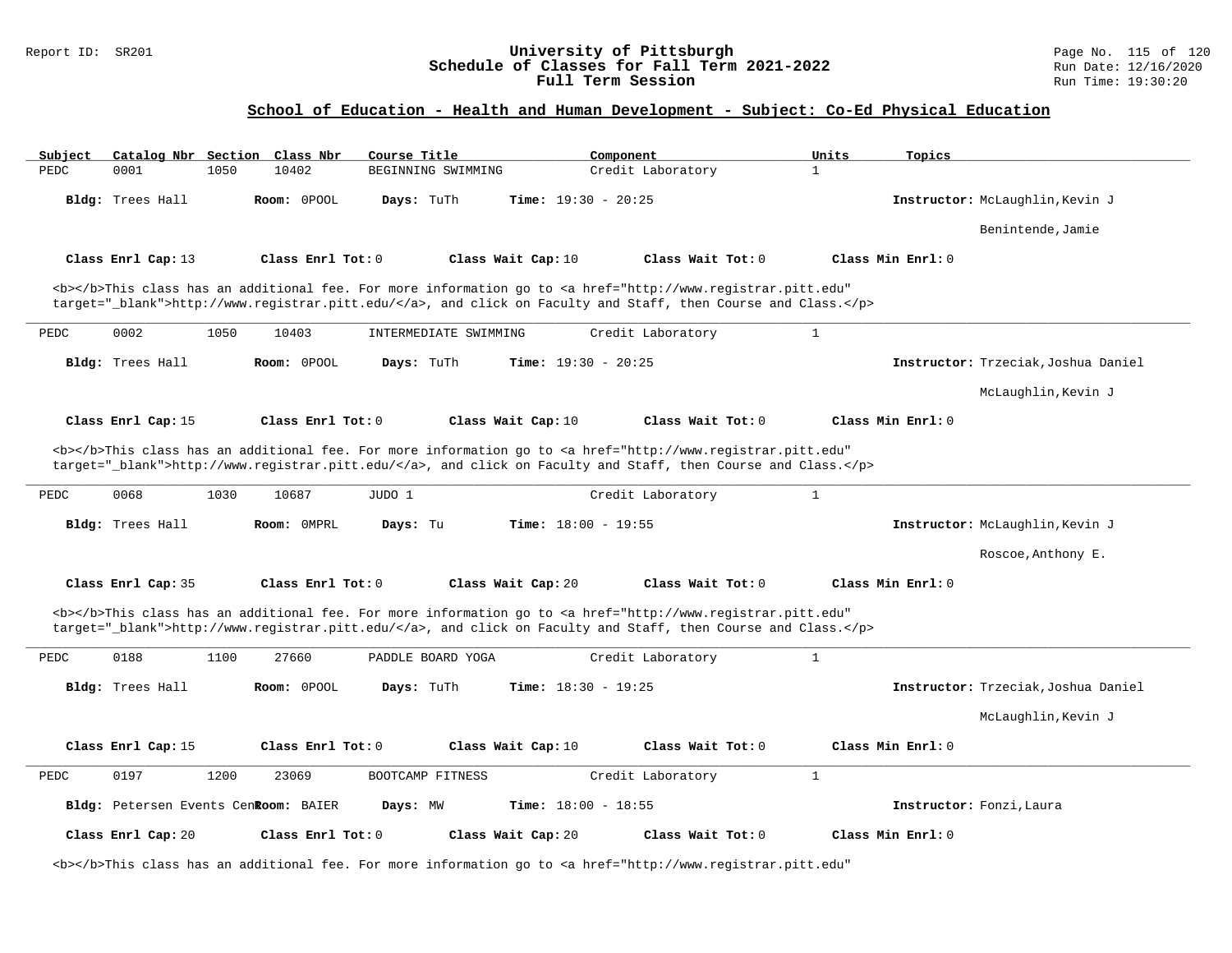|      |                    |      |                                      |               |                              | target=" blank">http://www.registrar.pitt.edu/, and click on Faculty and Staff, then Course and Class.                                                                                                                             |   |                   |                                 |
|------|--------------------|------|--------------------------------------|---------------|------------------------------|------------------------------------------------------------------------------------------------------------------------------------------------------------------------------------------------------------------------------------|---|-------------------|---------------------------------|
| PEDC | 0207               | 1040 | 11298                                | PILATES       |                              | Credit Laboratory                                                                                                                                                                                                                  | 1 |                   |                                 |
|      |                    |      | Bldg: Petersen Events CenRoom: BAIER | Days: TuTh    | <b>Time:</b> $18:00 - 18:55$ |                                                                                                                                                                                                                                    |   |                   | Instructor: McLaughlin, Kevin J |
|      |                    |      |                                      |               |                              |                                                                                                                                                                                                                                    |   |                   | Cacalano, Gia Therese           |
|      | Class Enrl Cap: 20 |      | Class Enrl Tot: 0                    |               | Class Wait Cap: 20           | Class Wait Tot: 0                                                                                                                                                                                                                  |   | Class Min Enrl: 0 |                                 |
|      |                    |      |                                      |               |                              | <b></b> This class has an additional fee. For more information go to <a <br="" href="http://www.registrar.pitt.edu">target="_blank"&gt;http://www.registrar.pitt.edu/</a> , and click on Faculty and Staff, then Course and Class. |   |                   |                                 |
| PEDC | 0207               | 1060 | 25542                                | PILATES       |                              | Credit Laboratory                                                                                                                                                                                                                  | 1 |                   |                                 |
|      | Bldg: Trees Hall   |      | Room: 000DS                          | Days: MW      | <b>Time:</b> $18:00 - 18:55$ |                                                                                                                                                                                                                                    |   |                   | Instructor: McLaughlin, Kevin J |
|      |                    |      |                                      |               |                              |                                                                                                                                                                                                                                    |   |                   | Cacalano, Gia Therese           |
|      | Class Enrl Cap: 40 |      | Class Enrl Tot: 0                    |               | Class Wait Cap: 20           | Class Wait Tot: 0                                                                                                                                                                                                                  |   | Class Min Enrl: 0 |                                 |
|      |                    |      |                                      |               |                              | <b></b> This class has an additional fee. For more information go to <a <br="" href="http://www.registrar.pitt.edu">target="_blank"&gt;http://www.registrar.pitt.edu/</a> , and click on Faculty and Staff, then Course and Class. |   |                   |                                 |
| PEDC | 1002               | 1060 | 10587                                | TAE KWON DO 1 |                              | Credit Laboratory                                                                                                                                                                                                                  | 1 |                   |                                 |
|      | Bldg: Trees Hall   |      | Room: OMPRL                          | Days: Th      | <b>Time:</b> $18:00 - 19:50$ |                                                                                                                                                                                                                                    |   |                   | Instructor: McLaughlin, Kevin J |
|      |                    |      |                                      |               |                              |                                                                                                                                                                                                                                    |   |                   | Kim, Tyler Andrew               |
|      | Class Enrl Cap: 30 |      | Class Enrl Tot: 0                    |               | Class Wait Cap: 20           | Class Wait Tot: 0                                                                                                                                                                                                                  |   | Class Min Enrl: 0 |                                 |
|      |                    |      |                                      |               |                              | <b></b> This class has an additional fee. For more information go to <a <br="" href="http://www.registrar.pitt.edu">target="_blank"&gt;http://www.registrar.pitt.edu/</a> , and click on Faculty and Staff, then Course and Class. |   |                   |                                 |

**\_\_\_\_\_\_\_\_\_\_\_\_\_\_\_\_\_\_\_\_\_\_\_\_\_\_\_\_\_\_\_\_\_\_\_\_\_\_\_\_\_\_\_\_\_\_\_\_\_\_\_\_\_\_\_\_\_\_\_\_\_\_\_\_\_\_\_\_\_\_\_\_\_\_\_\_\_\_\_\_\_\_\_\_\_\_\_\_\_\_\_\_\_\_\_\_\_\_\_\_\_\_\_\_\_\_\_\_\_\_\_\_\_\_\_\_\_\_\_\_\_\_\_\_\_\_\_\_\_\_\_\_\_\_\_\_\_\_\_\_\_\_\_\_\_\_\_\_\_\_\_\_\_\_\_\_**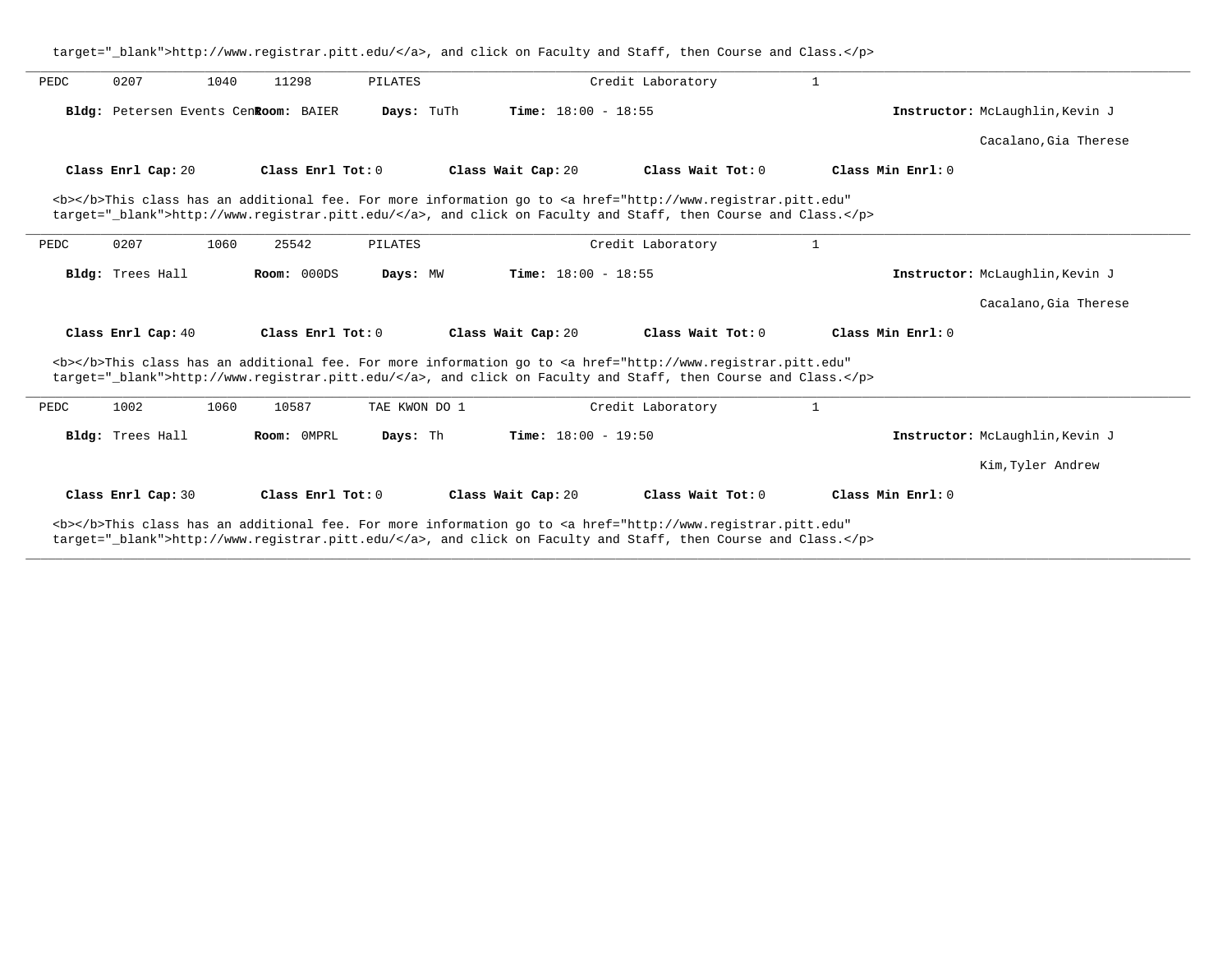#### Report ID: SR201 **University of Pittsburgh** Page No. 117 of 120 **Schedule of Classes for Fall Term 2021-2022** Run Date: 12/16/2020 **Full Term Session Rundall Term Session Rundall Term Session**

| Subiect | Catalog Nbr Section Class Nbr                                                                                                                                                                                  | Course Title                                   | Component           | Units<br>Topics                  |  |
|---------|----------------------------------------------------------------------------------------------------------------------------------------------------------------------------------------------------------------|------------------------------------------------|---------------------|----------------------------------|--|
| IL      | 1257<br>1080<br>21718                                                                                                                                                                                          | TEACHING ENGLISH LANG LEARNERSLecture          |                     | $\overline{3}$                   |  |
|         | Bldg: WEB Based Class<br>Room: TBA                                                                                                                                                                             | $Time: 00:00 - 00:00$<br>Days: TBA             |                     | Instructor: Fernandez, Loretta   |  |
|         | Class Enrl Cap: 3<br>Class Enrl Tot: 0<br>Attributes: Online<br>Room Characteristics: Media - Data Projector/Monitor(1), Seating - Moveable(1)<br>Combined Section ID: 0217(IL 1257/IL 2257) - IL 2257(#16550) | Class Wait Cap: 3                              | Class Wait Tot: $0$ | Class Min Enrl: 0                |  |
| IL      | 1257<br>1200<br>21719                                                                                                                                                                                          | TEACHING ENGLISH LANG LEARNERSLecture          |                     | 3                                |  |
|         | Bldg: WEB Based Class<br>Room: TBA                                                                                                                                                                             | Days: TBA<br>$Time: 00:00 - 00:00$             |                     | Instructor: Fernandez, Loretta   |  |
|         | Class Enrl Cap: 3<br>Class Enrl Tot: 0<br>Attributes: Online<br>Combined Section ID: 0024(IL/1257/2257) - IL 2257(#17700)                                                                                      | Class Wait Cap: 3                              | Class Wait Tot: 0   | Class Min Enrl: 0                |  |
| IL      | 1257<br>1300<br>21554                                                                                                                                                                                          | TEACHING ENGLISH LANG LEARNERSLecture          |                     | $\mathbf{3}$                     |  |
|         | Bldg: Wesley W Posvar Halkoom: 05201                                                                                                                                                                           | <b>Days:</b> M <b>Time:</b> $16:30 - 19:00$    |                     | Instructor: Adams, Alexis M      |  |
|         | Class Enrl Cap: 8<br>Room Characteristics: PeopleSoft - Scheduled (PS)(1)<br>Combined Section ID: 0198(IL/1257/2257) - IL 2257(#21188)                                                                         | Class Enrl Tot: 0 Class Wait Cap: 8            | Class Wait Tot: 0   | Class Min Enrl: 0                |  |
| IL      | 1257<br>1310<br>24816                                                                                                                                                                                          | TEACHING ENGLISH LANG LEARNERSLecture          |                     | $\mathbf{3}$                     |  |
|         | Bldg: TBA<br>Room: TBA                                                                                                                                                                                         | <b>Days:</b> M <b>Time:</b> $16:30 - 19:10$    |                     | Instructor: Vayanos, Steven John |  |
|         | Class Enrl Cap: 5<br>Room Characteristics: PeopleSoft - Scheduled (PS)(1)<br>Combined Section ID: 0305(IL/1257/2257) - IL 2257(#24817)                                                                         | Class Enrl Tot: 0 Class Wait Cap: 5            | Class Wait Tot: 0   | Class Min Enrl: 0                |  |
| IL      | 1473<br>1050<br>12579                                                                                                                                                                                          | MATH FOR ELEMENTARY TEACHERS Lecture           |                     | $\mathbf{3}$                     |  |
|         | Bldg: Wesley W Posvar HalRoom: 04120                                                                                                                                                                           | <b>Days:</b> TuTh <b>Time:</b> $10:00 - 11:20$ |                     | Instructor: Ansell, Ellen Sue    |  |
|         | Class Enrl Cap: 25<br>Class Enrl Tot: 0<br>Room Characteristics: (1)<br>Combined Section ID: 0219(IL 219/IL 1473) - IL 2473(#12571)                                                                            | Class Wait Cap: 20                             | Class Wait Tot: 0   | Class Min Enrl: 0                |  |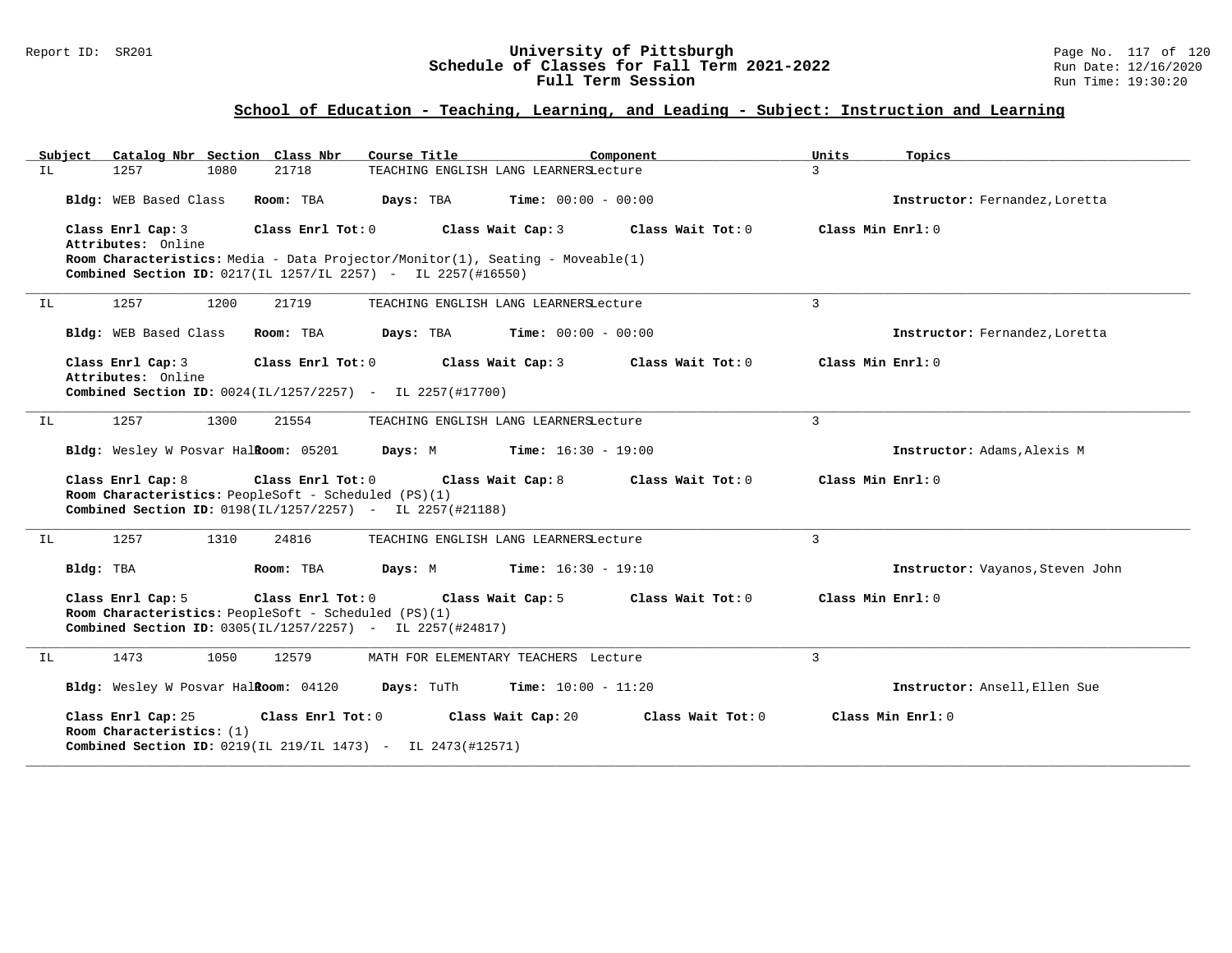#### Report ID: SR201 **University of Pittsburgh** Page No. 118 of 120 **Schedule of Classes for Fall Term 2021-2022** Run Date: 12/16/2020 **Full Term Session Rundall Term Session Rundall Term Session**

| Subject<br>IL | Catalog Nbr Section Class Nbr<br>12556<br>1580<br>1030                                                                                                                                                                 | Course Title<br>FOUNDATIONS OF SPECIAL EDUC Lecture            | Component         | Units<br>Topics<br>3                               |
|---------------|------------------------------------------------------------------------------------------------------------------------------------------------------------------------------------------------------------------------|----------------------------------------------------------------|-------------------|----------------------------------------------------|
|               | Bldg: TBA<br>Room: TBA<br>Class Enrl Cap: 25<br>Class Enrl Tot: 0<br>Room Characteristics: PeopleSoft - Scheduled (PS)(1)<br>Combined Section ID: 0213(IL 1580/IL 2500) - IL 2500(#12591)                              | Days: Th<br><b>Time:</b> $13:00 - 15:40$<br>Class Wait Cap: 20 | Class Wait Tot: 0 | Instructor: Kokina, Anastasia<br>Class Min Enrl: 0 |
| IL            | 1580<br>1060<br>16703                                                                                                                                                                                                  | FOUNDATIONS OF SPECIAL EDUC Lecture                            |                   | 3                                                  |
|               | Bldg: TBA<br>Room: TBA                                                                                                                                                                                                 | Days: Tu<br><b>Time:</b> $09:00 - 11:40$                       |                   | Instructor: Conway, Sheila J                       |
|               | Class Enrl Cap: 25<br>Class Enrl Tot: 0<br>Room Characteristics: PeopleSoft - Scheduled (PS)(1)<br>Combined Section ID: 0203(IL 1580/IL 2500) - IL 2500(#16704)                                                        | Class Wait Cap: 20                                             | Class Wait Tot: 0 | Class Min Enrl: 0                                  |
| IL            | 1580<br>1080<br>23522                                                                                                                                                                                                  | FOUNDATIONS OF SPECIAL EDUC Lecture                            |                   | $\overline{3}$                                     |
|               | Bldg: Wesley W Posvar Halkoom: 04120                                                                                                                                                                                   | <b>Time:</b> $16:30 - 19:10$<br>Days: W                        |                   | Instructor: Filipowski, Amy L                      |
|               | Class Enrl Cap: 25<br>Class Enrl Tot: 0<br>Combined Section ID: 0267(IL 1580/IL 2500) - IL 2500(#23523)                                                                                                                | Class Wait Cap: 20                                             | Class Wait Tot: 0 | Class Min Enrl: 0                                  |
| ΙL            | 1080<br>2257<br>16550                                                                                                                                                                                                  | TEACHING ENG LANG LEARNERS                                     | Lecture           | 3                                                  |
|               | Bldg: WEB Based Class<br>Room: TBA                                                                                                                                                                                     | Days: TBA<br><b>Time:</b> $00:00 - 00:00$                      |                   | Instructor: Fernandez, Loretta                     |
|               | Class Enrl Cap: 15<br>Class Enrl Tot: 0<br>Attributes: Online<br>Combined Section ID: 0217(IL 1257/IL 2257) - IL 1257(#21718)                                                                                          | Class Wait Cap: 0                                              | Class Wait Tot: 0 | Class Min Enrl: 0                                  |
| IL            | 2257<br>1200<br>17700                                                                                                                                                                                                  | TEACHING ENG LANG LEARNERS                                     | Lecture           | 3                                                  |
|               | Bldg: WEB Based Class<br>Room: TBA                                                                                                                                                                                     | Days: TBA<br><b>Time:</b> $00:00 - 00:00$                      |                   | Instructor: Fernandez, Loretta                     |
|               | Class Enrl Cap: 15<br>Class Enrl Tot: 0<br>Attributes: Online<br>Combined Section ID: 0024(IL/1257/2257) - IL 1257(#21719)                                                                                             | Class Wait Cap: 0                                              | Class Wait Tot: 0 | Class Min Enrl: 0                                  |
| IL            | 2257<br>1300<br>21188                                                                                                                                                                                                  | TEACHING ENG LANG LEARNERS                                     | Lecture           | 3                                                  |
|               | Bldg: Wesley W Posvar Halkoom: 05201                                                                                                                                                                                   | <b>Time:</b> $16:30 - 19:00$<br>Days: M                        |                   | Instructor: Adams, Alexis M                        |
|               | Class Enrl Cap: 25<br>Class Enrl Tot: 0<br>Room Characteristics: Media - Data Projector/Monitor(1), Seating - Moveable(1), PeopleSoft - Scheduled (PS)(1)<br>Combined Section ID: 0198(IL/1257/2257) - IL 1257(#21554) | Class Wait Cap: 0                                              | Class Wait Tot: 0 | Class Min Enrl: 0                                  |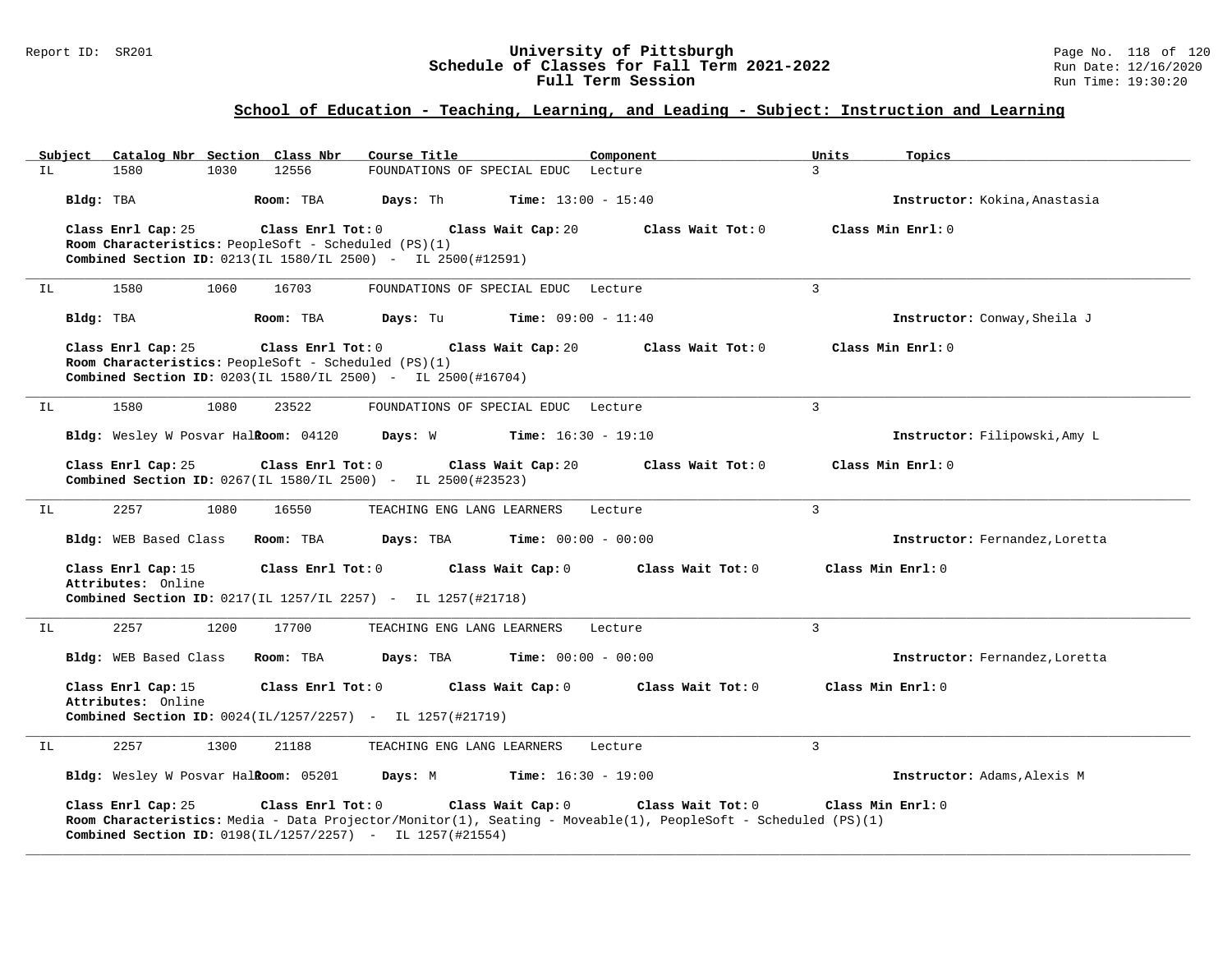#### Report ID: SR201 **University of Pittsburgh** Page No. 119 of 120 **Schedule of Classes for Fall Term 2021-2022** Run Date: 12/16/2020 **Full Term Session Rundall Term Session Rundall Term Session**

| Subject |                    | Catalog Nbr Section Class Nbr                                             | Course Title                                                                      | Component                                                                                                                           | Units             | Topics                           |
|---------|--------------------|---------------------------------------------------------------------------|-----------------------------------------------------------------------------------|-------------------------------------------------------------------------------------------------------------------------------------|-------------------|----------------------------------|
| IL      | 2257               | 24817<br>1310                                                             | TEACHING ENG LANG LEARNERS                                                        | Lecture                                                                                                                             | 3                 |                                  |
|         | Bldg: TBA          | Room: TBA                                                                 | Days: M                                                                           | <b>Time:</b> $16:30 - 19:10$                                                                                                        |                   | Instructor: Vayanos, Steven John |
|         | Class Enrl Cap: 20 | Class Enrl Tot: 0<br>Room Characteristics: PeopleSoft - Scheduled (PS)(1) | Class Wait Cap: 0<br>Combined Section ID: 0305(IL/1257/2257) - IL 1257(#24816)    | Class Wait Tot: 0                                                                                                                   |                   | Class Min Enrl: 0                |
| IL      | 2473               | 1030<br>12571                                                             | MATH FOR ELEMENTARY TEACHERS Lecture                                              |                                                                                                                                     | 3                 |                                  |
|         |                    | Bldg: Wesley W Posvar Halkoom: 04120                                      | Days: TuTh                                                                        | <b>Time:</b> $10:00 - 11:20$                                                                                                        |                   | Instructor: Ansell, Ellen Sue    |
|         | Class Enrl Cap: 5  | Class Enrl Tot: 0                                                         | Class Wait Cap: 0<br>Combined Section ID: 0219(IL 219/IL 1473) - IL 1473(#12579)  | Class Wait Tot: 0<br>Room Characteristics: Media - Data Projector/Monitor(1), Seating - Tables and Chairs(1)                        | Class Min Enrl: 0 |                                  |
| IL      | 2500               | 1030<br>12591                                                             | FOUNDATIONS OF SPECIAL EDUC Lecture                                               |                                                                                                                                     | $\mathbf{3}$      |                                  |
|         | Bldg: TBA          | Room: TBA                                                                 | Days: Th                                                                          | <b>Time:</b> $13:00 - 15:40$                                                                                                        |                   | Instructor: Kokina, Anastasia    |
|         | Class Enrl Cap: 5  | Class Enrl Tot: 0<br>Room Characteristics: PeopleSoft - Scheduled (PS)(1) | Class Wait Cap: 0<br>Combined Section ID: 0213(IL 1580/IL 2500) - IL 1580(#12556) | Class Wait Tot: 0                                                                                                                   | Class Min Enrl: 0 |                                  |
| IL.     | 2500               | 1060<br>16704                                                             | FOUNDATIONS OF SPECIAL EDUC Lecture                                               |                                                                                                                                     | 3                 |                                  |
|         | Bldg: TBA          | Room: TBA                                                                 | Days: Tu                                                                          | <b>Time:</b> $09:00 - 11:40$                                                                                                        |                   | Instructor: Conway, Sheila J     |
|         | Class Enrl Cap: 5  | Class Enrl Tot: 0<br>Room Characteristics: PeopleSoft - Scheduled (PS)(1) | Class Wait Cap: 0<br>Combined Section ID: 0203(IL 1580/IL 2500) - IL 1580(#16703) | Class Wait Tot: $0$                                                                                                                 | Class Min Enrl: 0 |                                  |
| IL      | 2500               | 1080<br>23523                                                             | FOUNDATIONS OF SPECIAL EDUC Lecture                                               |                                                                                                                                     | $\mathbf{3}$      |                                  |
|         |                    | Bldg: Wesley W Posvar HalRoom: 04120                                      | Days: W                                                                           | <b>Time:</b> $16:30 - 19:10$                                                                                                        |                   | Instructor: Filipowski, Amy L    |
|         | Class Enrl Cap: 5  | Class Enrl Tot: 0                                                         | Class Wait Cap: 0<br>Combined Section ID: 0267(IL 1580/IL 2500) - IL 1580(#23522) | Class Wait Tot: 0                                                                                                                   | Class Min Enrl: 0 |                                  |
| IL      | 2562               | 1030<br>12587                                                             | ASESMNT YOUNG CHLDRN DISABLTY Lecture                                             |                                                                                                                                     | 3                 |                                  |
|         |                    | Bldg: Wesley W Posvar Halkoom: 05200                                      | Days: Tu                                                                          | <b>Time:</b> $16:30 - 19:10$                                                                                                        |                   | Instructor: Knoll, Diana M       |
|         | Class Enrl Cap: 25 | Class Enrl Tot: 0                                                         | Class Wait Cap: 0                                                                 | Class Wait Tot: 0<br>Room Characteristics: Media - Data Projector/Monitor(1), Seating - Moveable(1), PeopleSoft - Scheduled (PS)(1) |                   | Class Min Enrl: 0                |